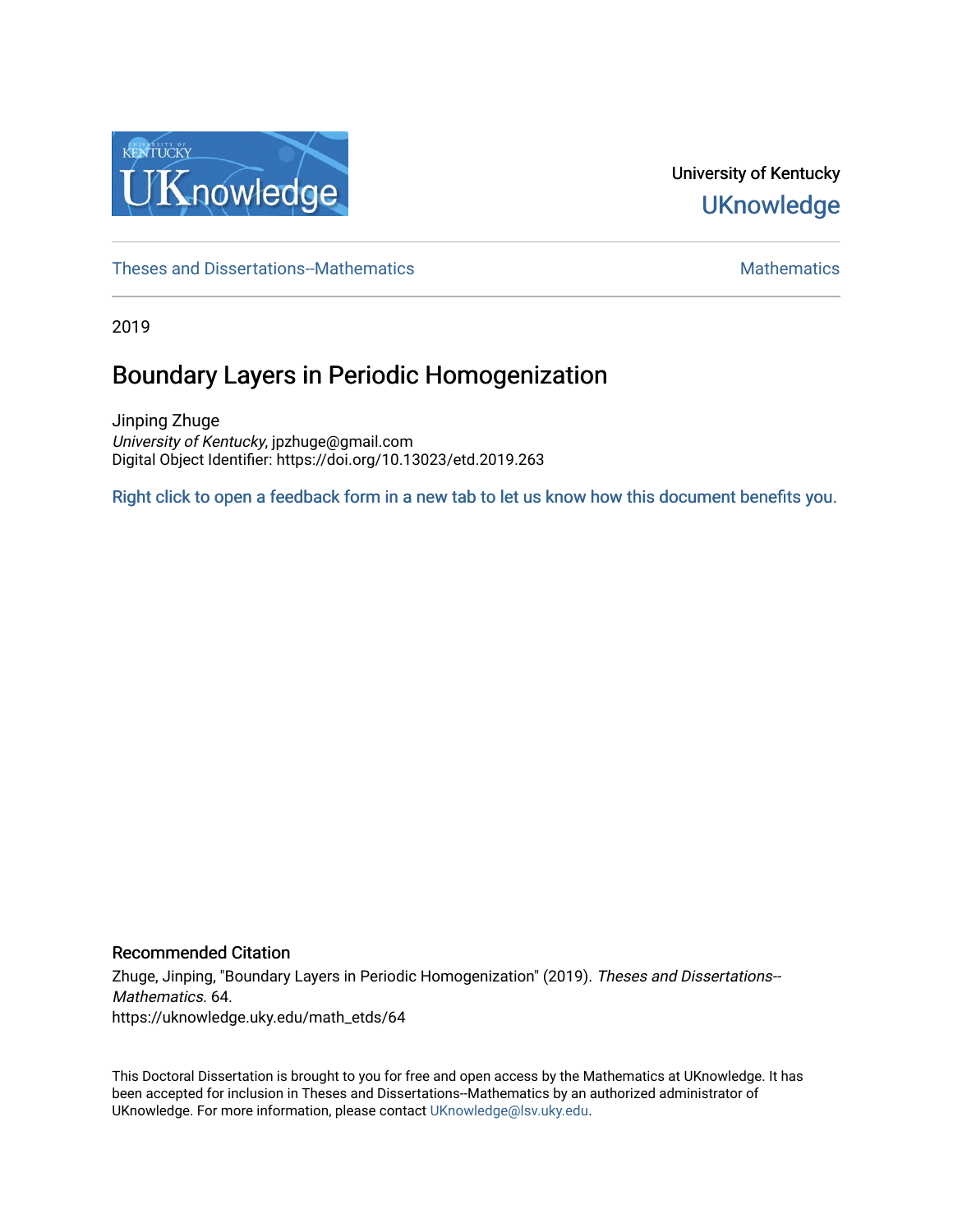# STUDENT AGREEMENT:

I represent that my thesis or dissertation and abstract are my original work. Proper attribution has been given to all outside sources. I understand that I am solely responsible for obtaining any needed copyright permissions. I have obtained needed written permission statement(s) from the owner(s) of each third-party copyrighted matter to be included in my work, allowing electronic distribution (if such use is not permitted by the fair use doctrine) which will be submitted to UKnowledge as Additional File.

I hereby grant to The University of Kentucky and its agents the irrevocable, non-exclusive, and royalty-free license to archive and make accessible my work in whole or in part in all forms of media, now or hereafter known. I agree that the document mentioned above may be made available immediately for worldwide access unless an embargo applies.

I retain all other ownership rights to the copyright of my work. I also retain the right to use in future works (such as articles or books) all or part of my work. I understand that I am free to register the copyright to my work.

# REVIEW, APPROVAL AND ACCEPTANCE

The document mentioned above has been reviewed and accepted by the student's advisor, on behalf of the advisory committee, and by the Director of Graduate Studies (DGS), on behalf of the program; we verify that this is the final, approved version of the student's thesis including all changes required by the advisory committee. The undersigned agree to abide by the statements above.

> Jinping Zhuge, Student Dr. Zhongwei Shen, Major Professor Dr. Peter Hislop, Director of Graduate Studies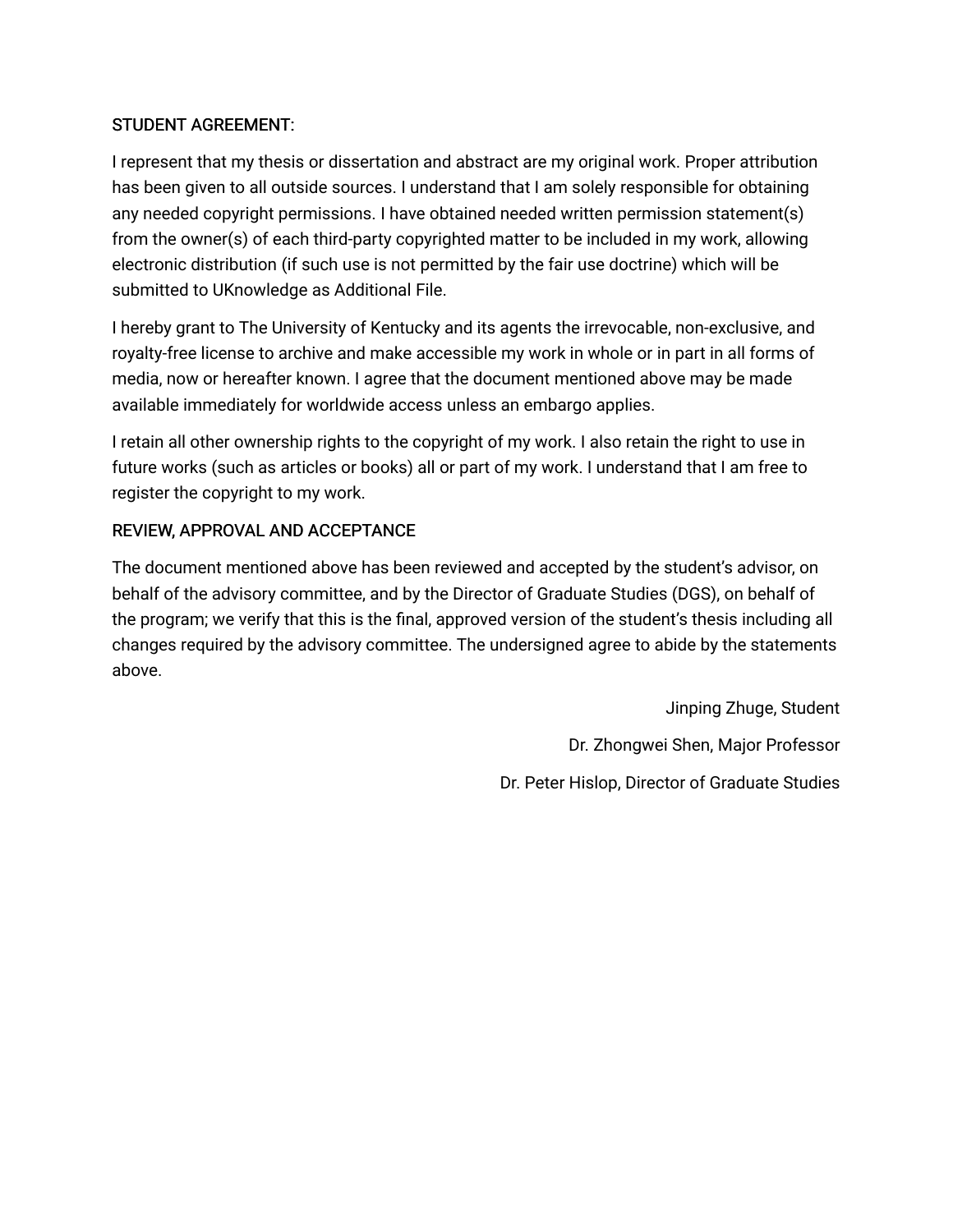Boundary Layers in Periodic Homogenization

# DISSERTATION

A dissertation submitted in partial fulfillment of the requirements for the degree of Doctor of Philosophy in the College of Arts and Sciences at the University of Kentucky

> By Jinping Zhuge Lexington, Kentucky

Director: Dr. Zhongwei Shen, Professor of Mathematics Lexington, Kentucky 2019

Copyright<sup>©</sup> Jinping Zhuge  $2019$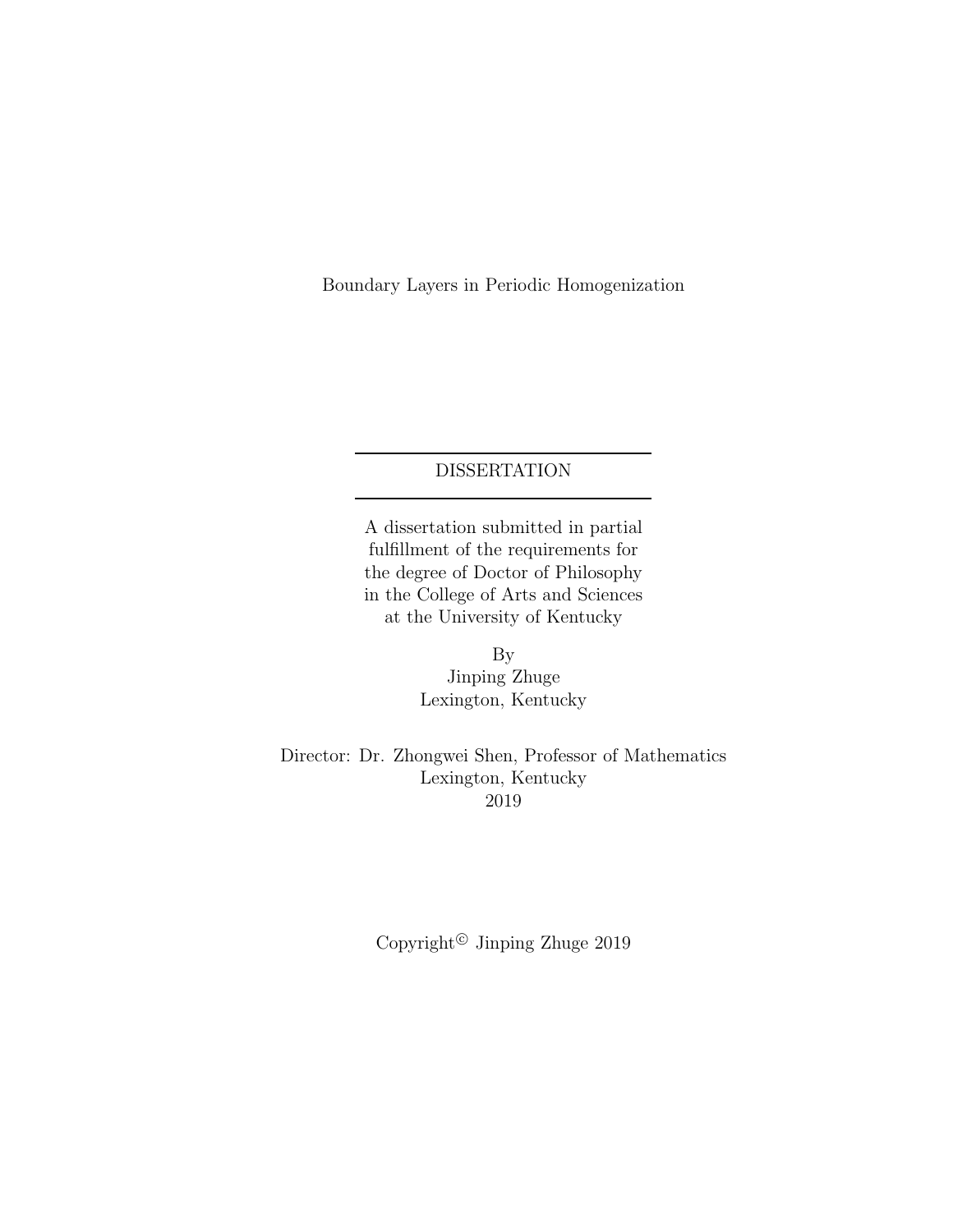# ABSTRACT OF DISSERTATION

# Boundary Layers in Periodic Homogenization

The boundary layer problems in periodic homogenization arise naturally from the quantitative analysis of convergence rates. Formally they are second-order linear elliptic systems with periodically oscillating coefficient matrix, subject to periodically oscillating Dirichelt or Neumann boundary data. In this dissertation, for either Dirichlet problem or Neumann problem, we establish the homogenization results and obtain the nearly sharp convergence rates, provided the domain is strictly convex. Also, we show that the homogenized boundary data is in  $W^{1,p}$  for any  $p \in (1,\infty)$ , which implies the  $C^{\alpha}$ -Hölder continuity for any  $\alpha \in (0, 1)$ .

KEYWORDS: Boundary layers, Periodic homogenization, Convergence rates

Author's signature: Jinping Zhuge

Date: June 29, 2019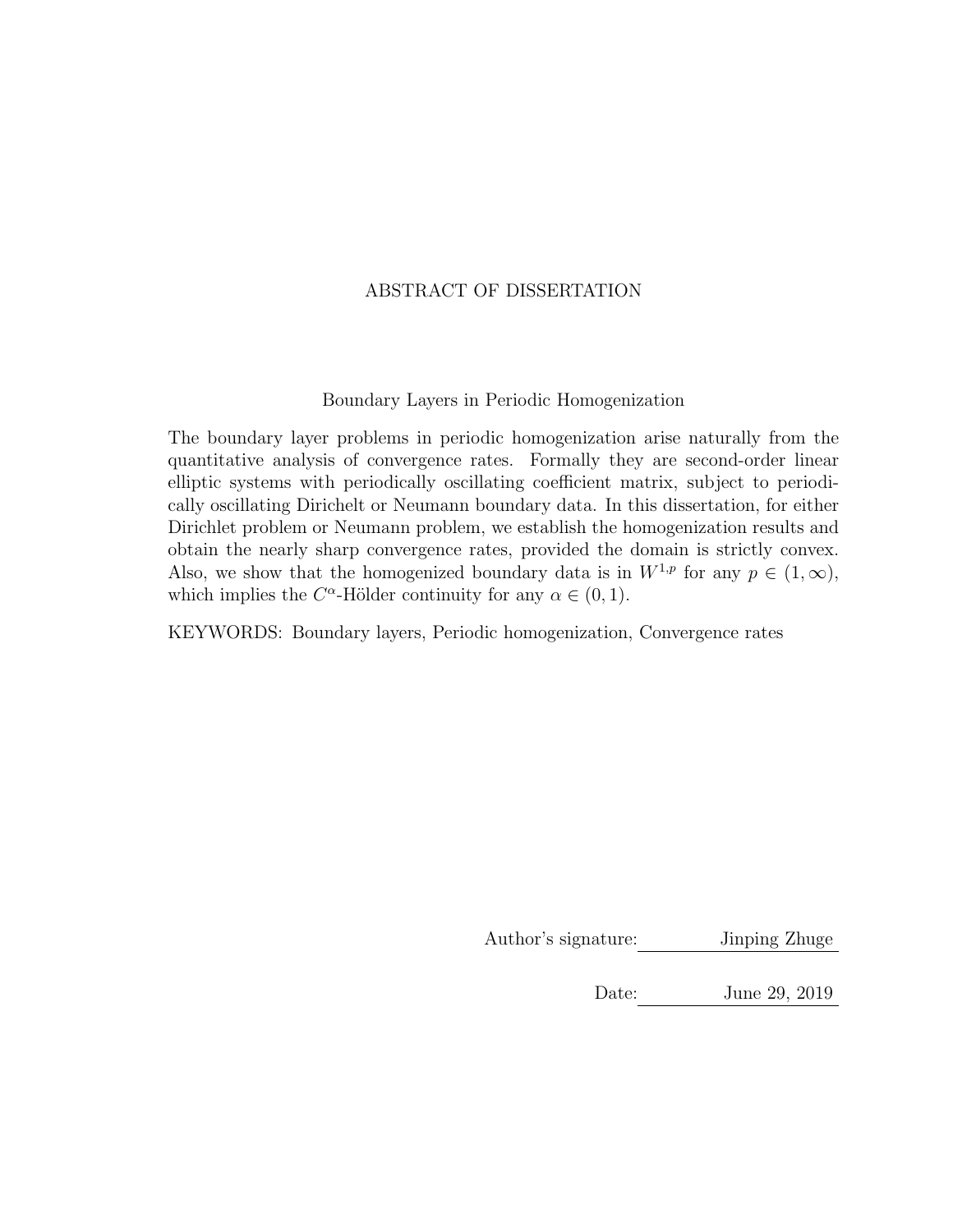Boundary Layers in Periodic Homogenization

By Jinping Zhuge

Director of Dissertation: Zhongwei Shen

Director of Graduate Studies: Peter Hislop

Date: June 29, 2019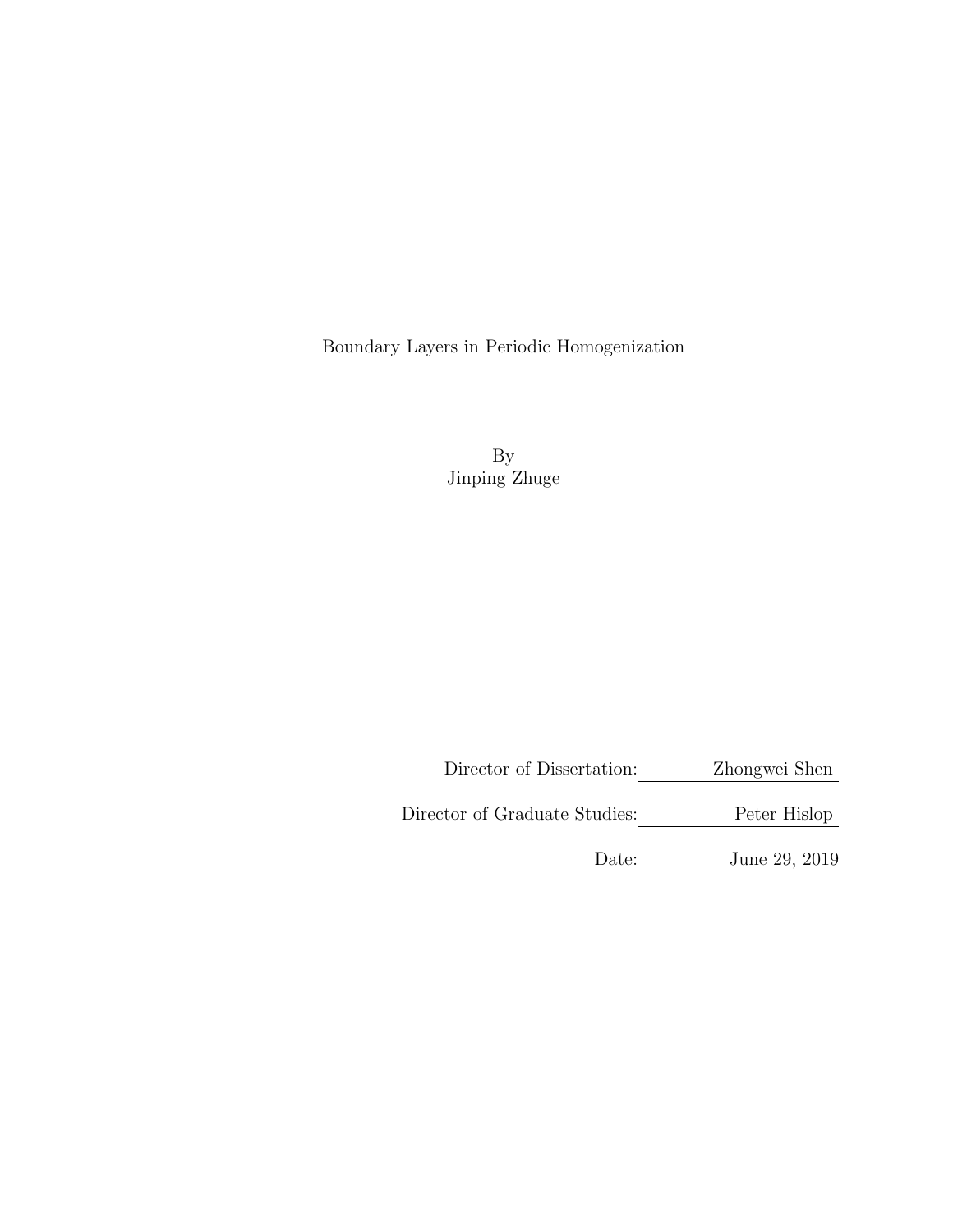Dedicated to my wife Rongmei, my daughter Jasmine and my son Grayson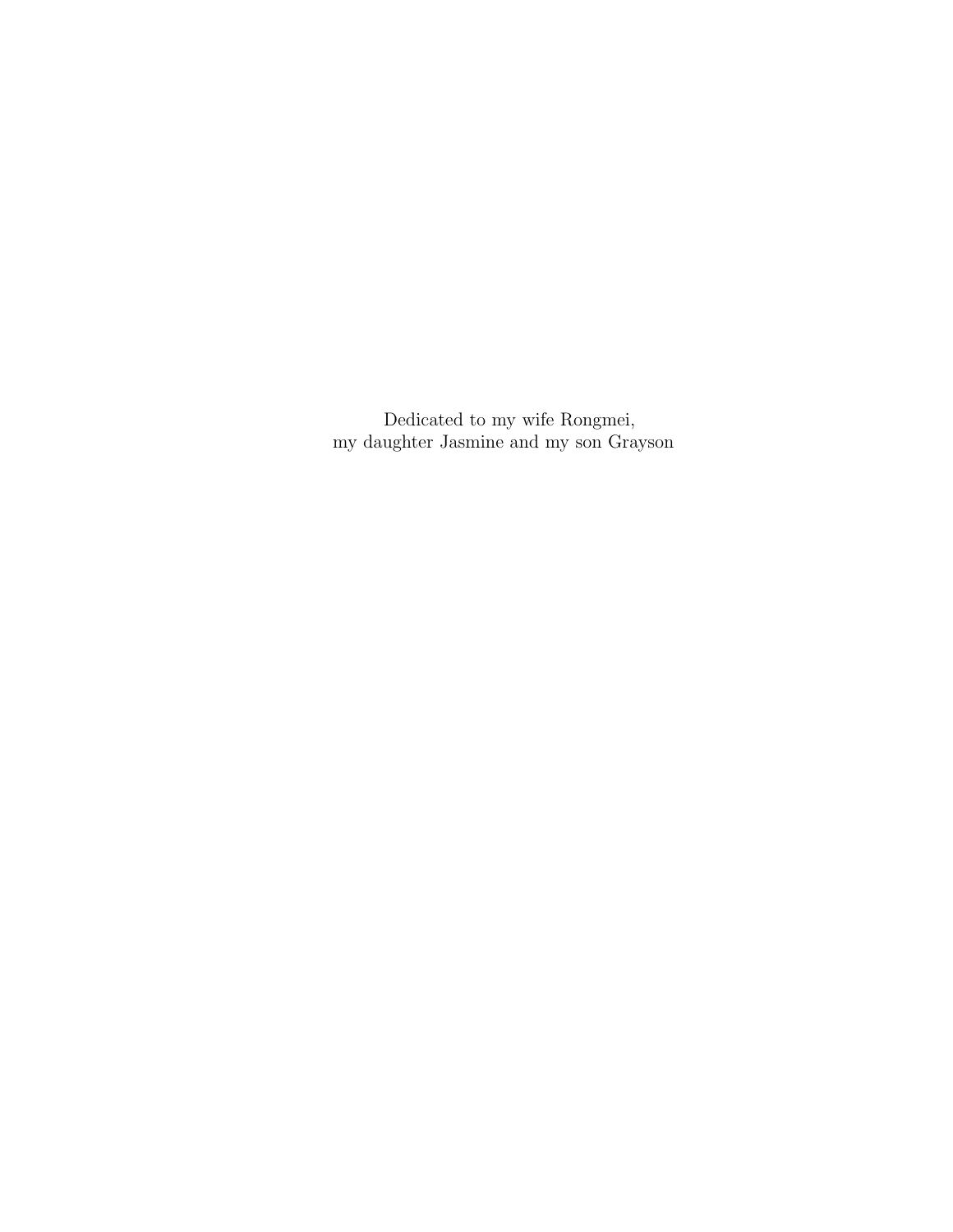### ACKNOWLEDGMENTS

<span id="page-6-0"></span>Most work contained in this dissertation was joint with my advisor Zhongwei Shen. I am deeply indebted to Dr. Shen for his consistent academic mentorship, support and encouragement during the past 6 years. His broad knowledge, extreme patience, and kind personality are and will alway be greatly admired and appreciated.

I would like to thank professors, Peter Hislop, John Lewis, Ke-Fei Liu and Nathan Jacobs for serving as my dissertation committee and outside examiner. I would also like to thank professor Russell Brown for his helpful suggestions from time to time on teaching, job search and more.

Then, many thanks go to the faculty, visiting scholars and my fellow graduate students (especially PDErs) in the department of mathematics in the University of Kentucky, for all kinds of assistance (such as language proofreading and teaching substitute), discussions and conversations.

The special thank goes to professor Zhengqiu Zhang, who devoted his time to organizing excellent seminars and helping me build the mathematical foundation of harmonic analysis and PDEs when I was in Nankai University.

Finally, and from the bottom of my heart, I would like to thank my wife, Rongmei Xiao, for patience, care and love.

The work in this dissertation was supported in part by National Science Foundation Grants DMS-1161154 and DMS-1600520.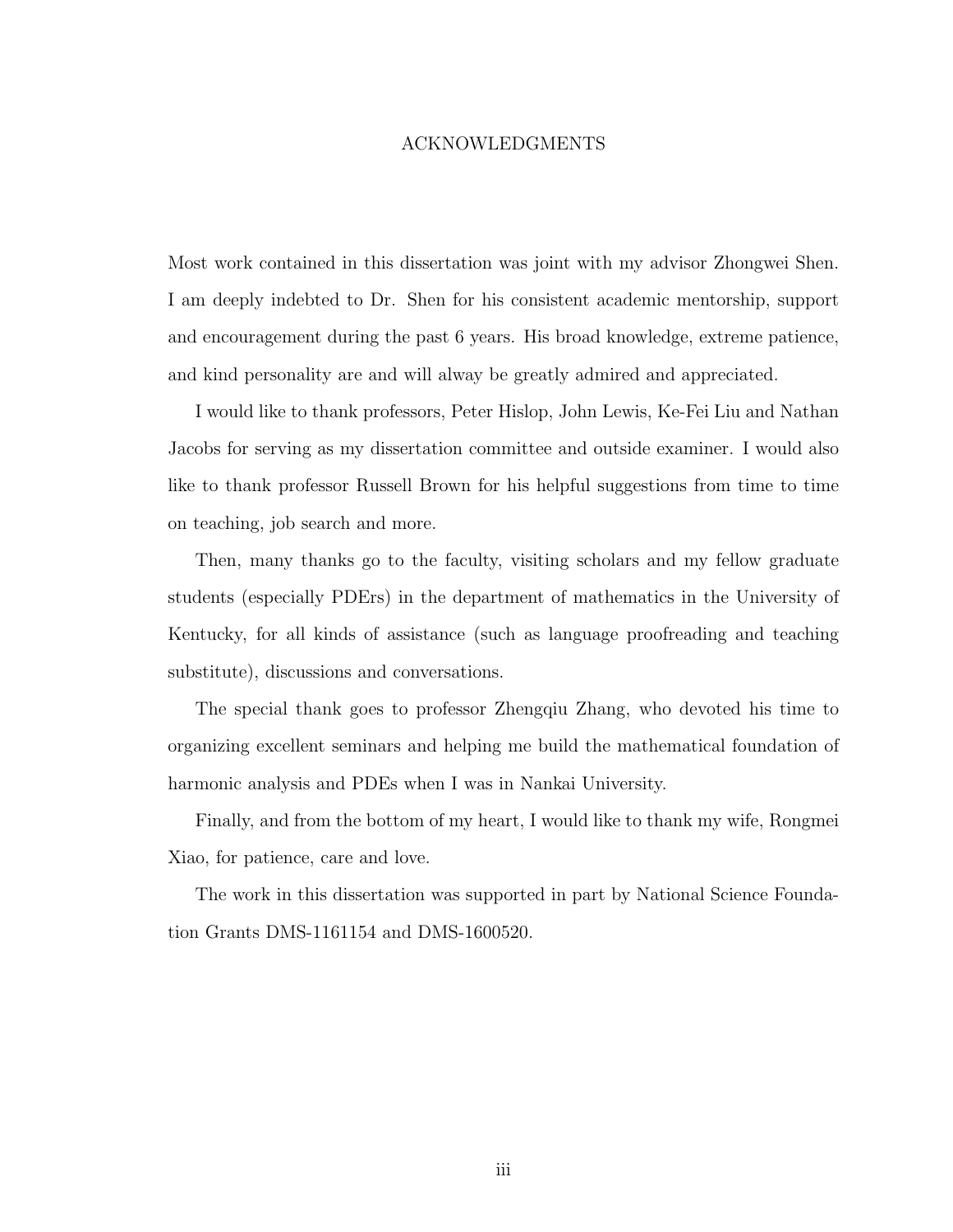# TABLE OF CONTENTS

|                                                                                                     | iii                          |
|-----------------------------------------------------------------------------------------------------|------------------------------|
| Chapter 1<br>1.1                                                                                    | $\mathbf{1}$<br>$\mathbf{1}$ |
| 1.2                                                                                                 | $\overline{4}$               |
| 1.3                                                                                                 | $\overline{7}$               |
| Chapter 2<br>Preliminaries                                                                          | 9                            |
| 2.1                                                                                                 | 9                            |
| 2.2<br>10                                                                                           |                              |
|                                                                                                     |                              |
| 13<br>2.3                                                                                           |                              |
| Diophantine condition $\ldots \ldots \ldots \ldots \ldots \ldots \ldots \ldots \ldots$<br>15<br>2.4 |                              |
| 18<br>Chapter 3                                                                                     |                              |
| Neumann functions and Neumann correctors $\ldots \ldots \ldots \ldots \ldots$<br>18<br>3.1          |                              |
| 23<br>3.2                                                                                           |                              |
| 3.3<br>31                                                                                           |                              |
| 39<br>3.4<br>Approximation of Neumann correctors                                                    |                              |
| 3.5<br>45                                                                                           |                              |
| 53<br>3.6                                                                                           |                              |
| 3.7<br>Proof of Theorem 1.1: convergence rate<br>57                                                 |                              |
| 63<br>3.8                                                                                           |                              |
|                                                                                                     |                              |
| 67<br>Chapter 4                                                                                     |                              |
| 67<br>4.1                                                                                           |                              |
| 4.2<br>68                                                                                           |                              |
| 69<br>4.3                                                                                           |                              |
| 74<br>4.4                                                                                           |                              |
| Regularity of Homogenized Boundary Data<br>80<br>Chapter 5                                          |                              |
| 80<br>5.1                                                                                           |                              |
| 82<br>5.2                                                                                           |                              |
| 92<br>5.3                                                                                           |                              |
|                                                                                                     |                              |
| 101                                                                                                 |                              |
| 104                                                                                                 |                              |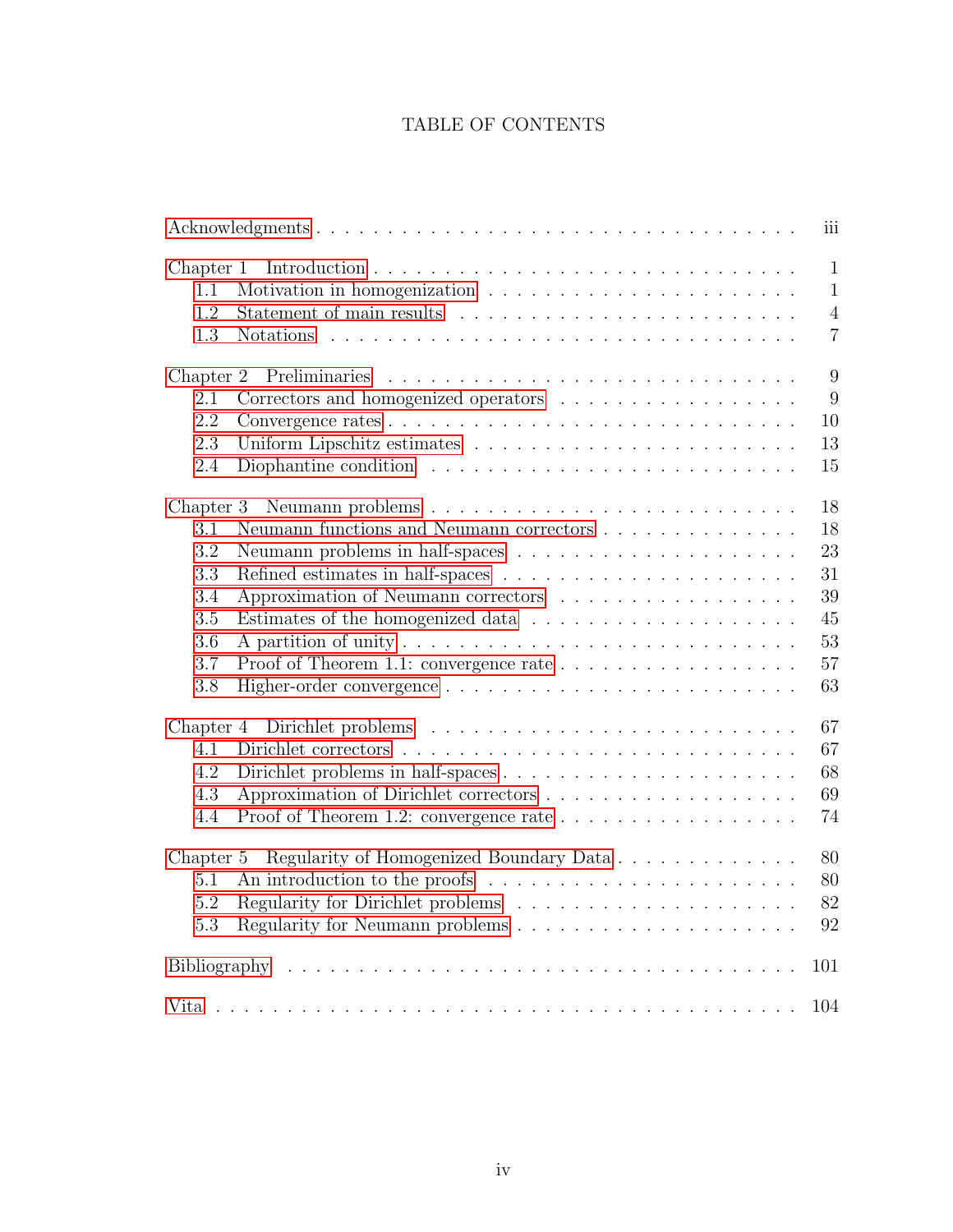#### <span id="page-8-0"></span>Chapter 1 Introduction

#### <span id="page-8-1"></span>1.1 Motivation in homogenization

During the last four decades, the theory of homogenization, or averaging of partial differential equations with rapidly oscillating coefficients, has been studied extensively. This theory has many important applications in various physical problems in composite or heterogeneous materials. Mathematically, the characteristics of a microscopically self-similar heterogeneous material are usually described by rescaled functions in the form of  $A(x/\varepsilon)$ , where x is the spatial variable and  $\varepsilon > 0$  is a small scalar parameter that represents the scale of the microstructure in the material. The unrescaled function  $A(y)$ , with the typical microscopically self-similar structures in practice, may be periodic, almost-periodic or a realization of a stationary ergodic random field. For example, in the heat conductivity problem, we use a matrix  $A(\varepsilon^{-1}x)$ to describe the thermal conductivity tensor of a material. Then at equilibrium, the temperature distribution in a material body  $\Omega$  satisfies the following elliptic partial differential equation with a Dirichlet boundary condition

<span id="page-8-2"></span>
$$
\begin{cases}\n-\text{div}(A(x/\varepsilon)\nabla u_{\varepsilon}) = F & \text{in } \Omega, \\
u_{\varepsilon} = f & \text{on } \partial\Omega,\n\end{cases}
$$
\n(1.1.1)

where  $u_{\varepsilon}$ , depending implicitly in  $\varepsilon$ , represents the temperature field in  $\Omega$ . In practice, computing the solution of the equation [\(1.1.1\)](#page-8-2) numerically with rapidly oscillating coefficients  $A(x/\varepsilon)$  is a difficult task if  $\varepsilon$  is tiny. However, if we view the problem from a macroscopic (or mesoscopic) scale, the heterogeneous microstructure will be invisible and the material, as well as the solution of the involved PDE, will exhibit some sort of averaging or homogeneous properties. Of course, the self-similar structure, such as periodicity or stationary randomness, will play an essential role in the averaging process. This is exactly the core principle behind the homogenization theory, whose goal is to represent or approximate a complex, heterogeneous material by a simple, homogeneous one.

In this dissertation, we study the periodic homogenization of linear elliptic equations and systems, which means we assume that the coefficients involved in the PDEs are periodic and can be measured precisely in a single microscopic periodic cell (at a one-time cost). To explain the classical theory of homogenization, we take the mod-eling equation [\(1.1.1\)](#page-8-2) for example. Let  $\varepsilon$  vary in (0, 1). The elliptic equation (1.1.1) generates a sequence of weak solutions  $\{u_{\varepsilon}: 0 < \varepsilon < 1\}$  which lie in the Sobolev space  $H^1(\Omega)$ . The  $H^1$  norms of these solutions are uniformly bounded, independent of  $\varepsilon$ . The first question in homogenization is the asymptotic behavior of the solutions  $u_{\varepsilon}$ as  $\varepsilon$  approaching zero. The answer to this classical question composes of two parts: (1) as  $\varepsilon \to 0$ , the entire sequence of solutions  $\{u_{\varepsilon}\}\$ converges weakly to a function  $u_0$  in  $H^1(\Omega)$  and strongly in  $L^2(\Omega)$ ; (2) The limit function  $u_0$  satisfies the so-called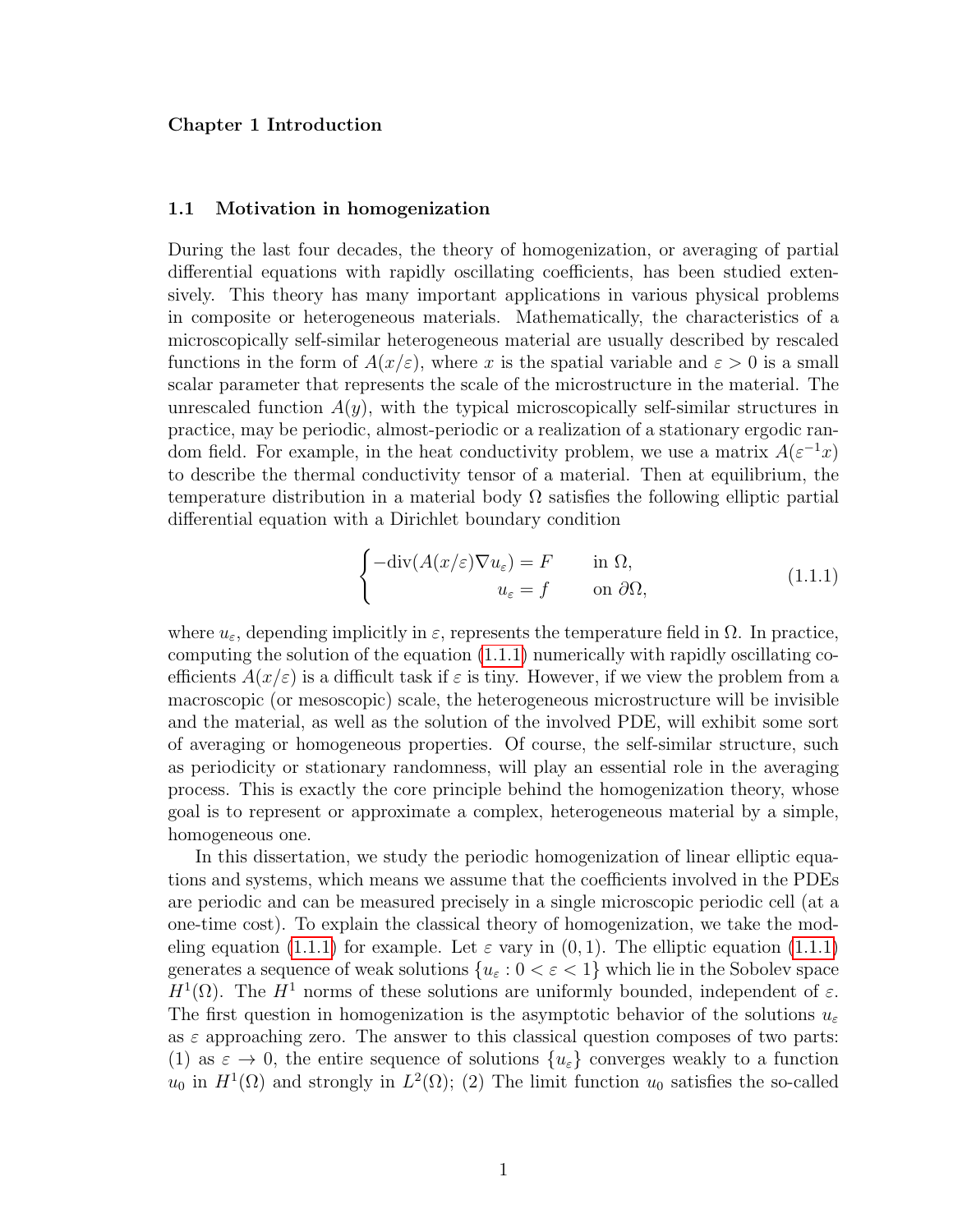homogenized equation

<span id="page-9-0"></span>
$$
\begin{cases}\n-\text{div}(\widehat{A}\nabla u_0) = F & \text{in } \Omega, \\
u_0 = f & \text{on } \partial\Omega,\n\end{cases}
$$
\n(1.1.2)

where  $\widehat{A}$  is a constant matrix called homogenized or effective coefficient matrix. In terms of the above property, we will say the equation [\(1.1.1\)](#page-8-2) homogenizes to [\(1.1.2\)](#page-9-0). Theoretically,  $\tilde{A}$  depends only on the original coefficient matrix  $A(y)$  and can be computed by solving a periodic cell problem at a one-time cost (the explicit formula of  $A$  may be found in Chapter 2). The above classical homogenization result provides an effective way to find a good approximation of  $u_{\varepsilon}$  if the microscopic scale  $\varepsilon$  is relatively small compared to the scale of material body  $\Omega$ . In other words, to solve  $(1.1.1)$ , we do not compute  $u_{\varepsilon}$  directly as the computation could be very costly. Instead, we compute  $u_0$ , the solution of  $(1.1.2)$ , which is supposed to be much easier to solve numerically since the coefficients are constant; while the classical (qualitative) homogenization theory assures that the error  $|u_{\varepsilon} - u_0|$  is small in the sense of  $L^2$ .

Recently, people are more interested in quantitative estimates in homogenization. One of the central questions in quantitative homogenization is the convergence rate or the quantitative two-scale asymptotic expansion. It has been well-known that the solution  $u_{\varepsilon}$  of [\(1.1.1\)](#page-8-2) has a formal two-scale expansion as follows

$$
u_{\varepsilon}(x) = u_0(x) + \varepsilon \chi(x/\varepsilon) \cdot \nabla u_0(x) + \varepsilon^2 \Upsilon(x/\varepsilon) \cdot \nabla^2 u_0(x) + \cdots
$$
 (1.1.3)

where  $u_0$  is the homogenized solution in [\(1.1.1\)](#page-8-2), and  $\chi(y)$  and  $\Upsilon(y)$  are the (firstorder) corrector and second-order corrector. We point out that these correctors are also periodic matrix-valued functions that depends only on the coefficient matrix A and may be computed by solving certain periodic cell problems. Now a natural question is that in what sense the asymptotic expansion [\(1.1.3\)](#page-9-1) may hold rigorously. For example, in view of [\(1.1.3\)](#page-9-1), one may expect to have the following

<span id="page-9-3"></span><span id="page-9-2"></span><span id="page-9-1"></span>
$$
u_{\varepsilon} = u_0 + O(\varepsilon) \qquad \text{in } L^2(\Omega). \tag{1.1.4}
$$

The precise meaning of  $(1.1.4)$  is that there exists a positive constant C, independent of  $\varepsilon$ , so that  $||u_{\varepsilon} - u_0||_{L^2(\Omega)} \leq C\varepsilon$ . In fact, this sharp estimate has been established in many literatures in various settings. On the other hand, to derive an expansion in  $H^1(\Omega)$ , one has to take the next term in [\(1.1.3\)](#page-9-1) into consideration. Actually, we have the following sharp estimate

$$
u_{\varepsilon}(x) = u_0(x) + \varepsilon \chi(x/\varepsilon) \cdot \nabla u_0(x) + O(\sqrt{\varepsilon}) \quad \text{in } H^1(\Omega). \tag{1.1.5}
$$

This result is unexpected since, intuitively, [\(1.1.3\)](#page-9-1) suggests that we should have  $O(\varepsilon)$ error in [\(1.1.5\)](#page-9-3), instead of  $O(\sqrt{\varepsilon})$ . This phenomenon, caused by the boundary layer effect, can be fixed by subtracting an additional term that corrects the boundary discrepancy. Indeed, if  $v_{\varepsilon}^D$  is the solution of

<span id="page-9-4"></span>
$$
\begin{cases}\n-\text{div}(A(x/\varepsilon)\nabla v_{\varepsilon}^{D}) = 0 & \text{in } \Omega, \\
v_{\varepsilon}^{D} = -\chi(x/\varepsilon) \cdot \nabla u_{0}(x) & \text{on } \partial\Omega,\n\end{cases}
$$
\n(1.1.6)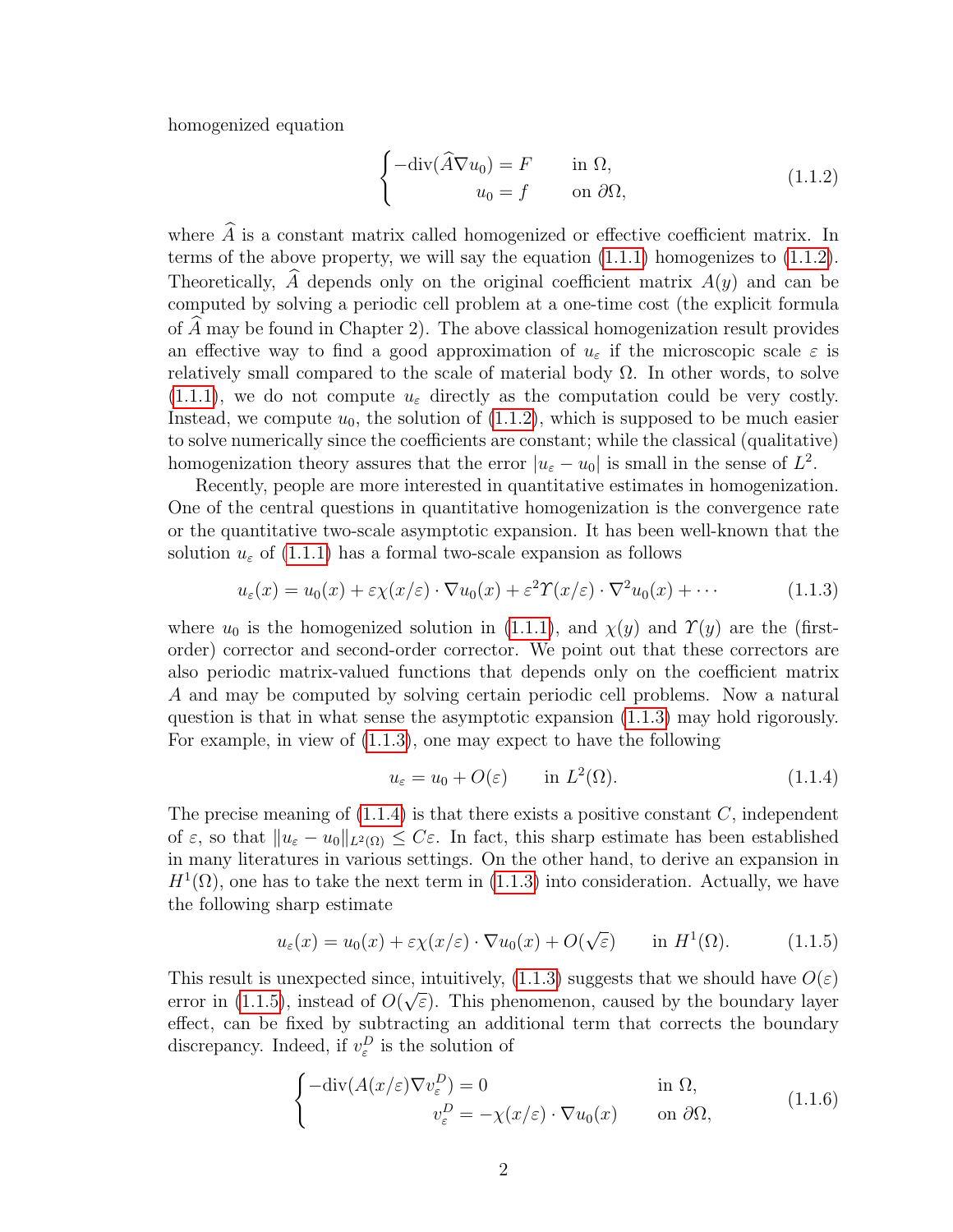where the supscript  $D$  indicates this is a boundary layer in the Dirichlet problem, then we can recover the  $O(\varepsilon)$  rate in  $H^1(\Omega)$ 

$$
u_{\varepsilon}(x) = u_0(x) + \varepsilon \chi(x/\varepsilon) \cdot \nabla u_0(x) + \varepsilon v_{\varepsilon}^D + O(\varepsilon) \quad \text{in } H^1(\Omega). \tag{1.1.7}
$$

See Theorem [2.2](#page-17-1) for more details.

<span id="page-10-0"></span>Similar phenomenon also takes place in the Neumann problem. To this end, let us consider the heat conductivity problem with a Neumann boundary condition

<span id="page-10-2"></span>
$$
\begin{cases}\n-\text{div}(A(x/\varepsilon)\nabla u_{\varepsilon}) = F & \text{in } \Omega, \\
\frac{\partial u_{\varepsilon}}{\partial \nu_{\varepsilon}} = g & \text{on } \partial \Omega,\n\end{cases}
$$
\n(1.1.8)

where  $\frac{\partial u_{\varepsilon}}{\partial \nu_{\varepsilon}} = n \cdot A(x/\varepsilon) \nabla u_{\varepsilon}$  is the conormal derivative, and n denotes the unit outward normal. For the solvability of Neumann problems, we require the so-called compatibility condition, namely,  $\int_{\Omega} F + \int_{\partial \Omega} g = 0$ . Moreover, for the uniqueness of the solution  $u_{\varepsilon}$  of [\(1.1.8\)](#page-10-0), we will always assume  $\int_{\Omega} u_{\varepsilon} = 0$ . Now, in the same sense as the Dirichlet problem, [\(1.1.8\)](#page-10-0) homogenizes to

$$
\begin{cases}\n-\text{div}(\widehat{A}\nabla u_0) = F & \text{in } \Omega, \\
\frac{\partial u_0}{\partial \nu_0} = g & \text{on } \partial \Omega,\n\end{cases}
$$
\n(1.1.9)

where  $\frac{\partial u_0}{\partial v_0} = n \cdot \widehat{A} \nabla u_0$  is the conormal derivative associated with  $\widehat{A}$ . Again, here we assume  $\int_{\Omega} u_0 = 0.$ 

For the quantitative estimate of the Neumann problem, we still have the sharp estimates [\(1.1.4\)](#page-9-2) and [\(1.1.5\)](#page-9-3) as expected. Furthermore, we also have the recovered  $O(\varepsilon)$  rate in  $H^1(\Omega)$ 

<span id="page-10-3"></span><span id="page-10-1"></span>
$$
u_{\varepsilon}(x) = u_0(x) + \varepsilon \chi(x/\varepsilon) \cdot \nabla u_0(x) + \varepsilon v_{\varepsilon}^N + O(\varepsilon) \quad \text{in } H^1(\Omega), \tag{1.1.10}
$$

where  $v_{\varepsilon}^N$  is a boundary layer term in the Neumann problem given by the following equation

$$
\begin{cases}\n-\text{div}(A(x/\varepsilon)\nabla v_{\varepsilon}^{N}) = 0 & \text{in } \Omega, \\
\frac{\partial v_{\varepsilon}^{N}}{\partial \nu_{\varepsilon}} = \frac{1}{2} \left( n_{k} \frac{\partial}{\partial x_{i}} - n_{i} \frac{\partial}{\partial x_{k}} \right) \left( \phi_{kij}(x/\varepsilon) \frac{\partial u_{0}}{\partial x_{j}} \right) & \text{on } \partial \Omega,\n\end{cases}
$$
\n(1.1.11)

where  $n = (n_1, n_2, \dots, n_d)$  is the unit outward normal. We would like to say a few words about the equation  $(1.1.11)$ . In the boundary condition of  $(1.1.11)$ , the Einstein's summation convention is used (and will be used throughout this dissertation), i.e., all the repeated indices are summed (here  $i, j, k$  are all summed from 1 to d with d being the dimension). The functions  $\phi_{kij}(y)$  are periodic functions determined only by A. Most importantly, for each i and k,  $n_k \frac{\partial}{\partial x}$  $\frac{\partial}{\partial x_i} - n_i \frac{\partial}{\partial x}$  $\frac{\partial}{\partial x_k}$  is a tangential derivative on  $\partial\Omega$  that allows the integration by parts on  $\partial\Omega$ . This special structure is critical in our analysis for Neumann problem.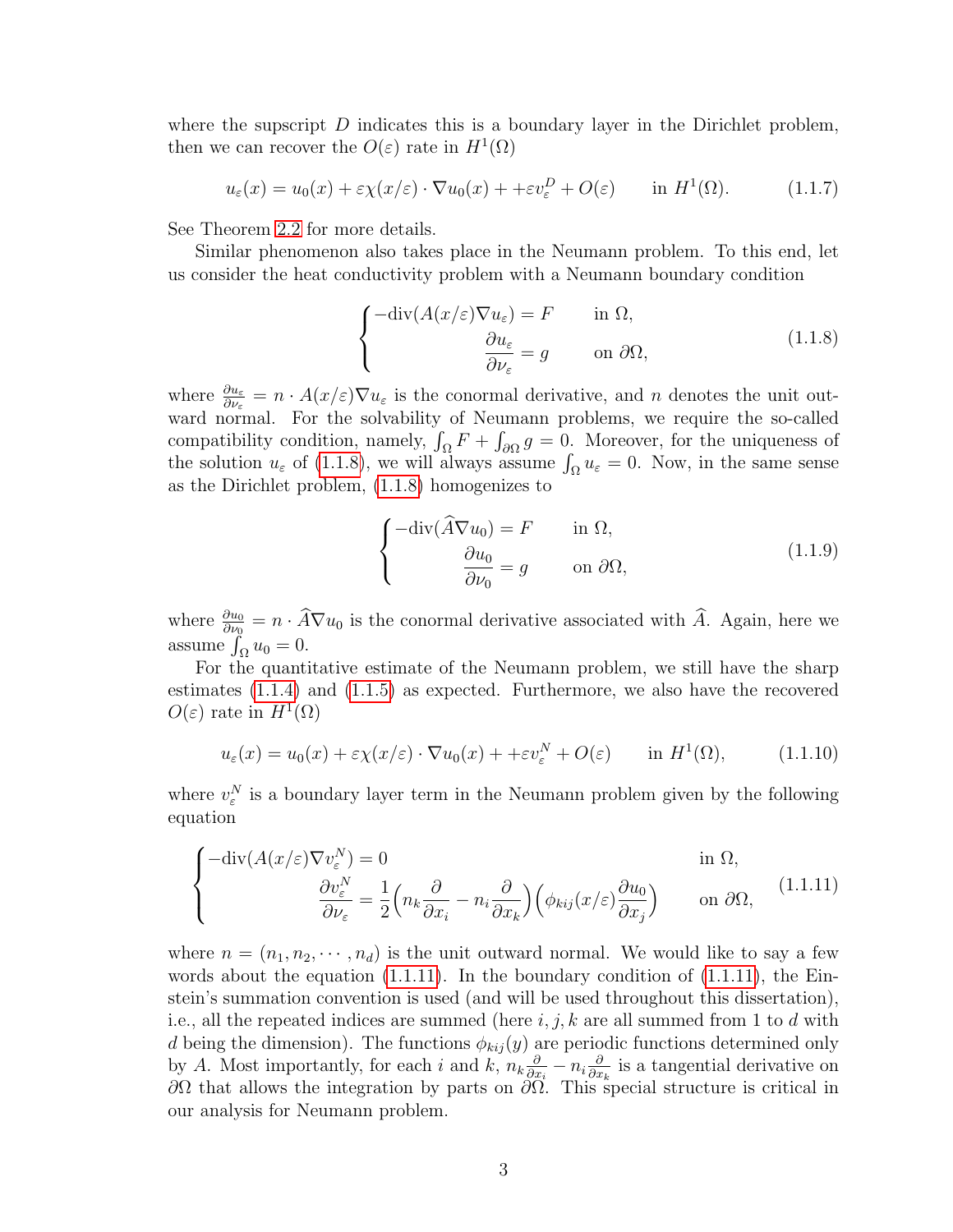Finally, we mention briefly the higher-order convergence rates in  $H<sup>1</sup>$ . For either Dirichlet or Neumann problem, one may show that in  $H^1(\Omega)$ 

<span id="page-11-2"></span>
$$
u_{\varepsilon}(x) = u_0(x) + \varepsilon \chi(x/\varepsilon) \cdot \nabla u_0(x) + \varepsilon \tilde{v}_{\varepsilon}^X + \varepsilon^2 \Upsilon(x/\varepsilon) \cdot \nabla^2 u_0(x) + O(\varepsilon^2), \quad (1.1.12)
$$

where  $\tilde{v}_{\varepsilon}^X$  is the boundary layer term for either Dirichlet or Neumann problem with similar structure as [\(1.1.6\)](#page-9-4) or [\(1.1.11\)](#page-10-1). However, the equation for  $\tilde{v}_{\varepsilon}^X$  is much more complicated and the details will be carried out in Chapter 3.

Now, we are in a position to explain the motivation of this dissertation. First of all, we note that the function  $v_{\varepsilon}^X$  (or  $\tilde{v}_{\varepsilon}^X$ ), where  $X = D$  or N, depends implicitly on  $\varepsilon$  through both the oscillating coefficient matrix and the oscillating boundary condition. And it is not hard to see  $||v_{\varepsilon}^X||_{H^1(\Omega)} \simeq O(\varepsilon^{-\frac{1}{2}})$  which blows up as  $\varepsilon \to 0$ . Now a natural and fundamental question in homogenization is what happens to  $v_{\varepsilon}^X$ as  $\varepsilon$  approaching zero. Precisely, we would like to ask: does  $v_{\varepsilon}^X$  converge in  $L^2(\Omega)$ ? With what hypothesis? If so, what is the (sharp) rate and what can we say about the homogenized equation? The purpose of this dissertation is to give a comprehensive study on these questions and eventually provide a better understanding of the boundary layer phenomenon in periodic homogenization.

#### <span id="page-11-0"></span>1.2 Statement of main results

This dissertation reorganize and present our recent work contained mainly in [\[38,](#page-110-0) [37,](#page-110-1) [42\]](#page-110-2) where we studied the homogenization and boundary layers for elliptic systems with oscillating Dirichlet or Neumann boundary data. We start by introducing a family of elliptic operators in divergence form with a small scale parameter  $\varepsilon > 0$ 

$$
\mathcal{L}_{\varepsilon} = -\text{div}(A(x/\varepsilon)\nabla) = -\frac{\partial}{\partial x_i} \left( a_{ij}^{\alpha\beta}(x/\varepsilon) \frac{\partial}{\partial x_j} \right). \tag{1.2.1}
$$

We assume that the coefficient matrix  $A = A(y) = (a_{ij}^{\alpha\beta})$ , with  $1 \le i, j \le d$  and  $1 \leq \alpha, \beta \leq m$ , satisfies the following standard assumptions

• Ellipticity: there exists  $\mu > 0$  such that

$$
\mu|\xi|^2 \le a_{ij}^{\alpha\beta}\xi_i^{\alpha}\xi_j^{\beta} \le \mu^{-1}|\xi|^2 \quad \text{for any } \xi = (\xi_i^{\alpha}) \in \mathbb{R}^{m \times d};\tag{1.2.2}
$$

• Periodicity: A is 1-periodic, that is

<span id="page-11-5"></span><span id="page-11-3"></span>
$$
A(y + z) = A(y) \quad \text{for any } y \in \mathbb{R}^d \text{ and } z \in \mathbb{Z}^d; \tag{1.2.3}
$$

• Smoothness:

<span id="page-11-4"></span><span id="page-11-1"></span>
$$
a_{ij}^{\alpha\beta} \in C^{\infty}(\mathbb{T}^d) \quad \text{ for } 1 \le \alpha, \beta \le m \text{ and } 1 \le i, j \le d. \tag{1.2.4}
$$

Now, we consider the Neumann problem with both the zero-order and the firstorder oscillating data

$$
\begin{cases} \mathcal{L}_{\varepsilon}(u_{\varepsilon}) = 0 & \text{in } \Omega, \\ \frac{\partial u_{\varepsilon}}{\partial \nu_{\varepsilon}} = T_{ij} \cdot \nabla_x \{ g_{ij}(x, x/\varepsilon) \} + g_0(x, x/\varepsilon) - \gamma_{\varepsilon} & \text{on } \partial \Omega, \end{cases}
$$
(1.2.5)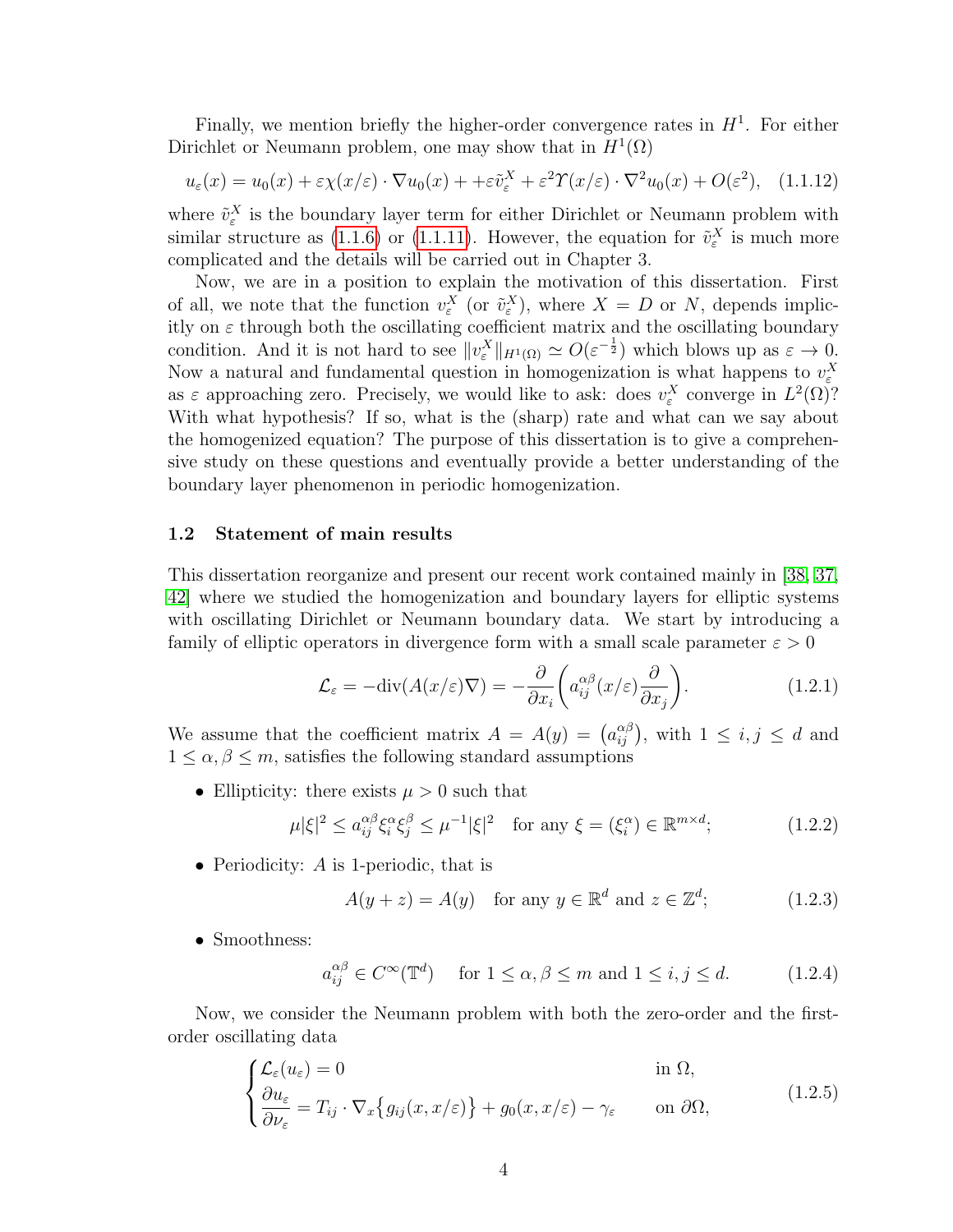where  $T_{ij} = (n_i e_j - n_j e_i)$  is a tangential vector field on  $\partial\Omega$ , and  $\gamma_{\varepsilon} = \frac{1}{\partial \Omega}$  $\frac{1}{\left|\partial\Omega\right|}\int_{\partial\Omega}g_0(x,x/\varepsilon)\,d\sigma$ is a constant so that the compatibility condition for [\(1.2.5\)](#page-11-1) is satisfied. This system arises when we construct the boundary layer term  $\tilde{v}_{\varepsilon}^{N}$  in [\(1.1.12\)](#page-11-2), and treats [\(1.1.11\)](#page-10-1) as a special scalar case with  $q_0 = 0$ .

Throughout this dissertation, unless otherwise stated, we assume that  $\Omega \subset \mathbb{R}^d$  is a bounded, smooth, and strictly convex domain in the sense that all the principle curvatures are strictly positive, and that  $g(x, y) = \{g_0(x, y), g_{ij}(x, y)\}\$ are smooth in  $(x, y) \in \partial\Omega \times \mathbb{R}^d$  and 1-periodic in y, namely

<span id="page-12-2"></span>
$$
g(x, y + z) = g(x, y)
$$
 for any  $x \in \partial\Omega$ ,  $y \in \mathbb{R}^d$  and  $z \in \mathbb{Z}^d$ . (1.2.6)

The key reason that we require the strict convexity on the domain is because any periodic functions in  $\mathbb{R}^d$  are somehow equidistributed on the strictly convex boundary (a  $(d-1)$ -dimensional surface), regardless of translations, rotations and scales. Although the geometry and regularity assumption on the domain might be weakened, the above equidistribution property seems to be a natural prerequisite for homogenization to take place, even in the case with constant coefficients. Precisely, under the above conditions, we are able to show that as  $\varepsilon \to 0$ , the unique solution of [\(1.2.5\)](#page-11-1) with  $\int_{\Omega} u_{\varepsilon} = 0$  converges strongly in  $L^2(\Omega)$  to  $u_0$ , where  $u_0$  is a solution of

<span id="page-12-0"></span>
$$
\begin{cases} \mathcal{L}_0(u_0) = 0 & \text{in } \Omega, \\ \frac{\partial u_0}{\partial \nu_0} = T_{ij} \cdot \nabla_x \overline{g}_{ij} + \langle g_0 \rangle - \gamma_0 & \text{on } \partial \Omega. \end{cases}
$$
 (1.2.7)

The operator  $\mathcal{L}_0$  is given by  $\mathcal{L}_0 = -\text{div}(\widehat{A}\nabla)$ , with  $\widehat{A}$  being the usual homogenized matrix of A, and

<span id="page-12-1"></span>
$$
\langle g_0 \rangle(x) = \int_{\mathbb{T}^d} g_0(x, y) \, dy \quad \text{and} \quad \gamma_0 = \int_{\partial \Omega} \langle g_0 \rangle \, d\sigma. \tag{1.2.8}
$$

The formulation for function  $\{\overline{g}_{ii}\}\$ in [\(1.2.7\)](#page-12-0) on  $\partial\Omega$  is much more involved and will be given explicitly in Chapter 3. Nevertheless, it is good to point out here that, unlike [\(1.2.8\)](#page-12-1),  $\overline{g}_{ii}(x)$  is not simply the trivial average of  $g_{ij}(x, \cdot)$ , but a complicated combination relying on  $A, \{g_{ij}(x, \cdot): 1 \leq i, j \leq d\}$ , and the outward normal  $n(x)$  to ∂Ω.

In the following, we state our main results for the Neumann problem [\(1.2.5\)](#page-11-1), including a convergence rate in  $L^2$ , which is optimal (up to an arbitrarily small exponent) for  $d \geq 3$ , and the  $W^{1,p}$  regularity estimate of the homogenized boundary data  $\overline{g}_{ij}$  for any  $p \in (1,\infty)$ .

<span id="page-12-3"></span>**Theorem 1.1.** Let  $\Omega$  be a bounded smooth, strictly convex domain in  $\mathbb{R}^d$ ,  $d \geq 3$ . Assume that  $A(y)$  satisfies [\(1.2.2\)](#page-11-3)-[\(1.2.4\)](#page-11-4), and that  $g_0(x, y)$  and  $g_{ij}(x, y)$  are smooth and satisfy conditions [\(1.2.6\)](#page-12-2). Let  $u_{\varepsilon}$  and  $u_0$  be the solutions of [\(1.2.5\)](#page-11-1) and [\(1.2.7\)](#page-12-0), respectively, with  $\int_{\Omega} u_{\varepsilon} = \int_{\Omega} u_0 = 0$ . Then for any  $\sigma \in (0, 1/2)$  and  $\varepsilon \in (0, 1)$ ,

<span id="page-12-4"></span>
$$
||u_{\varepsilon} - u_0||_{L^2(\Omega)} \le C_{\sigma} \varepsilon^{\frac{1}{2} - \sigma},
$$
\n(1.2.9)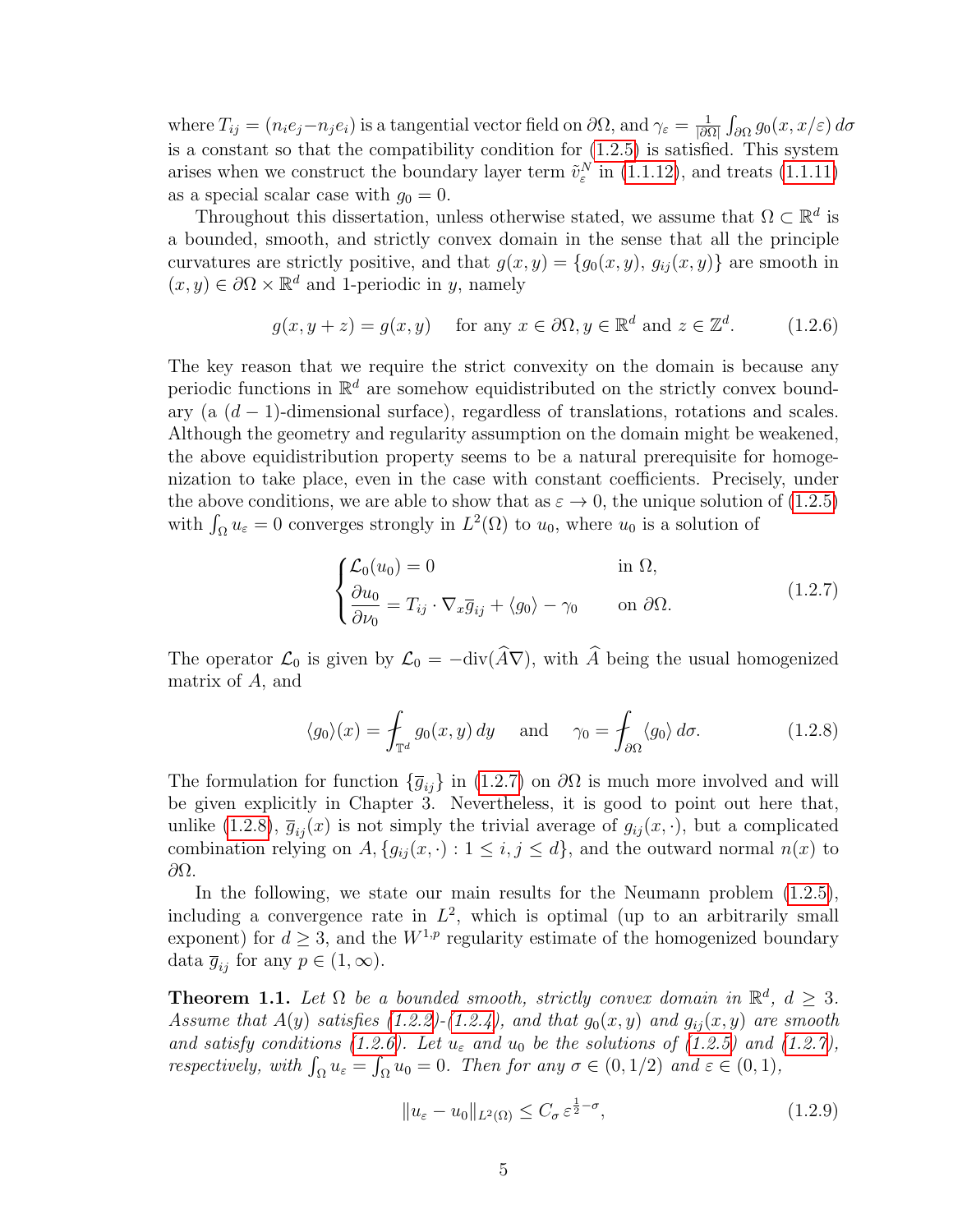where  $C_{\sigma}$  depends only on d, m,  $\sigma$ , A,  $\Omega$ , and  $g = \{g_0, g_{ij}\}\$ . Furthermore, the function  $\overline{g} = {\overline{g}_{ij}}$  in [\(1.2.7\)](#page-12-0) satisfies

$$
\|\overline{g}\|_{W^{1,q}(\partial\Omega)} \le C_q \sup_{y \in \mathbb{T}^d} \|g(\cdot,y)\|_{C^1(\partial\Omega)} \quad \text{for any } q < \infty,\tag{1.2.10}
$$

where  $C_q$  depends only on d, m,  $\mu$ , q and  $||A||_{C^k(\mathbb{T}^d)}$  for some  $k = k(d) \geq 1$ .

In recent years, there has been considerable interest in the homogenization of boundary value problems with oscillating boundary data [\[20,](#page-109-0) [21,](#page-109-1) [29,](#page-109-2) [3,](#page-108-1) [25,](#page-109-3) [4,](#page-108-2) [15,](#page-109-4) [13,](#page-108-3) [17,](#page-109-5) [5,](#page-108-4) [7\]](#page-108-5) (also see related earlier work in [\[31,](#page-110-3) [32,](#page-110-4) [27,](#page-109-6) [28,](#page-109-7) [6\]](#page-108-6). In the case of Dirichlet problem (a general form of [\(1.1.6\)](#page-9-4)),

<span id="page-13-0"></span>
$$
\begin{cases} \mathcal{L}_{\varepsilon}(u_{\varepsilon}) = 0 & \text{in } \Omega, \\ u_{\varepsilon} = f(x, x/\varepsilon) & \text{on } \partial\Omega, \end{cases}
$$
 (1.2.11)

where

<span id="page-13-1"></span>
$$
f(x, y + z) = f(x, y) \quad \text{for any } x \in \partial\Omega, y \in \mathbb{R}^d \text{ and } z \in \mathbb{Z}^d,
$$
 (1.2.12)

major progress was made in [\[21\]](#page-109-1) and later in [\[7\]](#page-108-5). Let  $u_{\varepsilon}$  be the solution of [\(1.2.11\)](#page-13-0). Under the assumption that  $\Omega$  is smooth and strictly convex in  $\mathbb{R}^d$ ,  $d \geq 2$ , it was proved in [\[21\]](#page-109-1) that

$$
||u_{\varepsilon}-u_0||_{L^2(\Omega)} \leq C \, \varepsilon^{\frac{(d-1)}{3d+5}-\sigma}
$$

for any  $\sigma \in (0,1)$ , where  $u_0$  is the solution of the homogenized problem,

<span id="page-13-2"></span>
$$
\begin{cases}\n\mathcal{L}_0(u_0) = 0 & \text{in } \Omega, \\
u_0 = \overline{f} & \text{on } \partial\Omega,\n\end{cases}
$$
\n(1.2.13)

and the homogenized data  $\overline{f}$  at x depends on  $f(x, \cdot)$ , A, and  $n(x)$ . A sharper rate of convergence in  $L^2$  was obtained recently in [\[7\]](#page-108-5) for the Dirichlet problem [\(1.2.11\)](#page-13-0), with  $O(\varepsilon^{\frac{1}{2}-})$  for  $d \geq 4$ ,  $O(\varepsilon^{\frac{1}{3}-})$  for  $d = 3$ , and  $O(\varepsilon^{\frac{1}{6}-})$  for  $d = 2$ . As demonstrated in [\[5\]](#page-108-4) in the case of elliptic equations with constant coefficients, the optimal rate would be  $O(\varepsilon^{\frac{1}{2}})$  for  $d \geq 3$  (up to a factor of  $\ln \varepsilon$  in the case of  $d = 3$ ), and  $O(\varepsilon^{\frac{1}{4}})$  for  $d = 2$ . Thus the convergence rates obtained in [\[7\]](#page-108-5) for the Dirichlet problem are optimal for  $d \geq 4$ , up to an arbitrarily small exponent. In [\[38\]](#page-110-0), we established the optimal convergence rates for both the Neumann and Dirichlet problems in any dimensions.

<span id="page-13-3"></span>Regarding the regularity of the homogenized boundary data, under the same assumptions, it was proved in [\[21\]](#page-109-1) that  $\nabla_{\tan} \overline{f} \in L^{p,\infty}(\partial \Omega)$  with  $p = \frac{d-1}{2}$  $\frac{-1}{2}$ . The result was improved in [\[7\]](#page-108-5) to  $\nabla_{\tan} \overline{f} \in L^{p,\infty}(\partial \Omega)$  with  $p = \frac{2(d-1)}{3}$  $\frac{(-1)}{3}$  if  $d \geq 3$ , and to  $\overline{f} \in$  $W^{1,p}(\partial\Omega)$  for any  $p < \frac{2}{3}$  if  $d = 2$ . Further improvement was made in [\[38\]](#page-110-0), where we proved that  $\overline{f}, \overline{g} \in W^{1,p}(\partial \Omega)$  for any  $p < d-1$ . The regularity estimates were finally improved to  $\overline{f}, \overline{g} \in W^{1,p}(\partial\Omega)$  for any  $p < \infty$  in our recent paper [\[37\]](#page-110-1). In particular, this implies that  $\bar{f}$  and  $\bar{g}$  are  $C^{\sigma}$ -Hölder continuous for any  $\sigma \in (0,1)$ . However, whether these regularity estimates are optimal remains an interesting and challenging problem. We summarize the results for Dirichlet problems as follows.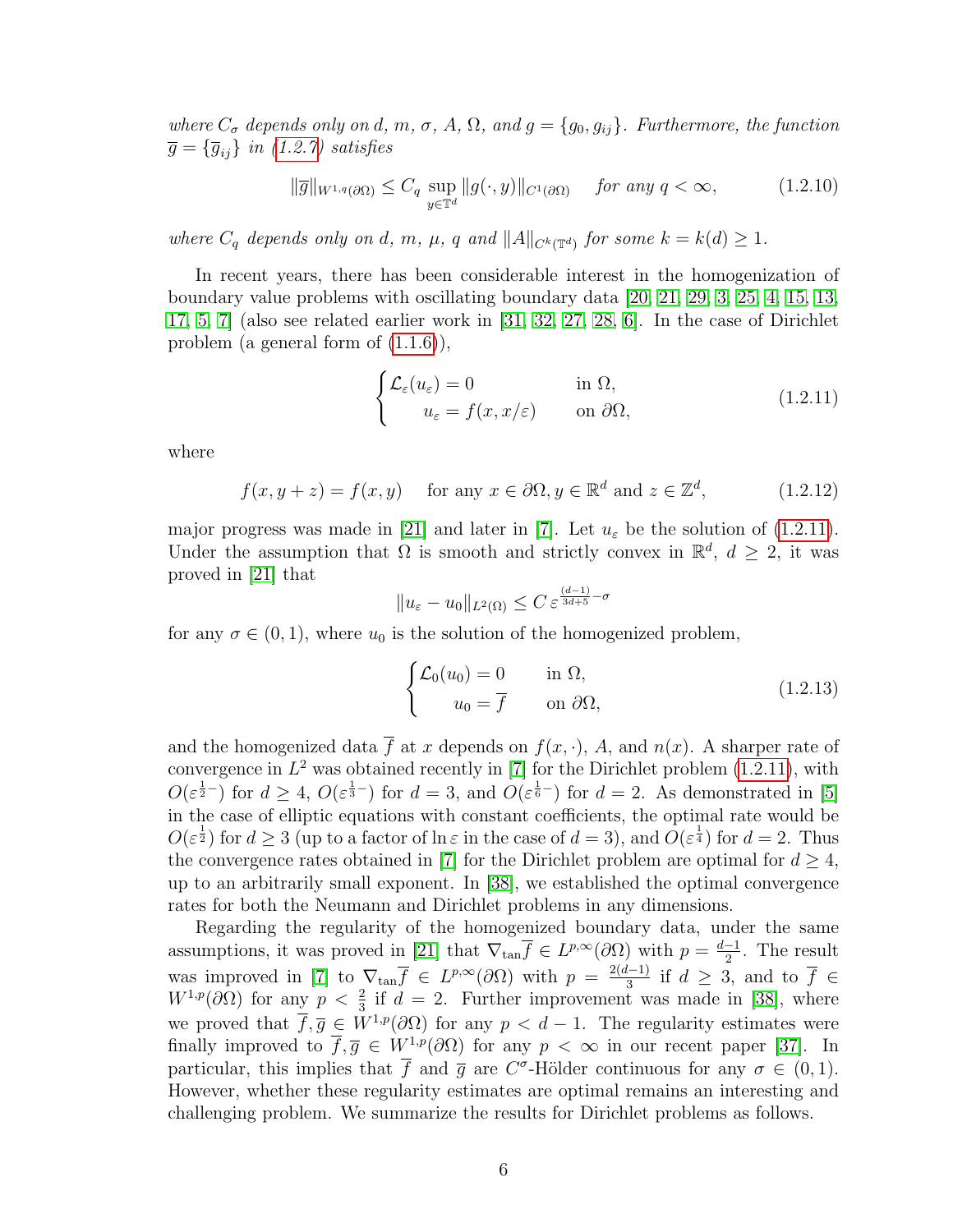**Theorem 1.2.** Let  $\Omega$  be a bounded smooth, strictly convex domain in  $\mathbb{R}^d$ ,  $d \geq 2$ . Assume that  $A(y)$  satisfies [\(1.2.2\)](#page-11-3)-[\(1.2.4\)](#page-11-4), and that  $f(x, y)$  is smooth and satisfies [\(1.2.12\)](#page-13-1). Let  $u_{\varepsilon}$  and  $u_0$  are solutions of Dirichlet problems [\(1.2.11\)](#page-13-0) and [\(1.2.13\)](#page-13-2), respectively. Then for any  $\sigma \in (0,1/2)$  and  $\varepsilon \in (0,1)$ ,

$$
||u_{\varepsilon} - u_0||_{L^2(\Omega)} \le C_{\sigma} \begin{cases} \varepsilon^{\frac{1}{2} - \sigma} & \text{if } d \ge 3, \\ \varepsilon^{\frac{1}{4} - \sigma} & \text{if } d = 2, \end{cases}
$$
 (1.2.14)

where  $C_{\sigma}$  depends only on d, m,  $\sigma$ , A,  $\Omega$  and f. Furthermore, for any  $d \geq 2$ ,

$$
\|\overline{f}\|_{W^{1,q}(\partial\Omega)} \le C_q \sup_{y \in \mathbb{T}^d} \|f(\cdot,y)\|_{C^1(\partial\Omega)} \quad \text{for any } q < \infty,\tag{1.2.15}
$$

where  $\overline{f}$  be the homogenized data in [\(1.2.13\)](#page-13-2) and  $C_q$  depends only on d, m,  $\mu$ , q and  $||A||_{C^k(\mathbb{T}^d)}$  for some  $k = k(d) \geq 1$ .

<span id="page-14-1"></span>We remark that Theorem [1.1](#page-12-3) and [1.2](#page-13-3) may be applied to establish the higher-order convergence rates. Indeed, one can prove, for either Neumann or Dirichlet problems,

$$
u_{\varepsilon} = u_0 + \varepsilon \chi(x/\varepsilon) \nabla u_0 + \varepsilon v^{bl} + O(\varepsilon^{\frac{3}{2}-}), \tag{1.2.16}
$$

where  $v^{bl}$  is the solution of some homogenized system independent of  $\varepsilon$ ; see §[3.8.](#page-70-0) The estimate [\(1.2.16\)](#page-14-1) can be further used to study the first-order expansions of eigenvalues or eigenfunctions (eigenspaces). The exploitation in this direction may be found in [\[41,](#page-110-5) [30\]](#page-110-6) and will not be included in this dissertation.

The organization of the dissertation is as follows: The preliminaries, including correctors, uniform Lipschitz estimates and the Diophantine condition, are given in Chapter 2. The proofs for Theorem [1.1](#page-12-3) and [1.2](#page-13-3) are very long and will be carried out across Chapter 3, 4 and 5. Particularly, in Chapter 3 and 4, we prove the convergence rates in Theorem [1.1](#page-12-3) for Neumann problems and in Theorem [1.2](#page-13-3) for Dirichlet problems, respectively. In Chapter 5, we establish the  $W^{1,p}$  estimates of the homogenized boundary data for both theorems.

#### <span id="page-14-0"></span>1.3 Notations

Most of the notations in this dissertation are standard. Some symbols are used with different meanings in the context. For example, we use  $\delta(x)$  to denote the distance from x to the underlying boundary, use  $\delta_y(x)$  to denote the Dirac function, use  $\delta^{\alpha\beta}$  or  $\delta_{ij}$  to denote the Kronecker delta function (identity matrix), and so on. Fortunately, these symbols are used locally and could be interpreted without ambiguity in the context. In the following, we list some frequently used global notations.

| $\overline{d}$            | spatial dimension                                                                            |
|---------------------------|----------------------------------------------------------------------------------------------|
| m                         | dimension of the solution vector, or the number of equations in                              |
|                           | the system                                                                                   |
| $\mathcal{L}_\varepsilon$ | $-\text{div}(A(x/\varepsilon)\nabla)$ , oscillating elliptic operator with $\varepsilon > 0$ |
| $\mathcal{L}_0$           | $-\text{div}(\widehat{A}\nabla)$ , homogenized elliptic operator                             |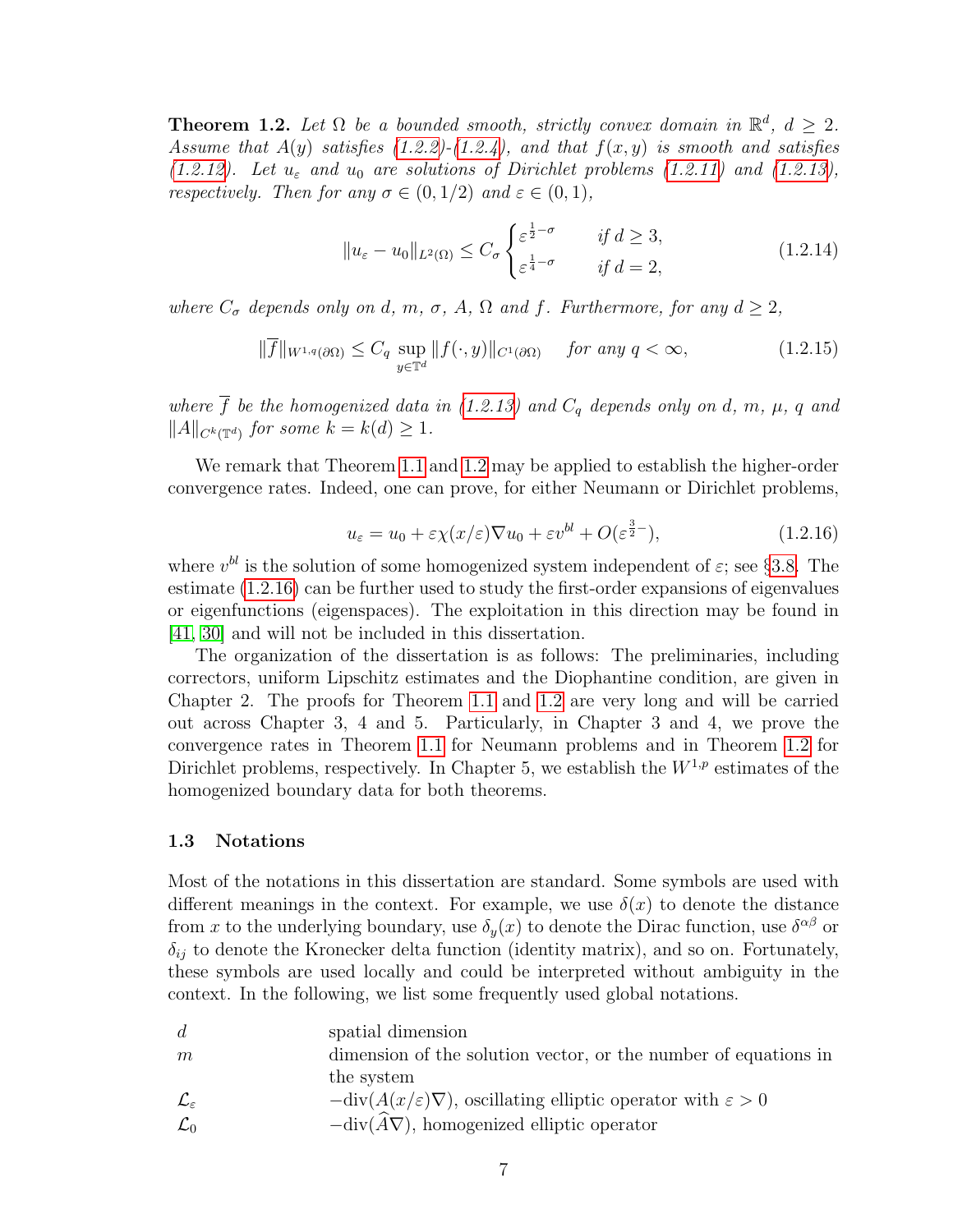| $\widehat{A}$                                                     | homogenized (effective) coefficient matrix                                                             |
|-------------------------------------------------------------------|--------------------------------------------------------------------------------------------------------|
| $\partial/\partial \nu_\varepsilon, \partial/\partial \nu_0$      | conormal derivatives                                                                                   |
| $\mu$                                                             | ellipticity constant                                                                                   |
| $i, j, k, \cdots$                                                 | subscripts, $1 \leq i, j, k, \dots \leq d$                                                             |
| $\alpha, \beta, \gamma, \cdots$                                   | superscripts, $1 \leq \alpha, \beta, \gamma, \dots \leq m$                                             |
| 1-periodic                                                        | a function f is 1-periodic if $f(x + z) = f(x)$ for all $x \in \mathbb{R}^d$ and<br>$z\in\mathbb{Z}^d$ |
| $\mathbb{T}^d$                                                    | d-dimensional torus; we will identity a 1-periodic function in $\mathbb{R}^d$                          |
|                                                                   | as a function defined on $\mathbb{T}^d$ ; see (1.2.4) for example                                      |
| $\mathbb{S}^{d-1}$                                                | unit sphere in $\mathbb{R}^d$ with the usual topology                                                  |
| $\chi$                                                            | (first-order) corrector                                                                                |
| $\gamma$                                                          | second-order corrector                                                                                 |
| $\Phi_{\varepsilon}$                                              | Dirichlet corrector                                                                                    |
| $\Psi_{\varepsilon}$                                              | Neumann corrector                                                                                      |
| $P_{\Omega,\varepsilon}, P_{\Omega}$                              | Poison kernels in $\Omega$                                                                             |
| $N_{\varepsilon}$ , $N_0$                                         | Neumann functions                                                                                      |
| $e^{\beta}, e_j$                                                  | standard Cartesian coordinate vectors in $\mathbb{R}^m$ and $\mathbb{R}^d$                             |
| $P_j^{\beta}(x)$                                                  | an affine function $x_i e^{\beta}$                                                                     |
| $T_{ii}$                                                          | a tangential vector in the form of $n_i e_j - n_j e_i$ on $\partial \Omega$ , where                    |
|                                                                   | $n = (n_1, n_2, \dots, n_d)$ is the unit outward normal vector                                         |
| $\mathbb{R}_+$                                                    | $[0,\infty)$                                                                                           |
| $\mathbb{H}_n^d(s)$                                               | a half-space $\{x \in \mathbb{R}^d : x \cdot n < -s\}$                                                 |
| $I-n\otimes n$                                                    | the projection operator onto the orthogonal space of $n$                                               |
| $\begin{array}{l} \kappa = \kappa(n) \\ L^{p,\infty} \end{array}$ | the Diophantine constant of $n \in \mathbb{S}^{d-1}$                                                   |
|                                                                   | weak $L^p$ space                                                                                       |
| $H^k, W^{k,p}$                                                    | Sobolev spaces                                                                                         |
| $f_E$                                                             | $ E ^{-1} \int_{E}$ , i.e., average integral over E                                                    |
| $\langle f \rangle$<br>$O(\varepsilon^{t-})$                      | $f_{\mathbb{T}^d} f$ , i.e., the average of a 1-periodic function f                                    |
|                                                                   | of order $\varepsilon^{t-\sigma}$ for any $\sigma > 0$                                                 |
| $\overline{f}, \overline{g}$                                      | homogenized boundary data for Dirichlet and Neumann prob-                                              |
|                                                                   | lems                                                                                                   |
| $C, c, \cdots$                                                    | generic constants independent of $\varepsilon$ or $\kappa$                                             |

Copyright<sup>©</sup> Jinping Zhuge, 2019.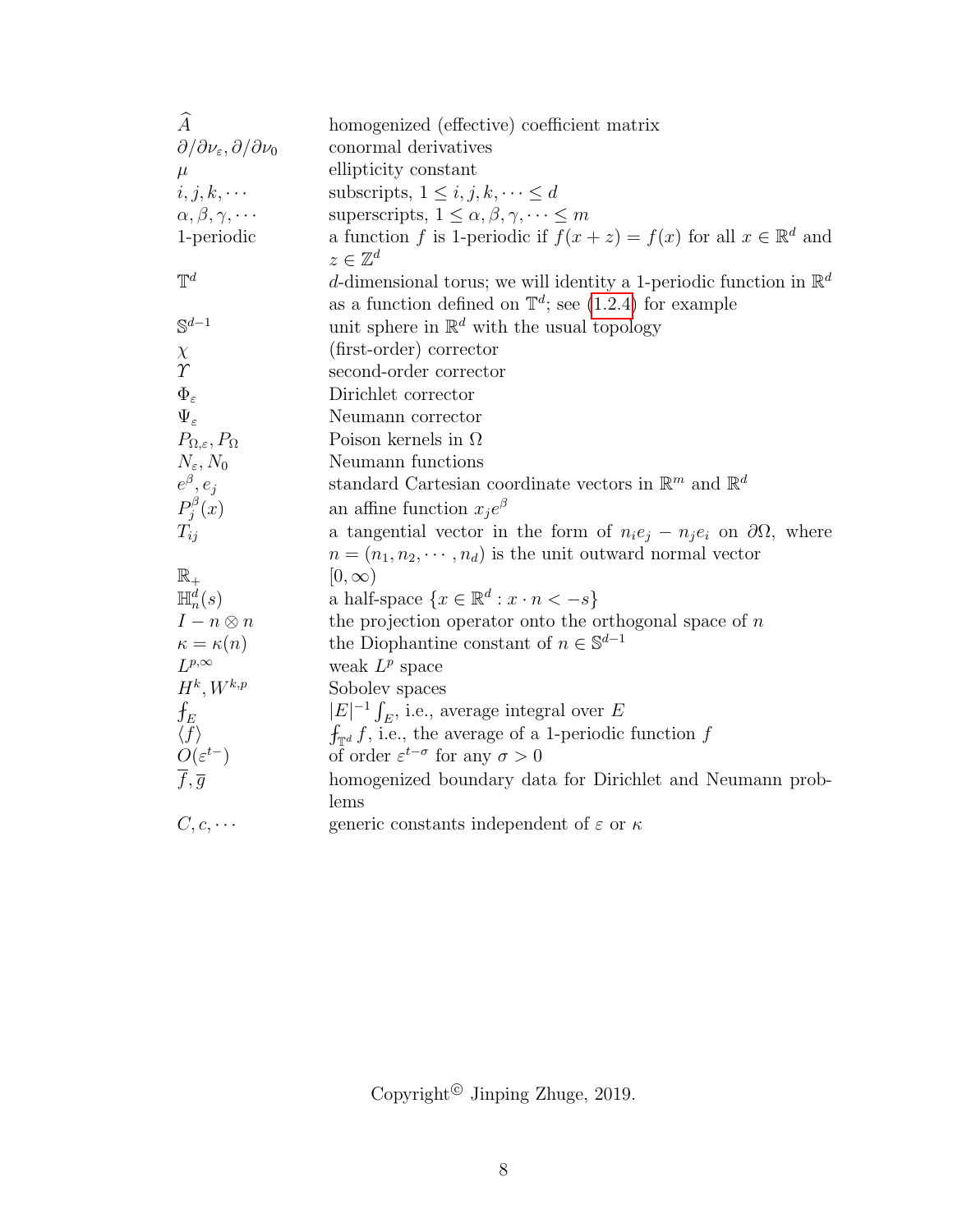#### <span id="page-16-0"></span>Chapter 2 Preliminaries

In this chapter, we introduce the definitions of correctors, flux correctors and the homogenized operators. To demonstrate the general approach for the quantitative periodic homogenization, we prove a sharp  $O(\varepsilon)$  convergence rate in  $H^1$  involving the boundary layers, as claimed in the introduction. We also introduce the (full-scale) uniform Lipschitz estimates in half-spaces which will be used in an essential way in the following chapters. Finally, we introduce the Diophantine condition which is a key ingredient that quantifies the geometry (strict convexity) of the boundary.

#### <span id="page-16-1"></span>2.1 Correctors and homogenized operators

The correctors, arising from the two-scale asymptotic expansion, play a crucial role in homogenization theory [\[11,](#page-108-7) [22,](#page-109-8) [36\]](#page-110-7). The precise definition is given as follows. For  $1 \leq j \leq d$  and  $1 \leq \beta \leq m$ , let  $\chi = (\chi_i^{\beta})$  $\binom{\beta}{j} = \left(\chi_j^{1\beta}\right)$  $j^{\,1\beta}, \chi_j^{2\beta}$  $_{j}^{2\beta },\cdots ,\chi _{j}^{m\beta }$  $j^{m\beta}$ ) denote the correctors for  $\mathcal{L}_{\varepsilon}$ , which are 1-periodic functions satisfying the system

$$
\begin{cases} \mathcal{L}_1(\chi_j^{\beta} + P_j^{\beta}) = 0 & \text{in } \mathbb{R}^d, \\ \chi_j^{\beta} \text{ is 1-periodic and } \int_{\mathbb{T}^d} \chi_j^{\beta} = 0, \end{cases}
$$
 (2.1.1)

where  $P_i^{\beta}$  $j^{\beta}_{j}(x) = x_{j}e^{\beta}$  and  $e^{\beta} = (0, \cdots, 1, \cdots, 0)$  is the  $\beta$ th coordinate vector. Intuitively, the periodic corrector  $\chi_i^{\beta}$  $\frac{\beta}{j}$  is the correction to a linear function  $P_j^{\beta}$  $j^{\beta}$  so that  $\chi_j^\beta+P_j^\beta$  $j^{\beta}$  is an "almost linear" solution in the entire space  $\mathbb{R}^d$ .

With correctors, the homogenized operator may be given by  $\mathcal{L}_0 = -\text{div}(\widehat{A}\nabla)$ , where the homogenized coefficient matrix  $\widehat{A} = (\widehat{a}_{ij}^{\alpha\beta})$  is defined by

$$
\widehat{A} = \int_{\mathbb{T}^d} A(I + \nabla \chi), \quad \text{or precisely} \quad \widehat{a}_{ij}^{\alpha \beta} = \int_{\mathbb{T}^d} \left\{ a_{ij}^{\alpha \beta} + a_{ik}^{\alpha \gamma} \frac{\partial}{\partial y_k} (\chi_j^{\gamma \beta}) \right\}.
$$

It can be shown that  $\widehat{A}$  also satisfies the ellipticity condition [\(1.2.2\)](#page-11-3), possibly with a different ellipticity constant.

We also introduce the adjoint operator  $\mathcal{L}^*_{\varepsilon} = -\text{div}(A^*(x/\varepsilon)\nabla)$ , where  $A^* = (a_{ij}^{*\alpha\beta})$ with  $a_{ij}^{*\alpha\beta} = a_{ji}^{\beta\alpha}$ . Note that  $A^*$  also satisfies our standard assumptions [\(1.2.2\)](#page-11-3) -[\(1.2.4\)](#page-11-4). Then, we may similarly define the adjoint correctors  $\chi^* = (\chi_i^{*\beta})$  $j^{\ast \beta}$  and the adjoint homogenized operator  $\mathcal{L}_0^* = -\text{div}(\widehat{A}^*\nabla)$ . Observe that the correctors and the homogenized operators defined above depend only on the original coefficient matrix A.

Another concept we need to use in studying the convergence rate is the flux corrector. The flux corrector is a matrix  $B(y) = (b_{ij}^{\alpha\beta})$  defined by

$$
b_{ij}^{\alpha\beta}(y) = a_{ij}^{\alpha\beta}(y) + a_{ik}^{\alpha\gamma}(y) \frac{\partial}{\partial y_k} \left(\chi_j^{\gamma\beta}(y)\right) - \widehat{a}_{ij}^{\alpha\beta},\tag{2.1.2}
$$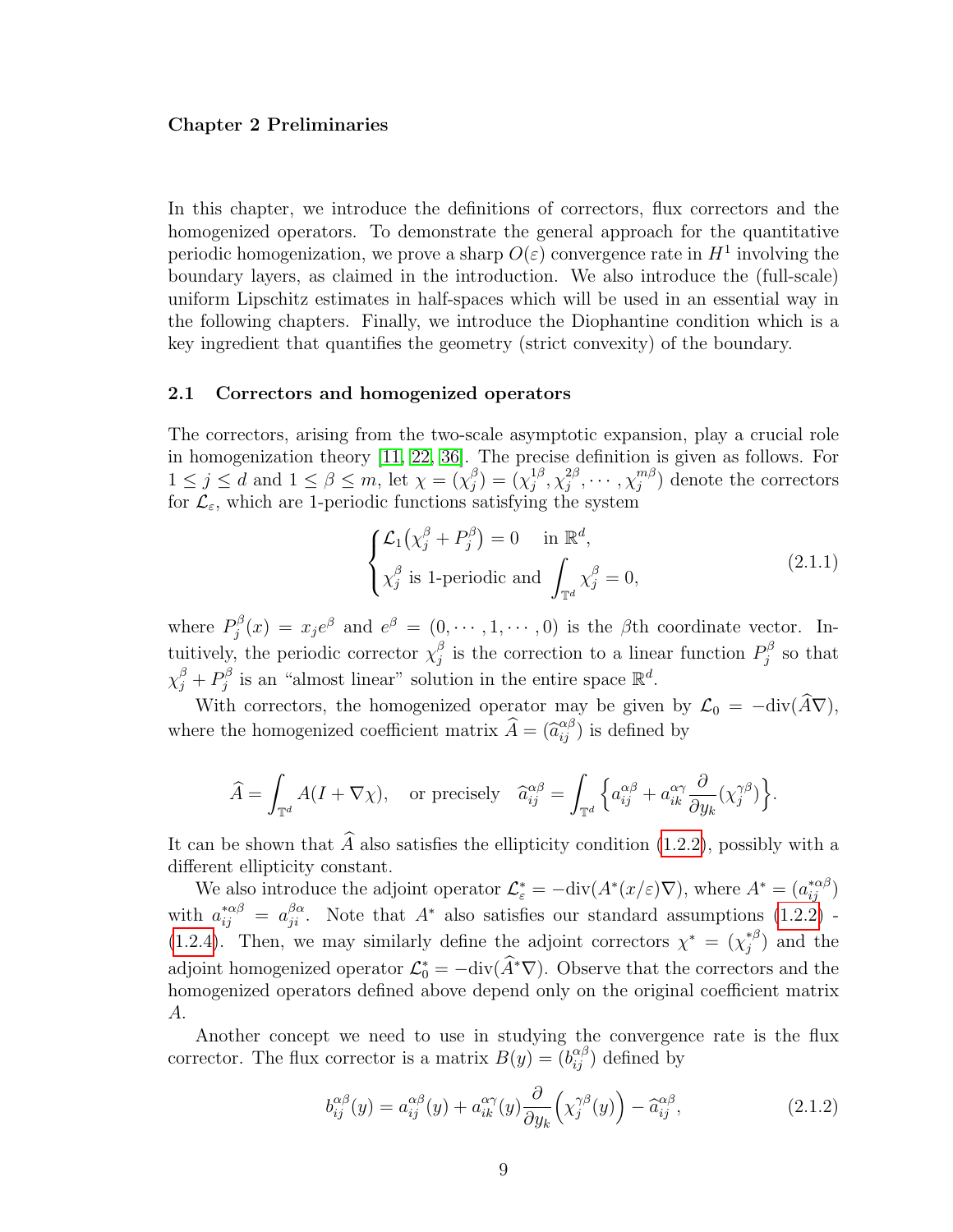where the repeated index k is summed from 1 to d and  $\gamma$  from 1 to m. Observe that  $B(y)$  is 1-periodic and smooth under our setting. Moreover, it follows from the definition of  $\chi_i^{\beta}$  $\int_{j}^{\beta}$  and  $\widehat{a}_{ij}^{\alpha\beta}$  that

$$
\frac{\partial}{\partial y_i} \left( b_{ij}^{\alpha \beta} \right) = 0 \quad \text{and} \quad \int_{\mathbb{T}^d} b_{ij}^{\alpha \beta} = 0. \tag{2.1.3}
$$

<span id="page-17-5"></span><span id="page-17-2"></span>**Lemma 2.1.** There exist  $\phi_{kij}^{\alpha\beta} \in H^1(\mathbb{T}^d)$ , where  $1 \leq i, j, k \leq d$  and  $1 \leq \alpha, \beta \leq m$ , such that

$$
b_{ij}^{\alpha\beta} = \frac{\partial}{\partial y_k} \left( \phi_{kij}^{\alpha\beta} \right) \quad \text{and} \quad \phi_{kij}^{\alpha\beta} = -\phi_{ikj}^{\alpha\beta}.
$$
 (2.1.4)

If  $\chi = (\chi_i^{\beta})$  $\hat{\phi}_j^{\beta}$ ) is Hölder continuous, then  $\phi_{kij}^{\alpha\beta} \in L^{\infty}(\mathbb{T}^d)$ .

The proof of the above lemma may be found in, for example, [\[36,](#page-110-7) Proposition 3.1.1]. In our setting, since  $\chi$  is smooth, we may even show that  $\phi = (\phi_{kij}^{\alpha\beta})$  is smooth.

# <span id="page-17-0"></span>2.2 Convergence rates

In this section, we will prove the convergence results [\(1.1.7\)](#page-10-2) and [\(1.1.10\)](#page-10-3) claimed in the introduction. These results show that the asymptotic analysis of the boundary layer terms is a natural and crucial question in periodic homogenization. We will state and prove these results separately for Dirichlet problem and Neumann problem.

<span id="page-17-1"></span>**Theorem 2.2.** Let  $u_{\varepsilon}$  be the weak solution of

$$
\begin{cases} \mathcal{L}_{\varepsilon}(u_{\varepsilon}) = F & \text{in } \Omega, \\ u_{\varepsilon} = f & \text{on } \partial \Omega, \end{cases}
$$
 (2.2.1)

and  $u_0$  be the weak solution of the homogenized system

$$
\begin{cases}\n\mathcal{L}_0(u_0) = F & \text{in } \Omega, \\
u_0 = f & \text{on } \partial\Omega.\n\end{cases}
$$
\n(2.2.2)

Then

$$
||u_{\varepsilon} - u_0 - \varepsilon \chi(\cdot/\varepsilon) \nabla u_0 - \varepsilon v_{\varepsilon}^D||_{H^1(\Omega)} \le C\varepsilon ||\nabla^2 u_0||_{L^2(\Omega)},
$$
\n(2.2.3)

where  $v_{\varepsilon}^D$  is the weak solution of

<span id="page-17-4"></span><span id="page-17-3"></span>
$$
\begin{cases}\n\mathcal{L}_{\varepsilon}(v_{\varepsilon}^{D}) = 0 & \text{in } \Omega, \\
v_{\varepsilon}^{D} = -\chi_{j}^{\beta}(x/\varepsilon) \frac{\partial u_{0}^{\beta}}{\partial x_{j}} & \text{on } \partial \Omega.\n\end{cases}
$$
\n(2.2.4)

Proof. The proof is quite standard in periodic homogenization by considering the first-order approximation in the asymptotic expansion. Let

$$
w_{\varepsilon}^{\beta}(x) = u_{\varepsilon}^{\beta}(x) - u_0^{\beta}(x) - \varepsilon \chi_k^{\beta \gamma}(x/\varepsilon) \frac{\partial u_0^{\gamma}(x)}{\partial x_k}.
$$
 (2.2.5)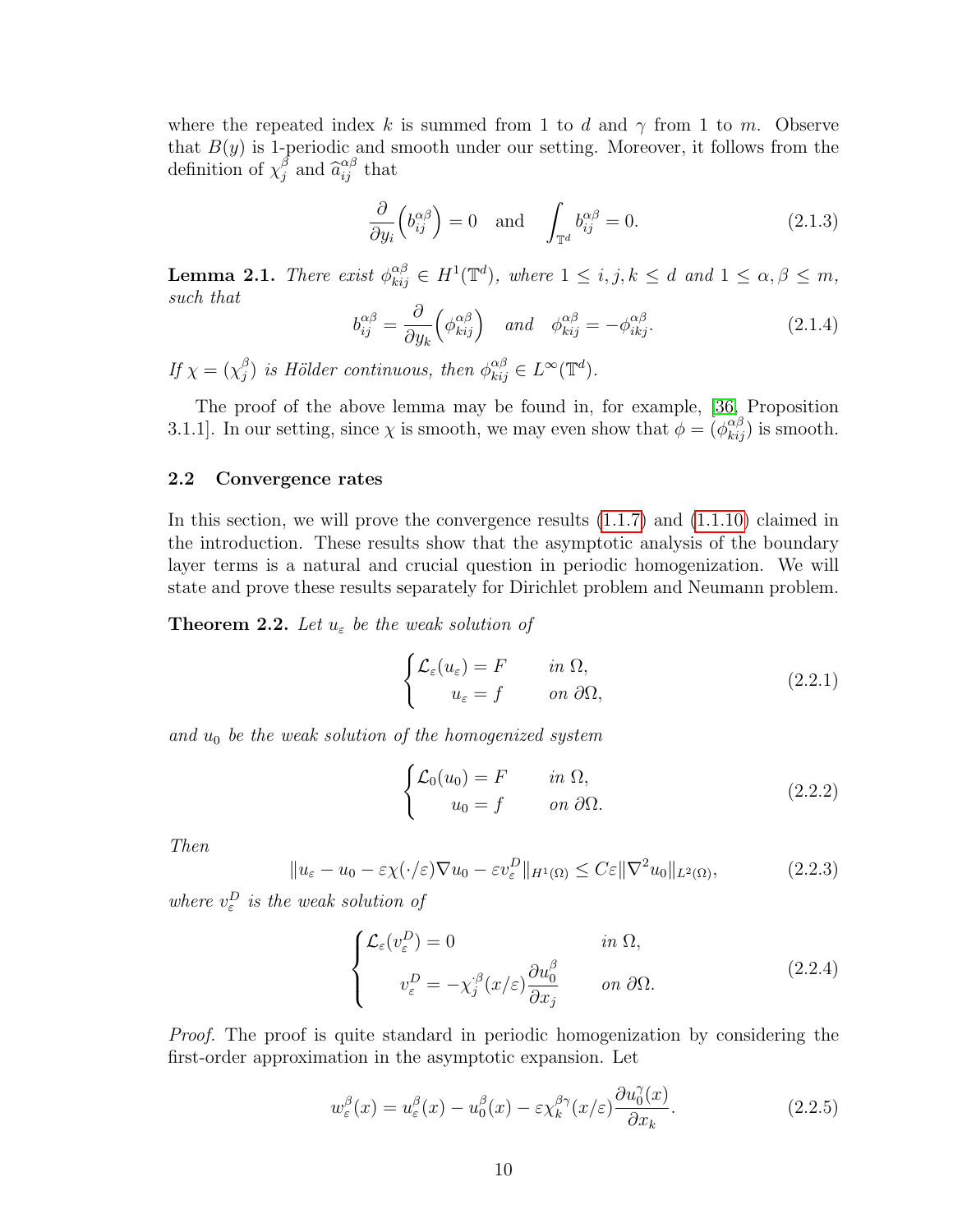Then, we derive the system for  $w_{\varepsilon}$ 

<span id="page-18-2"></span>
$$
\mathcal{L}_{\varepsilon}(w_{\varepsilon}) = \mathcal{L}_{\varepsilon}(u_{\varepsilon}) - \mathcal{L}_{\varepsilon}(u_0) - \mathcal{L}_{\varepsilon}(\varepsilon \chi(x/\varepsilon) \nabla u_0).
$$
\n(2.2.6)

Using the system  $(2.2.16)$  and  $(2.2.17)$ , we have

<span id="page-18-5"></span><span id="page-18-1"></span><span id="page-18-0"></span>
$$
\mathcal{L}_{\varepsilon}(u_{\varepsilon}) = F = \mathcal{L}_{0}(u_{0}). \tag{2.2.7}
$$

Also, by a direct calculation, we have

$$
\left(\mathcal{L}_{\varepsilon}(\varepsilon\chi(x/\varepsilon)\nabla u_{0})\right)^{\alpha} = -\frac{\partial}{\partial x_{i}} \left(a_{ik}^{\alpha\gamma}(x/\varepsilon)\frac{\partial\chi_{j}^{\gamma\beta}}{\partial x_{k}}(x/\varepsilon)\frac{\partial u_{0}^{\beta}(x)}{\partial x_{j}}\right) \n- \varepsilon \frac{\partial}{\partial x_{i}} \left(a_{ik}^{\alpha\gamma}(x/\varepsilon)\chi_{j}^{\gamma\beta}(x/\varepsilon)\frac{\partial^{2}u_{0}^{\beta}(x)}{\partial x_{k}\partial x_{j}}\right).
$$
\n(2.2.8)

Substituting  $(2.2.7)$  and  $(2.2.8)$  into  $(2.2.6)$  and by a careful calculation, we obtain

$$
\left(\mathcal{L}_{\varepsilon}(w_{\varepsilon})\right)^{\alpha} = \frac{\partial}{\partial x_{i}} \left[ \left( a_{ij}^{\alpha\beta}(x/\varepsilon) + a_{ik}^{\alpha\gamma}(x/\varepsilon) \frac{\partial \chi_{j}^{\gamma\beta}}{\partial x_{k}}(x/\varepsilon) - \hat{a}_{ij}^{\alpha\beta} \right) \frac{\partial u_{0}^{\beta}(x)}{\partial x_{j}} \right] \n+ \varepsilon \frac{\partial}{\partial x_{i}} \left( a_{ik}^{\alpha\gamma}(x/\varepsilon) \chi_{j}^{\gamma\beta}(x/\varepsilon) \frac{\partial^{2} u_{0}^{\beta}(x)}{\partial x_{k} \partial x_{j}} \right) \n= \frac{\partial}{\partial x_{i}} \left[ \frac{\partial}{\partial x_{k}} \left( \varepsilon \phi_{kij}^{\alpha\beta}(x/\varepsilon) \right) \frac{\partial u_{0}^{\beta}(x)}{\partial x_{j}} \right] \n+ \varepsilon \frac{\partial}{\partial x_{i}} \left( a_{ik}^{\alpha\gamma}(x/\varepsilon) \chi_{j}^{\gamma\beta}(x/\varepsilon) \frac{\partial^{2} u_{0}^{\beta}(x)}{\partial x_{k} \partial x_{j}} \right),
$$
\n(2.2.9)

where we also used [\(2.1.4\)](#page-17-2) in the last equality. Observe that

<span id="page-18-3"></span>
$$
\frac{\partial}{\partial x_i} \Big[ \frac{\partial}{\partial x_k} \Big( \varepsilon \phi_{kij}^{\alpha \beta}(x/\varepsilon) \Big) \frac{\partial u_0^{\beta}(x)}{\partial x_j} \Big] \n= \frac{\partial^2}{\partial x_i \partial x_k} \Big[ \varepsilon \phi_{kij}^{\alpha \beta}(x/\varepsilon) \frac{\partial u_0^{\beta}(x)}{\partial x_j} \Big] + \frac{\partial}{\partial x_i} \Big[ \varepsilon \phi_{kij}^{\alpha \beta}(x/\varepsilon) \frac{\partial^2 u_0^{\beta}(x)}{\partial x_k \partial x_j} \Big].
$$
\n(2.2.10)

Now, the key observation here is that the anti-symmetry of  $\phi$  in [\(2.1.4\)](#page-17-2) with respect to indices i and k implies that the first term on the right-hand side of  $(2.2.10)$  vanishes in the sense of distribution. As a consequence, we obtain

$$
\left(\mathcal{L}_{\varepsilon}(w_{\varepsilon})\right)^{\alpha} = \varepsilon \frac{\partial}{\partial x_{i}} \left[ \phi_{kij}^{\alpha\beta}(x/\varepsilon) \frac{\partial^{2} u_{0}^{\beta}(x)}{\partial x_{k} \partial x_{j}} \right] + \varepsilon \frac{\partial}{\partial x_{i}} \left[ a_{ik}^{\alpha\gamma}(x/\varepsilon) \chi_{j}^{\gamma\beta}(x/\varepsilon) \frac{\partial^{2} u_{0}^{\beta}(x)}{\partial x_{k} \partial x_{j}} \right].
$$
 (2.2.11)

<span id="page-18-4"></span>Set

$$
F_{\varepsilon,j}^{\alpha}(x) = \phi_{kij}^{\alpha\beta}(x/\varepsilon) \frac{\partial^2 u_0^{\beta}(x)}{\partial x_k \partial x_j} + a_{ik}^{\alpha\gamma}(x/\varepsilon) \chi_j^{\gamma\beta}(x/\varepsilon) \frac{\partial^2 u_0^{\beta}(x)}{\partial x_k \partial x_j}.
$$
 (2.2.12)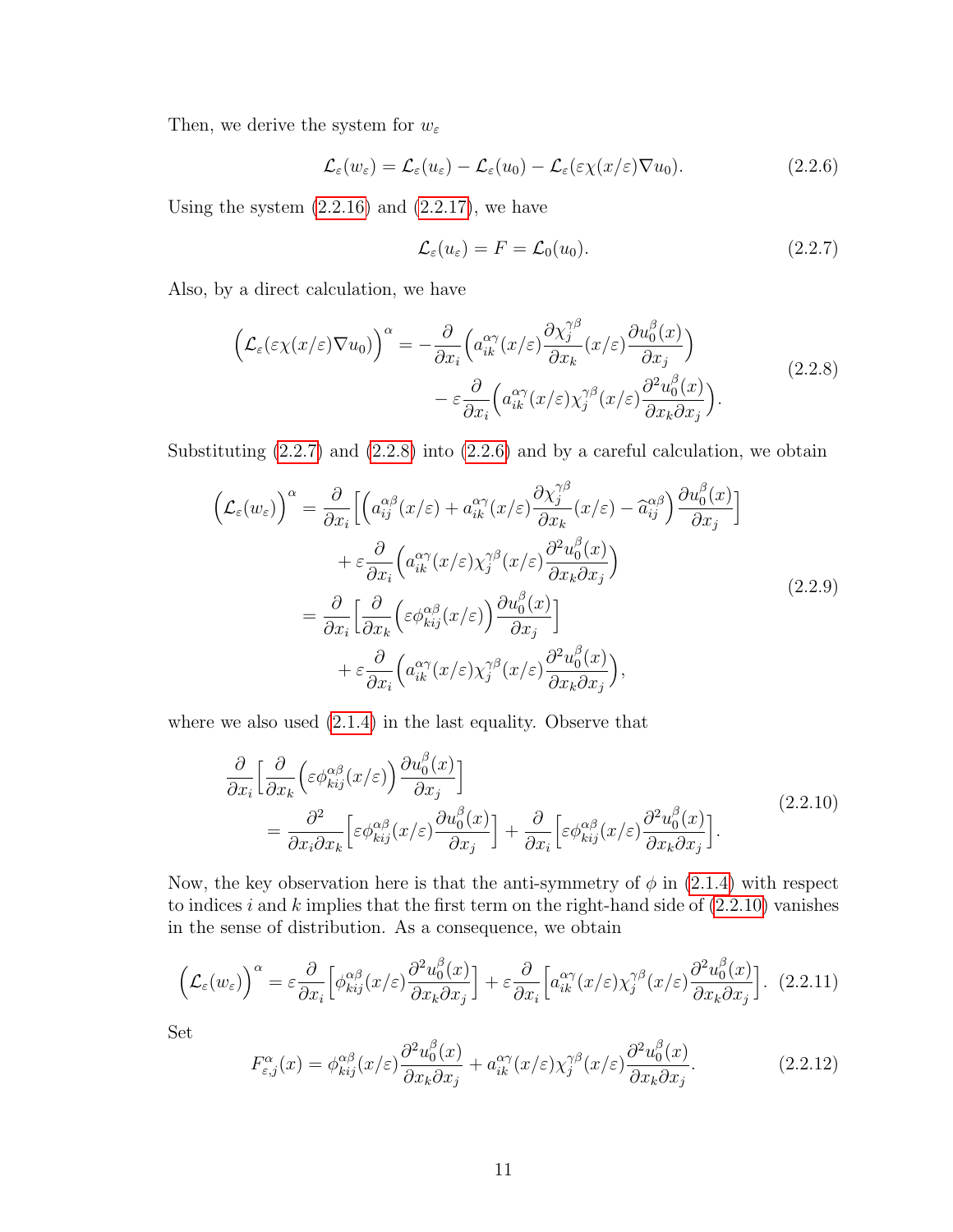Since  $\chi$  and  $\phi$  are both bounded, one sees that  $||F^{\alpha}_{\varepsilon,j}||_{L^2(\Omega)} \leq C||\nabla^2 u_0||_{L^2(\Omega)}$ , where C depends only on A. It follows that  $w_{\varepsilon}$  satisfies

$$
\begin{cases}\n\mathcal{L}_{\varepsilon}(w_{\varepsilon}) = \varepsilon \operatorname{div}(F_{\varepsilon}) & \text{in } \Omega, \\
w_{\varepsilon} = -\varepsilon \chi_j^{\beta}(x/\varepsilon) \frac{\partial u_0^{\beta}}{\partial x_j} & \text{on } \partial \Omega.\n\end{cases}
$$
\n(2.2.13)

Finally, let  $v_{\varepsilon}^D$  be the solution of [\(2.2.4\)](#page-17-3). Then

$$
\begin{cases}\n\mathcal{L}_{\varepsilon}(w_{\varepsilon} - \varepsilon v_{\varepsilon}^D) = \varepsilon \operatorname{div}(F_{\varepsilon}) & \text{in } \Omega, \\
w_{\varepsilon} - \varepsilon v_{\varepsilon}^D = 0 & \text{on } \partial \Omega.\n\end{cases}
$$
\n(2.2.14)

A standard energy estimate gives

$$
||w_{\varepsilon} - \varepsilon v_{\varepsilon}^{D}||_{H^{1}(\Omega)} \le C\varepsilon ||\nabla^{2} u_{0}||_{L^{2}(\Omega)},
$$
\n(2.2.15)

which implies the desired estimate.

<span id="page-19-3"></span>**Theorem 2.3.** Let  $u_{\varepsilon}$  and  $u_0$  be the weak solution of

<span id="page-19-0"></span>
$$
\begin{cases}\n\mathcal{L}_{\varepsilon}(u_{\varepsilon}) = F & \text{in } \Omega, \\
\frac{\partial u_{\varepsilon}}{\partial \nu_{\varepsilon}} = g & \text{on } \partial \Omega,\n\end{cases}
$$
\n(2.2.16)

 $\Box$ 

and  $u_0$  be the weak solution of the homogenized equation

<span id="page-19-2"></span><span id="page-19-1"></span>
$$
\begin{cases}\n\mathcal{L}_0(u_0) = F & \text{in } \Omega, \\
\frac{\partial u_0}{\partial \nu_0} = g & \text{on } \partial \Omega.\n\end{cases}
$$
\n(2.2.17)

Then

$$
||u_{\varepsilon} - u_0 - \varepsilon \chi(\cdot/\varepsilon) \nabla u_0 - \varepsilon v_{\varepsilon}^N ||_{H^1(\Omega)} \le C \varepsilon ||\nabla^2 u_0||_{L^\infty(\Omega)},
$$
\n(2.2.18)

where  $v_{\varepsilon}^N$  is the solution of

$$
\begin{cases}\n\mathcal{L}_{\varepsilon}(v_{\varepsilon}^{N}) = 0 & \text{in } \Omega, \\
\frac{\partial v_{\varepsilon}^{N}}{\partial \nu_{\varepsilon}} = \frac{1}{2} \left( n_{k} \frac{\partial}{\partial x_{i}} - n_{i} \frac{\partial}{\partial x_{k}} \right) \left( \phi_{kij}^{\beta}(x/\varepsilon) \frac{\partial u_{0}^{\beta}}{\partial x_{j}} \right) & \text{on } \partial \Omega,\n\end{cases}
$$
\n(2.2.19)

and  $n = (n_1, n_2, \dots, n_d)$  is the unit outward normal.

Proof. The proof for Neumann problem is similar as Dirichlet problem, while the Neumann boundary condition needs to be handled more carefully. Let  $w_{\varepsilon}$  be defined as [\(2.2.5\)](#page-17-4). It follows from the same argument that  $w_{\varepsilon}$  satisfies

$$
\begin{cases}\n\mathcal{L}_{\varepsilon}(w_{\varepsilon}) = \varepsilon \operatorname{div}(F_{\varepsilon}) & \text{in } \Omega, \\
\frac{\partial w_{\varepsilon}}{\partial \nu_{\varepsilon}} = \frac{\partial}{\partial \nu_{\varepsilon}} \left( u_{\varepsilon} - u_0 - \varepsilon \chi(x/\varepsilon) \nabla u_0 \right) & \text{on } \partial \Omega,\n\end{cases}
$$
\n(2.2.20)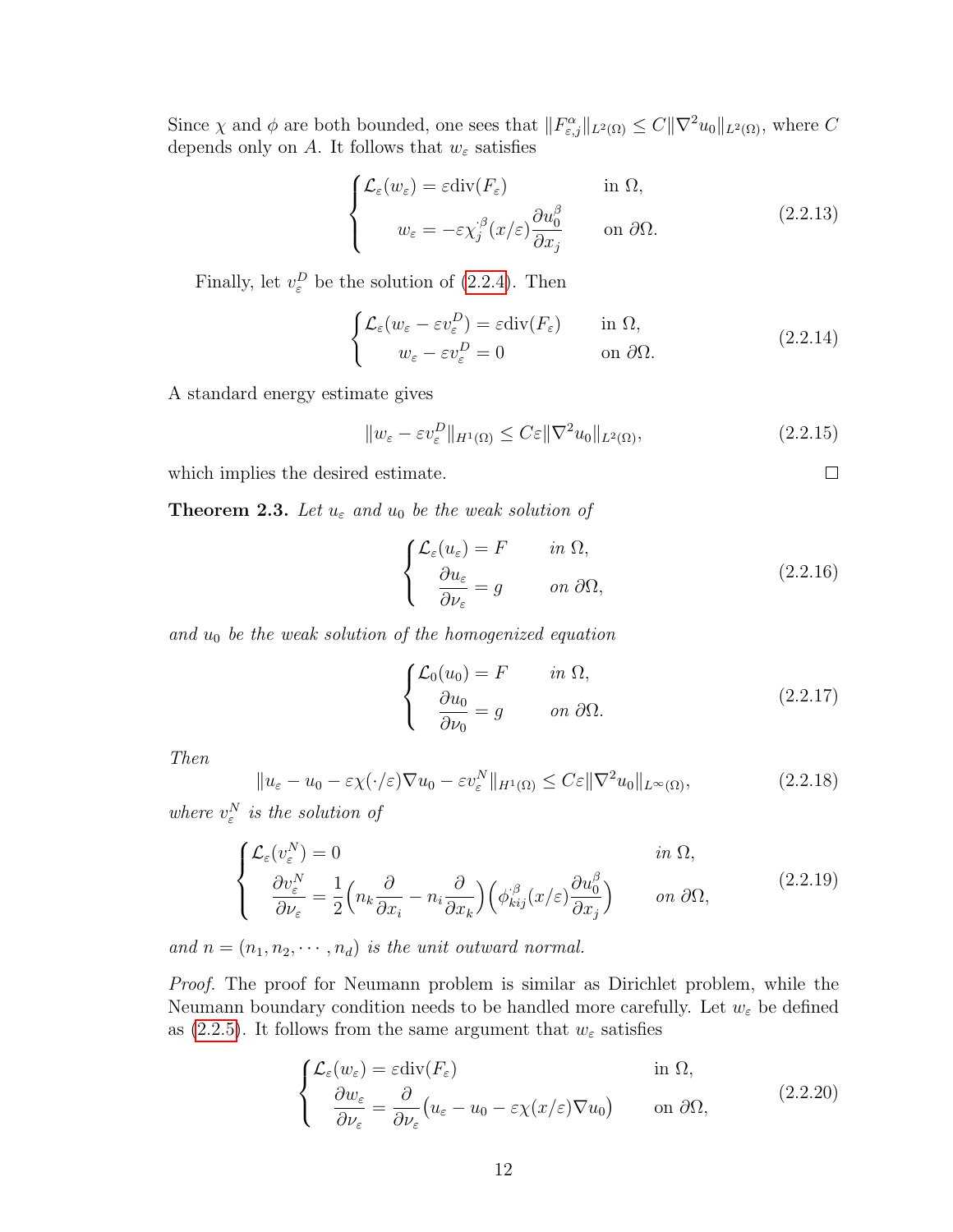where  $F_{\varepsilon}$  is the same as [\(2.2.12\)](#page-18-4).

Now, we need to analyze the boundary condition of  $w_{\varepsilon}$ . Note that

$$
\frac{\partial u_{\varepsilon}}{\partial \nu_{\varepsilon}} = g = \frac{\partial u_0}{\partial \nu_0} \qquad \text{on } \partial \Omega.
$$
 (2.2.21)

Then, by a careful calculation as in [\(2.2.9\)](#page-18-5),

$$
\begin{split}\n\left(\frac{\partial w_{\varepsilon}}{\partial \nu_{\varepsilon}}\right)^{\alpha} &= n_{i}\hat{a}_{ij}^{\alpha\beta}\frac{\partial u_{0}^{\beta}}{\partial x_{j}} - n_{i}\hat{a}_{ij}^{\alpha\beta}(x/\varepsilon)\frac{\partial u_{0}^{\beta}}{\partial x_{j}} - n_{i}a_{ik}^{\alpha\gamma}(x/\varepsilon)\frac{\partial}{\partial x_{k}}\left(\varepsilon\chi_{j}^{\gamma\beta}(x/\varepsilon)\frac{\partial u_{0}^{\beta}}{\partial x_{j}}\right) \\
&= -n_{i}\frac{\partial}{\partial x_{k}}\left(\varepsilon\phi_{kij}^{\alpha\beta}(x/\varepsilon)\frac{\partial u_{0}^{\beta}}{\partial x_{j}}\right) - \varepsilon n_{i}a_{ik}^{\alpha\gamma}(x/\varepsilon)\chi_{j}^{\gamma\beta}(x/\varepsilon)\frac{\partial^{2}u_{0}^{\beta}}{\partial x_{k}\partial x_{j}}.\n\end{split} \tag{2.2.22}
$$

Using the anti-symmetry of  $\phi$  in [\(2.1.4\)](#page-17-2), we observe that

$$
-n_i \frac{\partial}{\partial x_k} \left( \varepsilon \phi_{kij}^{\alpha \beta}(x/\varepsilon) \frac{\partial u_0^{\beta}}{\partial x_j} \right) = \frac{1}{2} \left( n_k \frac{\partial}{\partial x_i} - n_i \frac{\partial}{\partial x_k} \right) \left( \varepsilon \phi_{kij}^{\alpha \beta}(x/\varepsilon) \frac{\partial u_0^{\beta}}{\partial x_j} \right). \tag{2.2.23}
$$

Hence,

$$
\left(\frac{\partial w_{\varepsilon}}{\partial \nu_{\varepsilon}}\right)^{\alpha} = \frac{\varepsilon}{2} \left(n_k \frac{\partial}{\partial x_i} - n_i \frac{\partial}{\partial x_k}\right) \left(\phi_{kij}^{\alpha \beta}(x/\varepsilon) \frac{\partial u_0^{\beta}}{\partial x_j}\right) \n- \varepsilon n_i a_{ik}^{\alpha \gamma}(x/\varepsilon) \chi_j^{\gamma \beta}(x/\varepsilon) \frac{\partial^2 u_0^{\beta}}{\partial x_k \partial x_j}.
$$
\n(2.2.24)

Now, let  $v_{\varepsilon}^N$  be the solution of [\(2.2.19\)](#page-19-2). Note that the compatibility condition is satisfied automatically for the Neumann problem [\(2.2.19\)](#page-19-2) due to an integration by parts on the boundary; see Lemma [3.1.](#page-26-0) As a result,  $w_{\varepsilon} - \varepsilon v_{\varepsilon}^N$  satisfies

$$
\begin{cases}\n\mathcal{L}_{\varepsilon}(w_{\varepsilon} - \varepsilon v_{\varepsilon}^{N}) = \varepsilon \operatorname{div}(F_{\varepsilon}) & \text{in } \Omega, \\
\frac{\partial}{\partial \nu_{\varepsilon}}(w_{\varepsilon} - \varepsilon v_{\varepsilon}^{N}) = -\varepsilon n_{i} a_{ik}^{\alpha \gamma}(x/\varepsilon) \chi_{j}^{\gamma \beta}(x/\varepsilon) \frac{\partial^{2} u_{0}^{\beta}}{\partial x_{k} \partial x_{j}} & \text{on } \partial \Omega.\n\end{cases}
$$
\n(2.2.25)

Finally, a standard energy estimate gives

$$
||w_{\varepsilon} - \varepsilon v_{\varepsilon}^N||_{H^1(\Omega)} \le C\varepsilon ||\nabla^2 u_0||_{L^\infty(\Omega)},
$$
\n(2.2.26)

 $\Box$ 

which implies the desired estimate.

#### <span id="page-20-0"></span>2.3 Uniform Lipschitz estimates

<span id="page-20-1"></span>In periodic homogenization, Lipschitz estimates (uniform in  $\varepsilon$ ) are the optimal regularity for the solutions of general elliptic equations in divergence form. Historically, the interior and boundary Lipschitz estimates with Dirichlet condition was first proved by M. Avellaneda and F. Lin in [\[9\]](#page-108-8) by using the compactness method. The boundary Lipschitz estimate with Neumann condition was proved by C. Kenig, F. Lin, and Z. Shen in [\[24\]](#page-109-9), under the additional symmetry condition  $A^* = A$ . The symmetry condition was later removed by S. Armstrong and Z. Shen in [\[8\]](#page-108-9). In this section we state these Lipschitz estimates (with flat boundaries) which will be crucial for us.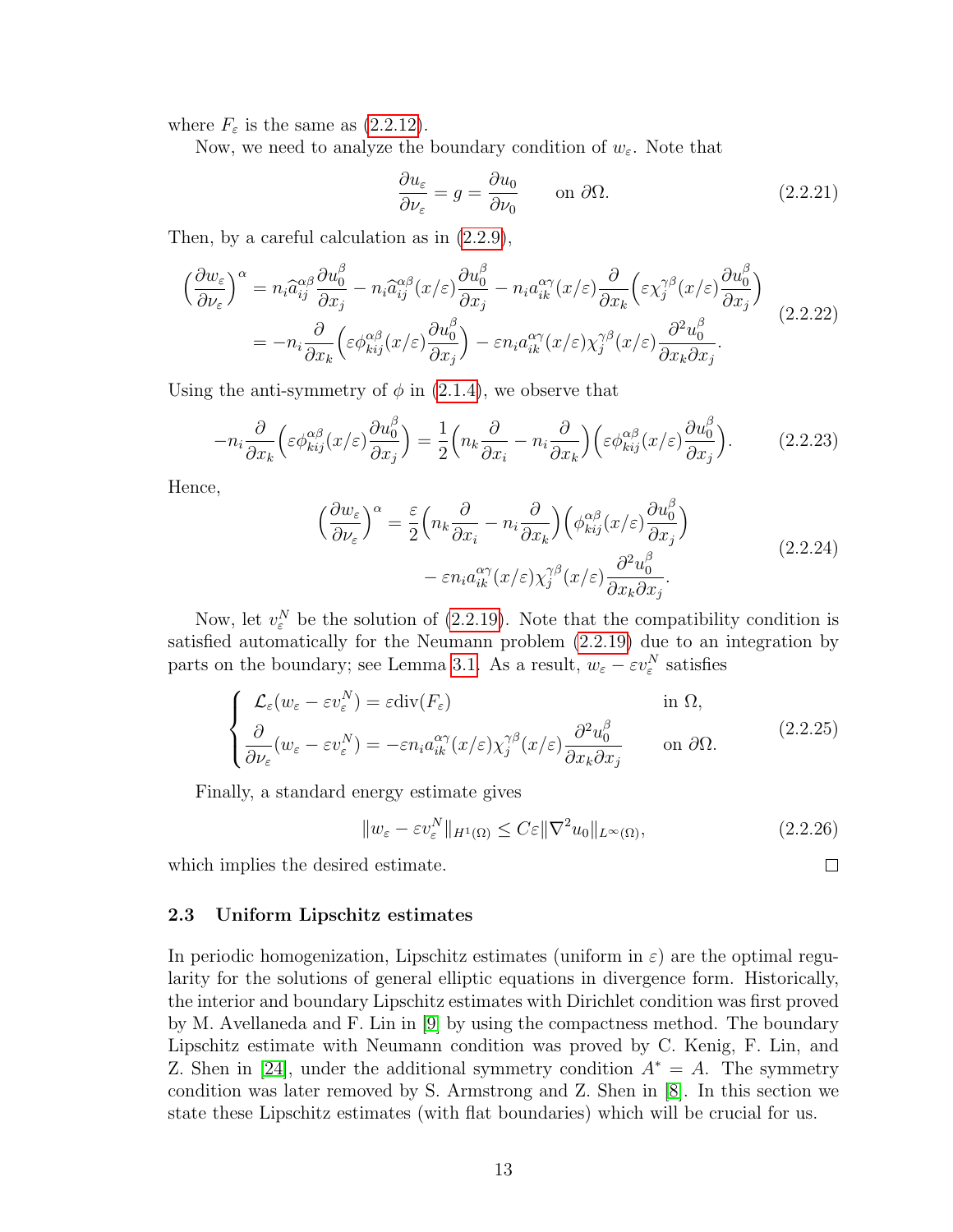**Theorem 2.4** (Interior Lipschitz estimate). Suppose that  $A = A(y)$  satisfies the ellipticity and periodicity conditions  $(1.2.2)-(1.2.3)$  $(1.2.2)-(1.2.3)$  $(1.2.2)-(1.2.3)$ . Also assume that A satisfies the Hölder continuity condition:

$$
|A(x) - A(y)| \le \tau |x - y|^{\sigma}, \tag{2.3.1}
$$

for some  $\sigma \in (0,1)$  and  $\tau \geq 0$ . Let  $u_{\varepsilon} \in H^1(B(x_0, r); \mathbb{R}^m)$  be a weak solution of

$$
\mathcal{L}_{\varepsilon}(u_{\varepsilon}) = F \text{ in } B(x_0, r), \text{ where } F \in L^p(B(x_0, r); \mathbb{R}^m)
$$
\n(2.3.2)

for some  $p > d$ . Then

$$
\|\nabla u_{\varepsilon}\|_{L^{\infty}(B(x_0,r/2))} \le C_p \left\{ \left( \int_{B(x_0,r)} |\nabla u_{\varepsilon}|^2 \right)^{1/2} + r \left( \int_{B(x_0,r)} |F|^p \right)^{1/p} \right\}, \quad (2.3.3)
$$

where  $C_p$  depends only on d, m, p,  $\lambda$ ,  $\sigma$  and  $\tau$ .

Theorem [2.4](#page-20-1) was proved by M. Avellaneda and F. Lin in [\[9\]](#page-108-8).

<span id="page-21-1"></span>**Theorem 2.5** (Lipschitz estimate with Dirichlet condition). Suppose that A satisfies the same conditions as in Theorem [2.4.](#page-20-1) Let  $\Omega = \mathbb{H}_n^d(s)$  for some  $n \in \mathbb{S}^{d-1}$  and  $s \in \mathbb{R}$ . Given  $x_0 \in \partial \Omega$  and  $r > 0$ , let  $u_{\varepsilon}$  be a weak solution to

$$
\begin{cases}\n\mathcal{L}_{\varepsilon}(u_{\varepsilon}) = F & \text{in } B(x_0, r) \cap \Omega, \\
u_{\varepsilon} = f & \text{on } B(x_0, r) \cap \partial \Omega.\n\end{cases}
$$

Then

<span id="page-21-0"></span>
$$
\|\nabla u\|_{L^{\infty}(\Omega \cap B(x_0, r/2))} \leq C_p \Bigg\{ \left( \int_{B(x_0, r) \cap \Omega} |\nabla u_{\varepsilon}|^2 \right)^{1/2} + r \left( \int_{B(x_0, r) \cap \Omega} |F|^p \right)^{1/p} + \|\nabla_{\tan} f\|_{L^{\infty}(B(x_0, r) \cap \partial \Omega)} + r^{\sigma} \|\nabla_{\tan} f\|_{C^{0, \sigma}(B(x_0, r) \cap \partial \Omega)} \Bigg\},\tag{2.3.4}
$$

where  $C_p$  depends only on d, m, p,  $\lambda$ ,  $\sigma$  and  $\tau$ .

*Proof.* Notice that a half-space  $\mathbb{H}_n^d(s)$  is invariant under rescaling (or translation, rotation). Thus, by rescaling, we may assume  $r = 1$ . In this case the estimate  $(2.3.4)$ follows from the boundary Lipschitz estimate with Dirichlet boundary condition, proved in [\[9\]](#page-108-8) for a general  $C^{1,\alpha}$  domain. The fact that  $\Omega$  has a flat boundary is essential here. For otherwise the constant  $C_p$  in [\(2.3.4\)](#page-21-0) will depend on r, if r is large.  $\Box$ 

**Theorem 2.6** (Lipschitz estimate with Neumann condition). Let A and  $\Omega$  be the same as in Theorem [2.5.](#page-21-1) Given  $x_0 \in \partial\Omega$  and  $r > 0$ , let  $u_{\varepsilon}$  be a weak solution to

$$
\begin{cases}\n\mathcal{L}_{\varepsilon}(u_{\varepsilon}) = F & \text{in } B(x_0, r) \cap \Omega, \\
\frac{\partial u_{\varepsilon}}{\partial \nu_{\varepsilon}} = g & \text{on } B(x_0, r) \cap \partial \Omega.\n\end{cases}
$$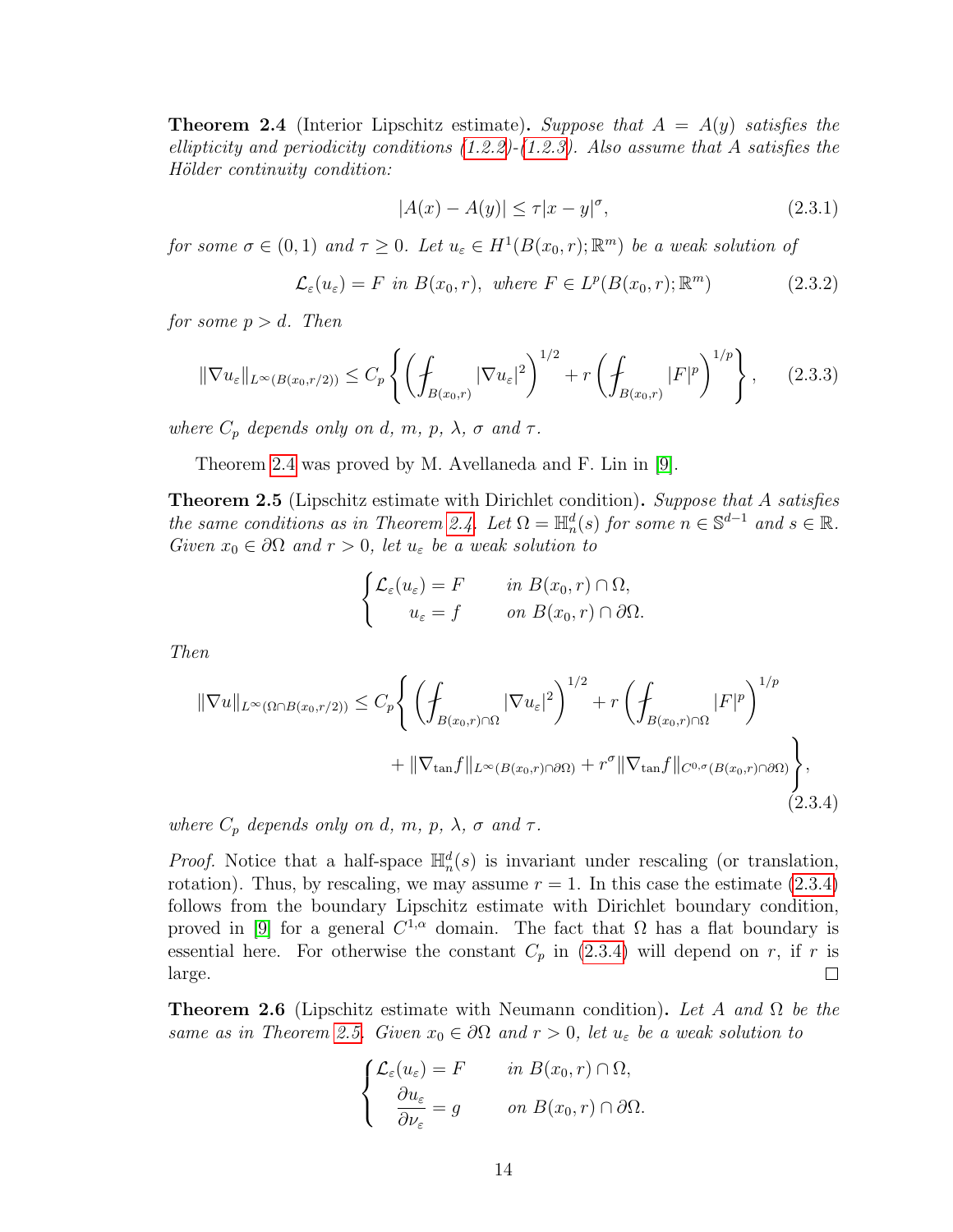<span id="page-22-1"></span>Then

$$
\|\nabla u\|_{L^{\infty}(\Omega \cap B(x_0, r/2))} \leq C_p \Bigg\{ \left( \int_{B(x_0, r) \cap \Omega} |\nabla u_{\varepsilon}|^2 \right)^{1/2} + r \left( \int_{B(x_0, r) \cap \Omega} |F|^p \right)^{1/p} + \|g\|_{L^{\infty}(B(x_0, r) \cap \partial \Omega)} + r^{\sigma} \|g\|_{C^{0, \sigma}(B(x_0, r) \cap \partial \Omega)} \Bigg\},
$$
\n(2.3.5)

where  $C_p$  depends only on d, m, p,  $\lambda$ ,  $\sigma$  and  $\tau$ .

*Proof.* By rescaling we may assume that  $r = 1$ . In this case the estimate  $(2.3.5)$ follows from the boundary Lipschitz estimate with Neumann boundary condition, proved in [\[24,](#page-109-9) [8\]](#page-108-9). As in the case of the Dirichlet condition, the fact that  $\Omega = \mathbb{H}_n^d(s)$ has a flat boundary is essential for  $r > 1$ .  $\Box$ 

Remark 2.7. As we have pointed out, the flatness of the boundary in the last two theorems is crucial for the estimates to hold for large  $r > 0$ . However, if we restrict ourself to  $0 < r < 1$ , then the above Lipschitz estimates hold as long as the boundary is  $C^{1,\alpha}$ .

#### <span id="page-22-0"></span>2.4 Diophantine condition

The Diophantine condition was first introduced in [\[20\]](#page-109-0) (also used in [\[21,](#page-109-1) [7\]](#page-108-5)) to study the boundary layer problem in polygonal convex domains. We give a precise definition as follows.

Definition 2.8. We say a unit vector  $n \in \mathbb{S}^{d-1}$  satisfies the Diophantine condition, if there exists some  $\kappa = \kappa(n) > 0$  so that

<span id="page-22-3"></span>
$$
|(I - n \otimes n)\xi| \ge \kappa |\xi|^{-2} \quad \text{for any } \xi \in \mathbb{Z}^d \setminus \{0\},\tag{2.4.1}
$$

where  $n \otimes n = (n_i n_j)_{d \times d}$ . The largest possible number  $\kappa$  will be called the Diophantine constant of n.

Observe that  $(I - n \otimes n)\xi = \xi - (\xi \cdot n)n$  is the projection vector of  $\xi$  onto the orthogonal plane of *n*. Intuitively, the Diophantine constant  $\kappa$ , arising from the number theory, quantifies the irrationality of a unit vector. Clearly, if  $n$  is rational (i.e.,  $n \in \mathbb{R} \mathbb{Z}^d$ ), then  $\kappa(n) = 0$ . We may also construct irrational directions whose Diophantine constants are zero by using Liouville numbers which are supposed to be arbitrarily close to rational numbers. Nonetheless, in the following lemma, we show that almost all the unit vectors satisfy the Diophantine condition with  $\kappa > 0$ .

**Lemma 2.9.** Let  $\Omega$  be a strictly convex  $C^2$  domain. Then

<span id="page-22-2"></span>
$$
\frac{1}{\kappa(n(x))} \in L^{d-1,\infty}(\partial \Omega, d\sigma). \tag{2.4.2}
$$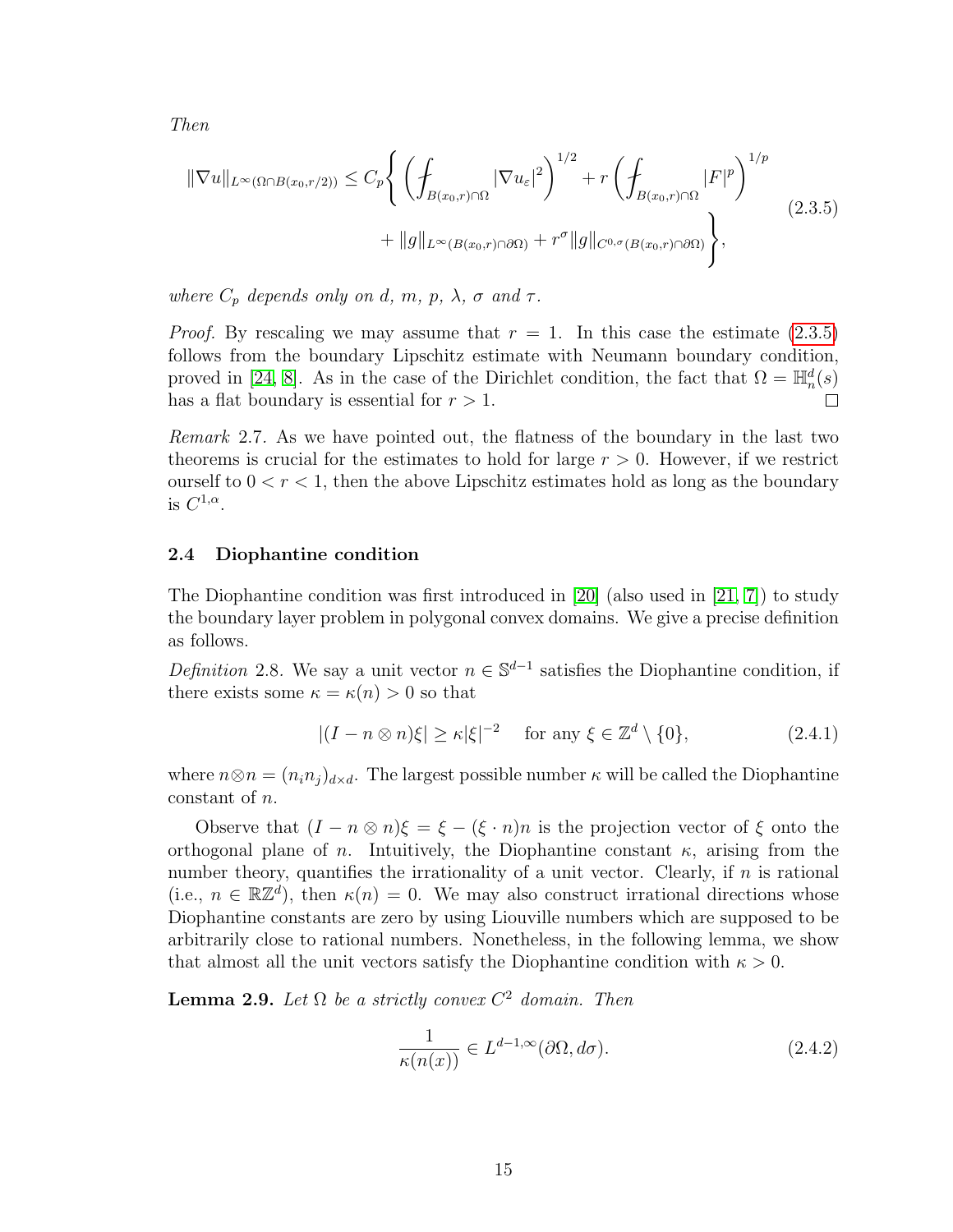*Proof.* A key observation for the strictly convex domains is that for any  $\omega \in \mathbb{S}^{d-1}$ ,

$$
\sigma(\lbrace x \in \partial \Omega : |(I - \omega \otimes \omega)n(x)| \le t \rbrace) \le Ct^{d-1},\tag{2.4.3}
$$

if  $t < 1$ . This geometric property can be easily seen if  $\Omega = B_1$ , while the general case may follows by writing the boundary as a local graph (see [\[42\]](#page-110-2)).

Now, let  $t \in (0,1)$  and note that

$$
\{x \in \partial\Omega : \kappa(n(x))^{-1} > t^{-1}\} \subset S_t := \bigcup_{\xi \in \mathbb{Z}^d \setminus \{0\}} \{x \in \partial\Omega : |(I - n(x) \otimes n(x)\xi| < t|\xi|^{-2}\}.
$$

Using [\(2.4.3\)](#page-23-0) and the fact  $|(I - \omega \otimes \omega)n(x)| = |(I - n(x) \otimes n(x))\omega|$ , we have

$$
\sigma(\lbrace x \in \partial\Omega : |(I - n(x) \otimes n(x))\xi| < t|\xi|^{-2}\rbrace)
$$
\n
$$
= \sigma(\lbrace x \in \partial\Omega : |(I - n(x) \otimes n(x))\omega| < t|\xi|^{-3}, \omega = |\xi|^{-1}\xi\rbrace)
$$
\n
$$
= \sigma(\lbrace x \in \partial\Omega : |(I - \omega \otimes \omega)n(x)| < t|\xi|^{-3}, \omega = |\xi|^{-1}\xi\rbrace)
$$
\n
$$
\leq Ct^{d-1}|\xi|^{-3(d-1)}.
$$

Since  $3(d-1) > d$  for  $d \geq 2$ , it follows

$$
\sigma(\{x \in \partial\Omega : \kappa(n(x))^{-1} > t^{-1}\}) \le \sigma(S_t) \le \sum_{\xi \in \mathbb{Z}^d \setminus \{0\}} Ct^{d-1} |\xi|^{-3(d-1)} \le Ct^{d-1},
$$

for any  $0 < t < 1$ . This implies our desire result  $(2.4.2)$ .

<span id="page-23-0"></span>
$$
\sqcup
$$

The property [\(2.4.2\)](#page-22-2) will be used in an essential way throughout this dissertation and this is exactly the only property that we need from the strict convexity of the domains. We also emphasize that all the constants  $C$  in this dissertation will be independent of  $\kappa$ . In other words, if a constant depends on  $\kappa$ , it will be specified explicitly.

Next, we will show a quantitative equidistribution property of a periodic function restricted on a hyperplane. Let  $n \in \mathbb{S}^{d-1}$  with  $\kappa = \kappa(n) > 0$ . Let M be a  $d \times d$ orthogonal matrix so that its last column is n, namely,  $Me<sub>d</sub> = n$ . Write  $M = (N, n)$ where N is a  $d \times (d-1)$  matrix. Now, observe that

$$
I = MM^T = NN^T + n \otimes n.
$$

This yields  $|(I - n \otimes n)\xi| = |NN^T\xi| = |N^T\xi|$ . Thus, the Diophantine condition [\(2.4.1\)](#page-22-3) is equivalent to

<span id="page-23-1"></span>
$$
|N^T\xi| \ge \kappa |\xi|^{-2} \quad \text{for any } \xi \in \mathbb{Z}^d \setminus \{0\}. \tag{2.4.4}
$$

The following lemma is an analog of [\[7,](#page-108-5) Proposition 2.1].

**Lemma 2.10** (Quantitative equidistribution). Let  $n \in \mathbb{S}^{d-1}$  with  $\kappa = \kappa(n) > 0$  and  $\partial \mathbb{H}_n^d(0) = \{x : x \cdot n = 0\}.$  Assume  $f \in C^{\infty}(\mathbb{T}^d)$  (i.e., f is a smooth 1-periodic function) and  $\varphi \in C^{\infty}(\partial \mathbb{H}_n^d(0))$ . Then, for any  $\ell \geq 0$ ,

$$
\left| \int_{\partial \mathbb{H}_n^d(0)} f(x/\varepsilon) \varphi(x) d\sigma - \langle f \rangle \int_{\partial \mathbb{H}_n^d(0)} \varphi(x) d\sigma \right|
$$
  
 
$$
\leq \left( \frac{\varepsilon}{2\pi \kappa} \right)^{\ell} \int_{\partial \mathbb{H}_n^d(0)} |\nabla_{\tan}^{\ell} \varphi(x)| d\sigma \sum_{0 \neq \xi \in \mathbb{Z}^d} |\widehat{f}(\xi)| |\xi|^{2\ell},
$$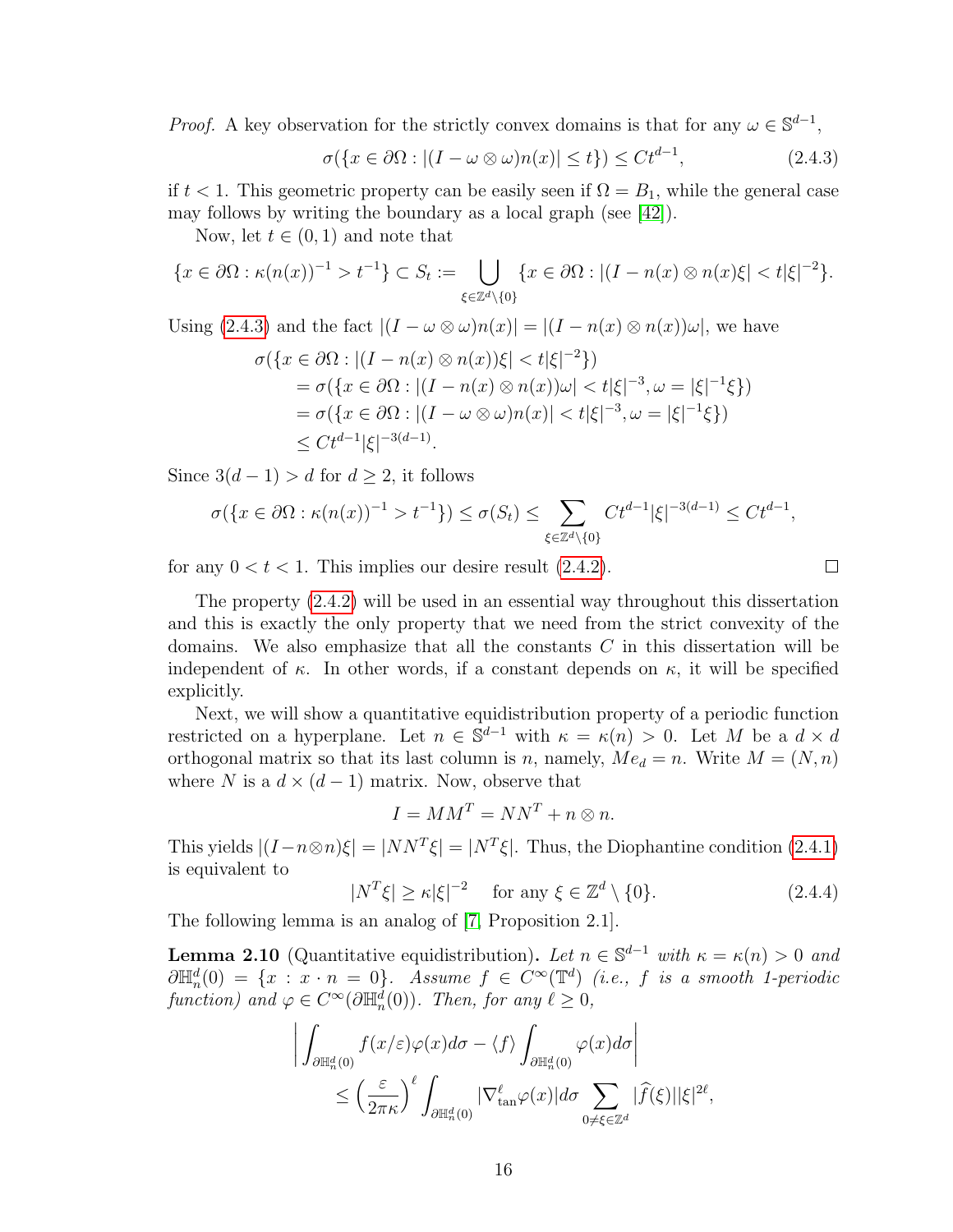where  $\nabla_{\tan}$  is the full tangential gradient on  $\partial \mathbb{H}_n^d(0)$ .

*Proof.* First of all, we may use a change of variables to convert the integral on  $\partial \mathbb{H}_n^d(0)$ to an integral on  $\mathbb{R}^{d-1}$ . Precisely, let M the  $d \times d$  orthogonal matrix given above and  $x = My = Ny'$  with  $y = (y', 0)$ . Then

<span id="page-24-0"></span>
$$
\int_{\partial \mathbb{H}_n^d(0)} f(x/\varepsilon) \varphi(x) d\sigma = \int_{\mathbb{R}^{d-1}} f(Ny'/\varepsilon) \varphi(Ny') dy' \n= \langle f \rangle \int_{\mathbb{R}^{d-1}} \varphi(Ny') dy' + \sum_{0 \neq \xi \in \mathbb{Z}^d} \int_{\mathbb{R}^{d-1}} \widehat{f}(\xi) e^{2\pi i \xi \cdot Ny'/\varepsilon} \varphi(Ny') dy',
$$
\n(2.4.5)

where we have used the Fourier series expansion of f in the second identity and  $f(\xi)$ is the Fourier coefficient. Note that  $\langle f \rangle = \hat{f}(0)$ .

Now, fix  $\xi \neq 0$ . Using [\(2.4.4\)](#page-23-1) and the integration by parts, we have

$$
\left| \int_{\mathbb{R}^{d-1}} \widehat{f}(\xi) e^{2\pi i \xi \cdot Ny'/\varepsilon} \varphi(Ny') dy' \right| = \left| \int_{\mathbb{R}^{d-1}} \widehat{f}(\xi) e^{2\pi i \varepsilon^{-1} N^T \xi \cdot y'} \varphi(Ny') dy' \right|
$$
  
\n
$$
= \left| \int_{\mathbb{R}^{d-1}} \frac{\widehat{f}(\xi) e^{2\pi i \varepsilon^{-1} N^T \xi \cdot y'}}{(2\pi i \varepsilon^{-1} |N^T \xi|)^{\ell}} \left( \frac{N^T \xi}{|N^T \xi|} \cdot \nabla \right)^{\ell} (\varphi(Ny')) dy' \right|
$$
  
\n
$$
\leq \int_{\mathbb{R}^{d-1}} |\widehat{f}(\xi)| |\xi|^{2\ell} \left( \frac{\varepsilon}{2\pi \kappa} \right)^{\ell} |\nabla^{\ell} (\varphi(Ny'))| dy'.
$$

Combing this with [\(2.4.5\)](#page-24-0), we obtain

$$
\left| \int_{\partial \mathbb{H}_n^d(0)} f(x/\varepsilon) \varphi(x) d\sigma - \langle f \rangle \int_{\mathbb{R}^{d-1}} \varphi(Ny') dy' \right|
$$
  
 
$$
\leq \left( \frac{\varepsilon}{2\pi \kappa} \right)^{\ell} \int_{\mathbb{R}^{d-1}} |(N^T \nabla)^{\ell} \varphi(Ny')| dy' \sum_{0 \neq \xi \in \mathbb{Z}^d} |\widehat{f}(\xi)| |\xi|^{2\ell}.
$$

This yields the desired estimate by changing variables back to x.

 $\Box$ 

Copyright<sup>©</sup> Jinping Zhuge, 2019.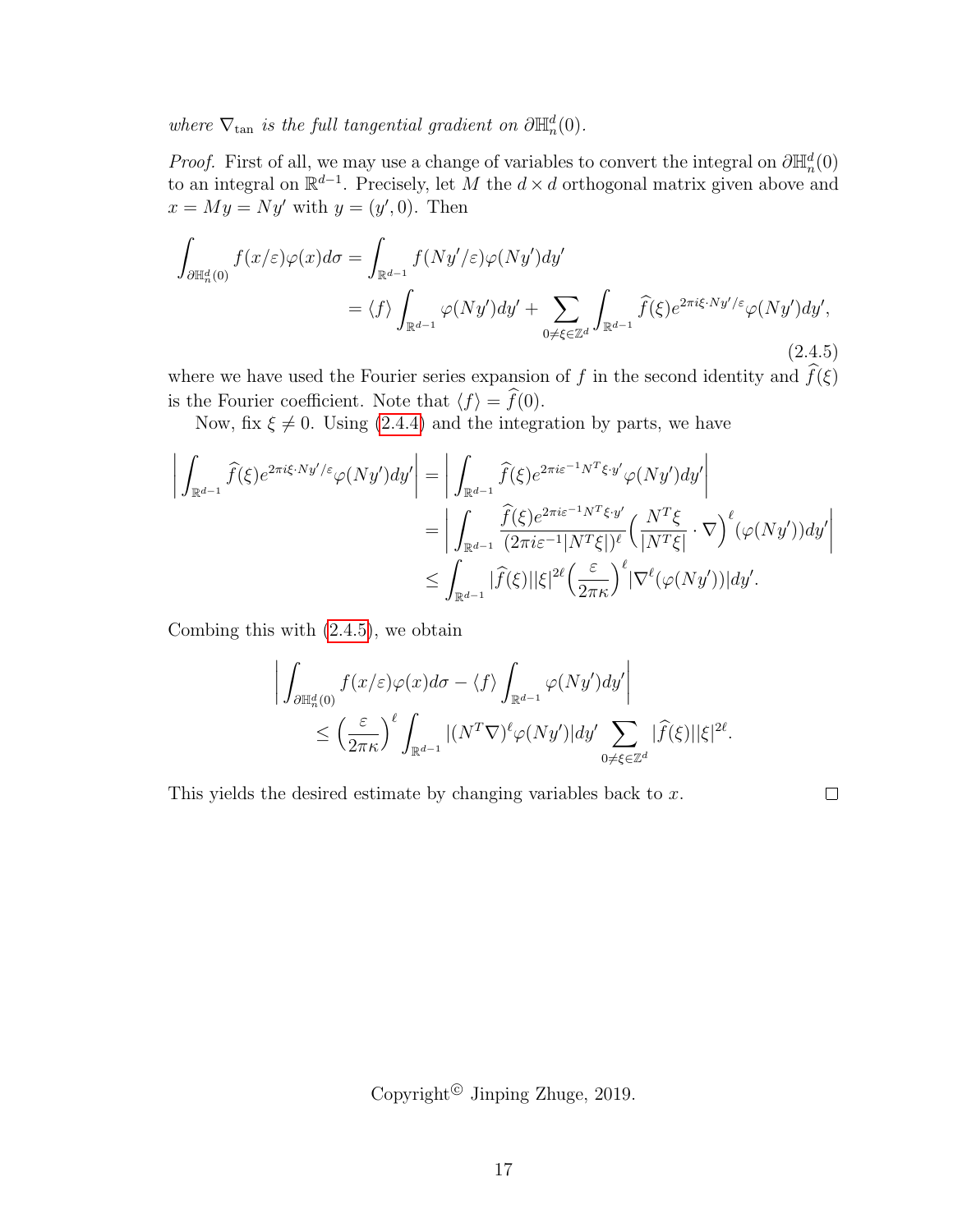#### <span id="page-25-0"></span>Chapter 3 Neumann problems

In this chapter, we study the Neumann problem [\(1.2.5\)](#page-11-1) and obtain the  $O(\varepsilon^{\frac{1}{2}})$  convergence rate for  $d \geq 3$ . In the case of the Neumann problem with only zero-order oscillating data  $g_0(x, x/\varepsilon) - \gamma_{\varepsilon}$ , i.e.,  $g_{ij}(x, y) = 0$ , the homogenization of [\(1.2.5\)](#page-11-1) is well understood, mostly due to the fact that the Neumann function  $N_{\varepsilon}(x, y)$  for  $\mathcal{L}_{\varepsilon}$  in  $\Omega$ converges pointwise to  $N_0(x, y)$ , the Neumann function for the homogenized operator  $\mathcal{L}_0$  in  $\Omega$ . In fact, it was proved in [\[25\]](#page-109-3) that if  $\Omega$  is a bounded  $C^{1,1}$  domain in  $\mathbb{R}^d$  and  $d \geq 3$ , then

$$
|N_{\varepsilon}(x, y) - N_0(x, y)| \le \frac{C \varepsilon \ln \left[ \varepsilon^{-1} |x - y| + 2 \right]}{|x - y|^{d - 1}},
$$
\n(3.0.1)

for any  $x, y \in \Omega$ . This effectively reduces the problem to the case of operators with constant coefficients, which may be handled by the method of oscillatory integrals [\[3,](#page-108-1) [5\]](#page-108-4). Thus the real challenge for the Neumann problem starts with the first-order oscillating boundary data that includes terms in the form of  $\varepsilon^{-1} g(x, x/\varepsilon)$ . As we will show in the last section of this chapter, in the study of the higher-order convergence of solutions to the Neumann problems for  $\mathcal{L}_{\varepsilon}$  with non-oscillating boundary data, one is forced to deal with a Neumann problem in the form of [\(1.2.5\)](#page-11-1).

#### <span id="page-25-1"></span>3.1 Neumann functions and Neumann correctors

Under the conditions [\(1.2.2\)](#page-11-3)-[\(1.2.3\)](#page-11-5) and  $A \in C^{\sigma}(\mathbb{T}^d)$  for some  $\sigma \in (0,1)$ , one may construct an  $m \times m$  matrix of Neumann functions  $N_{\varepsilon}(x, y) = (N_{\varepsilon}^{\alpha \beta}(x, y))$  in a bounded  $C^{1,\alpha}$  domain  $\Omega$ , such that

<span id="page-25-3"></span>
$$
\begin{cases}\n\mathcal{L}_{\varepsilon}\{N_{\varepsilon}(\cdot,y)\} = \delta_{y}(x)I & \text{in } \Omega, \\
\frac{\partial}{\partial \nu_{\varepsilon}}\{N_{\varepsilon}(\cdot,y)\} = -|\partial \Omega|^{-1}I & \text{on } \partial \Omega, \\
\int_{\partial \Omega} N_{\varepsilon}(x,y) d\sigma(x) = 0,\n\end{cases}
$$
\n(3.1.1)

where  $I = I_{m \times m}$  and the operator  $\mathcal{L}_{\varepsilon}$  acts on each column of  $N_{\varepsilon}(\cdot, y)$ . Let  $u_{\varepsilon} \in$  $H^1(\Omega;\mathbb{R}^m)$  be a solution to  $\mathcal{L}_{\varepsilon}(u_{\varepsilon})=F$  in  $\Omega$  with  $\frac{\partial u_{\varepsilon}}{\partial \nu_{\varepsilon}}=h$  on  $\partial\Omega$ , then

$$
u_{\varepsilon}(x) - \int_{\partial\Omega} u_{\varepsilon} = \int_{\Omega} N_{\varepsilon}(x, y) F(y) dy + \int_{\partial\Omega} N_{\varepsilon}(x, y) h(y) d\sigma(y) \tag{3.1.2}
$$

for any  $x \in \Omega$ . If  $d \geq 3$ , the Neumann functions satisfy the following estimates,

<span id="page-25-2"></span>
$$
|N_{\varepsilon}(x,y)| \le C |x-y|^{2-d}
$$
  

$$
|\nabla_x N_{\varepsilon}(x,y)| + |\nabla_y N_{\varepsilon}(x,y)| \le C |x-y|^{1-d},
$$
  

$$
|\nabla_x \nabla_y N_{\varepsilon}(x,y)| \le C |x-y|^{-d},
$$
\n(3.1.3)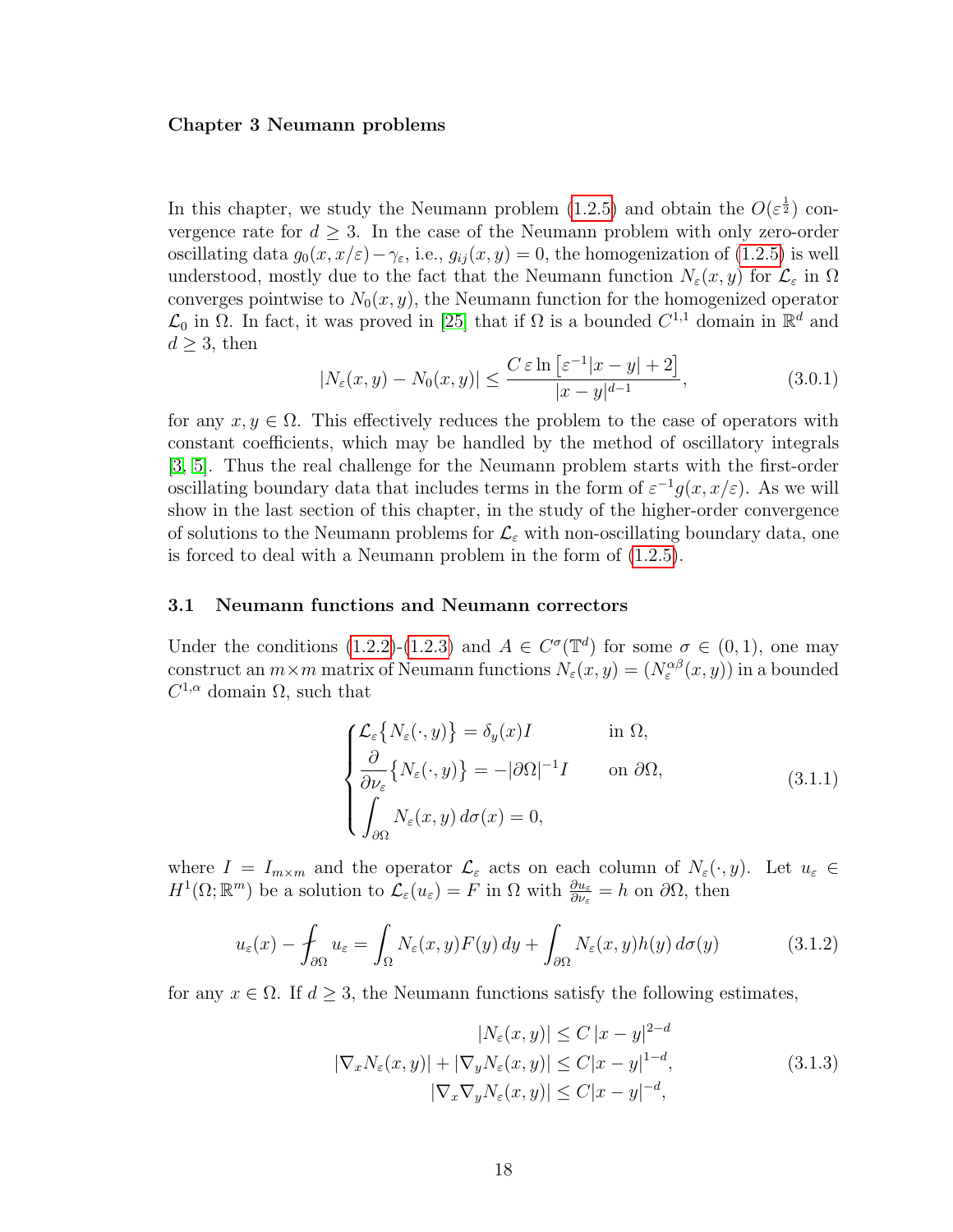for any  $x, y \in \Omega$ . This was proved in [\[24\]](#page-109-9), using boundary Lipschitz estimates with Neumann conditions, which require the additional assumption  $A^* = A$ . This additional assumption for the boundary Lipschitz estimates was removed later in [\[8\]](#page-108-9). As a result, the estimates in  $(3.1.3)$  hold if A satisfies  $(1.2.2)-(1.2.3)$  $(1.2.2)-(1.2.3)$  and is Hölder continuous. Note that if  $x, y, z \in \Omega$  and  $|x - z| \leq (1/2)|x - y|$ , it follows from [\(3.1.3\)](#page-25-2) that

$$
|N_{\varepsilon}(x, y) - N_{\varepsilon}(z, y)| \le \frac{C|x - z|}{|x - y|^{d - 1}},
$$
  

$$
|\nabla_y \{ N_{\varepsilon}(x, y) - N_{\varepsilon}(z, y) \}| \le \frac{C|x - z|}{|x - y|^d}.
$$
 (3.1.4)

<span id="page-26-2"></span>To study the boundary regularity for solutions of Neumann problems, the matrix of Neumann correctors  $\Psi_{\varepsilon,j}^{\beta} = (\Psi_{\varepsilon,j}^{\alpha\beta})$  for  $\mathcal{L}_{\varepsilon}$  in  $\Omega$ , defined by

$$
\begin{cases}\n\mathcal{L}_{\varepsilon}(\Psi_{\varepsilon,j}^{\beta}) = 0 & \text{in } \Omega, \\
\frac{\partial}{\partial \nu_{\varepsilon}}(\Psi_{\varepsilon,j}^{\beta}) = \frac{\partial}{\partial \nu_{0}}(P_{j}^{\beta}) & \text{on } \partial\Omega,\n\end{cases}
$$
\n(3.1.5)

was introduced in [\[24\]](#page-109-9), where  $\partial u/\partial \nu_0$  denotes the conormal derivative associated with  $\mathcal{L}_0$ . One of the main estimates in [\[24\]](#page-109-9) is the following Lipschitz estimate for  $\Psi_{\varepsilon,j}^{\beta}$ ,

<span id="page-26-3"></span><span id="page-26-1"></span>
$$
\|\nabla\Psi_{\varepsilon,j}^{\beta}\|_{L^{\infty}(\Omega)} \leq C. \tag{3.1.6}
$$

Let  $N_0(x, y)$  denote the matrix of Neumann functions for  $\mathcal{L}_0$  in  $\Omega$ . It was proved in [\[25\]](#page-109-3) that if  $\Omega$  is  $C^{1,1}$ ,

<span id="page-26-4"></span>
$$
|N_{\varepsilon}(x,y) - N_0(x,y)| \le \frac{C\varepsilon \ln \left[\varepsilon^{-1}|x-y| + 2\right]}{|x-y|^{d-1}}\tag{3.1.7}
$$

for any  $x, y \in \Omega$ , and that if  $\Omega$  is  $C^{2,\alpha}$  for some  $\alpha \in (0,1)$ ,

$$
\left| \frac{\partial}{\partial y_i} \left\{ N_{\varepsilon}^{\gamma \alpha}(x, y) \right\} - \frac{\partial}{\partial y_i} \left\{ \Psi_{\varepsilon, j}^{* \alpha \beta}(y) \right\} \cdot \frac{\partial}{\partial y_j} \left\{ N_0^{\gamma \beta}(x, y) \right\} \right| \le \frac{C_\sigma \, \varepsilon^{1 - \sigma}}{|x - y|^{d - \sigma}} \tag{3.1.8}
$$

for any  $x, y \in \Omega$  and  $\sigma \in (0, 1)$ . The functions  $(\Psi_{\varepsilon,j}^{*\alpha\beta})$  in  $(3.1.8)$  are the Neumann correctors, defined as in [\(3.1.5\)](#page-26-2), for the adjoint operator  $\mathcal{L}_{\varepsilon}^{*}$  in  $\Omega$ . We remark that these estimates as well as [\(3.1.6\)](#page-26-3) were proved in [\[24\]](#page-109-9) under the additional assumption  $A^* = A$ . As in the case of [\(3.1.3\)](#page-25-2), with the results in [\[8\]](#page-108-9), they continue to hold without this assumption.

The estimates [\(3.1.7\)](#page-26-4) and [\(3.1.8\)](#page-26-1) mark the starting point of our investigation of the Neumann problem [\(1.2.5\)](#page-11-1) with oscillating data. Indeed, let  $u_{\varepsilon}$  be the solution of  $(1.2.5)$  with  $\int_{\partial\Omega} u_{\varepsilon} = 0$ . It follows by  $(3.1.2)$  that

<span id="page-26-5"></span>
$$
u_{\varepsilon}(x) = \int_{\partial\Omega} N_{\varepsilon}(x, y) (T_{ij}(y) \cdot \nabla_y) \{g_{ij}(y, y/\varepsilon)\} d\sigma(y) + \int_{\partial\Omega} N_{\varepsilon}(x, y) g_0(y, y/\varepsilon) d\sigma(y),
$$
\n(3.1.9)

<span id="page-26-0"></span>where  $T_{ij} = n_i e_j - n_j e_i$ ,  $n = (n_1, \dots, n_d)$  is the outward normal to  $\partial \Omega$ , and  $e_i =$  $(0, \ldots, 1, \ldots, 0)$  with 1 in the  $i^{th}$  position.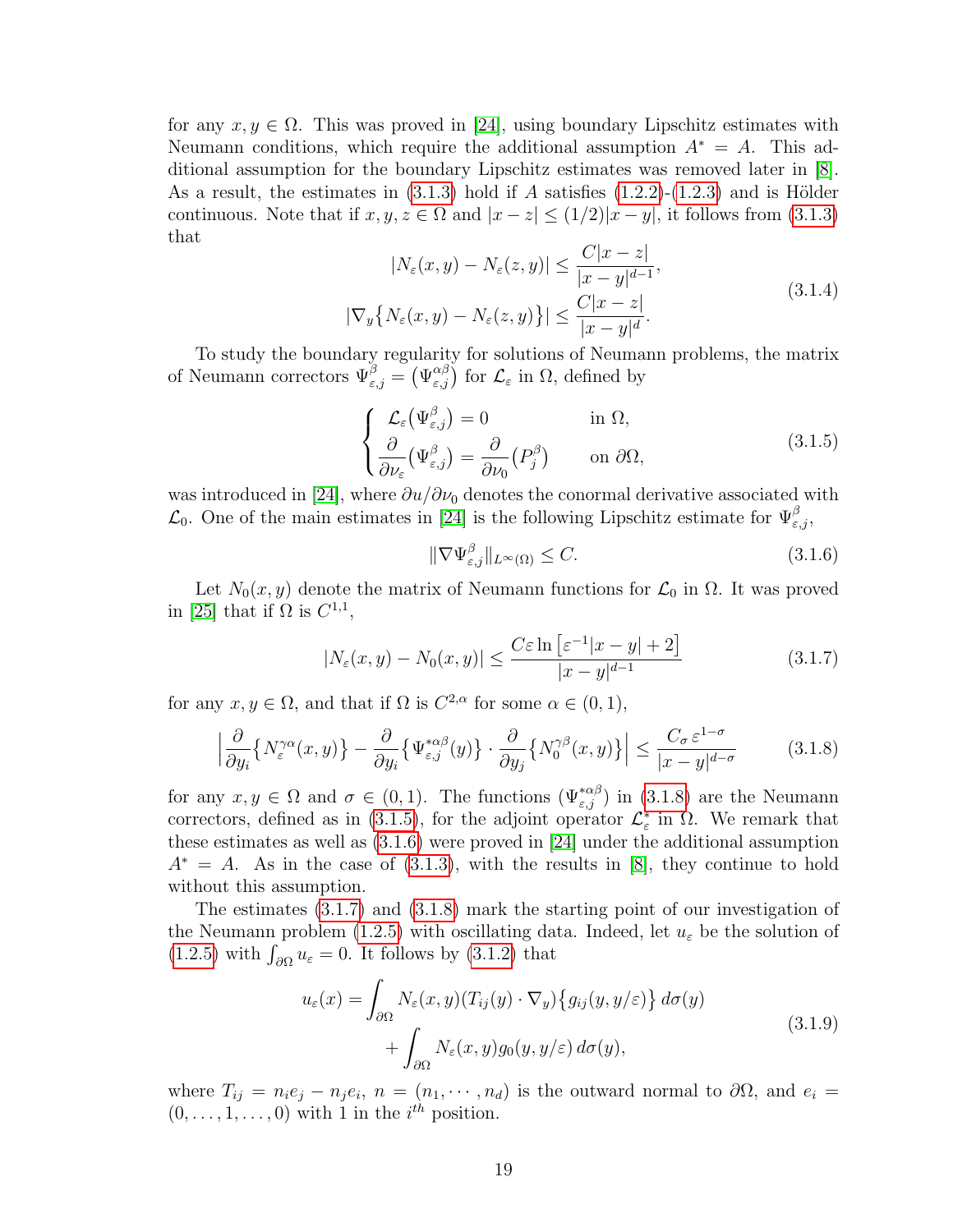**Lemma 3.1.** Let  $\Omega$  be a bounded Lipschitz domain in  $\mathbb{R}^d$ . Then, for  $u, v \in C^1(\partial\Omega)$ ,

<span id="page-27-0"></span>
$$
\int_{\partial\Omega} ((n_i e_j - n_j e_i) \cdot \nabla u) v d\sigma = -\int_{\partial\Omega} u ((n_i e_j - n_j e_i) \cdot \nabla v) d\sigma.
$$
 (3.1.10)

*Proof.* Let  $u, v$  be extended as functions in  $\overline{\Omega}$ . Then, by the divergence theorem, we have

$$
\int_{\partial\Omega} ((n_i e_j - n_j e_i) \cdot \nabla u) v d\sigma = \int_{\Omega} \frac{\partial}{\partial x_i} \left(\frac{\partial}{\partial x_j} u v\right) - \frac{\partial}{\partial x_j} \left(\frac{\partial}{\partial x_i} u v\right) dx
$$
\n
$$
= \int_{\Omega} \frac{\partial u}{\partial x_j} \frac{\partial v}{\partial x_i} - \frac{\partial u}{\partial x_i} \frac{\partial v}{\partial x_j} dx.
$$
\n(3.1.11)

Similarly, the RHS of [\(3.1.10\)](#page-27-0) gives the same result which completes the proof.  $\Box$ 

It follows from  $(3.1.9)$  and  $(3.1.10)$  that

<span id="page-27-1"></span>
$$
u_{\varepsilon}(x) = -\int_{\partial\Omega} \left( T_{ij}(y) \cdot \nabla_{y} \right) N_{\varepsilon}(x, y) \cdot g_{ij}(y, y/\varepsilon) d\sigma(y) + \int_{\partial\Omega} N_{\varepsilon}(x, y) g_{0}(y, y/\varepsilon) d\sigma(y).
$$
\n(3.1.12)

In view of [\(3.1.3\)](#page-25-2) this implies that

$$
|u_{\varepsilon}(x)| \le C \|g\|_{\infty} \int_{\partial\Omega} \frac{d\sigma(y)}{|x - y|^{d-1}} + C \|g\|_{\infty} \int_{\partial\Omega} \frac{d\sigma(y)}{|x - y|^{d-2}} \tag{3.1.13}
$$

$$
\le C \|g\|_{\infty} \{1 + |\ln \delta(x)|\},
$$

where  $g = \{g_{ij}, g_0\}$  and  $\delta(x) = \text{dist}(x, \partial\Omega)$ .

Remark 3.2. It follows from [\(3.1.13\)](#page-27-1) that for any  $1 < q < \infty$ ,

<span id="page-27-2"></span>
$$
||u_{\varepsilon}||_{L^{q}(\Omega)} \leq C_{q} ||g||_{\infty},
$$

where  $C_q$  depends on q, A and  $\Omega$ . By interpolation, this, together with [\(1.2.9\)](#page-12-4), implies that

$$
||u_{\varepsilon} - u_0||_{L^q(\Omega)} \le C_{q,\sigma} \varepsilon^{\frac{1}{q} - \sigma}
$$
\n(3.1.14)

for any  $2 < q < \infty$  and  $\sigma \in (0, \frac{1}{q})$  $\frac{1}{q}$ ). Moreover, if  $A^* = A$ , it follows from [\[23\]](#page-109-10) that

$$
||u_{\varepsilon}||_{H^{1/2}(\Omega)} + \left(\int_{\Omega} |\nabla u_{\varepsilon}(x)|^2 \,\delta(x) \,dx\right)^{1/2} \leq C ||g||_{L^2(\partial \Omega)}.\tag{3.1.15}
$$

Thus, by interpolation, we may deduce from [\(1.2.9\)](#page-12-4) and [\(3.1.15\)](#page-27-2) that

$$
||u_{\varepsilon} - u_0||_{H^{\alpha}(\Omega)} \leq C_{\alpha,\sigma} \varepsilon^{\frac{1}{2} - \alpha - \sigma}
$$
\n(3.1.16)

for any  $\alpha \in (0, 1/2)$  and  $\sigma \in (0, (1/2) - \alpha)$ .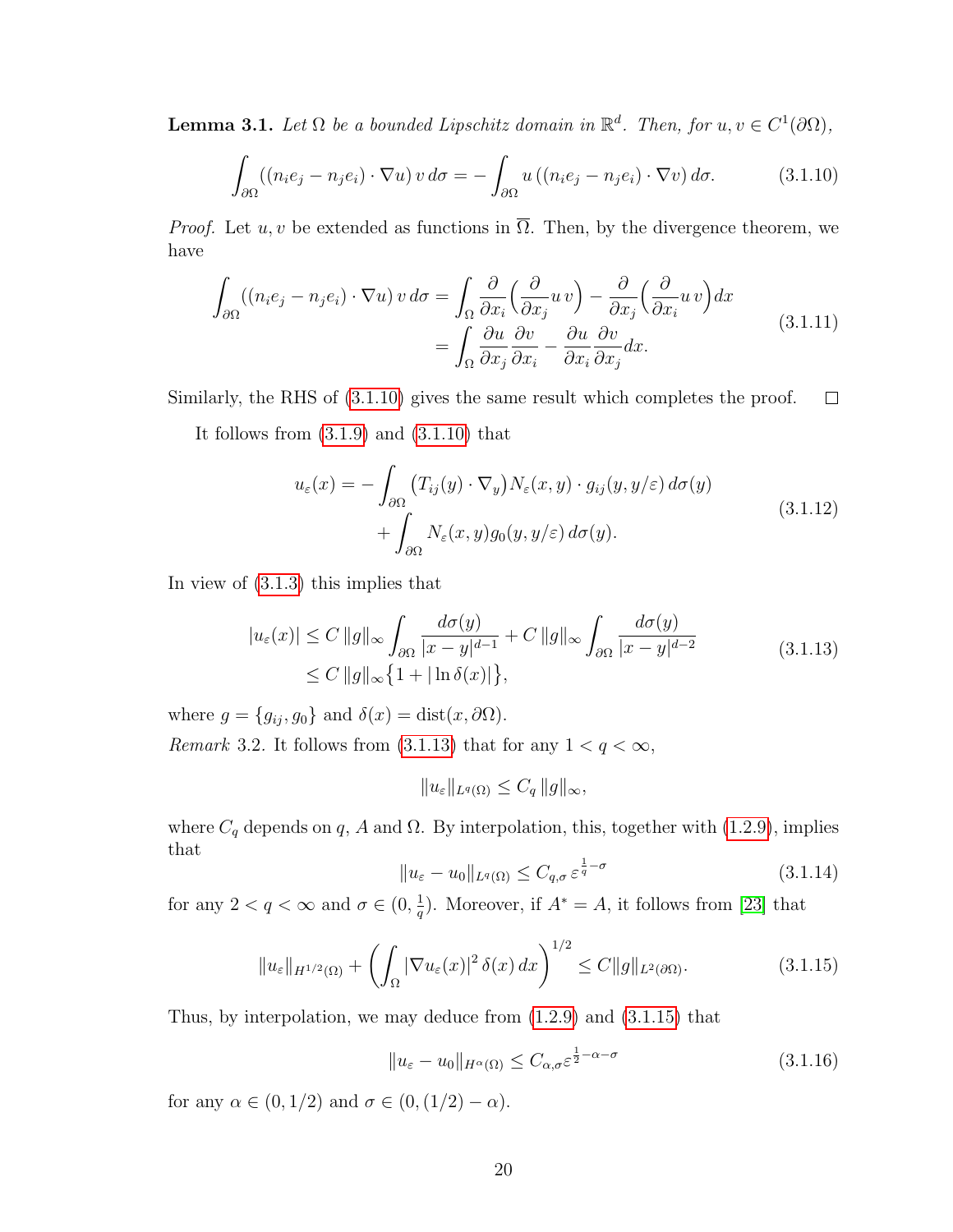Using  $(3.1.7)$  and  $(3.1.8)$ , we obtain

$$
u_{\varepsilon}^{\gamma}(x) = -\int_{\partial\Omega} \left( T_{ij}(y) \cdot \nabla_{y} \right) \Psi_{\varepsilon,k}^{*\alpha\beta}(y) \cdot \frac{\partial}{\partial y_{k}} \left\{ N_{0}^{\gamma\beta}(x,y) \right\} \cdot g_{ij}^{\alpha}(y,y/\varepsilon) d\sigma(y) + \int_{\partial\Omega} N_{0}^{\gamma\alpha}(x,y) g_{0}^{\alpha}(y,y/\varepsilon) d\sigma(y) + R_{\varepsilon}^{\gamma}(x),
$$
(3.1.17)

where the remainder  $R_{\varepsilon}$  satisfies

<span id="page-28-1"></span><span id="page-28-0"></span>
$$
|R_{\varepsilon}(x)| \le C\varepsilon^{1-\sigma} \|g\|_{\infty} \int_{\partial\Omega} \frac{d\sigma(y)}{|x-y|^{d-\sigma}} + C\varepsilon \|g\|_{\infty} \int_{\partial\Omega} \frac{\ln[\varepsilon^{-1}|x-y|+2]}{|x-y|^{d-1}} d\sigma(y).
$$
\n(3.1.18)

**Lemma 3.3.** Let  $\Omega$  be a bounded  $C^{2,\alpha}$  domain for some  $\alpha \in (0,1)$ . Then the function  $R_{\varepsilon}$ , given by [\(3.1.17\)](#page-28-0), satisfies

<span id="page-28-2"></span>
$$
||R_{\varepsilon}||_{L^{q}(\Omega)} \leq C \, \varepsilon^{\frac{1}{q}} (1+|\ln \varepsilon|) ||g||_{\infty}, \tag{3.1.19}
$$

for any  $1 < q < \infty$ , where C depends only on q, A and  $\Omega$ .

*Proof.* Let  $x \in \Omega$ . If  $\delta(x) = \text{dist}(x, \partial \Omega) \geq \varepsilon$ , we may use  $(3.1.18)$  to show that

<span id="page-28-4"></span><span id="page-28-3"></span>
$$
|R_{\varepsilon}(x)| \le C_{\sigma} \left(\frac{\varepsilon}{\delta(x)}\right)^{1-\sigma} \|g\|_{\infty}
$$
\n(3.1.20)

for any  $\sigma \in (0,1)$ . If  $\delta(x) \leq \varepsilon$ , the estimates in  $(3.1.3)$ , as in  $(3.1.13)$ , lead to

$$
|R_{\varepsilon}(x)| \le C \, \|g\|_{\infty} (1 + |\ln \delta(x)|). \tag{3.1.21}
$$

It is not hard to verify that  $(3.1.19)$  follows from  $(3.1.20)$  and  $(3.1.21)$ .  $\Box$ 

As  $\varepsilon \to 0$ , the second term in the RHS of [\(3.1.17\)](#page-28-0) converges to

$$
w_0^{\gamma}(x) = \int_{\partial \Omega} N_0^{\gamma \alpha}(x, y) \langle g_0^{\alpha} \rangle(y) d\sigma(y), \qquad (3.1.22)
$$

where

<span id="page-28-5"></span>
$$
\langle g_0 \rangle(y) = \int_{\mathbb{T}^d} g_0(y, z) dz.
$$
 (3.1.23)

More precisely, the following results on the convergence rate were obtained in [\[5\]](#page-108-4).

**Lemma 3.4.** Let  $w_{\varepsilon}$  denote the second term in the RHS of [\(3.1.17\)](#page-28-0). Assume that  $\Omega$ is a bounded smooth, uniformly convex domain in  $\mathbb{R}^d$ . Then, for any  $1 \leq q < \infty$ ,

$$
||w_{\varepsilon} - w_0||_{L^q(\Omega)} \le C_q \begin{cases} \varepsilon^{\frac{1}{q}} & \text{if } d = 3, \\ \varepsilon^{\frac{3}{2q}} & \text{if } d = 4, \\ \varepsilon^{\frac{2}{q}} (1 + |\ln \varepsilon|)^{\frac{1}{q}} & \text{if } d \ge 5, \end{cases}
$$
(3.1.24)

where  $w_0$  is given by  $(3.1.22)$ .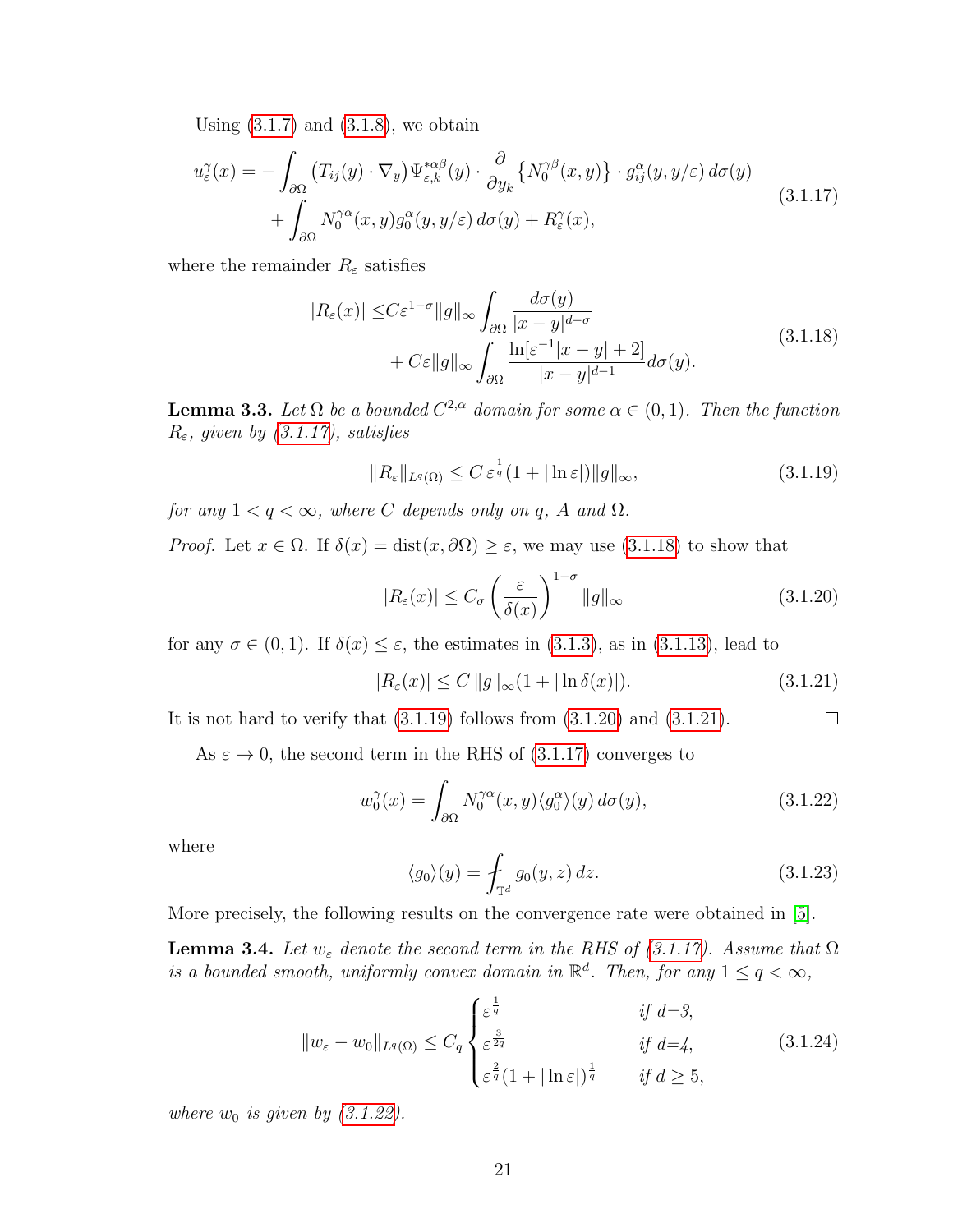Much of the rest of paper is devoted to the study of the first term in the RHS of [\(3.1.17\)](#page-28-0). To this end we first replace the function  $\Psi_{\varepsilon,k}^{*\alpha\beta}$  by

$$
\psi_{\varepsilon,k}^{*\alpha\beta}(x) = \Psi_{\varepsilon,k}^{*\alpha\beta}(x) - P_k^{\alpha\beta}(x) - \varepsilon \chi_k^{*\alpha\beta}(x/\varepsilon),\tag{3.1.25}
$$

where  $(\chi_k^{*\alpha\beta})$  $\chi_k^{*\alpha\beta}(y)$  denotes the matrix of correctors for  $\mathcal{L}^*_{\varepsilon}$  in  $\mathbb{R}^d$ . Note that

<span id="page-29-0"></span>
$$
\mathcal{L}_{\varepsilon}^{*}(\psi_{\varepsilon,k}^{*\beta}) = 0 \quad \text{in } \Omega, \tag{3.1.26}
$$

where  $\psi_{\varepsilon,k}^{*\beta} = (\psi_{\varepsilon,k}^{*1\beta}, \ldots, \psi_{\varepsilon,k}^{*m\beta}).$ 

We end this section with some observations on its conormal derivatives.

**Lemma 3.5.** Let  $\psi_{\varepsilon,k}^{*\alpha\beta}$  be defined by [\(3.1.25\)](#page-29-0). Then

$$
\left(\frac{\partial}{\partial \nu_{\varepsilon}^*} \{ \psi_{\varepsilon,k}^{*\beta} \} \right)^{\alpha}(x) = -n_i(x) b_{ik}^{*\alpha\beta}(x/\varepsilon) \quad \text{for } x \in \partial\Omega,
$$
 (3.1.27)

where

$$
b_{ik}^{*\alpha\beta}(y) = a_{ik}^{*\alpha\beta}(y) + a_{ij}^{*\alpha\gamma}(y)\frac{\partial}{\partial y_j}(\chi_k^{*\gamma\beta}) - \hat{a}_{ik}^{*\alpha\beta}
$$
(3.1.28)

and  $\widehat{A}^* = (\widehat{a}_{ij}^{*\alpha\beta}) = (\widehat{A})^*$  is the homogenized matrix of  $A^*$ .

*Proof.* By the definitions  $(3.1.25)$  and  $(3.1.5)$ ,

$$
\begin{split}\n&\left(\frac{\partial}{\partial \nu_{\varepsilon}^{*}}\{\psi_{\varepsilon,k}^{*\beta}\}\right)^{\alpha}(x) \\
&=n_{i}a_{ij}^{*\alpha\gamma}(x/\varepsilon)\frac{\partial}{\partial x_{j}}\psi_{\varepsilon,k}^{*\gamma\beta} \\
&=n_{i}a_{ij}^{*\alpha\gamma}(x/\varepsilon)\frac{\partial}{\partial x_{j}}\left(\Psi_{\varepsilon,k}^{*\gamma\beta}(x)-P_{k}^{\gamma\beta}(x)-\varepsilon\chi_{k}^{*\gamma\beta}(x/\varepsilon)\right) \\
&=n_{i}\widehat{a}_{ij}^{*\alpha\gamma}\frac{\partial}{\partial x_{j}}P_{k}^{\gamma\beta}(x)-n_{i}a_{ij}^{*\alpha\gamma}(x/\varepsilon)\frac{\partial}{\partial x_{j}}P_{k}^{\gamma\beta}(x)-n_{i}a_{ij}^{*\alpha\gamma}(x/\varepsilon)\frac{\partial\chi_{k}^{*\gamma\beta}}{\partial x_{j}}(x/\varepsilon) \\
&=n_{i}\left(\widehat{a}_{ik}^{*\alpha\beta}-a_{ik}^{*\alpha\beta}(x/\varepsilon)-a_{ij}^{*\alpha\gamma}(x/\varepsilon)\frac{\partial\chi_{k}^{*\gamma\beta}}{\partial x_{j}}(x/\varepsilon)\right).\n\end{split}
$$

This proves the lemma.

Note that by the definitions of correctors  $\chi_k^{*\alpha\beta}$ <sup>\* $\alpha^{\ast}$ </sup> and of the homogenized matrix  $A^*$ ,

$$
\frac{\partial}{\partial y_i} \left\{ b_{ik}^{*\alpha\beta} \right\} = 0 \quad \text{and} \quad \int_{\mathbb{T}^d} b_{ik}^{*\alpha\beta} = 0. \tag{3.1.29}
$$

 $\Box$ 

Similar as Lemma [2.1,](#page-17-5) this implies that there are 1-periodic functions  $f^{\alpha\beta}_{\ell ik}$  with mean value zero such that

$$
b_{ik}^{*\alpha\beta} = \frac{\partial}{\partial y_{\ell}} \{ f_{\ell ik}^{\alpha\beta} \} \quad \text{and} \quad f_{\ell ik}^{\alpha\beta} = -f_{i\ell k}^{\alpha\beta}.
$$
 (3.1.30)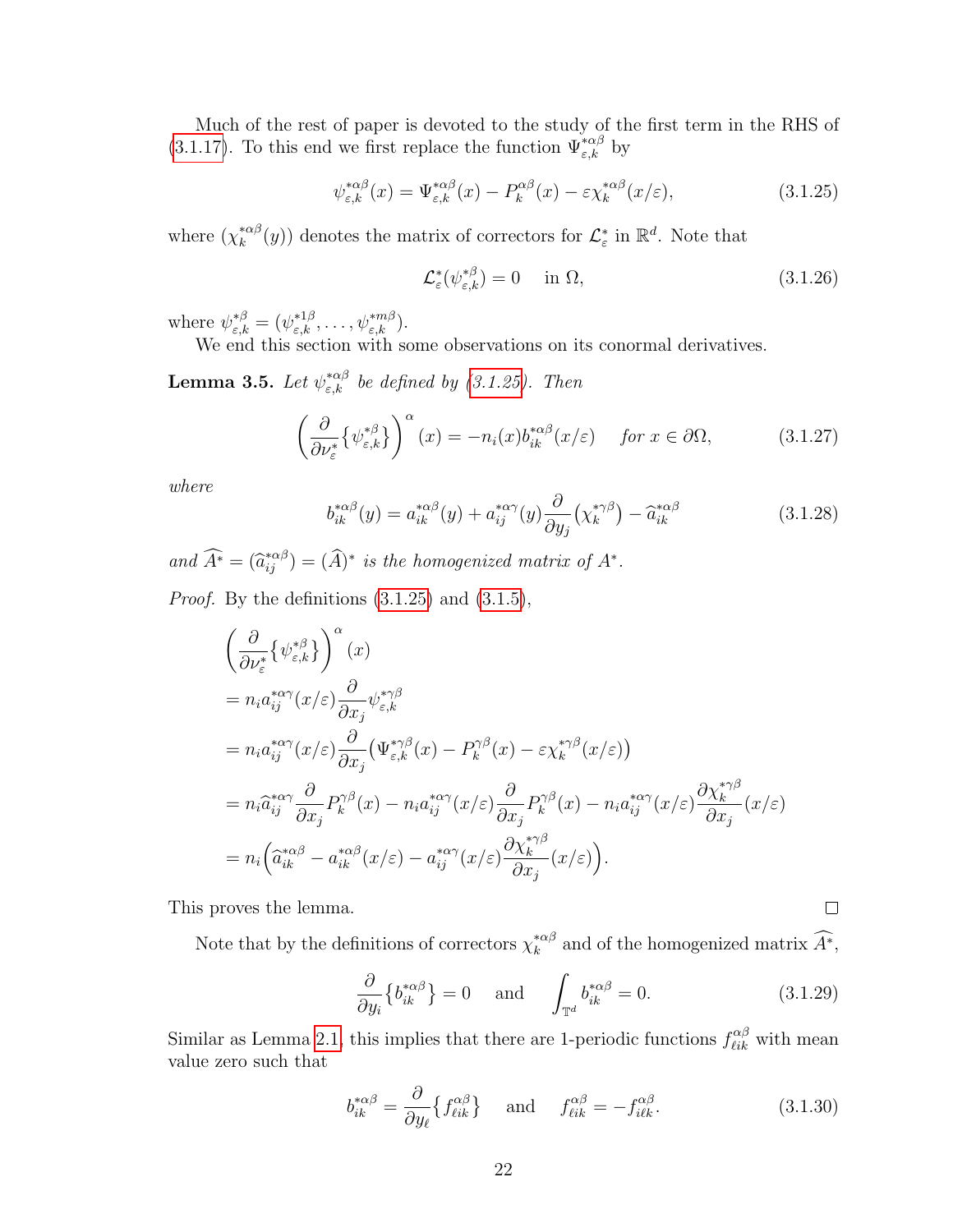As a result (see the proof of Theorem [2.3\)](#page-19-3), we obtain

$$
n_i(x)b_{ik}^{*\alpha\beta}(x/\varepsilon) = \frac{1}{2}(n_i e_j - n_j e_i) \cdot \nabla_x \{ \varepsilon f_{jik}^{\alpha\beta}(x/\varepsilon) \}.
$$
 (3.1.31)

This shows that  $\varepsilon^{-1}\psi_{\varepsilon,k}^{*\beta}$  is a solutions of the Neumann problem [\(1.2.5\)](#page-11-1) with  $g_{ij}(x,y)$  $=(1/2)f_{jik}^{\beta}(y)$  and  $g_0=0$ .

# <span id="page-30-0"></span>3.2 Neumann problems in half-spaces

For  $n \in \mathbb{S}^{d-1}$  and  $a \in \mathbb{R}$ , let

<span id="page-30-1"></span>
$$
\mathbb{H}_n^d(a) = \left\{ x \in \mathbb{R}^d : x \cdot n < -a \right\} \tag{3.2.1}
$$

denote a half-space with outward unit normal  $n$ . Consider the Neumann problem

$$
\begin{cases} \operatorname{div}(A\nabla u) = 0 & \text{in } \mathbb{H}_n^d(a), \\ n \cdot A\nabla u = T \cdot \nabla g & \text{on } \partial \mathbb{H}_n^d(a), \end{cases}
$$
 (3.2.2)

where  $T \in \mathbb{R}^d$ ,  $|T| \leq 1$  and  $T \cdot n = 0$ . We will assume that  $g \in C^\infty(\mathbb{T}^d)$  with mean value zero and n satisfies the Diophantine condition [\(2.4.1\)](#page-22-3) with constant  $\kappa = \kappa(n)$ 0. Let M be a  $d \times d$  orthogonal matrix such that  $Me<sub>d</sub> = -n$ . Note that the last column of M is  $-n$ . Let N denote the  $d \times (d-1)$  matrix of the first  $d-1$  columns of M. Since  $MM^T = I$ , we see that

<span id="page-30-3"></span><span id="page-30-2"></span>
$$
NN^T + n \otimes n = I,\tag{3.2.3}
$$

where  $M<sup>T</sup>$  denotes the transpose of M.

To study the solvability of the half-space problem [\(3.2.2\)](#page-30-1), one first notices the boundary data  $T \cdot \nabla g(\theta)$  and the coefficient matrix A are both quasi-periodic on  $\partial \mathbb{H}_n^d(a)$ . Recall that a quasi-periodic function is defined by restricting a periodic function in a lower dimensional hyperplane. Then, it is natural to expect that the solution of [\(3.2.2\)](#page-30-1) also possesses the same quasi-periodic structure along every hyperplane parallel to the boundary  $\partial \mathbb{H}_n^d(a)$ . While in the direction of n, the solution will decay in some sense. As a result, we may assume by intuition that the solution of [\(3.2.2\)](#page-30-1) is given by

$$
u(x) = V((I - n \otimes n)x, -x \cdot n) = V(x - (x \cdot n)n, -x \cdot n), \tag{3.2.4}
$$

where  $V = V(\theta, t)$  is a function of  $(\theta, t) \in \mathbb{T}^d \times [a, \infty)$ , 1-periodic in  $\theta$ . Note that

$$
\nabla_x u = \left(I - n \otimes n, -n\right) \begin{pmatrix} \nabla_\theta \\ \partial_t \end{pmatrix} = M \begin{pmatrix} N^T \nabla_\theta \\ \partial_t \end{pmatrix} V, \tag{3.2.5}
$$

<span id="page-30-4"></span>where we have used  $(3.2.3)$ . It follows from  $(3.2.2)$  and  $(3.2.5)$  that V is a solution of

$$
\begin{cases}\n\begin{pmatrix}\nN^T \nabla_\theta \\
\partial_t\n\end{pmatrix} \cdot B \begin{pmatrix}\nN^T \nabla_\theta \\
\partial_t\n\end{pmatrix} V = 0 & \text{in } \mathbb{T}^d \times (a, \infty), \\
-e_{d+1} \cdot B \begin{pmatrix}\nN^T \nabla_\theta \\
\partial_t\n\end{pmatrix} V = T \cdot \nabla_\theta \widetilde{g} & \text{on } \mathbb{T}^d \times \{a\},\n\end{cases}
$$
\n(3.2.6)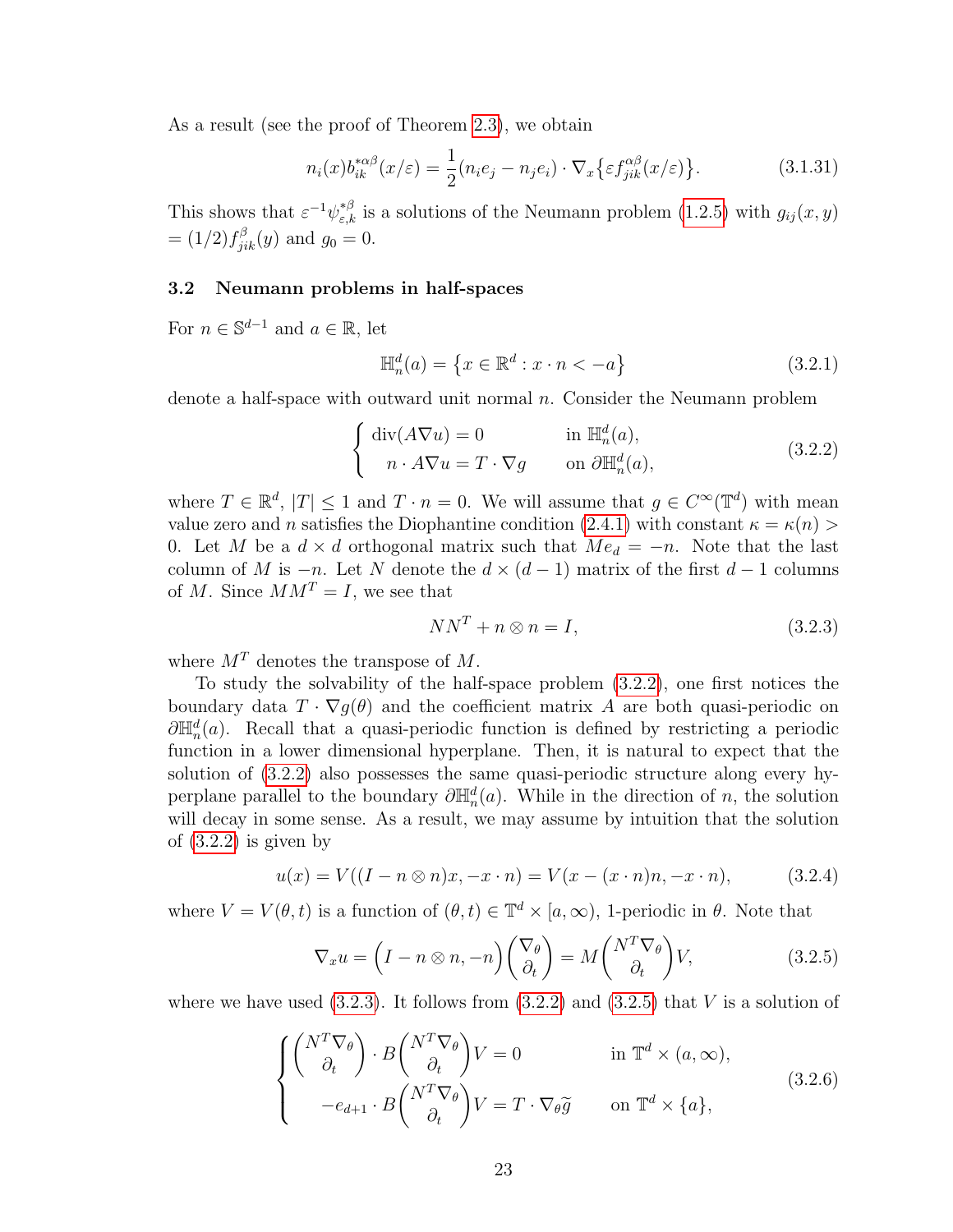where

$$
B = B(\theta, t) = M^T A(\theta - t_n) M,
$$
\n(3.2.7)

 $\widetilde{g}(\theta, t) = g(\theta - t_n)$ , and we have used the assumption that  $T \cdot n = 0$  to obtain  $T \cdot \nabla_x g = T \cdot \nabla_{\theta} \tilde{g}$ . Observe that if  $V^0$  is a solution of [\(3.2.6\)](#page-30-4) with  $a = 0$  and

<span id="page-31-0"></span>
$$
V^{a}(\theta, t) = V^{0}(\theta - an, t - a) \quad \text{for } a \in \mathbb{R},
$$

then  $V^a$  is a solution of [\(3.2.6\)](#page-30-4). This follows from the fact that

$$
B(\theta - an, t - a) = B(\theta, t)
$$
 and  $\tilde{g}(\theta - an, t - a) = \tilde{g}(\theta, t)$ .

As a result, it suffices to study the boundary value problem  $(3.2.6)$  for  $a = 0$ . To this end, we shall consider the Neumann problem

$$
\begin{cases}\n-\begin{pmatrix} N^T \nabla_\theta \\ \partial_t \end{pmatrix} \cdot B \begin{pmatrix} N^T \nabla_\theta \\ \partial_t \end{pmatrix} V - \lambda \Delta_\theta V = \begin{pmatrix} N^T \nabla_\theta \\ \partial_t \end{pmatrix} G & \text{in } \mathbb{T}^d \times \mathbb{R}_+, \\
-e_{d+1} \cdot B \begin{pmatrix} N^T \nabla_\theta \\ \partial_t \end{pmatrix} V = T \cdot \nabla_\theta g + e_{d+1} \cdot G & \text{on } \mathbb{T}^d \times \{0\},\n\end{cases}
$$
\n(3.2.8)

where  $\lambda > 0$  and the term  $-\lambda \Delta_{\theta} V$  is added to regularize the system.

Let

$$
\mathcal{H} = \left\{ f \in H_{\text{loc}}^1(\mathbb{T}^d \times \mathbb{R}_+) : \int_0^\infty \int_{\mathbb{T}^d} \left( |\nabla_\theta f|^2 + |\partial_t f|^2 \right) < \infty \right\}. \tag{3.2.9}
$$

We call  $V \in \mathcal{H}$  a weak solution of [\(3.2.8\)](#page-31-0) with  $g \in H^1(\mathbb{T}^d)$  and  $G \in L^2(\mathbb{T}^d \times \mathbb{R}_+),$  if

$$
\int_0^\infty \int_{\mathbb{T}^d} \left\{ B \begin{pmatrix} N^T \nabla_\theta \\ \partial_t \end{pmatrix} V \cdot \begin{pmatrix} N^T \nabla_\theta \\ \partial_t \end{pmatrix} W + \lambda \begin{pmatrix} \nabla_\theta \\ 0 \end{pmatrix} V \cdot \begin{pmatrix} \nabla_\theta \\ 0 \end{pmatrix} W \right\} d\theta dt
$$
\n
$$
= - \int_{\mathbb{T}^d} (T \cdot \nabla_\theta g) \cdot W(\theta, 0) d\theta - \int_0^\infty \int_{\mathbb{T}^d} G \cdot \begin{pmatrix} N^T \nabla_\theta \\ \partial_t \end{pmatrix} W d\theta dt
$$
\n(3.2.10)

<span id="page-31-1"></span>for any  $W \in \mathcal{H}$ .

**Proposition 3.6.** Let  $g \in H^1(\mathbb{T}^d)$  and  $G \in L^2(\mathbb{T}^d \times \mathbb{R}_+)$ . Then the boundary value problem  $(3.2.8)$  has a solution, unique up to a constant, in  $H$ . Moreover, the solution V satisfies

<span id="page-31-2"></span>
$$
\int_0^\infty \int_{\mathbb{T}^d} \left( |N^T \nabla_\theta V|^2 + |\partial_t V|^2 \right) \le C \left\{ \|g\|_{H^1(\mathbb{T}^d)}^2 + \|G\|_{L^2(\mathbb{T}^d \times \mathbb{R}_+)}^2 \right\},\tag{3.2.11}
$$

$$
\lambda \int_0^\infty \int_{\mathbb{T}^d} |\nabla_\theta V|^2 \le C \Big\{ \|g\|_{H^1(\mathbb{T}^d)}^2 + \|G\|_{L^2(\mathbb{T}^d \times \mathbb{R}_+)}^2 \Big\},\tag{3.2.12}
$$

where C depends only on d, m and  $\mu$ .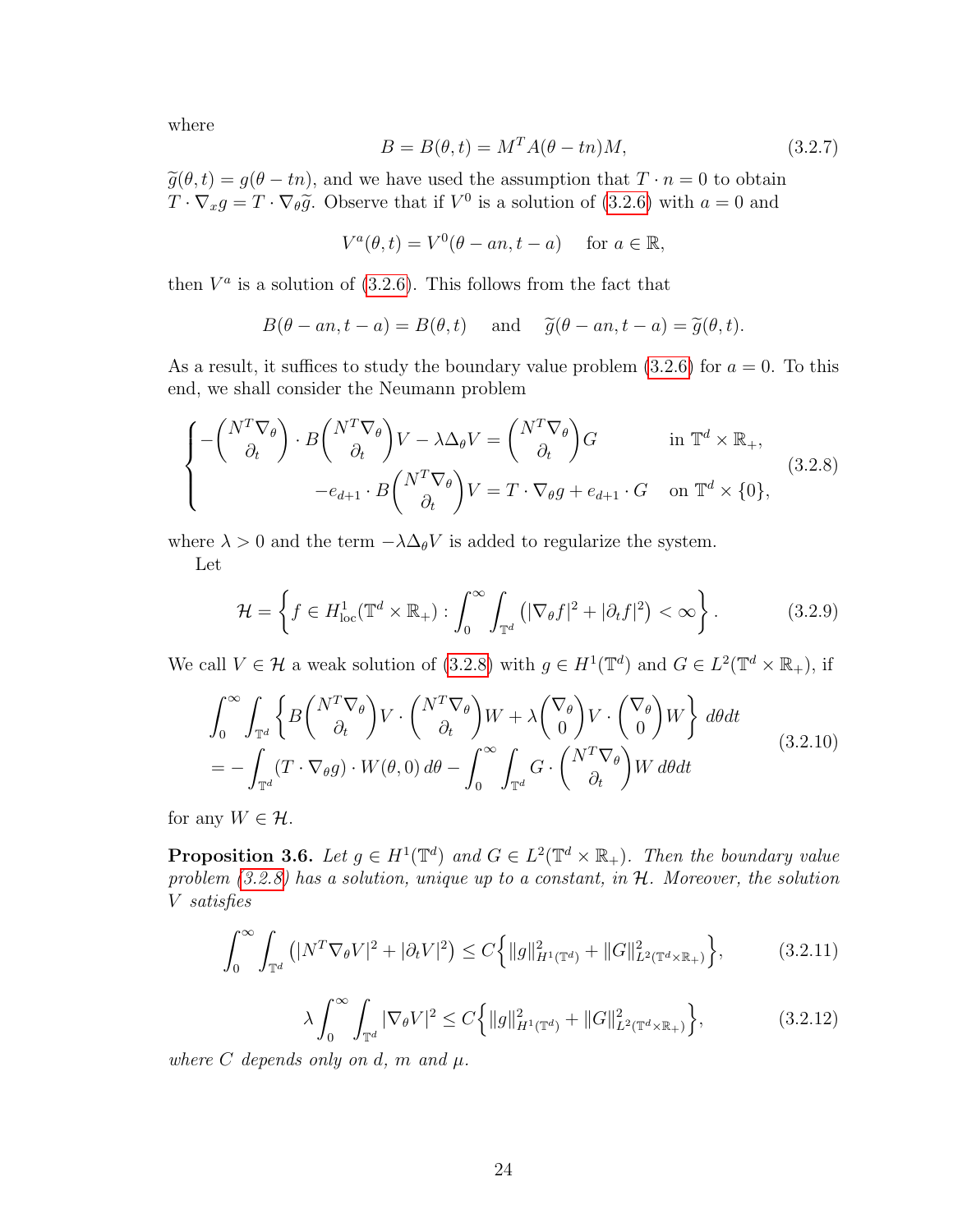<span id="page-32-1"></span>Proof. This follows readily from the Lax-Milgram theorem. One only needs to observe that

<span id="page-32-0"></span>
$$
\left| \int_{\mathbb{T}^d} (T \cdot \nabla_{\theta} g) \cdot W(\theta, 0) d\theta \right|
$$
\n
$$
\leq C \|g\|_{H^1(\mathbb{T}^d)} \left( \int_0^1 \int_{\mathbb{T}^d} \left( |N^T \nabla_{\theta} W|^2 + |\partial_t W|^2 \right) \right)^{1/2} \tag{3.2.13}
$$
\nIndeed, write

for any  $W \in \mathcal{H}$ . Indeed, write

$$
\int_{\mathbb{T}^d} (T \cdot \nabla_{\theta} g) \cdot W(\theta, 0) d\theta = \int_0^1 \int_{\mathbb{T}^d} (T \cdot \nabla_{\theta} g) \cdot (W(\theta, 0) - W(\theta, t)) d\theta dt
$$
\n
$$
+ \int_0^1 \int_{\mathbb{T}^d} (T \cdot \nabla_{\theta} g) \cdot W(\theta, t) d\theta dt.
$$
\n(3.2.14)

It is easy to see that the first term in the RHS of [\(3.2.14\)](#page-32-0) is bounded by

$$
C\|\nabla_{\theta}g\|_{L^{2}(\mathbb{T}^d)}\left(\int_0^1\|\partial_t W\|_{L^{2}(\mathbb{T}^d)}^2 dt\right)^{1/2}.
$$

To handle the second term in the RHS of [\(3.2.14\)](#page-32-0), we use

$$
\int_0^1 \int_{\mathbb{T}^d} (T \cdot \nabla_\theta g) \cdot W(\theta, t) \, d\theta dt = - \int_0^1 \int_{\mathbb{T}^d} g \cdot (T \cdot \nabla_\theta W)(\theta, t) \, d\theta dt
$$

and

$$
T\cdot\nabla_{\theta}W=T\cdot NN^T\nabla_{\theta}W
$$

to bound it by

$$
C\|g\|_{L^2(\mathbb{T}^d)} \left( \int_0^1 \|N^T \nabla_\theta W\|_{L^2(\mathbb{T}^d)}^2 \, dt \right)^{1/2}
$$

The estimate [\(3.2.13\)](#page-32-1) now follows.

<span id="page-32-2"></span>**Proposition 3.7.** Let  $g \in H^k(\mathbb{T}^d)$  and  $G \in L^2(\mathbb{R}_+, H^{k-1}(\mathbb{T}^d))$  for some  $k \geq 1$ . Then the solution of [\(3.2.8\)](#page-31-0), given by Proposition [3.6,](#page-31-1) satisfies

$$
\int_0^\infty \left( \|N^T \nabla_\theta V\|_{H^{k-1}(\mathbb{T}^d)}^2 + \|\partial_t V\|_{H^{k-1}(\mathbb{T}^d)}^2 + \lambda \|V\|_{H^k(\mathbb{T}^d)}^2 \right) dt
$$
\n
$$
\leq C_k \left\{ \|g\|_{H^k(\mathbb{T}^d)}^2 + \int_0^\infty \|G\|_{H^{k-1}(\mathbb{T}^d)}^2 \right\} dt,
$$
\n(3.2.15)

<span id="page-32-3"></span>.

 $\Box$ 

where  $C_k$  depends on d, m, k,  $\mu$  and  $||A||_{C^{k-1}(\mathbb{T}^d)}$ .

<span id="page-32-4"></span>*Proof.* The proof is standard. The case  $k = 1$  is given in Proposition [3.6.](#page-31-1) To prove the estimate for  $k = 2$ , one applies the estimate for  $k = 1$  to the quotient of difference  $\{V(\theta + se_j, t) - V(\theta, t)\}\$  s<sup>-1</sup> and lets s  $\rightarrow$  0. The general case follows similarly by an induction argument on  $k$ .  $\Box$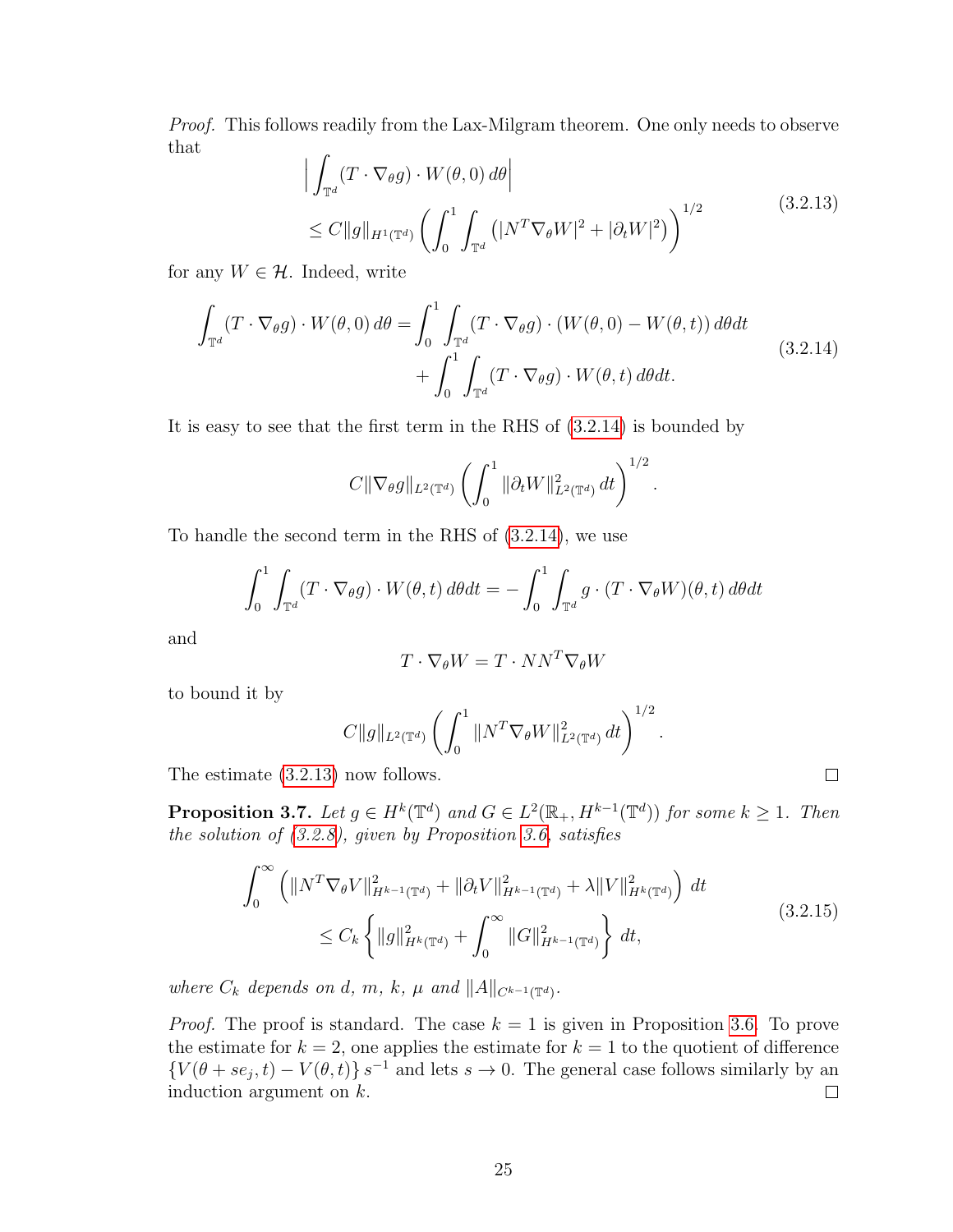**Proposition 3.8.** Let  $g \in H^{k+\ell-1}(\mathbb{T}^d)$  for some  $k, \ell \geq 1$ . Suppose that

<span id="page-33-0"></span>
$$
\partial_t^\alpha G\in L^2(\mathbb{R}_+,H^{k+\ell-2-\alpha}(\mathbb{T}^d))\quad\text{ for }\;0\leq\alpha\leq\ell-1.
$$

Then the solution of  $(3.2.8)$ , given by Proposition [3.6,](#page-31-1) satisfies

$$
\int_0^\infty \|\partial_t^\ell V\|_{H^{k-1}(\mathbb{T}^d)}^2 dt
$$
\n
$$
\leq C \left\{ \|g\|_{H^{k+\ell-1}(\mathbb{T}^d)}^2 + \sum_{0 \leq \alpha \leq \ell-1} \int_0^\infty \|\partial_t^\alpha G\|_{H^{k+\ell-2-\alpha}(\mathbb{T}^d)}^2 \right\} dt,
$$
\n(3.2.16)

where C depends on d, m, k,  $\ell$ ,  $\mu$  and  $||A||_{C^{k+\ell-2}(\mathbb{T}^d)}$ .

*Proof.* The case  $\ell = 1$  is contained in Proposition [3.7.](#page-32-2) To see the case  $\ell = 2$ , we observe that the second-order equation in [\(3.2.8\)](#page-31-0) allows us to obtain

<span id="page-33-1"></span>
$$
\partial_t^2 V = \text{ a linear combination of}
$$
  
\n
$$
\nabla_{\theta}(N^T \nabla_{\theta}) V, N^T \nabla_{\theta} V, \partial_t \nabla_{\theta} V, \partial_t V, \nabla_{\theta} G, \lambda \Delta_{\theta} V, \partial_t G
$$
\n(3.2.17)

with smooth coefficients. It follows that

$$
\|\partial_t^2 V\|_{H^{k-1}(\mathbb{T}^d)} \le C \Big\{ \|N^T \nabla_{\theta} V\|_{H^k(\mathbb{T}^d)} + \|\partial_t V\|_{H^k(\mathbb{T}^d)} + \|G\|_{H^k(\mathbb{T}^d)} + \|\partial_t G\|_{H^{k-1}(\mathbb{T}^d)} + \lambda \|V\|_{H^{k+1}(\mathbb{T}^d)} \Big\}.
$$

This, together with the estimate [\(3.2.15\)](#page-32-3), gives [\(3.2.16\)](#page-33-0) for  $\ell = 2$ . The general case follows by differentiating  $(3.2.17)$  in t and using an induction argument on  $\ell$ .  $\Box$ 

<span id="page-33-4"></span>**Proposition 3.9.** Suppose that n satisfies the Diophantine condition  $(2.4.1)$  with constant  $\kappa > 0$ . Let V be the solution of [\(3.2.8\)](#page-31-0), given by Proposition [3.6.](#page-31-1) Let

$$
\widetilde{V}(\theta, t) = V(\theta, t) - \int_{\mathbb{T}^d} V(\cdot, t).
$$

Then

<span id="page-33-2"></span>
$$
\int_0^\infty \kappa^2 \|\widetilde{V}\|_{H^k(\mathbb{T}^d)}^2 dt \le C \Big\{ \|g\|_{H^{k+3}(\mathbb{T}^d)}^2 + \int_0^\infty \|G\|_{H^{k+2}(\mathbb{T}^d)}^2 dt \Big\},\tag{3.2.18}
$$

where  $C$  depends on d and  $k$ .

*Proof.* Recall [\(2.4.4\)](#page-23-1) gives  $|N^T \xi| \geq \kappa |\xi|^{-2}$  for any  $\xi \in \mathbb{Z}^d \setminus \{0\}$ . This implies that

<span id="page-33-3"></span>
$$
||N^T \nabla_{\theta} V||_{H^{k+2}(\mathbb{T}^d)} \ge C\kappa ||\widetilde{V}||_{H^k(\mathbb{T}^d)},\tag{3.2.19}
$$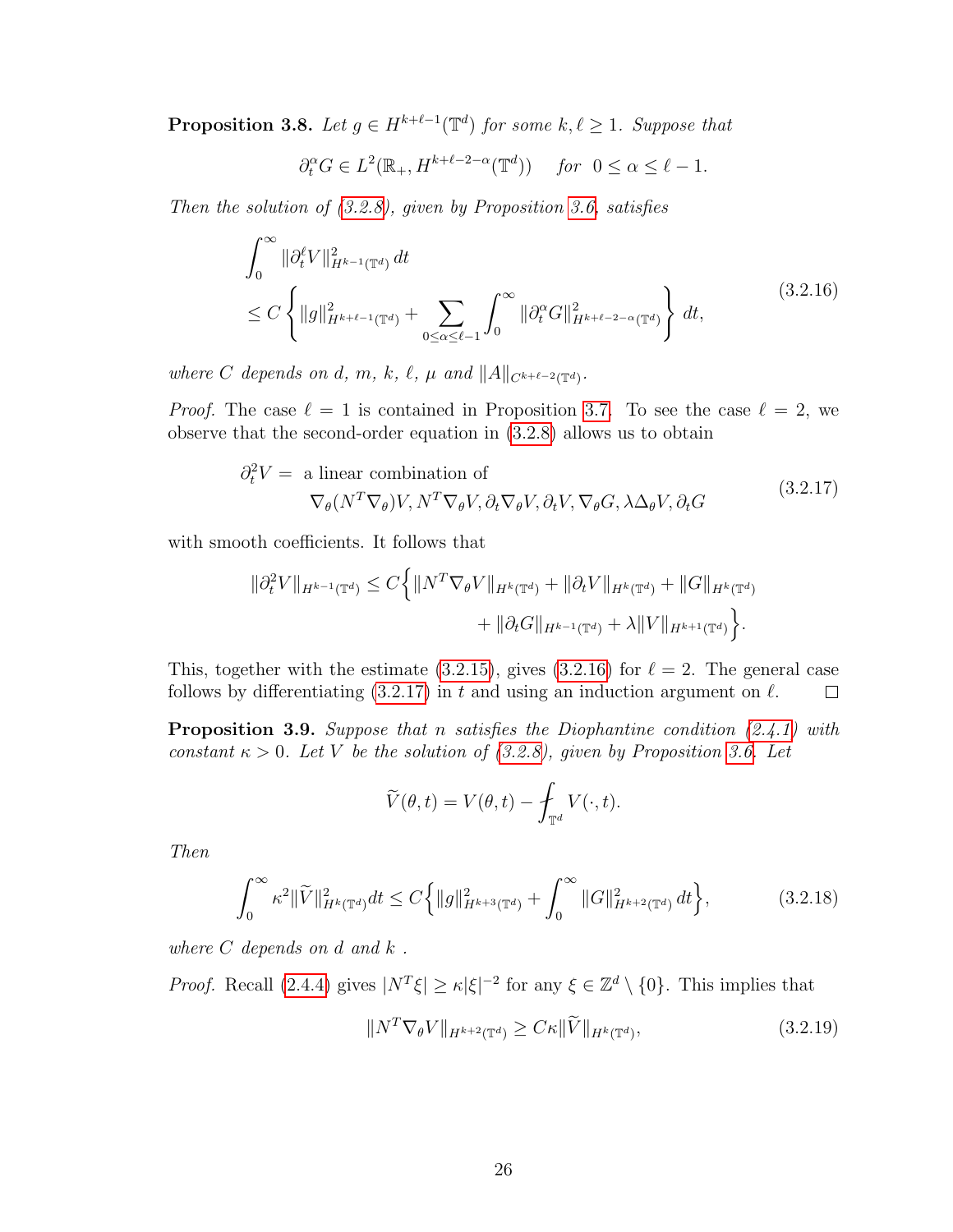which, together with  $(3.2.15)$ , gives the estimate  $(3.2.18)$ . To see  $(3.2.19)$ , we use the Parseval's identity to obtain

$$
||N^T \nabla_{\theta} V||_{H^{k+2}(\mathbb{T}^d)}^2 = \sum_{\xi \in \mathbb{Z}^d} (1 + |\xi^2|)^{k+2} |N^T \xi \widehat{V}(\xi)|^2
$$
  
\n
$$
\geq \sum_{0 \neq \xi \in \mathbb{Z}^d} \frac{\kappa^2 (1 + |\xi|^2)^{k+2}}{|\xi|^4} |\widehat{V}(\xi)|^2
$$
  
\n
$$
\geq C\kappa^2 \sum_{0 \neq \xi \in \mathbb{Z}^d} (1 + |\xi|^2)^k |\widehat{V}(\xi)|^2
$$
  
\n
$$
= C\kappa^2 ||\widetilde{V}||_{H^k(\mathbb{T}^d)}^2.
$$
\n(3.2.20)

 $\Box$ 

This completes the proof of [\(3.2.19\)](#page-33-3).

<span id="page-34-0"></span>Remark 3.10. Suppose that  $g \in C^{\infty}(\mathbb{T}^d)$ ,  $G \in C^{\infty}(\mathbb{T}^d \times \mathbb{R}_+)$  and  $\partial_t^k \partial_{\theta}^{\alpha} G \in L^2(\mathbb{T}^d \times \mathbb{R}_+)$ for any k and  $\alpha$ . For  $\lambda > 0$ , let  $V_{\lambda}$  be the solution of [\(3.2.8\)](#page-31-0), given by Proposition [3.6.](#page-31-1) By subtracting a constant we may assume that  $\int_{\mathbb{T}^d} V_{\lambda}(\theta,0)d\theta = 0$  and thus

$$
V_{\lambda}(\theta, t) = \widetilde{V_{\lambda}}(\theta, t) + \int_0^t \int_{\mathbb{T}^d} \partial_s V_{\lambda}(\theta, s) d\theta ds.
$$

It follows from Propositions [3.8](#page-32-4) and [3.9](#page-33-4) that the  $L^2(\mathbb{T}^d \times (0,L))$  norm of  $\partial_t^k \partial_\theta^\alpha V_\lambda$  is uniformly bounded in  $\lambda$ , for any k,  $\alpha$  and  $L \geq 1$ . Hence, by Sobolev imbedding, the  $C^k(\mathbb{T}^d \times (0,L))$  norm of  $V_\lambda$  is uniformly bounded in  $\lambda$ , for any  $k \geq 0$  and  $L \geq 1$ . By a simple limiting argument this allows us to show that the Neumann problem [\(3.2.8\)](#page-31-0) with  $\lambda = 0$  has a solution V, unique up to a constant, in  $C^{\infty}(\mathbb{T}^d \times [0,\infty)).$ Furthermore, by passing to the limit, estimates [\(3.2.11\)](#page-31-2), [\(3.2.15\)](#page-32-3), [\(3.2.16\)](#page-33-0) and [\(3.2.18\)](#page-33-2) continue to hold for this solution.

**Proposition 3.11.** Suppose that n satisfies the Diophantine condition  $(2.4.1)$  with constant  $\kappa > 0$ . Let V be the solution of [\(3.2.8\)](#page-31-0) with  $\lambda = 0$ ,  $g \in C^{\infty}(\mathbb{T}^d)$  and  $G = 0$ , given by Remark [3.10.](#page-34-0) Then there exists a constant  $V_{\infty}$  such that for any  $\ell \geq 1$ ,

<span id="page-34-1"></span>
$$
|\partial_{\theta}^{\alpha}(V - V_{\infty})(\theta, t)| \le \frac{C_{\alpha,\ell}}{\kappa (1 + \kappa t)^{\ell}},
$$
\n(3.2.21)

for any  $\alpha = (\alpha_1, \ldots, \alpha_d)$ . Moreover, we have

$$
|N^T \nabla_{\theta} (\partial_{\theta}^{\alpha} V)(\theta, t)| + |\partial_t^k \partial_{\theta}^{\alpha} V(\theta, t)| \le \frac{C_{\alpha, \ell, k}}{(1 + \kappa t)^{\ell}},
$$
(3.2.22)

where  $k \geq 1$ .

Proof. It follows from Propositions [3.7](#page-32-2) and [3.8](#page-32-4) by Sobolev imbedding that

$$
|N^T \nabla_{\theta} (\partial_{\theta}^{\alpha} V)(\theta, t)| + |\partial_t^k \partial_{\theta}^{\alpha} V(\theta, t)| \le C_{\alpha, k}
$$

for any  $\alpha = (\alpha_1, \ldots, \alpha_d)$  and  $k \geq 1$ . Next we note that the decay estimate in [\(3.2.22\)](#page-34-1) follows by the exact argument as in the case of Dirichlet boundary conditions, given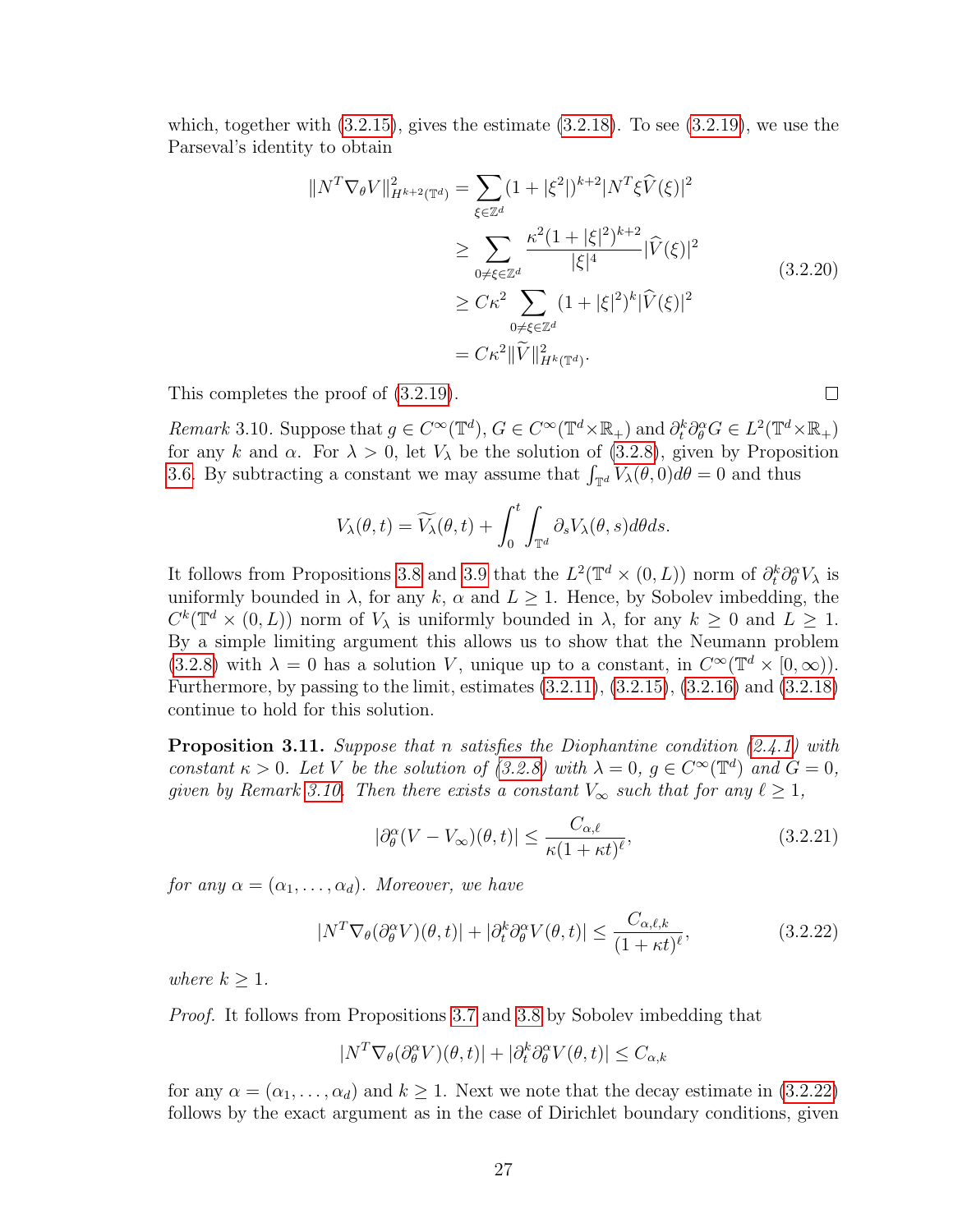in [\[21,](#page-109-1) Proposition 2.6] (the proof does not use the boundary condition at  $t = 0$ ). For the readers' convenience, we will present their proof here. Let

$$
F(s) = \int_s^{\infty} \int_{\mathbb{T}^d} \left( |N^T \nabla_{\theta} (\partial_{\theta}^{\alpha} V)|^2 + |\partial_t^k \partial_{\theta}^{\alpha} V|^2 \right) d\theta dt.
$$

We would like to show

$$
F(s) \le \frac{C_{\ell}}{(\kappa s)^{\ell}} \quad \text{ for any } \ell \ge 1.
$$

To this end, let  $s > 0$  and

$$
W(\theta, t) = V(\theta, t) - \int_{\mathbb{T}^d} V(\theta, s) d\theta.
$$

Note that for  $t > s$ , W satisfies

<span id="page-35-0"></span>
$$
-\binom{N^T \nabla_{\theta}}{\partial_t} \cdot B \binom{N^T \nabla_{\theta}}{\partial_t} W = 0.
$$

Multiplying the above system by W and integrating over  $\mathbb{T}^d \times [s, \infty)$ , we obtain

$$
\int_{s}^{\infty} \int_{\mathbb{T}^{d}} B \begin{pmatrix} N^{T} \nabla_{\theta} \\ \partial_{t} \end{pmatrix} W \cdot \begin{pmatrix} N^{T} \nabla_{\theta} \\ \partial_{t} \end{pmatrix} W d\theta dt
$$
\n
$$
= \int_{\mathbb{T}^{d}} \left[ \begin{pmatrix} 0_{d-1} \\ -1 \end{pmatrix} \cdot B(\theta, s) \begin{pmatrix} N^{T} \nabla_{\theta} \\ \partial_{t} \end{pmatrix} W(\theta, s) \right] W(\theta, s) d\theta.
$$
\n
$$
(3.2.23)
$$

Note that  $\nabla_{\theta} W = \nabla_{\theta} V$  and  $\partial_t W = \partial_t V$ . Then [\(3.2.23\)](#page-35-0) implies

<span id="page-35-1"></span>
$$
F(s) \le C(-F'(s))^{1/2} \bigg( \int_{\mathbb{T}^d} |W(\theta, s)|^2 d\theta \bigg)^{1/2}.
$$
 (3.2.24)

To estimate the integral in [\(3.2.24\)](#page-35-1), we need to use the equivalent Diophantine condition [\(2.4.4\)](#page-23-1). Precisely,

$$
\int_{\mathbb{T}^d} |W(\theta, s)|^2 d\theta = \sum_{0 \neq \xi \in \mathbb{Z}^d} |\widehat{W}(\xi, s)|^2
$$
\n
$$
\leq \left( \sum_{0 \neq \xi \in \mathbb{Z}^d} |N^T \xi|^2 |\widehat{W}(\xi, s)|^2 \right)^{1/p} \left( \sum_{0 \neq \xi \in \mathbb{Z}^d} \frac{|\widehat{W}(\xi, s)|^2}{|N^T \xi|^{2p'/p}} \right)^{1/p'}
$$
\n
$$
\leq \kappa^{-2/p} \left( \int_{\mathbb{T}^d} |N^T \nabla_{\theta} W(\theta, s)|^2 \right)^{1/p} \left( \sum_{0 \neq \xi \in \mathbb{Z}^d} |\xi|^{4p'/p} |\widehat{W}(\xi, s)|^2 \right)^{1/p'}
$$
\n
$$
\leq \kappa^{-2/p} (-F'(s))^{1/p} \|W(\cdot, s)\|_{H^{2/(p-1)}(\mathbb{T}^d)}^{2/p'},
$$

where  $p > 1$  and  $1/p + 1/p' = 1$ . Now using a simple observation

$$
|W(\theta, s)|^2 = \int_s^{\infty} W(\theta, t) \cdot \partial_t W(\theta, t) dt
$$
  
 
$$
\leq \left( \int_s^{\infty} |W(\theta, t)|^2 dt \right)^{1/2} \left( \int_s^{\infty} |\partial_t W(\theta, t)|^2 dt \right)^{1/2},
$$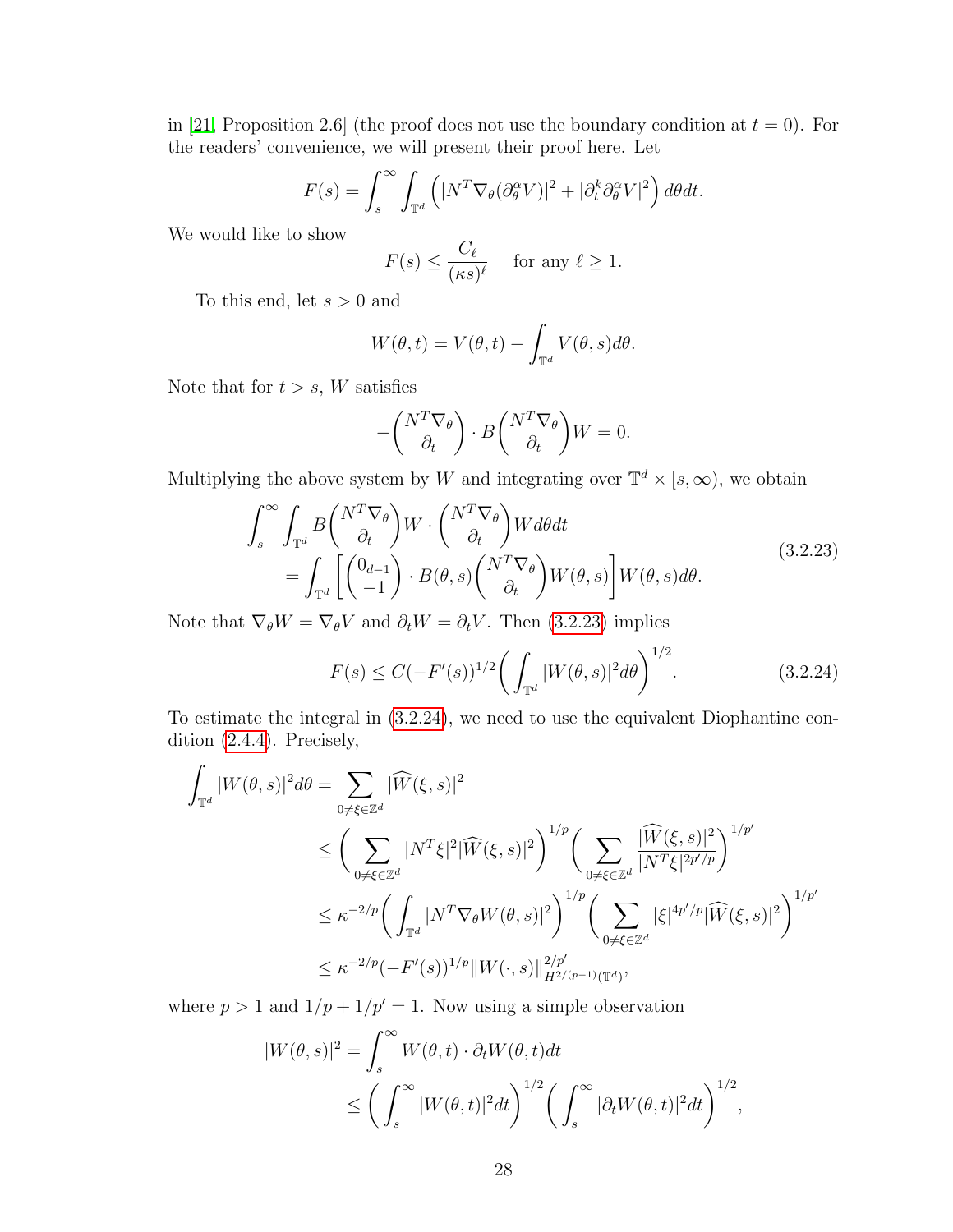and [\(3.2.15\)](#page-32-0), [\(3.2.18\)](#page-33-0), we have

$$
||W(\cdot,s)||_{H^{\ell}(\mathbb{T}^d)} \leq C\kappa^{1/2},
$$

for any  $\ell \geq 0$ . It follows that

$$
\int_{\mathbb{T}^d} |W(\theta, s)|^2 d\theta \leq C\kappa^{-2/p-1/p'} (-F'(s))^{1/p} = C\kappa^{-1-1/p} (-F'(s))^{1/p}.
$$

Substituting this into [\(3.2.24\)](#page-35-0), we obtain

$$
F(s) \le C \left(\frac{-F'(s)}{\kappa}\right)^{\frac{1}{2} + \frac{1}{2p}},\tag{3.2.25}
$$

for any  $p \in (1,\infty)$ . This gives

$$
F(s) \le C_p(\kappa s)^{-\frac{p+1}{p-1}},
$$

which shows that  $F(s)$  may decay faster than any power of s as  $s \to \infty$ . This proves [\(3.2\)](#page-34-0) as desired.

Next, by differentiating [\(3.2.8\)](#page-31-0) in  $\theta$  and t, and using a similar argument, we may show by induction that

$$
F_{\alpha,k}(s) = \int_s^{\infty} \int_{\mathbb{T}^d} \left( |N^T \nabla_{\theta} (\partial_{\theta}^{\alpha} V)|^2 + |\partial_t^k \partial_{\theta}^{\alpha} V|^2 \right) d\theta dt.
$$

decay faster than any power of s. More precisely, assuming the estimate holds for all  $|\alpha| + k < N$ . Then if  $|\alpha| + k = N$ , for any  $\ell > \frac{p+1}{p-1}$ ,

$$
F_{\alpha,k}(s) \le C_p \left[ \left( \frac{-F'(s)}{\kappa} \right)^{\frac{1}{2} + \frac{1}{2p}} + (\kappa s)^{-\ell} \right].
$$

Hence, we get

<span id="page-36-0"></span>
$$
F_{\alpha,k}(s) + (\kappa s)^{-\frac{p+1}{p-1}} \le C_p \left( \frac{-F'(s)}{\kappa} + (\kappa s)^{-\frac{2p}{p-1}} \right)^{\frac{1}{2} + \frac{1}{2p}}.
$$
 (3.2.26)

Set  $G_{\alpha,k}(s) = F_{\alpha,k}(s) + (\kappa s)^{-\frac{p+1}{p-1}}$ . Then, [\(3.2.26\)](#page-36-0) implies

$$
G_{\alpha,k}(s) \le C \left(\frac{-G'_{\alpha,k}(s)}{\kappa}\right)^{\frac{1}{2} + \frac{1}{2p}},\tag{3.2.27}
$$

which, as before, yields the desired decay estimate of  $F_{\alpha,k}(s)$ . Now, by the Sobolev imbedding theorem, we establish

$$
|N^T \nabla_{\theta} (\partial_{\theta}^{\alpha} V)(\theta, t)| + |\partial_t^k \partial_{\theta}^{\alpha} V(\theta, t)| \le \frac{C_{\alpha, \ell, k}}{(\kappa t)^{\ell}},
$$

which implies  $(3.2.22)$ .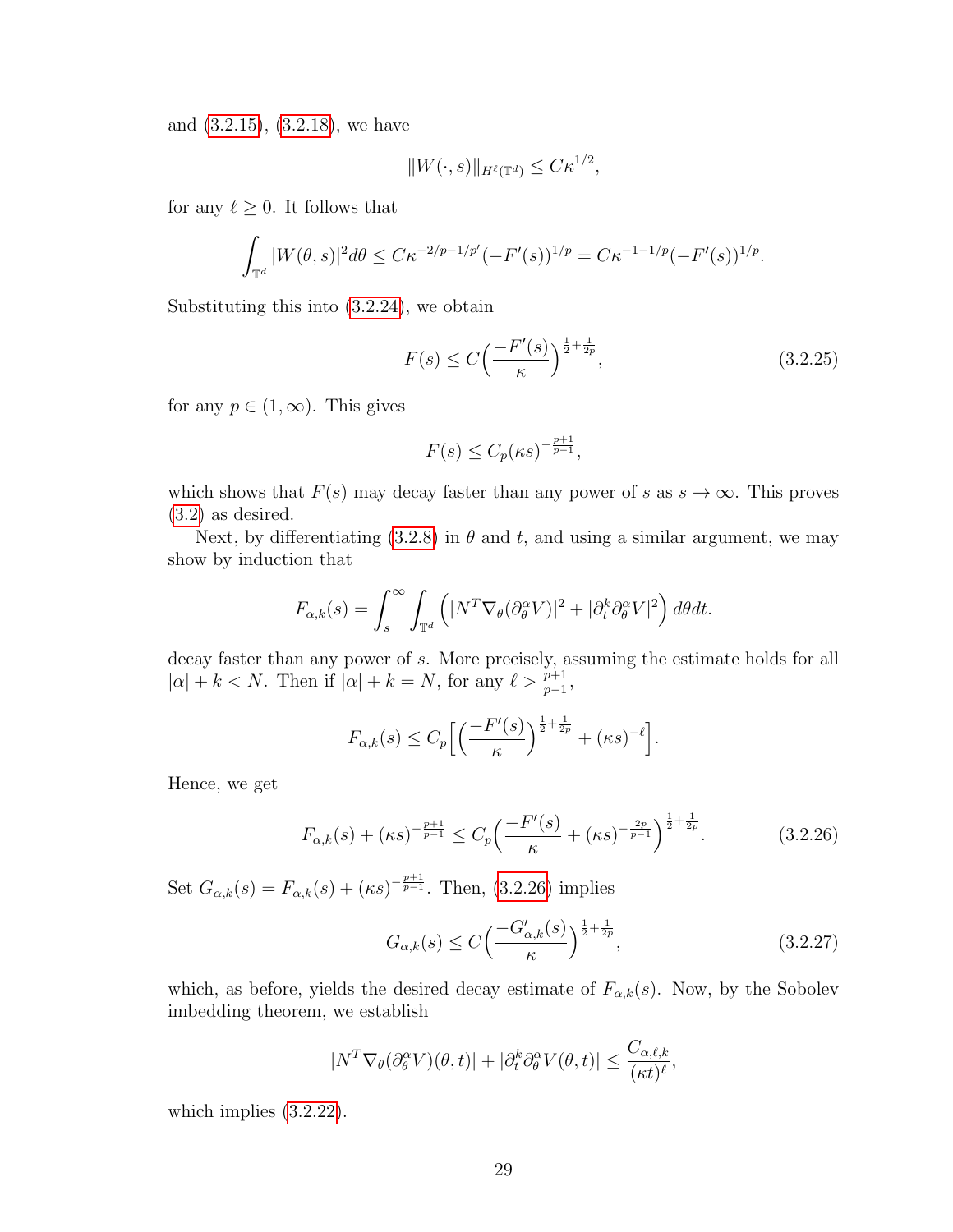<span id="page-37-0"></span>Finally, to show the existence of the constant limit at infinity, we note that [\(3.2.22\)](#page-34-0) implies that

$$
\lim_{t \to \infty} |\nabla_{\theta} V(\theta, t)| = 0 \tag{3.2.28}
$$

uniformly in  $\theta \in \mathbb{T}^d$ . On the other hand,

$$
|V(\cdot, s+h) - V(\cdot, s)| = \int_s^{s+h} |\partial_t V(\cdot, t)| dt \le \int_s^{s+h} \frac{C}{(1+\kappa t)^2} dt \le \frac{C}{\kappa s}.
$$

Thus,  $V(\cdot, t)$  is a Cauchy function and admits a unique limit as  $t \to \infty$ . Moreover, [\(3.2.28\)](#page-37-0) implies that the limit is independent of  $\theta$ . This shows the existence of  $V_{\infty}$  :=  $\lim_{t\to\infty} V(\cdot,t)$ . As a consequence,

$$
\left| \partial_{\theta}^{\alpha} (V - V_{\infty})(\theta, t) \right| \leq \int_{t}^{\infty} \left| \partial_{t} \partial_{\theta}^{\alpha} V(\theta, s) \right| ds \leq C \int_{t}^{\infty} \frac{ds}{(1 + \kappa s)^{\ell + 2}}
$$
  

$$
\leq \frac{C}{(1 + \kappa t)^{\ell}} \int_{t}^{\infty} \frac{ds}{(1 + \kappa s)^{2}}
$$
(3.2.29)  

$$
\leq \frac{C}{\kappa (1 + \kappa t)^{\ell}},
$$

where we have used  $(3.2.22)$  for the second inequality.

 $\Box$ 

We now state and prove the main result of this section.

<span id="page-37-2"></span>**Theorem 3.12.** Let  $n \in \mathbb{S}^{d-1}$  and  $a \in \mathbb{R}$ , where  $d \geq 2$ . Let  $T \in \mathbb{R}^d$  such that  $|T| \leq 1$ and  $T \cdot n = 0$ . Suppose that  $n \in \mathbb{S}^{d-1}$  satisfies the Diophantine condition [\(2.4.1\)](#page-22-0) with constant  $\kappa > 0$ . Then for any  $g \in C^{\infty}(\mathbb{T}^d)$ , the Neumann problem [\(3.2.2\)](#page-30-0) has a smooth solution u satisfying

<span id="page-37-1"></span>
$$
|u(x)| \leq \frac{C}{\kappa(1 + \kappa|x \cdot n + a|)^{\ell}},
$$
  
\n
$$
|\partial_x^{\alpha} u(x)| \leq \frac{C}{(1 + \kappa|x \cdot n + a|)^{\ell}},
$$
\n(3.2.30)

for any  $|\alpha| > 1$  and  $\ell > 1$ . The constant C depends at most on d, m,  $\mu$ ,  $\alpha$ ,  $\ell$  as well as the  $C^k(\mathbb{T}^d)$  norms of A and g for some  $k = k(d, \alpha, \ell)$ .

*Proof.* Let V be the solution of [\(3.2.8\)](#page-31-0) with  $\lambda = 0$ ,  $g \in C^{\infty}(\mathbb{T}^d)$  and  $G = 0$ , given by Remark [3.10.](#page-34-1) Let

$$
u(x) = V(x - (x \cdot n + a)n, -(x \cdot n + a)) - V_{\infty}.
$$

Then u is a solution of the Neumann problem  $(3.2.2)$ . The first inequality in  $(3.2.30)$ follows directly from [\(3.2.21\)](#page-34-2). To see the second inequality, one uses [\(3.2.5\)](#page-30-1) and  $(3.2.22)$ .  $\Box$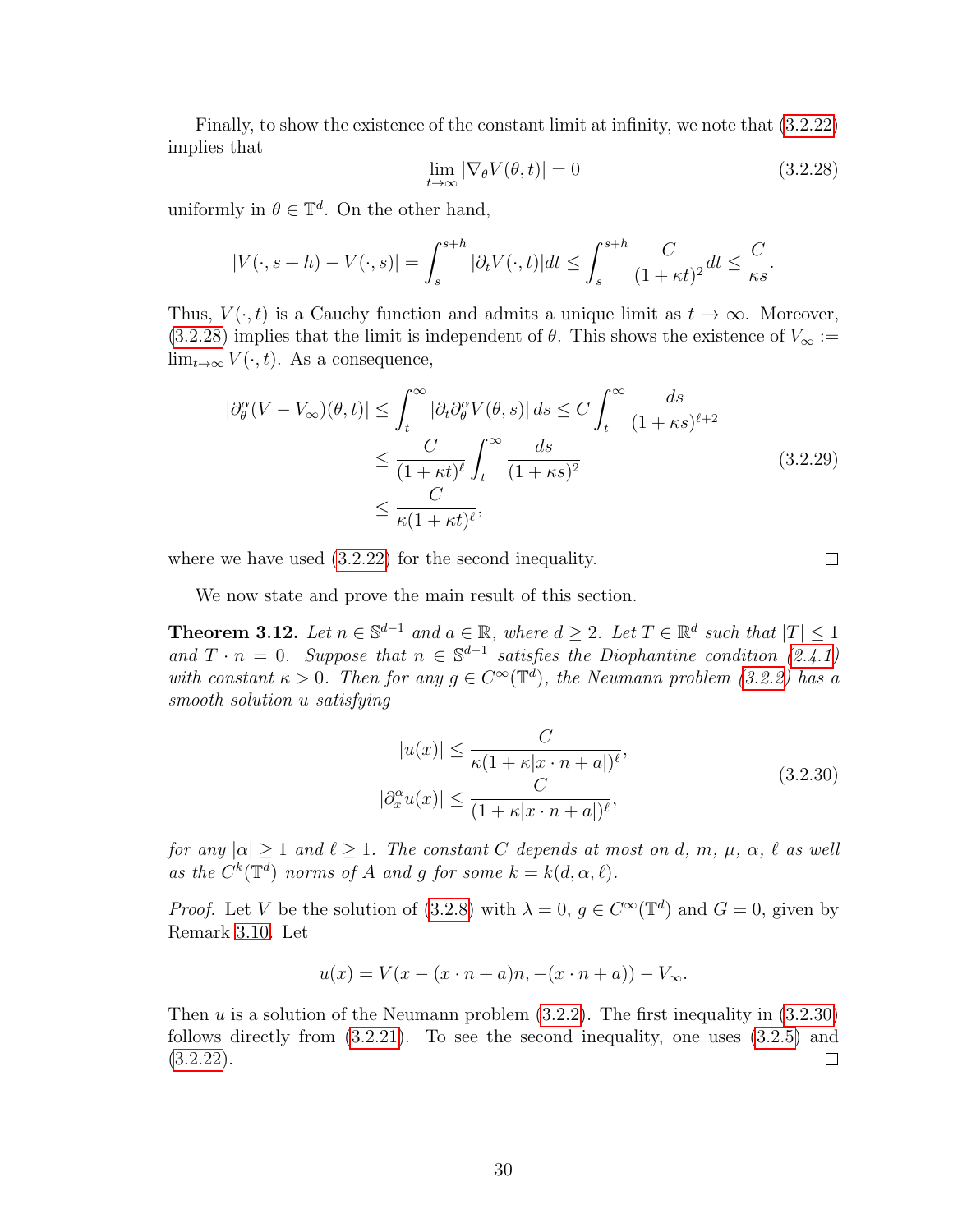## <span id="page-38-1"></span>3.3 Refined estimates in half-spaces

Throughout this section we fix  $n \in \mathbb{S}^{d-1}$  and  $a \in \mathbb{R}$ . We assume that  $n \in \mathbb{S}^{d-1}$ satisfies the Diophantine condition [\(2.4.1\)](#page-22-0) with constant  $\kappa > 0$ . However, we will be only interested in estimates that are independent of  $\kappa$ .

Our first result plays the same role as the maximum principle in the case of Dirichlet problem.

<span id="page-38-0"></span>**Theorem 3.13.** Let  $T \in \mathbb{R}^d$  such that  $|T| \leq 1$  and  $T \cdot n = 0$ . Then for any  $g \in C^{\infty}(\mathbb{T}^d)$ , the solution u of Neumann problem [\(3.2.2\)](#page-30-0), given by Theorem [3.12,](#page-37-2) satisfies

$$
|\nabla u(x)| \le \frac{C \, \|g\|_{\infty}}{|x \cdot n + a|},\tag{3.3.1}
$$

for any  $x \in \mathbb{H}_n^d(a)$ , where C depends only on d, m and  $\mu$  as well as some Hölder norm of A.

*Proof.* By translation we may assume that  $a = 0$ . We choose a bounded smooth domain D such that

$$
B(0,1) \cap \mathbb{H}_n^d(0) \subset D \subset B(0,2) \cap \mathbb{H}_n^d(0),
$$
  

$$
\overline{B(0,1)} \cap \partial \mathbb{H}_n^d(0) = \partial D \cap \partial \mathbb{H}_n^d(0).
$$

Let  $v_{\varepsilon}(x) = \varepsilon u(x/\varepsilon)$ . Since  $\mathcal{L}_{\varepsilon}(v_{\varepsilon}) = 0$  in D,

$$
v_{\varepsilon}(x) - v_{\varepsilon}(z) = \int_{\partial D} \left\{ N_{\varepsilon}(x, y) - N_{\varepsilon}(z, y) \right\} \frac{\partial v_{\varepsilon}}{\partial \nu_{\varepsilon}}(y) d\sigma(y)
$$

for any  $x, z \in D$ , where  $N_{\varepsilon}(x, y)$  denotes the matrix of Neumann functions for  $\mathcal{L}_{\varepsilon}$  in D. By a change of variables it follows that

$$
u(x) - u(z) = \varepsilon^{d-2} \int_{\partial D_{1/\varepsilon}} \left\{ N_{\varepsilon}(\varepsilon x, \varepsilon y) - N_{\varepsilon}(\varepsilon z, \varepsilon y) \right\} n(\varepsilon y) \cdot A(y) \nabla u(y) d\sigma(y),
$$

where  $D_{1/\varepsilon} = \{ \varepsilon^{-1} y : y \in D \}.$ 

Fix  $x, z \in \mathbb{H}_n^d(0)$  such that  $|x - z| < (1/2)|x \cdot n| = (1/2)\text{dist}(x, \partial \mathbb{H}_n^d(0))$ . Choose  $\eta_{\varepsilon} \in C_0^1(B(0,\varepsilon^{-1}))$  such that  $0 \leq \eta_{\varepsilon} \leq 1$ ,  $\eta_{\varepsilon} = 1$  on  $B(0,\varepsilon^{-1} - 1)$  and  $|\nabla \eta_{\varepsilon}| \leq 1$ , where  $\varepsilon < 1/10$ . Let  $u(x) - u(z) = I_1 + I_2$ , where

$$
I_1 = \varepsilon^{d-2} \int_{\partial D_{1/\varepsilon}} \eta_{\varepsilon}(y) \{ N_{\varepsilon}(\varepsilon x, \varepsilon y) - N_{\varepsilon}(\varepsilon z, \varepsilon y) \} n(\varepsilon y) \cdot A(y) \nabla u(y) d\sigma(y)
$$
  
\n
$$
= \varepsilon^{d-2} \int_{\partial D_{1/\varepsilon}} \eta_{\varepsilon}(y) \{ N_{\varepsilon}(\varepsilon x, \varepsilon y) - N_{\varepsilon}(\varepsilon z, \varepsilon y) \} T \cdot \nabla g(y) d\sigma(y)
$$
  
\n
$$
= -\varepsilon^{d-2} \int_{B(0,\varepsilon^{-1}) \cap \partial \mathbb{H}_n^d(0)} T \cdot \nabla_y \{ \eta_{\varepsilon}(y) (N_{\varepsilon}(\varepsilon x, \varepsilon y) - N_{\varepsilon}(\varepsilon z, \varepsilon y)) \} g(y) d\sigma(y),
$$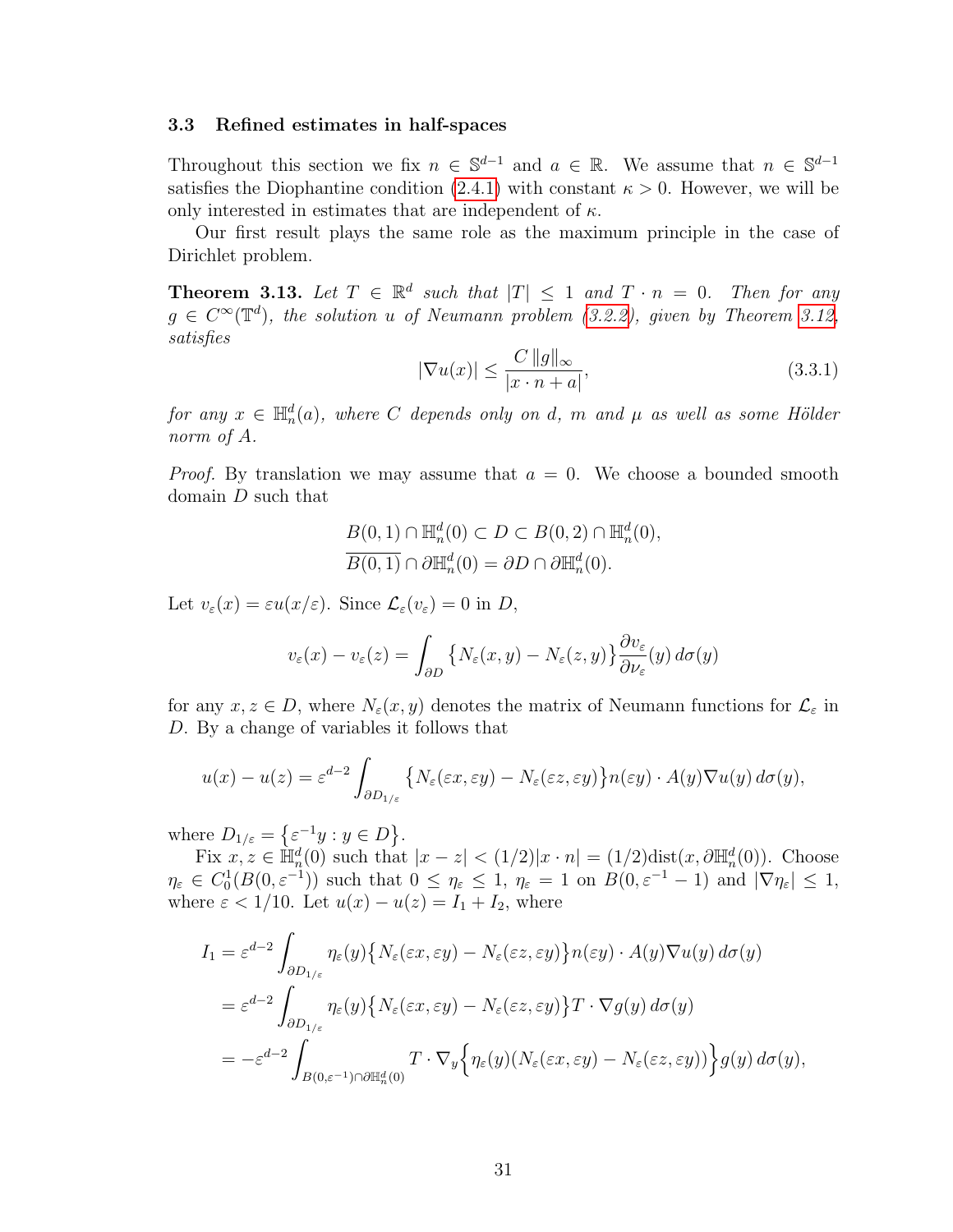where we have used the Neumann condition for  $u$  as well as an integration by parts on the boundary. We now apply the estimates in [\(3.1.4\)](#page-26-0). This gives

$$
|I_1| \le C|x - z| \|g\|_{\infty} \int_{\partial \mathbb{H}_n^d(0)} \frac{d\sigma(y)}{|x - y|^d} + C|x - z| \|g\|_{\infty} \int_{\frac{1}{\varepsilon} - 1 \le |y| \le \frac{1}{\varepsilon}} \frac{d\sigma(y)}{|x - y|^{d - 1}} \le C_0 \|g\|_{\infty} + C\varepsilon \|g\|_{\infty} |x - z|,
$$

if  $\varepsilon$ , which may depend on  $|x|$ , is sufficiently small. We point out that the constant  $C_0$  in the estimate above depends only on d, m,  $\mu$  and some Hölder norm of A.

Next, to handle  $I_2$ , we use the estimate

$$
|\nabla u(y)| \leq \frac{C}{(1 + \kappa |y \cdot n|)^2}
$$

from  $(3.2.30)$ . This, together with  $(3.1.4)$ , leads to

$$
|I_2| = \varepsilon^{d-2} \Big| \int_{\partial D_{1/\varepsilon}} (1 - \eta_{\varepsilon}(y)) \Big\{ N_{\varepsilon}(\varepsilon x, \varepsilon y) - N_{\varepsilon}(\varepsilon z, \varepsilon y) \Big\} n(\varepsilon y) \cdot A(y) \nabla u(y) d\sigma(y) \Big|
$$
  

$$
\leq C_{x,z} \int_{\partial D_{1/\varepsilon} \cap \mathbb{H}_n^d(0)} \frac{d\sigma(y)}{|x - y|^{d-1} (1 + \kappa |y \cdot n|)^2} + C_{x,z} \int_{\frac{1}{\varepsilon} - 1 \leq |y| \leq \frac{1}{\varepsilon}} \frac{d\sigma(y)}{|x - y|^{d-1}}
$$
  

$$
\leq C_{x,z} \varepsilon^{d-1} \int_{\partial D_{1/\varepsilon} \cap \mathbb{H}_n^d(0)} \frac{d\sigma(y)}{(1 + \kappa |y \cdot n|)^2} + C_{x,z} \varepsilon,
$$

which shows that  $I_2 \rightarrow 0$ , as  $\varepsilon \rightarrow 0$ . As a result, we have proved that for any  $x, z \in \mathbb{H}_n^d(0)$  with  $|x - z| \leq \text{dist}(x, \partial \mathbb{H}_n^d(0)),$ 

$$
|u(x) - u(z)| = \lim_{\varepsilon \to 0} |I_1 + I_2| \le C_0 \|g\|_{\infty}.
$$

Since  $\mathcal{L}_1(u) = 0$  in  $\mathbb{H}_n^d(0)$ , by the interior Lipschitz estimates [\[9\]](#page-108-0) for  $\mathcal{L}_1$ , we obtain

$$
|\nabla u(x)| \le \frac{C_0 \|g\|_{\infty}}{|x \cdot n|},
$$

which completes the proof.

Let  $\Omega = \mathbb{H}_n^d(a)$  and  $\mathcal{L} = - \text{ div}(A(x)\nabla)$ . In the rest of this section we consider the Dirichlet problem,

<span id="page-39-0"></span>
$$
\begin{cases}\n\mathcal{L}(u) = \text{div}(f) + h & \text{in } \Omega, \\
u = 0 & \text{on } \partial\Omega,\n\end{cases}
$$
\n(3.3.2)

 $\Box$ 

and the Neumann problem,

<span id="page-39-1"></span>
$$
\begin{cases}\n\mathcal{L}(u) = \text{div}(f) & \text{in } \Omega, \\
\frac{\partial u}{\partial \nu} = -n \cdot f & \text{on } \partial \Omega,\n\end{cases}
$$
\n(3.3.3)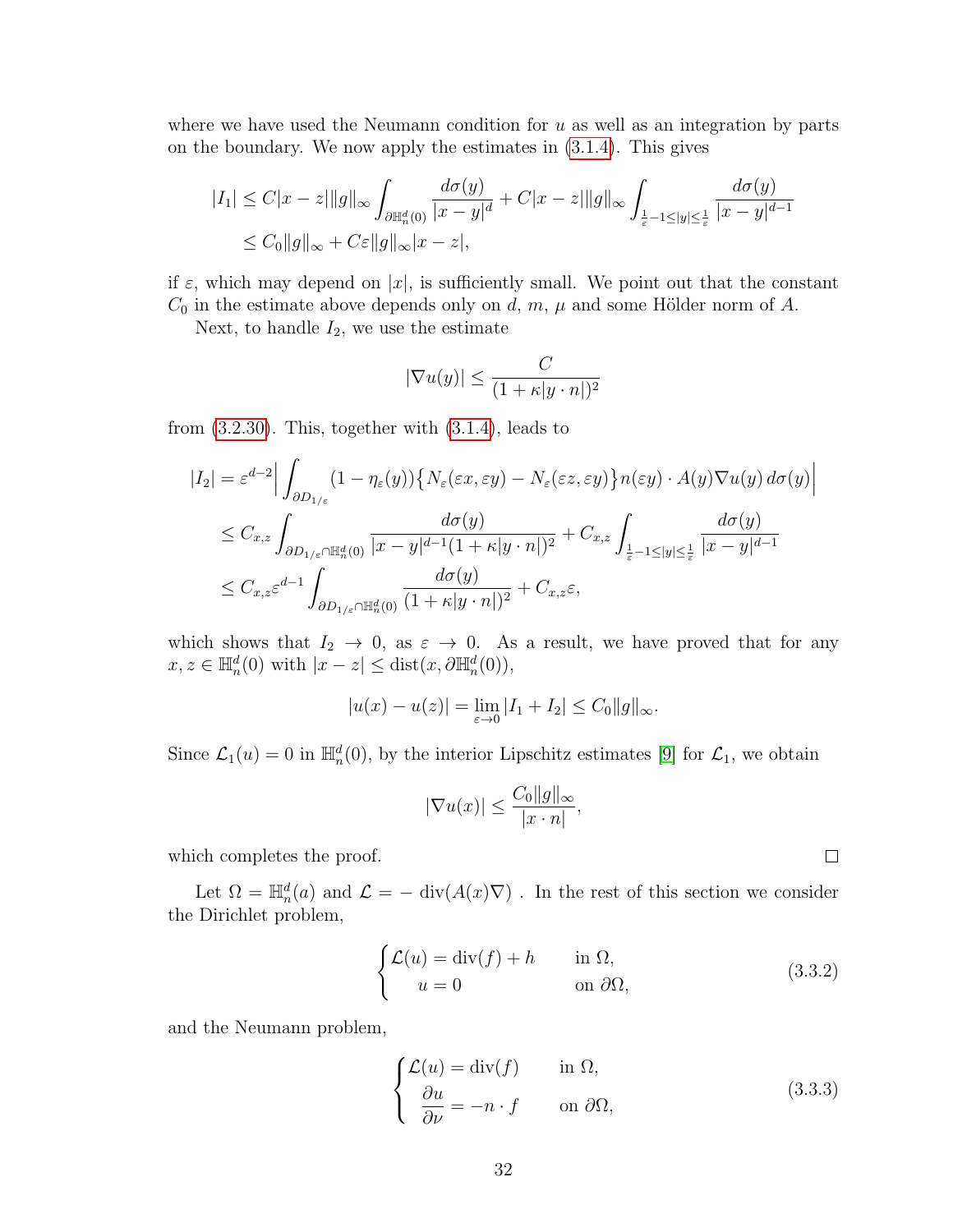where A is assumed to satisfy the ellipticity condition [\(1.2.2\)](#page-11-0) and  $A \in C^{\sigma}(\mathbb{T}^d)$  for some  $\sigma \in (0, 1)$ . We shall be interested in the weighted  $L^2$  estimate,

$$
\int_{\Omega} |\nabla u(x)|^2 [\delta(x)]^{\alpha} dx
$$
\n
$$
\leq C \int_{\Omega} |f(x)|^2 [\delta(x)]^{\alpha} dx + C \int_{\Omega} |h(x)|^2 [\delta(x)]^{\alpha+2} dx,
$$
\n(3.3.4)

where  $-1 < \alpha < 0$  and

<span id="page-40-6"></span><span id="page-40-0"></span>
$$
\delta(x) = \text{dist}(x, \partial \Omega) = |a + (x \cdot n)|. \tag{3.3.5}
$$

We start with some observations on the weight  $\omega(x) = [\delta(x)]^{\alpha}$ .

**Lemma 3.14.** Let  $\omega(x) = [\delta(x)]^{\alpha}$ , where  $-1 < \alpha < 0$  and  $\delta(x)$  is defined by [\(3.3.5\)](#page-40-0). Then  $\omega(x)$  is an  $A_1$  weight, i.e., for any ball  $B \subset \mathbb{R}^d$ ,

<span id="page-40-4"></span>
$$
\oint_{B} \omega \le C \inf_{B} \omega,\tag{3.3.6}
$$

<span id="page-40-1"></span>where C depends only on d and  $\alpha$ . Moreover, w satisfies the reverse Hölder's inequality,

$$
\left(\oint_{B} \omega^p \, dx\right)^{1/p} \le C \oint_{B} \omega \, dx,\tag{3.3.7}
$$

where  $1 < p < \infty$  and  $\alpha p > -1$ .

Proof. This is more or less well known and may be verified directly by reducing the problem to the case  $\Omega = \mathbb{R}^d_+$  and  $\delta(x) = |x_d|$ .  $\Box$ 

It follows from [\(3.3.7\)](#page-40-1) by Hölder's inequality that if  $E \subset B$ , then

<span id="page-40-2"></span>
$$
\frac{\omega(E)}{\omega(B)} \le C \left( \frac{|E|}{|B|} \right)^{1 - \frac{1}{p}},\tag{3.3.8}
$$

where  $\omega(E) = \int_E \omega dx$ . Since [\(3.3.8\)](#page-40-2) implies that  $\omega$  satisfies the doubling condition,  $\omega(2B) \leq C\omega(B)$ , it is easy to see that  $(3.3.8)$  also holds if one replaces ball B by cube Q. In fact, if  $\omega$  is an  $A_p$  weight in  $\mathbb{R}^d$ , i.e.,

<span id="page-40-3"></span>
$$
\oint_{B} \omega \cdot \left( \oint_{B} \omega^{-\frac{1}{p-1}} \right)^{p-1} \le C,\tag{3.3.9}
$$

then there exist some  $\sigma > 0$  and  $C > 0$  such that

$$
\frac{\omega(E)}{\omega(Q)} \le C \left(\frac{|E|}{|Q|}\right)^{\sigma} \quad \text{for any } E \subset Q. \tag{3.3.10}
$$

Functions satisfying [\(3.3.10\)](#page-40-3) are called  $A_{\infty}$  weights. In the following we will also need the well known fact that if  $\omega$  is an  $A_p$  weight for some  $1 < p < \infty$ , then

<span id="page-40-5"></span>
$$
\int_{\mathbb{R}^d} |\mathcal{M}(f)|^p \, \omega \, dx \le C \int_{\mathbb{R}^d} |f|^p \, \omega \, dx,\tag{3.3.11}
$$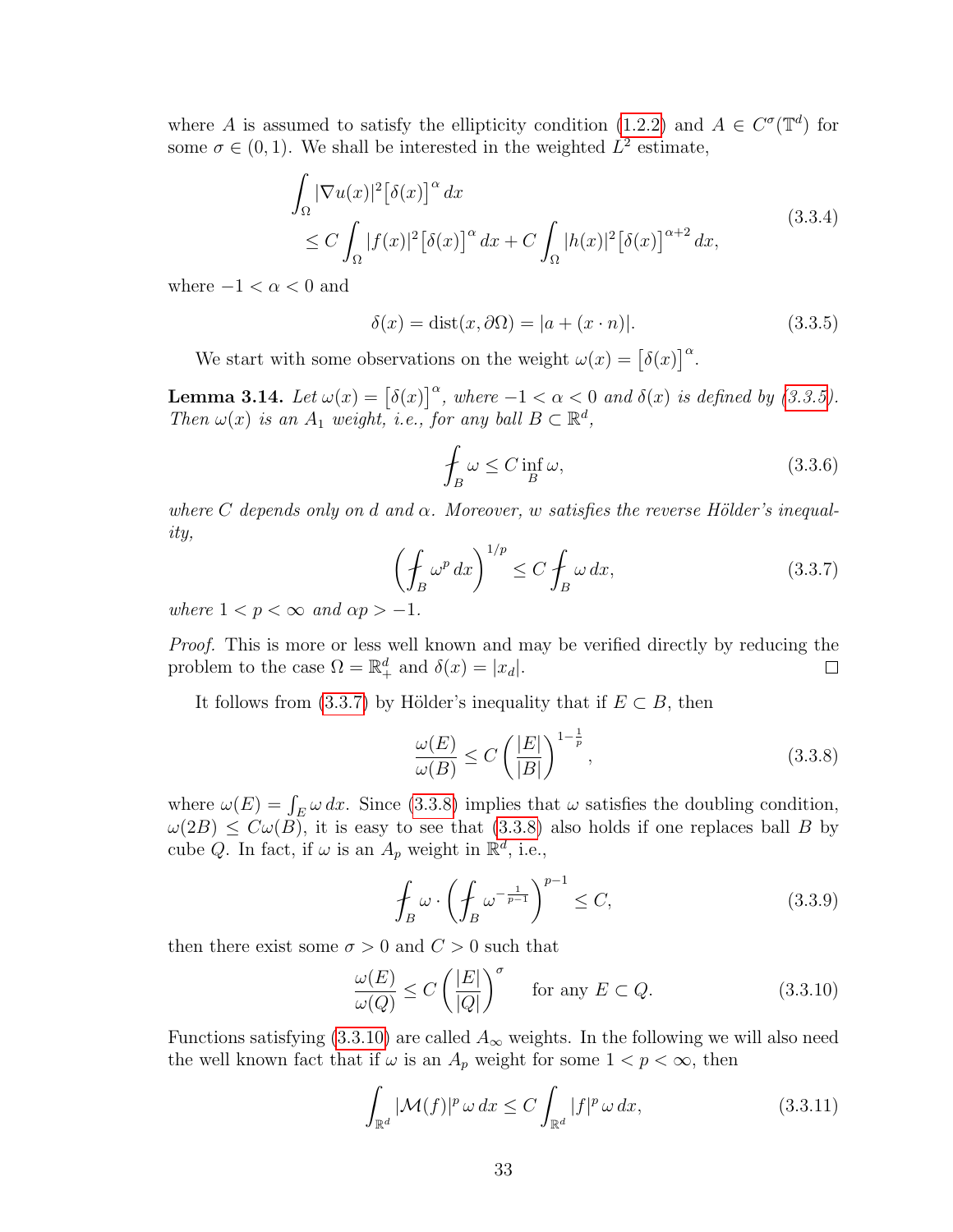where  $\mathcal{M}(f)$  denotes the Hardy-Littlewood maximal function of f. This is the defining property of the  $A_p$  weights. Note that if  $\omega$  is  $A_1$ , then  $\omega$  is  $A_p$  for any  $p > 1$ . We refer the reader to [\[40\]](#page-110-0) for the theory of weights in harmonic analysis.

<span id="page-41-4"></span>**Theorem 3.15.** Let  $\omega$  be an  $A_1$  weight in  $\mathbb{R}^d$ . Let  $u \in H^1_{loc}(\Omega)$  be a weak solution of Dirichlet problem  $(3.3.2)$  with  $h = 0$ . Assume that

$$
\omega(B(x_0, R) \cap \Omega) \int_{B(x_0, R) \cap \Omega} |\nabla u|^2 \to 0 \quad \text{as } R \to \infty,
$$
 (3.3.12)

for some  $x_0 \in \partial \Omega$ . Then

<span id="page-41-3"></span><span id="page-41-2"></span>
$$
\int_{\Omega} |\nabla u|^2 \,\omega \,dx \le C \int_{\Omega} |f|^2 \,\omega \,dx,\tag{3.3.13}
$$

where C depends only on d, m,  $\mu$ ,  $||A||_{C^{\sigma}(\mathbb{T}^d)}$ , and the constant in [\(3.3.6\)](#page-40-4).

*Proof.* This is essentially proved in [\[34\]](#page-110-1) by a real-variable method, originated in [\[12\]](#page-108-1). We provide a proof here for the reader's convenience. By translation we may assume that  $a = 0$ . We will also assume that  $n = -e_d$  and thus  $\Omega = \mathbb{R}^d_+$  for simplicity of exposition. We point out that the periodicity of the coefficient matrix is not used particularly in the proof, only the estimates in Theorem [2.6.](#page-21-0)

Fix  $1 < p < 2$ . Let  $\rho \in (0, 1)$  be a small constant to be determined and  $A = \rho^{-\sigma/2}$ , where  $\sigma$  is given in [\(3.3.10\)](#page-40-3). Let

$$
\Omega_R = (-R, R) \times \cdots \times (-R, R) \times (0, 2R) \subset \mathbb{R}^d_+.
$$

We fix  $R > 1$  and consider the set

$$
E(\lambda) = \left\{ x \in \Omega_R : \mathcal{M}_R(|\nabla u|^p)(x) > \lambda \right\},\tag{3.3.14}
$$

where  $\mathcal{M}_R(F)$  is a localized Hardy-Littlewood maximal function of F, defined by

$$
\mathcal{M}_R(F)(x) = \sup_{x \in Q \subset \Omega_{2R}} \int_Q |F|.
$$

Let

<span id="page-41-1"></span><span id="page-41-0"></span>
$$
\lambda_0 = \frac{C_0}{|\Omega_{2R}|} \int_{\Omega_{2R}} |\nabla u|^p, \tag{3.3.15}
$$

where  $C_0$  is a large constant depending on d. For each  $\lambda > \lambda_0$ , we perform a Calderón-Zygmund decomposition to  $E(A\lambda) \subset \Omega_R$ . This produces a sequence of disjoint dyadic subcubes  $\{Q_k\}$  of  $\Omega_R$  such that

$$
|E(A\lambda) \setminus \bigcup_k Q_k| = 0,
$$
  
\n
$$
|E(A\lambda) \cap Q_k| > \rho |Q_k|, \quad |E(A\lambda) \cap Q_k^*| \le \rho |Q_k^*|,
$$
\n(3.3.16)

where  $Q_k^*$  denotes the dyadic parent of  $Q_k$ , i.e.,  $Q_k$  is obtained by bisecting  $Q_k^*$  once. We claim that it is possible to choose  $\rho, \gamma \in (0, 1)$  so that

if 
$$
\{x \in Q_k^* : \mathcal{M}_R(|f|^p)(x) \le \gamma \lambda\} \neq \emptyset
$$
, then  $Q_k^* \subset E(\lambda)$ . (3.3.17)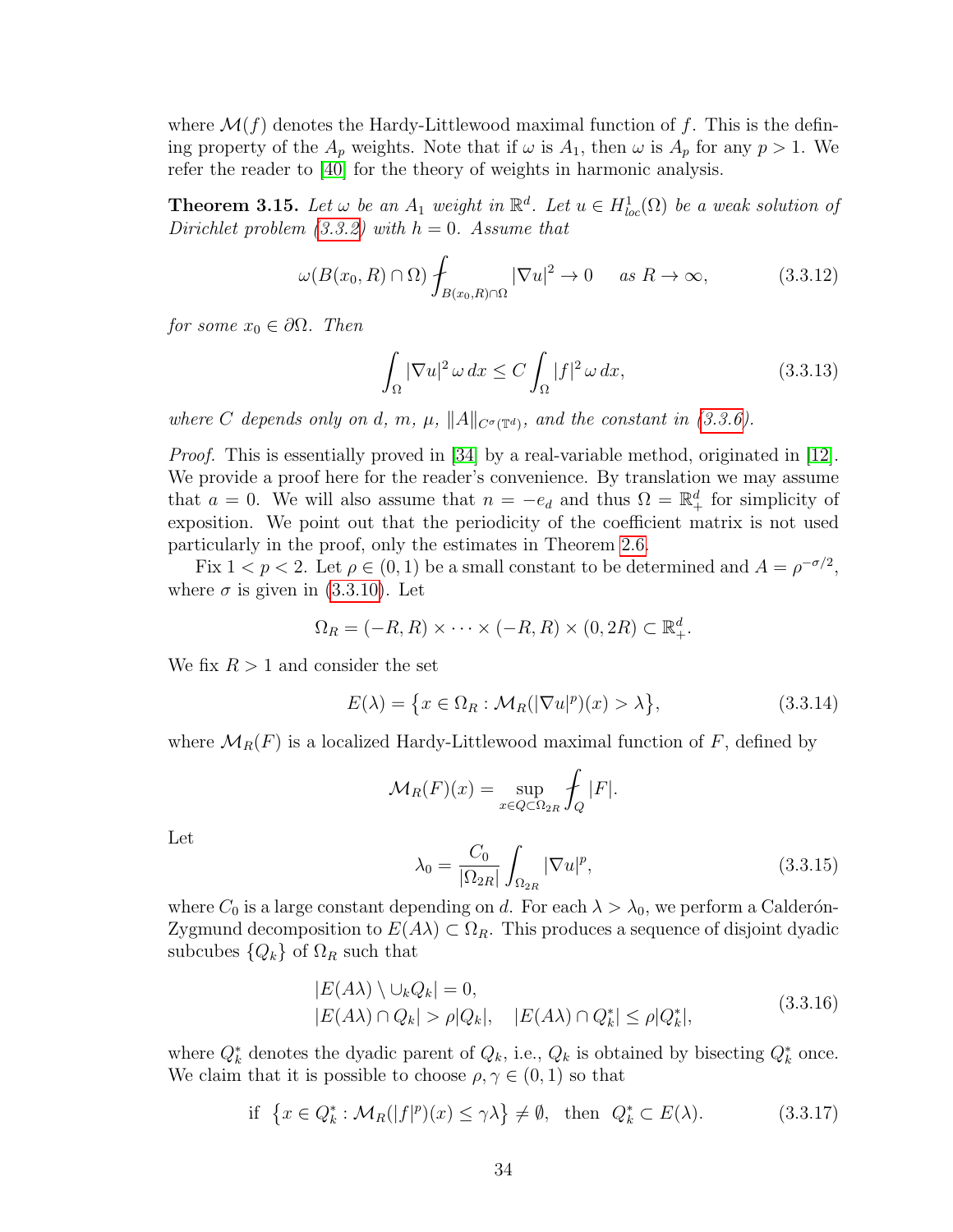The claim is proved by contraction. Suppose that there exists some  $x_0$  such that  $x_0 \in Q_k^* \setminus E(\lambda)$ . Then, if a cube Q contains  $Q_k^*$  and  $Q \subset \Omega_{2R}$ ,

<span id="page-42-2"></span>
$$
\oint_{Q} |f|^{p} \le \gamma \lambda \quad \text{and} \quad \oint_{Q} |\nabla u|^{p} \le \lambda. \tag{3.3.18}
$$

This implies that for any  $x \in Q_k$ ,

$$
\mathcal{M}_R(|\nabla u|^p)(x) \le \max(\mathcal{M}_{2Q_k^*}(|\nabla u|^p)(x), 5^d \lambda),\tag{3.3.19}
$$

where

$$
\mathcal{M}_{2Q_k^*}(|F|)(x) = \sup_{x \in Q \subset 2Q_k^* \cap \Omega} \int_Q |F|.
$$

<span id="page-42-1"></span>We now write  $u = v + w$ , where v is a function such that

$$
\mathcal{L}(v) = \text{div}(f) \quad \text{in } \Omega \cap 5Q_k^* \quad \text{and} \quad v = 0 \quad \text{on } \partial\Omega \cap 5Q_k^*, \tag{3.3.20}
$$

<span id="page-42-3"></span><span id="page-42-0"></span>
$$
\int_{\Omega \cap 4Q_k^*} |\nabla v|^p \le C \int_{\Omega \cap 5Q_k^*} |f|^p,\tag{3.3.21}
$$

and C depends only on d, m, p,  $\mu$  and  $||A||_{C^{\sigma}(\mathbb{T}^d)}$ . The existence of such v follows from the boundary  $W^{1,p}$  estimates for  $\mathcal{L}_{\varepsilon}$  [\[9,](#page-108-0) [10\]](#page-108-2). Note that if  $A > 5^d$ ,

$$
|Q_k \cap E(A\lambda)| \le |\{x \in Q_k : \mathcal{M}_{2Q_k^*}(|\nabla u|^p)(x) > A\lambda\}|
$$
  
\n
$$
\le |\{x \in Q_k : \mathcal{M}_{2Q_k^*}(|\nabla v|^p)(x) > (1/4)A\lambda\}|
$$
  
\n
$$
+ |\{x \in Q_k : \mathcal{M}_{2Q_k^*}(|\nabla w|^p)(x) > (1/4)A\lambda\}|.
$$
\n(3.3.22)

For the first term in the RHS of  $(3.3.22)$ , we use the fact that the operator M is bounded from  $L^1$  to weak- $L^1$ . This, together with  $(3.3.21)$  and  $(3.3.18)$ , shows that the term is dominated by

$$
\frac{C}{A\lambda} \int_{\Omega \cap 5Q_k^*} |f|^p \le C\gamma A^{-1} |Q_k|,
$$

where C depends only on d, m,  $\mu$  and  $||A||_{C^{\sigma}(\mathbb{T}^d)}$ . Since  $\mathcal{L}(w) = 0$  in  $\Omega \cap 5Q_k^*$  and  $w = 0$  on  $\partial\Omega \cap 5Q_k^*$ , in view of Theorem [2.6,](#page-21-0) we obtain

$$
\|\nabla w\|_{L^{\infty}(\Omega \cap 2Q_k^*)} \leq C \int_{\Omega \cap 4Q_k^*} |\nabla w|
$$
  
\n
$$
\leq C \left( \int_{\Omega \cap 4Q_k^*} |\nabla u|^p \right)^{1/p} + C \left( \int_{\Omega \cap 4Q_k^*} |\nabla v|^p \right)^{1/p}
$$
  
\n
$$
\leq C \lambda^{1/p} + C \left( \int_{\Omega \cap 5Q_k^*} |f|^p \right)^{1/p}
$$
  
\n
$$
\leq C \lambda^{1/p},
$$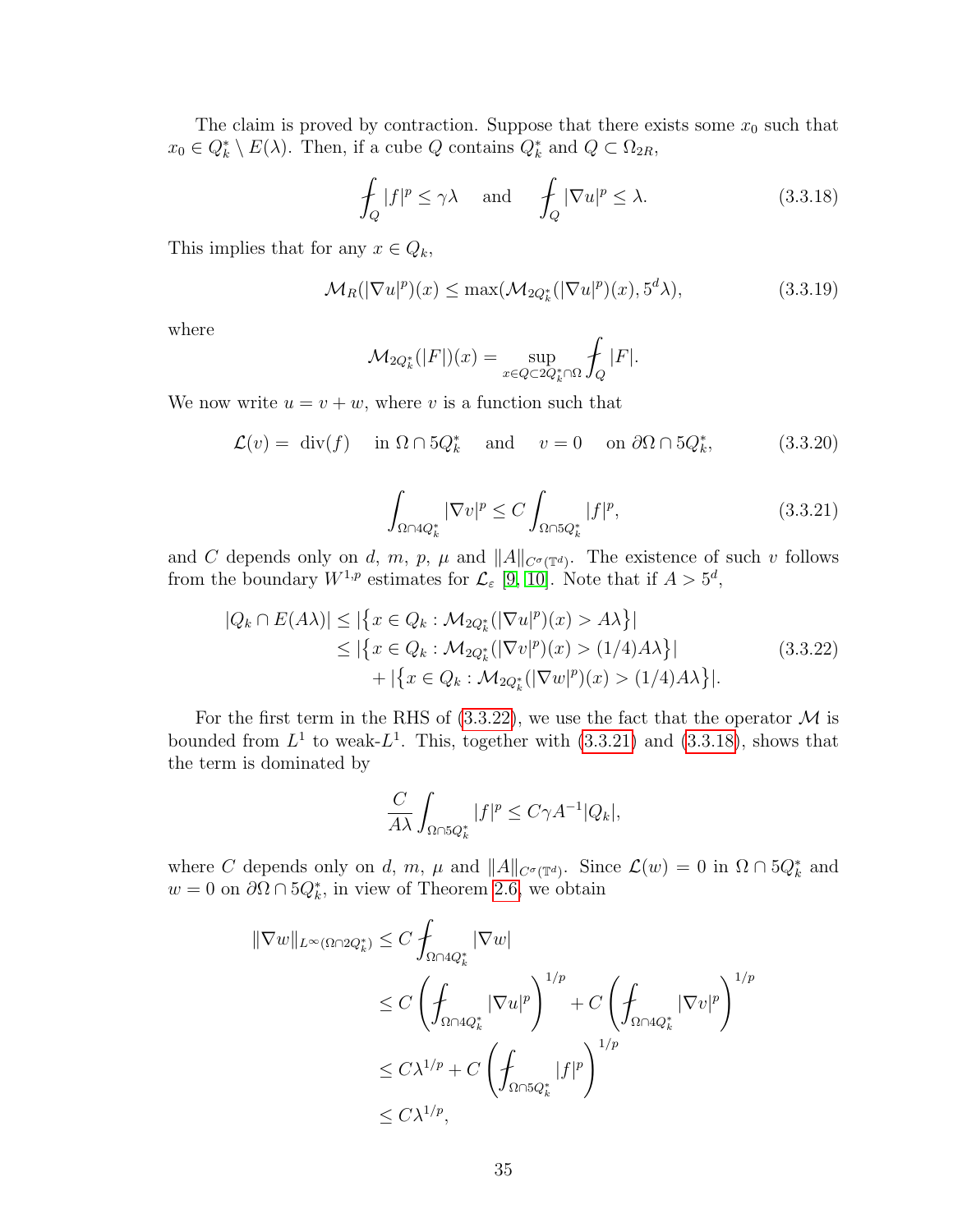where we have also used estimates  $(3.3.18)$  and  $(3.3.21)$ . It follows that the second term in the RHS of  $(3.3.22)$  is zero, if A is large. As a result, we have proved that

$$
|Q_k \cap E(A\lambda)| \le C\gamma A^{-1}|Q_k| = C\gamma \rho^{\sigma}|Q_k|,
$$

if  $\rho \in (0,1)$  is sufficiently small. By choosing  $\gamma \in (0,1)$  so small that  $C\gamma\rho^{\sigma} < \rho$ , we obtain  $|Q_k \cap E(A) | < \rho |Q_k|$ , which is in contradiction with [\(3.3.16\)](#page-41-0). This proves the claim [\(3.3.17\)](#page-41-1). We should point out that the choices of  $\rho$  and  $\gamma$  are uniform for all  $\lambda > \lambda_0$ .

To proceed, we use  $(3.3.10)$  and  $(3.3.16)$  to obtain

<span id="page-43-0"></span>
$$
\omega(E(A\lambda) \cap Q_k) \le C\rho^{\sigma}\omega(Q_k). \tag{3.3.23}
$$

This, together with [\(3.3.17\)](#page-41-1), leads to

$$
\omega(E(A\lambda)) \leq \omega(E(A\lambda) \cap \{x \in \Omega_R : \mathcal{M}_R(|f|^p)(x) \leq \gamma \lambda\})
$$
  
+ 
$$
\omega\{x \in \Omega_R : \mathcal{M}_R(|f|^p)(x) > \gamma \lambda\}
$$
  

$$
\leq \sum_k \omega\{x \in E(A\lambda) \cap Q_k : \mathcal{M}_R(|f|^p)(x) \leq \gamma \lambda\}
$$
  
+ 
$$
\omega\{x \in \Omega_R : \mathcal{M}_R(|f|^p)(x) > \gamma \lambda\}
$$
  

$$
\leq C\rho^{\sigma} \sum_k \omega(Q_k) + \omega\{x \in \Omega_R : \mathcal{M}_R(|f|^p)(x) > \gamma \lambda\},
$$
 (3.3.24)

for any  $\lambda > \lambda_0$ , where the last sum is taken only over those  $Q_k$ 's such that  $\{x \in Q_k :$  $\mathcal{M}_R(|f|^p)(x) \leq \gamma \lambda$   $\neq \emptyset$ . By the claim [\(3.3.17\)](#page-41-1) this gives

$$
\omega(E(A\lambda)) \le C\rho^{\sigma}\omega(E(\lambda)) + \omega\big\{x \in \Omega_R : \mathcal{M}_R(|f|^p)(x) > \gamma\lambda\big\}
$$
(3.3.25)

for any  $\lambda > \lambda_0$ .

Finally, we multiply both sides of [\(3.3.25\)](#page-43-0) by  $\lambda^t$  with  $t = \frac{2}{p} - 1 \in (0, 1)$ , and integrate the resulting inequality in  $\lambda$  over the interval  $(\lambda_0, \Lambda)$  to obtain

$$
A^{-1-t} \int_{A\lambda_0}^{A\Lambda} \lambda^t \omega(E(\lambda)) d\lambda
$$
  
\n
$$
\leq C \rho^{\sigma} \int_{\lambda_0}^{\Lambda} \lambda^t \omega(E(\lambda)) d\lambda + C_{\gamma} \int_{\Omega_R} {\{\mathcal{M}_{2R}(|f|^p)\}}^{\frac{2}{p}} \omega dx.
$$

Since  $CA^{1+t}\rho^{\sigma} = C\rho^{-\frac{\sigma}{2}(1+t)}\rho^{\sigma} < (1/2)$  if  $\rho > 0$  is small, this gives

<span id="page-43-1"></span>
$$
\int_0^{\Lambda} \lambda^t \omega(E(\lambda)) d\lambda \le C \int_0^{A\lambda_0} \lambda^t \omega(E(\lambda)) d\lambda + C \int_{\Omega_{2R}} |f|^2 \omega dx,
$$

where we have used the weighted norm inequality [\(3.3.11\)](#page-40-5) as well as the fact that  $2/p > 1$ . By letting  $\Lambda \to \infty$  we obtain

$$
\int_{\Omega_R} |\nabla u|^2 \omega \, dx \le C \lambda_0^{\frac{2}{p}} \omega(\Omega_R) + C \int_{\Omega_{2R}} |f|^2 \omega \, dx
$$
\n
$$
= \frac{C \omega(\Omega_R)}{|\Omega_{2R}|} \int_{\Omega_{2R}} |\nabla u|^2 \, dx + C \int_{\Omega_{2R}} |f|^2 \omega \, dx,\tag{3.3.26}
$$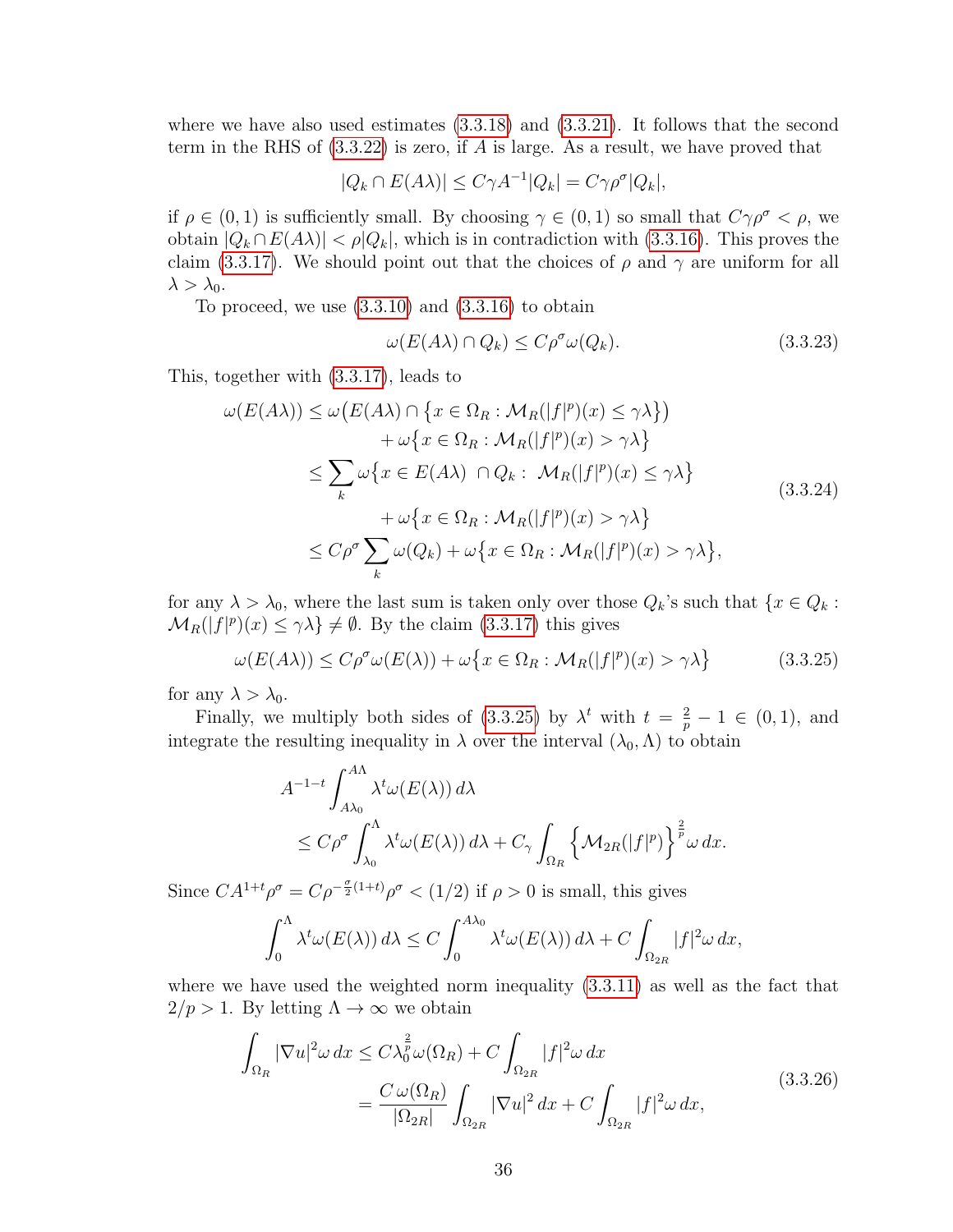where we have used the fact  $|F| \leq \mathcal{M}(F)$ . We complete the proof by letting  $R \to \infty$ in [\(3.3.26\)](#page-43-1) and using the assumption [\(3.3.12\)](#page-41-2).  $\Box$ 

The next theorem treats the Neumann problem [\(3.3.3\)](#page-39-1).

<span id="page-44-2"></span>**Theorem 3.16.** Let  $\omega$  be an  $A_1$  weight in  $\mathbb{R}^d$ . Let  $u \in H^1_{loc}(\Omega)$  be a weak solution of the Neumann problem $(3.3.3)$ . Assume that u satisfies the condition  $(3.3.12)$ . Then the estimate [\(3.3.13\)](#page-41-3) holds with constant C depending only on d, m,  $\mu$ ,  $||A||_{C^{\sigma}(\mathbb{T}^d)}$ , and the constant in [\(3.3.6\)](#page-40-4).

*Proof.* The proof is similar to that of Theorem [3.15.](#page-41-4) The only difference is that in the place of  $(3.3.20)$ , we need to find a function v such that,

<span id="page-44-0"></span>
$$
\begin{cases}\n\mathcal{L}(v) = \text{div}(f\varphi) & \text{in } \Omega \cap 5Q_k^*, \\
\frac{\partial v}{\partial \nu} = n \cdot (\varphi f) & \text{on } \partial \Omega \cap 5Q_k^*,\n\end{cases}
$$
\n(3.3.27)

where  $\varphi \in C_0^{\infty} (5Q_k^*), 0 \le \varphi \le 1$ , and  $\varphi = 1$  on  $4Q_k^*$ . The existence of functions satisfying  $(3.3.27)$  and the estimate  $(3.3.21)$  follows from the boundary  $W^{1,p}$  estimates for  $\mathcal{L}_{\varepsilon}$  with Neumann conditions [\[24,](#page-109-0) [8\]](#page-108-3). We omit the details and refer the reader to [\[19\]](#page-109-1) for related  $W^{1,p}$  estimates for Neumann problems.  $\Box$ 

Finally, we go back to the case where  $\omega(x) = [\delta(x)]^{\alpha}$ .

<span id="page-44-3"></span>**Theorem 3.17.** Let  $-1 < \alpha < 0$ ,  $\Omega = \mathbb{H}_n^d(a)$  and  $\delta(x)$  be given by [\(3.3.5\)](#page-40-0). Let  $u \in H_{loc}^1(\Omega)$  be a weak solution of [\(3.3.2\)](#page-39-0) in  $\Omega$ . Assume that

<span id="page-44-1"></span>
$$
R^{\alpha} \int_{B(x_0, R)\cap\Omega} |\nabla u|^2 \to 0 \quad \text{as } R \to \infty,
$$
 (3.3.28)

for some  $x_0 \in \partial \Omega$ . Then estimate [\(3.3.4\)](#page-40-6) holds with a constant C depending only on d, m,  $\mu$ ,  $\alpha$  and  $||A||_{C^{\sigma}(\mathbb{T}^d)}$ .

*Proof.* By translation we may assume that  $a = 0$ . Recall that  $\omega(x) = [\delta(x)]^{\alpha}$  is an A<sub>1</sub> weight for  $-1 < \alpha < 0$ . Also observe that in this case the assumption [\(3.3.12\)](#page-41-2) is reduced to [\(3.3.28\)](#page-44-1). We may assume that

$$
\int_{\Omega} |h(x)|^2 \left[\delta(x)\right]^{\alpha+2} dx = \int_{\partial \mathbb{H}_n^d(0)} \left\{ \int_0^\infty |h(x'-tn)|^2 t^{\alpha+2} dt \right\} d\sigma(x') < \infty.
$$

For otherwise there is nothing to prove. It follows that for a.e.  $x' \in \partial \mathbb{H}_n^d(0)$ ,

$$
\int_s^{\infty} |h(x'-tn)|dt \le \left(\int_s^{\infty} |h(x'-tn)|^2 t^{\alpha+2} dt\right)^{1/2} \left(\int_s^{\infty} t^{-\alpha-2} dt\right)^{1/2} < \infty,
$$

if  $s > 0$ . This allows us to write

$$
h = \operatorname{div}(H),
$$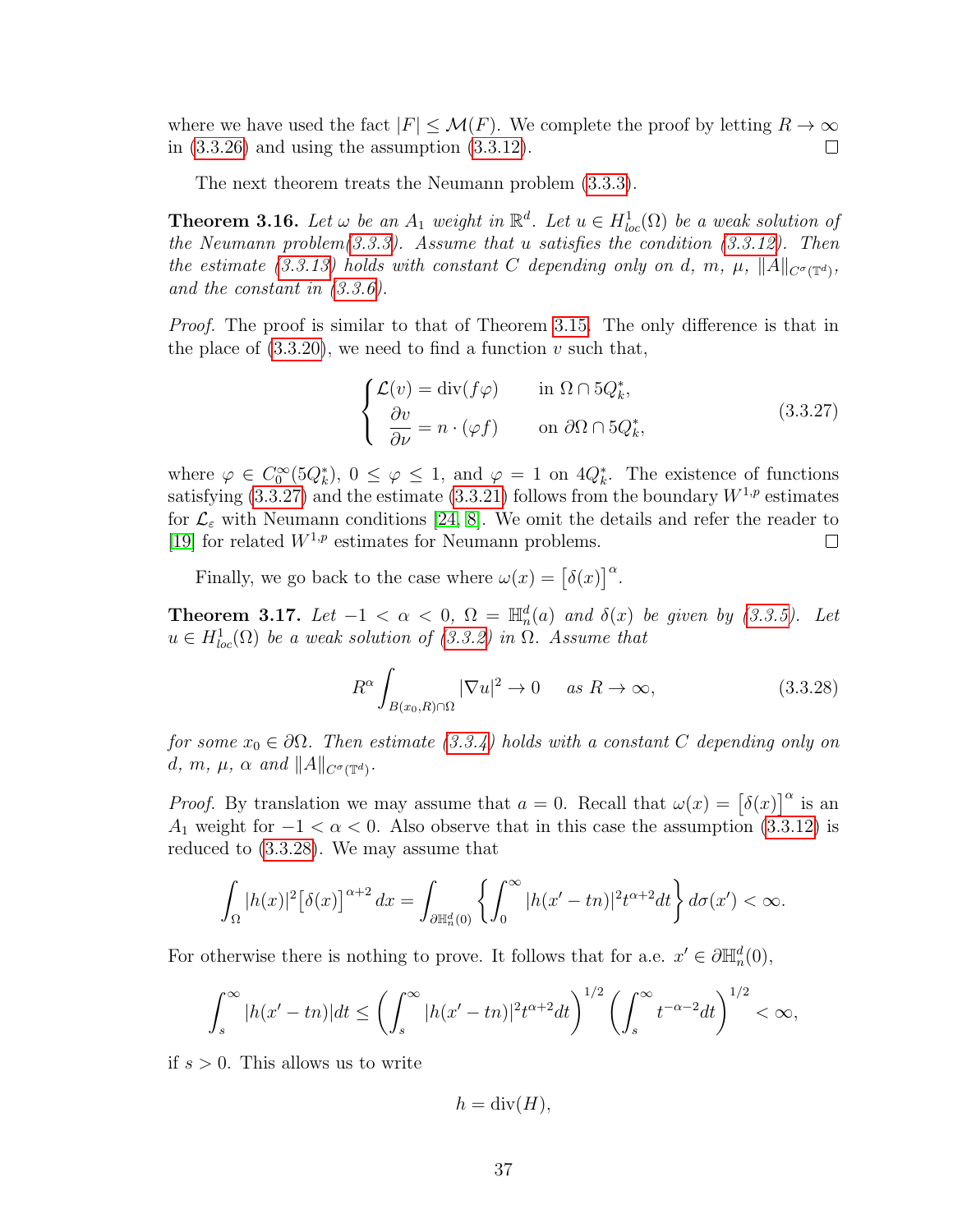where  $H = (H_1, \ldots, H_d)$  and

$$
H_i(x) = n_i \int_0^\infty h(x - tn) dt.
$$

As a result, we obtain  $\mathcal{L}(u) = \text{div}(f + H)$  in  $\Omega$ . It follows by Theorem [3.15](#page-41-4) that

$$
\int_{\Omega} |\nabla u|^2 \omega \, dx \le C \int_{\Omega} |f|^2 \omega \, dx + C \int_{\Omega} |H|^2 \omega \, dx. \tag{3.3.29}
$$

Finally, we observe that for  $x' \in \partial \mathbb{H}_n^d(0)$ ,

$$
\int_0^\infty |H(x'-tn)|^2 t^\alpha dt \le \int_0^\infty \left| \int_0^\infty |h(x'-tn-sn)| ds \right|^2 t^\alpha dt
$$
  
\n
$$
\le \int_0^\infty \left| \int_t^\infty |h(x'-sn)| ds \right|^2 t^\alpha dt
$$
  
\n
$$
\le \frac{4}{(\alpha+1)^2} \int_0^\infty |h(x'-tn)|^2 t^{\alpha+2} dt,
$$

where  $\alpha > -1$  and a Hardy inequality was used for the last step [\[39,](#page-110-2) p.272]. By integrating above inequalities in  $x'$  over  $\partial \mathbb{H}_n^d(0)$ , we obtain

$$
\int_{\Omega} |H(x)|^2 \big[\delta(x)\big]^{\alpha} dx \le C \int_{\Omega} |h(x)|^2 \big[\delta(x)\big]^{\alpha+2} dx.
$$

This, together with [\(3.3.29\)](#page-45-0), gives the weighted estimate [\(3.3.4\)](#page-40-6).

The next theorem establishes [\(3.3.4\)](#page-40-6) for the Neumann problem [\(3.3.3\)](#page-39-1).

<span id="page-45-1"></span>**Theorem 3.18.** Let  $-1 < \alpha < 0$ ,  $\Omega = \mathbb{H}_n^d(a)$  and  $\delta(x)$  be given by [\(3.3.5\)](#page-40-0). Let  $u \in H^1_{loc}(\Omega)$  be a weak solution of Neumann problem [\(3.3.3\)](#page-39-1) in  $\Omega$ . Suppose that u satisfies the condition [\(3.3.28\)](#page-44-1) for some  $x_0 \in \partial\Omega$ . Then

$$
\int_{\Omega} |\nabla u(x)|^2 \left[\delta(x)\right]^{\alpha} dx \le C \int_{\Omega} |f(x)|^2 \left[\delta(x)\right]^{\alpha} dx,\tag{3.3.30}
$$

where C depending only on d, m,  $\mu$ ,  $\alpha$  and  $||A||_{C^{\sigma}(\mathbb{T}^d)}$ .

Proof. This follows directly from Theorem [3.16.](#page-44-2)

Remark 3.19. Let  $\Omega = \mathbb{H}_n^d(a)$ . Let  $u \in H^1_{loc}(\Omega)$  be a solution of  $-\text{div}(A(x)\nabla u) =$ div(f) in  $\Omega$ , with either Dirichlet condition  $u = 0$  or Neumann condition  $\frac{\partial u}{\partial \nu} = -n \cdot f$ on ∂Ω. Let

<span id="page-45-2"></span>
$$
\Omega_R = \{ x \in \Omega : |x - (a + x \cdot n)n| \le R \text{ and } |a + x \cdot n| \le 2R \}. \tag{3.3.31}
$$

It follows from  $(3.3.26)$  that for  $R \ge 1$ 

$$
\int_{\Omega_R} |\nabla u|^2 \left[ \delta(x) \right]^\alpha dx \leq CR^\alpha \int_{\Omega_{2R}} |\nabla u|^2 dx + C \int_{\Omega_{2R}} |f|^2 \left[ \delta(x) \right]^\alpha dx, \tag{3.3.32}
$$

where  $-1 < \alpha < 0$  and C depends only on d, m,  $\mu$ ,  $\alpha$ , and some Hölder norm of A. This will be used in §[3.5.](#page-52-0)

Remark 3.20. The weighted estimates in Theorems [3.17](#page-44-3) and [3.18](#page-45-1) also hold for the range  $0 < \alpha < 1$ , which is not used in the paper. This may be proved by a duality argument.

<span id="page-45-0"></span> $\Box$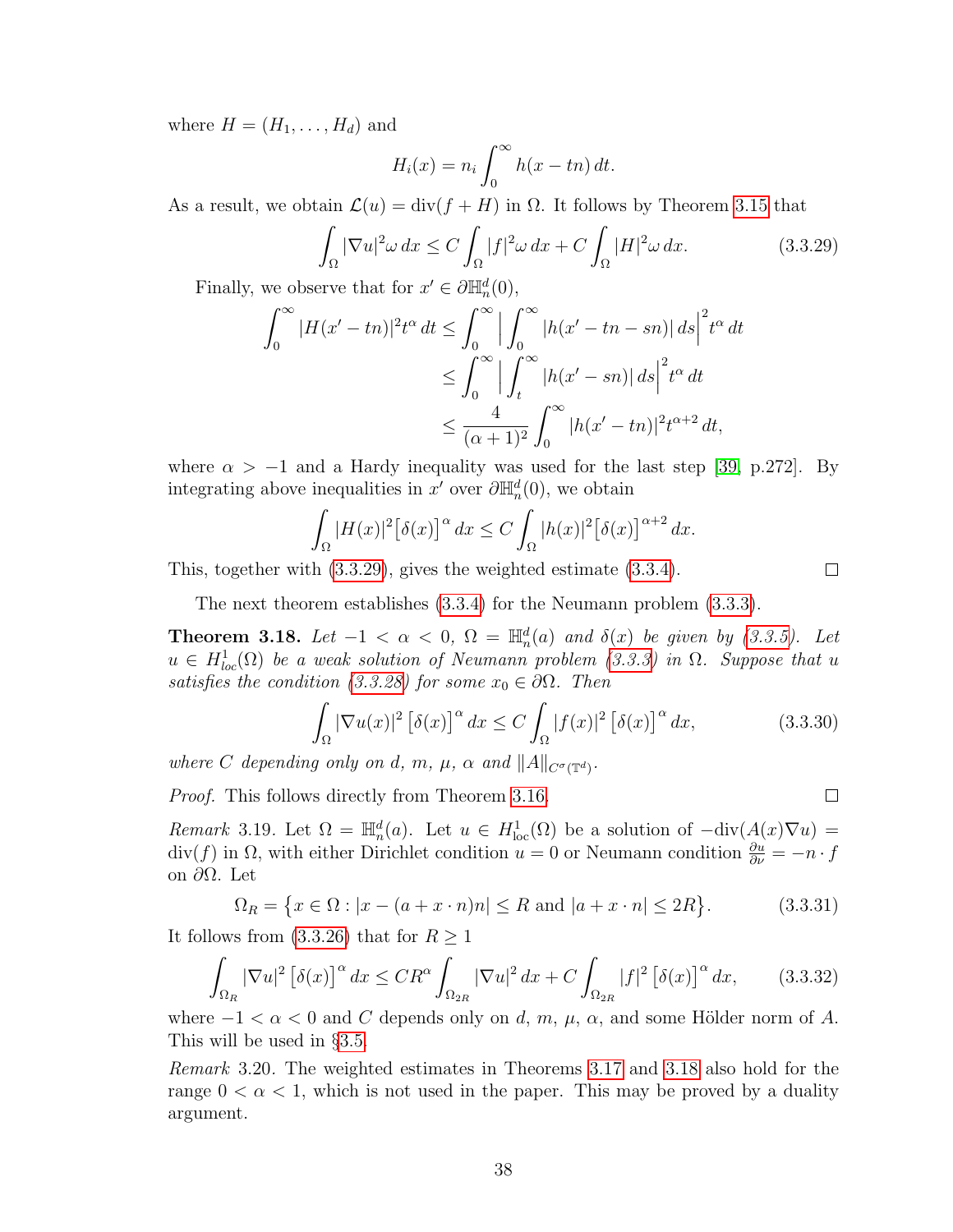## <span id="page-46-6"></span>3.4 Approximation of Neumann correctors

Throughout this section we assume that  $\Omega$  is a bounded smooth, strictly convex domain in  $\mathbb{R}^d$ ,  $d \geq 3$ , and that A is smooth and satisfies [\(1.2.2\)](#page-11-0)-[\(1.2.3\)](#page-11-1). For  $g \in$  $C^{\infty}(\mathbb{T}^d;\mathbb{R}^m)$ , consider the Neumann problem

<span id="page-46-1"></span>
$$
\begin{cases} \mathcal{L}_{\varepsilon}(u_{\varepsilon}) = 0 & \text{in } \Omega, \\ \frac{\partial u_{\varepsilon}}{\partial \nu_{\varepsilon}} = T(x) \cdot \nabla g(x/\varepsilon) & \text{on } \partial \Omega, \end{cases}
$$
 (3.4.1)

where  $T(x) = T_{ij}(x) = n_i(x)e_j - n_j(x)e_i$  for some  $1 \leq i, j \leq d$  is a tangential vector field on  $\partial\Omega$ , and  $n(x) = (n_1(x), \ldots, n_d(x))$  denotes the outward normal to  $\partial\Omega$  at  $x \in \partial\Omega$ . Fix  $x_0 \in \partial\Omega$ . Assume that  $n = n(x_0)$  satisfies the Diophantine condition [\(2.4.1\)](#page-22-0) with constant  $\kappa > 0$  (all constants C will be independent of  $\kappa$ ). To approximate  $u_{\varepsilon}$  in a neighborhood of  $x_0$ , we solve the Neumann problem in a half-space

<span id="page-46-0"></span>
$$
\begin{cases}\n\mathcal{L}_{\varepsilon}(v_{\varepsilon}) = 0 & \text{in } \mathbb{H}_n^d(a), \\
\frac{\partial v_{\varepsilon}}{\partial \nu_{\varepsilon}} = T(x_0) \cdot \nabla g(x/\varepsilon) & \text{on } \partial \mathbb{H}_n^d(a),\n\end{cases}
$$
\n(3.4.2)

where  $a = -x_0 \cdot n$  and  $\partial \mathbb{H}_n^d(a)$  is the tangent plane of  $\partial \Omega$  at  $x_0$ . Note that if  $v_{\varepsilon}(x) = \varepsilon w(x/\varepsilon)$ , then w is a solution of

<span id="page-46-5"></span>
$$
\begin{cases} \mathcal{L}_1(w) = 0 & \text{in } \mathbb{H}_n^d(a\varepsilon^{-1}), \\ \frac{\partial w}{\partial \nu_1} = T(x_0) \cdot \nabla g(x) & \text{on } \partial \mathbb{H}_n^d(a\varepsilon^{-1}). \end{cases}
$$
 (3.4.3)

<span id="page-46-2"></span>It then follows by Theorem [3.12](#page-37-2) that [\(3.4.2\)](#page-46-0) has a bounded smooth solution  $v_{\varepsilon}$  satisfying

$$
\|\partial_x^{\alpha} v_{\varepsilon}\|_{\infty} \le C_{\alpha} \varepsilon^{1-|\alpha|} \quad \text{for any } |\alpha| \ge 1.
$$
 (3.4.4)

In particular,  $\|\nabla v_{\varepsilon}\|_{\infty} \leq C$ . In view of Theorem [3.13,](#page-38-0) we also obtain the estimate

<span id="page-46-3"></span>
$$
|\nabla v_{\varepsilon}(x)| \le \frac{C \, \varepsilon}{|x \cdot n + a|}.\tag{3.4.5}
$$

The goal of this section is prove the following.

<span id="page-46-4"></span>**Theorem 3.21.** Let  $u_{\varepsilon}$  be a solution of  $(3.4.1)$  and  $v_{\varepsilon}$  a solution of  $(3.4.2)$ , constructed above. Let  $\varepsilon \leq r \leq \sqrt{\varepsilon}$ . Then, for any  $\sigma \in (0,1)$ ,

$$
\|\nabla(u_{\varepsilon}-v_{\varepsilon})\|_{L^{\infty}(B(x_0,r)\cap\Omega)} \leq C\sqrt{\varepsilon}\left\{1+|\ln \varepsilon|\right\} + C\varepsilon^{-1-\sigma}r^{2+\sigma},\tag{3.4.6}
$$

where C depends on d, m,  $\mu$ ,  $\sigma$ ,  $\Omega$ ,  $||A||_{C^k(\mathbb{T}^d)}$  and  $||g||_{C^k(\mathbb{T}^d)}$  for some  $k = k(d) > 1$ .

Let  $N_{\varepsilon}(x, y)$  denote the matrix of Neumann functions for the operator  $\mathcal{L}_{\varepsilon}$  in  $\Omega$ . Since  $\Omega \subset \mathbb{H}_n^d(a)$  and  $\mathcal{L}_{\varepsilon}(u_{\varepsilon}-v_{\varepsilon})=0$  in  $\Omega$ , we obtain the representation,

$$
u_{\varepsilon}(x) - v_{\varepsilon}(x) - \{u_{\varepsilon}(z) - v_{\varepsilon}(z)\}
$$
  
= 
$$
\int_{\partial\Omega} \left\{ N_{\varepsilon}(x, y) - N_{\varepsilon}(z, y) \right\} \left\{ \frac{\partial u_{\varepsilon}}{\partial \nu_{\varepsilon}} - \frac{\partial v_{\varepsilon}}{\partial \nu_{\varepsilon}} \right\} d\sigma(y)
$$
(3.4.7)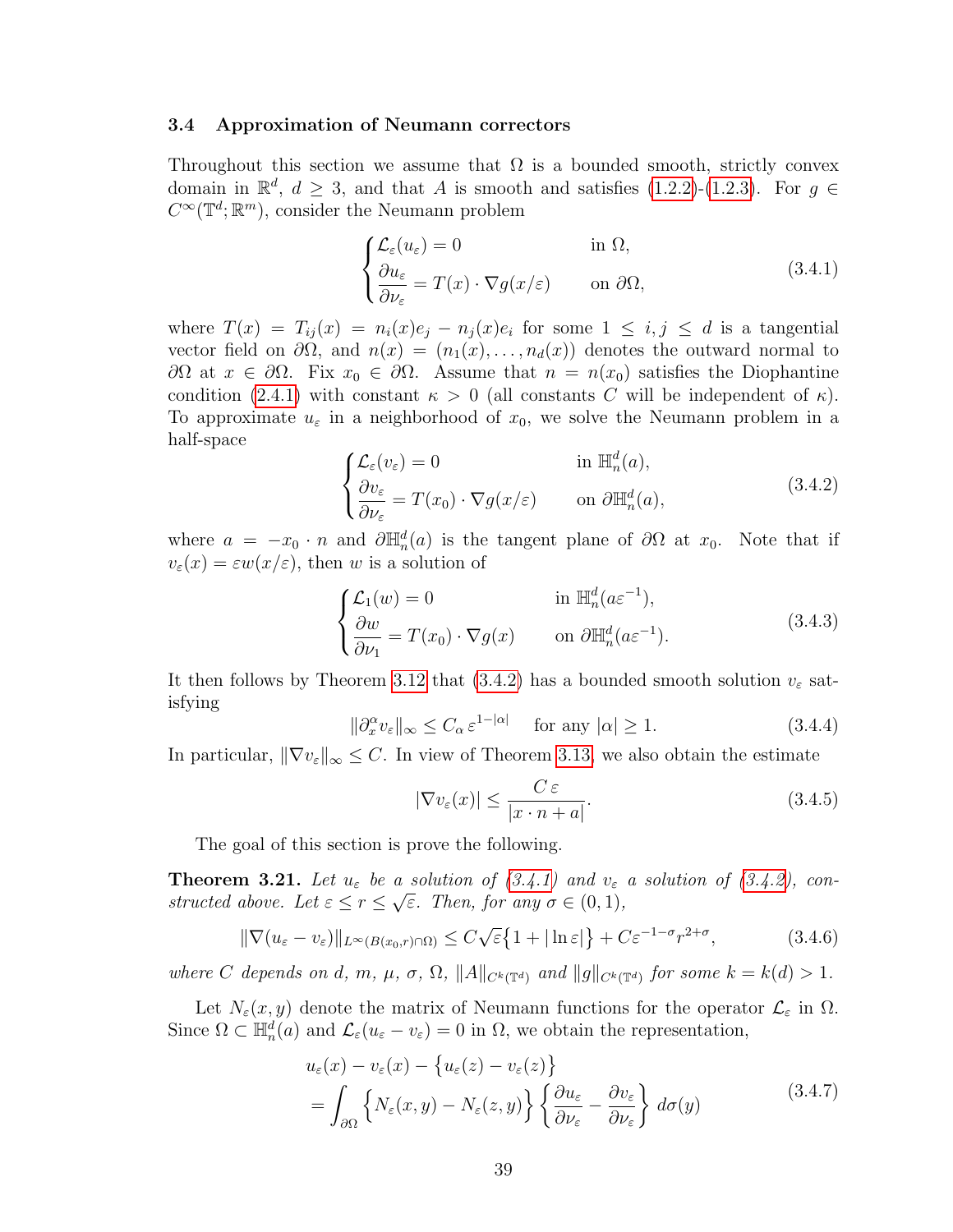for any  $x, z \in \Omega$ . Fix a cut-off function  $\eta = \eta_{\varepsilon} \in C_0^{\infty}(B(x_0, 5))$ √  $\overline{\varepsilon}$ ) such that  $0 \leq \eta \leq 1$ ,  $\eta = 1$  in  $B(x_0, 4)$  $\sqrt{\varepsilon}$ ) and  $|\nabla \eta|$  ≤  $C \varepsilon^{-1/2}$ . Let

<span id="page-47-0"></span>
$$
I(x,z) = \int_{\partial\Omega} \eta(y) \left\{ N_{\varepsilon}(x,y) - N_{\varepsilon}(z,y) \right\} \left\{ \frac{\partial u_{\varepsilon}}{\partial \nu_{\varepsilon}} - \frac{\partial v_{\varepsilon}}{\partial \nu_{\varepsilon}} \right\} d\sigma(y), \tag{3.4.8}
$$

<span id="page-47-2"></span>
$$
J(x,z) = \int_{\partial\Omega} (1 - \eta(y)) \left\{ N_{\varepsilon}(x,y) - N_{\varepsilon}(z,y) \right\} \left\{ \frac{\partial u_{\varepsilon}}{\partial \nu_{\varepsilon}} - \frac{\partial v_{\varepsilon}}{\partial \nu_{\varepsilon}} \right\} d\sigma(y). \tag{3.4.9}
$$

We begin with the estimate of  $I(x, z)$  in [\(3.4.8\)](#page-47-0). Here it is essential to take advantage of the fact that the Neumann data of  $v_{\varepsilon}$  agrees with the Neumann data of  $u_{\varepsilon}$  at  $x_0$ . Furthermore, to fully utilize the decay estimates for the derivatives of Neumann functions, we need to transfer the derivative from  $\partial(u_{\varepsilon}-v_{\varepsilon})/\partial v_{\varepsilon}$  to the Neumann functions.

For  $x \in \mathbb{H}_n^d(a)$ , we use

$$
\widehat{x} = x - ((x - x_0) \cdot n))n \in \partial \mathbb{H}_n^d(a)
$$
\n(3.4.10)

to denote its projection onto the tangent plane of  $\partial\Omega$  at  $x_0$ . Observe that if  $x \in \partial\Omega$ , then  $|x - \hat{x}| \leq C|x - x_0|^2$ .

<span id="page-47-1"></span>**Lemma 3.22.** Suppose that  $x \in \partial\Omega$  and  $|x - x_0| \leq c_0$ . Then

$$
n(x) \cdot A^{\varepsilon}(x)\nabla v_{\varepsilon}(x) - n(x_0) \cdot A^{\varepsilon}(\widehat{x})\nabla v_{\varepsilon}(\widehat{x})
$$
  
\n
$$
= T_{i\ell}(x) \cdot \nabla_x \left\{ \int_0^1 a_{ij}^{\varepsilon}(x) \frac{\partial v_{\varepsilon}}{\partial x_j} (sx + (1 - s)\widehat{x}) ds ((x - x_0) \cdot n) n_{\ell} \right\} + R(x),
$$
  
\nwhere  $T_{i\ell}(x) = n_i(x)e_{\ell} - n_{\ell}(x)e_i$ ,  $n = n(x_0) = (n_1, ..., n_d)$ , and  
\n
$$
|R(x)| \le C \left\{ |x - x_0| + \varepsilon^{-1} |x - x_0|^3 \right\}.
$$
 (3.4.12)

*Proof.* In view of [\(3.4.4\)](#page-46-2) we have  $\|\nabla v_{\varepsilon}\|_{\infty} \leq C$  and  $\|\nabla^2 v_{\varepsilon}\|_{\infty} \leq C\varepsilon^{-1}$ . It follows that

$$
n(x) \cdot A^{\varepsilon}(x)\nabla v_{\varepsilon}(x) - n(x_0) \cdot A^{\varepsilon}(\widehat{x})\nabla v_{\varepsilon}(\widehat{x})
$$
  
\n=  $n(x_0) \cdot A^{\varepsilon}(x)\nabla v_{\varepsilon}(x) - n(x_0) \cdot A^{\varepsilon}(\widehat{x})\nabla v_{\varepsilon}(\widehat{x}) + O(|x - x_0|)$   
\n=  $n_i(x_0) \int_0^1 \frac{\partial}{\partial s} \left\{ a_{ij}^{\varepsilon} \frac{\partial v_{\varepsilon}}{\partial x_j} (sx + (1 - s)\widehat{x}) \right\} ds + O(|x - x_0|)$   
\n=  $n_i(x_0) \int_0^1 \frac{\partial}{\partial x_\ell} \left( a_{ij}^{\varepsilon} \frac{\partial v_{\varepsilon}}{\partial x_j} \right) (sx + (1 - s)\widehat{x})((x - x_0) \cdot n) n_\ell(x_0) ds + O(|x - x_0|)$   
\n=  $\int_0^1 \left( n_i(x_0) \frac{\partial}{\partial x_\ell} - n_\ell(x_0) \frac{\partial}{\partial x_i} \right) \left( a_{ij}^{\varepsilon} \frac{\partial v_{\varepsilon}}{\partial x_j} \right) (sx + (1 - s)\widehat{x})((x - x_0) \cdot n) n_\ell(x_0) ds$   
\n+  $O(|x - x_0|),$ 

where we have used the equation  $\mathcal{L}_{\varepsilon}(v_{\varepsilon}) = 0$  in the last step. Using the observation that

$$
\left(n_i(x_0)\frac{\partial}{\partial x_\ell} - n_\ell(x_0)\frac{\partial}{\partial x_i}\right)\left(F(sx + (1-s)\hat{x})\right)
$$

$$
= \left(n_i(x_0)\frac{\partial}{\partial x_\ell} - n_\ell(x_0)\frac{\partial}{\partial x_i}\right)F(sx + (1-s)\hat{x}),
$$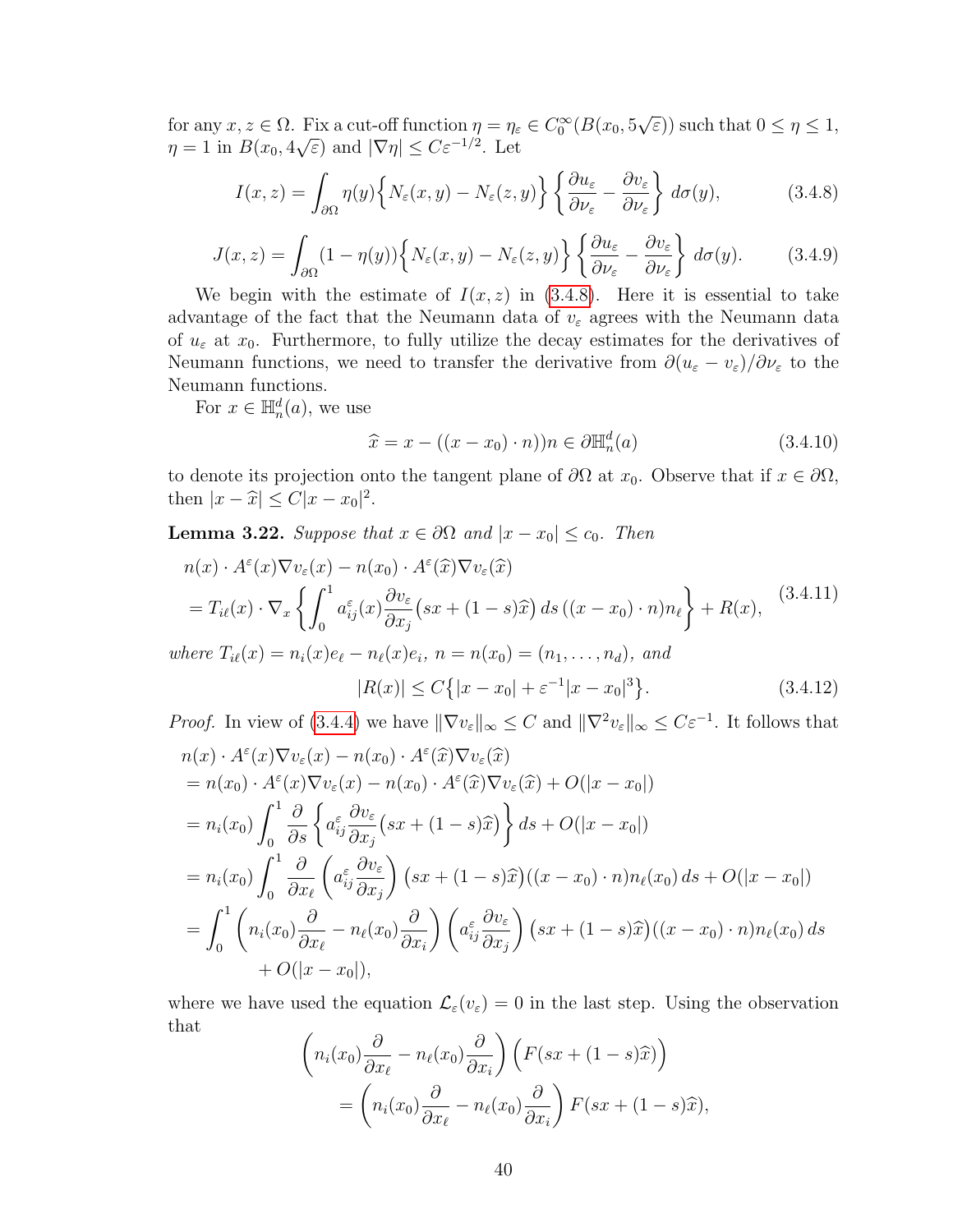we then obtain

$$
n(x) \cdot A^{\varepsilon}(x)\nabla v_{\varepsilon}(x) - n(x_0) \cdot A^{\varepsilon}(\widehat{x})\nabla v_{\varepsilon}(\widehat{x}) =
$$
  
\n
$$
\left(n_i(x_0)\frac{\partial}{\partial x_\ell} - n_\ell(x_0)\frac{\partial}{\partial x_i}\right)\left(\int_0^1 \left(a_{ij}^{\varepsilon}\frac{\partial v_{\varepsilon}}{\partial x_j}\right)(sx + (1-s)\widehat{x})((x-x_0)\cdot n)n_\ell(x_0) ds\right)
$$
  
\n
$$
+ O(|x-x_0|)
$$
  
\n
$$
= O(|x-x_0|) + O(\varepsilon^{-1}|x-x_0|^3) +
$$
  
\n
$$
\left(n_i(x)\frac{\partial}{\partial x_\ell} - n_\ell(x)\frac{\partial}{\partial x_i}\right)\left(\int_0^1 \left(a_{ij}^{\varepsilon}\frac{\partial v_{\varepsilon}}{\partial x_j}\right)(sx + (1-s)\widehat{x})((x-x_0)\cdot n)n_\ell(x_0) ds\right),
$$

where we have used the fact that  $|(x-x_0)\cdot n| \leq C|x-x_0|^2$  as well as the estimate  $|\nabla (A^{\varepsilon} \nabla v_{\varepsilon})| \leq C \varepsilon^{-1}$  for the last step.

Lemma [3.22](#page-47-1) allows us to carry out an integration by parts on the boundary for  $I(x, z)$ .

<span id="page-48-0"></span>**Lemma 3.23.** Let  $I(x, z)$  be given by [\(3.4.8\)](#page-47-0). Suppose that  $x, z \in B(x_0, 3r) \cap \Omega$  for some  $\varepsilon \leq r \leq$ √  $\overline{\varepsilon}$  and  $|x-z| \leq (1/2)\delta(x)$ , where  $\delta(x) = dist(x, \partial\Omega)$ . Then

$$
|I(x,z)| \le C r \sqrt{\varepsilon}.
$$
\n(3.4.13)

*Proof.* Let  $y \in \partial \Omega$  and  $|y - x_0| \leq 5$ √  $\overline{\varepsilon}$ . Using the Neumann conditions for  $u_{\varepsilon}$ ,  $v_{\varepsilon}$  and Lemma [3.22,](#page-47-1) we see that

$$
\frac{\partial u_{\varepsilon}}{\partial \nu_{\varepsilon}}(y) - \frac{\partial v_{\varepsilon}}{\partial \nu_{\varepsilon}}(y) \n= T(y) \cdot \nabla g(y/\varepsilon) - T(x_0) \cdot \nabla g(\widehat{y}/\varepsilon) + n(x_0) \cdot A^{\varepsilon}(\widehat{y}) \nabla v_{\varepsilon}(\widehat{y}) - n(y) \cdot A^{\varepsilon}(y) \nabla v_{\varepsilon}(y) \n= T(y) \cdot \nabla_y \Big\{ \varepsilon g(y/\varepsilon) - \varepsilon g(\widehat{y}/\varepsilon) \Big\} - T_{i\ell}(y) \cdot \nabla_y \big\{ f_{i\ell}(y) \big\} + O(|y - x_0|),
$$

where

$$
f_{i\ell}(y) = \int_0^1 a_{ij}^{\varepsilon}(y) \frac{\partial v_{\varepsilon}}{\partial y_j} (sy + (1-s)\widehat{y}) ds ((y - x_0) \cdot n) n_{\ell}
$$

is given by Lemma [3.22.](#page-47-1) We have also used the observation,

$$
T(x_0)\cdot\nabla_y\big\{\varepsilon g(\widehat{y}/\varepsilon)\big\}=T(x_0)\cdot\nabla g(\widehat{y}/\varepsilon),
$$

in the computation above. This, together with [\(3.1.10\)](#page-27-0), gives

$$
I(x, z) = I_1 + I_2 + I_3,
$$

where

$$
I_1 = -\int_{\partial\Omega} T(y) \cdot \nabla_y \Big\{ \eta(y) \Big( N_\varepsilon x, y) - N_\varepsilon(z, y) \Big) \Big\} \Big\{ \varepsilon g(y/\varepsilon) - \varepsilon g(\widehat{y}/\varepsilon) \Big\} d\sigma(y),
$$
  
\n
$$
I_2 = \int_{\partial\Omega} T_{i\ell}(y) \cdot \nabla_y \Big\{ \eta(y) \Big( N_\varepsilon x, y) - N_\varepsilon(z, y) \Big) \Big\} f_{i\ell}(y) d\sigma(y),
$$
  
\n
$$
|I_3| \le C \int_{\partial\Omega} |\eta(y)| |N_\varepsilon(x, y) - N_\varepsilon(z, y)| |y - x_0| d\sigma(y).
$$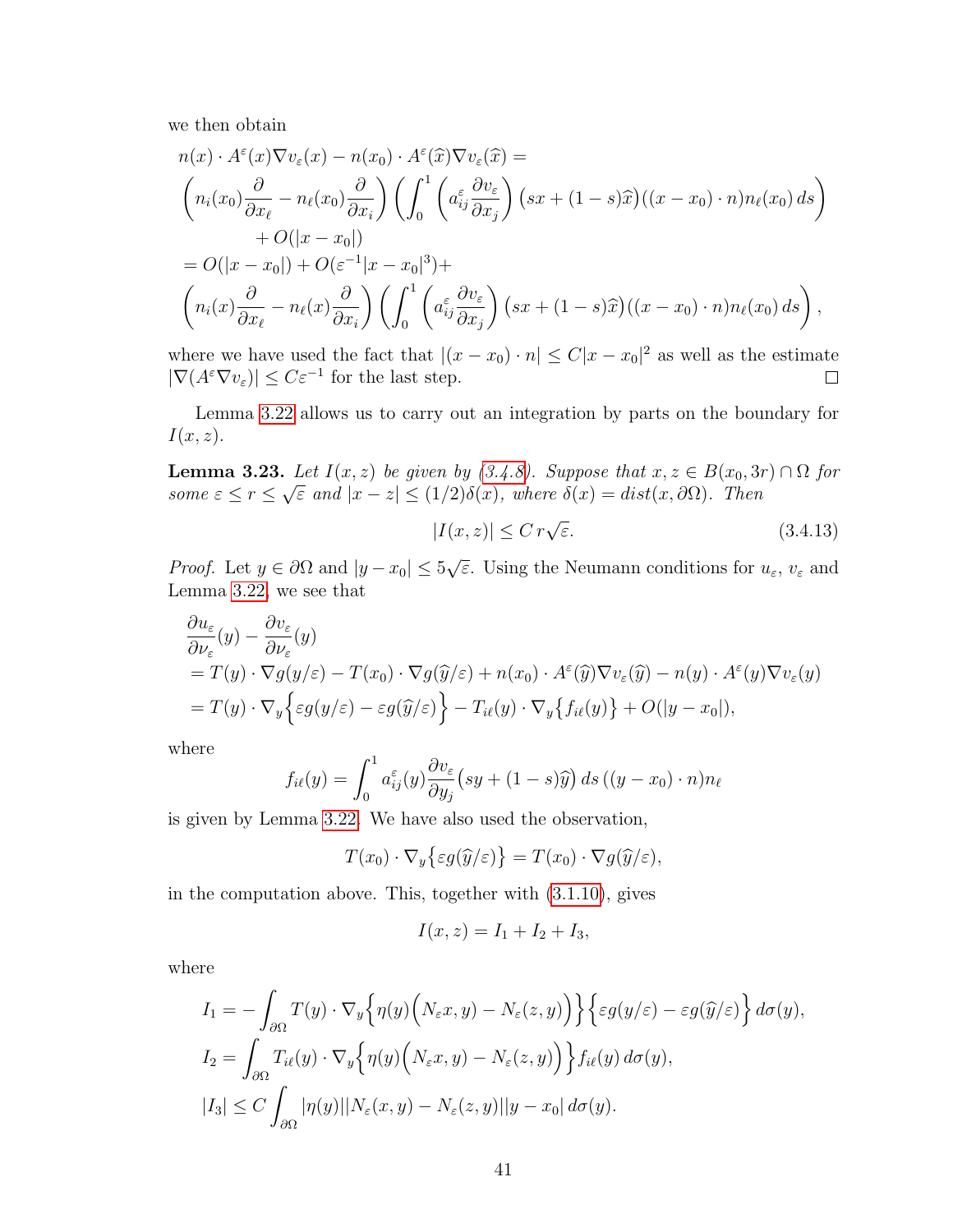Since  $|x-z| \le (1/2)\delta(x) \le (1/2)|y-x|$  for any  $y \in \partial\Omega$ , by [\(3.1.4\)](#page-26-0), we obtain  $|I_1| \leq C$ ∂Ω  $|\nabla_y\{\eta(y)\big(N_\varepsilon(x,y)-N_\varepsilon(z,y)\big)\}\| |y-x_0|^2\,d\sigma(y)$  $\leq C$ √  $\bar{\epsilon}\delta(x)$  $4\sqrt{\varepsilon}$  $\leq$ |y $-x_0$ | $\leq$ 5 $\sqrt{\varepsilon}$  $d\sigma(y)$  $\frac{d\sigma(y)}{|y-x|^{d-1}}+C\,\delta(x)\int$  $|y-x_0|\leq C\sqrt{\varepsilon}$  $|y - x_0|^2$  $\frac{y-x_0}{|y-x|^d} d\sigma(y),$ (3.4.14)

where we have used the fact  $|y - \hat{y}| \le C|y - x_0|^2$  and  $|\nabla \eta(y)| \le C\varepsilon^{-1/2}$ . For the first term in the PHS of (2.4.14), we note that if  $|y - x_0| \ge 4$  ( $\overline{\epsilon}$  then term in the RHS of [\(3.4.14\)](#page-49-0), we note that if  $|y - x_0| \ge 4\sqrt{\varepsilon}$ , then

<span id="page-49-0"></span>
$$
|y-x| \ge |y-x_0| - |x-x_0| \ge 4\sqrt{\varepsilon} - 3r \ge \sqrt{\varepsilon}.
$$

For the second term, we use  $|y - x_0| \le |y - x| + r$ . This leads to

$$
|I_1| \le C\sqrt{\varepsilon} \,\delta(x) + C\delta(x) \int_{|y-x_0| \le C\sqrt{\varepsilon}} \frac{d\sigma(y)}{|y-x|^{d-2}} + C r^2 \delta(x) \int_{\partial\Omega} \frac{d\sigma(y)}{|y-x|^d} \le C\sqrt{\varepsilon} \,\delta(x) + C r^2 \le C r \sqrt{\varepsilon}.
$$

Since  $|f_{i\ell}| \leq C |y - x_0|^2$ , the estimate of  $I_2$  is the exactly same as that of  $I_1$ . Finally, to handle  $I_3$ , we use [\(3.1.4\)](#page-26-0) as well as  $|y-x_0| \le |y-x| + r$  again to obtain

$$
|I_3| \le C \int_{|y-x_0| \le C\sqrt{\varepsilon}} \frac{|x-z|}{|y-x|^{d-1}} \{ |y-x| + r \} d\sigma(y)
$$
  

$$
\le C r \sqrt{\varepsilon}.
$$

This completes the proof.

To estimate  $J(x, z)$  in [\(3.4.9\)](#page-47-2), we split it as  $J(x, z) = J_1 - J_2$ , where

$$
J_1(x, z) = \int_{\partial \Omega} (1 - \eta(y)) \left\{ N_{\varepsilon}(x, y) - N_{\varepsilon}(z, y) \right\} \frac{\partial u_{\varepsilon}}{\partial \nu_{\varepsilon}} d\sigma(y),
$$
  
\n
$$
J_2(x, z) = \int_{\partial \Omega} (1 - \eta(y)) \left\{ N_{\varepsilon}(x, y) - N_{\varepsilon}(z, y) \right\} \frac{\partial v_{\varepsilon}}{\partial \nu_{\varepsilon}} d\sigma(y).
$$
\n(3.4.15)

<span id="page-49-2"></span>**Lemma 3.24.** Let  $J_1(x, z)$  be given by  $(3.4.15)$ . Suppose that  $x, z \in B(x_0, 3r) \cap \Omega$ for some  $\varepsilon \le r \le \sqrt{\varepsilon}$  and  $|x-z| \le (1/2)\delta(x)$ , where  $\delta(x) = dist(x, \partial\Omega)$ . Then

<span id="page-49-1"></span>
$$
|J_1(x,z)| \le C r \sqrt{\varepsilon}.
$$
\n(3.4.16)

*Proof.* Using the Neumann condition for  $u_{\varepsilon}$  and [\(3.1.10\)](#page-27-0), we see that

$$
J_1(x,z) = -\int_{\partial\Omega} T \cdot \nabla_y \Big\{ (1 - \eta(y)) \big( N_{\varepsilon}(x,y) - N_{\varepsilon}(z,y) \big) \Big\} \varepsilon g(y/\varepsilon) d\sigma(y).
$$

It follows that

$$
|J_1(x, z)| \le C \varepsilon ||g||_{\infty} \int_{\partial \Omega} |\nabla_y \left\{ (1 - \eta(y)) \left( N_{\varepsilon}(x, y) - N_{\varepsilon}(z, y) \right) \right\} | d\sigma(y)
$$
  
\n
$$
\le C \sqrt{\varepsilon} |x - z| + C \varepsilon |x - z| \int_{|y - x_0| \ge 5\sqrt{\varepsilon}} \frac{d\sigma(y)}{|x - y|^d}
$$
  
\n
$$
\le C \, r \sqrt{\varepsilon},
$$

where we have used [\(3.1.4\)](#page-26-0) for the second inequality.

 $\Box$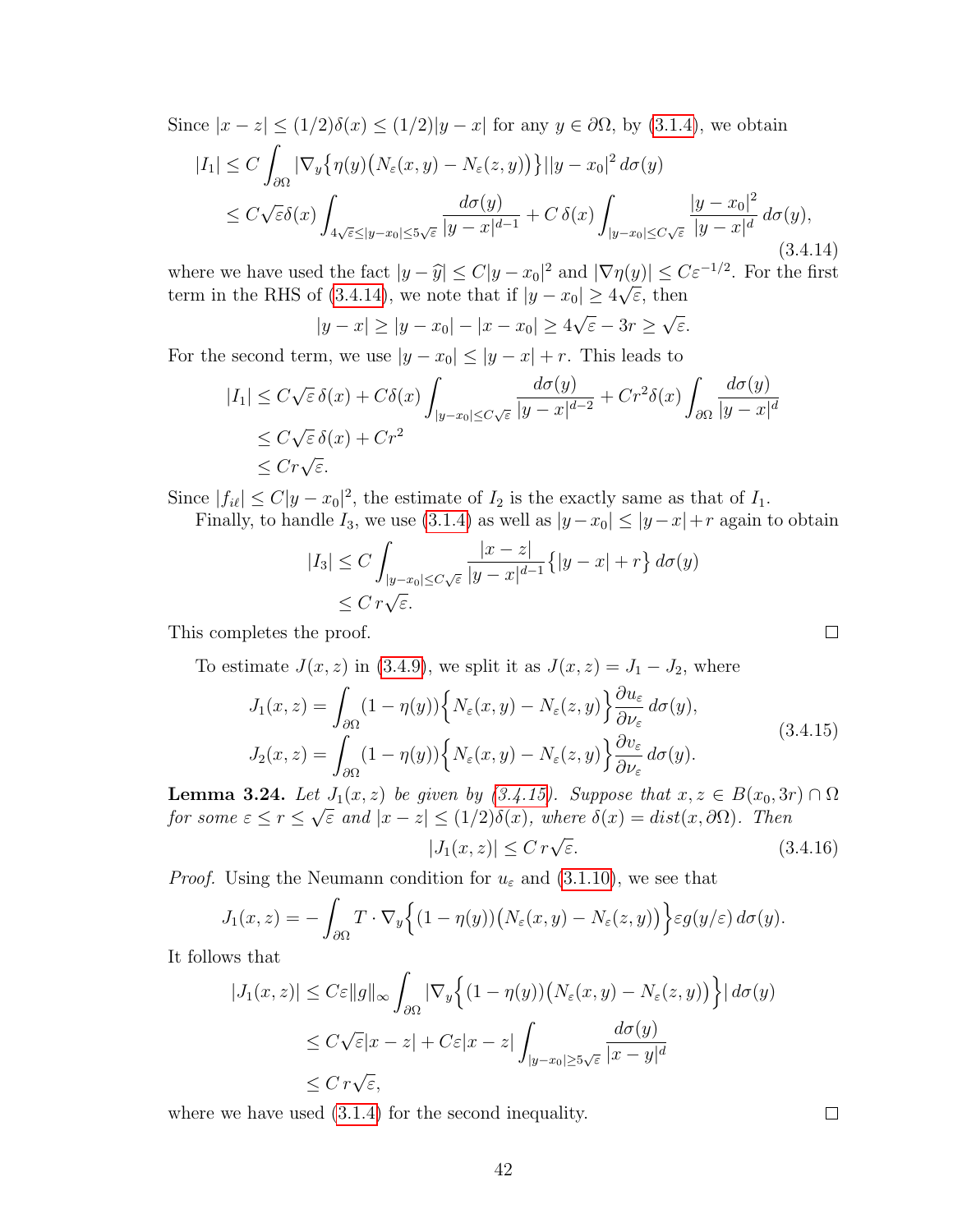It remains to estimate  $J_2(x, z)$ .

<span id="page-50-1"></span>**Lemma 3.25.** Let  $J_2(x, z)$  be given by  $(3.4.15)$ . Suppose that  $x, z \in B(x_0, 3r) \cap \Omega$ for some  $\varepsilon \le r \le \sqrt{\varepsilon}$  and  $|x-z| \le (1/2)\delta(x)$ , where  $\delta(x) = dist(x, \partial\Omega)$ . Then

$$
|J_2(x,z)| \le C r \sqrt{\varepsilon} \{ 1 + |\ln \varepsilon| \}.
$$
 (3.4.17)

Proof. It follows by the divergence theorem that

$$
J_2(x, z) = -\int_{\Omega} (1 - \eta(y)) \nabla_y \{ N_{\varepsilon}(x, y) - N_{\varepsilon}(z, y) \} \cdot A(y/\varepsilon) \nabla v_{\varepsilon}(y) dy
$$
  

$$
- \int_{\Omega} \{ N_{\varepsilon}(x, y) - N_{\varepsilon}(z, y) \} \nabla_y (1 - \eta(y)) \cdot A(y/\varepsilon) \nabla v_{\varepsilon}(y) dy
$$
  

$$
= \int_{\Omega} A^*(y/\varepsilon) \nabla_y \{ N_{\varepsilon}(x, y) - N_{\varepsilon}(z, y) \} \cdot \nabla_y (1 - \eta(y)) (v_{\varepsilon}(y) - E) dy
$$
  

$$
- \int_{\Omega} \{ N_{\varepsilon}(x, y) - N_{\varepsilon}(z, y) \} \nabla_y (1 - \eta(y)) \cdot A(y/\varepsilon) \nabla v_{\varepsilon}(y) dy,
$$

where  $E \in \mathbb{R}^m$  is a constant to be chosen. Here we have used  $\mathcal{L}_{\varepsilon}(v_{\varepsilon}) = 0$  in  $\Omega$  for the first equality and

<span id="page-50-0"></span>
$$
\mathcal{L}_{\varepsilon}^{*}\big\{N_{\varepsilon}(x,\cdot)-N_{\varepsilon}(z,\cdot)\big\}=0 \quad \text{ in } \Omega\setminus B(x_0,3\sqrt{\varepsilon}),\frac{\partial}{\partial \nu_{\varepsilon}^{*}}\big\{N_{\varepsilon}(x,\cdot)-N_{\varepsilon}(z,\cdot)\big\}=0 \quad \text{ on } \partial\Omega
$$

for the second. As before, we apply the estimates in [\(3.1.4\)](#page-26-0) to obtain

$$
|J_2(x,z)| \leq \frac{C|x-z|}{(\sqrt{\varepsilon})^{d+1}} \int_{B(x_0,5\sqrt{\varepsilon}) \cap \mathbb{H}_n^d(a)} |v_{\varepsilon} - E| + \frac{C|x-z|}{(\sqrt{\varepsilon})^d} \int_{B(x_0,5\sqrt{\varepsilon}) \cap \mathbb{H}_n^d(a)} |\nabla v_{\varepsilon}|
$$
  

$$
\leq \frac{Cr}{(\sqrt{\varepsilon})^d} \int_{B(x_0,5\sqrt{\varepsilon}) \cap \mathbb{H}_n^d(a)} |\nabla v_{\varepsilon}|,
$$
(3.4.18)

where we have chosen E to be the average of  $v_{\varepsilon}$  over  $B(x_0, 5)$ (3.4.18)<br> $\sqrt{\varepsilon}$ )  $\cap$   $\mathbb{H}_n^d(a)$  and used a Poincaré type inequality for the last step.

Finally, to estimate the integral in the RHS of  $(3.4.18)$ , we split the region  $B(x_0, 5\sqrt{\varepsilon}) \cap \mathbb{H}_n^d(a)$  into two parts. If  $|x \cdot n + a| \leq \varepsilon$ , we use the estimate  $\|\nabla v_{\varepsilon}\|_{\infty} \leq C$ . If  $|x \cdot n + a| \geq \varepsilon$ , we apply the refined estimate [\(3.4.5\)](#page-46-3). This yields that

$$
|J_2(x,z)| \le Cr\sqrt{\varepsilon} \big\{1+|\ln \varepsilon|\big\},\,
$$

which completes the proof.

We are now ready to give the proof of Theorem [3.21.](#page-46-4)

*Proof of Theorem [3.21.](#page-46-4)* Let  $\varepsilon \leq r \leq$ √  $\overline{\epsilon}$ . In view of Lemmas [3.23,](#page-48-0) [3.24](#page-49-2) and [3.25,](#page-50-1) we have proved that if  $x, z \in \Omega \cap B(x_0, 3r)$  and  $|x - z| < (1/2)\delta(x)$ , where  $\delta(x) =$  $dist(x, \partial\Omega)$ , then

$$
|u_{\varepsilon}(x) - v_{\varepsilon}(x) - \{u_{\varepsilon}(z) - v_{\varepsilon}(z)\}| \le Cr\sqrt{\varepsilon} \{1 + |\ln \varepsilon|\}.
$$
 (3.4.19)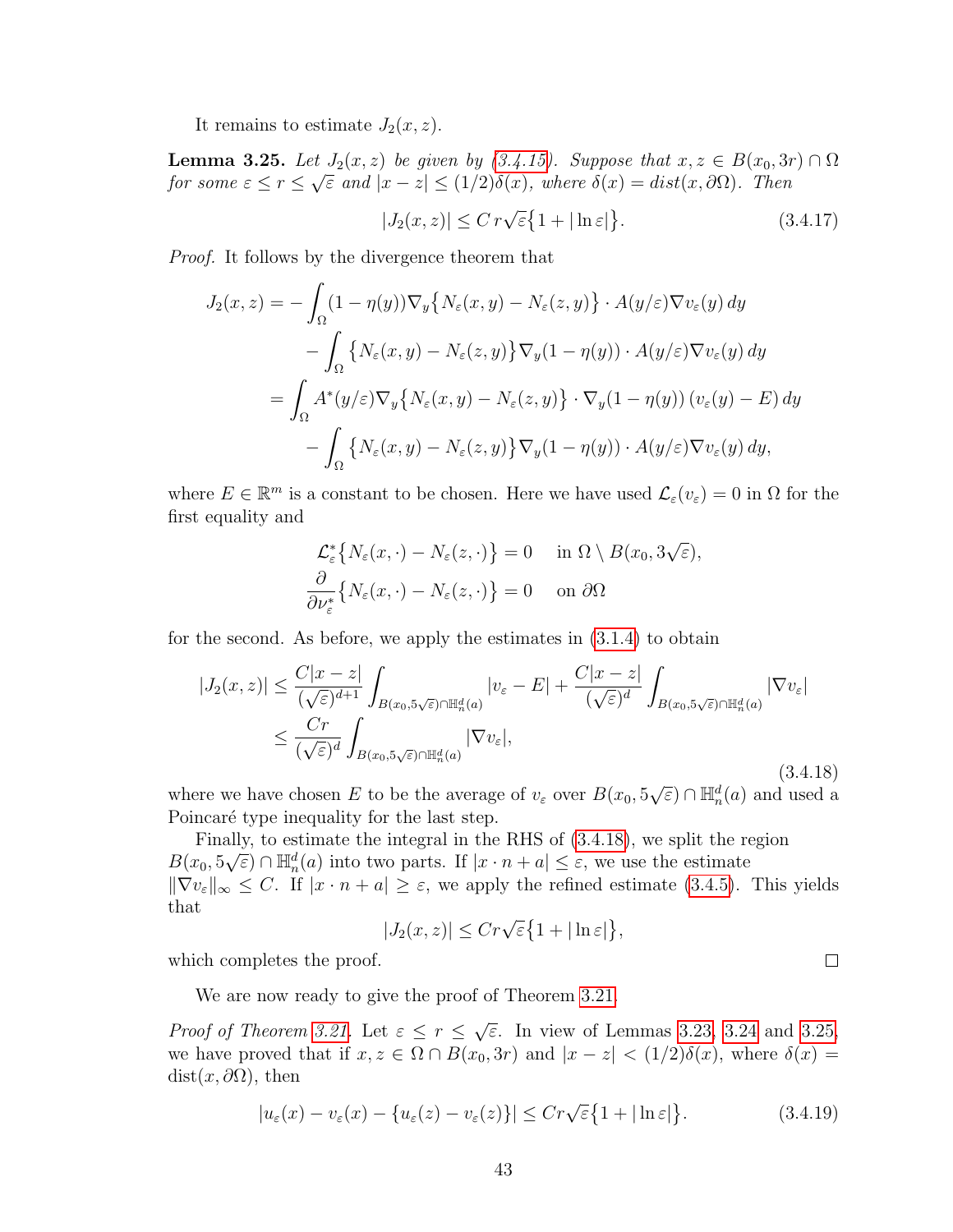Since  $\mathcal{L}_{\varepsilon}(u_{\varepsilon}-v_{\varepsilon})=0$  in  $\Omega$ , by the interior Lipschitz estimate for  $\mathcal{L}_{\varepsilon}$  [\[9\]](#page-108-0), it follows that for any  $x \in B(x_0, 2r)$ ,

$$
|\nabla u_{\varepsilon}(x) - \nabla v_{\varepsilon}(x)| \le Cr\sqrt{\varepsilon} \{1 + |\ln \varepsilon|\} \left[\delta(x)\right]^{-1}.
$$
 (3.4.20)

Thus, if  $0 < p < 1$ ,

$$
\left(\int_{B(x_0,2r)\cap\Omega} |\nabla(u_{\varepsilon}-v_{\varepsilon})|^p\right)^{1/p} \le C\sqrt{\varepsilon}\left\{1+|\ln \varepsilon|\right\}.
$$
 (3.4.21)

Next, we estimate the  $C^{\sigma}(B(x_0, 2r) \cap \partial \Omega)$  norm of

$$
F(y) = \frac{\partial u_{\varepsilon}}{\partial \nu_{\varepsilon}} - \frac{\partial v_{\varepsilon}}{\partial \nu_{\varepsilon}}.
$$

As in the proof of Lemma [3.23,](#page-48-0) we write

$$
F(y) = \left\{ T(y) \cdot \nabla g(y/\varepsilon) - T(x_0) \cdot \nabla g(\widehat{y}/\varepsilon) \right\}
$$
  
+ 
$$
\left\{ n(x_0) \cdot A(\widehat{y}/\varepsilon) \nabla w(\widehat{y}/\varepsilon) - n(y) \cdot A(y/\varepsilon) \nabla w(y/\varepsilon) \right\}
$$
  
=  $F_1(y) + F_2(y)$ ,

where we have used the fact  $v_{\varepsilon}(x) = \varepsilon w(x/\varepsilon)$  and w is a solution of [\(3.4.3\)](#page-46-5). Using  $|y - \hat{y}| \le C |y - x_0|^2$  and  $||\nabla w||_{\infty} + ||\nabla^2 w||_{\infty} \le C$ , it is easy to see that if  $y \in B(x_0, 2r) \cap \partial\Omega$  $B(x_0, 2r) \cap \partial \Omega,$ 

<span id="page-51-0"></span>
$$
|F_1(y)| + |F_2(y)| \le C|y - x_0| + C\varepsilon^{-1}|y - x_0|^2 \le C\varepsilon^{-1}r^2,
$$
\n(3.4.22)

where we also used the assumption  $\varepsilon \leq r$  for the last step. By extending  $n(y)$ smoothly to a neighborhood of  $\partial\Omega$ , we may assume that  $F(y)$  is defined in  $B(x_0, c_0) \cap \mathbb{H}_n^d$ . A computation shows that

<span id="page-51-1"></span>
$$
|\nabla_y F(y)| \le C \left\{ 1 + \varepsilon^{-1} |y - x_0| + \varepsilon^{-2} |y - x_0|^2 \right\} \le C \varepsilon^{-2} r^2,
$$
\n(3.4.23)

where we have used the estimate  $\|\nabla^3 w\|_{\infty} \leq C$ . By interpolation it follows from [\(3.4.22\)](#page-51-0) and [\(3.4.23\)](#page-51-1) that

$$
||F||_{C^{0,\sigma}(B(x_0,2r)\cap\partial\Omega)} \leq C \left(\varepsilon^{-1}r^2\right)^{1-\sigma} \left(\varepsilon^{-2}r^2\right)^{\sigma} = C \varepsilon^{-1-\sigma}r^2 \tag{3.4.24}
$$

for any  $\sigma \in (0,1)$ .

Finally, since  $\mathcal{L}_{\varepsilon}(u_{\varepsilon}-v_{\varepsilon})=0$  in  $\Omega \cap B(x_0, 2r)$ , we apply the boundary Lipschitz estimate for solutions with Neumann data [\[24,](#page-109-0) [8\]](#page-108-3) to obtain

$$
\|\nabla(u_{\varepsilon}-v_{\varepsilon})\|_{L^{\infty}(\Omega\cap B(x_0,r))} \le
$$
  
\n
$$
C\left(\int_{B(x_0,2r)\cap\Omega} |\nabla(u_{\varepsilon}-v_{\varepsilon})|^p\right)^{1/p} + C\|F\|_{L^{\infty}(B(x_0,2r)\cap\partial\Omega)} + Cr^{\sigma}\|F\|_{C^{0,\sigma}(B(x_0,2r)\cap\partial\Omega)}
$$
  
\n
$$
\leq C\sqrt{\varepsilon}\left\{1+|\ln \varepsilon|\right\} + C\varepsilon^{-1}r^2 + C\varepsilon^{-1-\sigma}r^{2+\sigma}
$$
  
\n
$$
\leq C\sqrt{\varepsilon}\left\{1+|\ln \varepsilon|\right\} + C\varepsilon^{-1-\sigma}r^{2+\sigma}.
$$

This completes the proof.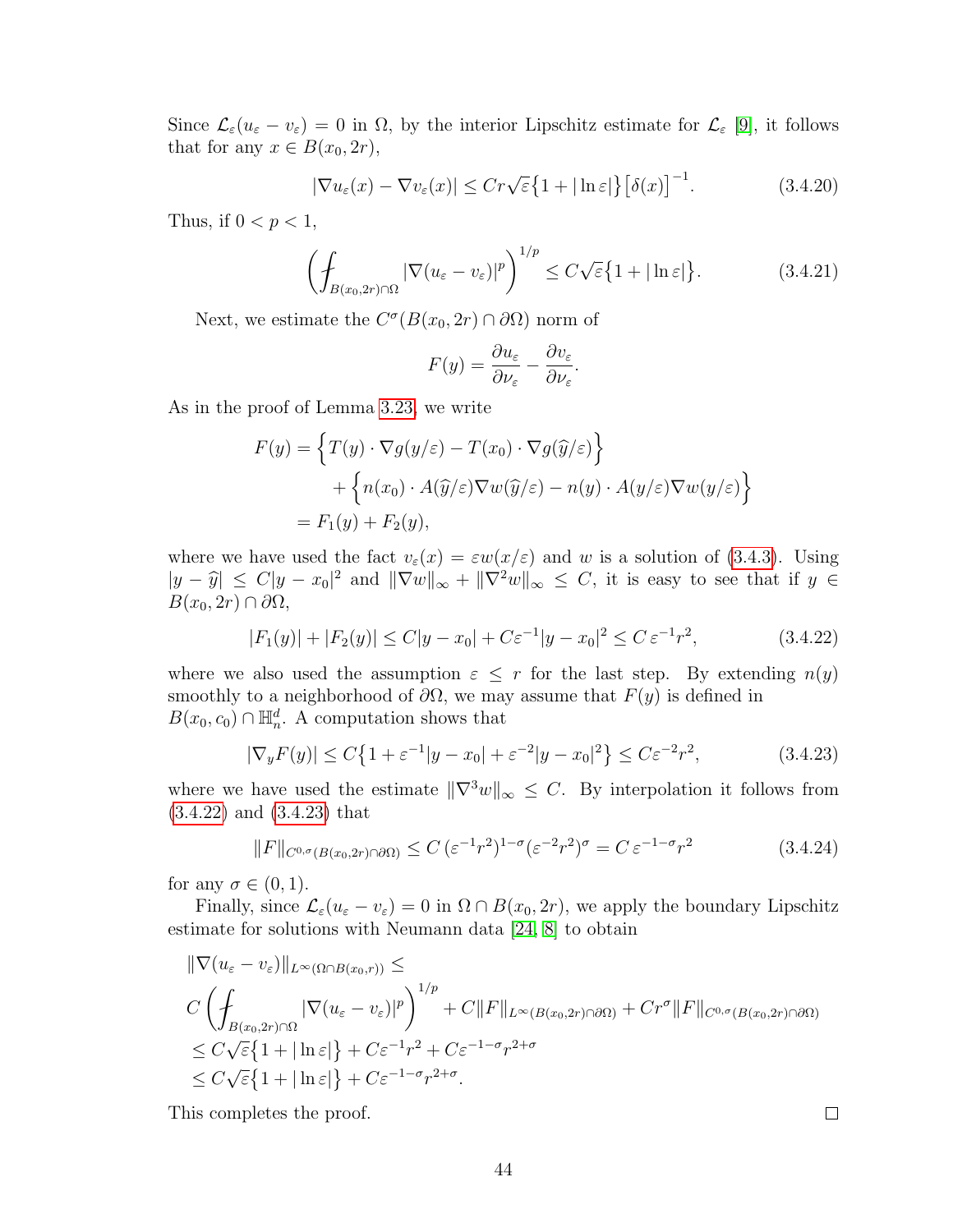Recall that the function  $\psi_{\varepsilon,k}^{*\beta} = (\psi_{\varepsilon,k}^{*1\beta}(y), \ldots, \psi_{\varepsilon,k}^{*m\beta}(y)$  in [\(3.1.25\)](#page-29-0) is a solution of the Neumann problem

$$
\begin{cases} \mathcal{L}_{\varepsilon}^{*}(\psi_{\varepsilon,k}^{*\beta}) = 0 & \text{in } \Omega, \\ \frac{\partial}{\partial \nu_{\varepsilon}^{*}} \{ \psi_{\varepsilon,k}^{*\beta} \} = -\frac{1}{2} (n_{i}(x)e_{\ell} - n_{\ell}(x)e_{i}) \cdot \nabla f_{\ell ik}^{\beta}(x/\varepsilon) & \text{on } \partial \Omega, \end{cases}
$$
(3.4.25)

where the 1-periodic functions  $f_{\ell i k}^{\beta} \in C^{\infty}(\mathbb{T}^d; \mathbb{R}^m)$  are given by [\(3.1.30\)](#page-29-1). For each  $x_0 \in \partial\Omega$  fixed and satisfying [\(2.4.1\)](#page-22-0), in view of Theorem [3.21,](#page-46-4) we may approximate this function in a small neighborhood of  $x_0$  by a solution of

$$
\begin{cases}\n\mathcal{L}_{\varepsilon}^{*}(\phi_{\varepsilon,k}^{*\beta,x_{0}}) = 0 & \text{in } \mathbb{H}_{n}^{d}(a), \\
\frac{\partial}{\partial \nu_{\varepsilon}^{*}}\{\phi_{\varepsilon,k}^{*\beta,x_{0}}\} = -\frac{1}{2}(n_{i}e_{\ell} - n_{\ell}e_{i}) \cdot \nabla f_{\ell i k}^{\beta}(x/\varepsilon) & \text{on } \partial \mathbb{H}_{n}^{d}(a),\n\end{cases}
$$
\n(3.4.26)

where  $n = n(x_0)$  and  $\mathbb{H}_n^d(a)$  is the tangent plane of  $\partial\Omega$  at  $x_0$ . Recall that by a change of variables, a solution of [\(3.4.26\)](#page-52-1) is given by

<span id="page-52-3"></span><span id="page-52-2"></span><span id="page-52-1"></span>
$$
\phi_{\varepsilon,k}^{\alpha\beta,x_0}(x) = \varepsilon V_k^{*\alpha\beta,n} \left( \frac{x - (x \cdot n + a)n}{\varepsilon}, -\frac{x \cdot n + a}{\varepsilon} \right),\tag{3.4.27}
$$

where  $V^* = V_k^{*\beta,n}$  $k^{*,\beta,n}(\theta, t) = (V_k^{*,1\beta,n})$  $k_k^{*1\beta,n}(\theta,t),\ldots,V_k^{*m\beta,n}(\theta,t))$  is the smooth solution of

$$
\begin{cases}\n\begin{pmatrix}\nN^T \nabla_\theta \\
\partial_t\n\end{pmatrix} \cdot M^T A^* (\theta - t n) M \begin{pmatrix}\nN^T \nabla_\theta \\
\partial_t\n\end{pmatrix} V^* = 0 & \text{in } \mathbb{T}^d \times \mathbb{R}_+, \\
-\,e_{d+1} \cdot M^T A^* (\theta) M \begin{pmatrix}\nN^T \nabla_\theta \\
\partial_t\n\end{pmatrix} V^* = -\frac{1}{2} (n_i e_\ell - n_\ell e_i) \cdot \nabla_\theta f_{lik}^\beta \quad \text{on } \mathbb{T}^d \times \{0\},\n\end{cases} \tag{3.4.28}
$$

<span id="page-52-4"></span>given by Remark [3.10.](#page-34-1) As a result, we may deduce the following from Theorem [3.21.](#page-46-4) Theorem 3.26. Let  $\varepsilon \leq r \leq$ √  $\overline{\varepsilon}$  and  $\sigma \in (0, 1/2)$ . Then for any  $x \in B(x_0, r) \cap \Omega$ ,

$$
\left| \nabla \left( \Psi_{\varepsilon,k}^{*\alpha\beta}(x) - P_k^{\alpha\beta}(x) - \varepsilon \chi_k^{*\alpha\beta} \left( \frac{x}{\varepsilon} \right) - \varepsilon V_k^{*\alpha\beta,n} \left( \frac{x - (x \cdot n + a)n}{\varepsilon}, -\frac{x \cdot n + a}{\varepsilon} \right) \right) \right|
$$
  
\n
$$
\leq C \sqrt{\varepsilon} \{ 1 + |\ln \varepsilon| \} + C \varepsilon^{-1-\sigma} r^{2+\sigma},
$$
\n(3.4.29)

where C depends only on d, m,  $\sigma$ ,  $\mu$ ,  $\Omega$  and  $||A||_{C^{k}(\mathbb{T}^{d})}$  for some  $k = k(d) > 1$ .

## <span id="page-52-0"></span>3.5 Estimates of the homogenized data

Observe that by [\(3.4.27\)](#page-52-2),

$$
T_{ij}(x_0) \cdot \nabla_x \phi_{\varepsilon,k}^{*\alpha\beta,x_0}(x) = T(x_0) \cdot (I - n \otimes n, -n) \begin{pmatrix} \nabla_\theta \\ \partial_t \end{pmatrix} V_k^{*\alpha\beta,n} \begin{pmatrix} x \\ \overline{\varepsilon}, 0 \end{pmatrix}
$$
  
=  $T_{ij}(x_0) \cdot \nabla_\theta V_k^{*\alpha\beta,n} \begin{pmatrix} x \\ \overline{\varepsilon}, 0 \end{pmatrix},$  (3.5.1)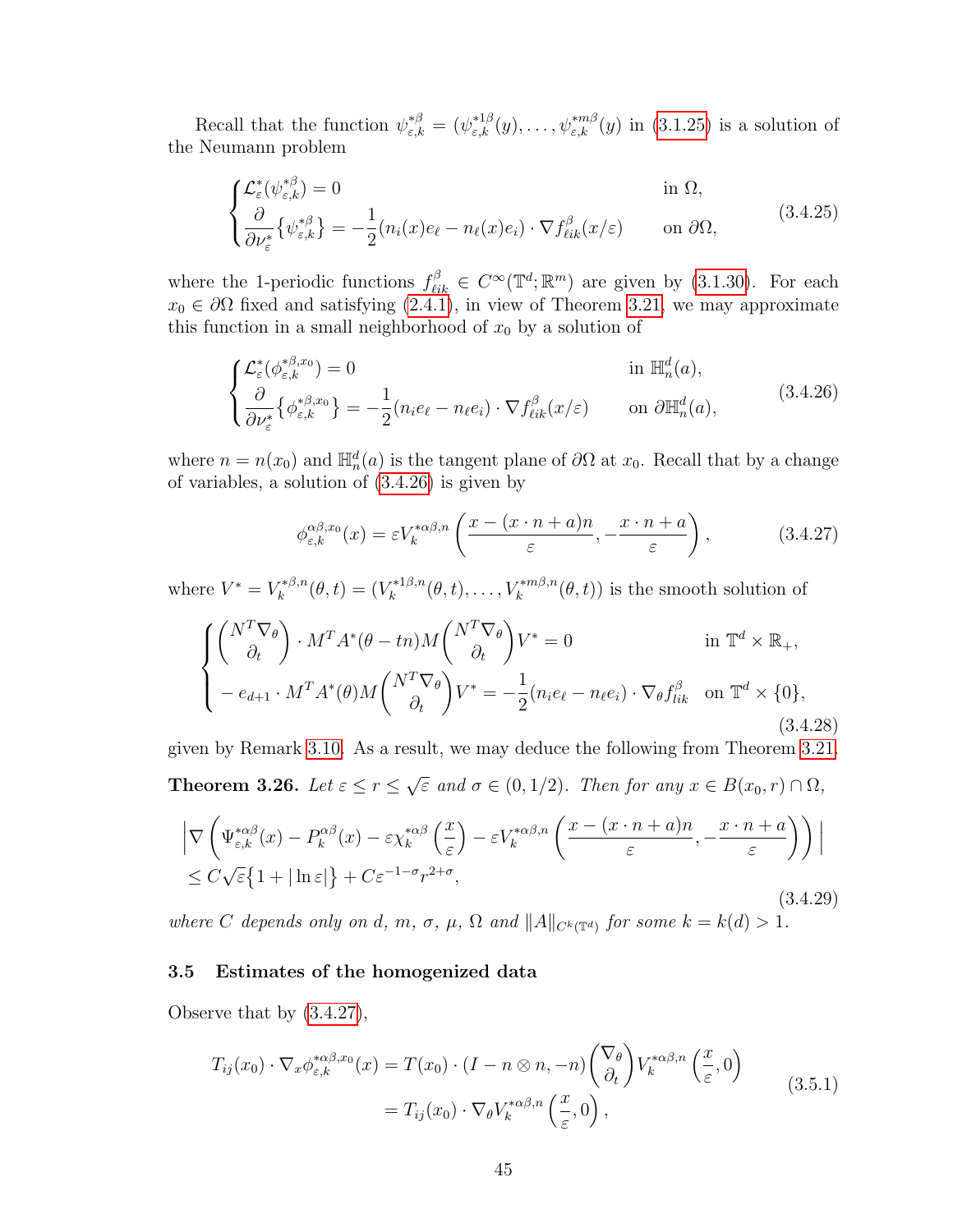where  $x \in \partial \mathbb{H}_n^d(a)$  and we have used the fact  $T_{ij}(x_0) \cdot n(x_0) = 0$ . For  $x \in \partial \Omega$ , define

<span id="page-53-0"></span>
$$
\widetilde{g}_k^{\beta}(x) = T_{ij}(x) \cdot \left\langle \nabla_{\theta} (V_k^{*\alpha\beta,n} + \chi_k^{*\alpha\beta})(\cdot,0) g_{ij}^{\alpha}(x,\cdot) \right\rangle + (T_{ij} \cdot \nabla_x) x_k \langle g_{ij}^{\beta}(x,\cdot) \rangle \n= T_{ij}(x) \cdot \int_{\mathbb{T}^d} (I - n \otimes n) \nabla_{\theta} (V_k^{*\alpha\beta,n} + \chi_k^{*\alpha\beta})(\theta,0) g_{ij}^{\alpha}(x,\theta) d\theta \n+ (n_i \delta_{jk} - n_j \delta_{ik}) \int_{\mathbb{T}^d} g_{ij}^{\beta}(x,\theta) d\theta \n= T_{ij}(x) \cdot \int_{\mathbb{T}^d} \left( e_k \delta^{\alpha\beta} + \nabla_{\theta} \chi_k^{*\alpha\beta}(\theta) + \nabla_{\theta} V_k^{*\alpha\beta}(\theta,0) \right) g_{ij}^{\alpha}(x,\theta) d\theta,
$$
\n(3.5.2)

where  $n = n(x)$ . Using the estimate  $||(I - n \otimes n)\nabla_{\theta}V^*|| \leq C$  in Proposition [3.11,](#page-34-3) we obtain  $\|\widetilde{g}\|_{\infty} \leq C \|g\|_{\infty}$ .

Let

$$
v_{\varepsilon}^{\gamma}(x) = -\int_{\partial\Omega} \left( T_{ij}(y) \cdot \nabla_y \right) \Psi_{\varepsilon,k}^{*\alpha\beta}(y) \cdot \frac{\partial}{\partial y_k} \left\{ N_0^{\gamma\beta}(x,y) \right\} \cdot g_{ij}^{\alpha}(y,y/\varepsilon) \, d\sigma(y) \tag{3.5.3}
$$

be the first term in the RHS of [\(3.1.17\)](#page-28-0). In the next section we will show that as  $\varepsilon \to 0$ ,

$$
v_{\varepsilon}^{\gamma}(x) \to v_0^{\gamma}(x) = -\int_{\partial \Omega} \frac{\partial}{\partial y_k} \{ N_0^{\gamma \beta}(x, y) \} \widetilde{g}_k^{\beta}(y) d\sigma(y). \tag{3.5.4}
$$

Fix  $1 \leq \gamma \leq m$  and  $1 \leq k \leq d$ . Using

$$
n_i n_j \hat{a}_{ij}^{*\alpha\beta} \frac{\partial}{\partial y_k} \{ N_0^{\gamma\beta}(x, y) \}
$$
  
= 
$$
n_i \hat{a}_{ij}^{*\alpha\beta} \left( (n_j e_k - n_k e_j) \cdot \nabla_y \right) N_0^{\gamma\beta}(x, y) + n_k \left( \frac{\partial}{\partial \nu_0^*(y)} \{ N_0^{\gamma}(x, y) \} \right)^{\alpha},
$$
 (3.5.5)

where  $N_0^{\gamma}$  $\tilde{C}_0^{\gamma}(x, y) = (N_0^{\gamma 1})$  $\gamma_0^{\gamma 1}(x, y), \cdots, N_0^{\gamma m}(x, y)$ , we may write

$$
\frac{\partial}{\partial y_k} \left\{ N_0^{\gamma\beta}(x,y) \right\} = h^{*\beta\alpha} n_i \hat{a}_{ij}^{*\alpha t} \Big( (n_j e_k - n_k e_j) \cdot \nabla_y \Big) N_0^{\gamma t}(x,y) - h^{*\beta\gamma} n_k |\partial \Omega|^{-1}, \tag{3.5.6}
$$

where  $h^*(y) = (h^{*\alpha\beta}(y))$  is the inverse of the  $m \times m$  matrix  $(\hat{a}_{ij}^{*\alpha\beta} n_i n_j)$  and we have<br>used the feet that the conormal derivative of the matrix of Neumann functions is used the fact that the conormal derivative of the matrix of Neumann functions is  $-|\partial\Omega|^{-1}I_{m\times m}$ . It follows that

$$
v_0^{\gamma}(x) = -\int_{\partial\Omega} \left[ (n_j e_k - n_k e_j) \cdot \nabla_y \right] N_0^{\gamma t}(x, y) \cdot h^{*\beta \alpha} n_i \hat{a}_{ij}^{*\alpha t} \tilde{g}_k^{\beta}(y) d\sigma(y) + \int_{\partial\Omega} h^{*\beta \gamma} n_k(y) \tilde{g}_k^{\beta}(y) d\sigma(y) = \int_{\partial\Omega} N_0^{\gamma t}(x, y) \left[ (n_j e_k - n_k e_j) \cdot \nabla_y \right] \left( n_i \hat{a}_{ji}^{t\alpha} h^{\alpha \beta} \tilde{g}_k^{\beta}(y) \right) d\sigma(y) + \text{constant},
$$
\n(3.5.7)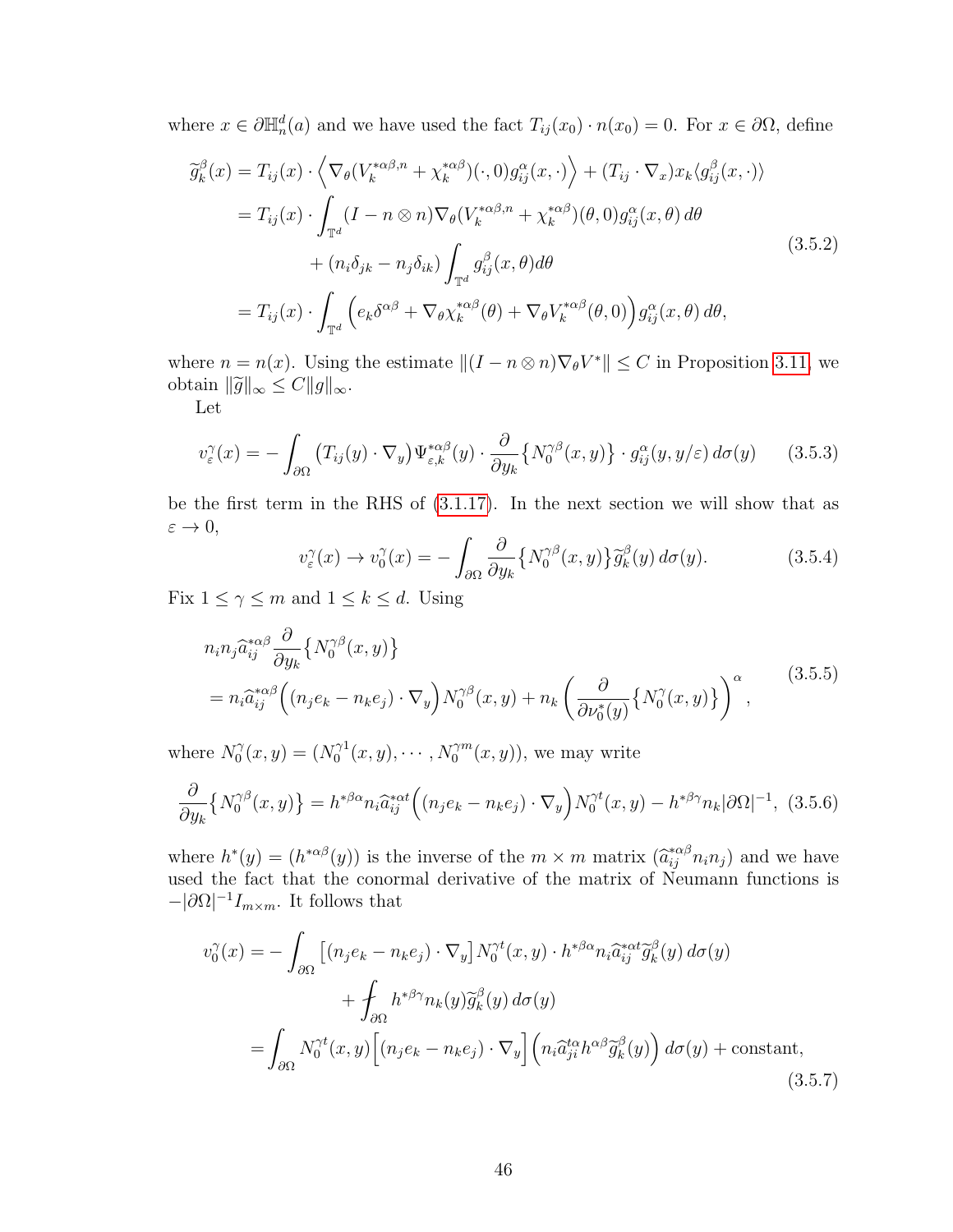where  $h = (h^*)^* = (h^{\alpha\beta})$  is the inverse of the matrix  $(\hat{a}_{ij}^{\alpha\beta} n_i n_j)$ . This shows that  $v_0$  is a solution of the following Neumann problem,

<span id="page-54-0"></span>
$$
\begin{cases}\n\mathcal{L}_0(v_0) = 0 & \text{in } \Omega, \\
\left(\frac{\partial v_0}{\partial \nu_0}\right)^\gamma = (T_{jk} \cdot \nabla) \left(n_i \hat{a}_{ji}^{\gamma \alpha} h^{\alpha \beta} \tilde{g}_k^\beta(y)\right) & \text{on } \partial \Omega.\n\end{cases}
$$
\n(3.5.8)

Thus the homogenized data  $\bar{g}_{jk}^{\gamma}$  in [\(1.2.7\)](#page-12-0) is given by

$$
\overline{g}_{jk}^{\gamma} = n_i \widehat{a}_{ji}^{\gamma \alpha} h^{\alpha \beta} \widetilde{g}_k^{\beta}
$$
\n
$$
= n_i \widehat{a}_{ji}^{\gamma \alpha} h^{\alpha \beta} T_{\ell r} \cdot \int_{\mathbb{T}^d} \left( e_k \delta^{\nu \beta} + \nabla_{\theta} \chi_k^{*\nu \beta}(\theta) + \nabla_{\theta} V_k^{*\nu \beta}(\theta, 0) \right) g_{\ell r}^{\nu}(x, \theta) d\theta, \tag{3.5.9}
$$

where  $(h^{\alpha\beta})$  is the inverse of the matrix  $(\hat{a}_{ij}^{\alpha\beta} n_i n_j)$ .<br>The rest of this section is devoted to the proof.

The rest of this section is devoted to the proof of the following.

<span id="page-54-3"></span>**Theorem 3.27.** Let  $x, y \in \partial\Omega$  and  $|x - y| \le c_0$ . Suppose that  $n(x)$  and  $n(y)$  satisfy the Diophantine condition [\(2.4.1\)](#page-22-0) with constants  $\kappa(x)$  and  $\kappa(y)$ , respectively. Let  $\overline{g}=(\overline{g}_{k}^{\beta}% )^{2}+(\overline{g}_{k}^{\beta})^{2}$  $\binom{\beta}{k}$  be defined by [\(3.5.9\)](#page-54-0). Then, for any  $\sigma \in (0,1)$ ,

<span id="page-54-1"></span>
$$
|\overline{g}(x) - \overline{g}(y)| \le \frac{C_{\sigma}|x - y|}{\kappa^{1 + \sigma}} \sup_{z \in \mathbb{T}^d} ||g(\cdot, z)||_{C^1(\partial \Omega)},
$$
\n(3.5.10)

where  $\kappa = \max(\kappa(x), \kappa(y))$  and  $C_{\sigma}$  depends only on d, m,  $\sigma$ ,  $\mu$ , and  $||A||_{C^{k}(\mathbb{T}^d)}$  for some  $k = k(d) > 1$ .

Remark 3.28. The estimate in [\(3.5.10\)](#page-54-1) is not optimal. In Chapter 4, we will use a more delicate argument to improve the estimate to

$$
|\overline{g}(x) - \overline{g}(y)| \le \frac{C_{\sigma}|x - y|}{\kappa^{\sigma}} \sup_{z \in \mathbb{T}^d} ||g(\cdot, z)||_{C^1(\partial \Omega)}.
$$

Nevertheless, [\(3.5.10\)](#page-54-1) is sufficient for us to establish the nearly optimal convergence rates for all  $d > 3$ .

Assume that  $n, \tilde{n} \in \mathbb{S}^{n-1}$  satisfy the condition [\(2.4.1\)](#page-22-0). Choose two orthogonal<br>trices  $M$ ,  $M_n$  such that  $M_n(x) = n M_n(x) = \tilde{x}$  and  $|M - M_n| \le C |n - \tilde{n}|$ matrices  $M_n$ ,  $M_{\tilde{n}}$  such that  $M_n(e_d) = -n$ ,  $M_{\tilde{n}}e_d = -\tilde{n}$  and  $|M_n - M_{\tilde{n}}| \leq C|n - \tilde{n}|$ . Let  $N_n$  and  $N_{\tilde{n}}$  denote the  $d \times (d-1)$  matrices of the first  $d-1$  columns of  $M_n$  and  $M_{\tilde{n}}$ , respectively. Let  $V_n^*(\theta, t)$  and  $V_{\tilde{n}}^*(\theta, t)$  be the corresponding solutions of [\(3.4.28\)](#page-52-3). We will show that

<span id="page-54-2"></span>
$$
\int_{\mathbb{T}^d} |N_n^T \nabla_{\theta} \left( V_n^*(\theta, 0) - V_n^*(\theta, 0) \right) | d\theta \le \frac{C_\sigma |n - \widetilde{n}|}{\kappa^{1 + \sigma}}, \tag{3.5.11}
$$

where  $\kappa > 0$  is the constant in the Diophantine condition  $(2.4.1)$  for  $\widetilde{n}$ . Using  $N_n N_n^T =$ <br> $I_n \otimes n_{n-1} N_n N^T = I_n \otimes \widetilde{n}$  and the estimate  $|\nabla_l V^*| < C \kappa^{-1}$  from Proposition  $I - n \otimes n$ ,  $N_{\widetilde{n}} N_{\widetilde{n}}^T = I - \widetilde{n} \otimes \widetilde{n}$ , and the estimate  $|\nabla_{\theta} V_{\widetilde{n}}^*| \leq C \kappa^{-1}$  from Proposition<br>3.11 it is not hard to see that (3.5.10) follows from (3.5.11). Furthermore, let [3.11,](#page-34-3) it is not hard to see that [\(3.5.10\)](#page-54-1) follows from [\(3.5.11\)](#page-54-2). Furthermore, let

<span id="page-54-4"></span>
$$
W(\theta, t) = V_n^*(\theta, t) - V_{\tilde{n}}^*(\theta, t).
$$
 (3.5.12)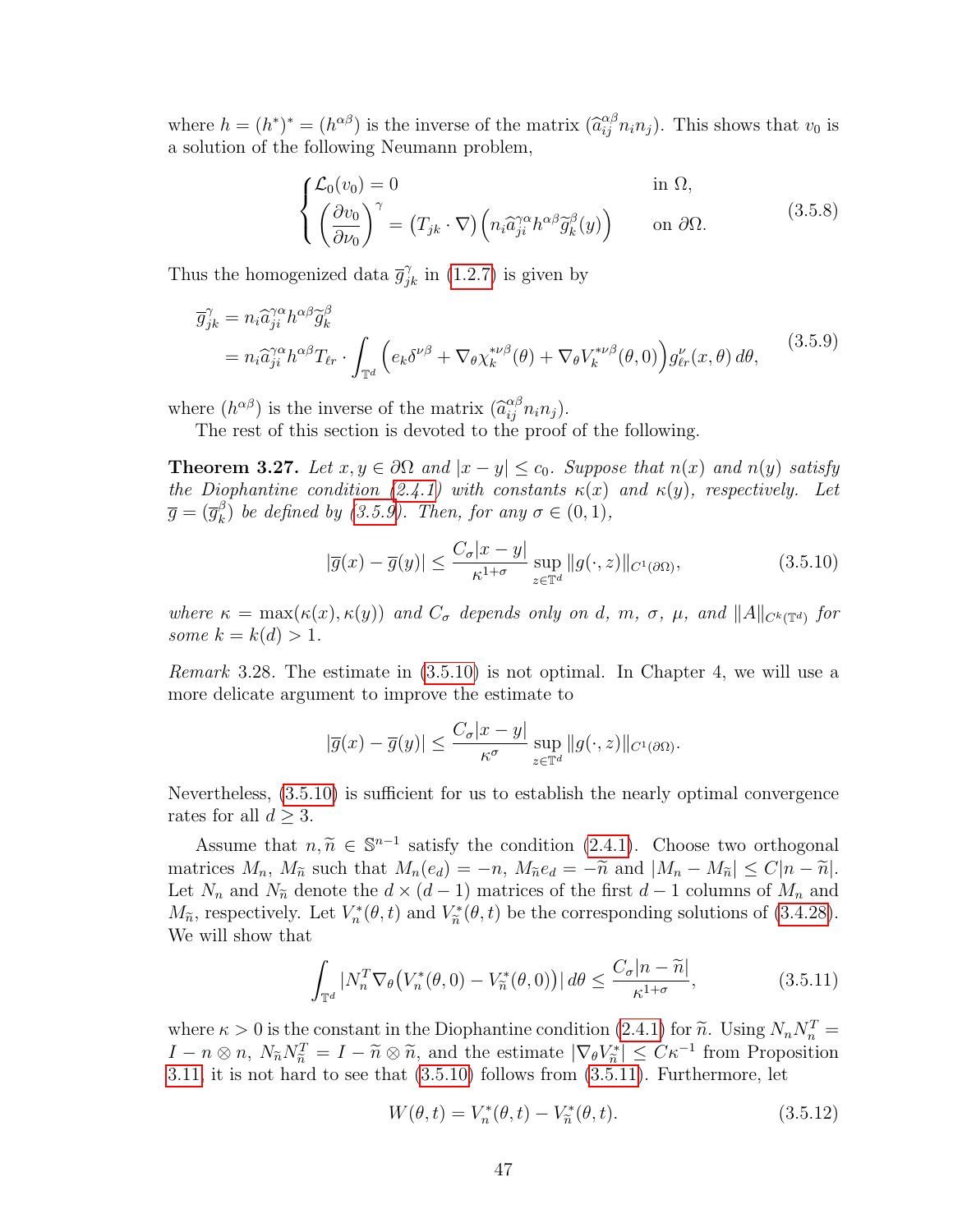Since

$$
\int_{\mathbb{T}^d} |N_n^T \nabla_{\theta} W(\theta, 0)| d\theta \le \int_0^1 \int_{\mathbb{T}^d} |N_n^T \nabla_{\theta} W| d\theta dt + \int_0^1 \int_{\mathbb{T}^d} |N_n^T \nabla_{\theta} \partial_t W| d\theta dt,
$$

it suffices to show that

<span id="page-55-0"></span>
$$
\int_0^1 \int_{\mathbb{T}^d} \left\{ |N_n^T \nabla_{\theta} W|^2 + |\nabla_{\theta} \partial_t W|^2 \right\} d\theta dt \le \frac{C_\sigma |n - \widetilde{n}|^2}{\kappa^{2+\sigma}},\tag{3.5.13}
$$

for any  $\sigma \in (0,1)$ . Let

<span id="page-55-3"></span>
$$
B_n^*(\theta, t) = M_n^T A^*(\theta - t_n) M_n \quad \text{and} \quad B_{\widetilde{n}}^*(\theta, t) = M_{\widetilde{n}}^T A^*(\theta - t\widetilde{n}) M_{\widetilde{n}}.
$$

To prove  $(3.5.13)$ , as in the case of Dirichlet condition [\[21,](#page-109-2) [7\]](#page-108-4), we first note that W is a solution of the Neumann problem,

$$
\begin{cases}\n-\begin{pmatrix}N_n^T \nabla_\theta\\ \partial_t\end{pmatrix} \cdot B_n^* \begin{pmatrix}N_n^T \nabla_\theta\\ \partial_t\end{pmatrix} W = \begin{pmatrix}N_n^T \nabla_\theta\\ \partial_t\end{pmatrix} G + H & \text{in } \mathbb{T}^d \times \mathbb{R}_+, \\
-e_{d+1} \cdot B_n^* \begin{pmatrix}N_n^T \nabla_\theta\\ \partial_t\end{pmatrix} W = h + e_{d+1} \cdot G & \text{on } \mathbb{T}^d \times \{0\},\n\end{cases} (3.5.14)
$$

where  $G=G_1+G_2$  ,  $H,$  and  $h$  are given by

$$
G_1 = B_n^* \begin{pmatrix} (N_n - N_{\widetilde{n}})^T \nabla_{\theta} \\ 0 \end{pmatrix} V_{\widetilde{n}}^*,
$$
  
\n
$$
G_2 = \left( B_n^* - B_{\widetilde{n}}^* \right) \begin{pmatrix} N_{\widetilde{n}}^T \nabla_{\theta} \\ \partial_t \end{pmatrix} V_{\widetilde{n}}^*,
$$
  
\n
$$
H = \begin{pmatrix} (N_n - N_{\widetilde{n}})^T \nabla_{\theta} \\ 0 \end{pmatrix} B_{\widetilde{n}}^* \begin{pmatrix} N_{\widetilde{n}}^T \nabla_{\theta} \\ \partial_t \end{pmatrix} V_{\widetilde{n}}^*,
$$
  
\n
$$
h = -\frac{1}{2} \big[ (n_i - \widetilde{n}_i) e_\ell - (n_\ell - \widetilde{n}_\ell) e_i \big] \cdot \nabla_{\theta} f_{i\ell}.
$$
\n(3.5.15)

<span id="page-55-4"></span><span id="page-55-1"></span>Note that  $|\partial_t^k \partial_{\theta}^{\alpha} (B_n^* - B_{\tilde{n}}^*)| \leq C(1+t)|n - \tilde{n}|$ . This, together with Proposition [3.11,](#page-34-3) gives

$$
|\partial_t^k \partial_\theta^\alpha G_1(\theta, t)| \le \frac{C|n - \widetilde{n}|}{\kappa (1 + \kappa t)^\ell},\tag{3.5.16}
$$

$$
|\partial_t^k \partial_\theta^\alpha G_2(\theta, t)| \le \frac{C(t+1)|n-\widetilde{n}|}{(1+\kappa t)^\ell},\tag{3.5.17}
$$

$$
|\partial_t^k \partial_\theta^\alpha H(\theta, t)| \le \frac{C|n - \widetilde{n}|}{(1 + \kappa t)^\ell},\tag{3.5.18}
$$

<span id="page-55-5"></span>for any  $\alpha, k, \ell$ , where C depends on d, m,  $\alpha, k, \ell$  and A.

<span id="page-55-2"></span>To deal with the growth factor  $t + 1$  in [\(3.5.17\)](#page-55-1) as well as the term H, we rely on the following weighted estimates.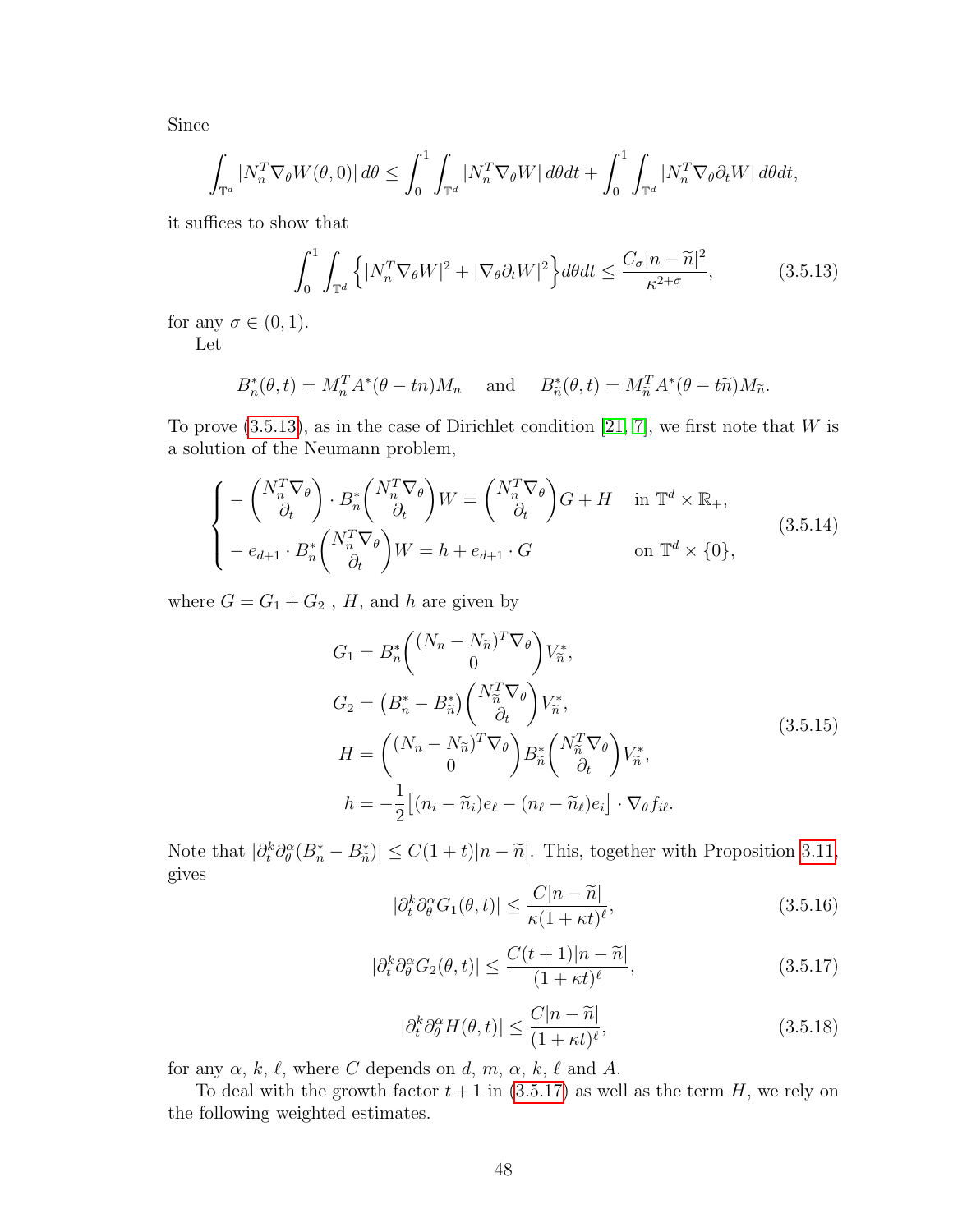**Lemma 3.29.** Suppose that  $n \in \mathbb{S}^{n-1}$  satisfies the Diophantine condition [\(2.4.1\)](#page-22-0). Let U be a smooth solution of

$$
\begin{cases}\n-\begin{pmatrix}N_n^T \nabla_\theta\\ \partial_t\end{pmatrix} \cdot B_n^* \begin{pmatrix}N_n^T \nabla_\theta\\ \partial_t\end{pmatrix} U = \begin{pmatrix}N_n^T \nabla_\theta\\ \partial_t\end{pmatrix} F & \text{in } \mathbb{T}^d \times \mathbb{R}_+, \\
-e_{d+1} \cdot B_n^* \begin{pmatrix}N_n^T \nabla_\theta\\ \partial_t\end{pmatrix} U = e_{d+1} \cdot F & \text{on } \mathbb{T}^d \times \{0\}.\n\end{cases}
$$
\n(3.5.19)

Assume that

<span id="page-56-2"></span><span id="page-56-0"></span>
$$
\sup_{t>0} \left\{ (1+t) \|\nabla_{\theta,t} U(\cdot,t)\|_{L^{\infty}(\mathbb{T}^d)} + (1+t) \|F(\cdot,t)\|_{L^{\infty}(\mathbb{T}^d)} \right\} < \infty.
$$
 (3.5.20)

Then, for any  $-1 < \alpha < 0$ ,

$$
\int_0^\infty \int_{\mathbb{T}^d} \left\{ |N_n^T \nabla_{\theta} U|^2 + |\partial_t U|^2 \right\} t^\alpha \, d\theta dt \le C_\alpha \int_0^\infty \int_{\mathbb{T}^d} |F|^2 \, t^\alpha \, d\theta dt, \tag{3.5.21}
$$

where  $C_{\alpha}$  depends only on d, m,  $\mu$ ,  $\alpha$  as well as some Hölder norm of A.

Proof. We will reduce the weighted estimate [\(3.5.21\)](#page-56-0) to the analogous estimates we proved in §[3.3](#page-38-1) in a half-space. Let

$$
u(x) = U(x - (x \cdot n)n, -x \cdot n)
$$
 and  $f(x) = F(x - (x \cdot n)n, -x \cdot n)$ .

Then  $u$  is a solution of the Neumann problem,

<span id="page-56-1"></span>
$$
\begin{cases}\n-\text{div}(A(x)\nabla u) = \text{div}(f) & \text{in } \mathbb{H}_n^d(0), \\
n \cdot A(x)\nabla u = -n \cdot f & \text{on } \partial \mathbb{H}_n^d(0).\n\end{cases}
$$
\n(3.5.22)

It follows from the estimate [\(3.3.32\)](#page-45-2) that

$$
\frac{1}{R^{d-1}} \int_{\Omega_R} |N_n^T \nabla_{\theta} U(x - (x \cdot n)n, -x \cdot n)|^2 |x \cdot n|^{\alpha} dx \n+ \frac{1}{R^{d-1}} \int_{\Omega_R} |\partial_t U(x - (x \cdot n)n, -x \cdot n)|^2 |x \cdot n|^{\alpha} dx \n\leq CR^{\alpha+1-d} \int_{\Omega_{2R}} |\nabla u|^2 dx + \frac{C}{R^{d-1}} \int_{\Omega_{2R}} |F(x - (x \cdot n)n, -x \cdot n)|^2 |x \cdot n|^{\alpha} dx,
$$
\n(3.5.23)

where

$$
\Omega_R = \{ x \in \mathbb{H}_n^d(0) : |x - (x \cdot n)n| \le R \text{ and } |x \cdot n| \le 2R \}.
$$

Next, we compute the limit for each term in [\(3.5.23\)](#page-56-1), as  $R \to \infty$ . In view of [\(3.5.20\)](#page-56-2) it is clear that the first term in the RHS of [\(3.5.23\)](#page-56-1) goes to zero. For the second term in the RHS of [\(3.5.23\)](#page-56-1), we write it as

$$
C \int_0^{2R} t^{\alpha} \left\{ \frac{1}{R^{d-1}} \int_{\substack{x \cdot n = t \\ |x+tn| < R}} |F(x+tn, t)|^2 \, d\sigma(x) \right\} dt. \tag{3.5.24}
$$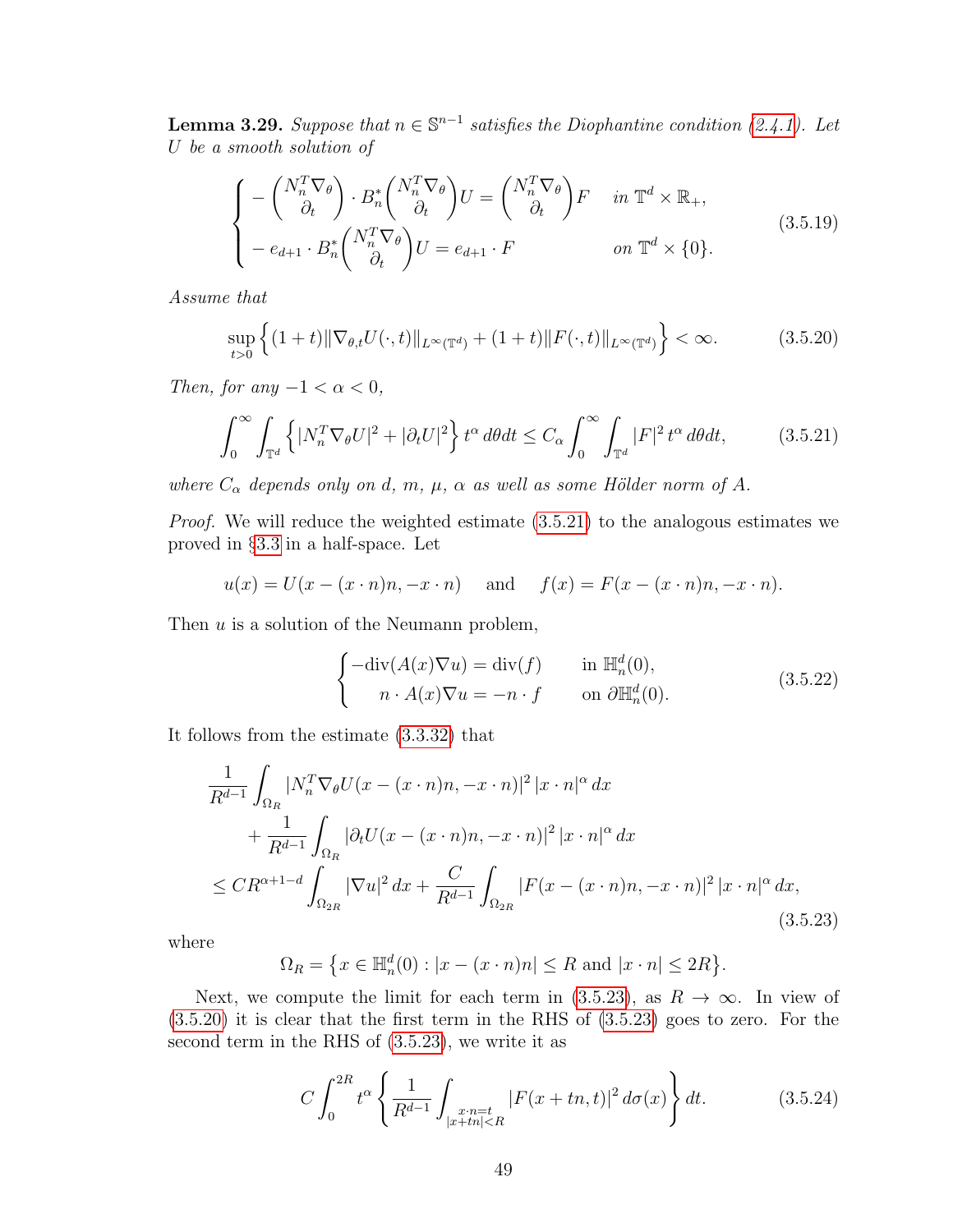Since  $F(\theta, t)$  is 1-periodic in  $\theta$  and n satisfies the Diophantine condition,

$$
\frac{1}{R^{d-1}} \int_{\substack{x \cdot n = t \\ |x+tn| < R}} |F(x+tn, t)|^2 \, d\sigma(x) \to C_d \int_{\mathbb{T}^d} |F(\theta, t)|^2 \, d\theta \tag{3.5.25}
$$

for each  $t > 0$ , as  $R \to \infty$ . With the assumption [\(3.5.20\)](#page-56-2) at our disposal, we apply the Dominated Convergence Theorem to deduce that the last integral in [\(3.5.23\)](#page-56-1) converges to

$$
C_d \int_0^\infty \int_{\mathbb{T}^d} |F(\theta, t)|^2 t^\alpha d\theta dt.
$$

A similar argument also shows that the LHS of [\(3.5.23\)](#page-56-1) converges to

$$
C_d \int_0^\infty \int_{\mathbb{T}^d} \left\{ |N_n^T \nabla_{\theta} U|^2 + |\partial_t U|^2 \right\} t^\alpha \, d\theta dt.
$$

As a result, we have proved the estimate [\(3.5.21\)](#page-56-0).

Remark 3.30. The same argument as in the proof of Lemma [3.29](#page-55-2) also gives a weighted estimate for Dirichlet problem. More precisely, suppose that  $n \in \mathbb{S}^{n-1}$  satisfies the Diophantine condition  $(2.4.1)$ . Let U be a smooth solution of

$$
\begin{cases}\n-\begin{pmatrix}N_n^T \nabla_\theta\\ \partial_t\end{pmatrix} \cdot B_n^* \begin{pmatrix}N_n^T \nabla_\theta\\ \partial_t\end{pmatrix} U = \begin{pmatrix}N_n^T \nabla_\theta\\ \partial_t\end{pmatrix} F + H & \text{in } \mathbb{T}^d \times \mathbb{R}_+, \\
U = 0 & \text{on } \mathbb{T}^d \times \{0\}.\n\end{cases} (3.5.26)
$$

Assume that

$$
\sup_{t>0}(1+t)\Big\{\|\nabla_{\theta,t}U(\cdot,t)\|_{L^{\infty}(\mathbb{T}^d)}+\|F(\cdot,t)\|_{L^{\infty}(\mathbb{T}^d)}+(1+t)\|H(\cdot,t)\|_{L^{\infty}(\mathbb{T}^d)}\Big\}<\infty.
$$

Then, for any  $-1 < \alpha < 0$ ,

$$
\int_0^\infty \int_{\mathbb{T}^d} \left\{ |N_n^T \nabla_{\theta} U|^2 + |\partial_t U|^2 \right\} t^\alpha \, d\theta dt
$$
\n
$$
\leq C_\alpha \int_0^\infty \int_{\mathbb{T}^d} \left\{ |F|^2 + |H|^2 t^2 \right\} t^\alpha \, d\theta dt,\tag{3.5.27}
$$

where  $C_{\alpha}$  depends only on d, m,  $\mu$ ,  $\alpha$  as well as some Hölder norm of A. This weighted estimate will also be used in the next chapter to establish the regularity estimate of the homogenized boundary data for the Dirichlet problem.

<span id="page-57-0"></span>**Lemma 3.31.** Suppose that  $n \in \mathbb{S}^{n-1}$  satisfies the Diophantine condition [\(2.4.1\)](#page-22-0). Let U be a smooth solution of

$$
\begin{cases}\n-\begin{pmatrix}N_n^T \nabla_\theta\\ \partial_t\end{pmatrix} \cdot B_n^* \begin{pmatrix}N_n^T \nabla_\theta\\ \partial_t\end{pmatrix} U = 0 & \text{in } \mathbb{T}^d \times \mathbb{R}_+, \\
-\ e_{d+1} \cdot B_n^* \begin{pmatrix}N_n^T \nabla_\theta\\ \partial_t\end{pmatrix} U = h & \text{on } \mathbb{T}^d \times \{0\}.\n\end{cases}
$$
\n(3.5.28)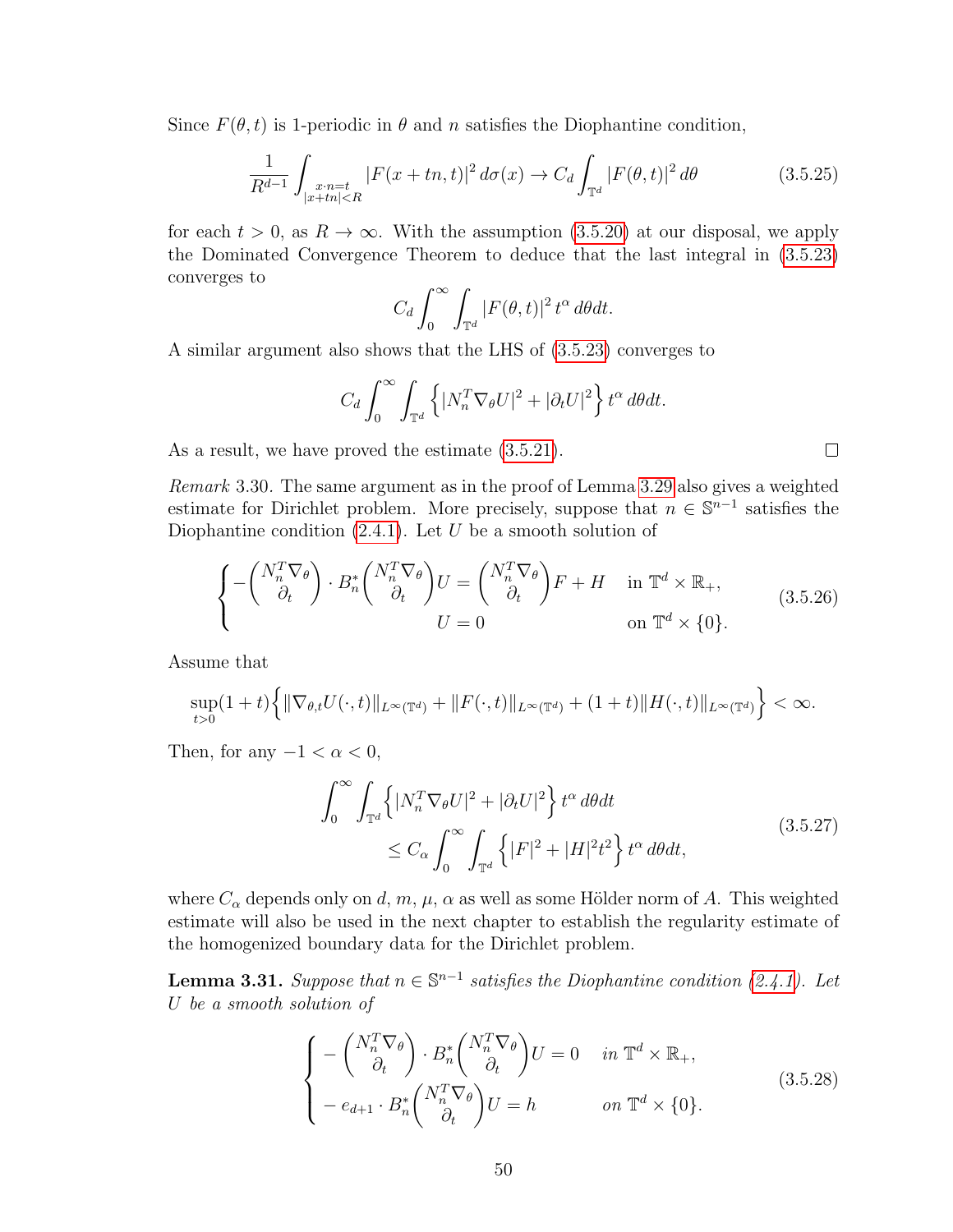Assume that

$$
\sup_{t>0}(1+t)\|\nabla_{\theta,t}U(\cdot,t)\|_{L^{\infty}(\mathbb{T}^d)} < \infty.
$$
\n(3.5.29)

<span id="page-58-3"></span>Then

<span id="page-58-1"></span>
$$
\int_0^1 \int_{\mathbb{T}^d} \left\{ |N_n^T \nabla_{\theta} U|^2 + |\partial_t U|^2 \right\} d\theta dt \le C \|h\|_{L^2(\mathbb{T}^d)}^2.
$$
 (3.5.30)

*Proof.* Let  $u(x) = U(x - (x \cdot n)n, -x \cdot n)$ . Note that u is a solution of the Neumann problem,  $-\text{div}(A(x)\nabla u) = 0$  in  $\mathbb{H}_n^d(0)$  and  $n \cdot A(x)\nabla u = h$  on  $\partial \mathbb{H}_n^d(0)$ . Let  $u_\varepsilon(x) =$  $\varepsilon u(x/\varepsilon)$  and D be the same bounded smooth domain as in the proof of Theorem [3.13.](#page-38-0) Since  $\mathcal{L}_{\varepsilon}(u_{\varepsilon})=0$  in D, it follows that

<span id="page-58-0"></span>
$$
\int_{D(\varepsilon)} |\nabla u_{\varepsilon}|^2 dx \le C \varepsilon \int_{\partial D} \left| \frac{\partial u_{\varepsilon}}{\partial \nu_{\varepsilon}} \right|^2 d\sigma, \tag{3.5.31}
$$

where  $D(\varepsilon) = \{x \in D : \text{dist}(x, \partial D) < \varepsilon\}$ . We remark that if D is a Lipschitz domain and  $A^* = A$ , the large-scale Rellich estimate [\(3.5.31\)](#page-58-0) was proved in [\[26\]](#page-109-3) by Rellich identities. If D is smooth, the symmetry condition is not needed. This may be proved by using the  $O(\sqrt{\varepsilon})$  convergence rate in  $H^1(D)$ , as in [\[35\]](#page-110-3).

By a change of variables and using the assumption [\(3.5.29\)](#page-58-1), one may deduce from [\(3.5.31\)](#page-58-0) that

<span id="page-58-2"></span>
$$
\int_{\substack{x \in B(0,R)\cap \mathbb{H}_n^d(0) \\ 0 < |x \cdot n| < 1}} |\nabla u|^2 \, dx \le C \int_{B(0,2R)\cap \partial \mathbb{H}_n^d(0)} |h|^2 \, d\sigma + o(R^{d-1}),\tag{3.5.32}
$$

as  $R \to \infty$ . We now divide both sides of [\(3.5.32\)](#page-58-2) by  $R^{d-1}$  and then let  $R \to \infty$ . As in the proof of Lemma [3.29,](#page-55-2) this leads to the desired inequality [\(3.5.30\)](#page-58-3).  $\Box$ 

We are now in a position to give the proof of Theorem [3.27.](#page-54-3)

*Proof of Theorem [3.27.](#page-54-3)* Recall that it suffices to prove  $(3.5.13)$  with W given by [\(3.5.12\)](#page-54-4). To do this we split W as  $W = W_1 + W_2 + W_3$ , where  $W_1$  is a solution of [\(3.5.14\)](#page-55-3) with  $G = 0$  and  $H = 0$ ,  $W_2$  a solution with  $H = 0$  and  $h = 0$ , and  $W_3$  a solution with  $G = 0$  and  $h = 0$ . In view of Proposition [3.11,](#page-34-3) we may require that

$$
\sup_{t>0}(1+t)^{\ell} \|\nabla_{\theta,t}W_i(\cdot,t)\|_{L^{\infty}(\mathbb{T}^d)} < \infty
$$

for  $i = 1, 2, 3$ , and for any  $\ell \geq 1$ .

To estimate  $W_1$ , we use Lemma [3.31](#page-57-0) to obtain

$$
\int_0^1 \int_{\mathbb{T}^d} \left\{ |N_n^T \nabla_{\theta} W_1|^2 + |\partial_t W_1|^2 \right\} d\theta dt \le C \|h\|_{L^2(\mathbb{T}^d)}^2 \le C |n - \widetilde{n}|^2. \tag{3.5.33}
$$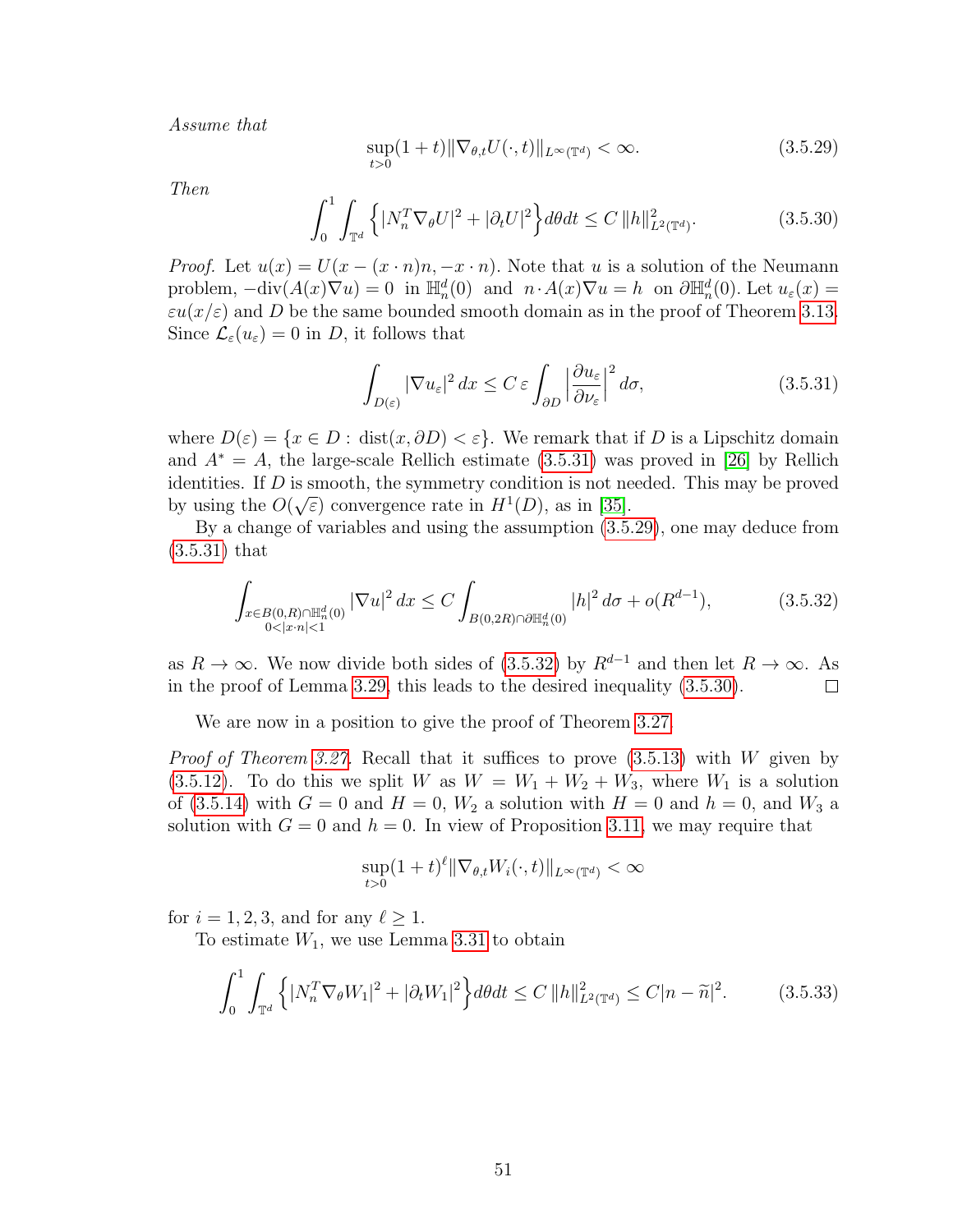To handle  $W_2$ , we use the weighted estimates in Lemma [3.29](#page-55-2) with  $\alpha = \sigma - 1$ . This, together with estimates  $(3.5.16)-(3.5.18)$  $(3.5.16)-(3.5.18)$ , leads to

$$
\int_0^1 \int_{\mathbb{T}^d} \left\{ |N_n^T \nabla_{\theta} W_2|^2 + |\partial_t W_2|^2 \right\} d\theta dt
$$
\n
$$
\leq C \int_0^\infty \int_{\mathbb{T}^d} |G|^2 t^{\sigma - 1} d\theta dt
$$
\n
$$
\leq C \int_0^\infty \left\{ \frac{(t+1)^2 |n-\tilde{n}|^2}{(1+\kappa t)^4} + \frac{|n-\tilde{n}|^2}{\kappa^2 (1+\kappa t)^4} \right\} t^{\sigma - 1} dt
$$
\n
$$
\leq \frac{C |n-\tilde{n}|^2}{\kappa^{2+\sigma}}.
$$
\n(3.5.34)

Next, we note that by writing  $H(\theta, t) = \partial_t \widetilde{H}(\theta, t)$ , where

$$
\widetilde{H}(\theta, t) = -\int_t^\infty H(\theta, s)ds,
$$

we may reduce the estimate of  $W_3$  to the previous two cases. Indeed, we split  $W_3$  as  $W_{31} + W_{32}$ , where  $W_{31}$  is a solution of [\(3.5.14\)](#page-55-3) with  $G = 0$ ,  $H = 0$ ,  $h = e_d \cdot H(\theta, 0)$ , and  $W_{32}$  a solution of [\(3.5.14\)](#page-55-3) with  $G = (0, \tilde{H}), H = 0$ , and  $h = 0$ . Observe that by  $(3.5.18),$  $(3.5.18),$ 

$$
\|\widetilde{H}(\cdot,0)\|_{L^2(\mathbb{T}^d)}^2 \le \frac{C|n-\widetilde{n}|^2}{\kappa^2}
$$

$$
|\partial_t^k \partial_\theta^\alpha \widetilde{H}(\theta,t)| \le \frac{C|n-\widetilde{n}|}{\kappa(1+\kappa t)^\ell},
$$

for any  $\alpha$ , k and  $\ell$ . As in the cases of  $W_1$  and  $W_2$ , by Lemmas [3.29](#page-55-2) and [3.31,](#page-57-0) we obtain

$$
\int_0^1 \int_{\mathbb{T}^d} \left\{ |N_n^T \nabla_{\theta} W_3|^2 + |\partial_t W_3|^2 \right\} d\theta dt \le \frac{C|n - \widetilde{n}|^2}{\kappa^{2+\sigma}}
$$

Consequently, we have proved that

$$
\int_0^1 \int_{\mathbb{T}^d} \left\{ |N_n^T \nabla_{\theta} W|^2 + |\partial_t W|^2 \right\} d\theta dt \le \frac{C |n - \widetilde{n}|^2}{\kappa^{2+\sigma}}.
$$
 (3.5.35)

.

Finally, we note that by differentiating the system [\(3.5.14\)](#page-55-3), the function  $\partial^{\alpha}W$ (with  $|\alpha|=1$ ) is a smooth solution to a Neumann problem of same type as W. In particular, let  $N_{n,k}$  denote the kth column of  $N_n$ , and define the kth component of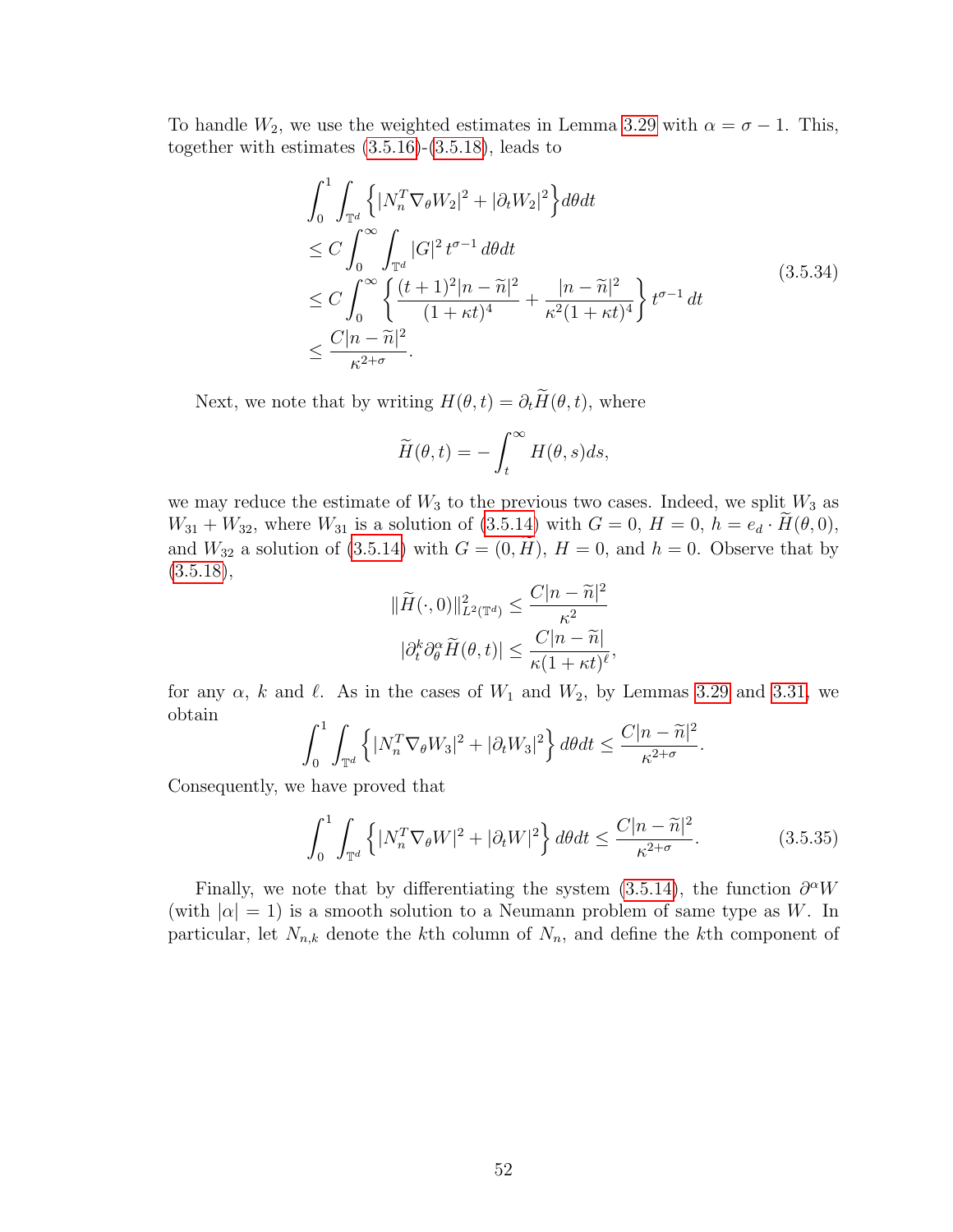<span id="page-60-0"></span>
$$
N_n^T \nabla_{\theta} \text{ by } \nabla_k = N_{n,k}^T \cdot \nabla_{\theta}, \text{ where } 1 \le k \le d - 1. \text{ We apply } \nabla_k \text{ to (5.3.21) and obtain}
$$
\n
$$
\begin{aligned}\n&\left(-\begin{pmatrix} N_n^T \nabla_{\theta} \\ \partial_t \end{pmatrix} \cdot B_n^* \begin{pmatrix} N_n^T \nabla_{\theta} \\ \partial_t \end{pmatrix} \nabla_k W = \begin{pmatrix} N_n^T \nabla_{\theta} \\ \partial_t \end{pmatrix} \cdot \nabla_k G + \nabla_k H \\
&+ \begin{pmatrix} N_n^T \nabla_{\theta} \\ \partial_t \end{pmatrix} \cdot \nabla_k B_n^* \begin{pmatrix} N_n^T \nabla_{\theta} \\ \partial_t \end{pmatrix} W \\
&\text{in } \mathbb{T}^d \times \mathbb{R}_+, \\
&-e_{d+1} \cdot B_n^* \begin{pmatrix} N_n^T \nabla_{\theta} \\ \partial_t \end{pmatrix} \nabla_k W = e_{d+1} \cdot \nabla_k G + \nabla_k h \\
&+ e_{d+1} \cdot \nabla_k B_n^* \begin{pmatrix} N_n^T \nabla_{\theta} \\ \partial_t \end{pmatrix} W \\
&\text{on } \mathbb{T}^d \times \{0\}.\n\end{aligned}
$$
\n(3.5.36)

Let  $\eta(t)$  be a cut-off function such that  $\eta(t) = 1$  for  $t \in [0, 1]$ ,  $\eta(t) = 0$  for  $t \in [2, \infty)$ ,  $0 \leq \eta(t) \leq 1$  and  $|\nabla \eta| \leq C$ . Now by integrating [\(3.5.36\)](#page-60-0) against  $\nabla_k(W\eta^2)$ , we derive from integration by parts that

$$
\int_0^1 \int_{\mathbb{T}^d} \left( |N_n^T \nabla_{\theta} \nabla_k W|^2 + |\partial_t \nabla_k W|^2 \right) d\theta dt
$$
  
\n
$$
\leq C \int_0^2 \int_{\mathbb{T}^d} \left( |\nabla_k G|^2 + |\nabla_k H|^2 + |N_n^T \nabla_{\theta} W|^2 + |\partial_t W|^2 \right) d\theta dt + C ||h||_{H^1(\mathbb{T}^d)}^2
$$
  
\n
$$
\leq \frac{C |n - \tilde{n}|^2}{\kappa^{2+\sigma}},
$$

where we have used the fact  $|\nabla_k W| \leq |\nabla_n^T \nabla_{\theta} W|$ . Consequently,

$$
\int_0^1 \int_{\mathbb{T}^d} \left( |N_n^T \nabla_{\theta} \otimes N_n^T \nabla_{\theta} W|^2 + |\partial_t N_n^T \nabla_{\theta} W|^2 \right) d\theta dt \le \frac{C|n - \widetilde{n}|^2}{\kappa^{2+\sigma}},
$$

which finishes the proof of [\(3.5.13\)](#page-55-0).

<span id="page-60-3"></span>3.6 A partition of unity

For  $x \in \partial\Omega$ , recall that

$$
\kappa(x) = \sup \left\{ \kappa \in [0, 1] : \text{the Diophantine condition (2.4.1) holds} \right\}
$$
\n
$$
\text{for } n(x) \text{ with constant } \kappa \left\}.
$$
\n(3.6.1)

<span id="page-60-2"></span>Lemma [2.9](#page-22-1) shows that  $1/\kappa(x)$  belongs to the space  $L^{d-1,\infty}(\partial\Omega)$ . This means that there exists  $C > 0$  such that

<span id="page-60-1"></span>
$$
|\{x \in \partial\Omega : [\kappa(x)]^{-1} > \lambda\}| \le C\,\lambda^{1-d} \quad \text{for any } \lambda > 0. \tag{3.6.2}
$$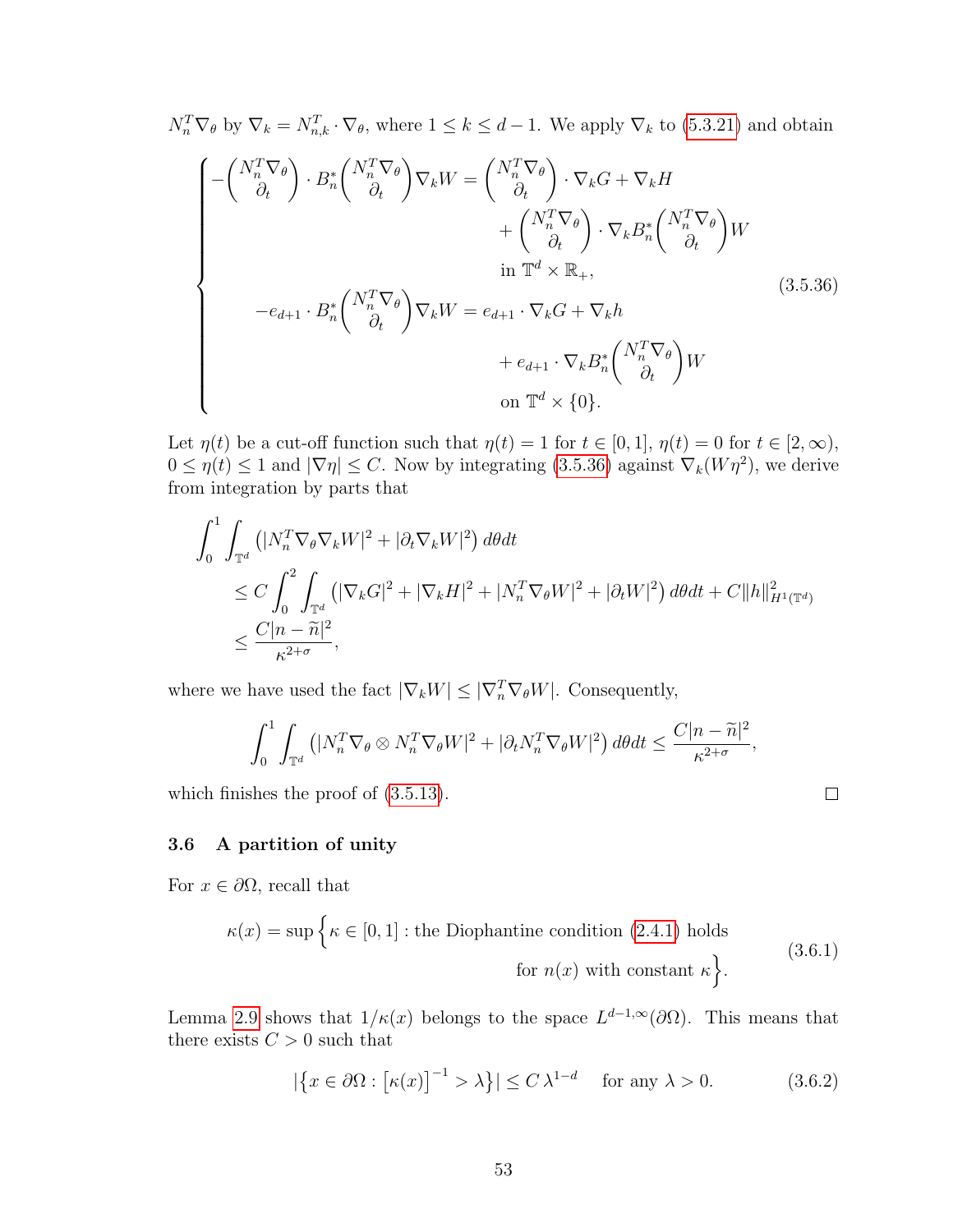**Proposition 3.32.** Let  $0 < q < d-1$ . Then for any  $x \in \partial\Omega$  and  $0 < r < diam(\Omega)$ ,

$$
\left(\oint_{B(x,r)\cap\partial\Omega} \left(\kappa(y)\right)^{-q} d\sigma(y)\right)^{1/q} \leq \frac{C}{r},\tag{3.6.3}
$$

where C depends only on d, q and  $\Omega$ .

Proof. Note that

$$
\int_{B(x,r)\cap\partial\Omega} (\kappa(y))^{-q} d\sigma(y) = q \int_0^\infty \lambda^{q-1} |\{x \in B(x,r) \cap \partial\Omega : [\kappa(x)]^{-1} > \lambda\}| d\lambda
$$
  
\n
$$
\leq C \int_0^\Lambda \lambda^{q-1} \cdot r^{d-1} d\lambda + C \int_\Lambda^\infty \lambda^{q-d} d\sigma
$$
  
\n
$$
\leq C r^{d-1} \cdot \Lambda^q + C\Lambda^{q-d+1},
$$

where we have used  $(3.6.2)$  for the first inequality. The proof is finished by optimizing  $\Lambda$  with  $\Lambda = r^{-1}$ .  $\Box$ 

In this section we construct a partition of unity for  $\partial\Omega$ , which is adapted to the function  $\kappa(x)$ . We mention that a similar partition of unity, which plays an important role in the analysis of the oscillating Dirichlet problem, was given in [\[7\]](#page-108-4). Here we provide a more direct  $L^p$ -based approach.

We first describe such construction in the flat space.

<span id="page-61-3"></span>**Lemma 3.33.** Let  $Q_0$  be a cube in  $\mathbb{R}^{d-1}$  and  $F \in L^p(12Q_0)$  for some  $p > d - 1$ . Let  $\tau > 0$  be a number such that

$$
\left(\int_{12Q_0} |F|^p\right)^{1/p} > \frac{\tau}{\left[\ell(Q_0)\right]^{1-\frac{d-1}{p}}},\tag{3.6.4}
$$

where  $\ell(Q_0)$  denotes the side length of  $Q_0$ . Then there exists a finite sequence  $\{Q_j\}$ of dyadic sub-cubes of  $Q_0$  such that the interiors of  $Q_j$ 's are mutually disjoint,

<span id="page-61-0"></span>
$$
Q_0 = \cup Q_j,\tag{3.6.5}
$$

$$
\left(\int_{12Q_j} |F|^p\right)^{1/p} \le \frac{\tau}{\left[\ell(Q_j)\right]^{1-\frac{d-1}{p}}},\tag{3.6.6}
$$

$$
\left(\int_{12Q_j^+} |F|^p\right)^{1/p} > \frac{\tau}{\left[\ell(Q_j^+)\right]^{1-\frac{d-1}{p}}},\tag{3.6.7}
$$

<span id="page-61-1"></span>where  $Q_i^+$  $j^+$  denotes the dyadic parent of  $Q_j$ , i.e.,  $Q_j$  is obtained by bisecting  $Q_j^+$  $j^+$  once. Moreover, if  $4Q_j \cap 4Q_k \neq \emptyset$ , then

<span id="page-61-2"></span>
$$
(1/2)\ell(Q_k) \le \ell(Q_j) \le 2\ell(Q_k). \tag{3.6.8}
$$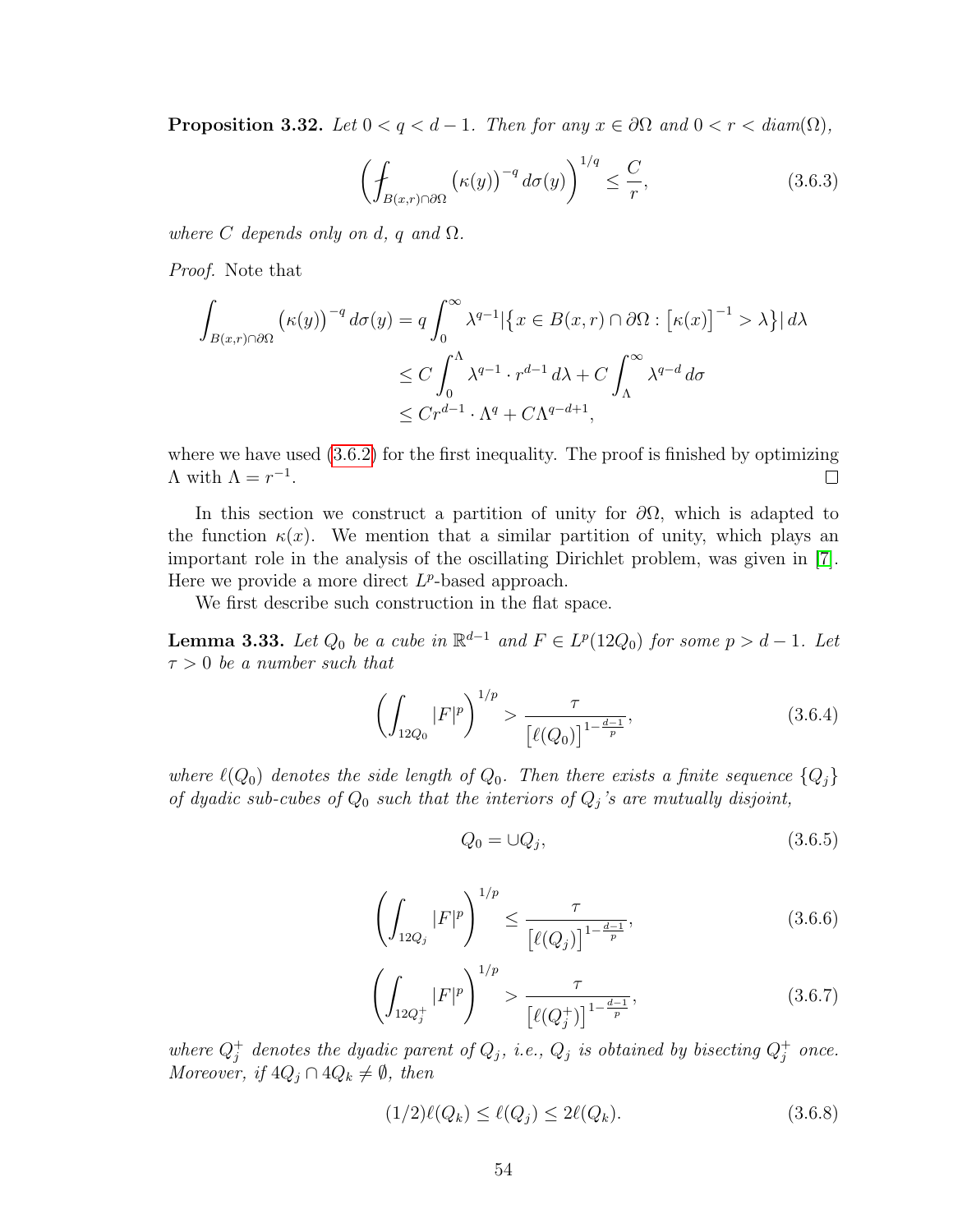*Proof.* The lemma is proved by using a stoping time argument (Calderón-Zygmund decomposition). We begin by bisecting the sides of  $Q_0$  and obtaining  $2^{d-1}$  dyadic sub-cubes  ${Q'}.$  If a cube  $Q'$  satisfies

<span id="page-62-0"></span>
$$
\left(\int_{Q'} |F|^p\right)^{1/p} \le \frac{\tau}{\left[\ell(Q')\right]^{1-\frac{d-1}{p}}}
$$
\n(3.6.9)

we stop and collect the cube. Otherwise, we repeat the same procedure on  $Q'$ . Since the RHS of [\(3.6.9\)](#page-62-0) goes to  $\infty$  as  $\ell(Q') \to 0$ , the procedure is stopped in a finite time. As a result, we obtain a finite number of sub-cubes with mutually disjoint interiors satisfying [\(3.6.5\)](#page-61-0)-[\(3.6.7\)](#page-61-1). We point out this decomposition was performed in the whole space in [\[33\]](#page-110-4) in the study of negative eigenvalues for the Pauli operator. The inequalities in [\(3.6.8\)](#page-61-2) were proved in [\[33\]](#page-110-4) by adapting an argument found in [\[14\]](#page-109-4). The same argument works equally well in the setting of a finite cube  $Q_0$ . We omit the details.  $\perp$ 

*Remark* 3.34. Note that the condition for selecting cubes  $\{Q_j\}$  in the above lemma is equivalent to

<span id="page-62-1"></span>
$$
\left(\oint_{12Q_j} |F|^p\right)^{1/p} \simeq \frac{\tau}{\ell(Q_j)}.\tag{3.6.10}
$$

In particular, we may let  $p \to \infty$  in the above condition and replace the LHS by  $||F||_{L^{\infty}(12Q_j)}$ . So [\(3.6.10\)](#page-62-1) can be roughly interpreted as follows: around a point in  $Q_0$  with F being relatively large, the decomposition will be finer with relative small cubes; while if  $F$  is relatively small over a particular region, then we need to enlarge these cubes so that we may still expect relatively large  $F$  at some points in the enlarged cubes. √

Fix  $x_0 \in \partial\Omega$ . Let  $c_0 > 0$  be sufficiently small so that  $B(x_0, 10c_0)$  $(d) \cap \partial \Omega$  is given by the graph of a smooth function in a coordinate system, obtained from the standard system through rotation and translation. Let  $\mathbb{H}_n^d(a)$  denote the tangent plane for  $\partial\Omega$ at  $x_0$ , where  $n = n(x_0)$  and  $a = x_0 \cdot n$ . For  $x \in B(x_0, 5c_0 \sqrt{d}) \cap \partial \Omega$ , let

$$
P(x; x_0) = x - ((x - x_0) \cdot n)n \tag{3.6.11}
$$

denote its projection to  $\mathbb{H}_n^d(a)$ . The projection P is one-to-one in  $B(x_0, 10c_0)$ √  $d) \cap \partial \Omega$ . To construct a partition of unity for  $B(x_0, c_0) \cap \partial\Omega$ , adapted to the function  $\kappa(x)$ , we use the inverse map  $P^{-1}$  to lift a partition on the tangent plane, given in Lemma [3.33,](#page-61-3) to  $\partial\Omega$ . More precisely, fix a cube  $Q_0$  on the tangent plane  $H_n^d(a)$  such that

$$
B(x_0, 5c_0\sqrt{d}) \cap \partial\Omega \subset P^{-1}(Q_0) \subset B(x, 10c_0\sqrt{d}) \cap \partial\Omega.
$$

We apply Lemma [3.33](#page-61-3) to  $Q_0$  with the bounded function  $F(x) = \kappa(P^{-1}(x))$  and some  $p > d - 1$ . For each  $0 < \tau < c_1$ , this generates a finite sequence of sub-cubes  $\{Q_j\}$ with the properties  $(3.6.5)-(3.6.8)$  $(3.6.5)-(3.6.8)$ .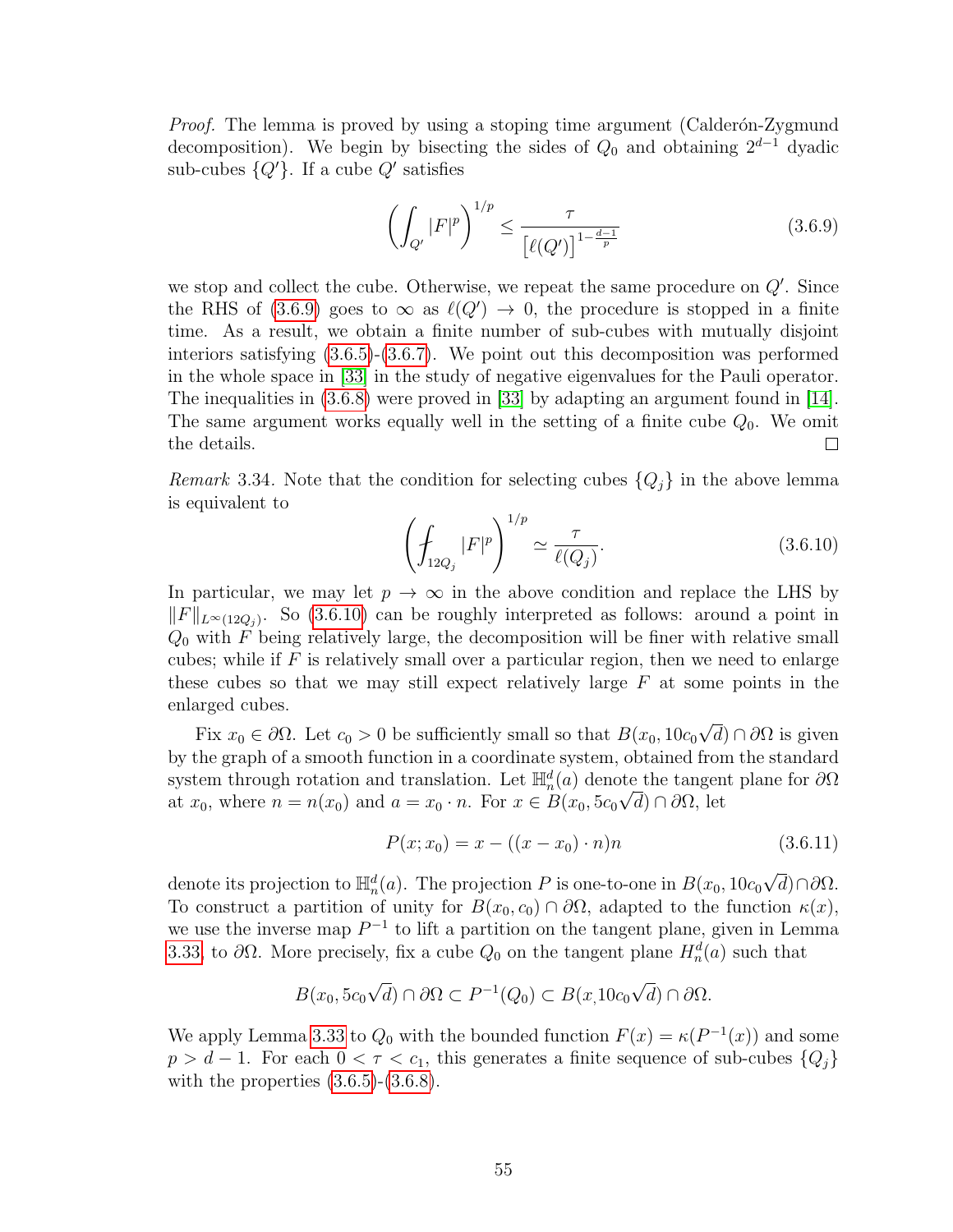Let  $x_j$  denote the center of  $Q_j$  and  $r_j$  the side length. Let  $\widetilde{x}_j = P^{-1}(x_j)$  and  $P^{-1}(Q)$ ,  $W_{i,j}$  ill go the static  $\widetilde{Q} = P^{-1}(Q)$ ,  $\widetilde{Q} = Q^{-1}(Q)$  $\hat{Q}_j = P^{-1}(Q_j)$ . We will use the notation  $t\hat{Q}_j = P^{-1}(tQ_j)$  for  $t > 0$  and call  $\hat{Q}_j$  a cube on  $\partial\Omega$ . Then

$$
\widetilde{Q}_0 = P^{-1}(Q_0) = \bigcup_{j=1}^N \widetilde{Q}_j.
$$

For each  $\widetilde{Q}_j$  with  $j \geq 1$ , we choose  $\eta_j \in C_0^{\infty}(\mathbb{R}^d)$  such that  $0 \leq \eta_j \leq 1$ ,  $\eta_j = 1$ on  $\widetilde{Q}_j$ ,  $\eta_j = 0$  on  $\partial \Omega \setminus 2\widetilde{Q}_j$ , and  $|\nabla \eta_j| \leq Cr_j^{-1}$ . Note that by the property  $(3.6.8)$ ,  $1 \le \sum_j \eta_j \le C_0$  on  $Q_0$ , where  $C_0$  is a constant depending only on d and  $\Omega$ . Let

$$
\varphi_j(x) = \frac{\eta_j(x)}{\sum_{k=1}^N \eta_k(x)}.
$$

Then

$$
\sum_{j=1}^{N} \varphi_j(x) = 1 \quad \text{for any } x \in \widetilde{Q}_0.
$$

Observe that  $0 \le \varphi_j \le 1$ ,  $\varphi_j \ge C_0^{-1}$  on  $\widetilde{Q}_j$ ,  $\varphi_j = 0$  on  $\partial \Omega \setminus 2\widetilde{Q}_j$ , and  $|\nabla \varphi_j| \le Cr_j^{-1}$ . Furthermore, by the property  $(3.6.9)$ , there are positive constants  $c_1$  and  $c_2$ , depending only on d, p and  $\Omega$ , such that

<span id="page-63-1"></span>
$$
\left(\oint_{12\tilde{Q}_j} (\kappa(x))^p d\sigma(x)\right)^{1/p} \le \frac{c_1\tau}{r_j},\tag{3.6.12}
$$

$$
\left(\oint_{36\tilde{Q}_j} (\kappa(x))^p \, d\sigma(x)\right)^{1/p} \ge \frac{c_2 \tau}{r_j}.\tag{3.6.13}
$$

<span id="page-63-0"></span>In particular, since  $\kappa \leq 1$ , it follows from [\(3.6.13\)](#page-63-0) that

<span id="page-63-6"></span>
$$
r_j \ge c_2 \tau. \tag{3.6.14}
$$

Also, by [\(3.6.13\)](#page-63-0), there exists some  $z_j \in 36\tilde{Q}_j$  such that

$$
\kappa(z_j) \ge \frac{c_2 \tau}{r_j}.\tag{3.6.15}
$$

<span id="page-63-4"></span><span id="page-63-3"></span>**Proposition 3.35.** There exists a constant C, depending only on d, p and  $\Omega$ , such that √

<span id="page-63-2"></span>
$$
r_j \le C\sqrt{\tau}.\tag{3.6.16}
$$

*Proof.* By Hölder's inequality,

$$
1 \leq \left( \oint_{12\tilde{Q}_j} \kappa^{-p'} d\sigma \right)^{1/p'} \left( \oint_{12\tilde{Q}_j} \kappa^p d\sigma \right)^{1/p} \n\leq C r_j^{-1} \left( \oint_{12\tilde{Q}_j} \kappa^p d\sigma \right)^{1/p},
$$
\n(3.6.17)

<span id="page-63-5"></span>where we have used Proposition [3.32](#page-60-2) for the last step. Note that the condition  $p > d - 1$  is equivalent to  $p' < \frac{d-1}{d-2}$  $\frac{d-1}{d-2}$ , which is less or equal to  $d-1$  if  $d \geq 3$ . In view of [\(3.6.12\)](#page-63-1) and [\(3.6.17\)](#page-63-2) we obtain [\(3.6.16\)](#page-63-3).  $\Box$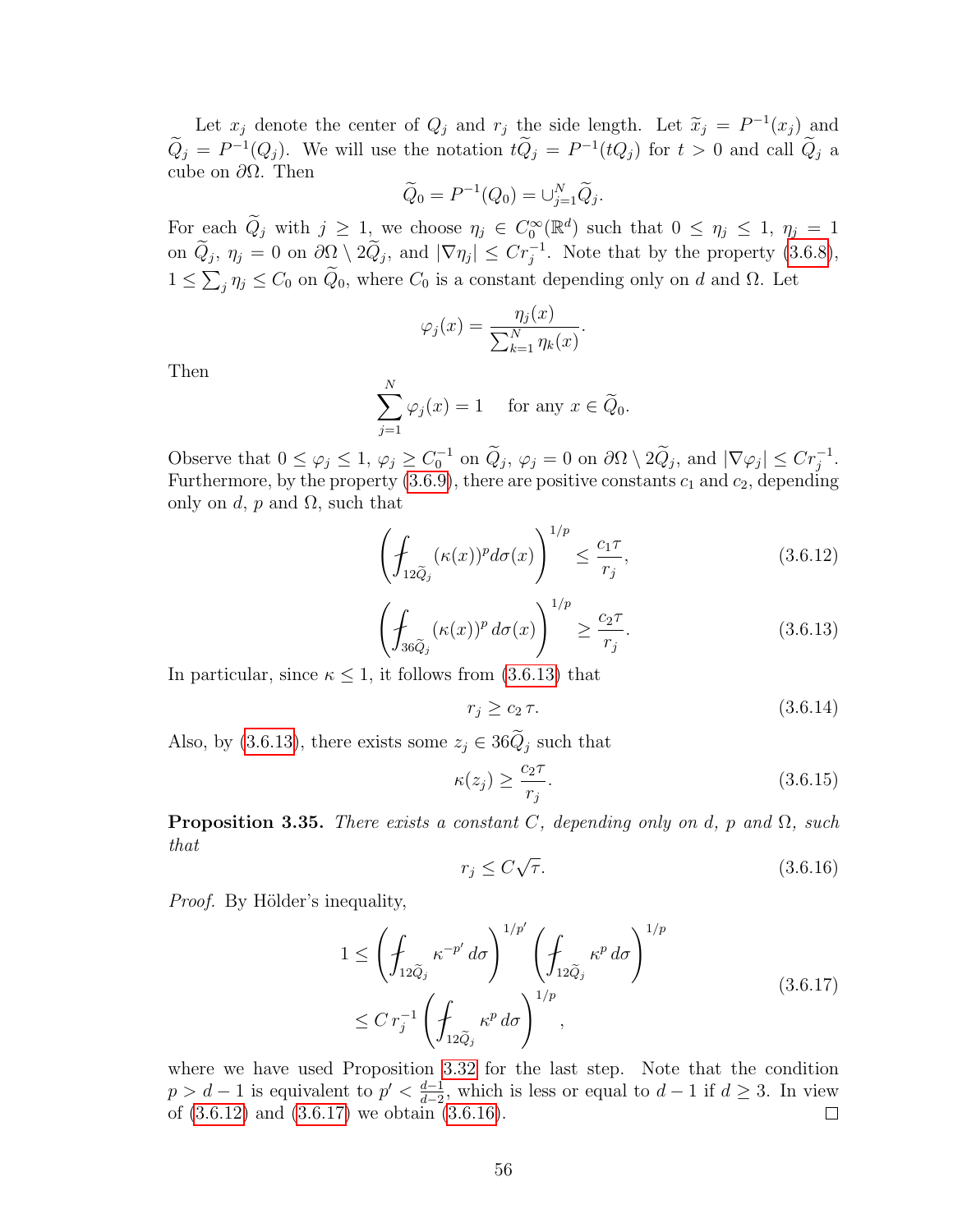**Proposition 3.36.** Let  $0 \le \alpha < d-1$ . Then

<span id="page-64-0"></span>
$$
\sum_{j} r_j^{\alpha + d - 1} \le C_\alpha \tau^\alpha,\tag{3.6.18}
$$

where  $C_{\alpha}$  depends only on d, p,  $\alpha$  and  $\Omega$ .

Proof. It follows from the first inequality in [\(3.6.17\)](#page-63-2) and [\(3.6.12\)](#page-63-1) that

$$
r_j \le C\tau \left(\int_{12\tilde{Q}_j} \kappa^{-p'} d\sigma\right)^{1/p'}.\tag{3.6.19}
$$

Let  $\mathcal{M}_{\partial\Omega}(f)$  denote the Hardy-Littlewood maximal function of f on  $\partial\Omega$ , defined by

$$
\mathcal{M}(f)(x) = \sup \left\{ \int_{B(x,r) \cap \partial \Omega} |f| \, d\sigma : 0 < r < \text{diam}(\Omega) \right\} \tag{3.6.20}
$$

for  $x \in \partial \Omega$ . By [\(3.6.19\)](#page-64-0) we obtain

$$
r_j^{\alpha} \le C\tau^{\alpha} \left( \inf_{x \in 12\tilde{Q}_j} \mathcal{M}_{\partial\Omega}(\kappa^{-p'})(x) \right)^{\alpha/p'} \tag{3.6.21}
$$

Hence,

$$
\sum_{j} r_j^{\alpha+d-1} \leq C\tau^{\alpha} \sum_{j} \int_{\widetilde{Q}_j} \left[ \mathcal{M}_{\partial\Omega}(\kappa^{-p'}) \right]^{\alpha/p'}
$$

$$
\leq C\tau^{\alpha} \int_{\partial\Omega} \left[ \mathcal{M}_{\partial\Omega}(\kappa^{-p'}) \right]^{\alpha/p'}.
$$

Finally, recall that  $p' < \frac{d-1}{d-2}$  $\frac{d-1}{d-2}$  and  $0 \le \alpha < d-1$ . Choose  $t > 1$  so that  $p' < t\alpha < d-1$ . Then  $/t$ 

$$
\int_{\partial\Omega} \left[ \mathcal{M}_{\partial\Omega}(\kappa^{-p'}) \right]^{\alpha/p'} d\sigma \le C \left( \int_{\partial\Omega} \left[ \mathcal{M}_{\partial\Omega}(\kappa^{-p'}) \right]^{\alpha t/p'} d\sigma \right)^{1}
$$
  

$$
\le C \left( \int_{\partial\Omega} (\kappa^{-1})^{\alpha t} d\sigma \right)^{1/t} < \infty,
$$

where we have used the fact that the operator  $\mathcal{M}_{\partial\Omega}$  is bounded on  $L^{q}(\partial\Omega)$  for  $q>1$ . This completes the proof.  $\Box$ 

# 3.7 Proof of Theorem 1.1: convergence rate

With the estimates in §[3.4,](#page-46-6)§[3.5](#page-52-0) and §[3.6,](#page-60-3) the line of argument is similar to that in [\[7\]](#page-108-4) for the oscillating Dirichlet problem. Recall that

$$
v_{\varepsilon}^{\gamma}(x) = -\int_{\partial\Omega} \frac{\partial}{\partial y_k} \{ N_0^{\gamma\beta}(x, y) \} \cdot (T_{ij}(y) \cdot \nabla_y) \Psi_{\varepsilon,k}^{*\alpha\beta}(y) \cdot g_{ij}^{\alpha}(y, y/\varepsilon) d\sigma(y)
$$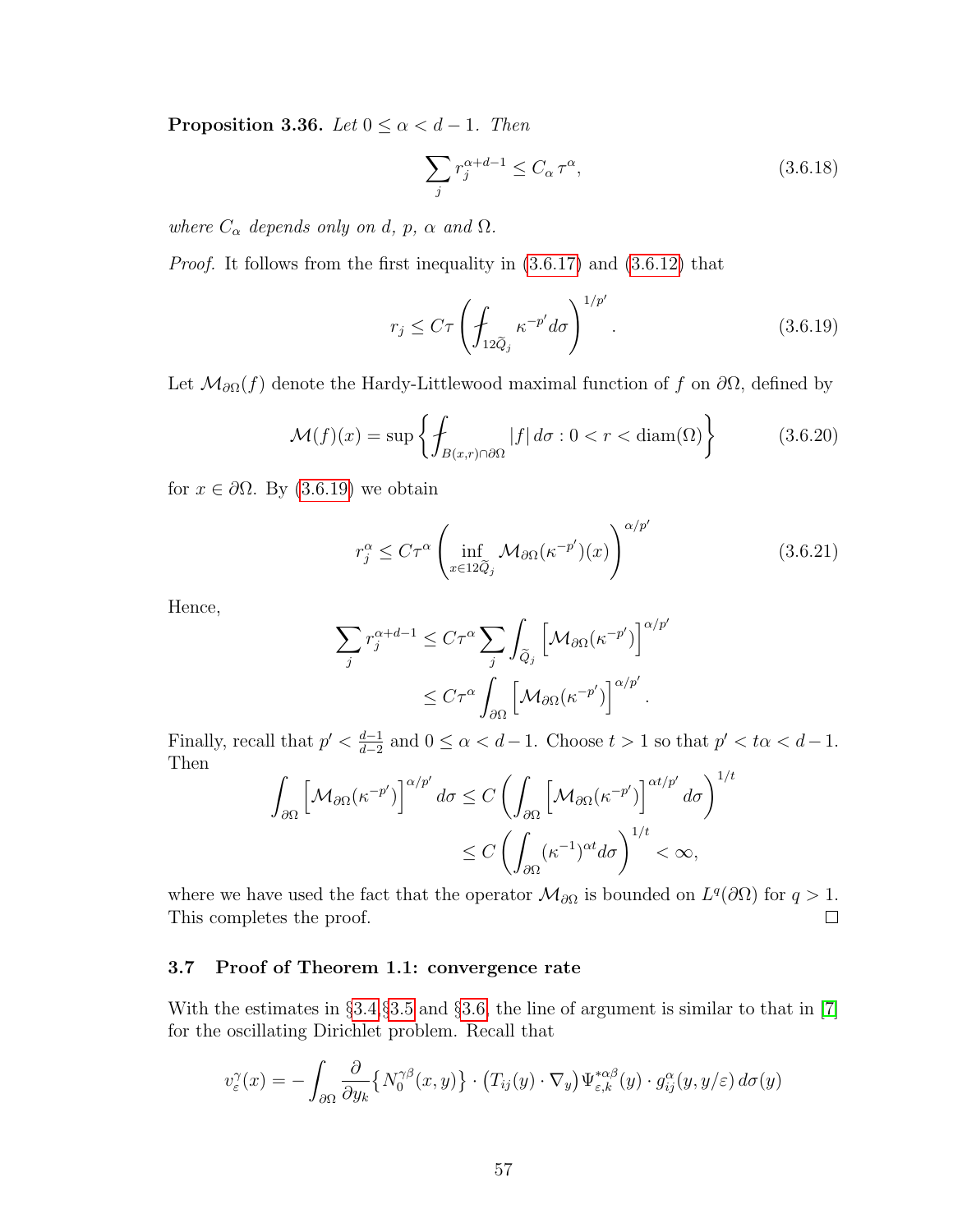and

$$
v_0^{\gamma}(x) = -\int_{\partial\Omega} \frac{\partial}{\partial y_k} \{ N_0^{\gamma\beta}(x, y) \} \tilde{g}_k^{\beta}(y) d\sigma(y), \qquad (3.7.1)
$$

where the function  $\widetilde{g}_k^{\beta}$  $\frac{\beta}{k}$  is given by [\(3.5.2\)](#page-53-0). We will show that for any  $\sigma \in (0,1)$ ,

<span id="page-65-0"></span>
$$
\int_{\Omega} |v_{\varepsilon} - v_0|^2 \, dx \le C_{\sigma} \, \varepsilon^{1 - \sigma}.
$$
\n(3.7.2)

This would imply that if  $u_{\varepsilon}$  and  $u_0$  are solutions of [\(1.2.5\)](#page-11-2) and [\(1.2.7\)](#page-12-0) respectively, then there exists some constant  $E$  such that

$$
||u_{\varepsilon}-u_0-E||_{L^2(\Omega)}\leq C_{\sigma}\,\varepsilon^{\frac{1}{2}-\sigma}.
$$

It then follows that

$$
||u_{\varepsilon}-u_0-\int_{\Omega}(u_{\varepsilon}-u_0)||_{L^2(\Omega)}\leq C_{\sigma}\,\varepsilon^{\frac{1}{2}-\sigma},
$$

which gives [\(1.2.9\)](#page-12-1) in the case  $\int_{\Omega} u_{\varepsilon} = \int_{\Omega} u_0 = 0.$ 

To prove [\(3.7.2\)](#page-65-0) we first note that by using a partition of unity for  $\partial\Omega$ , without loss of generality, we may assume that there exists some  $x_0 \in \partial\Omega$  such that for any  $y \in \mathbb{T}^d$ ,  $\text{supp}(g(\cdot,y)) \subset B(x_0,c_0)$ , where  $c_0 > 0$  is sufficiently small so that  $B(x_0,10c_0\sqrt{d})\cap\partial\Omega$ is given by the graph of a smooth function in a coordinate system, obtained from the standard system by rotation and translation. We construct another partition of unity for  $B(x_0, 5c_0\sqrt{d}) \cap \partial\Omega$ , as described in Section 7, with

$$
\tau = \varepsilon^{1-\sigma},\tag{3.7.3}
$$

adapted to the function  $\kappa(x)$ . Thus there exist a finite sequence  $\{\varphi_j\}$  of  $C_0^{\infty}$  functions in  $\mathbb{R}^d$  and a finite sequence  $\{\widetilde{Q}_j\}$  of "cubes" on  $\partial\Omega$ , such that  $\sum_j \varphi_j = 1$  on  $B(x_0, 5c_0\sqrt{d})\cap\partial\Omega.$ 

Next, observe that by the estimate  $|\nabla_y N_0(x,y)| + |\nabla_y N_\varepsilon(x,y)| \leq C |x-y|^{1-d}$ ,

<span id="page-65-1"></span> $|v_{\varepsilon}(x)| + |v_0(x)| \le C \{ 1 + |\ln \delta(x)| \},\,$ 

where  $\delta(x) = \text{dist}(x, \partial \Omega)$ . This implies that

$$
\sum_{j} \int_{B(\tilde{x}_j, Cr_j)\cap\Omega} |v_{\varepsilon} - v_0|^2 dx \le C \sum_{j} \int_{B(\tilde{x}_j, Cr_j)\cap\Omega} \left(1 + |\ln \delta(x)|\right)^2 dx
$$
  
\n
$$
\le C \sum_{j} r_j^d (1 + |\ln r_j|)^2
$$
  
\n
$$
\le C \varepsilon^{1-\sigma} (1 + |\ln \varepsilon|)^2,
$$
\n(3.7.4)

where we have used Propositions [3.35](#page-63-4) and [3.36](#page-63-5) (see §[3.6](#page-60-3) for the definitions of  $\tilde{x}_j$  and  $r_i$ ). Also note that

$$
|\bigcup_{j} B(\widetilde{x}_j, Cr_j)| \le C \sum_{j} r_j^d \le C\tau,
$$
\n(3.7.5)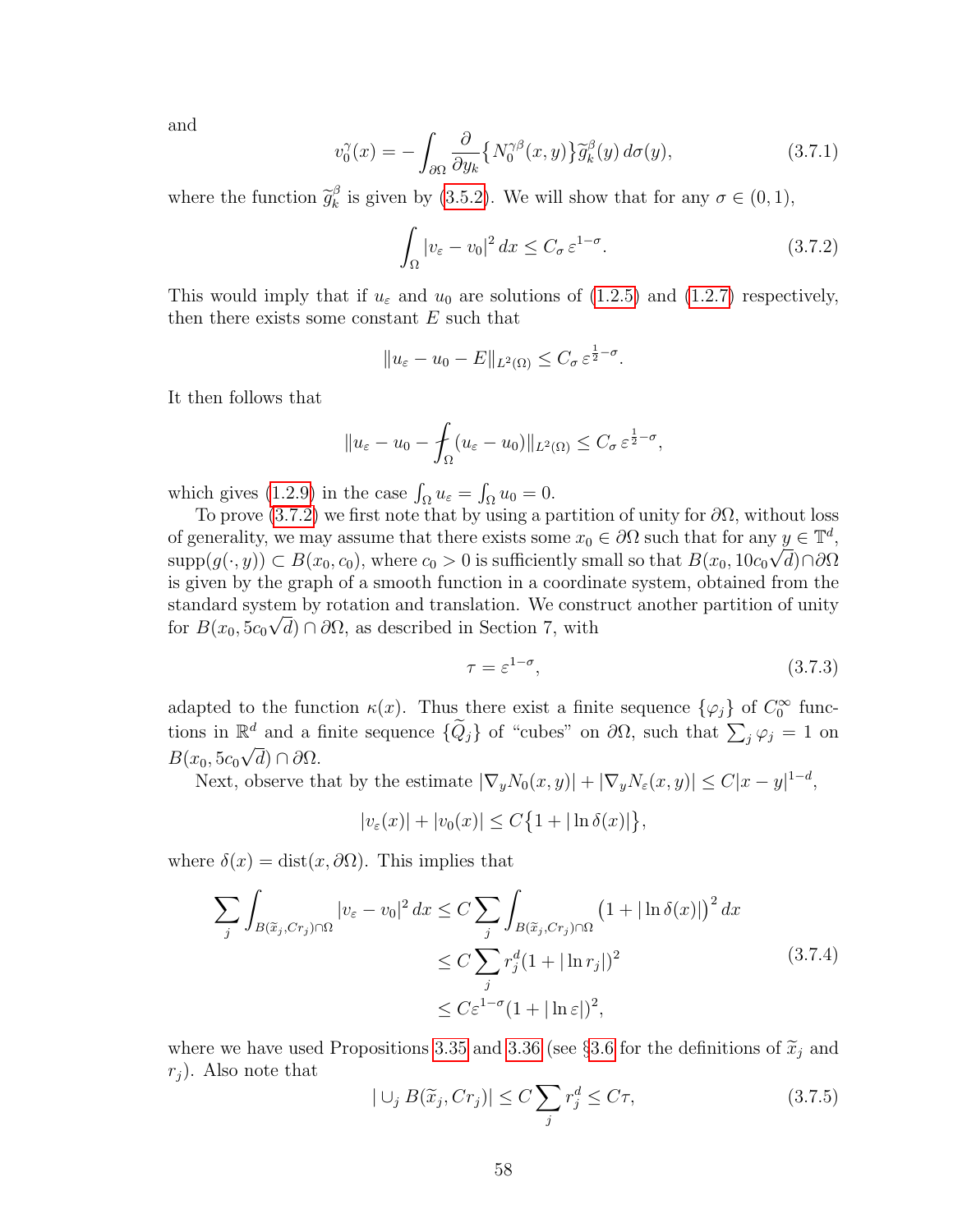where we have used Proposition [3.36.](#page-63-5) To estimate the  $L^2$  norm of  $v_{\varepsilon} - v_0$  on the set

<span id="page-66-0"></span>
$$
D = D_{\varepsilon} = \Omega \setminus \cup_{j} B(\widetilde{x}_{j}, Cr_{j}), \qquad (3.7.6)
$$

we introduce a function

$$
\Theta_t(x) = \sum_j \frac{r_j^{d-1+t}}{|x - \widetilde{x}_j|^{d-1}},\tag{3.7.7}
$$

<span id="page-66-1"></span>where  $0 \le t < d-1$ .

**Lemma 3.37.** Let  $\Theta_t(x)$  be defined by [\(3.7.7\)](#page-66-0). Then, if  $q \ge 1$  and  $0 \le qt < d-1$ ,

$$
\int_{D} \left(\Theta_t(x)\right)^q dx \le C \,\tau^{qt}.\tag{3.7.8}
$$

*Proof.* Observe that if  $x \notin B(\tilde{x}_j, Cr_j)$ , then

$$
\frac{r_j^{d-1}}{|x-\widetilde{x}_j|^{d-1}}\leq C\int_{\widetilde{Q}_j}\frac{d\sigma(y)}{|x-y|^{d-1}}.
$$

Hence, for  $x \in D$ ,

$$
\Theta_t(x) \le C \int_{\partial \Omega} \frac{f_t(y)}{|x - y|^{d-1}} d\sigma(y)
$$
  
 
$$
\le C \left( \int_{\partial \Omega} \frac{|f_t(y)|^q}{|x - y|^{d-1}} d\sigma(y) \right)^{1/q} (1 + |\ln \delta(x)|)^{1/q'},
$$

where  $f_t(y) = \sum_j r_j^t \varphi_j(y)$ ,  $\delta(x) = \text{dist}(x, \partial \Omega)$ , and we have used Hölder's inequality for the last step. It follows that

$$
\int_D |\Theta_t(x)|^q dx \le C \int_{\partial\Omega} |f_t(y)|^q d\sigma \le C \sum_j r_j^{qt} r_j^{d-1} \le C\tau^{qt},
$$

where have used Proposition [3.36.](#page-63-5)

As in the case of Dirichlet problem in [\[7\]](#page-108-4), we split  $v_{\varepsilon} - v_0$  into several parts,

$$
- \left(v_{\varepsilon}^{\gamma}(x) - v_{0}^{\gamma}(x)\right)
$$
  
=  $\sum_{j} \int_{\partial \Omega} \partial_{y_{k}} N_{0}^{\gamma\beta}(x, y) \left\{ \left(T_{i\ell}(y) \cdot \nabla_{y}\right) \Psi_{\varepsilon,k}^{*\alpha\beta}(y) \cdot g_{i\ell}^{\alpha}(y, y/\varepsilon) - \widetilde{g}_{k}^{\beta}(y) \right\} \varphi_{j}(y) d\sigma(y)$   
=  $I_{1} + I_{2} + I_{3} + I_{4} + I_{5},$  (3.7.9)

where  $I_1, I_2, \ldots, I_5$  are defined below and handled separately. We will show that for  $k = 1, 2, \ldots, 5,$ 

<span id="page-66-2"></span>
$$
\int_{D} |I_k(x)|^2 dx \le C_{\sigma} \varepsilon^{1-4\sigma},\tag{3.7.10}
$$

 $\Box$ 

which, together with [\(3.7.4\)](#page-65-1), gives [\(3.7.2\)](#page-65-0), as  $\sigma \in (0, 1/4)$  is arbitrary.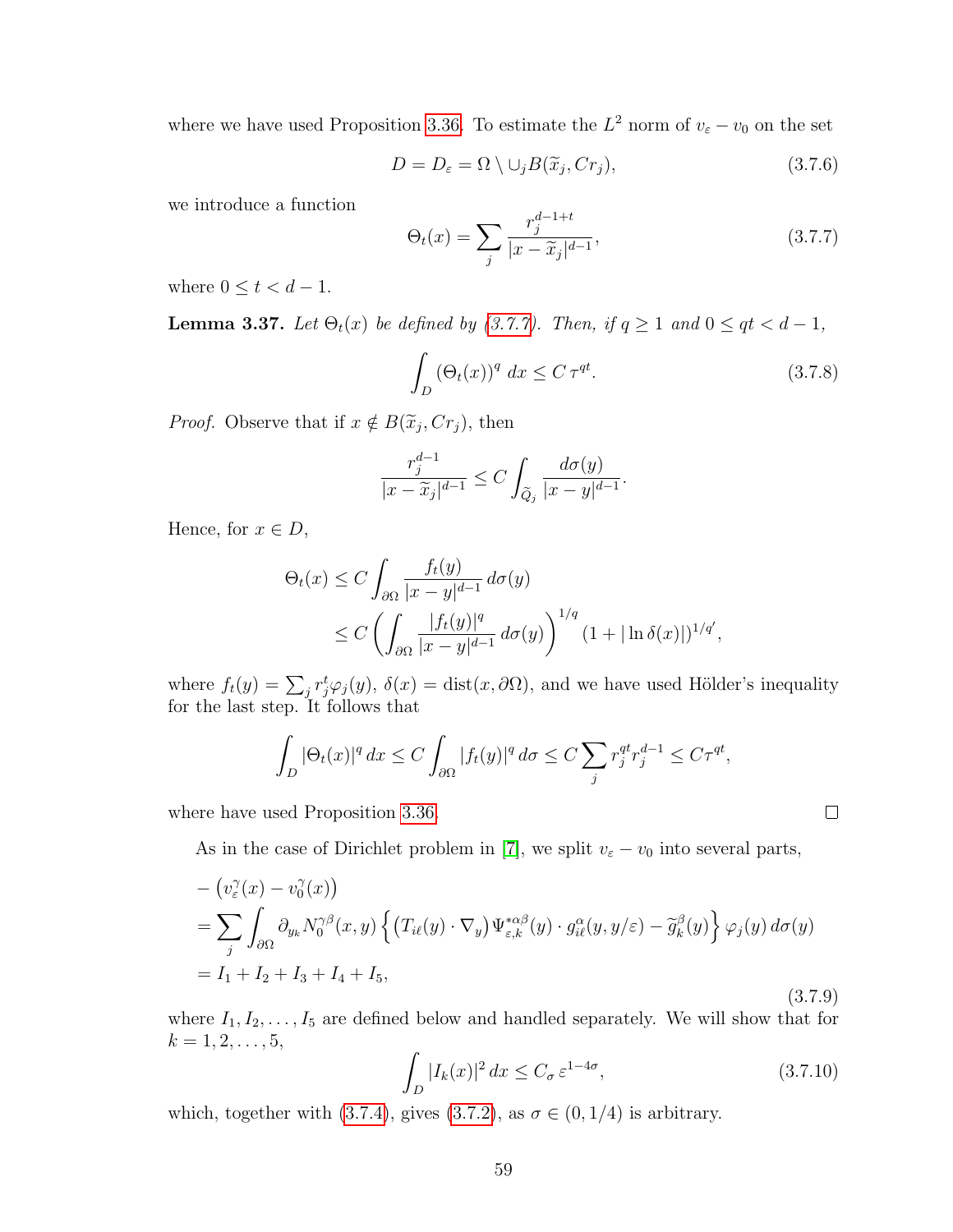**Estimate of**  $I_1$ , where

$$
I_{1} = \sum_{j} \int_{\partial \Omega} \partial_{y_{k}} N_{0}^{\gamma \beta}(x, y) \left( T_{i\ell}(y) \cdot \nabla_{y} \right) \left( \Psi_{\varepsilon, k}^{* \alpha \beta} - \Phi_{\varepsilon, k}^{* \alpha \beta, z_{j}} \right) \cdot g_{i\ell}^{\alpha}(y, y/\varepsilon) \varphi_{j}(y) d\sigma(y),
$$
  

$$
\Phi_{\varepsilon, k}^{* \alpha \beta, z_{j}}(y) = y_{k} \delta^{\alpha \beta} + \varepsilon \chi_{k}^{* \alpha \beta}(y/\varepsilon) + \phi_{\varepsilon, k}^{* \alpha \beta, z_{j}}(y),
$$
\n(3.7.11)

and  $z_j$  is given in [\(3.6.15\)](#page-63-6). Here we use Theorem [3.26](#page-52-4) to obtain that for any  $\rho \in$  $(0, 1/2),$ 

<span id="page-67-0"></span>
$$
\left|\nabla\Big(\Psi_{\varepsilon,k}^{*\alpha\beta} - \Phi_{\varepsilon,k}^{*\alpha\beta,z_j}\Big)\right| \le C\sqrt{\varepsilon}\left\{1 + |\ln \varepsilon|\right\} + C\varepsilon^{-1-\rho}r_j^{2+\rho},\tag{3.7.12}
$$

for  $y \in 2Q_j$ . It follows from [\(3.7.12\)](#page-67-0) that for  $x \in D$ ,

$$
|I_1(x)| \le C\sqrt{\varepsilon}(1+|\ln \varepsilon|) \sum_j \frac{r_j^{d-1}}{|x-\widetilde{x}_j|^{d-1}} + C\varepsilon^{-1-\rho} \sum_j \frac{r_j^{2+\rho+d-1}}{|x-\widetilde{x}_j|^{d-1}}.\tag{3.7.13}
$$

We now use Lemma [3.37](#page-66-1) to estimate the  $L^2$  norm of  $I_1$  on  $D$ . The first term in the RHS of [\(3.7.13\)](#page-67-1) is harmless. For the second term we use the fact  $r_j \leq C\sqrt{\tau}$  to bound it by

<span id="page-67-1"></span>
$$
C\varepsilon^{-1-\rho}\tau^{\frac{1}{2}+\rho}\sum_{j}\frac{r_j^{1-\rho+d-1}}{|x-\widetilde{x}_j|^{d-1}}.
$$

Since  $2(1 - \rho) < d - 1$  for  $d \geq 3$ , we obtain

$$
\int_{D} |I_1(x)|^2 dx \le C\varepsilon (1 + |\ln \varepsilon|)^2 + C\varepsilon^{-2-2\rho} \tau^{1+2\rho} \tau^{2(1-\rho)}
$$
  
  $\le C \varepsilon^{1-4\sigma},$ 

if  $\rho$  is sufficiently small.

**Estimate of**  $I_2$ , where

$$
I_2 = \sum_j \int_{\partial \Omega} \partial_{y_k} N_0^{\gamma \beta}(x, y) \left( T_{ij}(y) \cdot \nabla_y \right) \left( \Phi_{\varepsilon, k}^{* \alpha \beta, z_j} \right) \cdot g_{ij}^{\alpha}(y, y/\varepsilon) \varphi_j(y) \, d\sigma(y)
$$

$$
- \sum_j \int_{\partial \mathbb{H}_j^d} \partial_{y_k} N_0^{\gamma \beta}(x, P_j^{-1}(y)) \left( T_{i\ell}(P_j^{-1}(y)) \cdot \nabla_y \right) \left( \Phi_{\varepsilon, k}^{* \alpha \beta, z_j}(y) \right)
$$

$$
\cdot g_{i\ell}^{\alpha}(y, y/\varepsilon) \varphi_j(y) \, d\sigma(y), \tag{3.7.14}
$$

where  $\partial \mathbb{H}_{j}^{d}$  denotes the tangent plane for  $\partial \Omega$  at  $z_j$  and  $P_j^{-1}$  $j^{-1}$  is the inverse of the projection map from  $B(z_j, Cr_j) \cap \partial\Omega$  to  $\partial \mathbb{H}_{j}^d$ . Here we rely on the estimates

$$
\begin{aligned} |\nabla_y^2 N_0(x, y)| &\le C|x - y|^{-d}, \\ |\nabla^2 \Phi_{\varepsilon, k}^{*\alpha \beta, z_j}| &\le C\varepsilon^{-1}, \end{aligned} \tag{3.7.15}
$$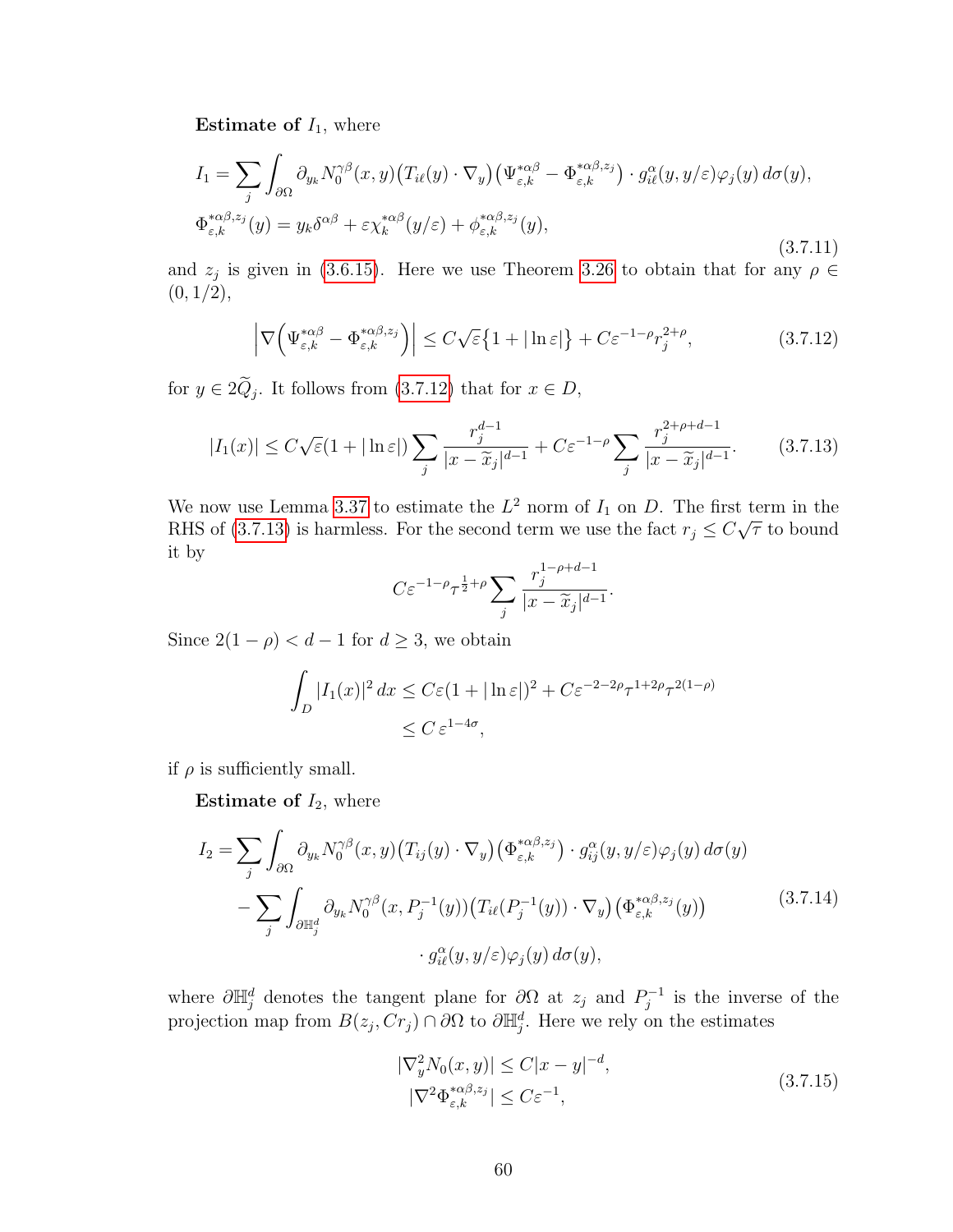as well as the observation that  $|y - P_i^{-1}|$  $|G_j^{-1}(y)| \leq Cr_j^2$  for  $y \in B(\widetilde{x}_j, Cr_j) \cap \partial\Omega$ . It is not hard to see that for  $x \in D$ ,

$$
|I_2(x)| \le C \varepsilon^{-1} \sum_j \frac{r_j^{2+d-1}}{|x - \widetilde{x}_j|^{d-1}} \le C \varepsilon^{-1} \tau^{\frac{1+\rho}{2}} \sum_j \frac{r_j^{1-\rho+d-1}}{|x - \widetilde{x}_j|^{d-1}},
$$
(3.7.16)

which, by Lemma [3.37,](#page-66-1) leads to  $(3.7.10)$  for  $k = 2$ .

**Estimate of**  $I_3$ , where

$$
I_3 = \sum_{j} \int_{\partial \mathbb{H}_j^d} \partial_{y_k} N_0^{\gamma \beta}(x, P_j^{-1}(y)) \left( T_{i\ell}(y) \cdot \nabla_y \right) \left( \Phi_{\varepsilon,k}^{*\alpha \beta, z_j} \right) \cdot g_{i\ell}^{\alpha}(y, y/\varepsilon) \varphi_j(y) d\sigma(y)
$$

$$
- \sum_{j} \int_{\partial \mathbb{H}_j^d} \partial_{y_k} N_0^{\gamma \beta}(x, P_j^{-1}(y)) \left( T_{i\ell}(z_j) \cdot \nabla_y \right) \left( \Phi_{\varepsilon,k}^{*\alpha \beta, z_j} \right) \cdot g_{i\ell}^{\alpha}(z_j, y/\varepsilon) \varphi_j(y) d\sigma(y).
$$
(3.7.17)

It is easy to see that for  $x \in D$ ,

$$
|I_3(x)| \le C \sum_j \frac{r_j^{1+d-1}}{|x - \widetilde{x}_j|^{d-1}} \le C \tau^{\frac{\rho}{2}} \sum_j \frac{r_j^{1-\rho+d-1}}{|x - \widetilde{x}_j|^{d-1}},
$$

which may be handled by Lemma [3.37.](#page-66-1)

**Estimate of**  $I_4$ , where

$$
I_4 = \sum_j \int_{\partial \mathbb{H}_j^d} \partial_{y_k} N_0^{\gamma \beta}(x, P_j^{-1}(y)) \left( T_{i\ell}(z_j) \cdot \nabla_y \right) \left( \Phi_{\varepsilon,k}^{*\alpha \beta, z_j} \right) \cdot g_{i\ell}^{\alpha}(z_j, y/\varepsilon) \varphi_j(y) d\sigma(y)
$$

$$
- \sum_j \int_{\partial \mathbb{H}_j^d} \partial_{y_k} N_0^{\gamma \beta}(x, P_j^{-1}(y)) \widetilde{g}_k^{\beta}(z_j) \varphi_j(y) d\sigma(y).
$$
(3.7.18)

The estimate of  $I_4$  uses the fact that for each j, the function

$$
(T_{i\ell}(z_j)\cdot\nabla_y)(\Phi_{\varepsilon,k}^{*\alpha\beta,z_j})\cdot g_{i\ell}^{\alpha}(z_j,y/\varepsilon)
$$

is of form  $U(y/\varepsilon)$ , where  $U(x)$  is a smooth 1-periodic function whose mean value is given by  $\widetilde{g}_k^{\beta}$ <br>satisfies the D  $\hat{k}(z_j)$ . Furthermore, the normal to the hyperplane  $\partial \mathbb{H}^d_j$  is  $n(z_j)$ , which satisfies the Diophantine condition [\(2.4.1\)](#page-22-0) with constant

$$
\kappa(z_j) \geq \frac{c\,\tau}{r_j}.
$$

It then follows from Lemma [2.10](#page-23-0) that if  $x \in D$ ,

$$
|I_4(x)| \le C_N (\tau^{-1} \varepsilon)^N \sum_j \frac{r_j^{d-1}}{|x - \widetilde{x}_j|^{d-1}},
$$

for any  $N \geq 1$ . Since  $\tau = \varepsilon^{1-\sigma}$ , this implies that

$$
\int_D |I_4(x)|^2 dx \le C_N \varepsilon^{N\sigma}.
$$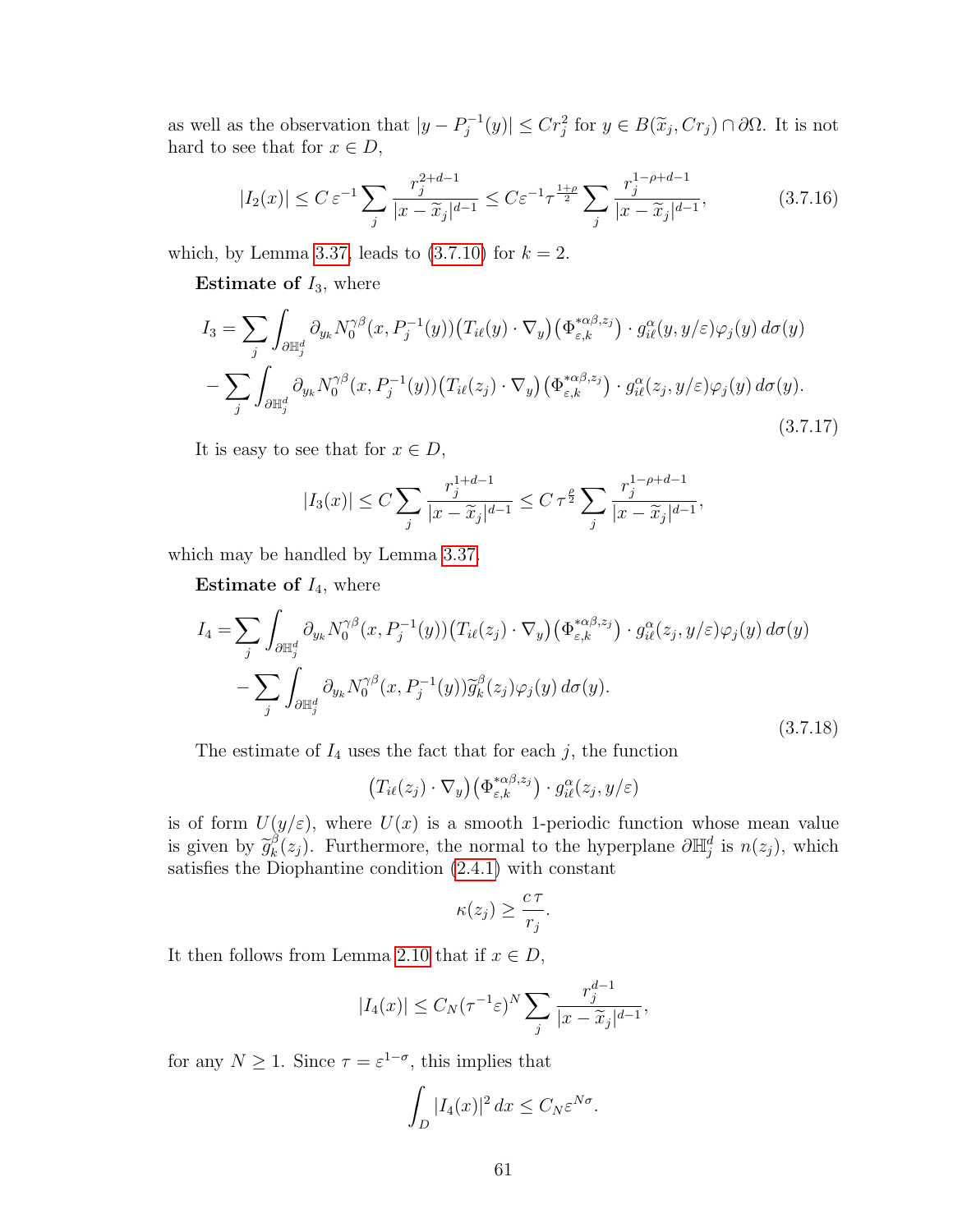**Estimate of**  $I_5$ , where

$$
I_5 = \sum_j \int_{\partial \mathbb{H}_j^d} \partial_{y_k} N_0^{\gamma \beta}(x, P_j^{-1}(y)) \overline{g}_k^{\beta}(z_j) \varphi_j(y) d\sigma(y)
$$
  
 
$$
- \sum_j \int_{\partial \Omega} \partial_{y_k} N_0^{\gamma \beta}(x, y) \overline{g}_k^{\beta}(y) \varphi_j(y) d\sigma(y).
$$
 (3.7.19)

Finally, to estimate  $I_5$ , we use the regularity estimate for  $\bar{g}$  in Theorem [3.27](#page-54-3) to obtain  $2 + 0$ 

$$
|\overline{g}(y) - \overline{g}(z_j)| \le \frac{Cr_j}{\left[\kappa(z_j)\right]^{1+\rho}} \le \frac{Cr_j^{2+\rho}}{\tau^{1+\rho}},
$$

for any  $y \in B(\tilde{x}_j, Cr_j) \cap \partial\Omega$ , where  $\rho \in (0, 1/2)$ . It follows that for any  $x \in D$ ,

$$
|I_5(x)| \leq C \sum_{j} \frac{r_j^d}{|x - \widetilde{x}_j|^{d-1}} + C\tau^{-1-\rho} \sum_{j} \frac{r_j^{2+\rho+d-1}}{|x - \widetilde{x}_j|^{d-1}} \leq C \sum_{j} \frac{r_j^d}{|x - \widetilde{x}_j|^{d-1}} + C\tau^{-\frac{1}{2}} \sum_{j} \frac{r_j^{1-\rho+d-1}}{|x - \widetilde{x}_j|^{d-1}}.
$$

As before, by applying Lemma [3.37](#page-66-1) and choosing  $\rho > 0$  sufficiently small, we obtain the desired estimate for  $I_5$ . This completes the proof of  $(3.7.2)$  and therefore  $(1.2.9)$ . Remark 3.38. Let  $\Theta_t(x)$  be defined by [\(3.7.7\)](#page-66-0). It follows from the proof of Proposition [3.36](#page-63-5) that for  $x \in D$ ,

$$
\Theta_t(x) \le C\tau^t \int_{\partial\Omega} \frac{\left[\mathcal{M}_{\partial\Omega}(\kappa^{-q})\right]^{t/q}(y)}{|x - y|^{d-1}} d\sigma(y),
$$

where  $q = p' < \frac{d-1}{d-2}$  $\frac{d-1}{d-2}$  and  $t \geq 0$ . Let  $u_{\varepsilon}$  and  $u_0$  be solutions of [\(1.2.5\)](#page-11-2) and [\(1.2.7\)](#page-12-0), respectively. An inspection of our proof of Theorem [1.1](#page-12-2) shows that for any  $\sigma \in$  $(0, 1/2)$ , there exists a neighborhood  $\Omega_{\varepsilon}$  of  $\partial\Omega$  in  $\Omega$  such that

$$
|\Omega_{\varepsilon}| \le C \, \varepsilon^{1-\sigma},\tag{3.7.20}
$$

and for  $x \in \Omega \setminus \Omega_{\varepsilon}$ ,

<span id="page-69-0"></span>
$$
|u_{\varepsilon}(x) - u_0(x) - E| \le C\varepsilon^{\frac{1}{2} - 4\sigma} \int_{\partial\Omega} \frac{\left[\mathcal{M}_{\partial\Omega}(\kappa^{-q})\right]^{\frac{1-\rho}{q}}(y)}{|x - y|^{d-1}} d\sigma(y),\tag{3.7.21}
$$

where  $1 < q < d-1$ ,  $\rho = \rho(\sigma) > 0$  is small, and E is a constant. The boundary layer  $\Omega_{\varepsilon}$ , which is given locally by the union of  $B(\tilde{x}_j, Cr_j) \cap \Omega$ , depends only on the function  $\kappa$  and  $\Omega$ . Eurthermore, if  $F(x)$  depends the integral in (3.7.21), then function  $\kappa$  and  $\Omega$ . Furthermore, if  $F(x)$  denotes the integral in [\(3.7.21\)](#page-69-0), then

$$
|F(x)| \leq C(1+|\ln \delta(x)|)^{1/s'} \left(\int_{\partial\Omega} \frac{\left[\mathcal{M}_{\partial\Omega}(\kappa^{-q})\right]^{\frac{s(1-\rho)}{q}}(y)}{|x-y|^{d-1}} d\sigma(y)\right)^{1/s},
$$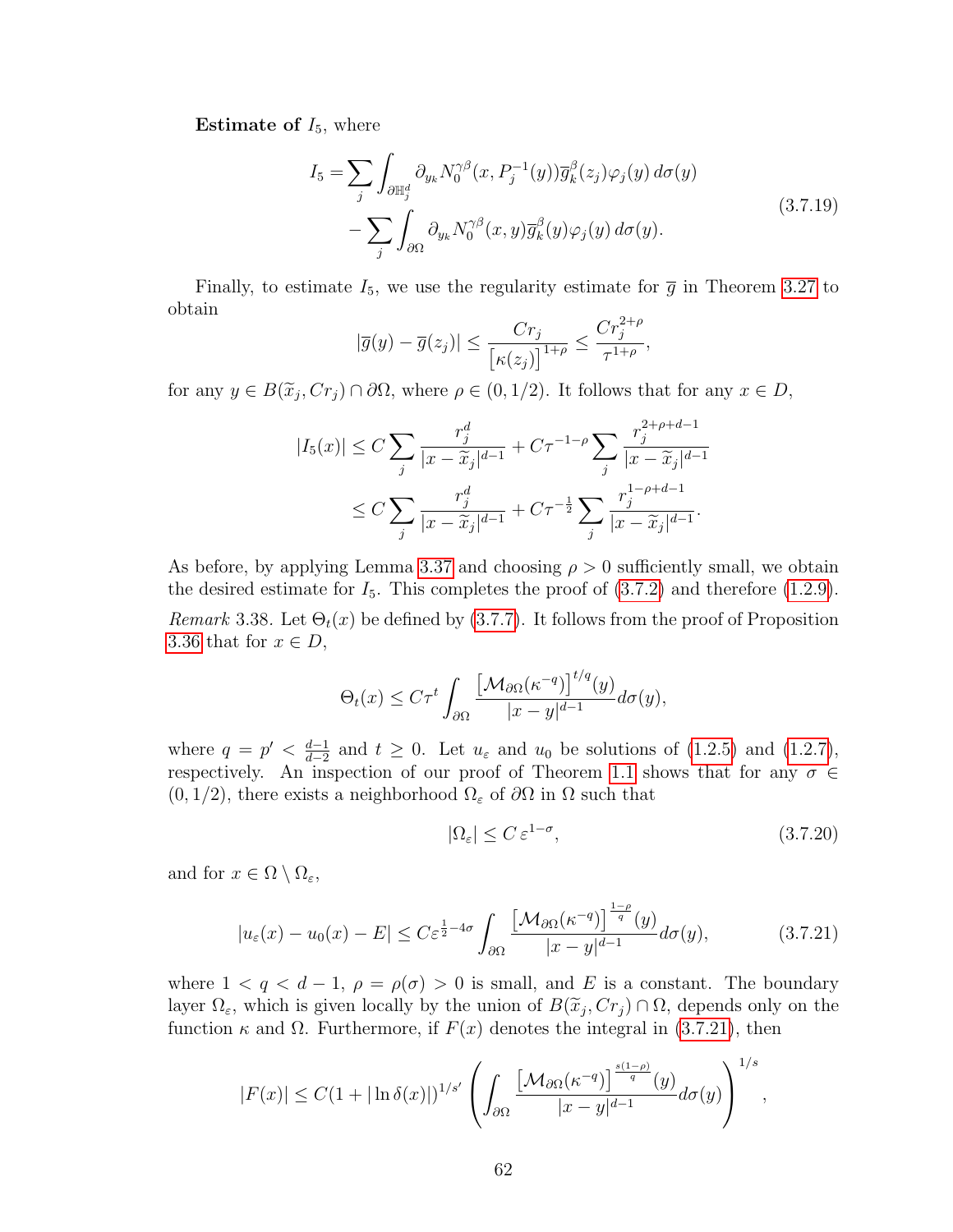where  $q < s(1 - \rho) < d - 1$ . Since  $\kappa^{-1} \in L^s(\partial\Omega)$  for any  $1 < s < d - 1$ ,  $\mathcal{M}_{\partial\Omega}(\kappa^{-q})$  $\in L^{s/q}(\partial\Omega)$  for any  $q < s < d-1$ . It follows that  $F \in L^{s}(\Omega)$  for any  $q < s \leq d-1$ . This, together with [\(3.7.21\)](#page-69-0),

<span id="page-70-0"></span>
$$
||u_{\varepsilon} - u_0 - E||_{L^s(\Omega \setminus \Omega_{\varepsilon})} \le C \, \varepsilon^{\frac{1}{2} - 4\sigma} \quad \text{for any } 1 < s \le d - 1. \tag{3.7.22}
$$

Finally, assume that  $\int_{\omega} u_{\epsilon} = \int_{\Omega} u_0 = 0$ . Since  $||u_{\epsilon} - u_0||_{L^2(\Omega)} \leq C_{\sigma} \epsilon^{\frac{1}{2} - \sigma}$  by Theorem [1.1,](#page-12-2) it follows from [\(3.7.22\)](#page-70-0) that  $|E| \leq C \varepsilon^{\frac{1}{2}-4\sigma}$ . As a result, estimates  $(3.7.21)$  and  $(3.7.22)$  hold with  $E = 0$ .

## 3.8 Higher-order convergence

In this section we use Theorem [1.1](#page-12-2) to establish a higher-order rate of convergence in the two-scale expansion for the Neumann problem,

<span id="page-70-1"></span>
$$
\begin{cases}\n\mathcal{L}_{\varepsilon}(u_{\varepsilon}) = F & \text{in } \Omega, \\
\frac{\partial u_{\varepsilon}}{\partial \nu_{\varepsilon}} = g & \text{on } \partial \Omega,\n\end{cases}
$$
\n(3.8.1)

where  $F$  and  $q$  are smooth functions. Our goal is to prove the following.

**Theorem 3.39.** Suppose that A and  $\Omega$  satisfy the same conditions as in Theorem [1.1.](#page-12-2) Let  $u_{\varepsilon}$  be the solution of [\(3.8.1\)](#page-70-1) with  $\int_{\Omega} u_{\varepsilon} = 0$ , and  $u_0$  the solution of the homogenized problem. Then there exists a function  $v^{bl}$ , independent of  $\varepsilon$ , such that

$$
||u_{\varepsilon} - u_0 - \varepsilon \chi_k(x/\varepsilon) \frac{\partial u_0}{\partial x_k} - \varepsilon v^{bl} ||_{L^2(\Omega)} \le C_{\sigma} \varepsilon^{\frac{3}{2} - \sigma} ||u_0||_{W^{3,\infty}(\Omega)},
$$
\n(3.8.2)

for any  $\sigma \in (0, 1/2)$ , where  $C_{\sigma}$  depends only on d, m,  $\sigma$ , A and  $\Omega$ . Moreover, the function  $v^{bl}$  is a solution to the Neumann problem

$$
\begin{cases}\n\mathcal{L}_0(v^{bl}) = F_* & \text{in } \Omega, \\
\frac{\partial v^{bl}}{\partial \nu_0} = g_* & \text{on } \partial \Omega,\n\end{cases}
$$
\n(3.8.3)

where  $F_* = -\bar{c}_{kil} \frac{\partial^3 u_0}{\partial x_i \partial x_i}$  $\frac{\partial^3 u_0}{\partial x_k \partial x_i \partial x_\ell}$  for some constants  $\overline{c}_{ki\ell}$ , and  $g_*$  satisfies

$$
||g_*||_{L^q(\partial\Omega)} \le C_q ||u_0||_{W^{2,\infty}(\Omega)},
$$
\n(3.8.4)

for any  $1 < q < d-1$ .

*Proof.* For simplicity of exposition we will drop the superscripts in this section. Let  $(\chi_k)$  be the (first-order) correctors,  $(b_{k\ell})$  be the flux correctors and  $(\phi_{kij})$  be the 1-periodic functions defined in Lemma [2.1.](#page-17-0) The second-order correctors  $(\Upsilon_{k\ell})$  with  $1 \leq k, \ell \leq d$  are defined by

$$
\begin{cases}\n-\frac{\partial}{\partial y_i} \left\{ a_{ij} \frac{\partial \Upsilon_{k\ell}}{\partial y_j} \right\} = b_{k\ell} + \frac{\partial}{\partial y_i} (a_{i\ell} \chi_k) & \text{in } \mathbb{R}^d, \\
\Upsilon_{k\ell} \text{ is 1-periodic and } \int_{\mathbb{T}^d} \Upsilon_{k\ell} = 0.\n\end{cases}
$$
\n(3.8.5)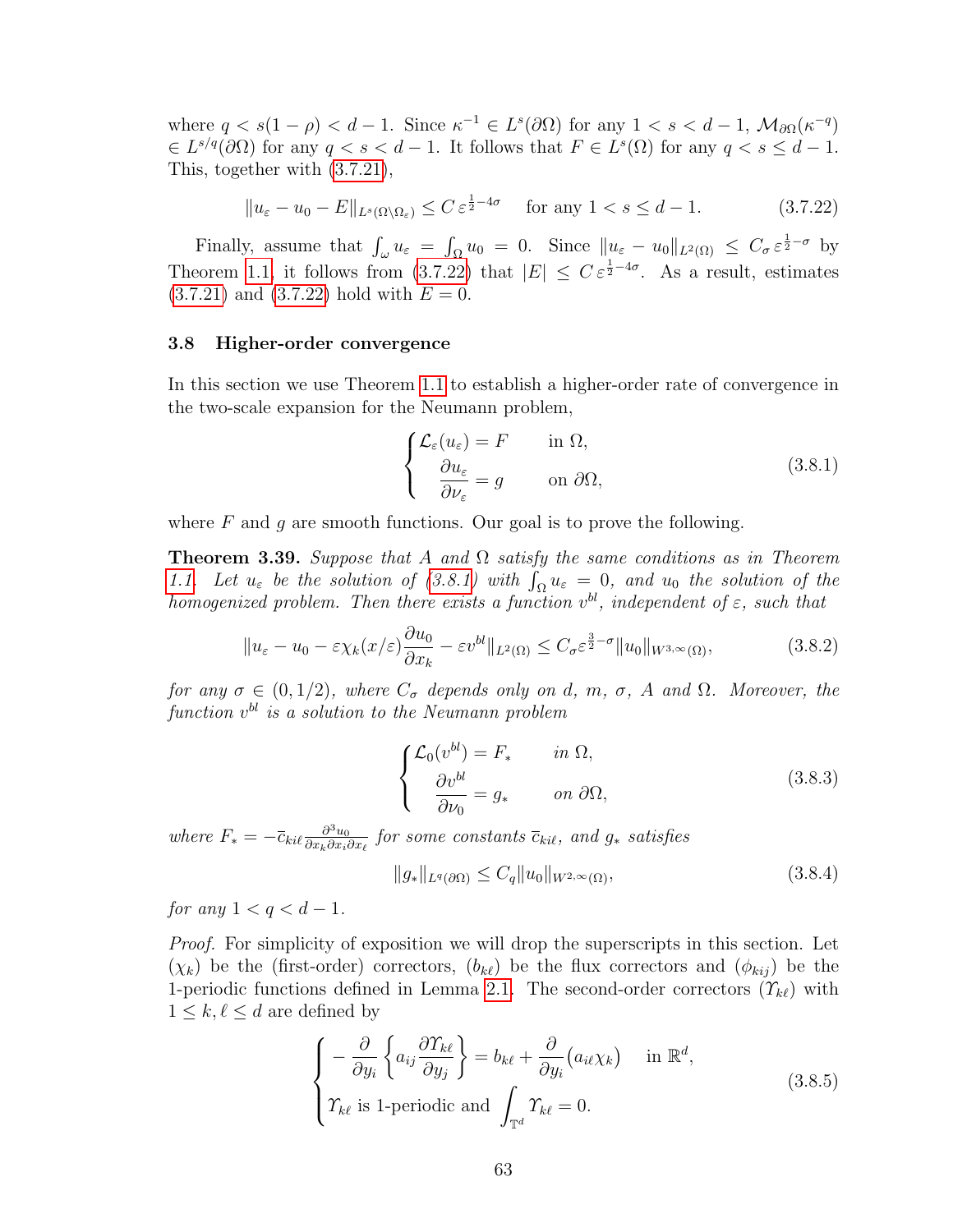Let

$$
w_{\varepsilon} = u_{\varepsilon} - u_0 - \varepsilon \chi_k^{\varepsilon} \frac{\partial u_0}{\partial x_k} - \varepsilon^2 \chi_k^{\varepsilon} \frac{\partial^2 u_0}{\partial x_k \partial x_\ell},\tag{3.8.6}
$$

where we have used the notation  $f^{\varepsilon}(x) = f(x/\varepsilon)$ . A direct computation shows that

$$
\mathcal{L}_{\varepsilon}(w_{\varepsilon}) = -\varepsilon \left( \phi_{kij}^{\varepsilon} \delta_{j\ell} - a_{ij}^{\varepsilon} \chi_{k}^{\varepsilon} \delta_{j\ell} - a_{ij}^{\varepsilon} \left( \frac{\partial \Upsilon_{k\ell}}{\partial x_j} \right)^{\varepsilon} \right) \frac{\partial^3 u_0}{\partial x_i \partial x_k \partial x_\ell} + \varepsilon^2 \frac{\partial}{\partial x_i} \left\{ a_{ij}^{\varepsilon} \Upsilon_{k\ell}^{\varepsilon} \frac{\partial^3 u_0}{\partial x_j \partial x_k \partial x_\ell} \right\}.
$$
\n(3.8.7)

<span id="page-71-1"></span>Let

$$
\begin{cases}\nc_{ki\ell} = \phi_{kij}\delta_{j\ell} - a_{ij}\chi_k\delta_{j\ell} - a_{ij}\frac{\partial \Upsilon_{k\ell}}{\partial x_j},\\
\bar{c}_{ki\ell} = \int_{\mathbb{T}^d} c_{ki\ell}.\n\end{cases}
$$
\n(3.8.8)

Note that by the definition of  $\Upsilon_{k\ell}$ ,

<span id="page-71-2"></span><span id="page-71-0"></span>
$$
\frac{\partial}{\partial x_i}(c_{ki\ell})=0.
$$

It follows that there exist 1-periodic functions  $f_{mki\ell}$  with  $1 \leq m, k, i, \ell \leq d$  such that

$$
c_{ki\ell} - \overline{c}_{ki\ell} = \frac{\partial}{\partial y_m} (f_{mki\ell}) \quad \text{and} \quad f_{mki\ell} = -f_{ikm\ell}.
$$
 (3.8.9)

This allows us to rewrite [\(3.8.7\)](#page-71-0) as

$$
\mathcal{L}_{\varepsilon}(w_{\varepsilon}) = -\varepsilon \bar{c}_{ki\ell} \frac{\partial^3 u_0}{\partial x_i \partial x_k \partial x_\ell} - \varepsilon \left( \frac{\partial f_{mki\ell}}{\partial x_m} \right)^{\varepsilon} \frac{\partial^3 u_0}{\partial x_i \partial x_k \partial x_\ell} + \varepsilon^2 \frac{\partial}{\partial x_i} \left\{ a_{ij}^{\varepsilon} \mathcal{Y}_{k\ell}^{\varepsilon} \frac{\partial^3 u_0}{\partial x_j \partial x_k \partial x_\ell} \right\}.
$$
\n(3.8.10)

Next we compute the conormal derivative of  $w_{\varepsilon}$ . Again, a direct computation gives

$$
\frac{\partial w_{\varepsilon}}{\partial \nu_{\varepsilon}} = -n_i b_{ij}^{\varepsilon} \frac{\partial u_0}{\partial x_j} - \varepsilon n_i a_{ij}^{\varepsilon} \chi_k^{\varepsilon} \frac{\partial^2 u_0}{\partial x_j \partial x_k} - \varepsilon n_i a_{ij}^{\varepsilon} \left(\frac{\partial \Upsilon_{k\ell}}{\partial x_j}\right)^{\varepsilon} \frac{\partial^2 u_0}{\partial x_k \partial x_\ell} - \varepsilon^2 n_i a_{ij}^{\varepsilon} \Upsilon_{k\ell}^{\varepsilon} \frac{\partial^3 u_0}{\partial x_j \partial x_k \partial x_\ell}.
$$
\n(3.8.11)

Using  $(2.1.4)$  and  $(3.8.8)$ , we further obtain

$$
\frac{\partial w_{\varepsilon}}{\partial \nu_{\varepsilon}} = -\varepsilon n_{i} \frac{\partial}{\partial x_{k}} \left( \phi_{kij}^{\varepsilon} \frac{\partial u_{0}}{\partial x_{j}} \right) + \varepsilon n_{i} c_{kil}^{\varepsilon} \frac{\partial^{2} u_{0}}{\partial x_{k} \partial x_{\ell}} - \varepsilon^{2} n_{i} a_{ij}^{\varepsilon} \gamma_{k\ell}^{\varepsilon} \frac{\partial^{3} u_{0}}{\partial x_{j} \partial x_{k} \partial x_{\ell}} \tag{3.8.12}
$$

In view of [\(3.8.10\)](#page-71-2) and [\(3.8.12\)](#page-71-3), we split  $w_{\varepsilon} - \int_{\Omega} w_{\varepsilon}$  as  $w_{\varepsilon}^{(1)} + w_{\varepsilon}^{(2)} + w_{\varepsilon}^{(3)} + w_{\varepsilon}^{(4)}$ , where

<span id="page-71-3"></span>
$$
\begin{cases}\n\mathcal{L}_{\varepsilon}(w_{\varepsilon}^{(1)}) = 0 & \text{in } \Omega, \\
\frac{\partial}{\partial \nu_{\varepsilon}}(w_{\varepsilon}^{(1)}) = -\varepsilon n_{i} \frac{\partial}{\partial x_{k}} \left( \phi_{kij}^{\varepsilon} \frac{\partial u_{0}}{\partial x_{j}} \right) & \text{on } \partial \Omega,\n\end{cases}
$$
\n(3.8.13)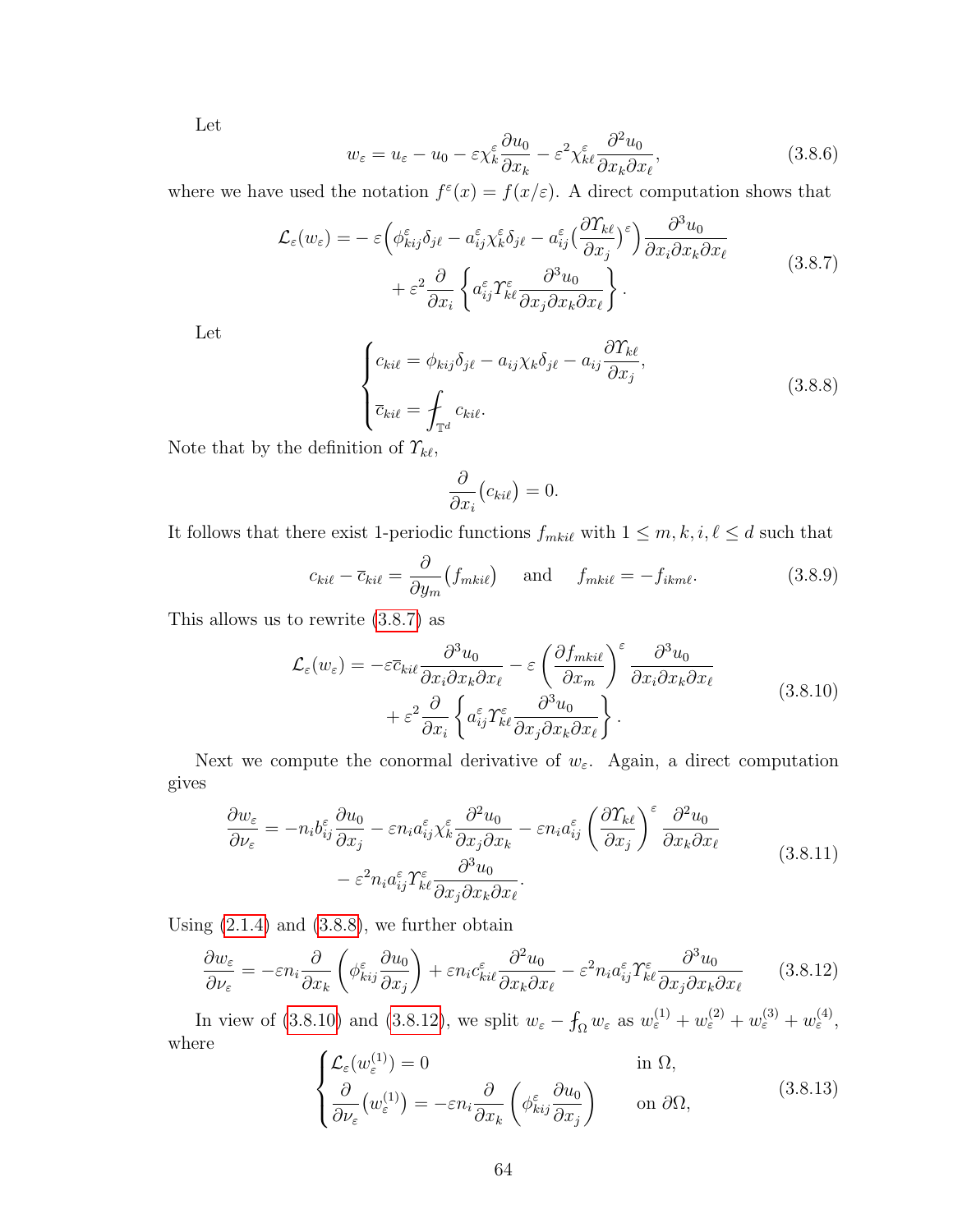$$
\begin{cases}\n\mathcal{L}_{\varepsilon}(w_{\varepsilon}^{(2)}) = -\varepsilon \bar{c}_{ki\ell} \frac{\partial^3 u_0}{\partial x_i \partial x_k \partial x_\ell} & \text{in } \Omega, \\
\frac{\partial}{\partial \nu_{\varepsilon}}(w_{\varepsilon}^{(2)}) = \varepsilon n_i \bar{c}_{ki\ell} \frac{\partial^2 u_0}{\partial x_k \partial x_\ell} & \text{on } \partial \Omega,\n\end{cases}
$$
\n(3.8.14)

$$
\begin{cases}\n\mathcal{L}_{\varepsilon}(w_{\varepsilon}^{(3)}) = -\varepsilon \left( \frac{\partial f_{mki\ell}}{\partial x_m} \right)^{\varepsilon} \frac{\partial^3 u_0}{\partial x_i \partial x_k \partial x_\ell} & \text{in } \Omega, \\
\frac{\partial}{\partial \nu_{\varepsilon}}(w_{\varepsilon}^{(3)}) = \varepsilon n_i \left( c_{ki\ell}^{\varepsilon} - \overline{c}_{ki\ell} \right) \frac{\partial^2 u_0}{\partial x_k \partial x_\ell} & \text{on } \partial \Omega,\n\end{cases}
$$
\n(3.8.15)

and

$$
\begin{cases}\n\mathcal{L}_{\varepsilon}(w_{\varepsilon}^{(4)}) = \varepsilon^{2} \frac{\partial}{\partial x_{i}} \left\{ a_{ij}^{\varepsilon} \mathcal{T}_{k\ell}^{\varepsilon} \frac{\partial^{3} u_{0}}{\partial x_{j} \partial x_{k} \partial x_{\ell}} \right\} & \text{in } \Omega, \\
\frac{\partial}{\partial \nu_{\varepsilon}}(w_{\varepsilon}^{(4)}) = -\varepsilon^{2} n_{i} a_{ij}^{\varepsilon} \mathcal{T}_{k\ell}^{\varepsilon} \frac{\partial^{3} u_{0}}{\partial x_{j} \partial x_{k} \partial x_{\ell}} & \text{on } \partial \Omega.\n\end{cases}
$$
\n(3.8.16)

We further require that

<span id="page-72-0"></span>
$$
\int_{\Omega} w_{\varepsilon}^{(1)} = \int_{\Omega} w_{\varepsilon}^{(2)} = \int_{\Omega} w_{\varepsilon}^{(3)} = \int_{\Omega} w_{\varepsilon}^{(4)} = 0.
$$
\n(3.8.17)

<span id="page-72-1"></span>To proceed, we first note that by Poincaré inequality,  $(3.8.17)$  and energy estimates,

$$
||w_{\varepsilon}^{(4)}||_{L^{2}(\Omega)} \le C ||\nabla w_{\varepsilon}^{(4)}||_{L^{2}(\Omega)} \le C \varepsilon^{2} ||\nabla^{3} u_{0}||_{L^{2}(\Omega)}.
$$
\n(3.8.18)

The solution  $w_{\varepsilon}^{(3)}$  may be handled in a similar manner. To see this we use the skewsymmetry of  $f_{mki\ell}$  in m and i to write the RHS of the equation as

$$
-\varepsilon^2 \frac{\partial}{\partial x_m} \left( f_{mki\ell}^{\varepsilon} \frac{\partial^3 u_0}{\partial x_i \partial x_k \partial x_\ell} \right),
$$

while the Neumann data for  $w_{\varepsilon}^{(3)}$  may be written as

<span id="page-72-2"></span>
$$
\frac{\varepsilon^2}{2} \left( n_i \frac{\partial}{\partial x_m} - n_m \frac{\partial}{\partial x_i} \right) \left( f_{mki\ell}^{\varepsilon} \frac{\partial^2 u_0}{\partial x_k \partial x_\ell} \right) - \varepsilon^2 n_i f_{mki\ell}^{\varepsilon} \frac{\partial^3 u_0}{\partial x_k \partial x_\ell \partial x_m}.
$$

As a result, we obtain

$$
||w_{\varepsilon}^{(3)}||_{L^{2}(\Omega)} \leq C||\nabla w_{\varepsilon}^{(3)}||_{L^{2}(\Omega)} \leq C \varepsilon^{2} \left\{ ||\nabla^{3} u_{0}||_{L^{2}(\Omega)} + ||f^{\varepsilon} \nabla^{2} u_{0}||_{H^{\frac{1}{2}}(\partial \Omega)} \right\}
$$
(3.8.19)  

$$
\leq C \varepsilon^{\frac{3}{2}} ||u_{0}||_{W^{3,\infty}(\Omega)}.
$$

Next, we observe that  $w_{\varepsilon}^{(2)}$  may be dealt with by the classical homogenization results for  $\mathcal{L}_{\varepsilon}$ . Indeed, let  $v_0^{(2)}$  be the solution of

$$
\begin{cases}\n\mathcal{L}_0(v_0^{(2)}) = -\overline{c}_{ki\ell} \frac{\partial^3 u_0}{\partial x_i \partial x_k \partial x_\ell} & \text{in } \Omega, \\
\frac{\partial v_0^{(2)}}{\partial \nu_0} = n_i \overline{c}_{ki\ell} \frac{\partial^2 u_0}{\partial x_k \partial x_\ell} & \text{on } \partial \Omega,\n\end{cases}
$$
\n(3.8.20)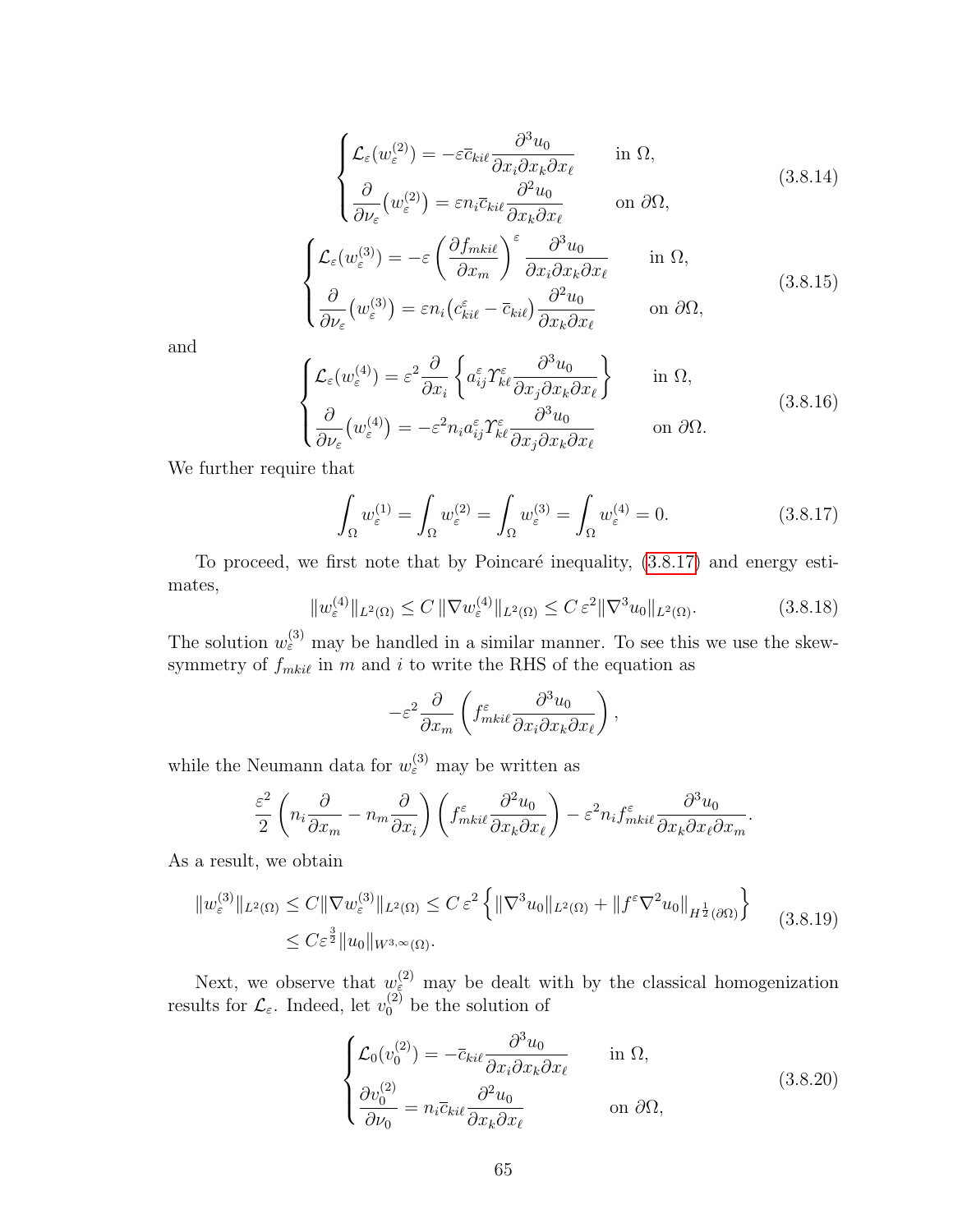with  $\int_{\Omega} v_0^{(2)} = 0$ . It is well known that

<span id="page-73-2"></span>
$$
||w_{\varepsilon}^{(2)} - \varepsilon v_0^{(2)}||_{L^2(\Omega)} \le C \, \varepsilon^2 ||u_0||_{W^{3,\infty}(\Omega)}.
$$
\n(3.8.21)

It remains to estimate the solution  $w_{\varepsilon}^{(1)}$ , which will be handled by using Theorem [1.1.](#page-12-0) Observe that by the skew-symmetry of  $\phi_{kij}$  in k and i, the Neumann data of  $w_{\varepsilon}^{(1)}$ may be written as

<span id="page-73-1"></span><span id="page-73-0"></span>
$$
-\frac{\varepsilon}{2}\Big(T_{ik}\cdot\nabla\Big)\left(\phi_{kij}^{\varepsilon}\frac{\partial u_0}{\partial x_j}\right),\tag{3.8.22}
$$

where  $T_{ik} = n_i e_k - n_k e_i$ . This allows us to apply Theorem [1.1](#page-12-0) to deduce that

$$
||w_{\varepsilon} - \varepsilon v_0^{(1)}||_{L^2(\Omega)} \le C_{\sigma} \varepsilon^{\frac{3}{2}-\sigma} ||u_0||_{W^{2,\infty}(\Omega)},
$$
\n(3.8.23)

for any  $\sigma \in (0, 1/2)$ , where  $v_0^{(1)}$  $_0^{(1)}$  is a solution of the Neumann problem

$$
\begin{cases}\n\mathcal{L}_0(v_0^{(1)}) = 0 & \text{in } \Omega, \\
\frac{\partial}{\partial \nu_0}(v_0^{(1)}) = (T_{ij} \cdot \nabla)(\overline{g}_{ij}) & \text{in } \partial\Omega,\n\end{cases}
$$
\n(3.8.24)

and  $\overline{g}_{ij} \in W^{1,q}(\partial\Omega)$  for any  $1 < q < d-1$ . We remark that the explicit dependence on the  $W^{2,\infty}(\Omega)$  norm of  $u_0$  in the RHS of [\(3.8.23\)](#page-73-0) follows from the proof of Theorem [1.1.](#page-12-0) The key observation is that the fast variable  $y$  in the Neumann data [\(3.8.22\)](#page-73-1) is separated from the slow variable  $x$ .

Let  $v^{bl} = v_0^{(1)} + v_0^{(2)}$  $_{0}^{(2)}$ . In view of [\(3.8.18\)](#page-72-1), [\(3.8.19\)](#page-72-2), [\(3.8.21\)](#page-73-2) and [\(3.8.23\)](#page-73-0), we have proved that

<span id="page-73-3"></span>
$$
||w_{\varepsilon} - \int_{\Omega} w_{\varepsilon} - \varepsilon v^{bl} ||_{L^{2}(\Omega)} \leq C_{\sigma} \varepsilon^{\frac{3}{2} - \sigma} ||u_{0}||_{W^{3,\infty}(\Omega)}.
$$
 (3.8.25)

Finally, we note that since  $\int_{\Omega} u_{\varepsilon} = \int_{\Omega} u_0 = 0$ ,

$$
\left| \int_{\Omega} w_{\varepsilon} \right| \leq C \, \varepsilon \left| \int_{\Omega} \chi_k(x/\varepsilon) \frac{\partial u_0}{\partial x_k} \, dx \right| + C \varepsilon^2 \| \nabla^2 u_0 \|_{\infty}
$$
  

$$
\leq C \, \varepsilon^2 \| u_0 \|_{W^{2,\infty}(\Omega)},
$$

where the last step follows from the fact that  $\chi_k$  is periodic with mean value zero. This, together with [\(3.8.25\)](#page-73-3), yields the estimate [\(3.8.2\)](#page-70-0) and thus completes the proof of Theorem [3.39.](#page-70-1)  $\Box$ 

Copyright<sup>©</sup> Jinping Zhuge, 2019.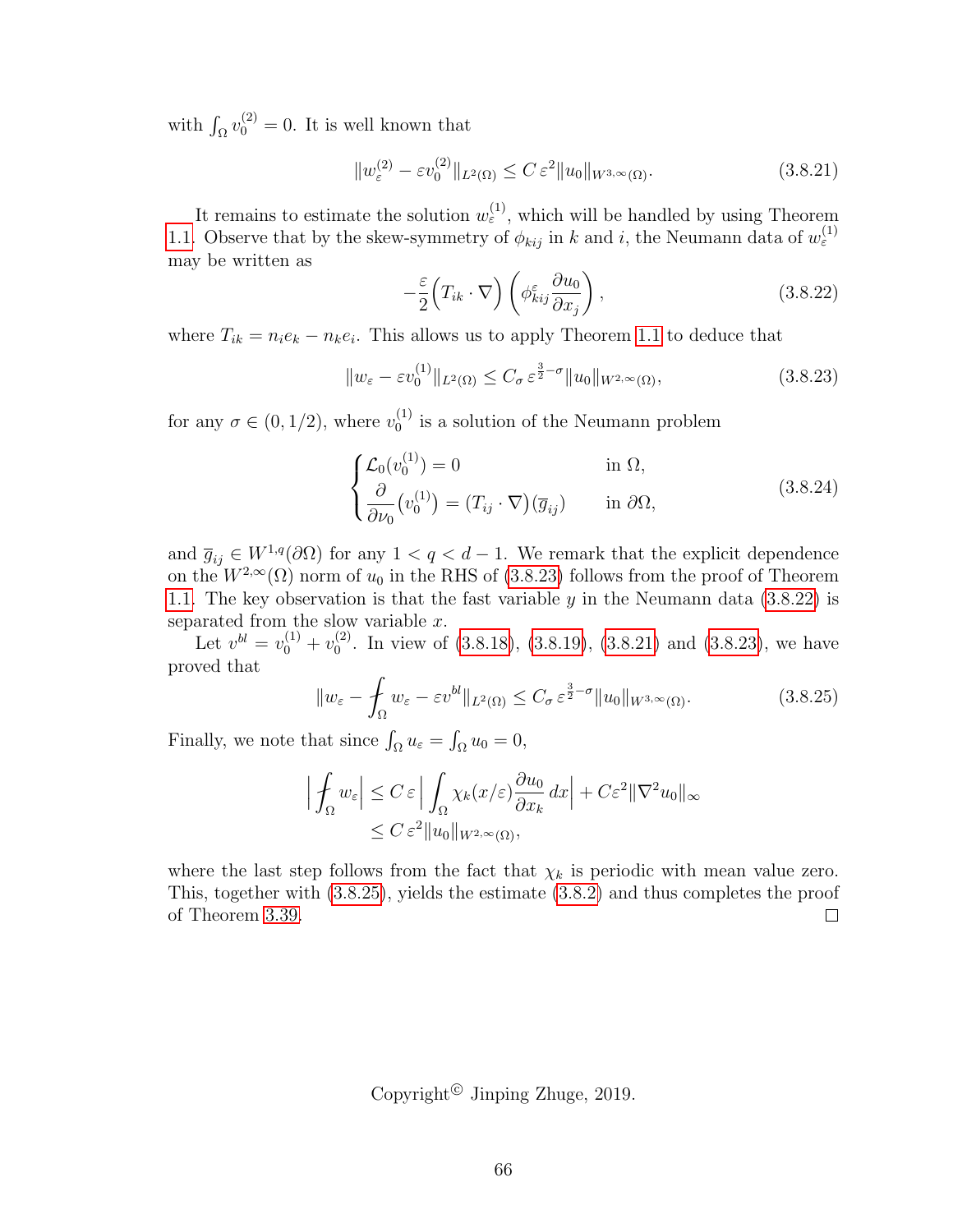## Chapter 4 Dirichlet problems

In this chapter, we study the boundary layer problems with oscillating Dirichlet boundary conditions,

$$
\begin{cases} \mathcal{L}_{\varepsilon}(u_{\varepsilon}) = 0 & \text{in } \Omega, \\ u_{\varepsilon} = f(x, x/\varepsilon) & \text{on } \partial \Omega. \end{cases}
$$

This problem has been studied in [\[21,](#page-109-0) [7,](#page-108-0) [42\]](#page-110-0). For operators with constant coefficients, the optimal convergence rates were shown in [\[5\]](#page-108-1). For oscillating coefficients, the optimal convergence rates for lower dimensions were claimed in [\[38\]](#page-110-1) without a concrete proof. In this chapter, we will give a complete proof for the Dirichlet problem for all dimensions in strictly convex domains, which is a reduced version of the proof in [\[42\]](#page-110-0) where we studied the Dirichlet problem in more general (non-convex) domains of finite type.

## 4.1 Dirichlet correctors

We introduce the matrix of Dirichlet boundary correctors  $\Phi_{\varepsilon} = \Phi_{\varepsilon,j}^{\beta} = (\Phi_{\varepsilon,j}^{1\beta}, \Phi_{\varepsilon,j}^{2\beta}, \ldots, \Phi_{\varepsilon,j}^{m\beta})$ associated with  $\mathcal{L}_{\varepsilon}$  in a bounded domain  $\Omega$ . Indeed, for each  $1 \leq j \leq d, 1 \leq \beta \leq m$ ,  $\Phi_{\varepsilon,j}^{\beta}$  is the solution of

$$
\begin{cases} \mathcal{L}_{\varepsilon} \Phi_{\varepsilon,j}^{\beta}(x) = 0 & \text{in } \Omega, \\ \Phi_{\varepsilon,j}^{\beta}(x) = P_j^{\beta}(x) & \text{on } \partial \Omega. \end{cases}
$$

Let  $\Omega$  be a bounded  $C^{2,\sigma}$  domain and  $\sigma \in (0,1)$ . The matrix of Poisson kernel  $P_{\Omega,\varepsilon} : \Omega \times \partial \Omega \mapsto \mathbb{R}^{m \times m}$ , associated with  $\mathcal{L}_{\varepsilon}$  in  $\Omega$ , is defined by

$$
P_{\Omega,\varepsilon}^{\alpha\beta}(x,y) = -n(y) \cdot a^{\zeta\beta}(y/\varepsilon) \nabla_y G_{\Omega,\varepsilon}^{\alpha\zeta}(x,y),
$$

where  $n(y)$  is the unit outer normal and  $G_{\Omega,\varepsilon}$  is the matrix of Green's function associated with  $\mathcal{L}_{\varepsilon}$  in  $\Omega$ . The following uniform estimates in [\[9\]](#page-108-2) will be useful,

<span id="page-74-0"></span>
$$
|P_{\Omega,\varepsilon}(x,y)| \le \frac{C}{|x-y|^{d-1}},\tag{4.1.1}
$$

<span id="page-74-1"></span>and

$$
|P_{\Omega,\varepsilon}(x,y)| \le \frac{C \text{dist}(x,\partial \Omega)}{|x-y|^d}.\tag{4.1.2}
$$

Let  $P_{\Omega}$  be the Poisson kernel associated with the homogenized operator  $\mathcal{L}_0$  in  $\Omega$ . Clearly,  $P_{\Omega}$  possesses the same estimates [\(4.1.1\)](#page-74-0) and [\(4.1.2\)](#page-74-1).

Recall that the two-scale expansion of the Poisson kernel of  $\mathcal{L}_{\varepsilon}$  in  $\Omega$  was established in [\[25\]](#page-109-1),

<span id="page-74-2"></span>
$$
P_{\Omega,\varepsilon}^{\alpha\beta}(x,y) = P_{\Omega}^{\alpha\zeta}(x,y)\omega_{\varepsilon}^{\zeta\beta}(y) + R_{\varepsilon}^{\alpha\beta}(x,y) \qquad \text{for } x \in \Omega, y \in \partial\Omega,
$$
 (4.1.3)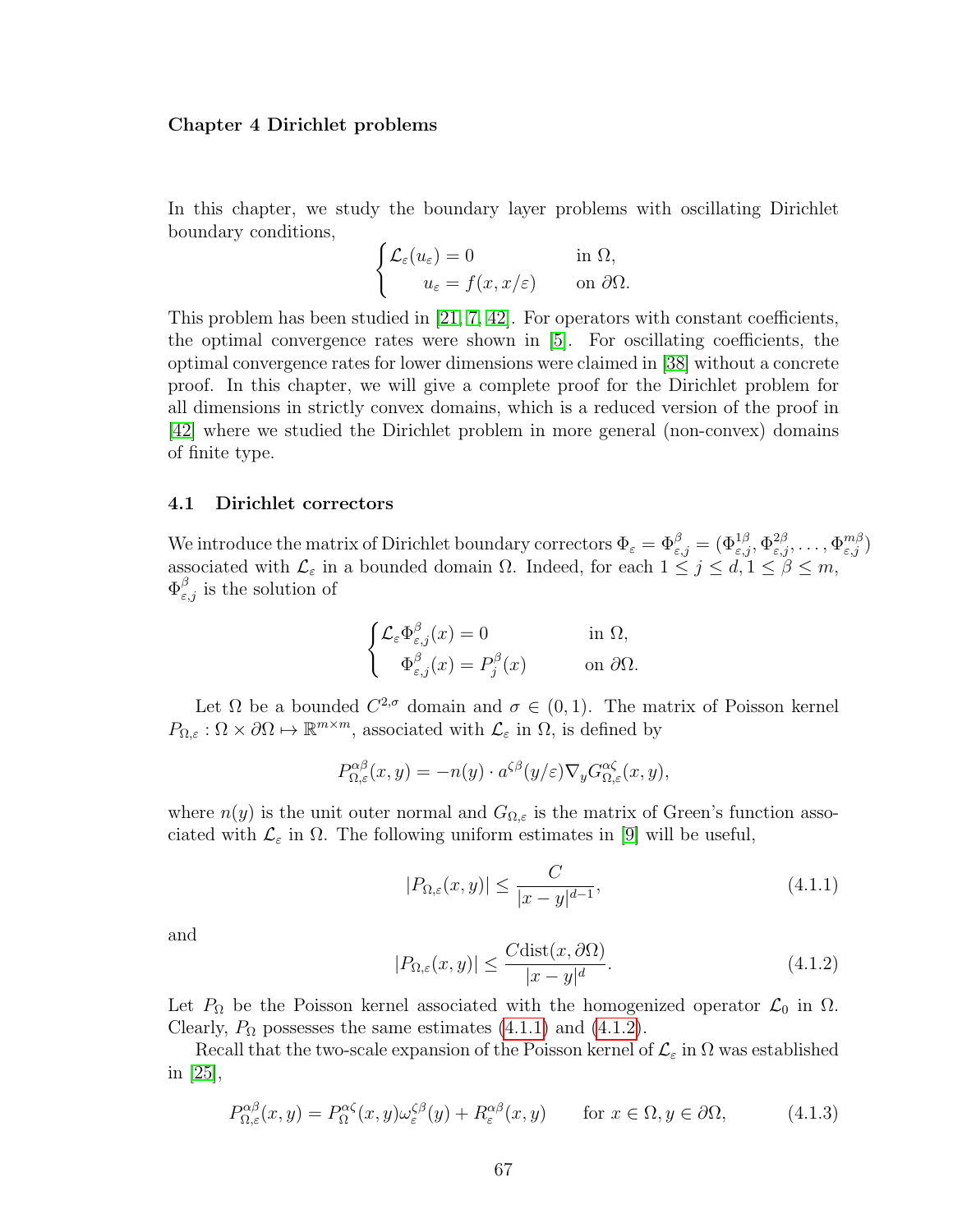where  $R_{\varepsilon}$  is the remainder term satisfying

<span id="page-75-3"></span>
$$
|R_{\varepsilon}(x,y)| \leq \frac{C\varepsilon \ln(2 + \varepsilon^{-1}|x-y|)}{|x-y|^{d}}.
$$

The highly oscillating factor  $\omega_{\varepsilon}(y)$  in [\(4.1.3\)](#page-74-2) is given by

$$
\omega_{\varepsilon}^{\zeta\beta}(y) = h^{\zeta\nu}(y) \cdot n_k(y) n_{\ell}(y) \frac{\partial}{\partial y_{\ell}} \Phi_{\varepsilon,k}^{*\rho\nu}(y) \cdot a_{ij}^{\rho\beta}(y/\varepsilon) n_i(y) n_j(y), \tag{4.1.4}
$$

and  $h(y)$  is the inverse matrix of  $\widehat{a}_{ij}(y)n_i(y)n_j(y)$ .

Let  $u_{\varepsilon}$  be the solution of [\(1.2.11\)](#page-13-0). By Poisson integral formula, we have

$$
u_{\varepsilon}(x) = \int_{\partial\Omega} P_{\Omega,\varepsilon}(x,y) f(y,y/\varepsilon) d\sigma(y).
$$

Note that [\(4.1.2\)](#page-74-1) implies the Agmon-type maximum principle  $||u_{\varepsilon}||_{L^{\infty}(\Omega)} \leq C||f||_{L^{\infty}(\partial \Omega \times \mathbb{T}^d)}$ which we will often refer to. Define

$$
\widetilde{u}_{\varepsilon}(x) = \int_{\partial\Omega} P_{\Omega}(x, y)\omega_{\varepsilon}(y)f(y, y/\varepsilon)d\sigma(y).
$$

<span id="page-75-0"></span>**Lemma 4.1.** Let  $\Omega$  be a bounded  $C^{2,\sigma}$  domain and let [\(1.2.2\)](#page-11-0), [\(1.2.3\)](#page-11-1) and [\(1.2.4\)](#page-11-2) hold. Then

 $||u_{\varepsilon}-\widetilde{u}_{\varepsilon}||_{L^q}\leq C\varepsilon^{1/q}(1+|\ln \varepsilon|)||f||_{L^{\infty}(\partial\Omega\times\mathbb{T}^d)}.$ 

for any  $1 \leq q < \infty$ .

This follows readily from [\(4.1.3\)](#page-74-2) and a similar proof can be found in [\[38,](#page-110-1) Lemma 2.3]. Thanks to Lemma [4.1,](#page-75-0) the estimate for  $||u_{\varepsilon}-u_0||_{L^2(\Omega)}$  is reduced to  $||\widetilde{u}_{\varepsilon}-u_0||_{L^2(\Omega)}$ .

## 4.2 Dirichlet problems in half-spaces

For  $n \in \mathbb{S}^{d-1}$  and  $a \in \mathbb{R}$ , let  $\mathbb{H}_n^d(a)$  denote the half-space  $\{x \in \mathbb{R}^d : x \cdot n < -a\}$  (also see [\(3.2.1\)](#page-30-0)) with n being the unit outer normal to its boundary  $\partial \mathbb{H}_n^d(a) = \{x \in \mathbb{R}^d :$  $x \cdot n = -a$ . Consider the Dirichlet problem

<span id="page-75-1"></span>
$$
\begin{cases}\n-\text{div}(A\nabla u(x)) = 0 & \text{in } \mathbb{H}_n^d(a), \\
u(x) = f(x) & \text{on } \partial \mathbb{H}_n^d(a),\n\end{cases}
$$
\n(4.2.1)

<span id="page-75-2"></span>where A satisfies  $(1.2.2)$ ,  $(1.2.3)$  and  $(1.2.4)$ , and f is smooth and 1-periodic. Instead of solving [\(4.2.1\)](#page-75-1) directly, we try to find a solution of [\(4.2.1\)](#page-75-1) with a particular form, i.e.,

$$
u(x) = V^{a}(x - (x \cdot n)n, -x \cdot n), \qquad (4.2.2)
$$

where  $V^a = V^a(\theta, t)$  is a function of  $(\theta, t) \in \mathbb{T}^d \times [a, \infty)$ . To identify the system satisfied for  $V^a$ , let M be a  $d \times d$  orthogonal matrix whose last column is  $-n$ . Let N denote the  $d \times (d-1)$  matrix of the first  $d-1$  columns of M. Since  $MM^T = I$ , we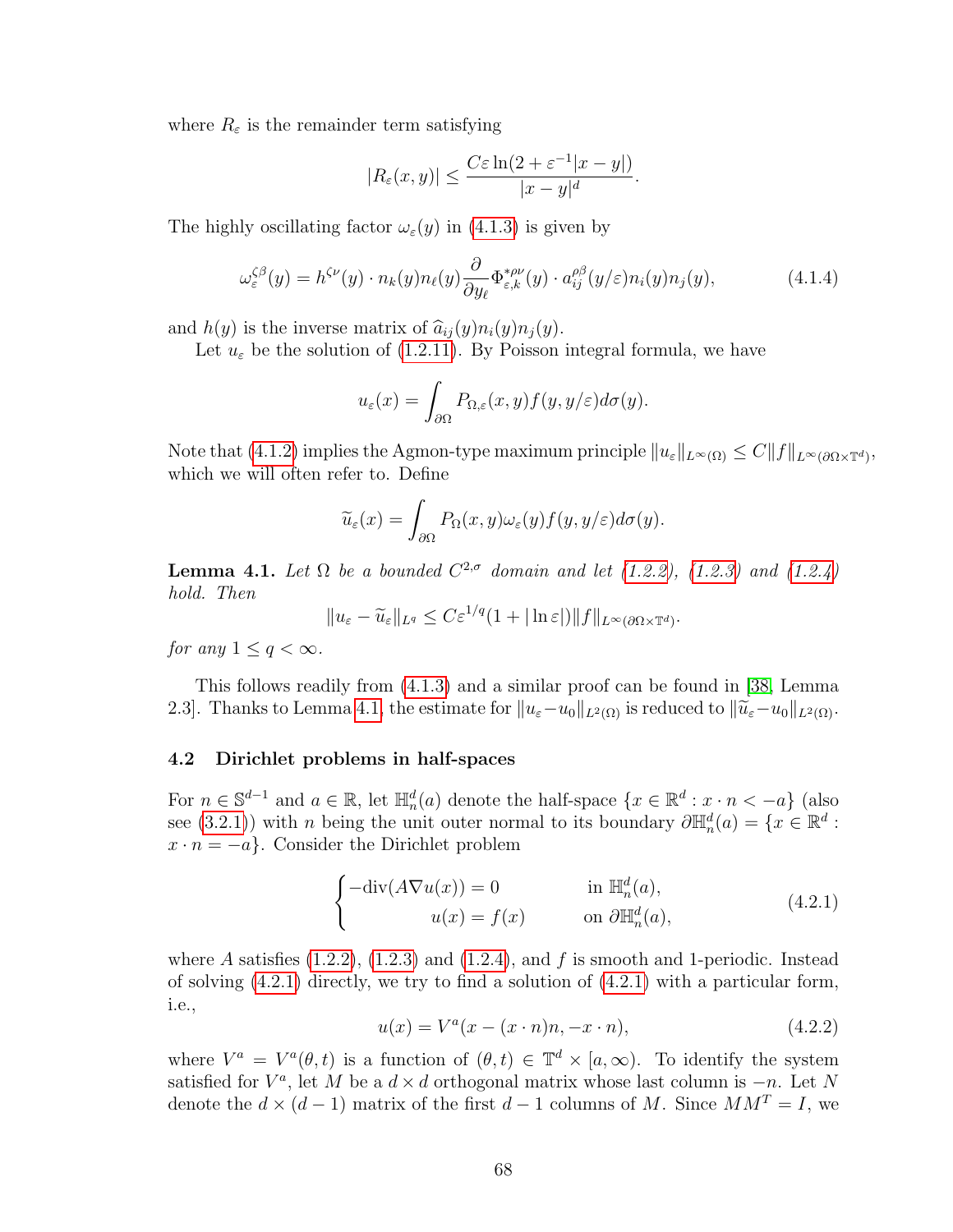see that  $NN^T + n \otimes n = I$ . It follows from [\(4.2.1\)](#page-75-1) and the previous settings that  $V^a$ must be a solution of

<span id="page-76-0"></span>
$$
\begin{cases}\n-\left(\begin{array}{c} N^T \nabla_\theta \\ \partial_t \end{array}\right) \cdot B \begin{pmatrix} N^T \nabla_\theta \\ \partial_t \end{pmatrix} V = 0 & \text{in } \mathbb{T}^d \times (a, \infty), \\
V = F & \text{on } \mathbb{T}^d \times \{a\},\n\end{cases} (4.2.3)
$$

where  $B(\theta, t) = M^T A(\theta - t n) M$  and  $F(\theta) = f(\theta)$ . Observe that if  $V^a$  is a solution of [\(4.2.3\)](#page-76-0) with  $a \in \mathbb{R}$ , then  $V^a(\theta, t) = V^0(\theta - an, t - a)$ , which reduces the problem to the particular case  $a = 0$ .

Now we collect some important results concerning the lifted system [\(4.2.3\)](#page-76-0) in the following theorem.

<span id="page-76-1"></span>**Theorem 4.2.** Let  $n \in \mathbb{S}^{d-1}$ ,  $a = 0$  and  $F \in C^{\infty}(\mathbb{T}^d)$ . Then

(i) The system  $(4.2.3)$  has a smooth solution V such that for all  $k, s \geq 0$ ,

$$
\int_0^\infty \|N^T \nabla_\theta \partial_t^k V\|_{H^s(\mathbb{T}^d)}^2 + \|\partial_t^{k+1} V\|_{H^s(\mathbb{T}^d)}^2 dt \le C,
$$

where  $C$  depends only on  $d, m, k, s, A$  and  $F$ .

(ii) If n satisfies the Diophantine condition with constant  $\kappa > 0$  and V is the solution of [\(4.2.3\)](#page-76-0) given in (i), then there exists a constant  $V_{\infty}$  such that for all  $\alpha \in \mathbb{N}^d, k \geq 0$  and  $s \geq 0$ ,

$$
|N^T \nabla_{\theta} \partial_{\theta}^{\alpha} \partial_{t}^{k} V| + |\partial_{\theta}^{\alpha} \partial_{t}^{k+1} V| + \kappa |\partial_{\theta}^{\alpha} \partial_{t}^{k} (V - V_{\infty})| \leq \frac{C}{(1 + \kappa t)^{s}},
$$

where C depends only on  $d, m, k, \alpha, s, A$  and F.

(iii) Let n satisfy the Diophantine condition with constant  $\kappa > 0$  and  $\tilde{n}$  be any other unit vector in  $\mathbb{S}^{d-1}$ . Let V and  $\widetilde{V}$  be the solutions of [\(4.2.3\)](#page-76-0) corresponding to n and  $\widetilde{n}$ , respectively. Define  $W = V - \widetilde{V}$ . Then for any  $0 < \sigma < 1$ ,

$$
\int_0^1 \int_{\mathbb{T}^d} |\widetilde{N}^T \nabla_{\theta} W|^2 + |\partial_t W|^2 d\theta dt \le C \frac{|n - \widetilde{n}|^2}{\kappa^{2+\sigma}}.
$$

where  $(\widetilde{N}, -\widetilde{n})$  is an orthogonal matrix and C depends only on d, m,  $\sigma$ , A and F.

The proof is similar to the Neumann problem [\(3.2.8\)](#page-31-0). Actually, (i) and (ii) are more or less known and can be found in [\[20,](#page-109-2) [7,](#page-108-0) [29\]](#page-109-3). Statement (iii) was established in [\[38\]](#page-110-1) recently for Neumann problems by applying a weighted estimate. The proof for Dirichlet problems is similar without any real difficulty by using the weighted estimate in Theorem [3.17.](#page-44-0) But again, this estimate will be further improved in the next chapter.

## 4.3 Approximation of Dirichlet correctors

From now on, we will assume that  $\Omega$  is a smooth and strictly convex domain. In view of [\(4.1.3\)](#page-74-2), to study the oscillating behavior of  $\omega_{\varepsilon}$ , the difficulty is to understand the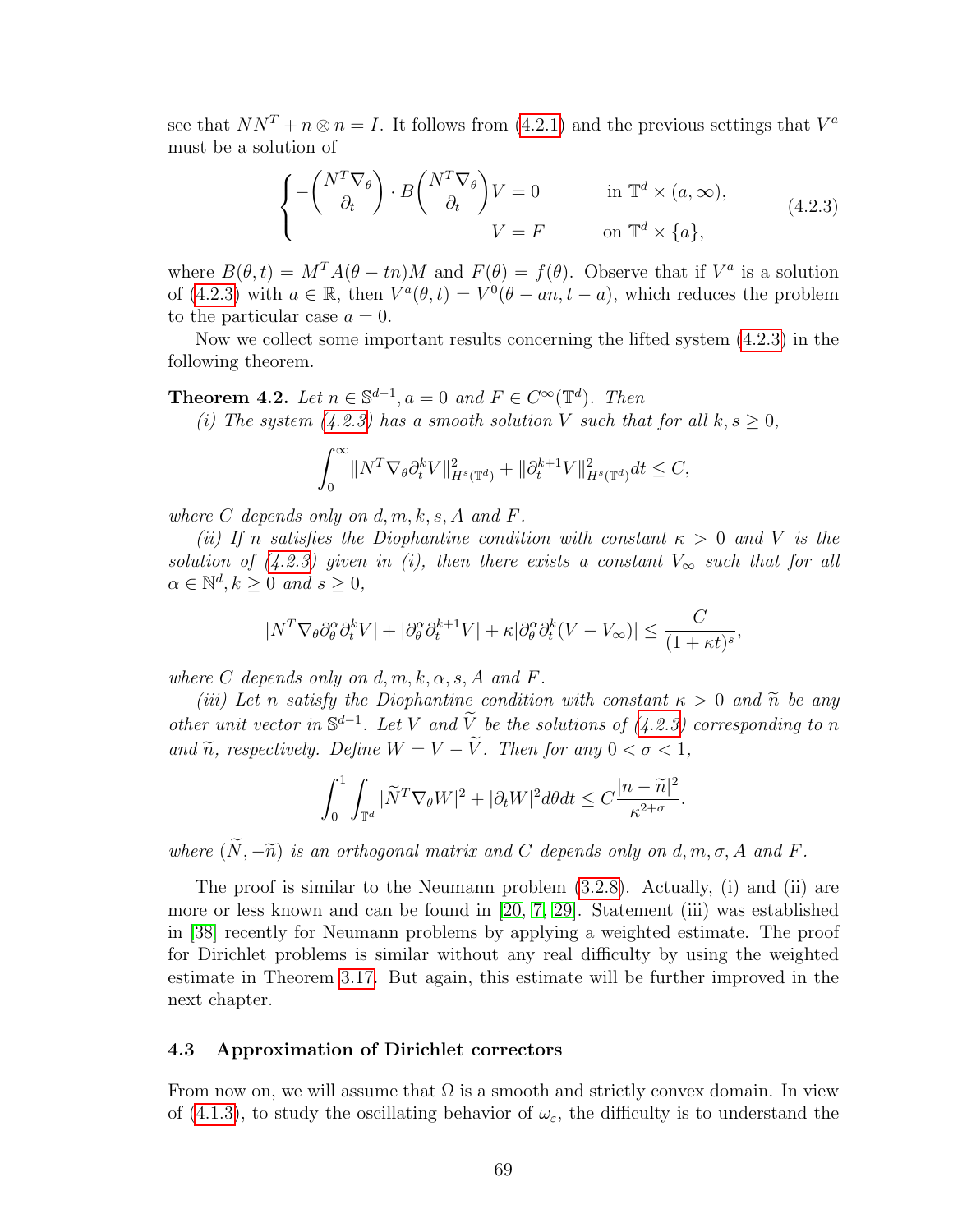behavior of  $\nabla \Phi_{\varepsilon}^*$  near the boundary. This can be done by studying  $u_{\varepsilon,j}^{*\beta} = \Phi_{\varepsilon,j}^{*\beta}(x)$  $P_i^{\beta}$  $\delta_j^\beta(x)-\varepsilon \chi_j^{*\beta}$ <sup>\*β</sup>(x/ε) for each  $1 \leq j \leq d, 1 \leq \beta \leq m$ . Clearly, by the definitions of  $\Phi_{\varepsilon}^*$ and  $\chi^*, u_{\varepsilon,j}^{\beta}$  satisfies

<span id="page-77-3"></span><span id="page-77-0"></span>
$$
\begin{cases}\n\mathcal{L}_{\varepsilon}^{*} u_{\varepsilon,j}^{*\beta}(x) = 0 & \text{in } \Omega, \\
u_{\varepsilon,j}^{*\beta}(x) = -\varepsilon \chi_{j}^{*\beta}(x/\varepsilon) & \text{on } \partial\Omega.\n\end{cases}
$$
\n(4.3.1)

Let us consider the general case of [\(4.3.1\)](#page-77-0)

$$
\begin{cases} \mathcal{L}_{\varepsilon} u_{\varepsilon}(x) = 0 & \text{in } \Omega, \\ u_{\varepsilon}(x) = f_{\varepsilon}(x) = \varepsilon f(x/\varepsilon) & \text{on } \partial\Omega, \end{cases}
$$
 (4.3.2)

where  $f(y)$  is 1-periodic and smooth. Fix  $x_0 \in \partial \Omega$ . To find an approximation of  $u_{\varepsilon}$ in a neighborhood of  $x_0$ , we solve the Dirichlet problem in a half-space

<span id="page-77-2"></span>
$$
\begin{cases}\n\mathcal{L}_{\varepsilon}v_{\varepsilon}(x) = 0 & \text{in } \mathbb{H}_{n_0}^d(a), \\
v_{\varepsilon}(x) = f_{\varepsilon}(x) & \text{on } \partial \mathbb{H}_{n_0}^d(a),\n\end{cases}
$$
\n(4.3.3)

where  $a = -x_0 \cdot n_0$  and  $\partial \mathbb{H}_{n_0}^d(a)$  is the tangent plane of  $\partial \Omega$  at  $x_0$ . Note that  $v_{\varepsilon}$  has a form of  $v_{\varepsilon}(x) = \varepsilon v_1(x/\varepsilon)$ , and  $v_1$  is the solution of

<span id="page-77-1"></span>
$$
\begin{cases}\n\mathcal{L}_1 v_1(x) = 0 & \text{in } \mathbb{H}_{n_0}^d(a/\varepsilon), \\
v_1(x) = f(x) & \text{on } \partial \mathbb{H}_{n_0}^d(a/\varepsilon),\n\end{cases}
$$
\n(4.3.4)

The existence of the solution of [\(4.3.4\)](#page-77-1) or [\(4.3.3\)](#page-77-2) as well as its estimates have been established via the half-space problem in Theorem [4.2](#page-76-1) (i) and formula [\(4.2.2\)](#page-75-2). Define  $w_{\varepsilon}(x) = u_{\varepsilon}(x) - v_{\varepsilon}(x)$ . Observe that by the definition of  $v_{\varepsilon}, w_{\varepsilon}$  is defined and actually a solution of  $\mathcal{L}_{\varepsilon}w_{\varepsilon}(x) = 0$  only in  $\Omega$ . Now we prove the following.

<span id="page-77-8"></span><span id="page-77-7"></span>**Theorem 4.3.** Let  $w_{\varepsilon}$  be constructed as above. Let  $\varepsilon \leq r \leq$ √ ε. Then for any  $\sigma \in (0,1),$ 

$$
\|\nabla w_{\varepsilon}\|_{L^{\infty}(B(x_0,r)\cap\Omega)} \leq C\sqrt{\varepsilon} + C\frac{r^{2+\sigma}}{\varepsilon^{1+\sigma}},
$$
\n(4.3.5)

where C depends on d, m,  $\mu$ ,  $\sigma$ ,  $\Omega$ , A and f.

To prove the theorem, we require the following lemmas.

<span id="page-77-6"></span>**Lemma 4.4.** Let  $u_{\varepsilon}$  be a solution of [\(4.3.2\)](#page-77-3), then one has for any  $k \geq 0$ ,

<span id="page-77-5"></span><span id="page-77-4"></span>
$$
\|\nabla^k u_{\varepsilon}\|_{L^{\infty}(\Omega)} \le C\varepsilon^{1-k},\tag{4.3.6}
$$

where C is independent of  $\varepsilon$ .

*Proof.* For  $k = 0$ , we use the Agmon-type maximal principle to obtain

$$
||u_{\varepsilon}||_{L^{\infty}(\Omega)} \le C||f_{\varepsilon}||_{L^{\infty}(\partial\Omega)} \le C\varepsilon.
$$
\n(4.3.7)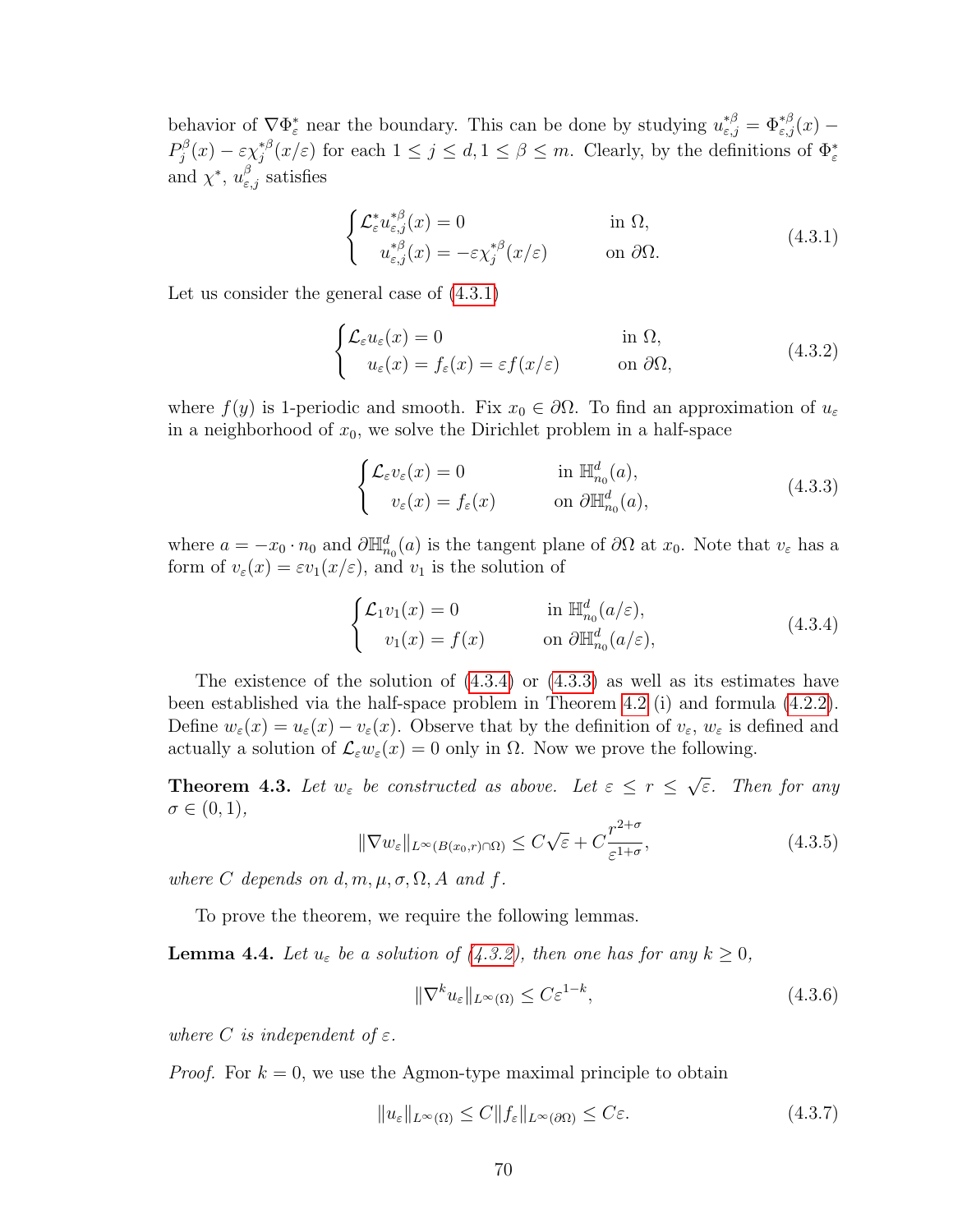For  $k > 0$ , we apply a blow-up argument. Set  $u_{\varepsilon}(x) = \varepsilon u_1(x/\varepsilon)$ . Then  $u_1$  is a solution of

$$
\begin{cases} \mathcal{L}_1 u_1(x) = 0 & \text{in } \Omega^\varepsilon, \\ u_1(x) = f(x) & \text{on } \partial \Omega^\varepsilon, \end{cases}
$$
 (4.3.8)

where  $\Omega^{\varepsilon} = \{x : \varepsilon x \in \Omega\}$ . Note that the  $C^{k}$  character of  $\Omega^{\varepsilon}$  is controlled by that of Ω. It follows from the local Schauder's estimate that for any  $x \in \overline{\Omega^{\varepsilon}}$ ,

$$
\|\nabla^k u_1\|_{L^{\infty}(B(x,1)\cap\Omega^{\varepsilon})} \leq C \|u_1\|_{L^{\infty}(B(x,2)\cap\Omega^{\varepsilon})} + \|f\|_{C^{k,\alpha}(B(x,2)\cap\Omega^{\varepsilon})}.
$$

Since f is 1-periodic, then  $||f||_{C^{k,\alpha}(B(x,2)\cap\Omega^{\varepsilon})} \leq C||f||_{C^{k,\alpha}(\mathbb{T}^d)}$ . And by  $(4.3.7), ||u_1||_{L^{\infty}(\Omega^{\varepsilon})} \leq$ C. It follows that

<span id="page-78-4"></span>
$$
\|\nabla^k u_1\|_{L^\infty(\Omega^\varepsilon)} \leq C,
$$

for any  $k > 0$ , where C depends also on k. Changing variables back to  $u_{\varepsilon}$ , we obtain the desired estimates [\(4.3.6\)](#page-77-5).  $\Box$ 

<span id="page-78-1"></span>**Lemma 4.5.** Let  $v_{\varepsilon}$  be constructed as above, then one has for  $k \in \{0, 1, 2\}$ ,

<span id="page-78-0"></span>
$$
\|\nabla^k v_\varepsilon\|_{L^\infty(\mathbb{H}_{n_0}^d(a))} \le C\varepsilon^{1-k},\tag{4.3.9}
$$

where C is independent of  $\varepsilon$ .

*Proof.* Let  $v_{\varepsilon}(x) = \varepsilon v_1(x/\varepsilon)$ . Then  $v_1$  is the solution of [\(4.3.4\)](#page-77-1), which can also be given by the Poisson integral formula

$$
v_1(x) = \int_{\partial \mathbb{H}_{n_0}^d(a/\varepsilon)} P_{\mathbb{H}}(x, y) f(y) d\sigma(y), \qquad (4.3.10)
$$

where  $P_{\mathbb{H}}$  is the Poisson kernel of  $\mathcal{L}_1$  in the half-space  $\mathbb{H}^d_{n_0}(a/\varepsilon)$ . A similar estimate as [\(4.1.2\)](#page-74-1) in half-spaces was established in [\[21\]](#page-109-0), i.e.,

$$
P_{\mathbb{H}}(x,y) \le \frac{C \text{dist}(x,\partial \mathbb{H}_{n_0}^d(a/\varepsilon))}{|x-y|^d}, \quad \text{for all } x \in \mathbb{H}_{n_0}^d(a/\varepsilon).
$$

Then it follows from [\(4.3.10\)](#page-78-0) that  $||v_1||_{L^{\infty}(\mathbb{H}^d_{n_0}(a/\varepsilon))} \leq C ||f||_{L^{\infty}(\partial \mathbb{H}^d_{n_0}(a/\varepsilon))}$  (Agmon-type maximal principle). Thus,  $||v_{\varepsilon}||_{L^{\infty}(\mathbb{H}_{n_0}^d(a))} \leq C\varepsilon$  as desired for  $k = 0$ . The estimates for  $k > 0$  follow similarly as Lemma [4.4](#page-77-6) by the local Schauder's estimates.  $\Box$ 

*Proof of Theorem [4.3.](#page-77-7)* The proof follows a line of [\[7\]](#page-108-0). Let  $y \in \partial\Omega$  and  $|y - x_0| \le r_0$ for some  $r_0$  depending only on  $\Omega$ . We will use the following conventions: let  $\hat{y}$  denote the projection of y on  $\partial \mathbb{H}_{n_0}^d(a)$  such that  $y - \hat{y}$  is a multiple of  $n(x_0)$ . Since both  $\Omega$  is smooth and strictly convex part  $x_0$ , it is easy to see that for all u satisfying  $\Omega$  is smooth and strictly convex near  $x_0$ , it is easy to see that for all y satisfying  $|y - x_0| \leq r_0,$ 

<span id="page-78-2"></span>
$$
C^{-1}|y - x_0|^2 \le |y - \widehat{y}| \le C|y - x_0|^2. \tag{4.3.11}
$$

This also implies  $|y - x_0| \approx |\hat{y} - x_0|$ . On the other hand, let  $n(y)$  and  $\hat{n} = n(x_0)$ denote the unit outer normal of  $\partial\Omega$  and  $\partial\mathbb{H}_{n_0}^d(a)$ , respectively. Then

<span id="page-78-3"></span>
$$
|\hat{n} - n(y)| \le C|y - x_0|.\tag{4.3.12}
$$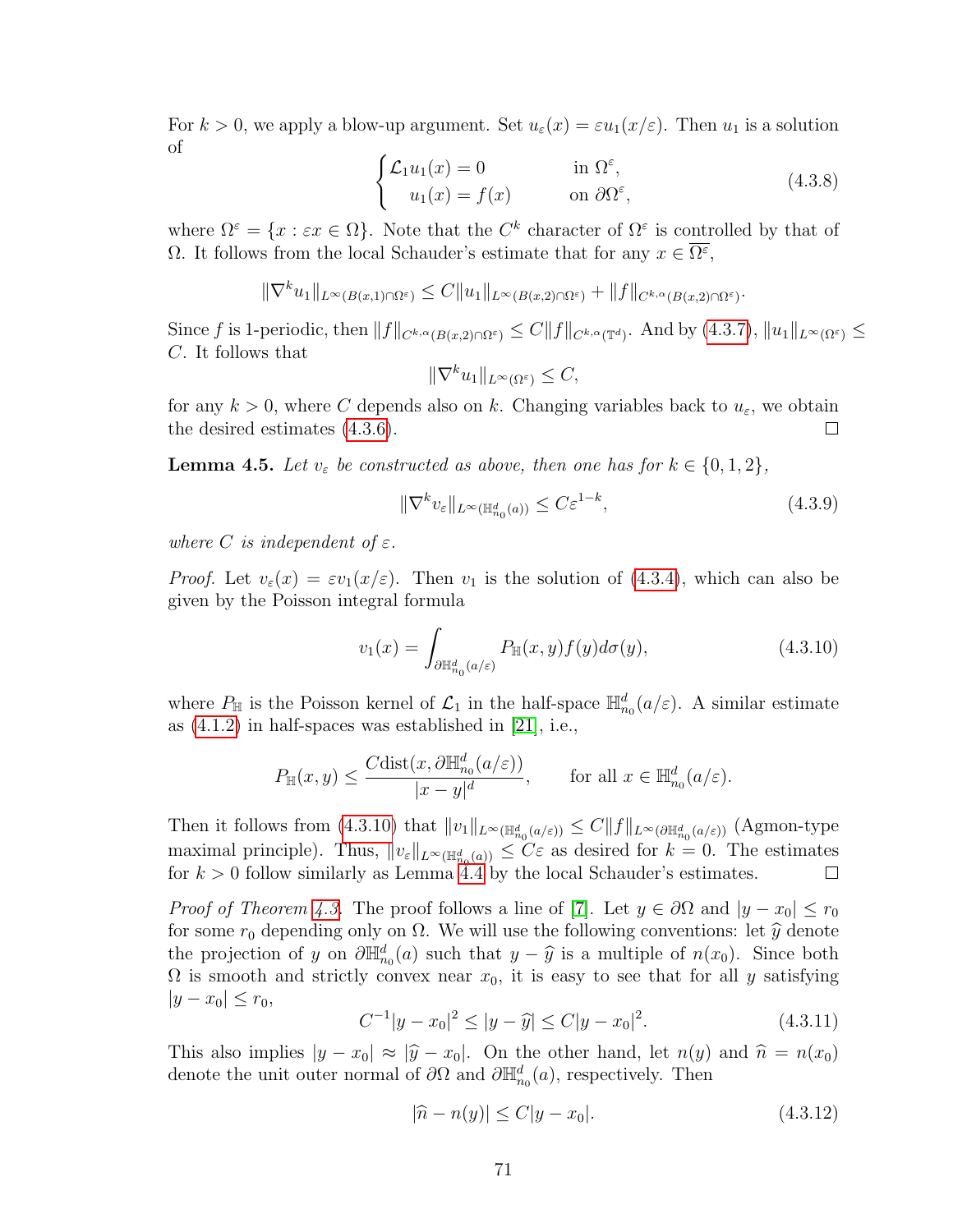To prove the estimate [\(4.3.5\)](#page-77-8), note that  $w_{\varepsilon}$  is a solution of

 $\mathcal{L}_{\varepsilon} w_{\varepsilon} = 0$  subject to certain Dirichlet boundary condition on  $\partial \Omega$ .

Indeed, it follows from the uniform Lipschitz estimate in  $C^{1,\alpha}$  domains that

$$
\|\nabla w_{\varepsilon}\|_{L^{\infty}(B_{r}\cap\Omega)} \leq C r^{-1} \|w_{\varepsilon}\|_{L^{\infty}(B_{2r}\cap\Omega)} + C \|\nabla_{\tan} w_{\varepsilon}\|_{L^{\infty}(B_{2r}\cap\partial\Omega)} + C r^{\sigma} \|\nabla_{\tan} w_{\varepsilon}\|_{C^{\sigma}(B_{2r}\cap\partial\Omega)}.
$$
\n(4.3.13)

Note that  $\nabla_{\tan}$  can be written as  $(I - n \otimes n) \nabla$  (which can be viewed as the projection of  $\nabla$  onto the tangent planes  $n^{\perp}$ ), where n is the unit outer normal of  $\partial\Omega$ .

Estimate of  $\nabla_{\tan} w_{\varepsilon}$ : Using the fact  $u_{\varepsilon} = f_{\varepsilon}(y) = \varepsilon f(x/\varepsilon)$  on  $\partial \Omega$ , we know

<span id="page-79-4"></span><span id="page-79-1"></span><span id="page-79-0"></span>
$$
(I - n \otimes n)\nabla (u_{\varepsilon} - f_{\varepsilon})(y) = 0 \qquad \text{on } \partial \Omega.
$$
 (4.3.14)

Similarly, taking advantage of the fact  $v_{\varepsilon} = f_{\varepsilon}$  on the hyperplane  $\partial \mathbb{H}_{n_0}^d(a)$ , we have

$$
(I - \widehat{n} \otimes \widehat{n}) \nabla (v_{\varepsilon} - f_{\varepsilon}) (\widehat{y}) = 0 \qquad \text{on } \partial \mathbb{H}_{n_0}^d(a). \tag{4.3.15}
$$

Combining  $(4.3.14)$  and  $(4.3.15)$ , we have

$$
|\nabla_{\tan} w_{\varepsilon}(y)| = |(I - n \otimes n) \nabla (u_{\varepsilon} - v_{\varepsilon})(y)|
$$
  
\n
$$
\leq |(I - n \otimes n) \nabla (u_{\varepsilon} - v_{\varepsilon})(y) - (I - \hat{n} \otimes \hat{n}) \nabla (u_{\varepsilon} - v_{\varepsilon})(\hat{y})|
$$
  
\n
$$
\leq |n \otimes n - \hat{n} \otimes \hat{n}| ||\nabla (u_{\varepsilon} - v_{\varepsilon})||_{L^{\infty}(B_{2r} \cap \Omega)} + |y - \hat{y}|| |\nabla^{2} (u_{\varepsilon} - v_{\varepsilon})||_{L^{\infty}(B_{2r} \cap \Omega)}
$$
  
\n
$$
\leq Cr + C \varepsilon^{-1} r^{2} \leq C \varepsilon^{-1} r^{2},
$$

for  $r \geq \varepsilon$ , where we have used the mean value theorem in the first inequality and used Lemma [4.4](#page-77-6) and [4.5](#page-78-1) as well as [\(4.3.11\)](#page-78-2) and [\(4.3.12\)](#page-78-3) in the last inequality.

A similar argument also shows that  $\|\nabla_{\tan}^2 w_{\varepsilon}\|_{L^{\infty}(B_{2r}\cap\partial\Omega)} \leq C\varepsilon^{-2}r^2$ , which, by interpolation, implies  $\|\nabla_{\tan} w_{\varepsilon}\|_{C^{\sigma}(B_{2r} \cap \partial \Omega)} \leq C \varepsilon^{-1-\sigma} r^2$  for any  $0 < \sigma < 1$ .

**Estimate of**  $w_{\varepsilon}(x)$ : We first claim that

<span id="page-79-3"></span>
$$
|w_{\varepsilon}(y)| \le C|y - x_0|^2 \qquad \text{for all } y \in \partial\Omega \cap B(x_0, r_0). \tag{4.3.16}
$$

Actually, write agian  $w_{\varepsilon} = (u_{\varepsilon} - f_{\varepsilon}) - (v_{\varepsilon} - f_{\varepsilon})$ . Using the cancellation  $u_{\varepsilon} - f_{\varepsilon} = 0$ on  $\partial\Omega$  and mean value theorem, we have that for any  $y \in \partial\Omega \cap B_{r_0}(x_0)$ 

$$
|w_{\varepsilon}(y)| = |v_{\varepsilon}(y) - f_{\varepsilon}(y)|
$$
  
\n
$$
\leq C|y - \hat{y}||\nabla(u_{\varepsilon} - f_{\varepsilon})||_{L^{\infty}(B_{2r} \cap \Omega)}
$$
  
\n
$$
\leq C|y - x_0|^2,
$$

where in the last inequality we have used Lemma [4.5](#page-78-1) and  $(4.3.11)$ .

<span id="page-79-2"></span>Then we take advantage of the Poisson integral formula and split it into two parts,

$$
w_{\varepsilon}(x) = \int_{\partial\Omega} P_{\Omega,\varepsilon}(x,y)w_{\varepsilon}(y)d\sigma(y)
$$
  
= 
$$
\int_{\partial\Omega \cap \{|y-x_0| \le c\sqrt{\varepsilon}\}} P_{\Omega,\varepsilon}(x,y)w_{\varepsilon}(y)d\sigma(y) + \int_{\partial\Omega \cap \{|y-x_0| > c\sqrt{\varepsilon}\}} P_{\Omega,\varepsilon}(x,y)w_{\varepsilon}(y)d\sigma(y)
$$
(4.3.17)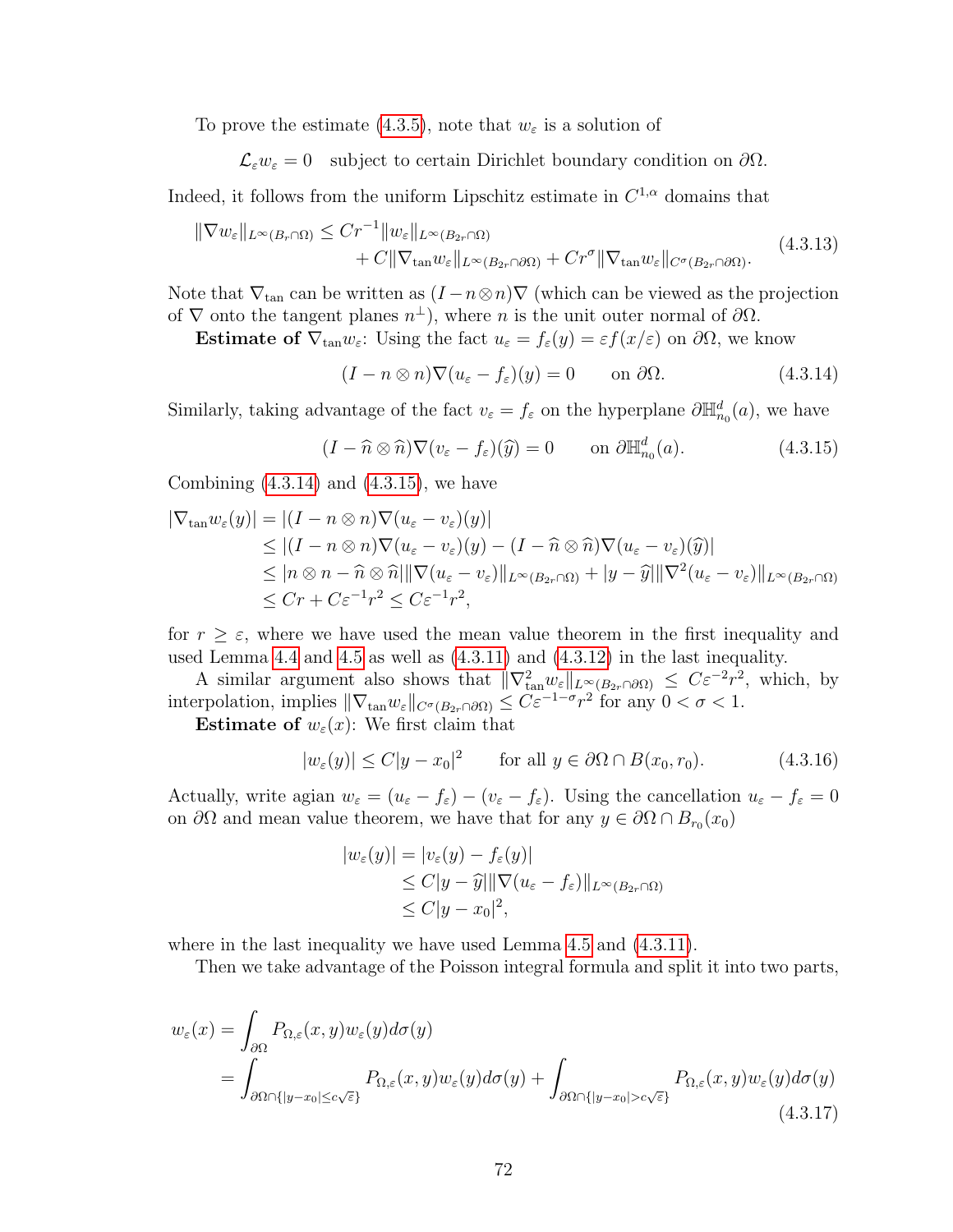where  $x \in \Omega$  and  $P_{\Omega,\varepsilon}$  is the Poisson kernel of  $\mathcal{L}_{\varepsilon}$  in  $\Omega$ . To estimate the first term on the right-hand side of  $(4.3.17)$ , we apply  $(4.1.2)$  and  $(4.3.16)$ ,

$$
\left| \int_{\partial\Omega \cap \{|y-x_0| \le c\sqrt{\varepsilon}\}} P_{\Omega,\varepsilon}(x,y) w_{\varepsilon}(y) d\sigma(y) \right|
$$
\n
$$
\le C \int_{\partial\Omega \cap \{|y-x_0| \le c\sqrt{\varepsilon}\}} \text{dist}(x,\partial\Omega) \frac{|y-x_0|^2}{|x-y|^d} d\sigma(y)
$$
\n
$$
\le C \int_{\partial\Omega \cap \{|y-x_0| \le c\sqrt{\varepsilon}\}} \text{dist}(x,\partial\Omega) \frac{|x-x_0|^2}{|x-y|^d} d\sigma(y) + C \int_{\partial\Omega \cap \{|y-x_0| \le c\sqrt{\varepsilon}\}} \frac{\text{dist}(x,\partial\Omega)}{|x-y|^{d-2}} d\sigma(y)
$$
\n
$$
\le C |x-x_0|^2 + C \text{dist}(x,\partial\Omega) \sqrt{\varepsilon}
$$
\n
$$
\le Cr^2 + r\sqrt{\varepsilon},
$$

where we have used the observation  $|y - x_0|^2 \leq 2|y - x|^2 + 2|x - x_0|^2$ .

To bound the second term on the right-hand side of [\(4.3.17\)](#page-79-2), we note that [\(4.3.6\)](#page-77-5) and [\(4.3.9\)](#page-78-4) give  $||w_{\varepsilon}||_{L^{\infty}(\Omega)} \leq C_{\varepsilon}$ . Then

$$
\left| \int_{\partial\Omega \cap \{|y-x_0| > c\sqrt{\varepsilon}\}} P_{\Omega,\varepsilon}(x,y) w_{\varepsilon}(y) d\sigma(y) \right| \leq C\varepsilon \int_{\partial\Omega \cap \{|y-x_0| > c\sqrt{\varepsilon}\}} \frac{\text{dist}(x,\partial\Omega)}{|y-x|^d} d\sigma(y) \leq C\varepsilon \text{dist}(x,\partial\Omega) (\sqrt{\varepsilon})^{-1} \leq Cr\sqrt{\varepsilon}.
$$

It follows

$$
|w_{\varepsilon}(x)| \le Cr^2 + Cr\sqrt{\varepsilon}
$$
, for all  $x \in B(x_0, 2r) \cap \Omega$ .

<span id="page-80-1"></span><span id="page-80-0"></span> $\Box$ 

For each fixed  $x_0 \in \partial\Omega$ , the system [\(4.3.3\)](#page-77-2) associated with the adjoint operator

This, together with [\(4.3.13\)](#page-79-4) and the estimates for  $\nabla_{\tan} w_{\varepsilon}$ , proves [\(4.3.5\)](#page-77-8).

 $\mathcal{L}_{\varepsilon}^*$  and  $f_{\varepsilon} = -\varepsilon \chi_j^{*\beta}$  $j^{\ast \beta}(x/\varepsilon)$  has a solution  $v^{\ast \beta}_{\varepsilon,j}$  of form

$$
v_{\varepsilon,j}^{*\beta}(x) = \varepsilon V_j^{*\beta} \bigg( \frac{x - (x \cdot n_0 + a)n_0}{\varepsilon}, -\frac{x \cdot n_0 + a}{\varepsilon} \bigg), \qquad \text{for } x \cdot n_0 \le -a,\tag{4.3.18}
$$

where  $a = -x_0 \cdot n_0$  and  $V_j^{*\beta} = V_j^{*\beta}$  $j^{*\beta}(\theta, t)$  is a solution of

$$
\begin{cases}\n-\left(\begin{array}{c}N^T \nabla_\theta\\ \partial_t\end{array}\right) \cdot B^* \left(\begin{array}{c}N^T \nabla_\theta\\ \partial_t\end{array}\right) V_j^{*\beta} = 0 & \text{in } \mathbb{T}^d \times (0, \infty), \\
V_j^{*\beta} = -\chi_j^{*\beta} & \text{on } \mathbb{T}^d \times \{0\},\n\end{cases}
$$

given by Theorem [4.2.](#page-76-1) Note that  $V_i^{*\beta}$  $j_j^{*,\beta}$  also depends on  $n_0$ . Finally, we apply Theorem [4.3](#page-77-7) to obtain the main theorem of this section as follows.

Theorem 4.6. Let  $\varepsilon \leq r \leq$ √  $\overline{\varepsilon}$  and  $\sigma \in (0,1)$ . Then for any  $x \in B(x_0,r) \cap \Omega$ ,

$$
\left| \nabla \left( \Phi_{\varepsilon,j}^{*\beta}(x) - P_j^{\beta}(x) - \varepsilon \chi_j^{*\beta}(x/\varepsilon) - v_{\varepsilon,j}^{*\beta}(x) \right) \right| \le C \sqrt{\varepsilon} + C \frac{r^{2+\sigma}}{\varepsilon^{1+\sigma}},\tag{4.3.19}
$$

where C depends on d, m,  $\mu$ ,  $\sigma$ ,  $\Omega$  and A.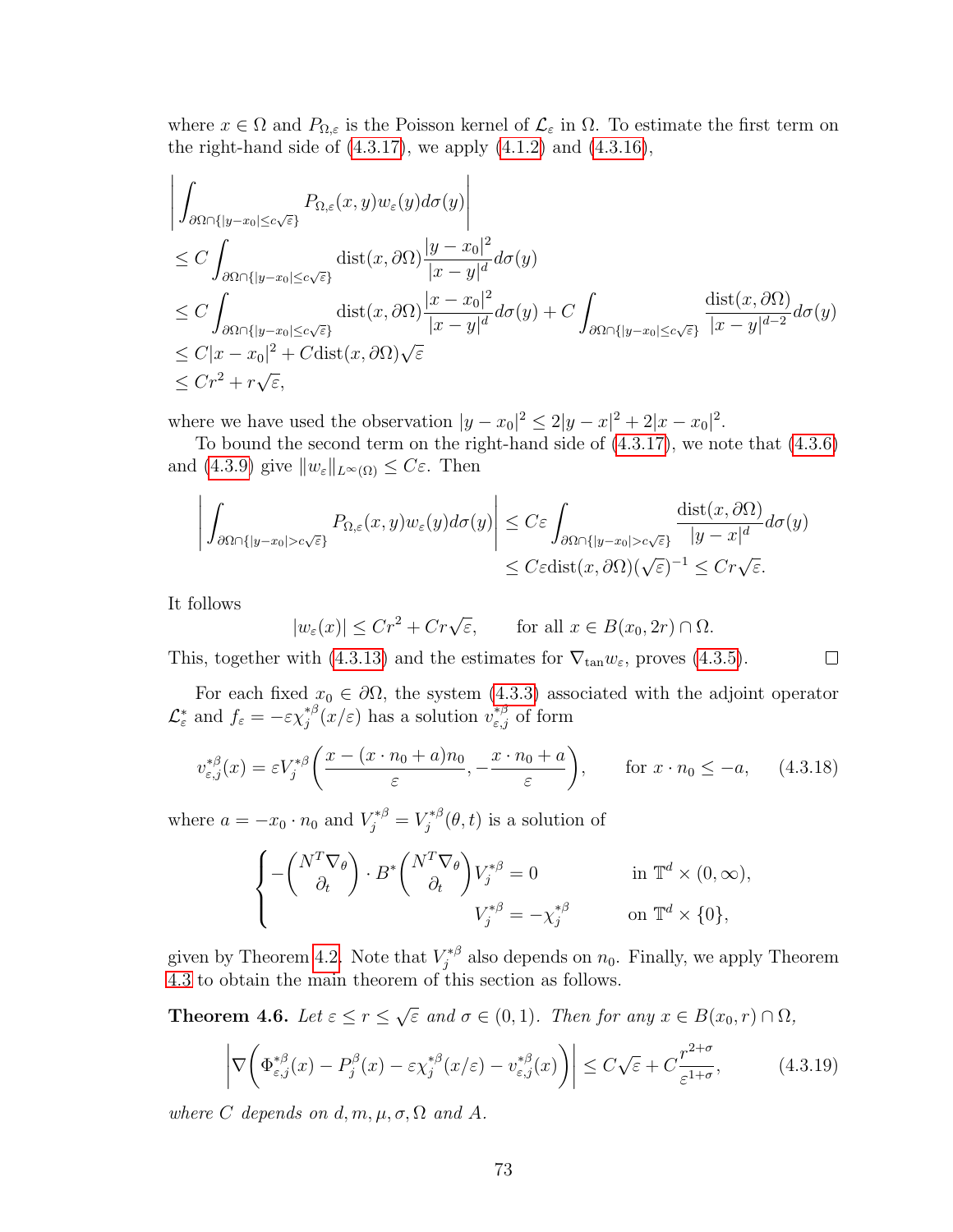## 4.4 Proof of Theorem 1.2: convergence rate

In this section, we will establish the sharp convergence rate for Dirichlet problem [\(1.2.11\)](#page-13-0). Due to Lemma [4.1,](#page-75-0) it is sufficient to estimate  $\|\widetilde{u}_{\varepsilon} - u_0\|_{L^2(\Omega)}$ , where  $\widetilde{u}_{\varepsilon}$  and  $u_0$  are defined by

$$
\widetilde{u}_{\varepsilon}^{\alpha}(x) = \int_{\partial\Omega} P_{\Omega}^{\alpha\zeta}(x, y)\omega_{\varepsilon}^{\zeta\beta}(y) f^{\beta}(y, y/\varepsilon)d\sigma(y) \tag{4.4.1}
$$

<span id="page-81-0"></span>and

<span id="page-81-1"></span>
$$
u_0^{\alpha}(x) = \int_{\partial \Omega} P_{\Omega}^{\alpha \zeta}(x, y) \overline{f}^{\zeta}(y) d\sigma(y).
$$
 (4.4.2)

Now we need to find an explicit expression for the homogenized data  $\overline{f}$ . Roughly speaking, the homogenized data  $\bar{f}$  in [\(4.4.2\)](#page-81-0) should be the weak limit of  $\omega_{\varepsilon}(y)f(y/\varepsilon)$ as  $\varepsilon \to 0$ . By [\(4.1.4\)](#page-75-3) and [\(4.3.19\)](#page-80-0), for  $y \in B(x_0, r) \cap \partial \Omega$ , one has

$$
\omega_{\varepsilon}^{\zeta\beta}(y)f^{\beta}(y/\varepsilon)
$$
\n
$$
= h^{\zeta\nu}(y) \cdot n_{\ell} \frac{\partial}{\partial y_{\ell}} [P_k^{\rho\nu}(y) + \varepsilon \chi_k^{* \rho\nu}(y/\varepsilon) + v_{\varepsilon,k}^{* \rho\nu,x_0}(y)] n_k \cdot a_{ij}^{\rho\beta}(y/\varepsilon) n_i n_j f^{\beta}(y,y/\varepsilon)
$$
\n
$$
+ \text{Error terms.}
$$
\n(4.4.3)

Note that  $v_*^{*,x_0}(y)$  is given in [\(4.3.18\)](#page-80-1) which depends also on  $x_0$ , and  $n = n(y)$  is the unit outward normal at y. For a fixed  $y \in \partial\Omega$ , in view of the quantitative ergodic theorem [\[7,](#page-108-0) Proposition 2.1], we know that  $\omega_{\varepsilon}(y) f(y/\varepsilon)$  converges to its average on the tangent plane  $\mathbb{H}_n^d(a)$  at y, where  $n = n(y)$ . The only unclear term in [\(4.4.3\)](#page-81-1) is  $n \cdot \nabla v_{\varepsilon,k}^{*\nu,x_0}$ . Actually, in view of [\(4.3.18\)](#page-80-1), for  $z \in \mathbb{H}_n^d(a)$ , one has

<span id="page-81-3"></span><span id="page-81-2"></span>
$$
n \cdot \nabla v_{\varepsilon,k}^{*\nu,x_0}(z) = n \cdot (1 - n \otimes n, -n) \begin{pmatrix} \nabla_{\theta} \\ \partial_t \end{pmatrix} V_k^{*\nu,x_0} \begin{pmatrix} z \\ \overline{\varepsilon}, 0 \end{pmatrix}
$$
  
=  $-\partial_t V_k^{*\nu,x_0} \begin{pmatrix} z \\ \overline{\varepsilon}, 0 \end{pmatrix}.$  (4.4.4)

Note that  $V_k^{*,x_0}$  $\mathcal{L}_{k}^{*,x_0}(\theta, t)$  is 1-periodic in  $\theta$ . As a consequence, we can define the homogenized boundary data as follows:

$$
\overline{f}^{\zeta}(y)
$$
\n
$$
= h^{\zeta \nu}(y) \int_{\mathbb{T}^d} [\delta^{\rho \nu} + n(y) \cdot \nabla \chi^{*\rho \nu}(\theta) \cdot n(y) - \partial_t V^{*\rho \nu, y}(\theta, 0) \cdot n(y)] n_i(y) n_j(y) a_{ij}^{\rho \beta}(\theta) f^{\beta}(y, \theta) d\theta
$$
\n(4.4.5)

*Remark* 4.7. If the coefficient matrix  $A = (a_{ij}^{\alpha\beta})$  is constant (or divergence free), then  $\chi^* = 0$  and hence  $V^* = 0$  in [\(4.4.5\)](#page-81-2). Also in this case, one has  $\hat{A} = A$ . By the definition of h, this implies that  $h^{\zeta\nu}\delta^{\rho\nu}n_i n_j a_{ij}^{\rho\beta} = \delta^{\zeta\beta}$ . As a result, [\(4.4.5\)](#page-81-2) is reduced to

$$
\overline{f}(y) = \int_{\mathbb{T}^d} f(y, \theta) d\theta.
$$

<span id="page-81-4"></span>This exactly coincides with the homogenized boundary data for Dirichlet problems with constant coefficients.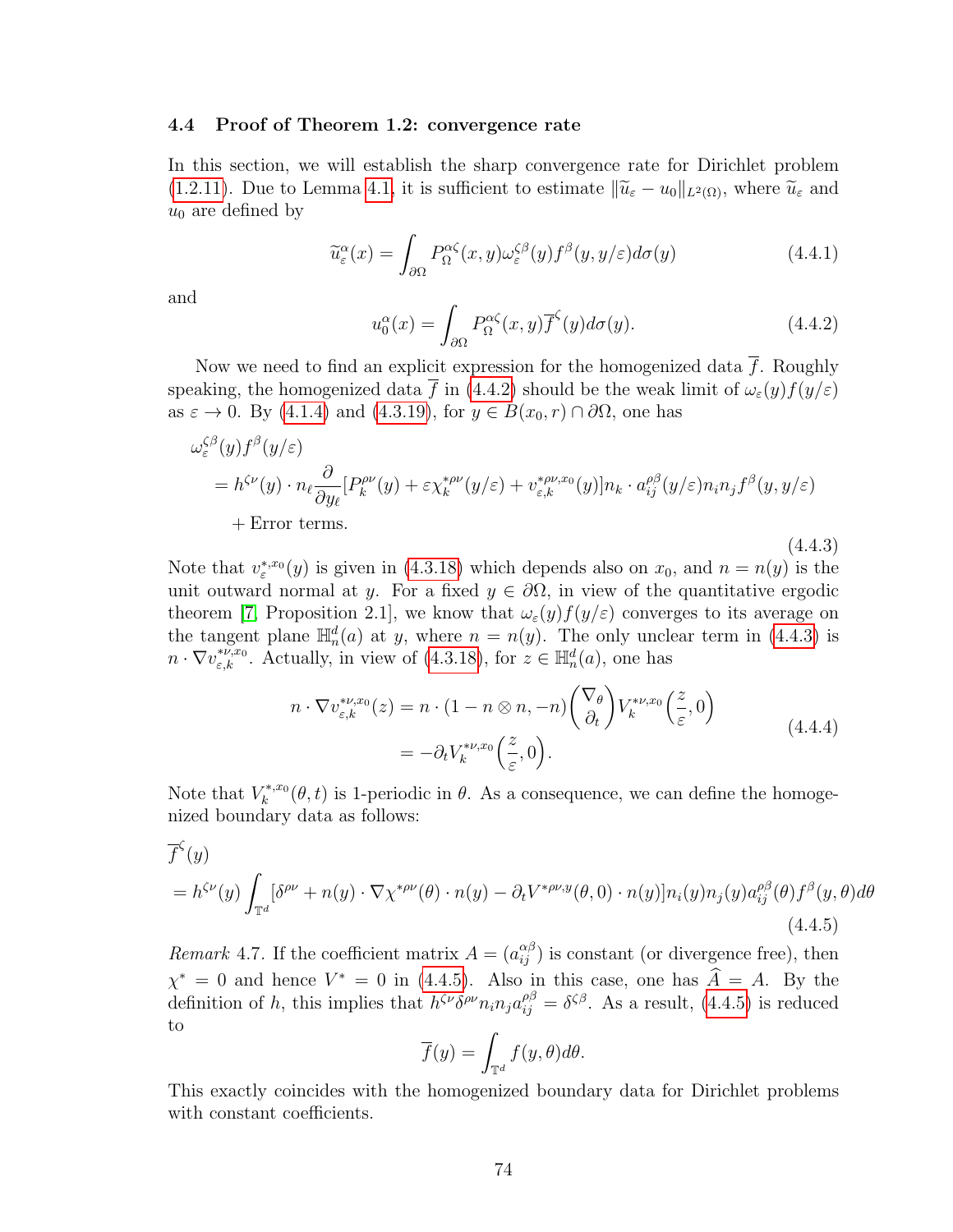**Theorem 4.8.** Let  $x, y \in \partial\Omega$  and  $|x - y| < r_0$ . Suppose that  $n(x), n(y)$  satisfies the Diophantine condition with constant  $\kappa(x)$  and  $\kappa(y)$  respectively. Let  $\overline{f}$  be defined by [\(4.4.5\)](#page-81-2). Then for any  $\sigma \in (0,1)$ ,

$$
|\overline{f}(x) - \overline{f}(y)| \le C \frac{|x - y|}{\kappa^{1 + \sigma}} \sup_{z \in \mathbb{T}^d} ||f(\cdot, z)||_{C^1(\partial \Omega)}.
$$

where  $\kappa = \max{\kappa(x), \kappa(y)}$  and C depends only on d, m,  $\sigma$ ,  $\Omega$  and A.

The above theorem may be proved by the similar argument as Theorem [3.27](#page-54-0) by using Theorem [4.2.](#page-76-1) Moreover, an improve estimate will be proved by using a more delicate argument in the next chapter. At this point, however, the above estimate is sufficient for us to establish the optimal convergence rate.

The rest of the proof is devoted to estimating  $||u_{\varepsilon} - u_0||_{L^2(\Omega)}$ . To begin with, we perform a partition of unity on  $\partial\Omega$  and restrict ourself on  $B(x_0, r_0) \cap \partial\Omega$  for some  $x_0$  and  $r_0 > 0$  sufficiently small. So without any loss of generality, we may assume  $\text{supp}(f(\cdot,y)) \subset B(x_0,r_0)$  for any  $y \in \mathbb{T}^d$ . Then we construct the another partition of unity on  $B(x_0, r_0) \cap \partial\Omega$  adapted to the Diophantine function  $\kappa(x)$ , by exactly the same method described in §[3.7,](#page-64-0) with

$$
\tau = \varepsilon^{1-\sigma},
$$

for some small constant  $\sigma > 0$ . Recall that, as in §[3.6,](#page-60-0) there exist a finite sequence of  $\{\varphi_j\}$  of  $C_0^{\infty}$  positive functions in  $\mathbb{R}^d$  and a finite of sequence of *surface cubes*  $\{\widetilde{Q}_j\}$  on  $\partial\Omega$ , such that  $\sum_j \varphi_j = 1$  on  $B(x_0, 2r_0) \cap \partial\Omega$ . Note that  $\varphi_j$  is supported in 2 $Q_j$  and  $|\nabla^k \varphi_j| \leq C r_j^{-k}$ , where  $r_j$  is the *side length* of  $\widetilde{Q}_j$  as before. Also, for each j, there exists some  $z_j \in 36\tilde{Q}_j$  such that

<span id="page-82-0"></span>
$$
\kappa(z_j) \ge \frac{c\tau}{r_j} = \frac{c\varepsilon^{1-\sigma}}{r_j}.\tag{4.4.6}
$$

Note that  $\widetilde{x}_j$  is the center of  $Q_j$ . Let  $\Gamma_{\varepsilon}$  denote a boundary layer

$$
\Gamma_{\varepsilon} = \Omega \cap \left( \bigcup_{j} B(\widetilde{x}_j, Cr_j) \right)
$$

and  $D_{\varepsilon} = \Omega \setminus \Gamma_{\varepsilon}$ . By Proposition [3.36,](#page-63-0)

<span id="page-82-1"></span>
$$
|\Gamma_{\varepsilon}| \leq \sum_{j} |B(\widetilde{x}_j, Cr_j)| \leq C \sum_{j} r_j^d \leq C\tau = C\varepsilon^{1-\sigma}.
$$

Thus for any  $q > 0$ ,

$$
\int_{\Gamma_{\varepsilon}} |u_{\varepsilon} - u_0|^q \le C \varepsilon^{1-\sigma},\tag{4.4.7}
$$

where we have used the boundedness of  $u_{\varepsilon}$  and  $u_0$ .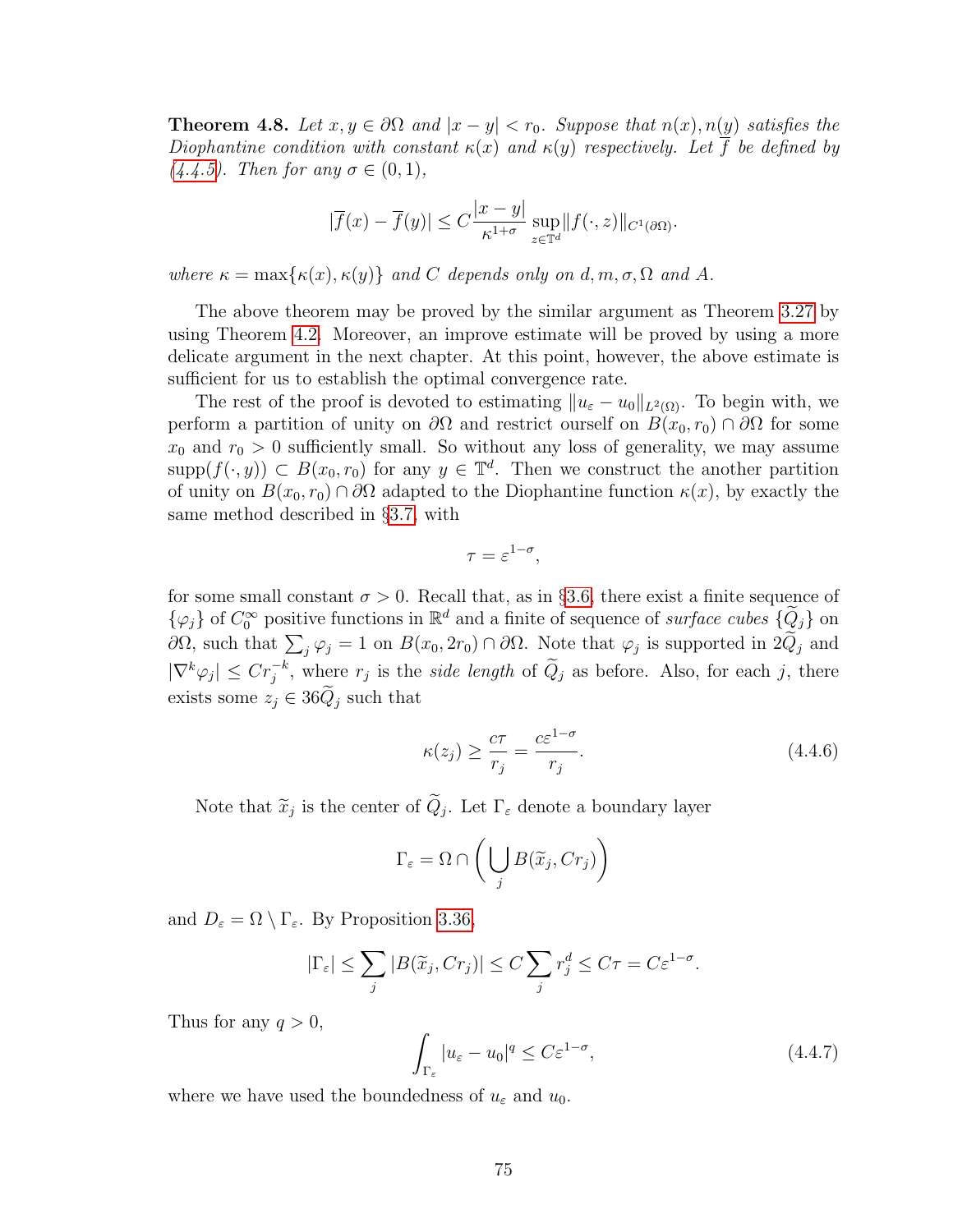To deal with the  $L^q$  norm of  $u_{\varepsilon} - u_0$  on  $D_{\varepsilon}$ , we introduce a function as [\(3.7.7\)](#page-66-0)

$$
\Theta_t(x) = \sum_j \frac{r_j^{d-1+t}}{|x - \widetilde{x}_j|^{d-1}},\tag{4.4.8}
$$

where  $0 \le t < d-1$ . We mention that Lemma [3.37](#page-66-1) for  $\Theta_t(x)$  will play a key role and be used repeatedly in the following context.

As in the Neumann problem, we split  $\tilde{u}_{\varepsilon} - u_0$  into five parts

$$
\widetilde{u}_{\varepsilon}(x) - u_0(x) = \int_{\partial \Omega} P_{\Omega}(x, y) \omega_{\varepsilon}(y) f(y, y/\varepsilon) d\sigma(y) - \int_{\partial \Omega} P_{\Omega}(x, y) \overline{f}(y) d\sigma(y)
$$

$$
= I_1 + I_2 + I_3 + I_4 + I_5,
$$

where  $I_k$ ,  $1 \leq k \leq 5$ , will be defined below and handled separately. We point out in advance that estimates for  $I_3$  and  $I_4$  essentially distinguish from the case of strictly convex domains and need more careful calculations.

Let  $\delta > 0$  be an arbitrarily small exponent that might differ in each occurrence. Estimate of  $I_1$ : Let

$$
I_1 = \int_{\partial\Omega} P_{\Omega}^{\alpha\zeta}(x, y)\omega_{\varepsilon}^{\zeta\beta}(y)f^{\beta}(y, y/\varepsilon)d\sigma(y) - \sum_{j} \int_{\partial\Omega} \varphi_j(y)P_{\Omega}^{\alpha\zeta}(x, y)\widetilde{\omega}_{\varepsilon}^{\zeta\beta, z_j}(y)f^{\beta}(y, y/\varepsilon)d\sigma(y),
$$

<span id="page-83-2"></span>where

$$
\widetilde{\omega}_{\varepsilon}^{\zeta\beta,z_j}(y) = h^{\zeta\nu}(y)n_{\ell}(y)\frac{\partial}{\partial y_{\ell}}\Big[P_k^{\rho\nu}(y) + \varepsilon \chi_k^{*\rho\nu}(y/\varepsilon) + v_{\varepsilon,k}^{*\rho\nu,z_j}(y)\Big]n_k(y)a_{im}^{\rho\beta}(y/\varepsilon)n_i(y)n_m(y),\tag{4.4.9}
$$

and  $z_j$ 's are specially selected as in [\(4.4.6\)](#page-82-0). Note that  $I_1$  comes from the error terms in  $(4.4.3)$ , which by  $(4.3.5)$  is bounded by

$$
C\sum_{j}\int_{\partial\Omega}\varphi_{j}(y)|P_{\Omega}(x,y)|\left(\sqrt{\varepsilon}+\frac{r_{j}^{2+\sigma}}{\varepsilon^{1+\sigma}}\wedge 1\right)d\sigma(y)=R_{1}+R_{2},
$$

for any  $\sigma \in (0,1)$ . Observe that

<span id="page-83-1"></span>
$$
R_1 \le C\sqrt{\varepsilon} \int_{\partial\Omega} |P_{\Omega}(x,y)| \le C\sqrt{\varepsilon}.\tag{4.4.10}
$$

For  $R_2$ , using  $|P_{\Omega}(x,y)| \le C|x-y|^{1-d}$  and  $|x-y| \approx |x-\tilde{x}_j|$  for  $x \in D_{\varepsilon}, y \in B(\tilde{x}_j, Cr_j)$ , we have

<span id="page-83-0"></span>
$$
R_2 = C \sum_j \int_{\partial \Omega} \varphi_j(y) |P_{\Omega}(x, y)| \left( \frac{r_j^{2+\sigma}}{\varepsilon^{1+\sigma}} \wedge 1 \right) d\sigma(y) \le C \varepsilon^{-1-\sigma} \sum_j \frac{r_j^{2+\sigma+d-1}}{|x - \widetilde{x}_j|^{d-1}} \tag{4.4.11}
$$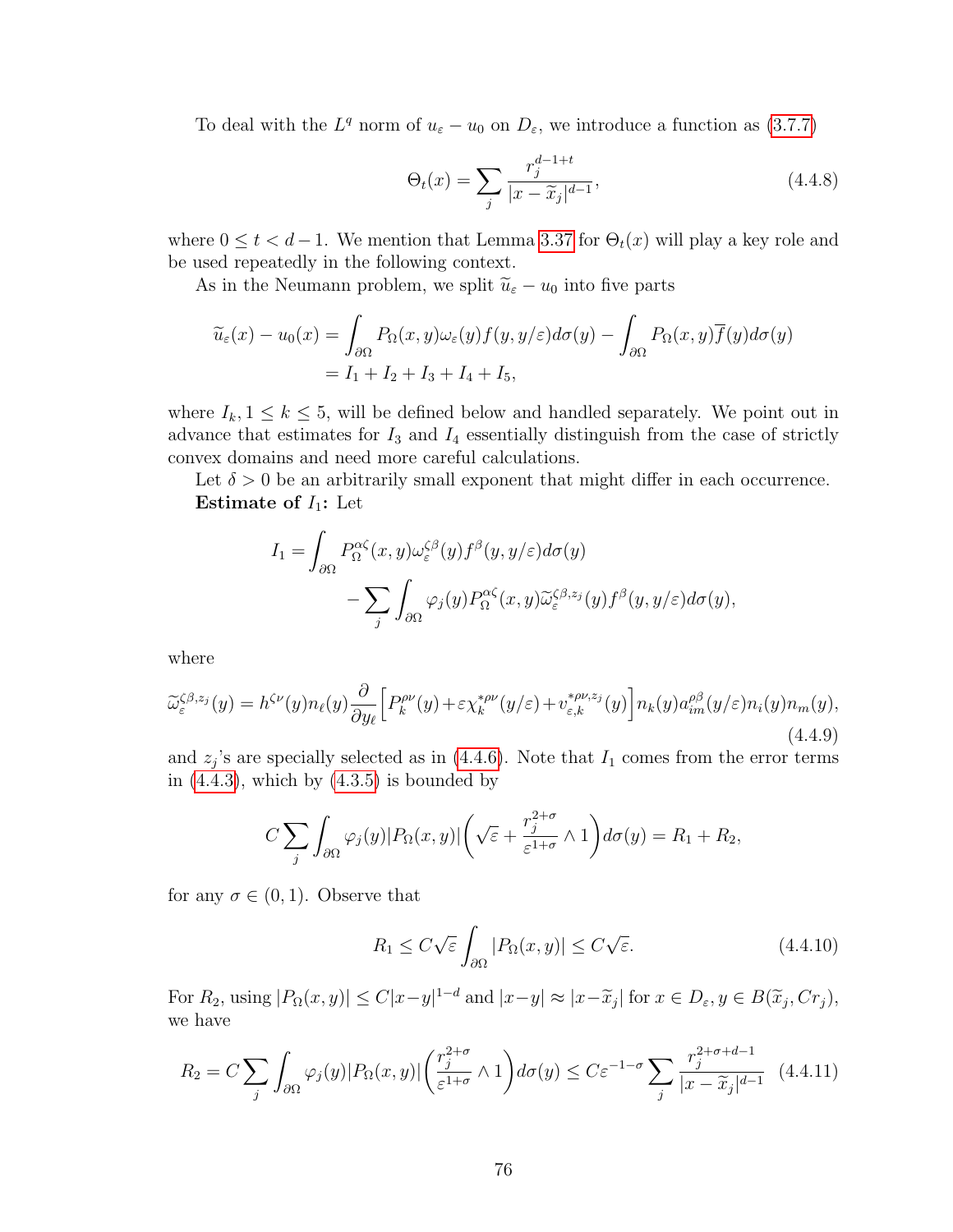Now we estimate  $R_2$  by Lemma [3.37](#page-66-1) in two separate cases. If  $2(2 + \sigma) < d - 1$ , then we apply Lemma [3.37](#page-66-1) directly with  $q = 2$  and obtain

<span id="page-84-0"></span>
$$
\int_{D_{\varepsilon}} |R_2(x)|^2 dx \le C\varepsilon^{-2(1+\sigma)} \tau^{2(2+\sigma)} \le C\varepsilon^{2-\delta},\tag{4.4.12}
$$

where we have used  $\tau = \varepsilon^{1-\sigma}$  and chosen  $\sigma$  sufficiently small. Otherwise, we choose suitable  $q < 2$  such that  $q(2 + \sigma) = d - 1 - \sigma < d - 1$  and then apply Lemma [3.37](#page-66-1)

$$
\int_{D_{\varepsilon}} |R_2(x)|^q dx \le C\varepsilon^{-q(1+\sigma)} \tau^{q(2+\sigma)} \le C\varepsilon^{\frac{1}{2}(d-1)-\delta},
$$

where again,  $\sigma$  is chosen sufficiently small. Clearly, [\(4.4.11\)](#page-83-0) also implies  $|R_2| \leq C$ . Thus, a simple interpolation leads to

<span id="page-84-1"></span>
$$
\int_{D_{\varepsilon}} |R_2(x)|^2 dx \le C\varepsilon^{\frac{1}{2}(d-1)-\delta}.
$$
\n(4.4.13)

Combining [\(4.4.10\)](#page-83-1), [\(4.4.12\)](#page-84-0) and [\(4.4.13\)](#page-84-1), we obtain

<span id="page-84-2"></span>
$$
\int_{D_{\varepsilon}} |I_1(x)|^2 dx \le C \varepsilon^{1/\frac{1}{2}(d-1)-\delta}.
$$

Estimate of  $I_2$ : Set

$$
I_2 = \sum_{j} \int_{\partial \Omega} \varphi_j(y) P_{\Omega}^{\alpha \zeta}(x, y) \widetilde{\omega}_{\varepsilon}^{\zeta \beta, z_j}(y) f^{\beta}(y, y/\varepsilon) d\sigma(y)
$$
  
 
$$
- \sum_{j} \int_{\partial \mathbb{H}_j^d} \varphi_j(P_j^{-1}(y)) P_{\Omega}^{\alpha \zeta}(x, P_j^{-1}(y)) \widetilde{\omega}_{\varepsilon}^{\zeta \beta, z_j}(y) f^{\beta}(z_j, y/\varepsilon) d\sigma(y)
$$
(4.4.14)

where  $\partial \mathbb{H}_{j}^{d}$  denotes the tangent plane for  $\partial \Omega$  at  $z_j$  and  $P_j^{-1}$  $j^{-1}$  is the inverse of the projection map from  $B(z_j, Cr_j) \cap \partial\Omega$  to  $\partial \mathbb{H}_{j}^d$ . We clarify that in [\(4.4.9\)](#page-83-2),  $n(y)$  is the outer normal of  $y \in \partial \Omega$ . But in the second term of [\(4.4.14\)](#page-84-2), y needs to belong to  $\partial \mathbb{H}_j^d$ and hence we need to update  $n(y) = n(z_j)$  for all  $y \in \partial \mathbb{H}_{j}^d$ . This modification leads to some harmless errors bounded by  $Cr_j \leq Cr_j^2/\varepsilon$ . Then, for the same reason as  $I_2$ in §[3.7,](#page-64-0) we are able to bound  $I_2$  by

$$
|I_2| \leq C\varepsilon^{-1} \sum_j \frac{r_j^{2+d-1}}{|x - \widetilde{x}_j|^{d-1}}.
$$

Similar as [\(4.4.11\)](#page-83-0), we estimate this in two cases and obtain

$$
\int_{D_{\varepsilon}} |I_2(x)|^2 dx \le C\varepsilon^{2\wedge \frac{1}{2}(d-1) - \delta}.
$$

Estimate of  $I_3$ : Set

$$
I_3 = \sum_j \int_{\partial \mathbb{H}_j^d} \varphi_j(P_j^{-1}(y)) P_{\Omega}^{\alpha \zeta}(x, P_j^{-1}(y)) \widetilde{\omega}_{\varepsilon}^{\zeta \beta, z_j}(y) f^{\beta}(z_j, y/\varepsilon) d\sigma(y)
$$

$$
- \sum_j \int_{\partial \mathbb{H}_j^d} \varphi_j(P_j^{-1}(y)) P_{\Omega}^{\alpha \zeta}(x, P_j^{-1}(y)) \overline{f}^{\zeta}(z_j) d\sigma(y),
$$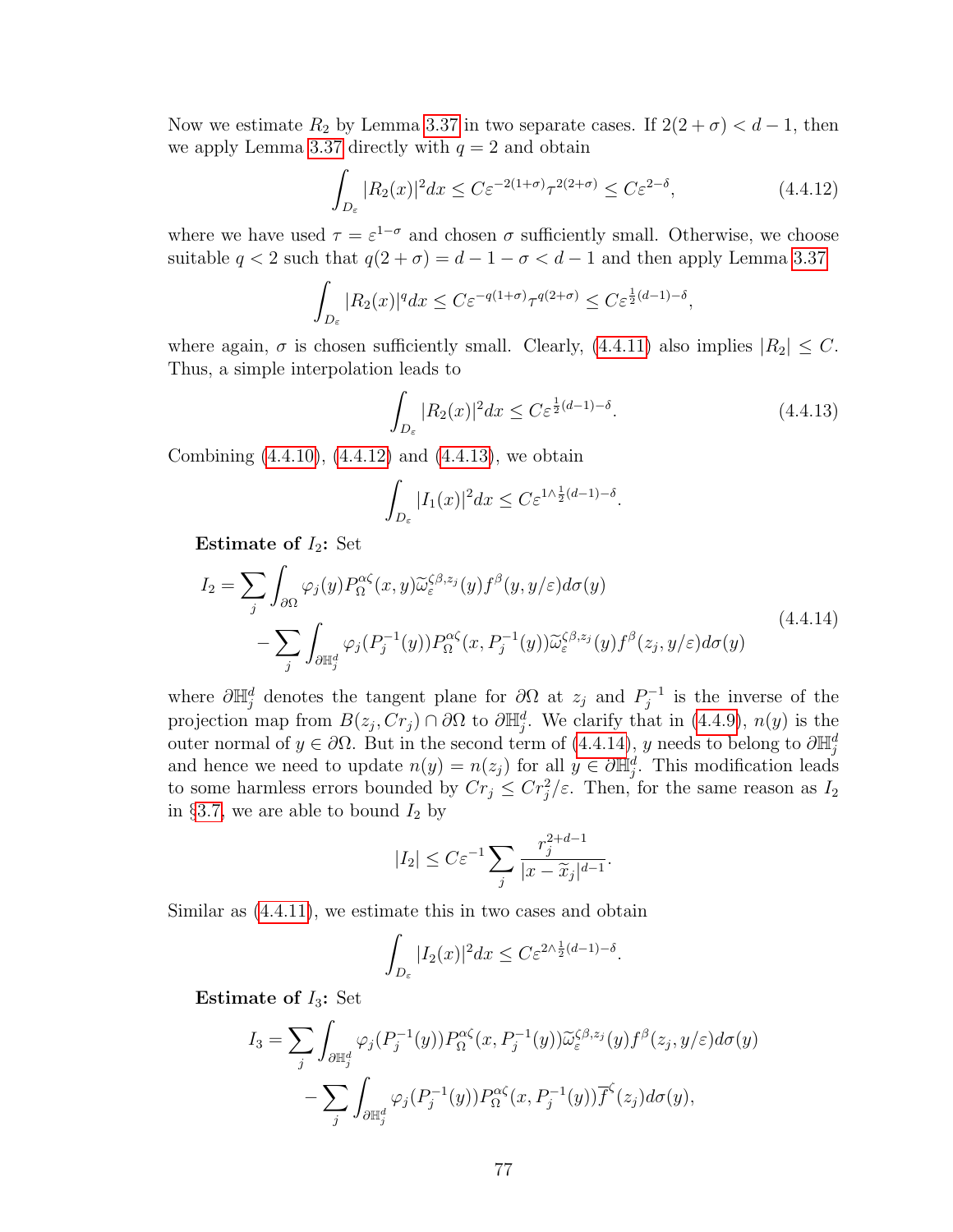where  $\overline{f}$  is defined in [\(4.4.5\)](#page-81-2). To estimate  $I_3$ , we apply the quantitative ergodic theorem in  $[7]$ . As we have mention in the estimate of  $I_2$ , the outer normal in the definition of  $\widetilde{\omega}_{\varepsilon}^{\zeta\beta,z_j}(y)$  is constant on  $\partial \mathbb{H}_j^d$  with Diophantine constant  $\kappa(z_j)$ , and therefore  $\widetilde{\omega}_{\varepsilon}^{\beta,\varepsilon_j}(y)$  is nothing but a slice of some 1-periodic function in  $\mathbb{R}^d$  (see [\(4.4.4\)](#page-81-3)).<br>Note that by  $(4.4.6)$ ,  $\kappa(z) > \varepsilon^{-1-\sigma}/x$ . Then it follows from Lemma 2.10 that for Note that by [\(4.4.6\)](#page-82-0),  $\kappa(z_j) > c \varepsilon^{1-\sigma}/r_j$ . Then it follows from Lemma [2.10](#page-23-0) that for any  $N > 0$ ,

$$
|I_3| \leq C \sum_{j} \left(\frac{\varepsilon r_j}{\tau}\right)^N \int_{2\tilde{Q}_j} |\nabla^N(\varphi_j(y) P_\Omega(x, y))| d\sigma(y)
$$
  

$$
\leq C \sum_{j} \left(\frac{\varepsilon r_j}{\tau}\right)^N \sum_{k=0}^N \frac{r_j^{d-1-N+k}}{|x - \tilde{x}_j|^{d-1+k}}
$$
  

$$
\leq C \varepsilon^{N\sigma} \sum_{j} \frac{r_j^{d-1}}{|x - \tilde{x}_j|^{d-1}},
$$

where we have used  $|\nabla^k \varphi_j| \leq Cr_j^{-k}, |\nabla^k P_\Omega(x, y)| \leq C|x-y|^{1-d-k}$  and  $r_j \leq C|x-\tilde{x}_j| \approx$  $C|x-y|$  for all  $x \in D_{\varepsilon}$  and  $y \in 2Q_j$ . Now, applying Lemma [3.37](#page-66-1) with  $t = 0$ , we have

$$
\int_{D_{\varepsilon}} |I_3|^2 \le C \varepsilon^{N\sigma}.
$$

This is a desired estimate if we choose  $N \geq 1$  large enough.

Estimate of  $I_4$ : Set

$$
I_4 = \sum_j \int_{\partial \mathbb{H}_j^d} \varphi_j(P_j^{-1}(y)) P_{\Omega}^{\alpha \zeta}(x, P_j^{-1}(y)) \overline{f}^{\zeta}(z_j) d\sigma(y)
$$

$$
- \sum_j \int_{\partial \mathbb{H}_j^d} \varphi_j(P_j^{-1}(y)) P_{\Omega}^{\alpha \zeta}(x, P_j^{-1}(y)) \overline{f}^{\zeta}(P_j^{-1}(y)) d\sigma(y).
$$

The estimate for  $I_4$  essentially relies on the regularity of homogenized data  $\overline{f}$ . Indeed, by Proposition [4.8](#page-81-4)

$$
|\overline{f}(z_j)-\overline{f}(P_j^{-1}(y))|\leq C\Bigg(\frac{r_j}{\kappa(z_j)^{1+\sigma}}\Bigg)\leq C\Bigg(\frac{r_j^{1+(1+\sigma)}}{\tau^{\sigma(1+\sigma)}}\Bigg),
$$

where we also used  $|z_j - P_i^{-1}|$  $|O_j^{-1}(y)| \leq Cr_j$ . This leads to a bound for  $I_4$ 

$$
|I_4| \le C\tau^{-(1+\sigma)} \sum_{j} \frac{r_j^{1+(1+\sigma)+d-1}}{|x - x_j|^{d-1}}.
$$

Using Lemma [3.37](#page-66-1) and a familiar argument as before, we are able to show

$$
\int_{D_{\varepsilon}} |I_4|^2 \le C \varepsilon^{2\wedge \frac{1}{2}(d-1) - \delta}.
$$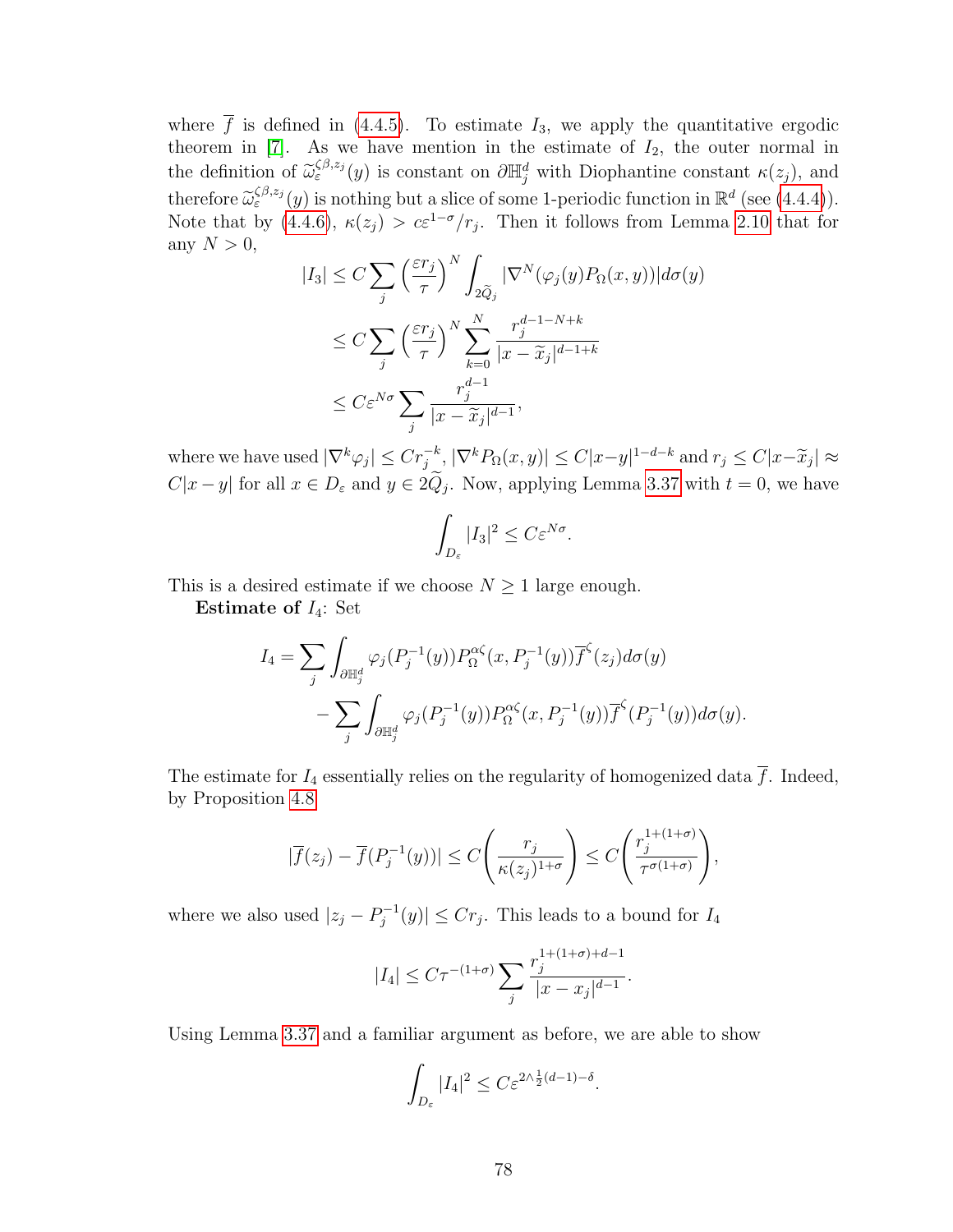**Estimate of**  $I_5$ : Finally, let

$$
I_5 = \sum_j \int_{\partial \mathbb{H}_j^d} \varphi_j(P_j^{-1}(y)) P_{\Omega}^{\alpha \zeta}(x, P_j^{-1}(y)) \overline{f}^{\zeta}(P_j^{-1}(y)) d\sigma(y)
$$

$$
- \int_{\partial \Omega} P_{\Omega}(x, y) \overline{f}(y) d\sigma(y).
$$

A change of variables gives

$$
|I_5| \le C \sum_{j} \frac{r_j^{1+d-1}}{|x - \widetilde{x}_j|^{d-1}}.
$$

Then by Lemma [3.37](#page-66-1) and a familiar argument, we obtain

$$
\int_{D_{\varepsilon}} |I_5|^2 \le C\varepsilon^{2\wedge (d-1)-\delta}.
$$

Combining the estimates of  $\mathcal{I}_k,$  we have shown that

$$
\int_{D_{\varepsilon}} |\widetilde{u}_{\varepsilon} - u_0|^2 \le C \varepsilon^{1/\frac{1}{2}(d-1) - \delta},
$$

for arbitrarily small  $\delta > 0$ . This, together with Lemma [4.1](#page-75-0) and [\(4.4.7\)](#page-82-1), ends the proof of [\(1.2.14\)](#page-14-0).

Copyright<sup>©</sup> Jinping Zhuge, 2019.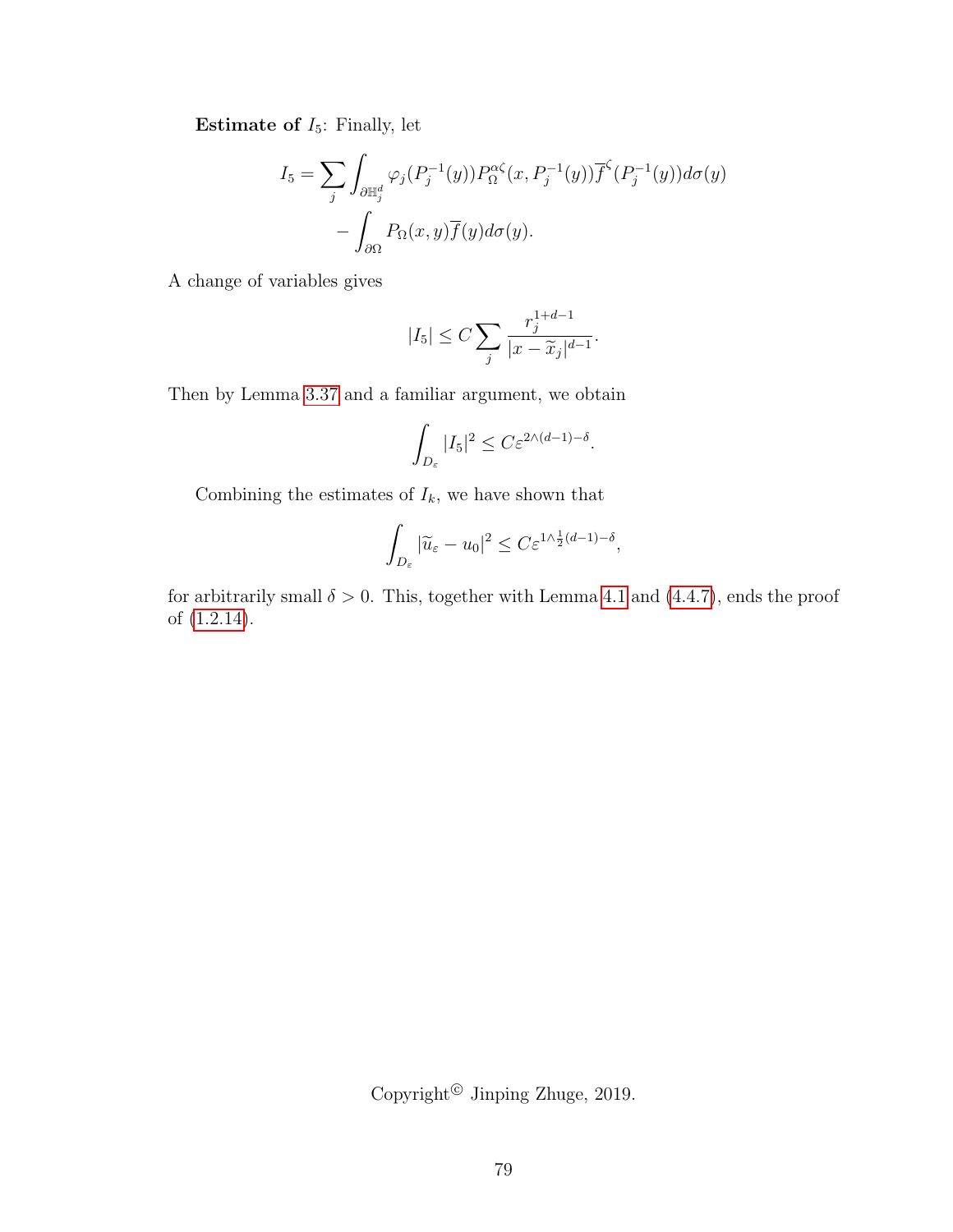## Chapter 5 Regularity of Homogenized Boundary Data

The main purpose of this chapter is to show the  $W^{1,p}$  estimate, with any  $p \in (1,\infty)$ , of the homogenized boundary data  $\bar{f}$  and  $\bar{g}$ . This implies the C<sup>1-</sup>-Hölder continuity, due to the Sobolev embedding theorem. We mention several related work regarding the continuity of homogenized boundary data. In [\[1\]](#page-108-3), under the additional assumption that A is independent of some rational direction  $\nu_0$ , it was proved that the homogenized Dirichlet data has a unique continuous extension to the set  ${x \in \partial\Omega : n(x) \cdot \nu_0 \neq 0}$ . The problem of Hölder continuity was also studied in [\[13,](#page-108-4) [16\]](#page-109-4) for second-order nonlinear elliptic equations of form  $F(D^2u_{\varepsilon}, x/\varepsilon) = 0$ . In particular, it was shown in [\[16\]](#page-109-4) that if the homogenized operator  $\overline{F}$  is either rotational invariant or linear, then the homogenized Dirichlet data is  $C^{1/d}$ -Hölder continuous, and that the homogenized data may be discontinuous in general. Note that the linear elliptic equations in non-divergence form may be written in a divergence form with  $div(A) = 0$ . In this case, the first-order correctors are trivial and therefore the homogenized data is smooth if  $\Omega$  is smooth and satisfies some geometric conditions. In the nonlinear setting of divergence form, the  $C^{1/d}$ -Hölder continuity and the possible discontinuity of the homogenized boundary data at rational directions have been studied recently in [\[18\]](#page-109-5). The main result of this chapter, on the  $C<sup>1</sup>$ -Hölder continuity of the homogenized data for linear elliptic systems in divergence form, was first proved in [\[37\]](#page-110-2).

We point out that, unlike the optimal convergence rates, the assumption that  $\Omega$  is strictly convex is not essential for the regularity theory of the homogenized data. In fact, the proof in this chapter goes through as long as one has  $[\varkappa(n(x))]^{-1} \in L^q(\partial\Omega)$ for some  $q > 0$  (see [\(2.4.1\)](#page-22-0) for the definition of  $\varkappa$ ). Consequently, the regularity results of Theorems [1.1](#page-12-0) and [1.2](#page-13-1) continue to hold for the domains of finite type considered in [\[42\]](#page-110-0).

## 5.1 An introduction to the proofs

We briefly describe our main idea to  $(1.2.15)$  and  $(1.2.10)$ , as well as some of the key estimates in the proof. Our starting point for the proof of [\(1.2.15\)](#page-14-1) for Dirichlet problem is the formula for the homogenized data  $\overline{f}$  discovered in [\(4.4.5\)](#page-81-2). This formula reduces the problem to the study of continuity of solutions  $V_n = V_n(\theta, t)$  with respect to  $n \in \mathbb{S}^{d-1}$  for the Dirichlet problem in a half-space,

<span id="page-87-0"></span>
$$
\begin{cases}\n-\begin{pmatrix}N_n^T \nabla_\theta\\ \partial_t\end{pmatrix} \cdot B_n \begin{pmatrix}N_n^T \nabla_\theta\\ \partial_t\end{pmatrix} V_n = 0 & \text{in } \mathbb{T}^d \times \mathbb{R}_+, \\
V_n(\theta, 0) = \phi(\theta) & \text{on } \mathbb{T}^d \times \{0\},\n\end{cases} (5.1.1)
$$

where  $\phi \in C^{\infty}(\mathbb{T}^d; \mathbb{R}^m)$ ,  $B_n = B_n(\theta, t) = M_n^T A^*(\theta - t_n) M_n$ ,  $M_n$  is any  $d \times d$  orthogonal matrix whose last column is  $-n$ , and  $N_n$  is defined by  $M_n = (N_n, -n)$ . Note that  $M_n$ and  $N_n$  are not unique. However, as we have seen before, the solution  $V_n$  of  $(5.1.1)$ is independent of the choice of  $N_n$ .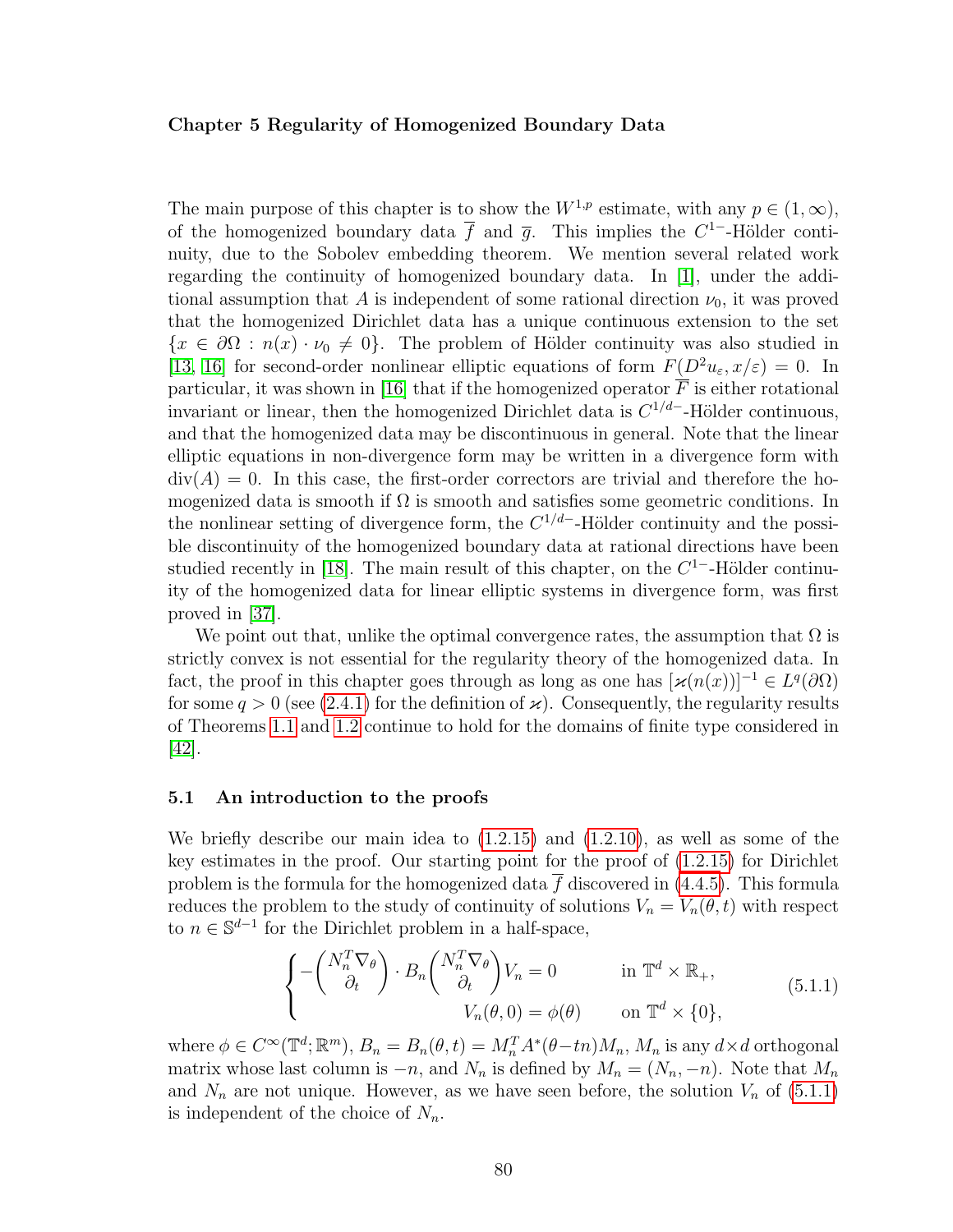We use  $\mathbb{S}_R^{d-1}$  $\mathfrak{g}^{d-1}_R$ ,  $\mathbb{S}^{d-1}_I$  $I_I^{d-1}$  and  $\mathbb{S}_D^{d-1}$  to represent the sets of rational, irrational and Diophantine unit vectors (i.e., unit vectors satisfying the Diophantine condition [\(2.4.1\)](#page-22-0)), respectively. Note that  $\mathbb{S}_{D}^{d-1}$  is a subset of  $\mathbb{S}_{I}^{d-1}$  $I_I^{d-1}$  and has full surface measure of  $\mathbb{S}^{d-1}$ .

Let  $n, \tilde{n} \in \mathbb{S}_{D}^{d-1}$ . The key step in our proof is to show that for any  $\sigma \in (0, 1)$ ,

<span id="page-88-0"></span>
$$
\left(\int_{\mathbb{T}^d} \left|\partial_t V_n(\theta,0) - \partial_t V_{\widetilde{n}}(\theta,0)\right|^2 d\theta\right)^{1/2} \le C_\sigma \varkappa^{-\sigma} |n - \widetilde{n}|,\tag{5.1.2}
$$

where  $\varkappa = \max \{ \varkappa(n), \varkappa(\tilde{n}) \}$  and  $C_{\sigma}$  depends only on d, m,  $\sigma$ ,  $\lambda$ ,  $||A||_{C^{k}(\mathbb{T}^{d})}$  and  $||A||_{\infty}$ , for some  $k = k(d, \sigma) > 1$ . Observe that (5.1.2) shows that  $V$  is locally  $\|\phi\|_{C^k(\mathbb{T}^d)}$  for some  $k = k(d, \sigma) > 1$ . Observe that  $(5.1.2)$  shows that  $V_n$  is locally Lipschitz in  $n$  near a point with a Diophantine normal. Then  $(1.2.15)$  follows from [\(5.1.2\)](#page-88-0) by using the representation formula [\(4.4.5\)](#page-81-2), the fact  $[\varkappa(n(x))]^{-1} \in L^{d-1}(\partial\Omega)$ and an approximation argument.

To prove [\(5.1.2\)](#page-88-0), besides the pointwise decay estimates (depending on  $\kappa(n)$ ) established in Theorem [4.2,](#page-76-1) one needs to fully take advantage of the fact that if

$$
u^{s}(x) = V_{n}(x - (x \cdot n)n - sn, -x \cdot n - s), \qquad (5.1.3)
$$

then  $u^s$  is a solution of the Dirichlet problem in a half-space,

<span id="page-88-1"></span>
$$
\begin{cases}\n\mathcal{L}_1^*(u^s) = 0 & \text{in } \mathbb{H}_n^d(s), \\
u^s = \phi & \text{on } \partial \mathbb{H}_n^d(s),\n\end{cases}
$$
\n(5.1.4)

where  $\mathcal{L}_1^* = \mathcal{L}_\varepsilon^*$ , the adjoint of  $\mathcal{L}_\varepsilon$ , with  $\varepsilon = 1$ . In [\(5.1.4\)](#page-88-1),  $\mathbb{H}_n^d(s) = \mathbb{H}_n^d - sn$  and  $\mathbb{H}_n^d = \{x \in \mathbb{R}^d : x \cdot n \leq 0\}$  is the half-space whose boundary contains the origin and with the outward normal  $n$ . This allows us to apply the maximal principle and the large-scale boundary regularity estimates for the operator  $\mathcal{L}_1^*$ . The technique was already used in [\[21,](#page-109-0) [7\]](#page-108-0) to establish the boundedness of  $V_n$ . Here, among other things, we apply the technique to establish the uniform boundedness of  $\nabla_{\theta}V_n$  as well as some uniform pointwise decay estimates for  $\partial_t V_n$  and  $N_n^T \nabla_{\theta} V_n$  (independent of n). Then, combining the energy and pointwise decay estimates, the uniform boundedness of  $V_n$ or  $\nabla_{\theta} V_n$ , and a weighted estimate (see Remark [3.30\)](#page-57-0), we adopt a delicate interpolation argument to conclude [\(5.1.2\)](#page-88-0).

<span id="page-88-2"></span>We remark that the asymptotic behavior of the solution  $u^s$  of [\(5.1.4\)](#page-88-1) as  $x \cdot n \to -\infty$ is well understood thanks to  $[27, 6, 20, 21, 29, 2]$  $[27, 6, 20, 21, 29, 2]$  $[27, 6, 20, 21, 29, 2]$  $[27, 6, 20, 21, 29, 2]$  $[27, 6, 20, 21, 29, 2]$  $[27, 6, 20, 21, 29, 2]$ . In particular, if n is irrational, it was shown in [\[29\]](#page-109-3) that there exists a constant vector  $\mu^*(n, \phi) \in \mathbb{R}^m$  independent of s such that

$$
\mu^*(n,\phi) = \lim_{x \to -\infty} u^s(x),\tag{5.1.5}
$$

though the rate of convergence could be arbitrarily slow in general. On the other hand, if n is rational [\[27,](#page-109-6) [6\]](#page-108-5), the above limit depends on s and possesses an exponential rate of convergence. The mapping  $\mu: \mathbb{S}_I^{d-1} \times C^{\infty}(\mathbb{T}^d; \mathbb{R}^m) \mapsto \mathbb{R}^m$  defined via [\(5.1.5\)](#page-88-2), but with  $\mathcal{L}_1^*$  replaced by  $\mathcal{L}_1$ , is called the boundary layer tail (BLT) for Dirichlet problems associated with  $\mathcal{L}_1$ . It follows from [\[21\]](#page-109-0) that

$$
\overline{f}(x) = \mu(n(x), f(x, \cdot)), \quad \text{if } n(x) \in \mathbb{S}_D^{d-1}.
$$
 (5.1.6)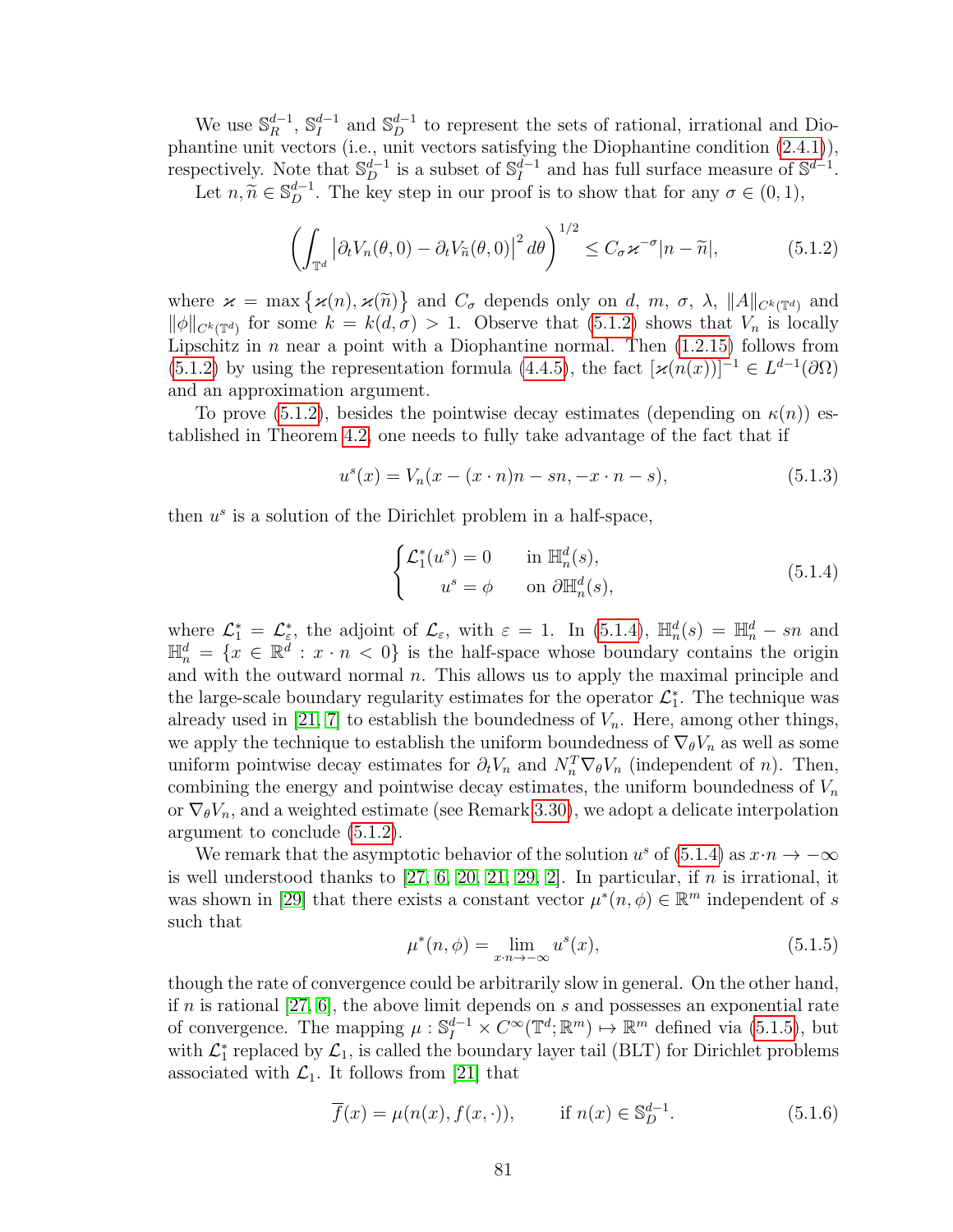Thus, by  $(1.2.15)$ ,  $\|\mu(\cdot,\phi)\|_{W^{1,p}(\mathbb{S}^{d-1})} \leq C \|\phi\|_{L^2(\mathbb{T}^d)}$  for any  $1 < p < \infty$ . Consequently, for any  $0 < \alpha < 1$ ,  $\mu(\cdot, \phi)$  extends to a Hölder continuous function of order  $\alpha$  on  $\mathbb{S}^{d-1}$ and

$$
|\mu(n,\phi) - \mu(\widetilde{n},\phi)| \le C_{\alpha}|n-\widetilde{n}|^{\alpha}||\phi||_{L^{2}(\mathbb{T}^{d})} \quad \text{for any } n,\widetilde{n} \in \mathbb{S}^{d-1},\tag{5.1.7}
$$

where  $C_{\alpha}$  depends only on d, m,  $\alpha$  and A.

Our approach to [\(1.2.10\)](#page-13-2) for Neumann problems is similar to that used for [\(1.2.15\)](#page-14-1). The starting point is a formula for the homogenized data  $\{\overline{g}_{ij}\}$  obtained in [\(3.5.9\)](#page-54-1); also see Theorem [5.11](#page-100-0) for details. As in the case of Dirichlet problems, this formula reduces the problem to the study of the continuity in  $n \in \mathbb{S}^{d-1}$  of solutions  $U_n = U_n(\theta, t)$  to the Neumann problem,

$$
\begin{cases}\n-\begin{pmatrix}N_n^T \nabla_\theta\\ \partial_t\end{pmatrix} \cdot B_n \begin{pmatrix}N_n^T \nabla_\theta\\ \partial_t\end{pmatrix} U_n = 0 & \text{in } \mathbb{T}^d \times \mathbb{R}_+, \\
-e_{d+1} \cdot B_n \begin{pmatrix}N_n^T \nabla_\theta\\ \partial_t\end{pmatrix} U_n = T_n \cdot \nabla_\theta \phi & \text{on } \mathbb{T}^d \times \{0\},\n\end{cases} (5.1.8)
$$

where  $T_n \in \mathbb{R}^d$ ,  $|T_n| \le 1$  and  $T_n \cdot n = 0$ . Let  $n, \tilde{n} \in \mathbb{S}_D^{d-1}$ . We will show in §[5.2](#page-89-0) that for any  $\sigma \in (0,1)$ ,

<span id="page-89-1"></span>
$$
\left(\int_{\mathbb{T}^d} \left|\nabla_{\theta} U_n(\theta,0) - \nabla_{\theta} U_{\widetilde{n}}(\theta,0)\right|^2 d\theta\right)^{1/2} \le C_{\sigma} \varkappa^{-\sigma} |n - \widetilde{n}|,\tag{5.1.9}
$$

where  $\varkappa = \max \{ \varkappa(n), \varkappa(\tilde{n}) \}$  and  $C_{\sigma}$  depends only on d, m,  $\sigma$ ,  $\lambda$ ,  $||A||_{C^{k}(\mathbb{T}^{d})}$  and  $||A||_{\infty}$ , for some  $k = k(d,\sigma) > 1$ . Now  $(1, 2, 10)$  follows from  $(5, 1, 0)$ , the fact  $\|\phi\|_{C^k(\mathbb{T}^d)}$  for some  $k = k(d, \sigma) > 1$ . Now  $(1.2.10)$  follows from  $(5.1.9)$ , the fact  $[\varkappa(n(x))]^{-1} \in L^{d-1}(\partial\Omega)$ , and the representation formula mentioned above. Finally, we point out that the key estimates in the proof of [\(5.1.9\)](#page-89-1) rely on the observation that if  $u^s(x) = U_n(x - (x \cdot n)n - sn, -x \cdot n - s)$ , then  $u^s$  is a solution to the Neumann problem,

$$
\begin{cases}\n\mathcal{L}_1^*(u^s) = 0 & \text{in } \mathbb{H}_n^d(s), \\
\frac{\partial u^s}{\partial \nu_1^*} = T_n \cdot \nabla_x \phi & \text{on } \partial \mathbb{H}_n^d(s),\n\end{cases} \tag{5.1.10}
$$

We refer the reader to  $\S5.2$  $\S5.2$  for details.

## <span id="page-89-0"></span>5.2 Regularity for Dirichlet problems

<span id="page-89-2"></span>As we have seen in the previous section, the central problem for the regularity of f is to study the regularity of  $(5.1.4)$  with respect to n. However, the solvability of the Dirichlet problem [\(5.1.4\)](#page-88-1) is not obvious, since the domain  $\mathbb{H}_n^d(s)$  is unbounded and the boundary data does not decay. Nevertheless, by using Lipschitz estimates in [\[9\]](#page-108-2) and an approximation argument, one may establish the existence of the Poisson kernel in a half-space and hence the solvability of [\(5.1.4\)](#page-88-1) via the Poisson integral formula.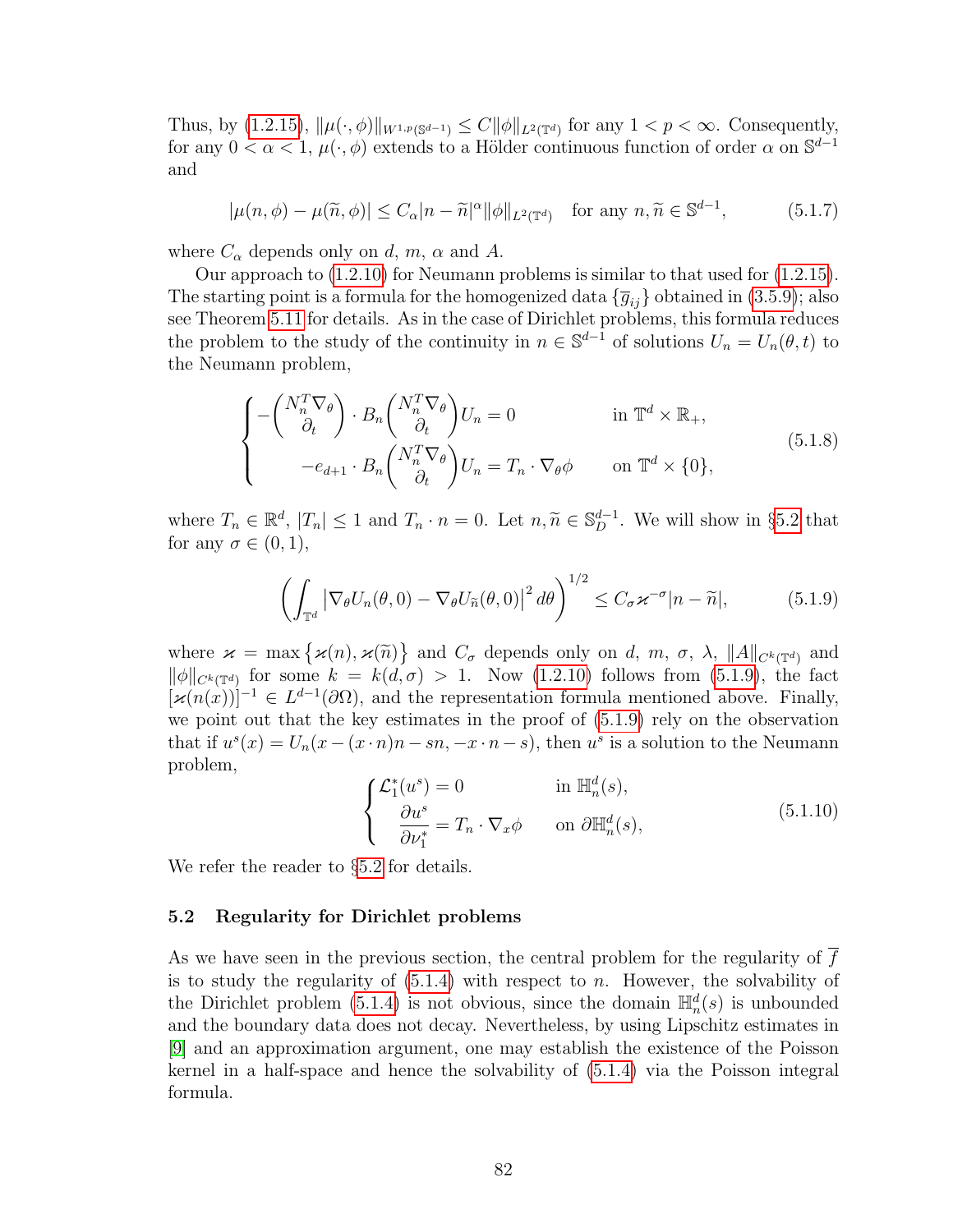**Theorem 5.1.** Let  $\Omega = \mathbb{H}_n^d(s)$  for some  $n \in \mathbb{S}^{d-1}$  and  $s \in \mathbb{R}$ . Then, for any bounded continuous function  $\phi$  in  $\mathbb{R}^d$ , there exists a unique bounded function u in  $C^{\infty}(\Omega;\mathbb{R}^m) \cap C(\overline{\Omega};\mathbb{R}^m)$  such that

<span id="page-90-4"></span>
$$
\begin{cases}\n\mathcal{L}_1^*(u) = 0 & \text{in } \Omega, \\
u = \phi & \text{on } \partial\Omega.\n\end{cases}
$$
\n(5.2.1)

Moreover, the solution may be represented by

<span id="page-90-0"></span>
$$
u(x) = \int_{\partial\Omega} P^*(x, y)\phi(y) d\sigma(y), \qquad (5.2.2)
$$

where the Poisson kernel  $P^* = P^*(x, y)$  satisfies

$$
|P^*(x,y)| \le \frac{C \min\{\delta(x), |x-y|\}}{|x-y|^d},\tag{5.2.3}
$$

$$
|\nabla_x P^*(x, y)| \le \frac{C}{|x - y|^d} \tag{5.2.4}
$$

 $\Box$ 

<span id="page-90-5"></span>for any  $x \in \Omega$  and  $y \in \partial\Omega$ ,  $\delta(x) = \text{dist}(x, \partial\Omega) = |s + x \cdot n|$ , and C depends only on d, m,  $\lambda$ , and some Hölder norm of A on  $\mathbb{T}^d$ .

*Proof.* The theorem was proved in [\[21,](#page-109-0) Proposition 2.5].

<span id="page-90-3"></span>Remark 5.2. By the boundary Lipschitz estimates in Theorem [2.5](#page-21-0) and the Cacciopoli inequality, the uniqueness holds under the sublinear growth condition:  $|u(x)| \leq$  $C_0(1 + \delta(x))^{\alpha}$  for some  $C_0 > 0$  and  $\alpha \in (0, 1)$ . Also, it follows readily from [\(5.2.3\)](#page-90-0) that the Miranda-Agmon maximum principle,

<span id="page-90-6"></span>
$$
||u||_{L^{\infty}(\Omega)} \le C ||\phi||_{L^{\infty}(\partial\Omega)} \tag{5.2.5}
$$

holds, where C depends only on d, m,  $\lambda$ , and some Hölder norm of A on  $\mathbb{T}^d$ .

An alternative way to establish the solvability of [\(5.1.4\)](#page-88-1) for periodic data  $\phi$  is to lift the problem to a  $(d + 1)$ -dimensional problem in the upper half-space. Fix  $n \in \mathbb{S}^{d-1}$ . Let  $M = (N, -n)$  be a  $d \times d$  orthogonal matrix such that the last column is  $-n$  and the first  $d-1$  column is a  $d \times (d-1)$  matrix N. Now we seek a solution u of  $(5.1.4)$  in a particular form

<span id="page-90-2"></span>
$$
u^{s}(x) = V(x - (x \cdot n)n - sn, -x \cdot n - s).
$$
 (5.2.6)

<span id="page-90-1"></span>It is not hard to see that  $V = V(\theta, t)$  has to satisfy the following lifted degenerate system,

$$
\begin{cases}\n-\begin{pmatrix} N^T \nabla_\theta \\ \partial_t \end{pmatrix} \cdot B \begin{pmatrix} N^T \nabla_\theta \\ \partial_t \end{pmatrix} V = 0 & \text{in } \mathbb{T}^d \times (0, \infty), \\
V(\theta, 0) = \phi(\theta) & \text{on } \mathbb{T}^d \times \{0\},\n\end{cases} (5.2.7)
$$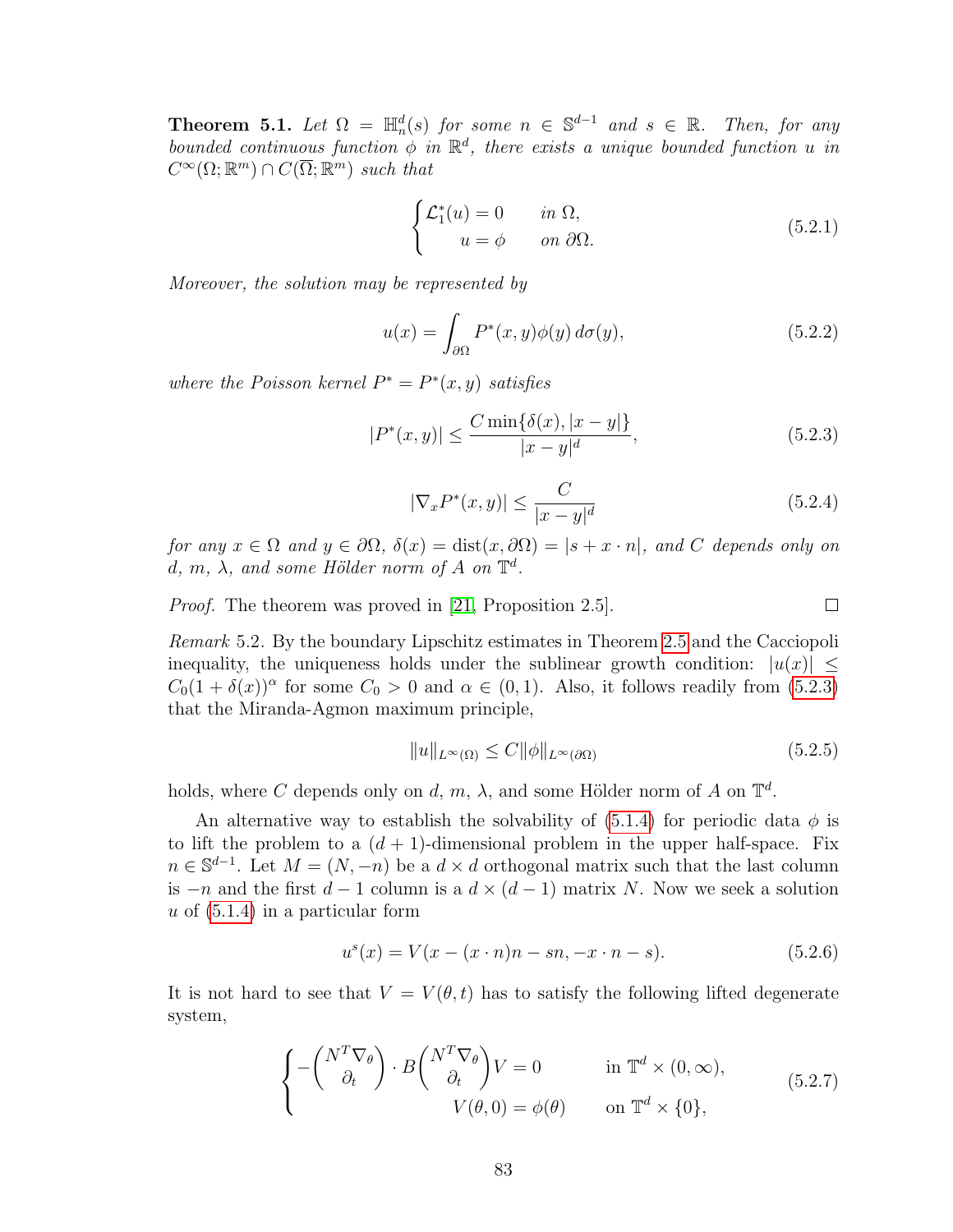where  $B(\theta, t) = M^T A^* (\theta - t n) M$ . Note that  $M M^T = I$  implies  $I = N N^T + n \otimes n$ . It follows that

<span id="page-91-2"></span>
$$
M\begin{pmatrix} N^T \nabla_\theta \\ \partial_t \end{pmatrix} = (I - n \otimes n) \nabla_\theta - n \partial_t.
$$
 (5.2.8)

Thus, the solution V is independent of the choice of N.

The well-posedness of [\(5.2.7\)](#page-90-1) was given by [\[21,](#page-109-0) Propositions 2.1 and 2.6].

<span id="page-91-0"></span>**Lemma 5.3.** Let  $n \in \mathbb{S}^{d-1}$ . Then, for any  $\phi \in C^{\infty}(\mathbb{T}^d;\mathbb{R}^m)$ , the system [\(5.2.7\)](#page-90-1) has a smooth solution  $V = V(\theta, t)$  satisfying

$$
\left(\int_0^\infty \int_{\mathbb{T}^d} \left(|N^T \nabla_\theta \partial_\theta^\alpha \partial_t^j V|^2 + |\partial_\theta^\alpha \partial_t^{1+j} V|^2 d\theta\right) dt\right)^{1/2} \le C \|\phi\|_{C^{|\alpha|+j+1}(\mathbb{T}^d)},\tag{5.2.9}
$$

where  $|\alpha|, j \ge 0$ , and C depends only on d, m,  $|\alpha|, j$  and A. Moreover, if  $n \in \mathbb{S}_{D}^{d-1}$ D with Diophantine constant  $\kappa > 0$ , then there exists a constant  $V_{\infty}$  such that for any  $|\alpha|, j, \ell \geq 0,$ 

<span id="page-91-3"></span>
$$
|N^T \nabla_{\theta} \partial_{\theta}^{\alpha} \partial_{t}^{j} V| + |\partial_{\theta}^{\alpha} \partial_{t}^{1+j} V| + \kappa |\partial_{\theta}^{\alpha} (V - V_{\infty})| \le \frac{C_{\ell} ||\phi||_{C^{k}(\mathbb{T}^{d})}}{(1 + \kappa t)^{\ell}},
$$
(5.2.10)

where  $k = k(|\alpha|, j, \ell, d)$  and  $C_{\ell}$  depends only on d, m,  $|\alpha|, j, \ell$  and A.

<span id="page-91-4"></span>Remark 5.4. The solution of [\(5.1.4\)](#page-88-1) given by Theorem [5.1](#page-89-2) coincides with the solution of [\(5.1.4\)](#page-88-1) given by Lemma [5.3](#page-91-0) via [\(5.2.6\)](#page-90-2) for any  $n \in \mathbb{S}^{d-1}$ . To see this, let  $w(x) =$  $u^{s}(x) - V(x - (x \cdot n)n - sn, -x \cdot n - s)$ . Clearly, w satisfies

$$
\begin{cases}\n\mathcal{L}_1^* w = 0 & \text{in } \mathbb{H}_n^d(s), \\
w = 0 & \text{on } \partial \mathbb{H}_n^d(s).\n\end{cases}
$$
\n(5.2.11)

Since  $u^s$  is bounded and V satisfies

$$
|V(\theta, t)| = \left| \int_0^t \partial_\rho V(\theta, \rho) d\rho + \phi(\theta) \right|
$$
  
\n
$$
\leq ||\phi||_{\infty} + t^{1/2} \left( \int_0^\infty |\partial_\rho V(\theta, \rho)|^2 d\rho \right)^{1/2}
$$
  
\n
$$
\leq ||\phi||_{\infty} + Ct^{1/2} \left( \int_0^\infty ||\partial_\rho V(\cdot, \rho)||^2_{H^k(\mathbb{T}^d)} d\rho \right)^{1/2}
$$
  
\n
$$
\leq ||\phi||_{\infty} + Ct^{1/2} ||f||_{H^{k+2}(\mathbb{T}^d)},
$$

for some  $k \ge 1$ , we conclude that w is of sublinear growth as  $|x \cdot n| \to \infty$ . Thus, by Remark [5.2,](#page-90-3) we obtain  $w \equiv 0$ .

<span id="page-91-1"></span>Now we give an explicit expression for  $\overline{f}(x)$  if  $n(x) \in \mathbb{S}_{D}^{d-1}$ . For  $1 \leq k \leq d$  and  $1 \leq \beta \leq m$ , let  $V_{n,k}^{\beta} = V_{n,k}^{\beta}(\theta, t)$  denote the solution of the following Dirichlet problem,

$$
\begin{cases}\n-\left(\begin{array}{c} N^T \nabla_\theta \\ \partial_t \end{array}\right) \cdot B_n \left(\begin{array}{c} N^T \nabla_\theta \\ \partial_t \end{array}\right) V_{n,k}^\beta = 0 & \text{in } \mathbb{T}^d \times (0, \infty), \\
V_{n,k}^\beta = -\chi_k^{*\beta} & \text{on } \mathbb{T}^d \times \{0\},\n\end{cases} (5.2.12)
$$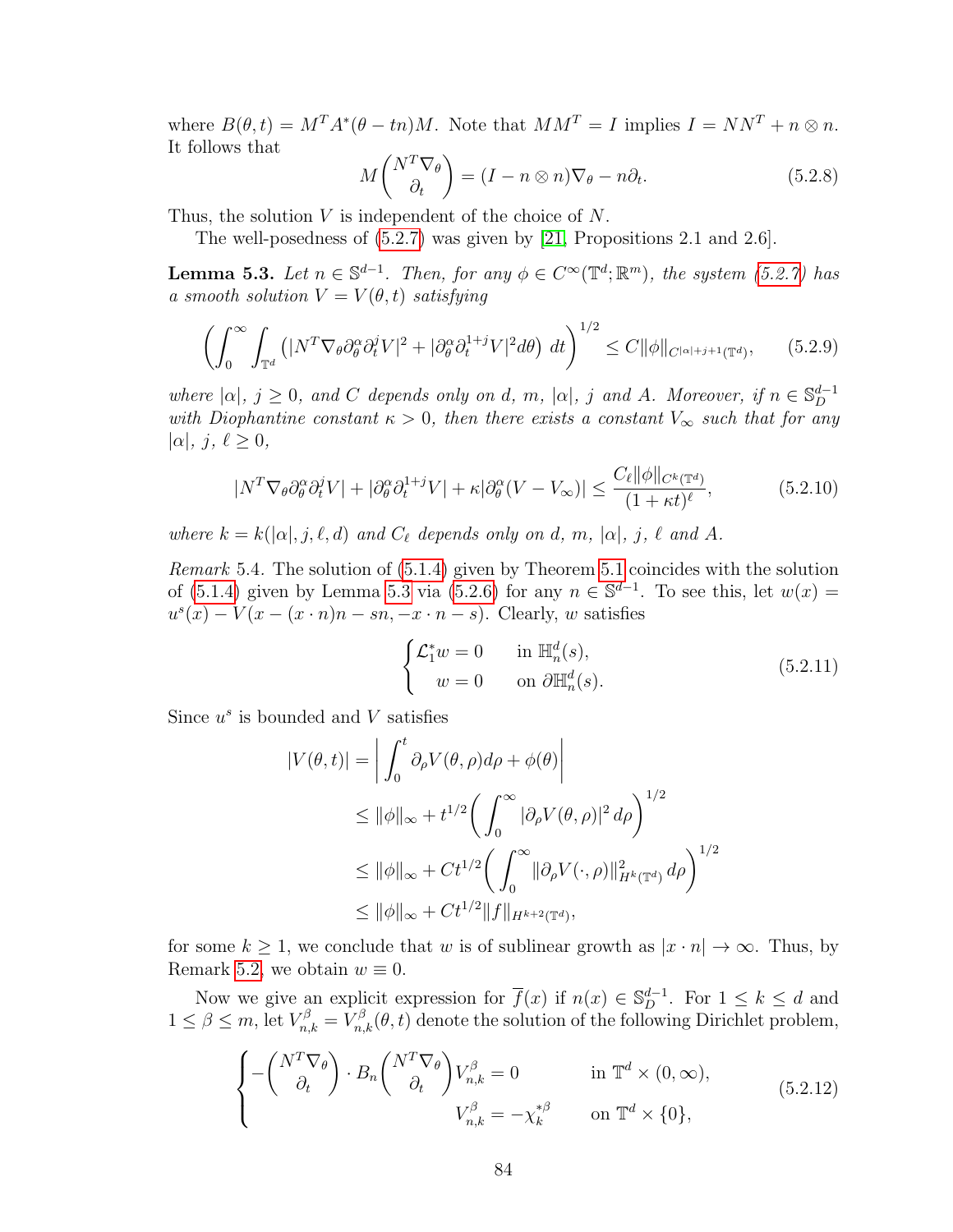where  $\chi_k^{*\beta}$ <sup>\*β</sup> are the correctors for  $\mathcal{L}_{\varepsilon}^*$ ,  $B_n = M^T A^* (\theta - t_n) M$ , and  $M = (N, -n)$  is an orthogonal matrix.

<span id="page-92-6"></span>**Theorem 5.5.** Let  $x \in \partial\Omega$ . Suppose that  $n = n(x) \in \mathbb{S}_{D}^{d-1}$ . Let  $V_n(\theta, t)$  be the solution of [\(5.2.12\)](#page-91-1). Then

<span id="page-92-1"></span>
$$
\overline{f}^{\alpha}(x) = \int_{\mathbb{T}^d} h^{\alpha\beta} \left[ \delta^{\gamma\beta} + \frac{\partial}{\partial \theta_\ell} \chi_k^{*\gamma\beta}(\theta) n_\ell n_k - \partial_t V_{n,k}^{\gamma\beta}(\theta,0) \cdot n_k \right] a_{ij}^{\gamma\nu}(\theta) n_i n_j f^{\nu}(x,\theta) d\theta
$$
\n(5.2.13)

for  $1 \leq \alpha \leq m$ , where  $h = (h^{\alpha\beta})$  denotes the inverse matrix of the  $m \times m$  matrix  $(\widehat{a}_{ij}^{*\alpha\beta}n_i n_j).$ 

Proof. This was proved in [\[7\]](#page-108-0) (also see [\[42\]](#page-110-0)).

<span id="page-92-3"></span> $\Box$ 

We now turn to the proof of  $(1.2.15)$ . The key step is to prove the following.

<span id="page-92-0"></span>**Theorem 5.6.** Fix  $\sigma \in (0,1)$ . Let  $x, y \in \partial \Omega$  and  $|x-y| \leq c_0$ . Suppose that  $n(x)$ ,  $n(y) \in \mathbb{S}_D^{d-1}$ . Then

<span id="page-92-7"></span>
$$
|\overline{f}(x) - \overline{f}(y)| \le C_{\sigma} \kappa^{-\sigma} |x - y| \left( \int_{\mathbb{T}^d} ||f(\cdot, y)||^2_{C^1(\partial \Omega)} dy \right)^{1/2},
$$
\n(5.2.14)

where  $\kappa = \max \{ \kappa(n(x)), \kappa(n(y)) \}$  and  $C_{\sigma}$  depends only on d, m,  $\sigma$ ,  $\lambda$ , and  $||A||_{C^{k}(\mathbb{T}^d)}$ for some  $k = k(d, \sigma) \geq 1$ .

To prove Theorem [5.6,](#page-92-0) in view of the formula [\(5.2.13\)](#page-92-1), we investigate the continuity in  $n$  of the solution to the Dirichlet problem  $(5.2.7)$ .

<span id="page-92-8"></span>**Lemma 5.7.** For  $\phi \in C^{\infty}(\mathbb{T}^d; \mathbb{R}^m)$ , let V be the solution of [\(5.2.7\)](#page-90-1), given by Lemma [5.3,](#page-91-0) with  $n \in \mathbb{S}^{d-1}$ . Then

<span id="page-92-2"></span>
$$
|N^T \nabla_{\theta} V| + |\partial_t V| \le \frac{C \|\phi\|_{C^2(\mathbb{T}^d)}}{1+t},\tag{5.2.15}
$$

where C depends only on d, m and A. Moreover, for any  $|\alpha|, j \geq 0$  and  $0 < \sigma < 1$ ,

$$
|N^T \nabla_{\theta} \partial_{\theta}^{\alpha} \partial_{t}^{j} V| + |\partial_{\theta}^{\alpha} \partial_{t}^{1+j} V| \le \frac{C_{\sigma} \|\phi\|_{C^{k}(\mathbb{T}^d)}}{(1+t)^{1-\sigma}},
$$
\n(5.2.16)

where  $k = k(|\alpha|, j, \sigma, d)$  and  $C_{\sigma}$  depends only on d, m,  $|\alpha|, j, \sigma$  and A.

*Proof.* Let  $u^s$  be given by  $(5.2.6)$ . Then

<span id="page-92-5"></span><span id="page-92-4"></span>
$$
\begin{cases}\n\mathcal{L}_1^* u^s = 0 & \text{in } \mathbb{H}_n^d(s), \\
u^s = \phi & \text{on } \partial \mathbb{H}_n^d(s).\n\end{cases}
$$
\n(5.2.17)

It follows from [\(5.2.6\)](#page-90-2) that

$$
V(\theta, t) = u^{-\theta \cdot n} (\theta - t n) \quad \text{for all } (\theta, t) \in \mathbb{T}^d \times \mathbb{R}_+, \tag{5.2.18}
$$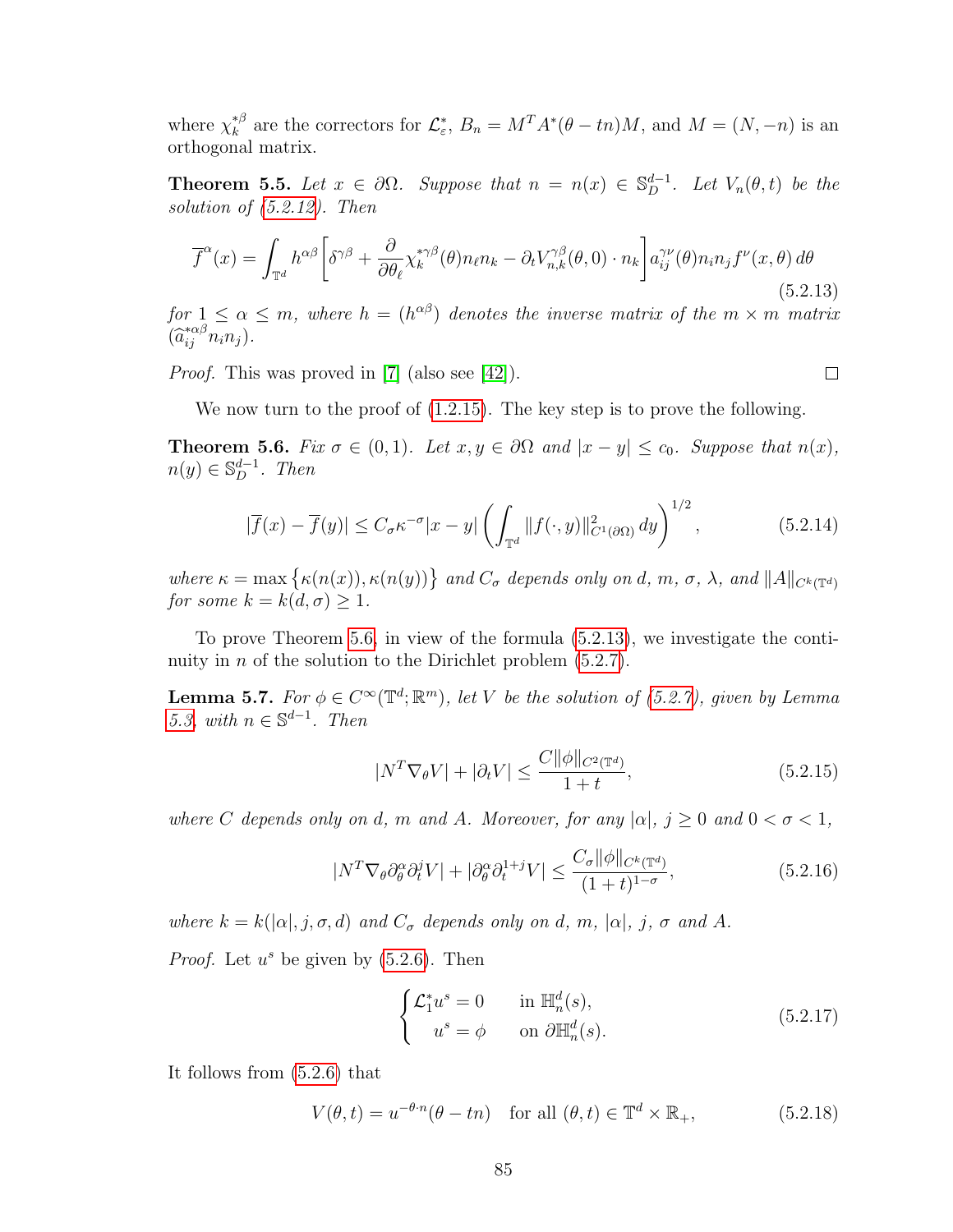and that  $u^s(x)$  is smooth in s and x for  $-x \cdot n - s > 0$ . Thanks to the fact  $N^T \nabla_{\theta} (\theta \cdot n) =$ 0, the last equality implies that

<span id="page-93-1"></span>
$$
\begin{cases}\nN^T \nabla_{\theta} V(\theta, t) = N^T \nabla_x u^{-\theta \cdot n} (\theta - t_n), \\
\partial_t V(\theta, t) = -n \cdot \nabla_x u^{-\theta \cdot n} (\theta - t_n).\n\end{cases} \tag{5.2.19}
$$

As a result, estimates for  $N^T \nabla_{\theta} V$  and  $\partial_t V$  may be reduced to the corresponding estimates for  $u^s$ .

It follows from the representation of Poisson integral [\(5.2.2\)](#page-90-4) and the pointwise estimate [\(5.2.4\)](#page-90-5) that

<span id="page-93-0"></span>
$$
|\nabla u^s(x)| \le \frac{C \|\phi\|_{\infty}}{|s+x \cdot n|}.\tag{5.2.20}
$$

To deal with the case where  $|s + x \cdot n| = \text{dist}(x, \partial \mathbb{H}_n^d(s)) < 1$ , we first note that  $||u^s||_{\infty} \leq C||\phi||_{\infty}$  by [\(5.2.5\)](#page-90-6). Next, by the boundary Lipschitz estimate, we obtain  $|\nabla u^s(x)| \leq C ||\phi||_{C^2(\mathbb{T}^d)}$  if  $dist(x, \partial \mathbb{H}_n^d(s)) < 1$ . This, together with [\(5.2.20\)](#page-93-0) and  $(5.2.19)$ , proves  $(5.2.15)$ .

Finally, we prove the inequality [\(5.2.16\)](#page-92-3) by using interpolation and the Sobolev embedding. Precisely, for any  $L > 0$ , it follows from  $(5.2.15)$ ,  $(5.2.9)$  and interpolation that

$$
||N^T \nabla_{\theta} V||_{H^{r+\frac{d}{2}+1}(\mathbb{T}^d \times [L,L+1])} \leq C||N^T \nabla_{\theta} V||_{L^2(\mathbb{T}^d \times [L,L+1])}^{1-\sigma} ||N^T \nabla_{\theta} V||_{H^{k-1}(\mathbb{T}^d \times [L,L+1])}^{\sigma}
$$
  

$$
\leq C(1+L)^{-(1-\sigma)} ||\phi||_{C^k(\mathbb{T}^d)},
$$

where  $k = k(d, r, \sigma) \ge 1$  is sufficiently large. It follows from the Sobolev embedding theorem that

$$
\sup_{(\theta,t)\in\mathbb{T}^d\times[L,L+1]}|N^T\nabla_{\theta}\partial_{\theta}^{\alpha}\partial_t^j V(\theta,t)| \leq C\|N^T\nabla_{\theta}V\|_{H^{r+d/2+1}(\mathbb{T}^d\times[L,L+1])}
$$
  

$$
\leq \frac{C\|\phi\|_{C^k(\mathbb{T}^d)}}{(1+L)^{1-\sigma}},
$$

which readily implies

$$
|N^T \nabla_{\theta} \partial_{\theta}^{\alpha} \partial_{t}^{j} V(\theta, t)| \le \frac{C ||\phi||_{C^{k}(\mathbb{T}^d)}}{(1+t)^{1-\sigma}} \quad \text{for any } (\theta, t) \in \mathbb{T}^d \times \mathbb{R}_+, \tag{5.2.21}
$$

where  $|\alpha| + j \leq r$ . A similar argument gives the pointwise estimate for  $|\partial_{\theta}^{\alpha} \partial_t^{1+j} V|$ . **Lemma 5.8.** Let V be the solution of  $(5.2.7)$  with  $n \in \mathbb{S}^{d-1}$ . Then

<span id="page-93-2"></span>
$$
|V| + |\nabla_{\theta} V| \le C \|\phi\|_{C^2(\mathbb{T}^d)},\tag{5.2.22}
$$

where C depends only on d, m and A. Moreover, if  $n \in \mathbb{S}_{D}^{d-1}$  with Diophantine constant  $\kappa = \kappa(n) > 0$ , then for any  $|\alpha| > 2$  and  $0 < \sigma < 1$ ,

<span id="page-93-3"></span>
$$
|\partial_{\theta}^{\alpha} V| \leq C \kappa^{-\sigma} ||\phi||_{C^{k}(\mathbb{T}^{d})},\tag{5.2.23}
$$

where  $k = k(d, |\alpha|, \sigma) > 1$  and C depends only on d, m,  $|\alpha|$ ,  $\sigma$  and A.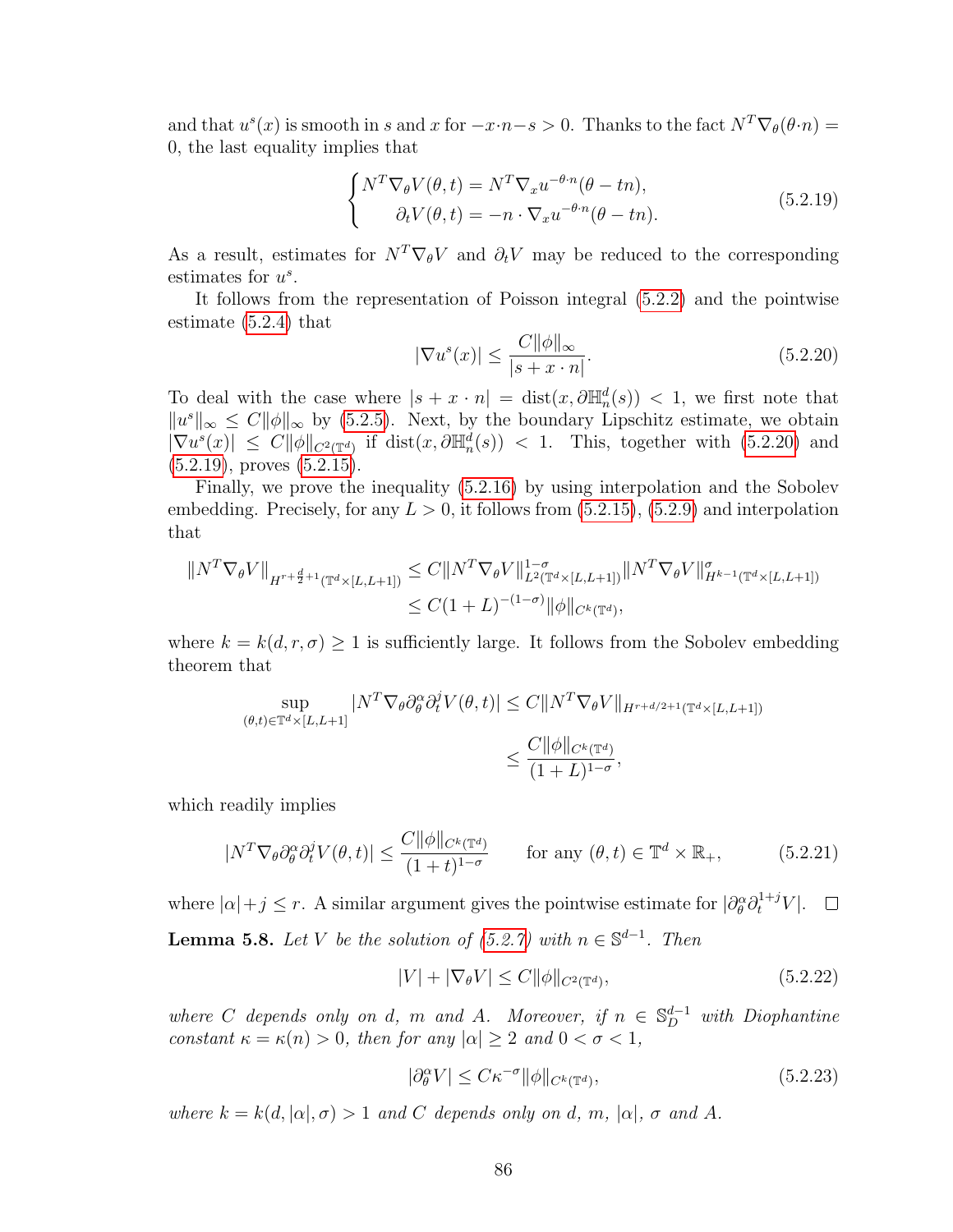*Proof.* Again, the desired estimates for  $V$  will be reduced to estimates for solutions u<sup>s</sup> of [\(5.2.17\)](#page-92-4), where V and u<sup>s</sup> are related by [\(5.2.18\)](#page-92-5). First, since  $||u^s||_{\infty} \leq C||\phi||_{\infty}$ , we obtain  $|V| \leq C ||\phi||_{\infty}$ . Next, by comparing  $u^s$  and  $u^{s'}$  in the common domain, we may deduce from the boundary Lipschitz estimate and the Miranda-Agmon maximal principle [\(5.2.5\)](#page-90-6) that

<span id="page-94-0"></span>
$$
|u^{s}(x) - u^{s'}(x)| \le C|s - s'||\phi\|_{C^{2}(\mathbb{T}^{d})},
$$
\n(5.2.24)

if  $x \cdot n < -\max\{s, s'\}.$  Observe that, to prove the boundedness of  $\nabla_{\theta}V$ , it suffices to prove the boundedness of  $n \cdot \nabla_{\theta} V$ , as  $N^{T} \nabla_{\theta} V$  is bounded due to [\(5.2.15\)](#page-92-2). To this end, note that

$$
|V(\theta + rn, t) - V(\theta, t)| = |u^{-\theta \cdot n - r}(\theta + rn - tn) - u^{-\theta \cdot n}(\theta - tn)|
$$
  
\n
$$
\leq |u^{-\theta \cdot n - r}(\theta + rn - tn) - u^{-\theta \cdot n - r}(\theta - tn)| + |u^{-\theta \cdot n - r}(\theta - tn) - u^{-\theta \cdot n}(\theta - tn)|
$$
  
\n
$$
\leq |r| ||\nabla u^{-\theta \cdot n - r}||_{\infty} + ||u^{-\theta \cdot n - r} - u^{-\theta \cdot n}||_{\infty}
$$
  
\n
$$
\leq C |r| ||\phi||_{C^{2}(\mathbb{T}^{d})},
$$

where we have used  $(5.2.24)$  for the last step. Dividing by r on both sides and taking the limit as  $r \to 0$ , we obtain  $|n \cdot \nabla_{\theta} V| \leq C ||\phi||_{C^2(\mathbb{T}^d)}$ . This finishes the proof of  $(5.2.22)$ .

Finally, to show  $(5.2.23)$ , we use  $(5.2.22)$ ,  $(5.2.10)$  and an interpolation argument. Precisely, let  $L > 0$  and  $t \in [L, L + 1]$ ,

$$
\sup_{(\theta,t)\in\mathbb{T}^d\times[L,L+1]}|\partial_{\theta}^{\alpha}V(\theta,t)|\leq C\|V\|_{H^{d/2+|\alpha|+1}(\mathbb{T}^d\times[L,L+1])}
$$
  

$$
\leq C\|V\|_{H^1(\mathbb{T}^d\times[L,L+1])}^{1-\sigma}\|V\|_{H^r(\mathbb{T}^d\times[L,L+1])}^{\sigma}
$$
  

$$
\leq C\kappa^{-\sigma}\|\phi\|_{C^k(\mathbb{T}^d)},
$$

where  $|\alpha| \geq 2$  and  $r = r(d, \alpha, \sigma)$ ,  $k = k(d, |\alpha|, \sigma)$  are sufficiently large. The desired estimate follows.  $\Box$ 

Now we are ready to prove Theorem [5.6.](#page-92-0)

## Proof of Theorem [5.6.](#page-92-0) Step 1: Set-up and reduction.

Fix  $n_1, n_2 \in \mathbb{S}_D^{d-1}$ . We may assume that  $\delta = |n_1 - n_2| > 0$  is sufficiently small. Let  $N_1$  and  $N_2$  be the  $d \times (d-1)$  matrices such that both  $M_1 = (N_1, -n_1)$  and  $M_2 = (N_2, -n_2)$  are orthogonal matrices. Recall that solution  $V_1$  (resp.  $V_2$ ) of  $(5.2.7)$ , associated with  $n_1$  (resp.  $n_2$ ), is independent of the choices of  $N_1$  (resp.  $N_2$ ). So without loss of generality, we may assume  $|N_1 - N_2| \leq C\delta$ . To be precise, we write down the systems for  $V_1$  and  $V_2$  as follows:

$$
\begin{cases}\n-\left(\begin{array}{c} N_1^T \nabla_\theta \\ \partial_t \end{array}\right) \cdot B_1 \left(\begin{array}{c} N_1^T \nabla_\theta \\ \partial_t \end{array}\right) V_1 = 0 & \text{in } \mathbb{T}^d \times (0, \infty), \\
V_1 = \phi & \text{on } \mathbb{T}^d \times \{0\},\n\end{cases} (5.2.25)
$$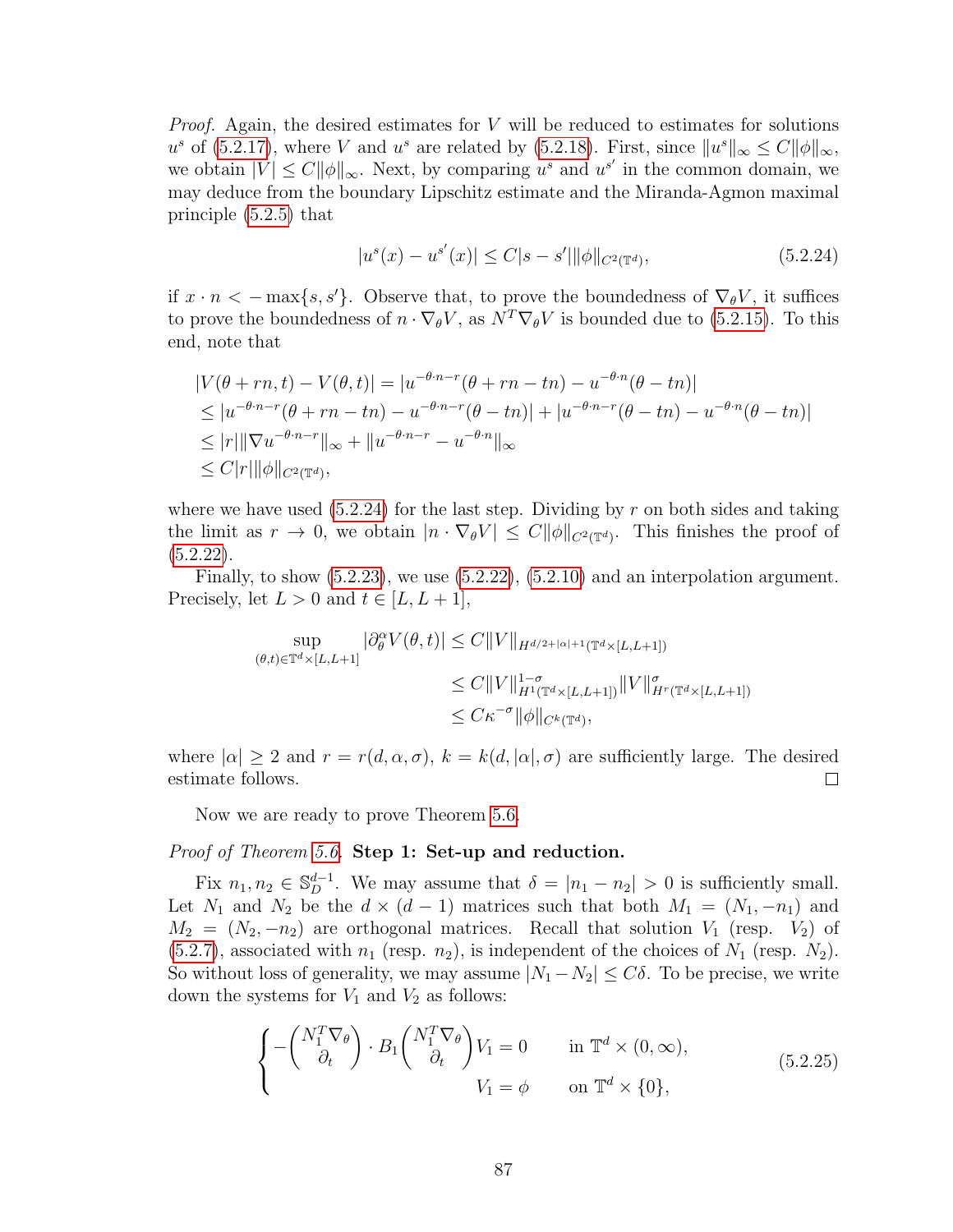and

$$
\begin{cases}\n-\begin{pmatrix}N_2^T \nabla_\theta\\ \partial_t\end{pmatrix} \cdot B_2 \begin{pmatrix}N_2^T \nabla_\theta\\ \partial_t\end{pmatrix} V_2 = 0 & \text{in } \mathbb{T}^d \times (0, \infty), \\
V_2 = \phi & \text{on } \mathbb{T}^d \times \{0\},\n\end{cases} (5.2.26)
$$

where  $B_{\ell}(\theta, t) = M_{\ell}^T A^*(\theta - t n_{\ell}) M_{\ell}$  for  $\ell = 1, 2$  and  $\phi = -\chi_k^{*\beta}$  $k^{\ast \beta}$ . In view of Theorem [5.5,](#page-92-6) to show [\(5.2.14\)](#page-92-7), it suffices to prove that

<span id="page-95-1"></span><span id="page-95-0"></span>
$$
\int_{\mathbb{T}^d} |\partial_t V_1(\theta, 0) - \partial_t V_2(\theta, 0)|^2 d\theta \le C\kappa^{-2\sigma} |n_1 - n_2|^2. \tag{5.2.27}
$$

Define  $W = V_1 - V_2$ . Observe that

$$
\int_{\mathbb{T}^d} |\partial_t W(\theta, 0)|^2 d\theta \le 2 \int_0^1 \int_{\mathbb{T}^d} |\partial_t W(\theta, t)|^2 d\theta dt + 2 \int_0^1 \int_{\mathbb{T}^d} |\partial_t^2 W(\theta, t)|^2 d\theta dt. \tag{5.2.28}
$$

Thus, the estimate [\(5.2.27\)](#page-95-0) is further reduced to that for the two integrals in the RHS of [\(5.2.28\)](#page-95-1). We may assume that  $\kappa(n_1) \geq \kappa(n_2)$  and thus  $\kappa = \kappa(n_1)$ .

## Step 2: Estimate for  $\partial_t W$ .

Note that W satisfies  $W(\theta, 0) = 0$  and

$$
- \begin{pmatrix} N_2^T \nabla_{\theta} \\ \partial_t \end{pmatrix} \cdot B_2 \begin{pmatrix} N_2^T \nabla_{\theta} \\ \partial_t \end{pmatrix} W
$$
  
= 
$$
- \begin{pmatrix} N_2^T \nabla_{\theta} \\ \partial_t \end{pmatrix} \cdot B_2 \begin{pmatrix} N_2^T \nabla_{\theta} \\ \partial_t \end{pmatrix} V_1
$$
  
= 
$$
\begin{bmatrix} \begin{pmatrix} N_1^T \nabla_{\theta} \\ \partial_t \end{pmatrix} \cdot B_1 \begin{pmatrix} N_1^T \nabla_{\theta} \\ \partial_t \end{pmatrix} - \begin{pmatrix} N_2^T \nabla_{\theta} \\ \partial_t \end{pmatrix} \cdot B_2 \begin{pmatrix} N_2^T \nabla_{\theta} \\ \partial_t \end{pmatrix} \end{bmatrix} V_1.
$$
 (5.2.29)

By using

$$
\begin{aligned}\n\begin{pmatrix}\nN_1^T \nabla_\theta \\
\partial_t\n\end{pmatrix} \cdot B_1 \begin{pmatrix}\nN_1^T \nabla_\theta \\
\partial_t\n\end{pmatrix} - \begin{pmatrix}\nN_2^T \nabla_\theta \\
\partial_t\n\end{pmatrix} \cdot B_2 \begin{pmatrix}\nN_2^T \nabla_\theta \\
\partial_t\n\end{pmatrix} \\
&= -\begin{pmatrix}\nN_2^T \nabla_\theta \\
\partial_t\n\end{pmatrix} \cdot B_2 \begin{pmatrix}\n(N_2^T - N_1^T) \nabla_\theta \\
0\n\end{pmatrix} - \begin{pmatrix}\nN_2^T \nabla_\theta \\
\partial_t\n\end{pmatrix} \cdot (B_2 - B_1) \begin{pmatrix}\nN_1^T \nabla_\theta \\
\partial_t\n\end{pmatrix} \\
&+ \begin{pmatrix}\n(N_2^T - N_1^T) \nabla_\theta \\
0\n\end{pmatrix} \cdot B_1 \begin{pmatrix}\nN_1^T \nabla_\theta \\
\partial_t\n\end{pmatrix},\n\end{aligned}
$$

the RHS of [\(5.2.29\)](#page-95-2) can be written as

<span id="page-95-3"></span><span id="page-95-2"></span>
$$
\begin{pmatrix} N_2^T \nabla_\theta \\ \partial_t \end{pmatrix} \cdot (G_1 + G_2) + H,\tag{5.2.30}
$$

where

$$
G_1 = -B_2 \begin{pmatrix} (N_2^T - N_1^T) \nabla_{\theta} \\ 0 \end{pmatrix} V_1,
$$
  
\n
$$
G_2 = -(B_2 - B_1) \begin{pmatrix} N_1^T \nabla_{\theta} \\ \partial_t \end{pmatrix} V_1,
$$
  
\n
$$
H = \begin{pmatrix} (N_2^T - N_1^T) \nabla_{\theta} \\ 0 \end{pmatrix} \cdot B_1 \begin{pmatrix} N_1^T \nabla_{\theta} \\ \partial_t \end{pmatrix} V_1.
$$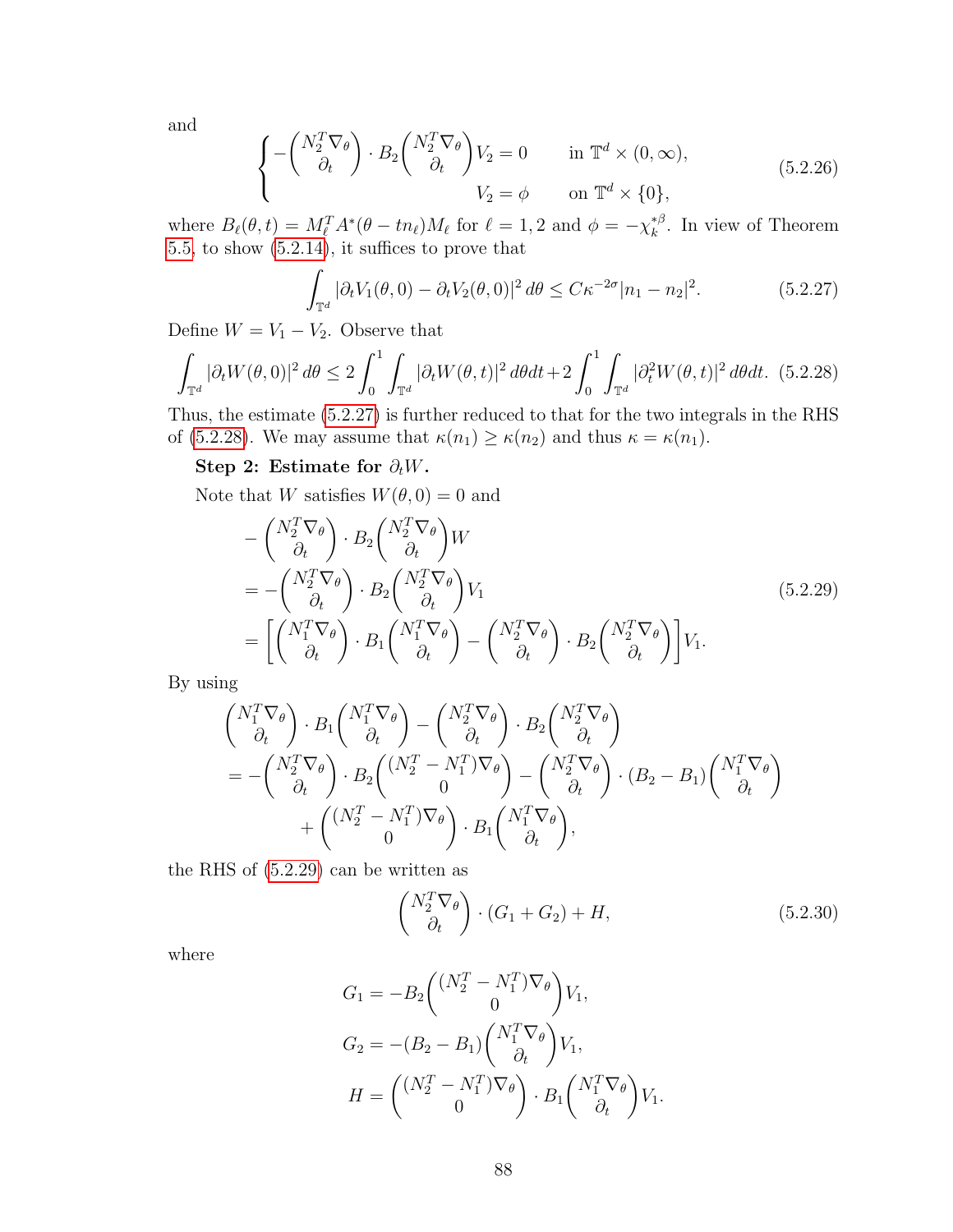Therefore, the equation [\(5.2.29\)](#page-95-2) is reduced to

<span id="page-96-0"></span>
$$
-\begin{pmatrix} N_2^T \nabla_\theta \\ \partial_t \end{pmatrix} \cdot B_2 \begin{pmatrix} N_2^T \nabla_\theta \\ \partial_t \end{pmatrix} W = \begin{pmatrix} N_2^T \nabla_\theta \\ \partial_t \end{pmatrix} \cdot G + H,\tag{5.2.31}
$$

where  $G = G_1 + G_2$ .

Now, we are going to employ the weighted estimate established in §[3.3.](#page-38-0) Precisely, applying [\(3.5.27\)](#page-57-1) in Remark [3.30](#page-57-0) to the system [\(5.2.31\)](#page-96-0), we obtain

<span id="page-96-1"></span>
$$
\int_0^\infty \int_{\mathbb{T}^d} \left( |N_2^T \nabla_\theta W|^2 + |\partial_t W|^2 \right) t^{\sigma - 1} d\theta dt
$$
\n
$$
\leq C \int_0^\infty \int_{\mathbb{T}^d} \left( |G|^2 + t^2 |H|^2 \right) t^{\sigma - 1} d\theta dt.
$$
\n(5.2.32)

Hence, it suffices to estimate the integrals involving  $G$  and  $H$  in [\(5.2.32\)](#page-96-1).

Estimate for the integral with  $G_1$ : By the estimates for  $|\nabla V_1|$  in [\(5.2.22\)](#page-93-2) and [\(5.2.10\)](#page-91-3), we have

$$
|G_1(\theta, t)| \le C\delta |\nabla_{\theta} V_1(\theta, t)| \le C\delta \cdot 1^{1-\sigma} [\kappa^{-1}(1 + \kappa t)^{-\ell}]^{\sigma}
$$
(5.2.33)

for any  $0 < \sigma < 1$ . It follows that

$$
\int_0^\infty \int_{\mathbb{T}^d} |G_1|^2 t^{\sigma-1} d\theta dt \le C\delta^2 \kappa^{-2\sigma} \int_0^\infty \frac{dt}{t^{1-\sigma}(1+\kappa t)^{2\ell\sigma}}
$$
  

$$
\le C\delta^2 \kappa^{-3\sigma} \int_0^\infty \frac{dt}{t^{1-\sigma}(1+t)^{2\ell\sigma}}
$$
  

$$
\le C\delta^2 \kappa^{-3\sigma},
$$

where we can simply choose  $\ell = 1$  to ensure the convergence of the integral in the right-hand side.

Estimate for the integral with  $G_2$ : Note that an interpolation between  $(5.2.15)$ and [\(5.2.10\)](#page-91-3) implies

<span id="page-96-2"></span>
$$
|N_1^T \nabla_{\theta} V_1(\theta, t)| + |\partial_t V_1(\theta, t)| \le C(1+t)^{\sigma - 1} (1 + \kappa t)^{-\ell \sigma}.
$$
 (5.2.34)

Also note that  $|B_1(\theta, t) - B_2(\theta, t)| \leq Ct\delta$ . It follows that

$$
\int_0^\infty \int_{\mathbb{T}^d} |G_2|^2 t^{\sigma-1} d\theta dt \le C\delta^2 \int_0^\infty \frac{t^{1+\sigma} dt}{(1+t)^{2(1-\sigma)}(1+\kappa t)^{2\ell\sigma}} \le C\delta^2 \kappa^{-3\sigma},
$$

where we need to choose  $\ell = 2$ .

Estimate for the integral with  $H$ : Observe that

$$
\int_0^\infty \int_{\mathbb{T}^d} |H|^2 t^{1+\sigma} d\theta dt \leq C\delta^2 \int_0^\infty \int_{\mathbb{T}^d} \left( |N_1^T \nabla_{\theta} V_1|^2 + |\partial_t V_1|^2 \right) t^{1+\sigma} d\theta dt + C\delta^2 \int_0^\infty \int_{\mathbb{T}^d} \left( |N_1^T \nabla_{\theta} \nabla_{\theta} V_1|^2 + |\partial_t \nabla_{\theta} V_1|^2 \right) t^{1+\sigma} d\theta dt.
$$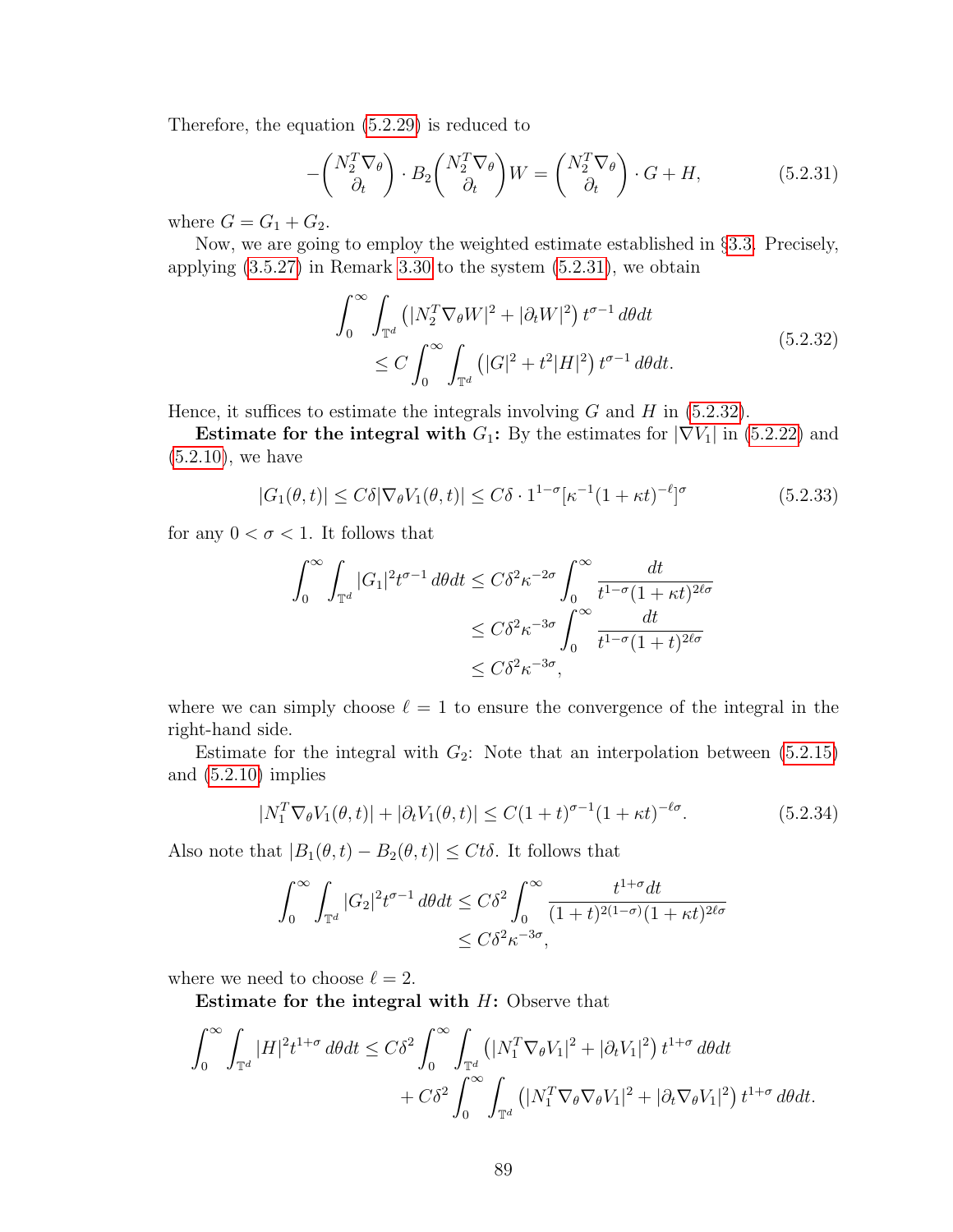The first term in the RHS is bounded by  $\delta^2 \kappa^{-3\sigma}$  by using [\(5.2.34\)](#page-96-2). To handle the second integral, we apply the interpolation theorem between [\(5.2.16\)](#page-92-3) and [\(5.2.10\)](#page-91-3) to obtain

$$
|N_1^T \nabla_{\theta} \nabla_{\theta} V_1(\theta, t)| + |\partial_t \nabla_{\theta} V_1(\theta, t)| \le C(1+t)^{-(1-\sigma)^2} (1+\kappa t)^{-\ell \sigma}.
$$
 (5.2.35)

Thus, the second term is bounded by

<span id="page-97-1"></span>
$$
C\delta^2 \int_0^\infty \frac{t^{1+\sigma} dt}{(1+t)^{2(1-2\sigma)}(1+\kappa t)^{2\ell\sigma}} \le C\delta^2 \kappa^{-5\sigma},\tag{5.2.36}
$$

where we have chosen  $\ell = 3$ .

By combining the estimates above with [\(5.2.32\)](#page-96-1), we obtain

<span id="page-97-0"></span>
$$
\int_0^1 \int_{\mathbb{T}^d} \left( |N_2^T \nabla_{\theta} W|^2 + |\partial_t W|^2 \right) d\theta dt \le C_\sigma \delta^2 \kappa^{-5\sigma}.
$$
 (5.2.37)

# Step 3: Estimate for  $\partial_t^2 W$ .

Let  $N_{2j}$  denote the jth column of  $N_2$  and define  $\nabla_{2j} = N_{2j}^T \cdot \nabla_{\theta}$  for  $1 \le j \le d-1$ . Note that  $\nabla_{2j}$  is the jth component of  $N_2^T \nabla_{\theta}$ . Then we apply  $\nabla_{2j}$  to [\(5.2.31\)](#page-96-0) and obtain

$$
-\begin{pmatrix} N_2^T \nabla_{\theta} \\ \partial_t \end{pmatrix} \cdot B_2 \begin{pmatrix} N_2^T \nabla_{\theta} \\ \partial_t \end{pmatrix} \nabla_{2j} W = \begin{pmatrix} N_2^T \nabla_{\theta} \\ \partial_t \end{pmatrix} \cdot \nabla_{2j} G + \nabla_{2j} H + \begin{pmatrix} N_2^T \nabla_{\theta} \\ \partial_t \end{pmatrix} \cdot \nabla_{2j} B_2 \begin{pmatrix} N_2^T \nabla_{\theta} \\ \partial_t \end{pmatrix} W,
$$
(5.2.38)

on  $\mathbb{T}^d \times \mathbb{R}_+$  and  $\nabla_{2j}W = 0$  on  $\mathbb{T}^d \times \{0\}$ . Let  $\eta(t)$  be a cut-off function such that  $\eta(t) = 1$  for  $t \in [0,1], \eta(t) = 0$  for  $t \in [2,\infty), 0 \leq \eta(t) \leq 1$  and  $|\nabla \eta| \leq C$ . Now integrating [\(5.2.38\)](#page-97-0) against  $\eta^2 \nabla_{2j} W$ , we derive from integration by parts that

<span id="page-97-2"></span>
$$
\int_0^1 \int_{\mathbb{T}^d} \left( |N_2^T \nabla_{\theta} \nabla_{2j} W|^2 + |\partial_t \nabla_{2j} W|^2 \right) d\theta dt
$$
  
\n
$$
\leq C \int_0^2 \int_{\mathbb{T}^d} \left( |\nabla_{2j} G|^2 + |\nabla_{2j} H|^2 + |N_2^T \nabla_{\theta} W|^2 + |\partial_t W|^2 \right) d\theta dt
$$
  
\n
$$
\leq C \kappa^{-5\sigma} \delta^2,
$$

where we have used the fact  $|\nabla_{2j}W| \leq |N_2^T \nabla_{\theta}W|$ . Consequently,

$$
\int_0^1 \int_{\mathbb{T}^d} \left( |N_2^T \nabla_{\theta} \otimes N_2^T \nabla_{\theta} W|^2 + |\partial_t N_2^T \nabla_{\theta} W|^2 \right) d\theta dt \le C \kappa^{-5\sigma} \delta^2.
$$
 (5.2.39)

Now observe that by applying the product rule of differentiation,

$$
\begin{aligned}\n\begin{pmatrix}\nN_2^T \nabla_\theta \\
\partial_t\n\end{pmatrix} \cdot B_2 \begin{pmatrix}\nN_2^T \nabla_\theta \\
\partial_t\n\end{pmatrix} W \\
&= \left[ \begin{pmatrix}\nN_2^T \nabla_\theta \\
\partial_t\n\end{pmatrix} B_2 \right] \cdot \begin{pmatrix}\nN_2^T \nabla_\theta \\
\partial_t\n\end{pmatrix} W + B_2 : \left[ \begin{pmatrix}\nN_2^T \nabla_\theta \\
\partial_t\n\end{pmatrix} \otimes \begin{pmatrix}\nN_2^T \nabla_\theta \\
\partial_t\n\end{pmatrix} \right] W \\
&= \left[ \begin{pmatrix}\nN_2^T \nabla_\theta \\
\partial_t\n\end{pmatrix} B_2 \right] \cdot \begin{pmatrix}\nN_2^T \nabla_\theta \\
\partial_t\n\end{pmatrix} W + B_2 : \left[ \begin{pmatrix}\nN_2^T \nabla_\theta \otimes N_2^T \nabla_\theta \\
\left(N_2^T \nabla_\theta \partial_t\right)^T\n\end{pmatrix} W + b_{2,dd} \partial_t^2 W,\n\end{aligned}
$$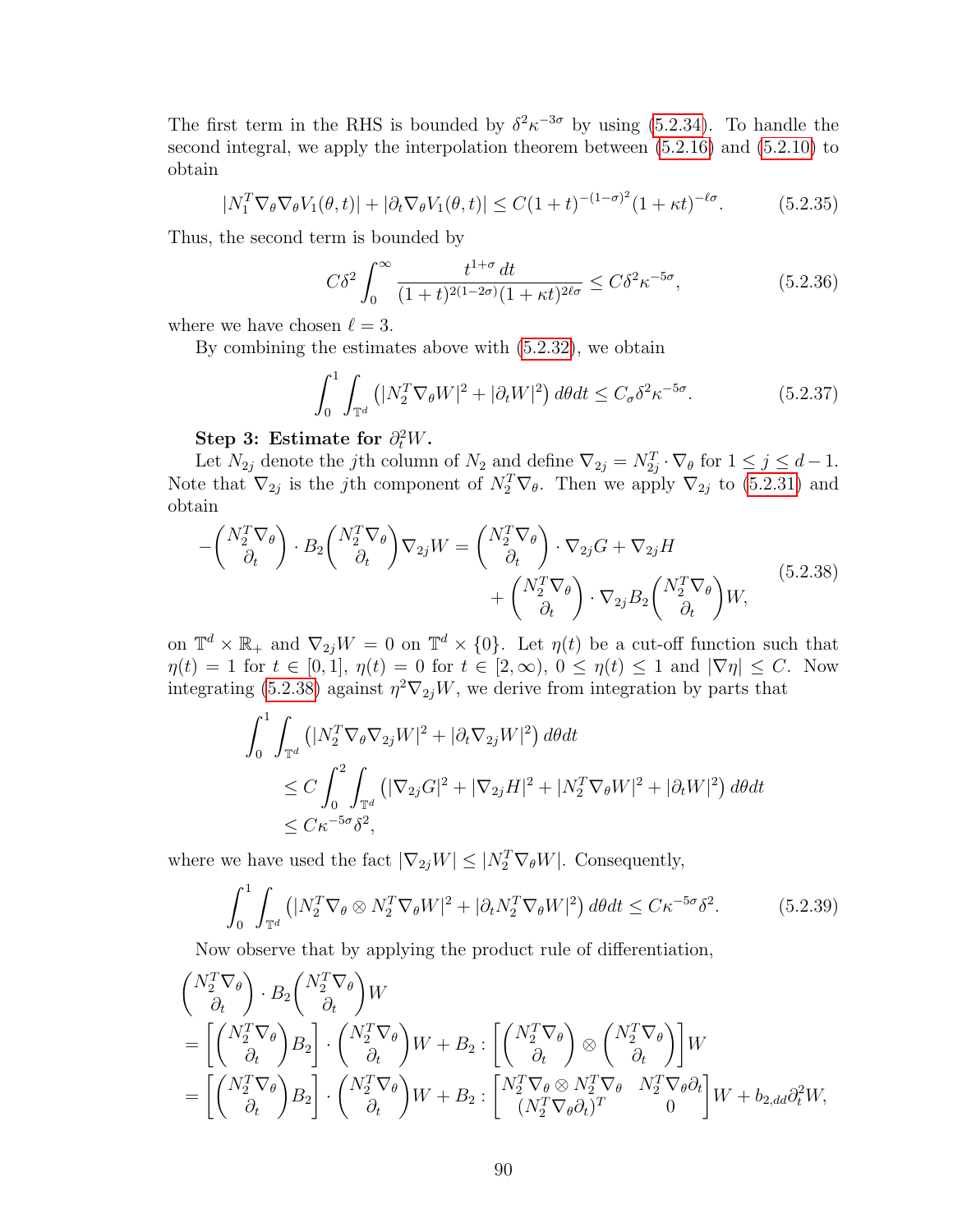where  $b_{2,dd} = (b_{2,dd}^{\alpha\beta})_{1 \leq \alpha,\beta \leq m}$  is positive due to the strong ellipticity condition. This gives

$$
b_{2,dd}\partial_t^2 W = -\left[ \begin{pmatrix} N_2^T \nabla_\theta \\ \partial_t \end{pmatrix} B_2 \right] \cdot \begin{pmatrix} N_2^T \nabla_\theta \\ \partial_t \end{pmatrix} W - B_2 : \begin{bmatrix} N_2^T \nabla_\theta \otimes N_2^T \nabla_\theta & N_2^T \nabla_\theta \partial_t \\ (N_2^T \nabla_\theta \partial_t)^T & 0 \end{bmatrix} W - \begin{pmatrix} N_2^T \nabla_\theta \\ \partial_t \end{pmatrix} \cdot G - H.
$$

Note that  $|(b_{2,dd})^{-1}| \leq C$ . Thus, it follows from [\(5.2.37\)](#page-97-1), [\(5.2.39\)](#page-97-2) and the pointwise estimates of G and H for  $t \in [0, 1]$  that

$$
\int_0^1 \int_{\mathbb{T}^d} |\partial_t^2 W|^2 d\theta dt \le C\delta^2 \kappa^{-5\sigma}.
$$
 (5.2.40)

 $\Box$ 

This completes the proof of Theorem [5.6.](#page-92-0)

*Proof of Theorem [1.2:](#page-13-1) Regularity estimate.* Note that  $\partial\Omega$  is locally differential homeomorphic to  $\mathbb{R}^{d-1}$ . Thus, in view of Theorem [5.6,](#page-92-0) it suffices to prove the following claim: Let  $F \in L^1(\mathbb{R}^{d-1}; \mathbb{R}^m)$  and  $G \in L^p(\mathbb{R}^{d-1})$  for some  $1 < p < \infty$ . Suppose that for a.e.  $x \in \mathbb{R}^{d-1}$ ,

<span id="page-98-0"></span>
$$
|F(x) - F(y)| \le |x - y||G(x)|, \qquad \text{for a.e. } y \in \mathbb{R}^{d-1}.
$$
 (5.2.41)

<span id="page-98-1"></span>Then

$$
\left(\int_{\mathbb{R}^{d-1}} |\nabla F|^p \right)^{1/p} \le C \left(\int_{\mathbb{R}^{d-1}} |G|^p \right)^{1/p},\tag{5.2.42}
$$

where  $C$  depends only on  $d$  and  $p$ . Indeed, if the claim holds, then it follows from Theorem [5.6](#page-92-0) that

$$
\left(\int_{\partial\Omega} |\nabla_{\tan}\overline{f}|^p \right)^{1/p} \le C \left(\int_{\mathbb{T}^d} ||f(\cdot,y)||^2_{C^1(\partial\Omega)} dy\right)^{1/2} \left(\int_{\partial\Omega} \left[\kappa(n(x))\right]^{-\sigma p} dx\right)^{1/p} (5.2.43)
$$

for any  $0 < \sigma < 1$ . Recall that  $[\kappa(n(x))]^{-1} \in L^q(\partial\Omega)$  for any  $q < d-1$  (see [?]). Thus, for any  $p < \infty$ , we choose  $\sigma \in (0, 1)$  so small that  $\sigma p < d - 1$ . As a result, we obtain

$$
\left(\int_{\partial\Omega} |\nabla_{\tan}\overline{f}|^p\right)^{1/p} \le C \left(\int_{\mathbb{T}^d} ||f(\cdot,y)||^2_{C^1(\partial\Omega)}dy\right)^{1/2} \tag{5.2.44}
$$

for any  $p < \infty$ . Note that  $\overline{f}$  is bounded. We may conclude that  $\overline{f} \in W^{1,p}(\partial\Omega;\mathbb{R}^m)$ and [\(1.2.15\)](#page-14-1) holds.

It remains to prove the claim. Let  $\varphi \in C_0^{\infty}(B(0,1))$  and  $\int_{\mathbb{R}^{d-1}} \varphi = 1$ . Set  $\varphi_{\varepsilon}(x) =$  $\varepsilon^{1-d}\varphi(x/\varepsilon)$ . Define for any  $\varepsilon > 0$ ,

$$
F_{\varepsilon}(x) = \int_{\mathbb{R}^{d-1}} F(y)\varphi_{\varepsilon}(x-y) \, dy. \tag{5.2.45}
$$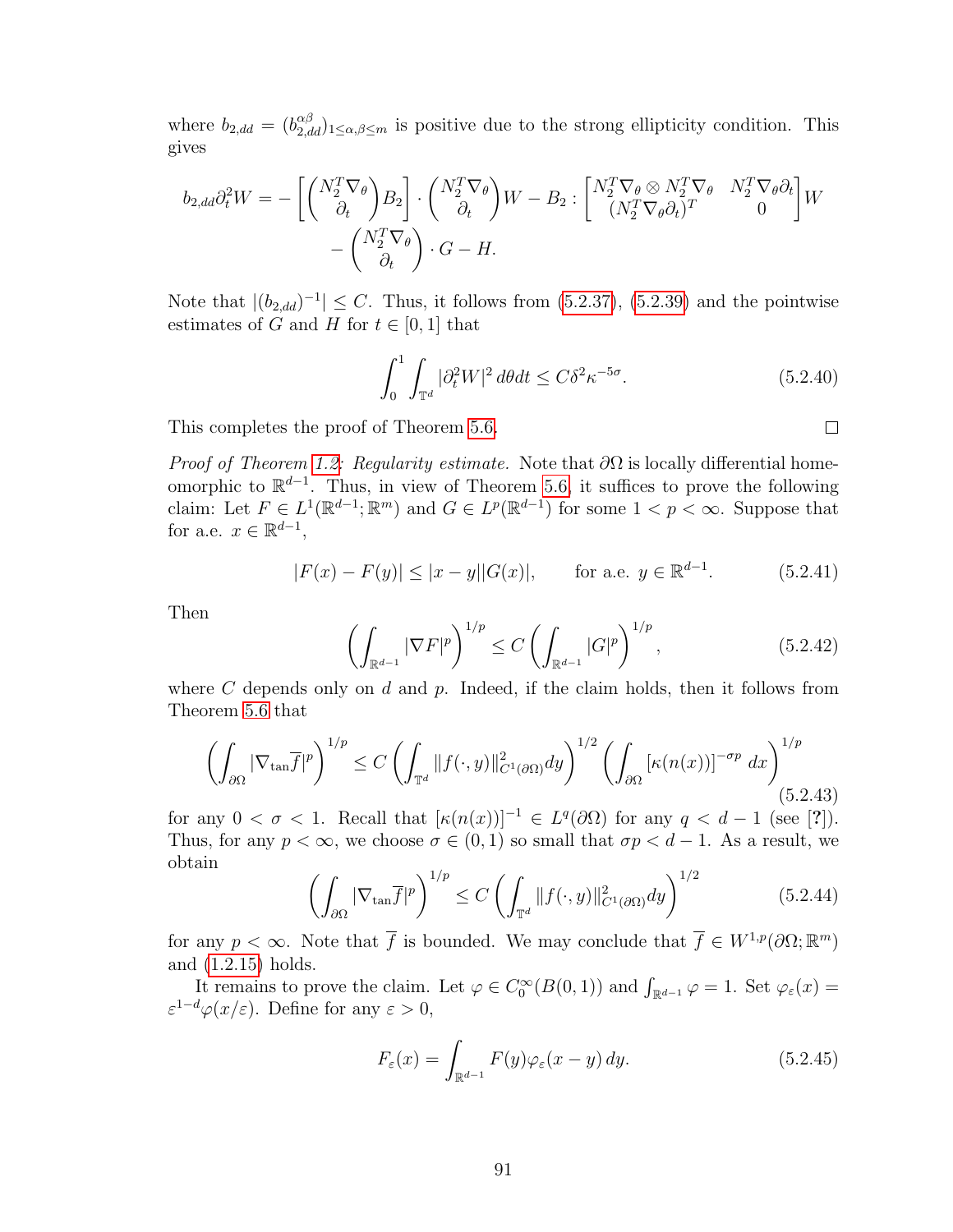Clearly,  $F_{\varepsilon}$  is smooth and  $F_{\varepsilon} \to F$  in  $L^1(\mathbb{R}^{d-1}; \mathbb{R}^m)$  as  $\varepsilon \to 0$ . Moreover, for any  $z \in B(x, \varepsilon),$ 

$$
\nabla F_{\varepsilon}(x) = \int_{\mathbb{R}^{d-1}} F(y) \nabla \varphi_{\varepsilon}(x - y) dy
$$
  
= 
$$
\int_{\mathbb{R}^{d-1}} (F(y) - F(z)) \nabla \varphi_{\varepsilon}(x - y) dy.
$$

Using the assumption [\(5.2.41\)](#page-98-0),

$$
|\nabla F_{\varepsilon}(x)| \leq \int_{B(x,\varepsilon)} |G(z)| \int_{B(x,\varepsilon)} |y - z| |\nabla \varphi_{\varepsilon}(x - y)| dy dz
$$
  
\n
$$
\leq C \int_{B(x,\varepsilon)} |G(z)| dz
$$
  
\n
$$
\leq C \left( \int_{B(x,\varepsilon)} |G(z)|^p dz \right)^{1/p}.
$$

Thus, by Fubini's Theorem, for any  $\varepsilon > 0$ 

<span id="page-99-0"></span>
$$
\left(\int_{\mathbb{R}^{d-1}} |\nabla F_{\varepsilon}(x)|^p dx\right)^{1/p} \le C \left(\int_{\mathbb{R}^{d-1}} |G(z)|^p dz\right)^{1/p}.\tag{5.2.46}
$$

Since  $\nabla F_{\varepsilon} \to \nabla F$  in the sense of distribution as  $\varepsilon \to 0$ , [\(5.2.42\)](#page-98-1) follows from [\(5.2.46\)](#page-99-0).  $\Box$ 

## 5.3 Regularity for Neumann problems

<span id="page-99-1"></span>The approach for the Neumann problem is similar to the Dirichlet problem. We recall the explicit formula for  $\bar{g}_{ij}$  given in [\(3.5.9\)](#page-54-1), which involves a family of Neumann problems in the half-spaces:

$$
\begin{cases}\n\mathcal{L}_1^* u^s = 0 & \text{in } \mathbb{H}_n^d(s), \\
n \cdot A^* \nabla u^s = T \cdot \nabla \phi & \text{on } \partial \mathbb{H}_n^d(s),\n\end{cases} \tag{5.3.1}
$$

where T is a constant tangential vector, i.e.,  $T \cdot n = 0$ , with  $|T| \leq 1$ . We assume that  $\phi \in C^{\infty}(\mathbb{T}^d;\mathbb{R}^m).$ 

As far as we know, for arbitrary  $n \in \mathbb{S}^{d-1}$ , the solvability of [\(5.3.1\)](#page-99-1) is not clear. But for  $n \in \mathbb{S}_{D}^{d-1}$ , it was shown in §[3.2](#page-30-1) that [\(5.3.1\)](#page-99-1) is solvable by lifting the problem to a  $(d + 1)$ -dimensional system in the upper half-space, in a manner similar to the case of Dirichlet condition. More precisely, we seek a solution in the form of

<span id="page-99-3"></span><span id="page-99-2"></span>
$$
u^{s}(x) = U(x - (x \cdot n + s)n, -(x \cdot n + s)), \qquad (5.3.2)
$$

where  $U$  is a solution of the Neumann problem:

$$
\begin{cases}\n-\begin{pmatrix}N^T \nabla_\theta \\ \partial_t \end{pmatrix} \cdot B \begin{pmatrix}N^T \nabla_\theta \\ \partial_t \end{pmatrix} U = 0 & \text{in } \mathbb{T}^d \times \mathbb{R}_+, \\
-\epsilon_{d+1} \cdot B \begin{pmatrix}N^T \nabla_\theta \\ \partial_t \end{pmatrix} U = T \cdot \nabla_\theta \phi & \text{on } \mathbb{T}^d \times \{0\},\n\end{cases} (5.3.3)
$$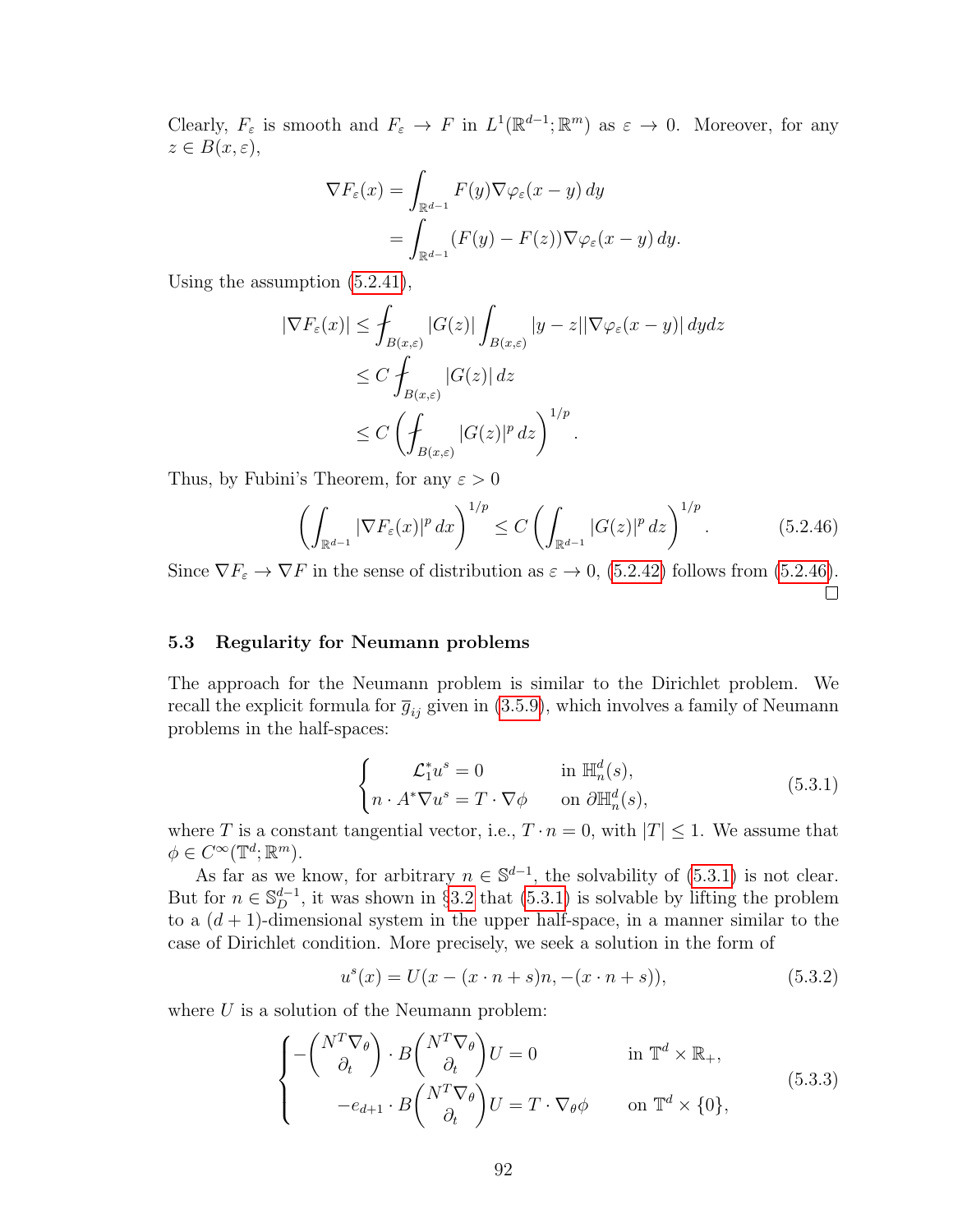with  $B(\theta, t) = M^T A^*(\theta - t_n) M$  and  $M = (N, -n)$  being an orthogonal matrix. The solvability of [\(5.3.3\)](#page-99-2) and related estimates contained in Proposition [3.7,](#page-32-0) [3.8](#page-32-1) and [3.11](#page-34-0) are addressed below.

<span id="page-100-1"></span>**Lemma 5.9.** Suppose that n satisfies the Diophantine condition with constant  $\kappa > 0$ . Then the Neumann problem  $(5.3.3)$  has a smooth solution U, and the solution is unique, up to a constant under the condition that  $U \in L^{\infty}(\mathbb{T}^d \times \mathbb{R}_+)$ ,  $\nabla_{\theta} U \in L^2(\mathbb{T}^d \times$  $\mathbb{R}_+$ ) and  $\partial_t U \in L^2(\mathbb{T}^d \times \mathbb{R}_+)$ . Moreover, the solution satisfies

<span id="page-100-4"></span>
$$
\int_0^\infty \int_{\mathbb{T}^d} \left\{ |N^T \nabla_\theta \partial_\theta^\alpha \partial_t^j U|^2 + |\partial_\theta^\alpha \partial_t^{1+j} U|^2 \right\} d\theta dt \le C \|\phi\|_{C^{|\alpha|+j+1}(\mathbb{T}^d)}^2,
$$
(5.3.4)

for any  $|\alpha|, j \geq 0$ , where C depends only on d, m,  $|\alpha|, j$ , and A. Furthermore, there exists a constant vector  $U_{\infty}$  such that for any  $|\alpha|, j, \ell \geq 0$ ,

<span id="page-100-5"></span>
$$
|N^T \nabla_{\theta} \partial_{\theta}^{\alpha} \partial_{t}^{j} U| + |\partial_{\theta}^{\alpha} \partial_{t}^{1+j} U| + \kappa |\partial_{\theta}^{\alpha} (U - U_{\infty})| \le \frac{C_{\ell} ||\phi||_{C^{k}(\mathbb{T}^d)}}{(1 + \kappa t)^{\ell}},
$$
(5.3.5)

where  $k = k(|\alpha|, j, \ell, d)$  and  $C_{\ell}$  depends only on d, m,  $|\alpha|, j, \ell,$  and A.

Remark 5.10. Lemma [5.9](#page-100-1) gives the existence of solutions to [\(5.3.1\)](#page-99-1) for  $s \in \mathbb{R}$  and  $n \in$  $\mathbb{S}_{D}^{d-1}$  via [\(5.3.2\)](#page-99-3). Moreover, by the (large-scale) uniform boundary Lispchitz estimates for Neumann conditions in Theorem [5.4,](#page-91-4) the solution satisfying the sublinear growth as  $x \cdot n \to -\infty$  is unique up to a constant.

Recall that  $\mathbb{S}_{D}^{d-1}$  has full surface measure of  $\mathbb{S}^{d-1}$ . In the following, we reformulate the expression for  $\overline{g}_{ij}$  defined a.e. on  $\mathbb{S}^{d-1}$ , as shown in §[3.5.](#page-52-0)

<span id="page-100-0"></span>**Theorem 5.11.** Let  $g = \{g_{ij}\}\$ , where  $g_{ij} \in C^{\infty}(\partial \Omega \times \mathbb{T}^d; \mathbb{R}^m)$ . Then, for any  $x \in \partial \Omega$ with  $n = n(x) \in \mathbb{S}_D^{d-1}$ ,

<span id="page-100-7"></span>
$$
\overline{g}_{jk}^{\gamma}(x) = n_i \widehat{a}_{ji}^{\alpha\gamma} h^{\alpha\beta} T_{\ell r} \cdot \int_{\mathbb{T}^d} \left[ e_k \delta^{\nu\beta} + \nabla_{\theta} \chi_k^{*\nu\beta}(\theta) + \nabla_{\theta} U_{n,k}^{\nu\beta}(\theta,0) \right] g_{\ell r}^{\nu}(x,\theta) d\theta, \quad (5.3.6)
$$

where  $(h^{\alpha\beta})$  denotes the inverse of the  $m \times m$  matrix  $(\hat{a}_{ij}^{*\alpha\beta} n_i n_j)$  and  $U_{n,k}^{\beta}$  is the solution of solution of

<span id="page-100-6"></span>
$$
\begin{cases}\n-\begin{pmatrix} N^T \nabla_\theta \\ \partial_t \end{pmatrix} \cdot B_n \begin{pmatrix} N^T \nabla_\theta \\ \partial_t \end{pmatrix} U_{n,k}^\beta = 0 & \text{in } \mathbb{T}^d \times (0, \infty), \\
-e_{d+1} \cdot B_n \begin{pmatrix} N^T \nabla_\theta \\ \partial_t \end{pmatrix} U_{n,k}^\beta = \frac{1}{2} T_{ij} \cdot \nabla_\theta \phi_{ij,k}^\beta & \text{on } \mathbb{T}^d \times \{0\},\n\end{cases} (5.3.7)
$$

where  $T_{ij} = n_i e_j - n_j e_i$ ,  $B_n(\theta, t) = M^T A^*(\theta - t_n) M$ , and  $\phi_{ij,k}^{\beta} = (\phi_{ij,k}^{1\beta}, \phi_{ij,k}^{2\beta}, \cdots, \phi_{ij,k}^{m\beta})$ are the 1-periodic smooth functions satisfying

<span id="page-100-2"></span>
$$
\frac{\partial}{\partial \theta_i} \left\{ \phi_{ij,k}^{\alpha \beta} \right\} = a_{jk}^{*\alpha \beta} + a_{jl}^{*\alpha \gamma} \frac{\partial}{\partial \theta_\ell} \chi_k^{*\gamma \beta} - \hat{a}_{jk}^{*\alpha \beta} \quad \text{and} \quad \phi_{ij,k}^{\alpha \beta} = -\phi_{ji,k}^{\alpha \beta}.
$$
 (5.3.8)

<span id="page-100-3"></span>We point out that the functions  $\phi_{ij,k}^{\beta}$ , which are completely determined by A, are smooth as long as A is. The equations [\(5.3.8\)](#page-100-2) for  $\phi_{ij,k}^{\beta}$  will not be used in this paper.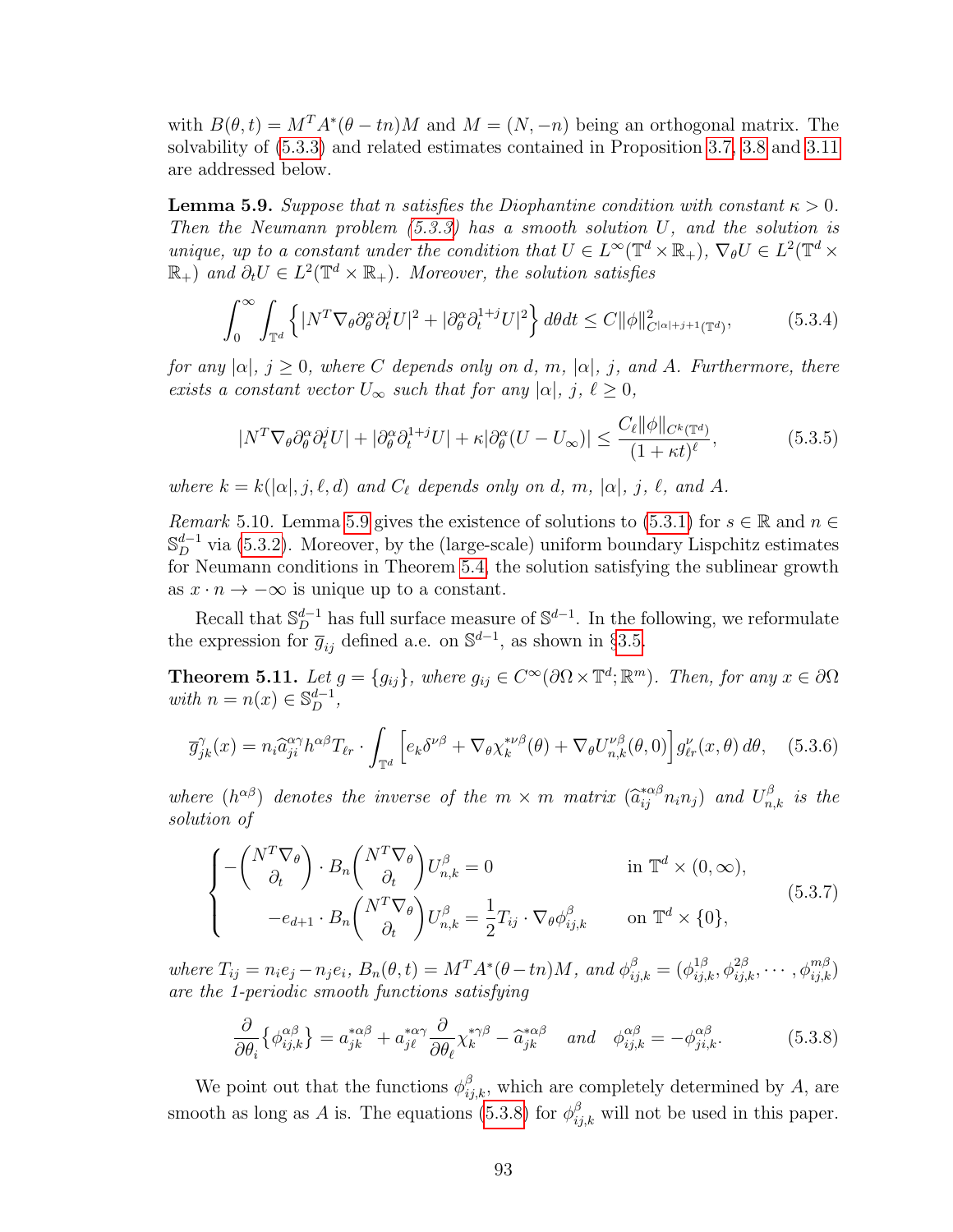**Theorem 5.12.** Fix  $\sigma \in (0,1)$ . Let  $x, y \in \partial \Omega$  and  $|x - y| \leq c_0$ . Suppose that  $n(x)$ ,  $n(y) \in \mathbb{S}_D^{d-1}$ . Then

$$
|\overline{g}(x) - \overline{g}(y)| \le C_{\sigma} \kappa^{-\sigma} |x - y| \left( \int_{\mathbb{T}^d} ||g(\cdot, y)||^2_{C^1(\partial \Omega)} dy \right)^{1/2}, \tag{5.3.9}
$$

where  $\kappa = \max \{ \kappa(n(x)), \kappa(n(y)) \}$  and  $C_{\sigma}$  depends only on d, m,  $\sigma$ ,  $\lambda$ , and  $||A||_{C^{k}(\mathbb{T}^d)}$ for some  $k = k(d, \sigma) \geq 1$ .

To prove Theorem [5.12,](#page-100-3) the following two lemmas will be crucial.

<span id="page-101-5"></span><span id="page-101-2"></span>**Lemma 5.13.** Let  $n \in \mathbb{S}_{D}^{d-1}$  and U be a solution of [\(5.3.3\)](#page-99-2) corresponding to n. Then

$$
|N^T \nabla_{\theta} U| + |\partial_t U| \le \frac{C ||\phi||_{C^k(\mathbb{T}^d)}}{1+t},\tag{5.3.10}
$$

<span id="page-101-3"></span>where  $k > d/2 + 1$  and C depends only on d, m and A. Moreover, for any  $0 < \sigma < 1$ ,

$$
|N^T \nabla_{\theta} \partial_{\theta}^{\alpha} \partial_{t}^{j} U| + |\partial_{\theta}^{\alpha} \partial_{t}^{1+j} U| \le \frac{C_{\sigma} \|\phi\|_{C^{k}(\mathbb{T}^{d})}}{(1+t)^{1-\sigma}},
$$
\n(5.3.11)

where  $k = k(|\alpha|, j, \sigma, d)$  and  $C_{\sigma}$  depends only on d, m,  $|\alpha|, j, \sigma$  and A.

*Proof.* Let  $u^s$  be the solution of  $(5.3.1)$ , given by  $(5.3.2)$ . Then it follows from Theorem [3.13](#page-38-1) that

<span id="page-101-0"></span>
$$
|\nabla u^s(x)| \le \frac{C \|\phi\|_{\infty}}{|x \cdot n + s|} \quad \text{for } x \cdot n + s < 0.
$$
 (5.3.12)

Observe that [\(5.3.2\)](#page-99-3) is equivalent to  $U(\theta, t) = u^{-\theta \cdot n}(\theta - t_n)$  for any  $(\theta, t) \in \mathbb{T}^d \times \mathbb{R}_+$ . It follows that

<span id="page-101-1"></span>
$$
\begin{cases}\nN^T \nabla_{\theta} U(\theta, t) = N^T \nabla_x u^{-\theta \cdot n} (\theta - t n), \\
\partial_t U(\theta, t) = -n \cdot \nabla_x u^{-\theta \cdot n} (\theta - t n).\n\end{cases} \tag{5.3.13}
$$

In view of  $(5.3.12)$  and  $(5.3.13)$  we obtain

$$
|N^T \nabla_{\theta} U(\theta, t)| + |\partial_t U(\theta, t)| \le \frac{C ||\phi||_{L^{\infty}}}{t}.
$$
\n(5.3.14)

This gives [\(5.3.10\)](#page-101-2) for  $t \geq 1/2$ . The case  $t \in [0, 1/2]$  follows from [\(5.3.4\)](#page-100-4) and the Sobolev embedding theorem in  $\mathbb{T}^d \times [0,1]$ , which requires  $k > d/2 + 1$ .

Finally, the estimate [\(5.3.11\)](#page-101-3) follows from [\(5.3.10\)](#page-101-2), [\(5.3.4\)](#page-100-4) and an interpolation argument, as in the proof of Lemma [5.7.](#page-92-8)  $\Box$ 

<span id="page-101-6"></span>**Lemma 5.14.** Let  $n \in \mathbb{S}_{D}^{d-1}$  with Diophantine constant  $\kappa > 0$  and U be a solution of [\(5.3.3\)](#page-99-2) corresponding to n. Then there exists a constant vector  $U_{\infty}$  such that for any  $0 < \sigma < 1$  and  $|\alpha| > 0$ 

<span id="page-101-4"></span>
$$
|\partial_{\theta}^{\alpha}(U - U_{\infty})| \le C_{\sigma} \kappa^{-\sigma} \|f\|_{C^{k}(\mathbb{T}^d)}.
$$
\n(5.3.15)

where  $k = k(\alpha, \sigma, d)$  and  $C_{\sigma}$  depends only on d, m,  $\alpha$ ,  $\sigma$ , and A.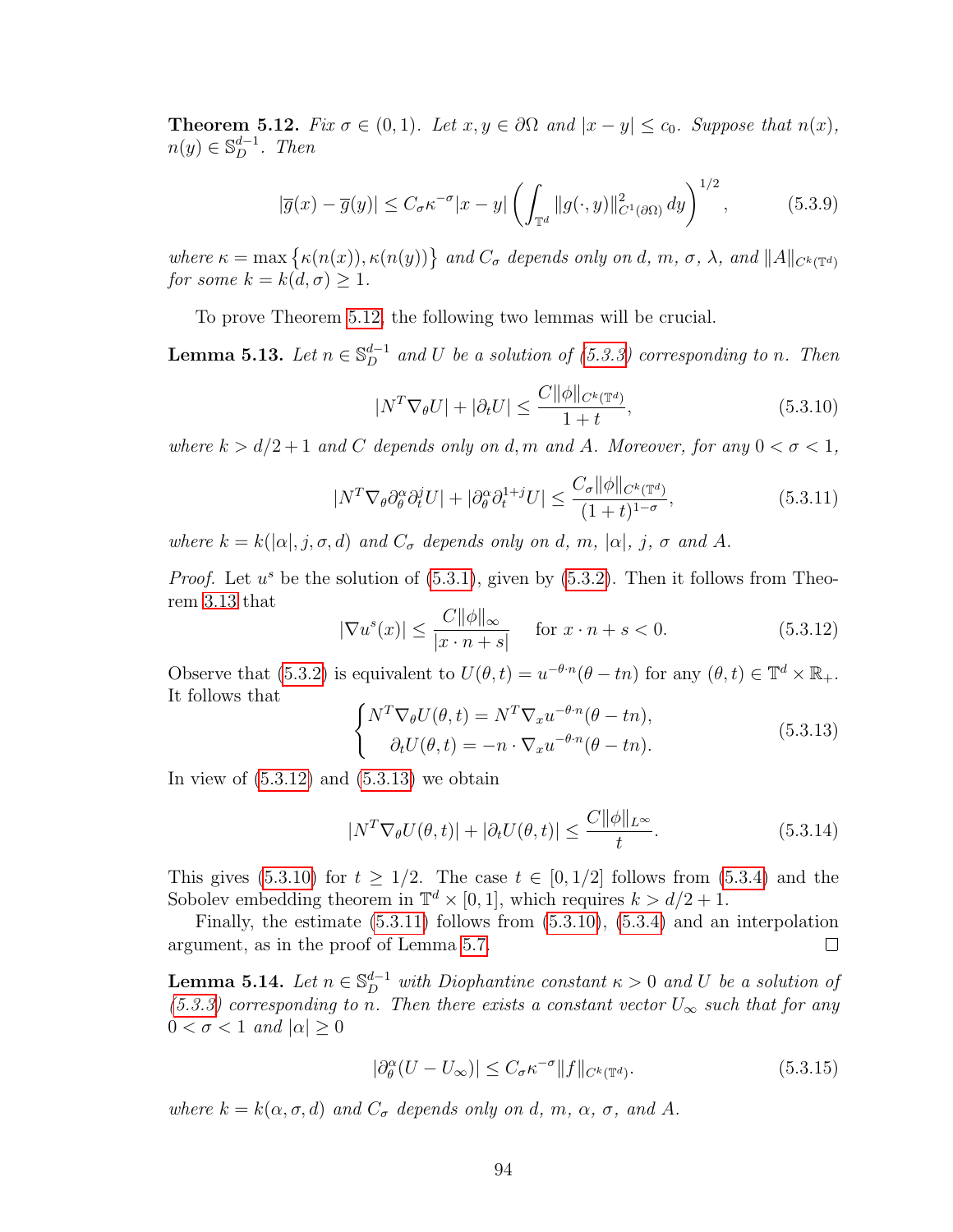*Proof.* We first observe that it suffices to show  $|U - U_{\infty}| \leq C_{\sigma} \kappa^{-\sigma} ||f||_{C^{k}(\mathbb{T}^{d})}$  for any  $0 < \sigma < 1$ . Then the case  $|\alpha| > 0$  follows from this and [\(5.3.5\)](#page-100-5) by an interpolation argument.

Note that  $|U - U_{\infty}| \to 0$  as  $t \to \infty$ . It follows from [\(5.3.5\)](#page-100-5) and [\(5.3.10\)](#page-101-2) that

$$
|\partial_t U(\theta, t)| \le C \frac{\|f\|_{C^k(\mathbb{T}^d)}^{1-\sigma}}{(1+t)^{1-\sigma}} \cdot \frac{\|f\|_{C^k(\mathbb{T}^d)}^{\sigma}}{(1+\kappa t)^{\sigma \ell}}.
$$
(5.3.16)

 $\Box$ 

Hence,

$$
\sup_{t>0} |(U - U_{\infty})(\theta, t)| \leq \int_0^{\infty} |\partial_t U(\theta, t)| dt
$$
  
\n
$$
\leq C \|f\|_{C^k(\mathbb{T}^d)} \int_0^{\infty} \frac{dt}{(1+t)^{1-\sigma}(1+\kappa t)^{\sigma \ell}}
$$
  
\n
$$
\leq C\kappa^{-\sigma} \|f\|_{C^k(\mathbb{T}^d)}.
$$

This completes the proof.

*Proof of Theorem [5.12.](#page-100-3)* Step 1: Set-up and reduction. Let  $n_1 = (n_{1,1}, \dots, n_{1,d})$ ,  $n_2 = (n_{2,1}, \dots, n_{2,d}) \in \mathbb{S}_{D}^{d-1}$  and  $\delta = |n_1 - n_2| > 0$ . Choose  $d \times (d-1)$  matrices  $N_1, N_2$  such that both  $M_1 = (N_1, -n_1)$  and  $M_2 = (N_2, -n_2)$  are orthogonal and  $|N_1 - N_2| \leq C\delta$ . Let  $U_1, U_2$  be solutions of the systems in the form of [\(5.3.7\)](#page-100-6) associated with  $n_1, n_2$ , respectively, i.e.,

$$
\begin{cases}\n-\begin{pmatrix} N_1^T \nabla_\theta \\ \partial_t \end{pmatrix} \cdot B_1 \begin{pmatrix} N_1^T \nabla_\theta \\ \partial_t \end{pmatrix} U_1 = 0 & \text{in } \mathbb{T}^d \times (0, \infty), \\
-e_{d+1} \cdot B_1 \begin{pmatrix} N_1^T \nabla_\theta \\ \partial_t \end{pmatrix} U_1 = T_{1,ij} \cdot \nabla_\theta \phi_{ij} & \text{on } \mathbb{T}^d \times \{0\},\n\end{cases} (5.3.17)
$$

and

$$
\begin{cases}\n-\begin{pmatrix}N_2^T \nabla_\theta\\ \partial_t\end{pmatrix} \cdot B_2 \begin{pmatrix}N_2^T \nabla_\theta\\ \partial_t\end{pmatrix} U_2 = 0 & \text{in } \mathbb{T}^d \times (0, \infty), \\
-e_{d+1} \cdot B_2 \begin{pmatrix}N_2^T \nabla_\theta\\ \partial_t\end{pmatrix} U_2 = T_{2,ij} \cdot \nabla_\theta \phi_{ij} & \text{on } \mathbb{T}^d \times \{0\},\n\end{cases}
$$
\n(5.3.18)

where  $T_{\ell,ij} = n_{\ell,i}e_j - n_{\ell,j}e_i$  are vectors orthogonal to  $n_\ell$  and  $B_\ell(\theta, t) = M_\ell^T A^*(\theta - t)$  $t n_{\ell}$ ) $M_{\ell}$  for  $\ell = 1, 2$ .

Without loss of generality, we may assume that  $\kappa = \kappa(n_1) \geq \kappa(n_2)$ . In view of the formula [\(5.3.6\)](#page-100-7), we only need to show that

$$
\int_{\mathbb{T}^d} |T_{1,ij} \cdot \nabla_{\theta} U_1(\theta,0) - T_{2,ij} \cdot \nabla_{\theta} U_2(\theta,0)|^2 d\theta \le C_{\sigma} \kappa^{-2\sigma} |n_1 - n_2|^2 \tag{5.3.19}
$$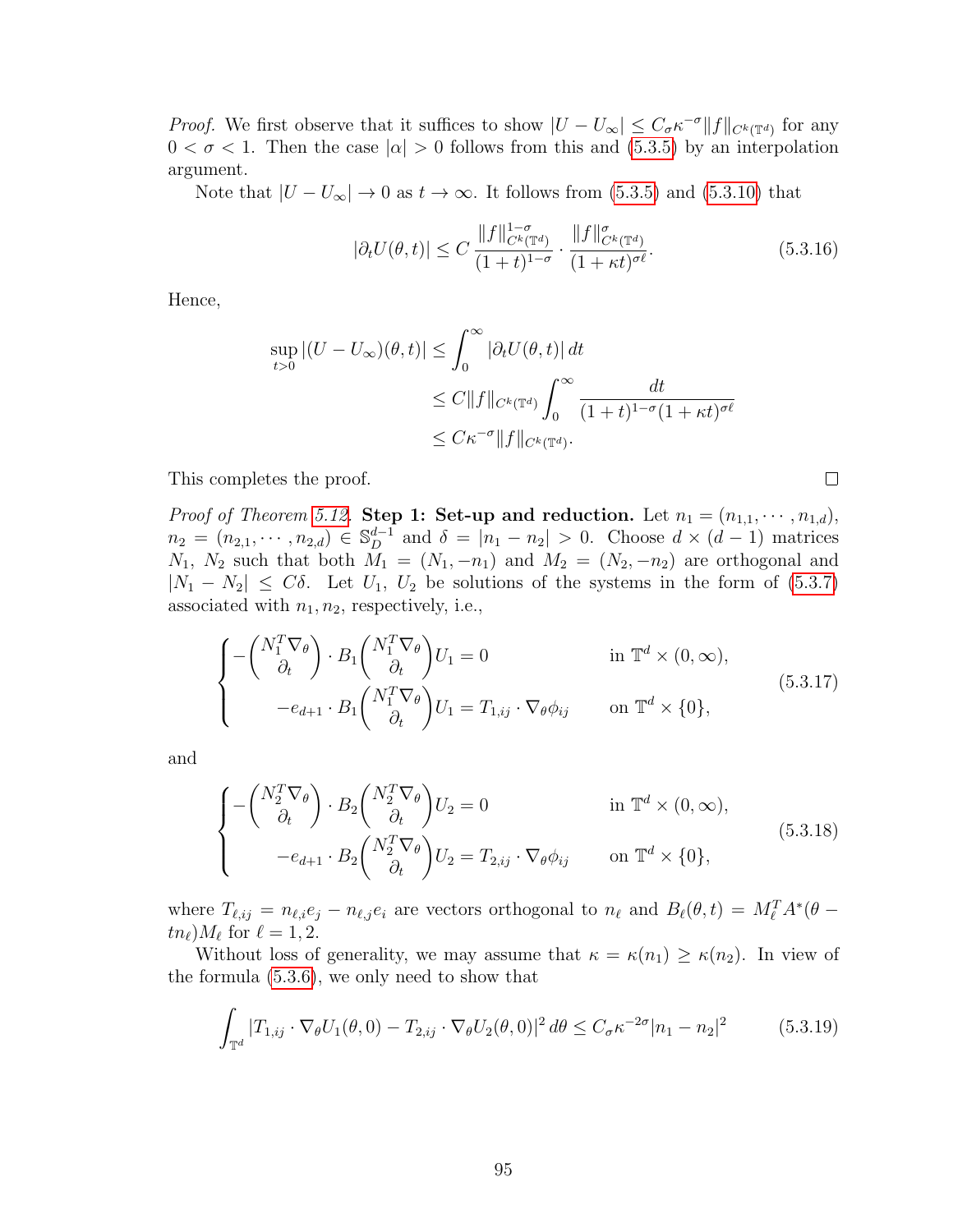for  $1 \leq i, j \leq d$ . By the triangle inequality,

$$
\int_{\mathbb{T}^d} |T_{1,ij} \cdot \nabla_{\theta} U_1(\theta,0) - T_{2,ij} \cdot \nabla_{\theta} U_2(\theta,0)|^2 d\theta
$$
\n
$$
\leq 2 \int_{\mathbb{T}^d} |(T_{1,ij} - T_{2,ij}) \cdot \nabla_{\theta} U_1(\theta,0)|^2 d\theta + 2 \int_{\mathbb{T}^d} |T_{2,ij} \cdot \nabla_{\theta} (U_1(\theta,0) - U_2(\theta,0))|^2 d\theta
$$
\n
$$
\leq C\kappa^{-2\sigma} \delta^2 + C \int_{\mathbb{T}^d} |N_2^T \nabla_{\theta} (U_1(\theta,0) - U_2(\theta,0))|^2 d\theta,
$$

where in the last inequality we have used  $(5.3.15)$  and the fact that the columns of  $N_2$  span the subspace orthogonal to  $n_2$ . Furthermore, we let  $W = U_1 - U_2$  and note that

<span id="page-103-1"></span>
$$
\int_{\mathbb{T}^d} |N_2^T \nabla_{\theta} W(\theta, 0)|^2 d\theta
$$
\n
$$
\leq 2 \int_0^1 \int_{\mathbb{T}^d} |N_2^T \nabla_{\theta} W(\theta, t)|^2 d\theta dt + 2 \int_0^1 \int_{\mathbb{T}^d} |N_2^T \nabla_{\theta} \partial_t W(\theta, t)|^2 d\theta dt.
$$
\n(5.3.20)

As a result, it suffices to estimate the two terms in the RHS of the above inequality.

Step 2: Estimate for  $N_2^T \nabla_{\theta} W$ .

The argument here is similar to that for Dirichlet problems, with Lemmas [5.9,](#page-100-1) [5.13](#page-101-5) and [5.14](#page-101-6) in our disposal. Note that  $W$  satisfies

$$
\begin{cases}\n-\begin{pmatrix} N_2^T \nabla_\theta \\ \partial_t \end{pmatrix} \cdot B_2 \begin{pmatrix} N_2^T \nabla_\theta \\ \partial_t \end{pmatrix} W = \begin{pmatrix} N_2^T \nabla_\theta \\ \partial_t \end{pmatrix} \cdot G + H & \text{in } \mathbb{T}^d \times \mathbb{R}_+, \\
-e_{d+1} \cdot B_2 \begin{pmatrix} N_2^T \nabla_\theta \\ \partial_t \end{pmatrix} W = e_{d+1} \cdot G + (T_{1,ij} - T_{2,ij}) \cdot \nabla_\theta \phi_{ij} & \text{on } \mathbb{T}^d \times \{0\},\n\end{cases}
$$
\n(5.3.21)

where  $G = G_1 + G_2$  and H are exactly the same as in [\(5.2.30\)](#page-95-3) for Dirichlet problems. Now, we will make use of Lemma [3.29](#page-55-0) and [3.31](#page-57-2) in an essential way. First, we split

W as 
$$
W = W_1 + W_2 + W_3
$$
, where  
\n
$$
\int -\left(\frac{N_2^T \nabla_{\theta}}{\partial_t}\right) \cdot B_2 \left(\frac{N_2^T \nabla_{\theta}}{\partial_t}\right) W_1 = 0
$$
 in  $\mathbb{T}^d \times$ 

<span id="page-103-0"></span>
$$
\begin{cases}\n\left(\begin{array}{cc}\n\partial_t\n\end{array}\right)^{+D_2}\n\left(\begin{array}{cc}\n\partial_t\n\end{array}\right)^{W_1 - 0} & \text{if } \mathbb{R} \times \mathbb{R}_+, \\
-\frac{e_{d+1}}{D_2}\left(\begin{array}{c}\nN_2^T \nabla_\theta \\
\partial_t\n\end{array}\right)W_1 = (T_{1,ij} - T_{2,ij}) \cdot \nabla_\theta \phi_{ij} & \text{on } \mathbb{T}^d \times \{0\},\n\end{cases} (5.3.22)
$$

<span id="page-103-2"></span> $\mathbb{R}_+,$ 

$$
\begin{cases}\n-\begin{pmatrix} N_2^T \nabla_\theta \\ \partial_t \end{pmatrix} \cdot B_2 \begin{pmatrix} N_2^T \nabla_\theta \\ \partial_t \end{pmatrix} W_2 = \begin{pmatrix} N_2^T \nabla_\theta \\ \partial_t \end{pmatrix} \cdot G & \text{in } \mathbb{T}^d \times \mathbb{R}_+, \\
-e_{d+1} \cdot B_2 \begin{pmatrix} N_2^T \nabla_\theta \\ \partial_t \end{pmatrix} W_2 = e_{d+1} \cdot G & \text{on } \mathbb{T}^d \times \{0\},\n\end{cases}
$$
\n(5.3.23)

and

$$
\begin{cases}\n-\begin{pmatrix}N_2^T \nabla_\theta\\ \partial_t\end{pmatrix} \cdot B_2 \begin{pmatrix}N_2^T \nabla_\theta\\ \partial_t\end{pmatrix} W_3 = H & \text{in } \mathbb{T}^d \times \mathbb{R}_+, \\
-e_{d+1} \cdot B_2 \begin{pmatrix}N_2^T \nabla_\theta\\ \partial_t\end{pmatrix} W_3 = 0 & \text{on } \mathbb{T}^d \times \{0\}.\n\end{cases}
$$
\n(5.3.24)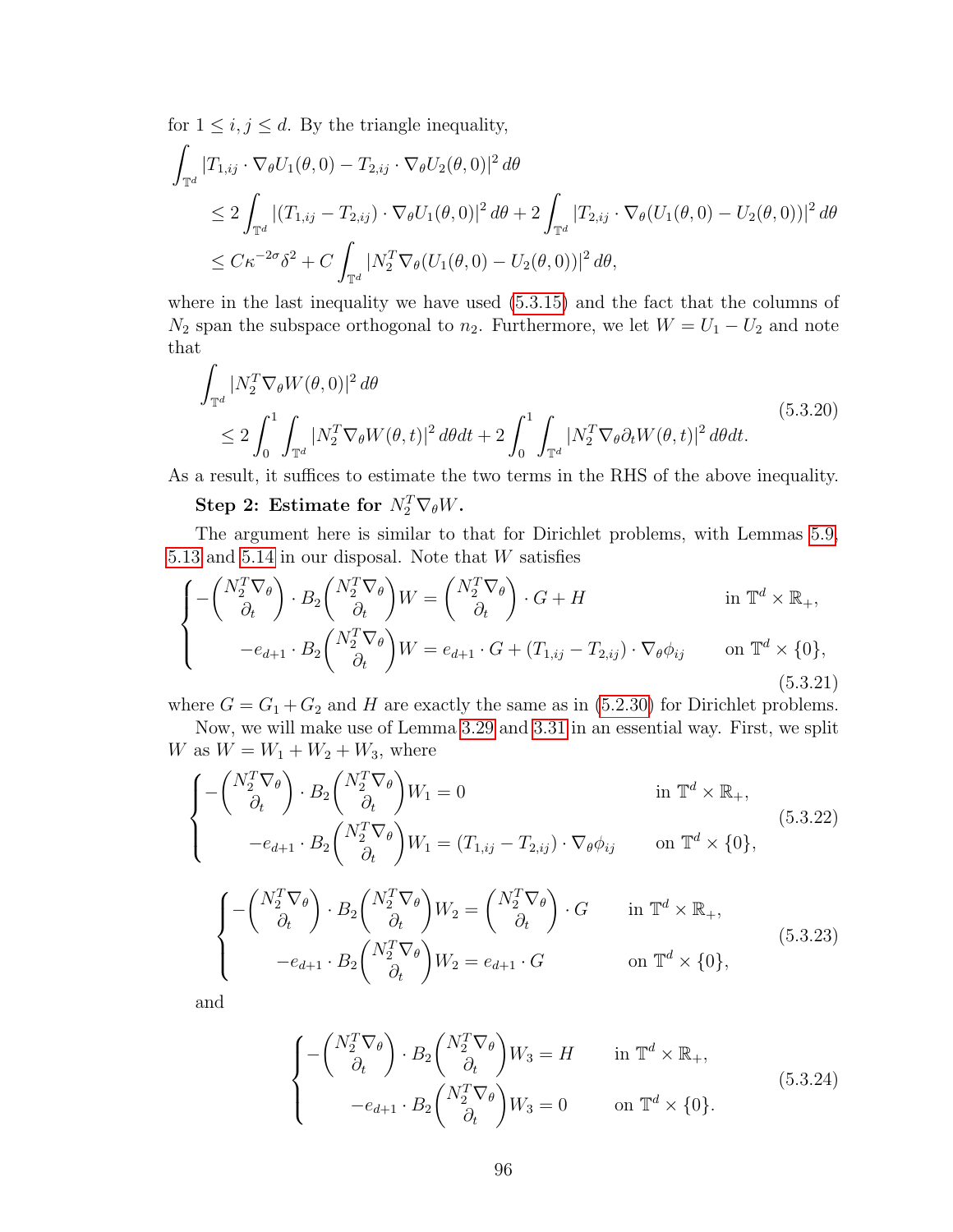**Estimate for**  $W_1$ . Since  $\phi_{ij}$  is smooth, we can show that [\(5.3.22\)](#page-103-0) is solvable and the solution  $W_1$  satisfies [\(3.5.29\)](#page-58-0). Thus, by Lemma [3.31,](#page-57-2)

$$
\int_0^2 \int_{\mathbb{T}^d} \left( |N_2^T \nabla_{\theta} W_1|^2 + |\partial_t W_1|^2 \right) d\theta dt \le C \int_{\mathbb{T}^d} |T_{1,ij} - T_{2,ij}|^2 |\nabla_{\theta} \phi_{ij}|^2 d\theta dt
$$
\n(5.3.25)\n
$$
\le C\delta^2.
$$

**Estimate for**  $W_2$ . By Lemma [3.29,](#page-55-0) we have

$$
\int_0^\infty \int_{\mathbb{T}^d} \left( |N_2^T \nabla_\theta W_2|^2 + |\partial_t W_2|^2 \right) t^{\sigma - 1} d\theta dt \le C \int_0^\infty \int_{\mathbb{T}^d} |G|^2 t^{\sigma - 1} d\theta dt
$$
  

$$
\le C \sum_{k=1,2} \int_0^\infty \int_{\mathbb{T}^d} |G_k|^2 t^{\sigma - 1} d\theta dt.
$$

Using  $(5.3.15)$  and  $(5.3.5)$ , we obtain

$$
|\nabla_{\theta} U_1| \leq C\kappa^{-\sigma(1-\sigma)} [\kappa^{-1}(1+\kappa t)^{-\ell}]^{\sigma} \leq C\kappa^{-2\sigma}(1+\kappa t)^{-\sigma\ell}.
$$
 (5.3.26)

Hence,

$$
\int_0^\infty \int_{\mathbb{T}^d} |G_1|^2 t^{\sigma - 1} d\theta dt \le C\kappa^{-4\sigma} \delta^2 \int_0^\infty (1 + \kappa t)^{-2\sigma \ell} t^{\sigma - 1} dt
$$
  

$$
\le C\kappa^{-5\sigma} \delta^2.
$$

Similarly, by  $(5.3.10)$  and  $(5.3.5)$ , we have

$$
|N_1^T \nabla_{\theta} U_1| + |\partial_t U_1| \le C(1+t)^{1-\sigma} (1+\kappa t)^{-\sigma \ell}.
$$
 (5.3.27)

It follows that

$$
\int_0^\infty \int_{\mathbb{T}^d} |G_2|^2 t^{\sigma-1} d\theta dt \le C\delta^2 \int_0^\infty t^2 (1+t)^{2\sigma-2} (1+\kappa t)^{-2\sigma\ell} t^{\sigma-1} dt
$$
  

$$
\le C\kappa^{-3\sigma} \delta^2.
$$

As a result, we may conclude that

$$
\int_0^\infty \int_{\mathbb{T}^d} \left( |N_2^T \nabla_\theta W_2|^2 + |\partial_t W_2|^2 \right) t^{\sigma - 1} d\theta dt \le C\kappa^{-5\sigma} \delta^2. \tag{5.3.28}
$$

**Estimate for**  $W_3$ . The estimate for  $W_3$  can be reduced to the first two cases. Let

$$
\widetilde{H}(\theta, t) = -\int_{t}^{\infty} H(\theta, s)ds.
$$
\n(5.3.29)

Note that  $\widetilde{H}$  is bounded for all  $(\theta, t) \in \mathbb{T}^d \times \mathbb{R}_+$ . Write

$$
H(\theta, t) = \partial_t \widetilde{H}(\theta, t) = \begin{pmatrix} N_2^T \nabla_\theta \\ \partial_t \end{pmatrix} \cdot \begin{pmatrix} 0 \\ \widetilde{H}(\theta, t) \end{pmatrix}.
$$
 (5.3.30)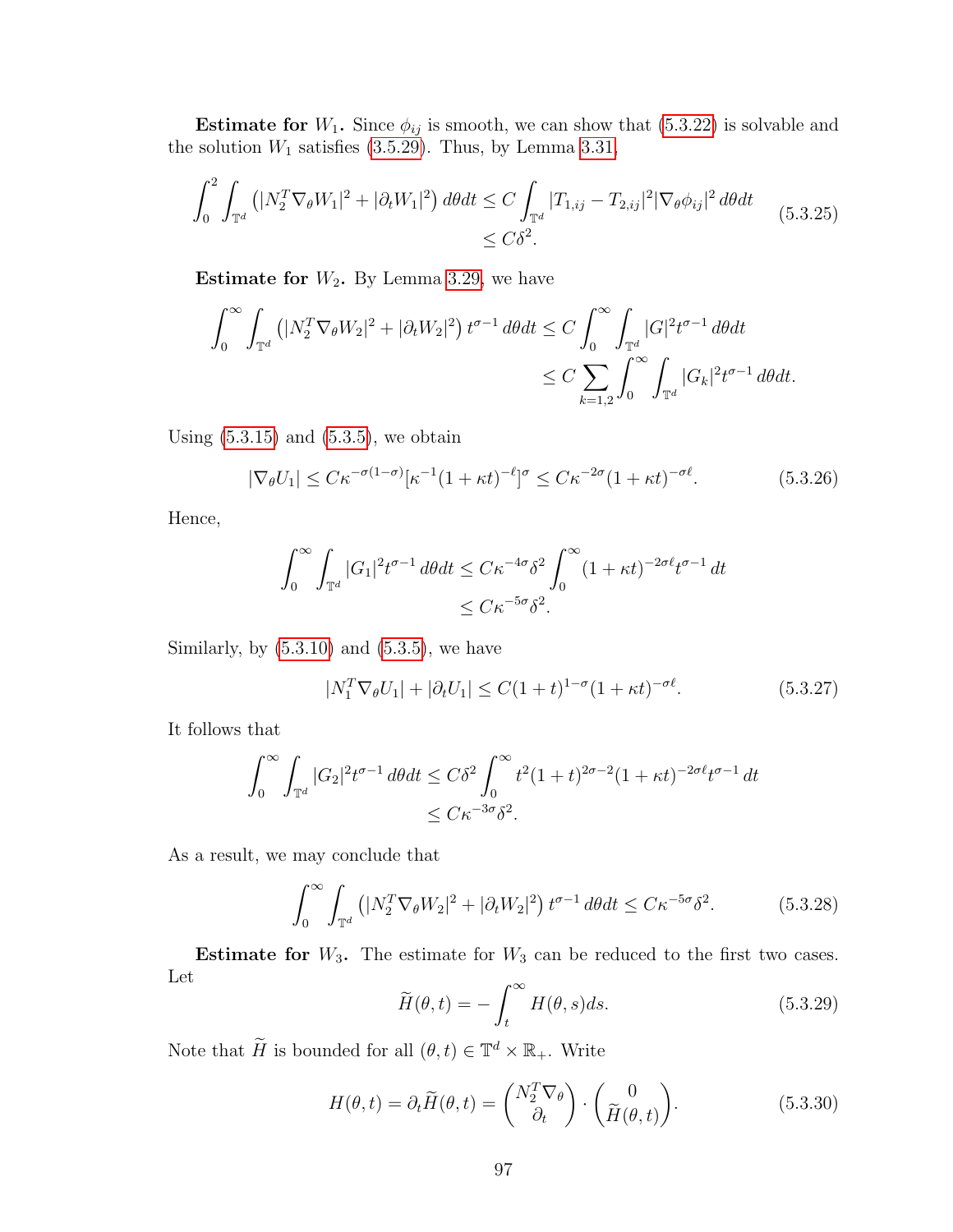Then, we can further decompose  $W_3$  into  $W_3=W_{31}+W_{32}$  , where

$$
\begin{cases}\n-\begin{pmatrix}N_2^T \nabla_\theta\\ \partial_t\end{pmatrix} \cdot B_2 \begin{pmatrix}N_2^T \nabla_\theta\\ \partial_t\end{pmatrix} W_{31} = \begin{pmatrix}N_2^T \nabla_\theta\\ \partial_t\end{pmatrix} \cdot \begin{pmatrix} 0\\ \widetilde{H}(\theta, t)\end{pmatrix} & \text{in } \mathbb{T}^d \times \mathbb{R}_+,\\
-e_{d+1} \cdot B_2 \begin{pmatrix}N_2^T \nabla_\theta\\ \partial_t\end{pmatrix} W_{32} = e_{d+1} \cdot \begin{pmatrix} 0\\ \widetilde{H}(\theta, t)\end{pmatrix} & \text{on } \mathbb{T}^d \times \{0\},\n\end{cases}
$$
\n(5.3.31)

and

$$
\begin{cases}\n-\left(\begin{array}{c} N_2^T \nabla_\theta \\ \partial_t \end{array}\right) \cdot B_2 \left(\begin{array}{c} N_2^T \nabla_\theta \\ \partial_t \end{array}\right) W_{32} = 0 & \text{in } \mathbb{T}^d \times \mathbb{R}_+, \\
-e_{d+1} \cdot B_2 \left(\begin{array}{c} N_2^T \nabla_\theta \\ \partial_t \end{array}\right) W_{32} = -e_{d+1} \cdot \left(\begin{array}{c} 0 \\ \widetilde{H}(\theta, t) \end{array}\right) & \text{on } \mathbb{T}^d \times \{0\}.\n\end{cases} (5.3.32)
$$

Now by applying Lemma [3.29](#page-55-0) for  $W_{31}$ , we obtain

$$
\int_0^\infty \int_{\mathbb{T}^d} \left( |N_2^T \nabla_{\theta} W_{31}|^2 + |\partial_t W_{31}|^2 \right) t^{\sigma - 1} d\theta dt \le C \int_0^\infty \int_{\mathbb{T}^d} |\widetilde{H}|^2 t^{\sigma - 1} d\theta dt. \tag{5.3.33}
$$

It follows from Hardy's inequality (see [\[39,](#page-110-3) p.272]) that

$$
\int_0^\infty \int_{\mathbb{T}^d} |\widetilde{H}|^2 t^{\sigma-1} d\theta dt = \int_{\mathbb{T}^d} \int_0^\infty \left| \int_t^\infty H(\theta, s) ds \right|^2 t^{\sigma-1} dt d\theta
$$
  

$$
\leq \frac{4}{(1-\sigma)^2} \int_{\mathbb{T}^d} \int_0^\infty |H(\theta, t)|^2 t^{\sigma-1+2} dt d\theta.
$$

Consequently,

$$
\int_0^\infty \int_{\mathbb{T}^d} \left( |N_2^T \nabla_{\theta} W_{31}|^2 + |\partial_t W_{31}|^2 \right) t^{\sigma - 1} d\theta dt \le C \int_0^\infty \int_{\mathbb{T}^d} |H|^2 t^{1 + \sigma} d\theta dt.
$$

For  $W_{32}$ , using Lemma [3.31](#page-57-2) and Hölder's inequality, we have

$$
\int_0^2 \int_{\mathbb{T}^d} \left( |N_2^T \nabla_{\theta} W_{32}|^2 + |\partial_t W_{32}|^2 \right) d\theta dt
$$
  
\n
$$
\leq C \int_{\mathbb{T}^d} |\widetilde{H}(\theta, 0)|^2 d\theta
$$
  
\n
$$
\leq C \int_{\mathbb{T}^d} \left| \int_0^{\infty} |H(\theta, t)| dt \right|^2 d\theta
$$
  
\n
$$
\leq C \int_{\mathbb{T}^d} \int_0^{\infty} |H(\theta, t)|^2 (1 + t)^{2-\alpha} dt \int_0^{\infty} (1 + t)^{\alpha-2} dt d\theta
$$
  
\n
$$
\leq C \int_0^{\infty} \int_{\mathbb{T}^d} (1 + t)^2 |H(\theta, t)|^2 t^{-\alpha} d\theta dt.
$$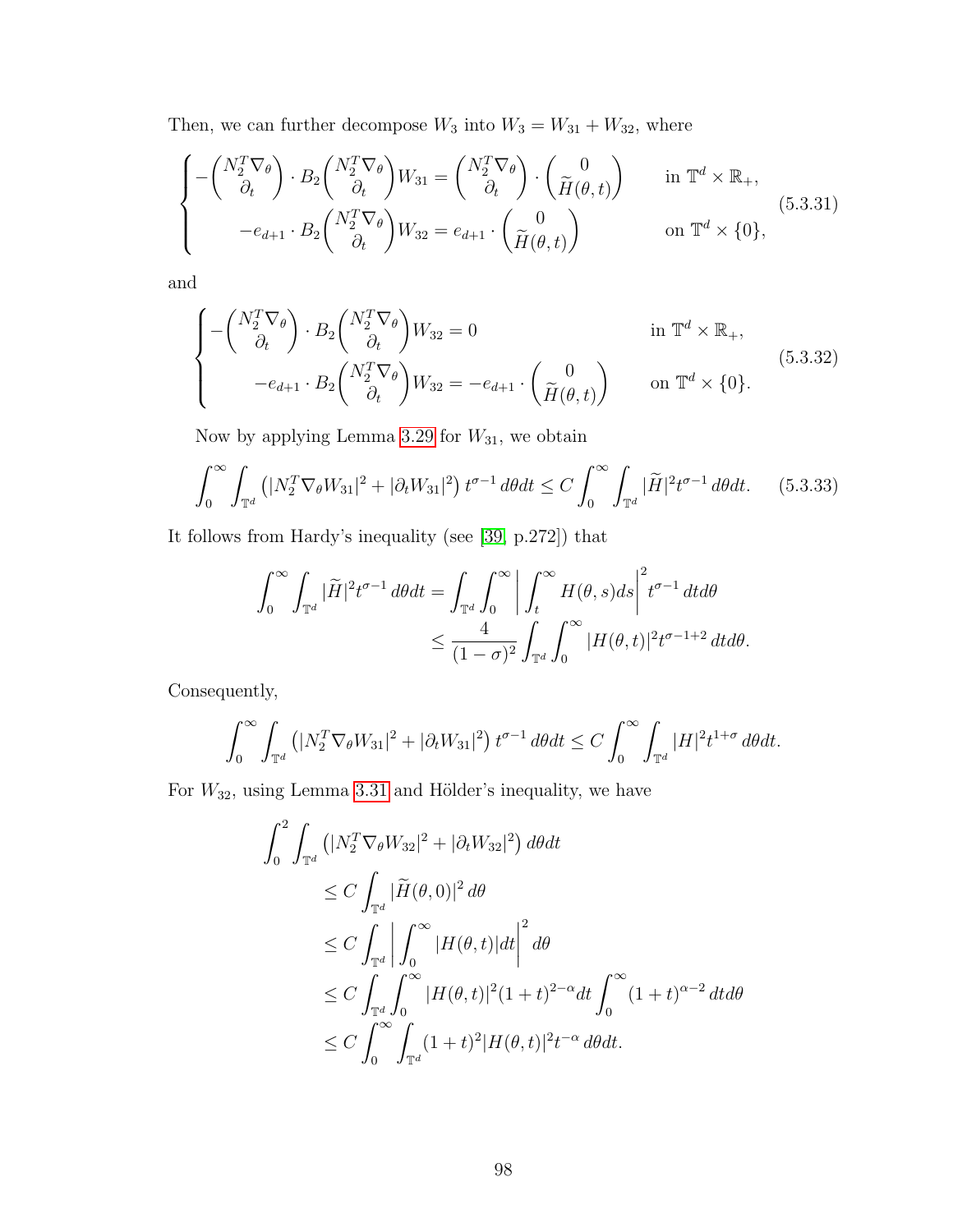Therefore,

$$
\int_0^2 \int_{\mathbb{T}^d} \left( |N_2^T \nabla_{\theta} W_3|^2 + |\partial_t W_3|^2 \right) d\theta dt
$$
  
\n
$$
\leq C \int_0^{\infty} \int_{\mathbb{T}^d} (1+t)^2 |H|^2 t^{\sigma-1} d\theta dt
$$
  
\n
$$
\leq C \delta^2 \int_0^{\infty} (1+t)^{2-2(\sigma-1)^2} (1+\kappa t)^{-2\sigma \ell} t^{\sigma-1} dt
$$
  
\n
$$
\leq C \kappa^{-5\sigma} \delta^2,
$$

where in the last inequality we have chosen  $\ell \geq 2$ .

Summing up the estimates for  $W_k$ , we arrive at

<span id="page-106-0"></span>
$$
\int_0^2 \int_{\mathbb{T}^d} \left( |N_2^T \nabla_{\theta} W|^2 + |\partial_t W|^2 \right) d\theta dt \le C \kappa^{-5\sigma} \delta^2,
$$
\n(5.3.34)

which proves the first part of [\(5.3.20\)](#page-103-1), as  $\sigma \in (0,1)$  can be arbitrarily small.

# Step 3: Estimate for  $N_2^T \nabla_{\theta} \partial_t W$ .

The argument is similar to Step 3 in the proof of Theorem [5.6.](#page-92-0) Let  $N_{2k}$  denote the kth column of  $N_2$ , and define the kth component of  $N_2^T \nabla_{\theta}$  by  $\nabla_{2k} = N_{2k}^T \cdot \nabla_{\theta}$ . We apply  $\nabla_{2k}$  to [\(5.3.21\)](#page-103-2) and obtain

$$
\begin{cases}\n-\left(\begin{array}{c}\nN_2^T \nabla_\theta \\
\partial_t\n\end{array}\right) \cdot B_2 \begin{pmatrix}\nN_2^T \nabla_\theta \\
\partial_t\n\end{pmatrix} \nabla_{2k} W = \begin{pmatrix}\nN_2^T \nabla_\theta \\
\partial_t\n\end{pmatrix} \cdot \nabla_{2k} G + \nabla_{2k} H \\
&+ \left(\begin{array}{c}\nN_2^T \nabla_\theta \\
\partial_t\n\end{array}\right) \cdot \nabla_{2k} B_2 \begin{pmatrix}\nN_2^T \nabla_\theta \\
\partial_t\n\end{pmatrix} W \\
&\text{in } \mathbb{T}^d \times \mathbb{R}_+, \\
-e_{d+1} \cdot B_2 \begin{pmatrix}\nN_2^T \nabla_\theta \\
\partial_t\n\end{pmatrix} \nabla_{2k} W = e_{d+1} \cdot \nabla_{2k} G + \nabla_{2k} h \\
&+ e_{d+1} \cdot \nabla_{2k} B_2 \begin{pmatrix}\nN_2^T \nabla_\theta \\
\partial_t\n\end{pmatrix} W \\
&\text{on } \mathbb{T}^d \times \{0\},\n\end{cases}
$$
\n(5.3.35)

where  $h = (T_{1,ij} - T_{2,ij}) \cdot \nabla_{\theta} f_{ij}$ . Let  $\eta(t)$  be a cut-off function such that  $\eta(t) = 1$  for  $t \in [0,1], \eta(t) = 0$  for  $t \in [2,\infty), 0 \leq \eta(t) \leq 1$  and  $|\nabla \eta| \leq C$ . Now by integrating  $(5.3.35)$  against  $\nabla_{2k}(W\eta^2)$ , we derive from integration by parts that

$$
\int_{0}^{1} \int_{\mathbb{T}^{d}} \left( |N_{2}^{T} \nabla_{\theta} \nabla_{2k} W|^{2} + |\partial_{t} \nabla_{2k} W|^{2} \right) d\theta dt
$$
\n
$$
\leq C \int_{0}^{2} \int_{\mathbb{T}^{d}} \left( |\nabla_{2k} G|^{2} + |\nabla_{2k} H|^{2} + |N_{2}^{T} \nabla_{\theta} W|^{2} + |\partial_{t} W|^{2} \right) d\theta dt + C \|h\|_{H^{1}(\mathbb{T}^{d})}^{2}
$$
\n
$$
\leq C \kappa^{-5\sigma} \delta^{2}.
$$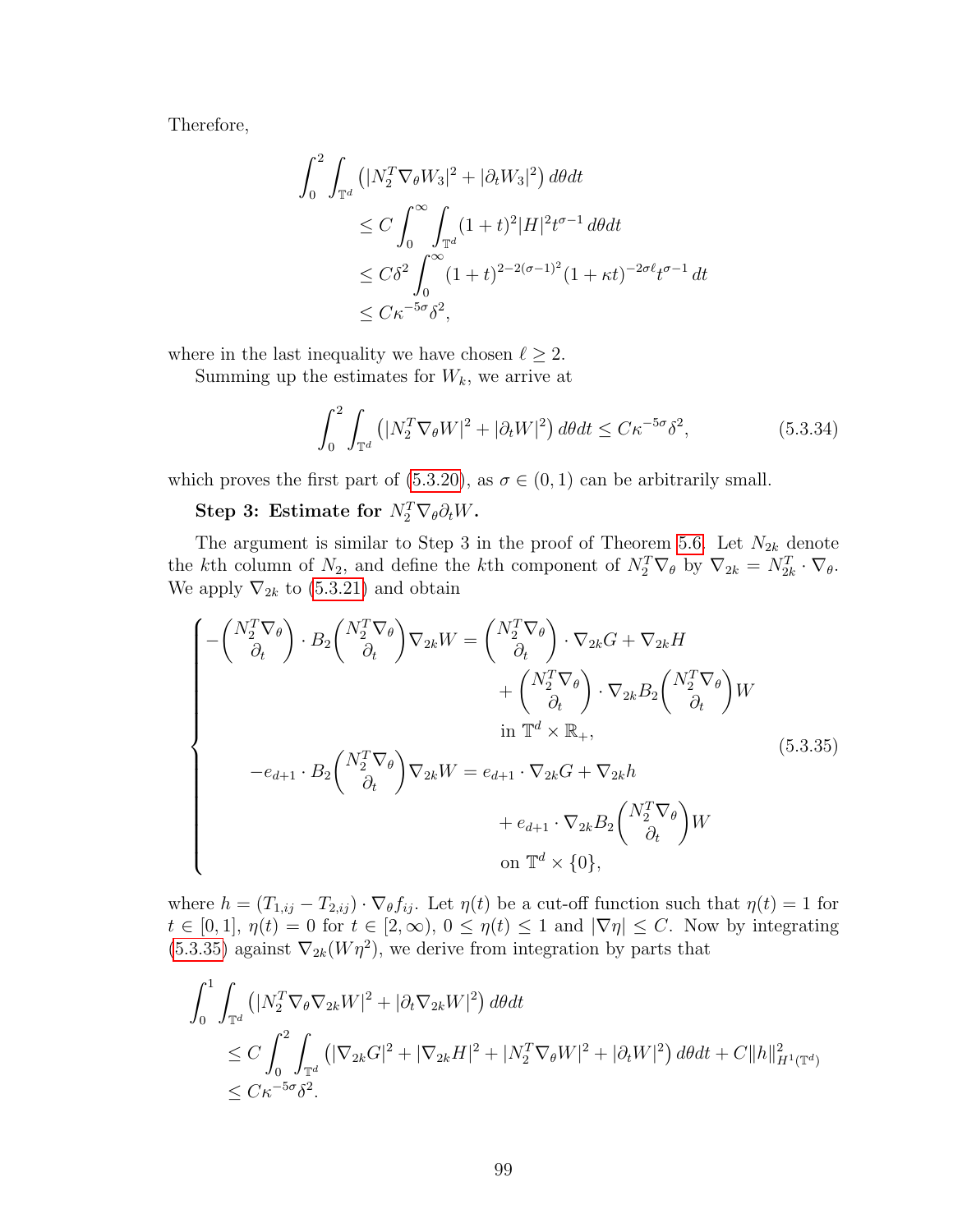Consequently,

$$
\int_0^1 \int_{\mathbb{T}^d} \left( |N_2^T \nabla_{\theta} \otimes N_2^T \nabla_{\theta} W|^2 + |\partial_t N_2^T \nabla_{\theta} W|^2 \right) d\theta dt \le C \kappa^{-5\sigma} \delta^2, \tag{5.3.36}
$$

which finishes the proof.

 $\Box$ 

Proof of Theorem [1.1:](#page-12-0) Regularity estimate. With Theorem [5.12](#page-100-3) at our disposal, the proof of [\(1.2.10\)](#page-13-2) is identical to that of Theorem [1.2.15.](#page-14-1)  $\Box$ 

Copyright<sup>©</sup> Jinping Zhuge, 2019.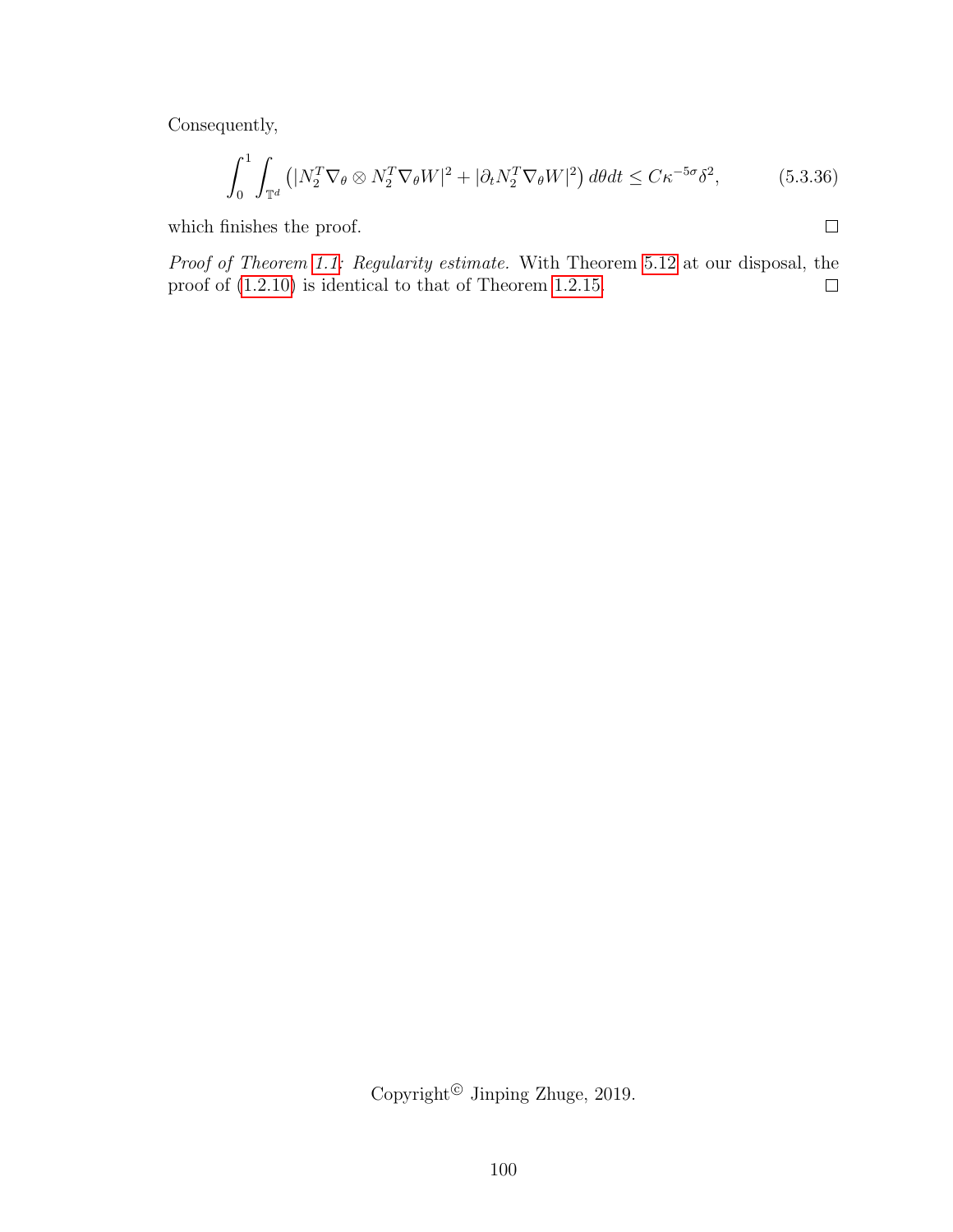#### Bibliography

- [1] H. Aleksanyan. Regularity of boundary data in periodic homogenization of elliptic systems in layered media. Manuscripta Math., pages 1–32, 2016.
- [2] H. Aleksanyan. Slow convergence in periodic homogenization problems for divergence-type elliptic operators. SIAM J. Math. Anal., 48(5):3345–3382, 2016.
- [3] H. Aleksanyan, H. Shahgholian, and P. Sjölin. Applications of Fourier analysis in homogenization of Dirichlet problem I. Pointwise estimates. J. Differential Equations, 254(6):2626–2637, 2013.
- [4] H. Aleksanyan, H. Shahgholian, and P. Sjölin. Applications of Fourier analysis in homogenization of Dirichlet problem III: Polygonal domains. J. Fourier Anal. Appl., 20(3):524–546, 2014.
- [5] H. Aleksanyan, H. Shahgholian, and P. Sjölin. Applications of Fourier analysis in homogenization of the Dirichlet problem:  $L^p$  estimates. Arch. Ration. Mech. Anal.,  $215(1):65-87, 2015$ .
- [6] G. Allaire and M. Amar. Boundary layer tails in periodic homogenization. ESAIM Control Optim. Calc. Var., 4:209–243 (electronic), 1999.
- [7] S. Armstrong, T. Kuusi, J.-C. Mourrat, and C. Prange. Quantitative analysis of boundary layers in periodic homogenization. Arch. Ration. Mech. Anal., 226(2):695–741, 2017.
- [8] S. Armstrong and Z. Shen. Lipschitz estimates in almost-periodic homogenization. Comm. Pure Appl. Math., 10(10):1882–1923, 2016.
- [9] M. Avellaneda and F. Lin. Compactness methods in the theory of homogenization. Comm. Pure Appl. Math., 40:803–847, 1987.
- [10] M. Avellaneda and F. Lin.  $L^p$  bounds on singular integrals in homogenization. Comm. Pure Appl. Math., 44:897–910, 1991.
- [11] A. Bensoussan, J.-L. Lions, and G. Papanicolaou. Asymptotic analysis for periodic structures, volume 5 of Studies in Mathematics and its Applications. North-Holland Publishing Co., Amsterdam-New York, 1978.
- [12] L.. Caffarelli and I. Peral. On  $W^{1,p}$  estimates for elliptic equations in divergence form. Comm. Pure Appl. Math., 51(1):1–21, 1998.
- [13] S. Choi and I. Kim. Homogenization for nonlinear PDEs in general domains with oscillatory Neumann boundary data. J. Math. Pures Appl.  $(9)$ ,  $102(2):419-448$ , 2014.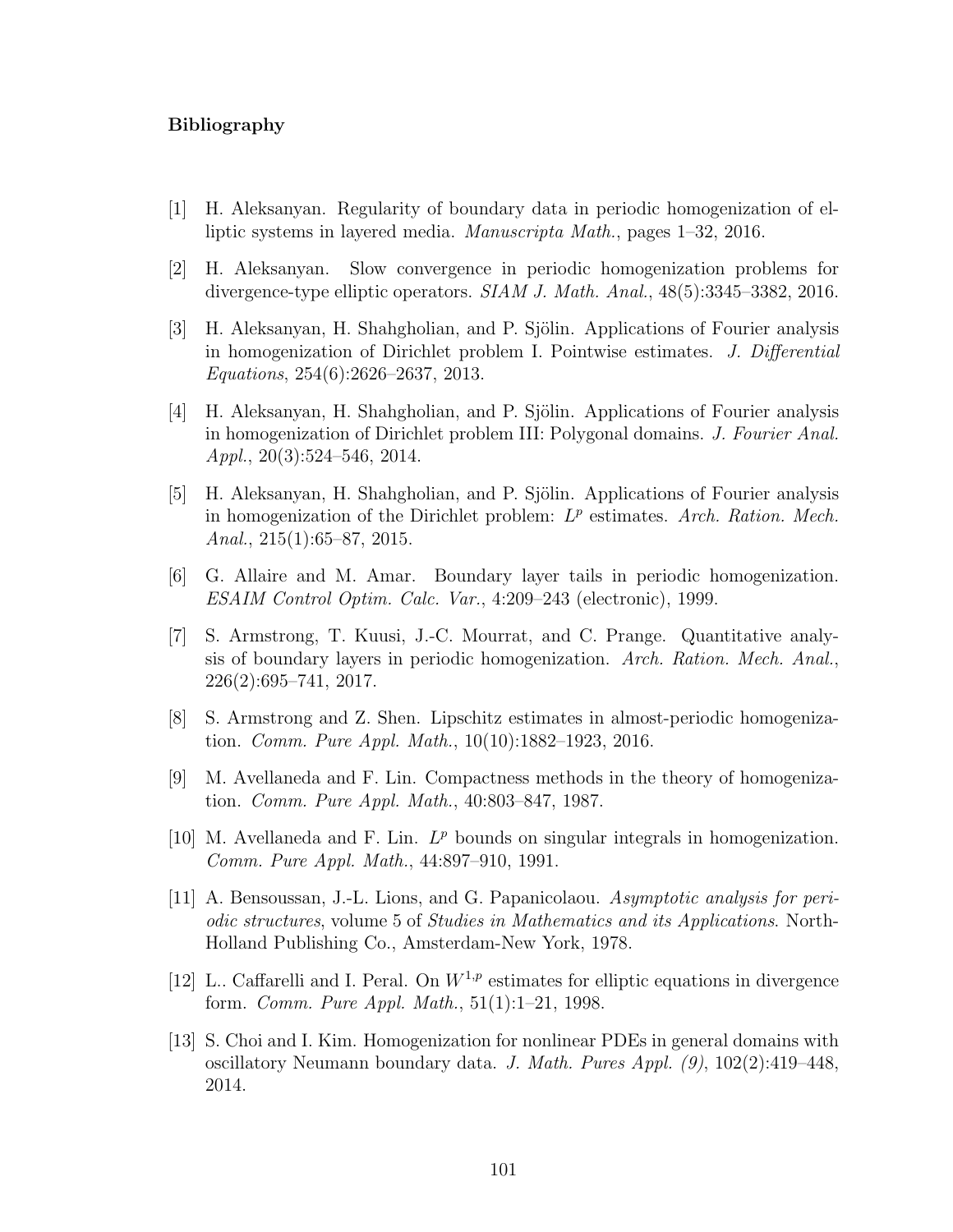- [14] C. Fefferman. On electrons and nuclei in a magnetic field.  $Adv. Math.,$ 124(1):100–153, 1996.
- [15] W. Feldman. Homogenization of the oscillating Dirichlet boundary condition in general domains. J. Math. Pures Appl. (9), 101(5):599–622, 2014.
- [16] W. Feldman and I. Kim. Continuity and discontinuity of the boundary layer tail. Ann. Sci. Éc. Norm. Supér.  $(4)$ , 50(4):1017-1064, 2017.
- [17] W. Feldman, I. Kim, and P. Souganidis. Quantitative homogenization of elliptic partial differential equations with random oscillatory boundary data. J. Math. Pures Appl. (9), 103(4):958–1002, 2015.
- [18] W. Feldman and Y. Zhang. Continuity properties for divergence form boundary data homogenization problems. To appear in Anal. PDE.
- [19] J. Geng.  $W^{1,p}$  estimates for elliptic problems with Neumann boundary conditions in Lipschitz domains. Adv. Math., 229(4):2427–2448, 2012.
- [20] D. Gérard-Varet and N. Masmoudi. Homogenization in polygonal domains.  $J$ . Eur. Math. Soc. (JEMS), 13(5):1477–1503, 2011.
- [21] D. Gérard-Varet and N. Masmoudi. Homogenization and boundary layers.  $Acta$ Math., 209(1):133–178, 2012.
- [22] V. Jikov, S. Kozlov, and O. Oleinik. Homogenization of Differential Operators and Integral Functionals. Springer-Verlag, Berlin, 1994.
- [23] C. Kenig, F. Lin, and Z. Shen. Convergence rates in  $L^2$  for elliptic homogenization problems. Arch. Ration. Mech. Anal., 203(3):1009–1036, 2012.
- [24] C. Kenig, F. Lin, and Z. Shen. Homogenization of elliptic systems with Neumann boundary conditions. J. Amer. Math. Soc., 26(4):901–937, 2013.
- [25] C. Kenig, F. Lin, and Z. Shen. Periodic homogenization of Green and Neumann functions. Comm. Pure Appl. Math., 67(8):1219–1262, 2014.
- [26] C. Kenig and Z. Shen. Layer potential methods for elliptic homogenization problems. Comm. Pure Appl. Math., 64:1–44, 2011.
- [27] S. Moskow and M. Vogelius. First-order corrections to the homogenized eigenvalues of a periodic composite medium. A convergence proof. Proc. Roy. Soc. Edinburgh Sect. A, 127:1263–1299, 1997.
- [28] S. Moskow and M. Vogelius. First order corrections to the homogenized eigenvalues of a periodic composite medium. The case of Neumann boundary conditions. Preprint, Rutgers University, 1997.
- [29] C. Prange. Asymptotic analysis of boundary layer correctors in periodic homogenization. *SIAM J. Math. Anal.*, 45(1):345–387, 2013.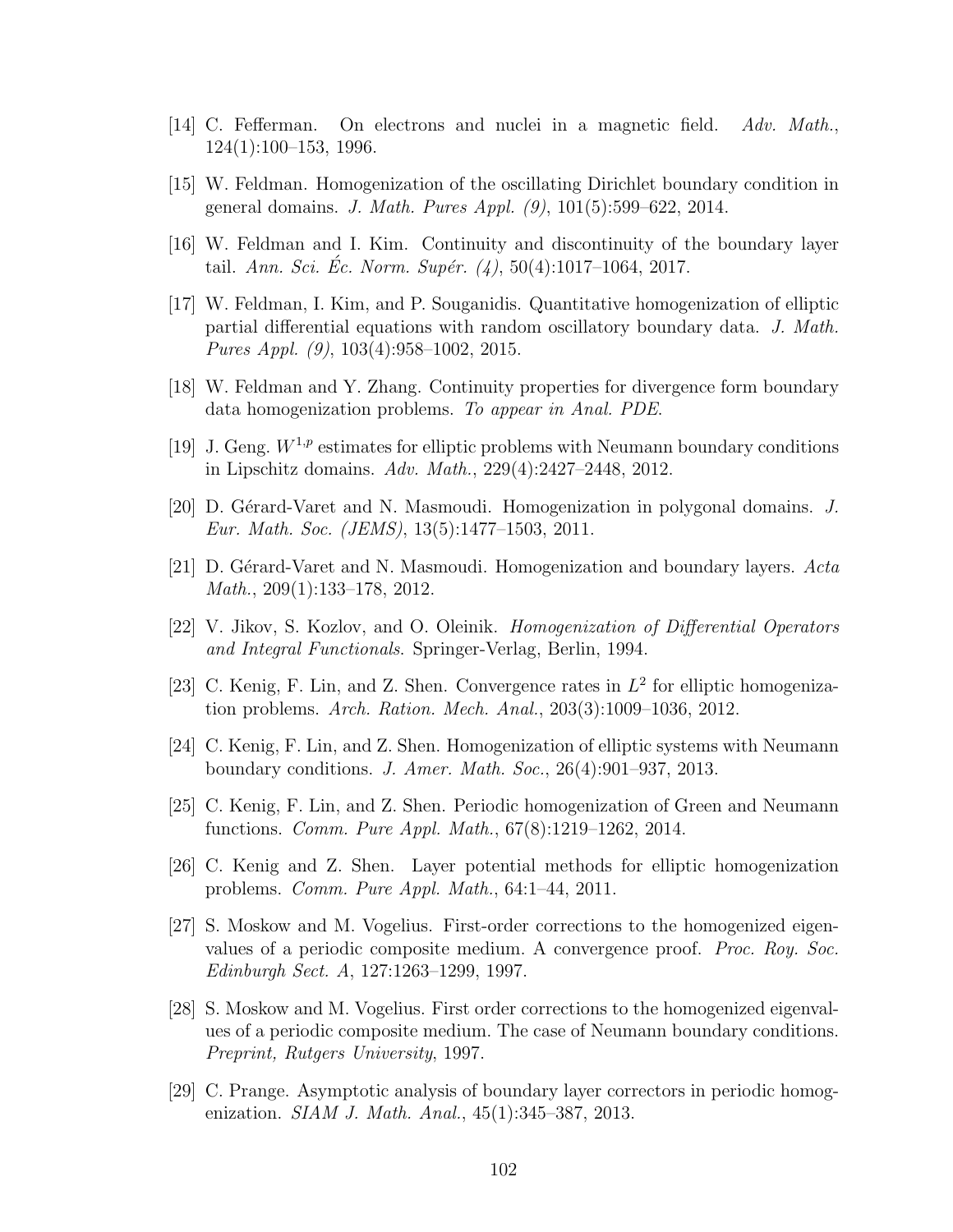- [30] C. Prange. First-order expansion for the Dirichlet eigenvalues of an elliptic system with oscillating coefficients. Asymptot. Anal., 83(3):207–235, 2013.
- [31] F. Santosa and M. Vogelius. First-order corrections to the homogenized eigenvalues of a periodic composite medium. SIAM J. Appl. Math., 53:1636–1668, 1993.
- [32] F. Santosa and M. Vogelius. Erratum to the paper: First-order corrections to the homogenized eigenvalues of a periodic composite medium (SIAM J. Appl. Math. 53 (1993), 1636-1668). SIAM J. Appl. Math., 55:864, 1995.
- [33] Z. Shen. On moments of negative eigenvalues for the Pauli operator. J. Differential Equations, 149(2):292–327, 1998.
- [34] Z. Shen. Bounds of Riesz transforms on  $L^p$  spaces for second order elliptic operators. Ann. Inst. Fourier (Grenoble), 55(1):173–197, 2005.
- [35] Z. Shen. Boundary estimates in elliptic homogenization. Anal. PDE, 10(3):653– 694, 2017.
- [36] Z. Shen. Periodic homogenization of elliptic systems, volume 269 of Operator Theory: Advances and Applications. Birkhäuser/Springer, Cham, 2018. Advances in Partial Differential Equations (Basel).
- [37] Z. Shen and J. Zhuge. Regularity of homogenized boundary data in periodic homogenization of elliptic systems. To appear in J. Eur. Math. Soc. (JEMS).
- [38] Z. Shen and J. Zhuge. Boundary layers in periodic homogenization of Neumann problems. Comm. Pure Appl. Math., 71(11):2163–2219, 2018.
- [39] E. Stein. Singular Integrals and Differentiability Properties of Functions. Princeton University Press, Princeton, 1970.
- [40] E. Stein. Harmonic analysis: real-variable methods, orthogonality, and oscillatory integrals, volume 43 of Princeton Mathematical Series. Princeton University Press, Princeton, NJ, 1993. With the assistance of Timothy S. Murphy, Monographs in Harmonic Analysis, III.
- [41] J. Zhuge. First-order expansions for eigenvalues and eigenfunctions in periodic homogenization. To appear in Proc. Roy. Soc. Edinburgh Sect. A.
- [42] J. Zhuge. Homogenization and boundary layers in domains of finite type. Comm. Partial Differential Equations, 43(4):549–584, 2018.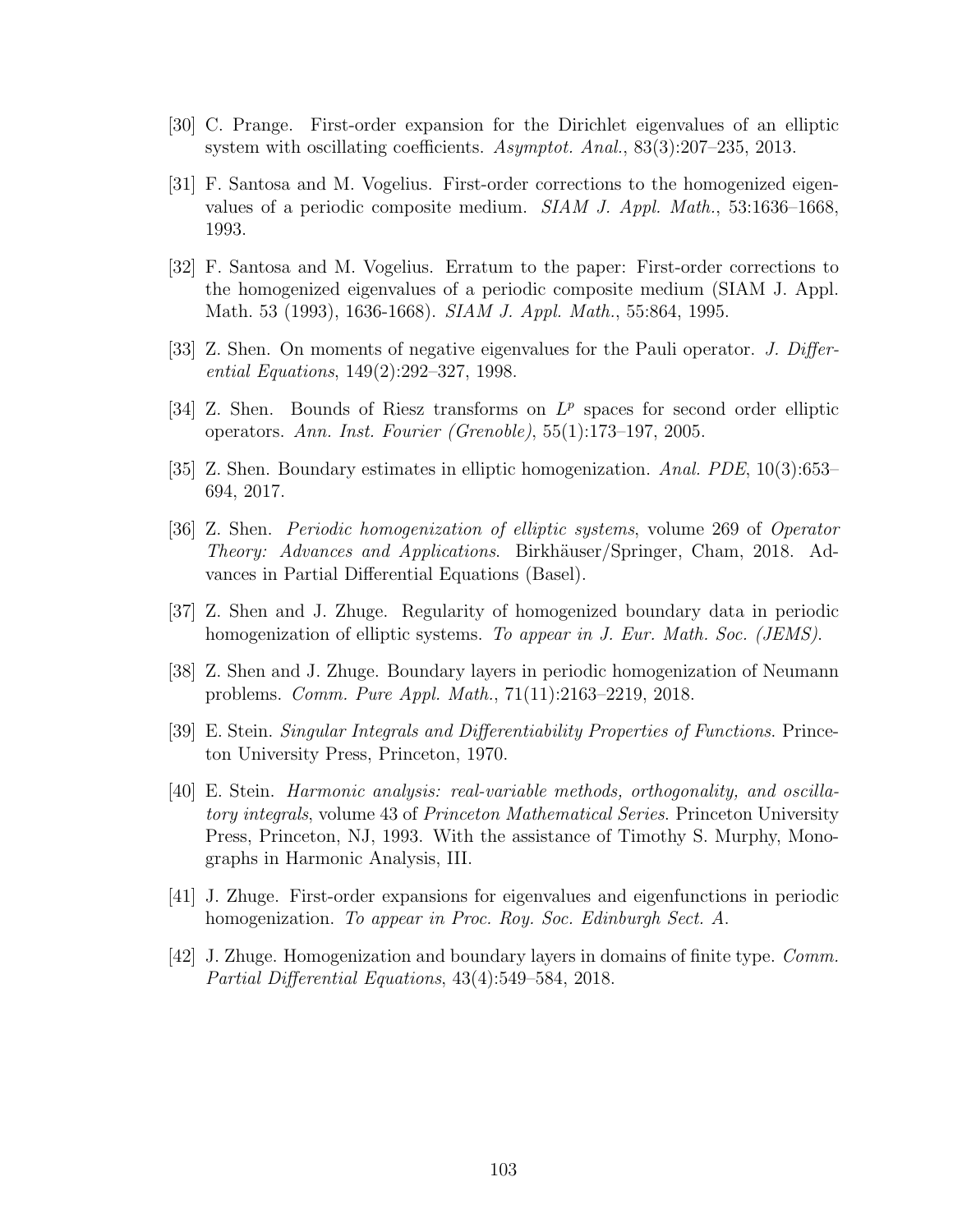### Vita

# Jinping Zhuge

### Education

- Ph.D. in Mathematics, University of Kentucky, Lexington, KY. June 2019 (expected).
- M.A. in Mathematics, Nankai University, Tianjin, China. June 2013.
- B.S. in Mathematics, Central South University, Changsha, China. June 2010.

# Selected awards and honors

- 2017 2018 Mathematics Department Fellowship, University of Kentucky
- 2016 Summer Research Assistantship, University of Kentucky
- 2014 2015 Max Steckler Fellowship, University of Kentucky
- 2010 2013 Academic Scholarships for Master, Nankai University
- 2010 Outstanding Graduates, Central South University

# Publications and preprints

My papers are accessible on my personal web page: http://www.ms.uky.edu/∼jzh257/

- Oscillatory integrals and periodic homogenization of Robin boundary value problems (with Jun Geng). arXiv:1902.10332, (2019).
- Periodic homogenization of Green's functions for Stokes systems (with Shu Gu). Calc. Var. Partial Differential Equations (to appear), arXiv: 1710.05383.
- First-order expansions for eigenvalues and eigenfunctions in periodic homogenization. Proc. Roy. Soc. Edinburgh Sect. A. (to appear), arXiv:1804.10739, (2018).
- Regularity of homogenized boundary data in periodic homogenization of elliptic systems (with Zhongwei Shen). J. Eur. Math. Soc. (JEMS) (to appear), arXiv:1707.03160v1.
- Homogenization and boundary layers in domains of finite type. Comm. Partial Differential Equations, 43 (2018), no. 4, 549-584.
- Boundary layers in periodic homogenization of Neumann problems (with Zhongwei Shen). Comm. Pure Appl. Math., 71 (2018), no. 11, 2163-2219.